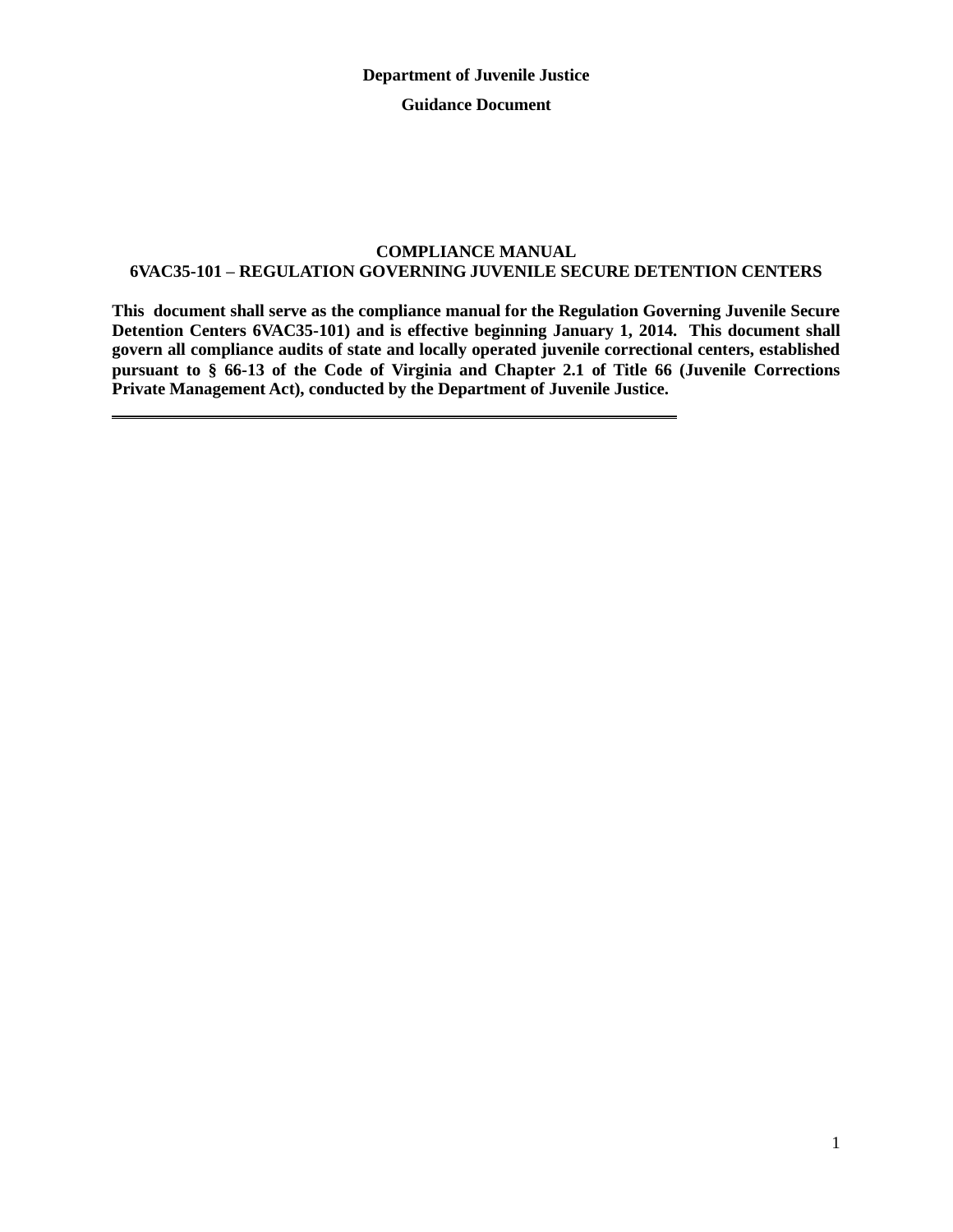#### **Guidance Document**

#### **Part I General Provisions**

#### **6VAC35-101-40 (A), (B), & (C). Certification.**

#### **6VAC35-101-40 (A). Certification.**

A. The detention center shall comply with the provisions of the Regulations Governing the Monitoring, Approval, and Certification of Juvenile Justice Programs (6VAC35-20). The detention center shall:

1. Demonstrate compliance with this chapter, other applicable regulations issued by the board, and applicable statutes and regulations;

2. Implement approved plans of action to correct findings of noncompliance and

3. Ensure no non-compliances may pose any immediate and direct danger to residents.

Interpretation:

Goal: To ensure that the Juvenile Detention Center (JDC) operates in compliance with established regulations.

Additional information: None.

#### Compliance Determination:

 Exam documentation review Board of Juvenile Justice Certification Certificate and corrective action plans as applicable.

Applicable definitions:

- "Board" means the Board of Juvenile Justice.
- "Detention center" or "secure juvenile detention center" means a local, regional, or state, publicly or privately operated secure custody facility that houses individuals who are ordered to be detained pursuant to the Code of Virginia. This term does not include juvenile correctional centers.
- "Resident" means an individual who is confined in a detention center.

#### **6VAC35-101-40 (B). Certification.**

B. Documentation necessary to demonstrate compliance with this chapter shall be maintained for a minimum of three years.

#### Interpretation:

Goal: To ensure documentation is available to evaluate compliance.

Additional information: The regulation requires documentation to be maintained for a minimum of three years. It is the responsibility of the facility to establish compliance with all regulatory requirements. While the regulation does not require maintaining specific lists or sample groups or separate files of certain documents, facility administrators should consider implementing such processes as a best practice to facilitate the audit and certification process. Documentation may be maintained longer but not for a shorter period of time. The audit team will examine documentation for the audit period (which may be three years or less).

#### Compliance Determination:

Examine documentation covering the audit period.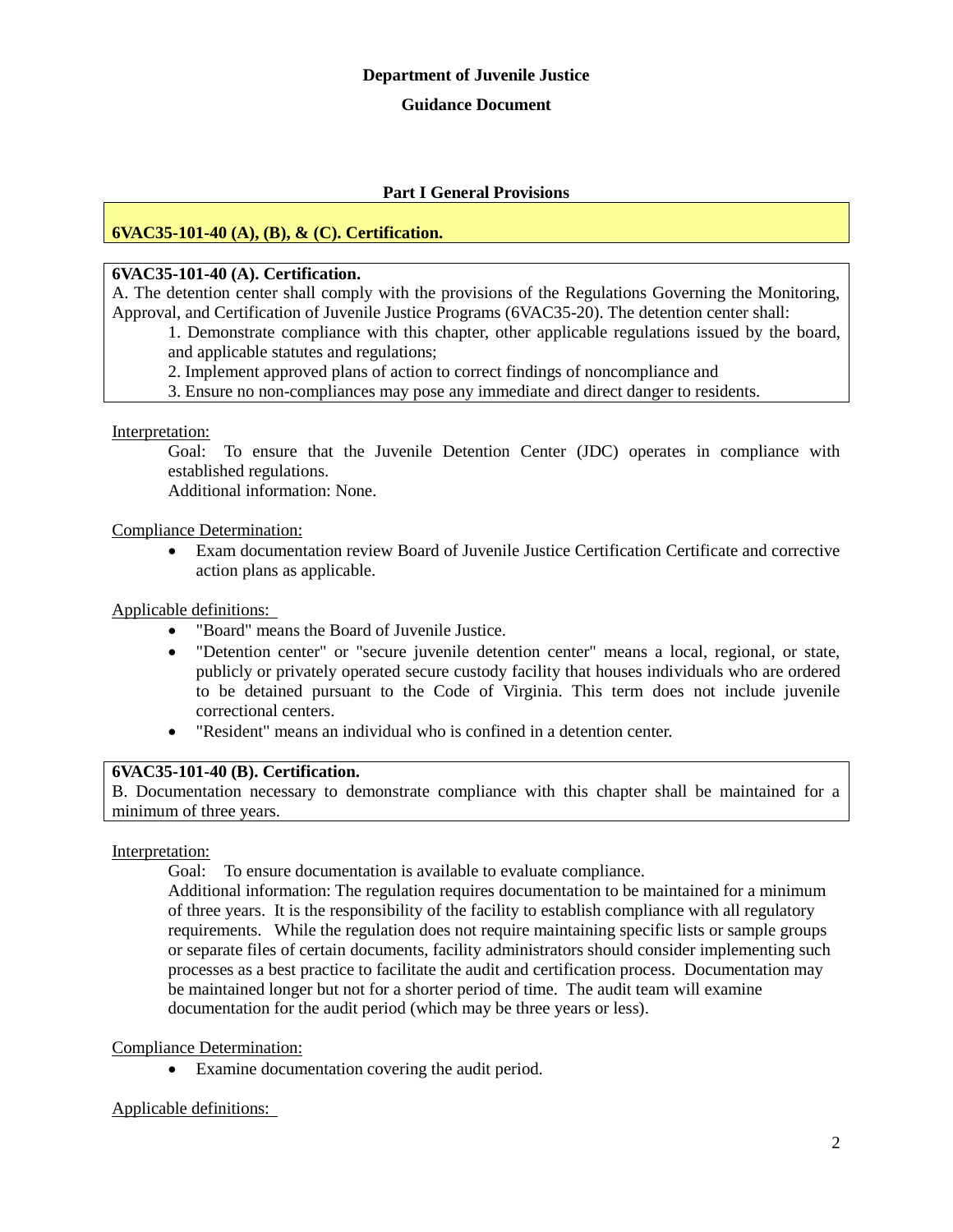None.

#### **6VAC35-101-40 (C). Certification.**

C. The current certificate shall be posted at all times in a place conspicuous to the public.

#### Interpretation:

Goal: To ensure the public has knowledge of the certification status of the facility. Additional information: A conspicuous place is a place where the public may view the certificate outside the secure areas (e.g. the lobby, visitation registration). Additional information: None.

#### Compliance Determination:

Observe location of posted certificate.

#### Applicable definitions:

None.

# **6VAC35-101 50 (A) & (B). Relationship to the regulatory authority.**

#### **6VAC35-101-50 (A). Relationship to the regulatory authority.**

A. All reports and information as the regulatory authority may require to establish compliance with this chapter and other applicable regulations and statutes shall be submitted to or made available to the regulatory authority.

Interpretation:

Goal: To ensure documentation is available to evaluate compliance. Additional information: None.

#### Compliance Determination:

Examine documentation covering the audit period.

#### Applicable definitions:

"Regulatory authority" means the board or the department as designated by the board.

#### **6VAC35-101-50 (B). Relationship to the regulatory authority.**

B. A written report of any contemplated changes in operation that would affect the terms of the certificate or the continuing eligibility for certification shall be submitted to the regulatory authority. A change may not be implemented prior to approval by the regulatory authority.

Interpretation:

Goal: To ensure that the facility operated to the approval granted by the Board. Additional information: None

#### Compliance Determination:

• Review any written reports submitted to regulatory authority.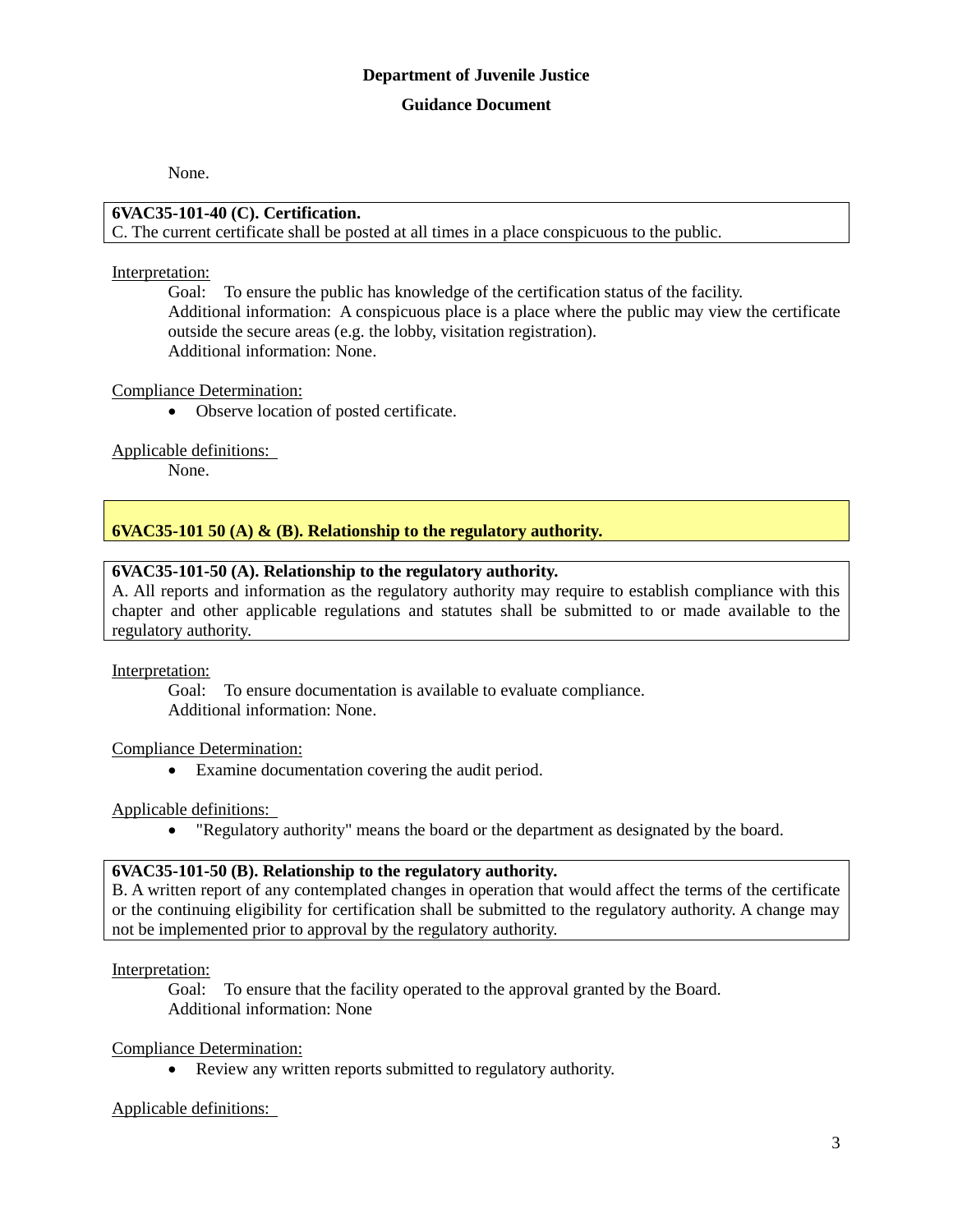- "Regulatory authority" means the board or the department as designated by the board.
- "Written" means the required information is communicated in writing. Such writing may be available in either hard copy or in electronic form.

# **6VAC35-101-60 (A) & (B). Relationship with the department.**

#### **6VAC35-101-60 (A). Relationship with the department.**

A. The director or designee shall be notified within five working days of any significant change in administrative structure or newly hired facility administrator.

Interpretation:

Goal: To ensure that the director is aware of any administrative changes. Additional information: Notification to the DJJ Certification Unit is required in this matter.

Compliance Determination:

Review the timeliness of the notifications that were submitted.

#### Applicable definitions:

- "Department" means the Department of Juvenile Justice.
- "Director" means the Director of the Department of Juvenile Justice.
- "Facility administrator" means the individual who has the responsibility for the on-site management and operation of the detention center on a regular basis.

#### **6VAC35-101-60 (B). Relationship with the department.**

B. Any of the following that may be related to the health safety or human rights of residents shall be reported to the director or designee within 10 days: (i) lawsuits against the detention center or its governing authority and (ii) settlements with the detention center or its governing authority.

Interpretation:

Goal: To ensure that the Department is made aware events that might affect the operations of the facility and care of residents.

Additional information: Notification to the DJJ Certification Unit is required in this matter. "Governing authority" refers to events involving the JDC.

Compliance Determination:

Review the timeliness of the notifications that was submitted.

- "Department" means the Department of Juvenile Justice.
- "Detention center" or "secure juvenile detention center" means a local, regional, or state, publicly or privately operated secure custody facility that houses individuals who are ordered to be detained pursuant to the Code of Virginia. This term does not include juvenile correctional centers.
- "Director" means the Director of the Department of Juvenile Justice.
- "Resident" means an individual who is confined in a detention center.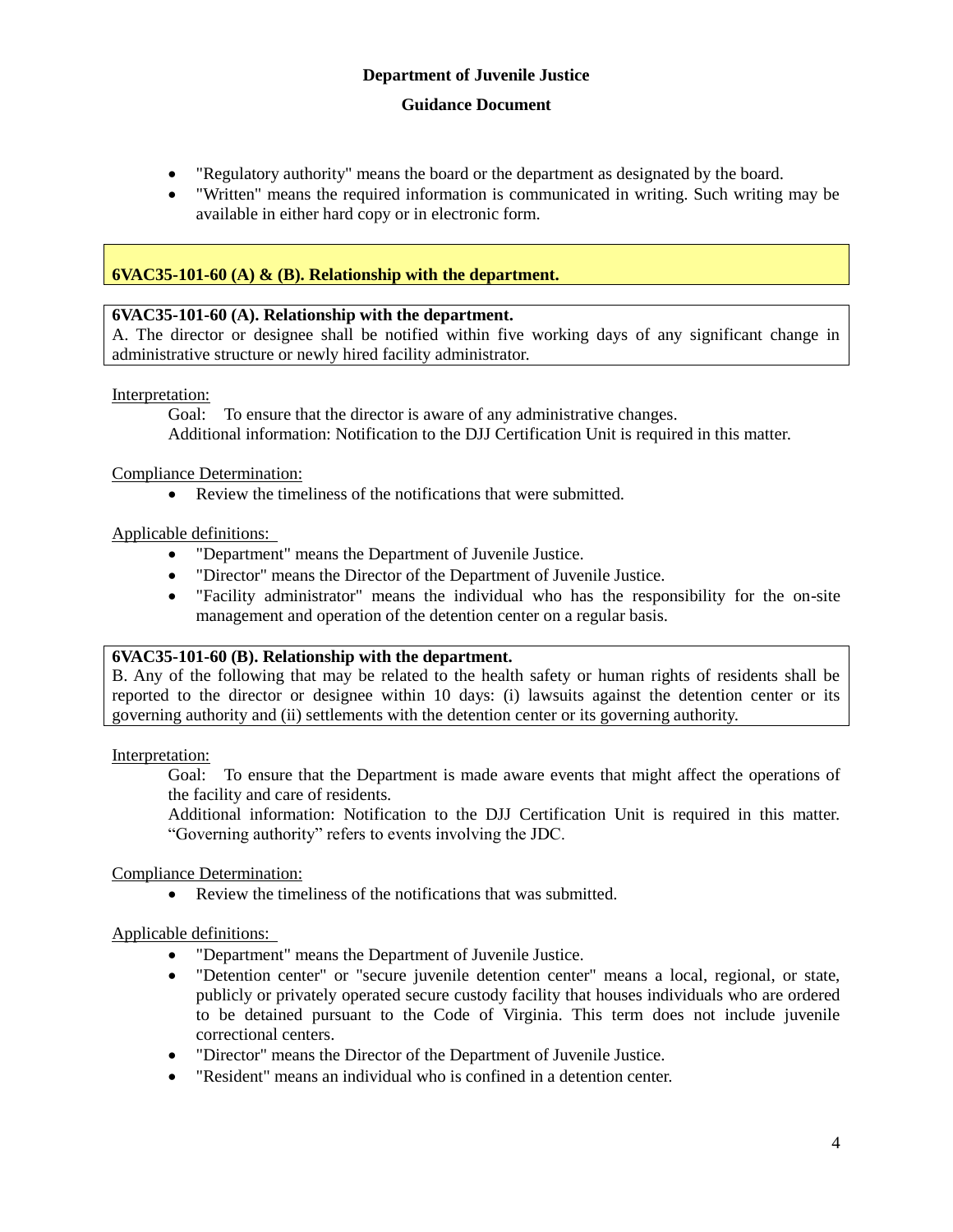# **6VAC35-101-70 (A) & (B). Variances.**

#### **6VAC35-101-70 (A). Variances.**

A. Board action may be requested by the facility administrator to relieve a detention center from having to meet or develop a plan of action for the requirements of a specific section or subsection of this regulation, either permanently or for a determined period of time, as provided in the Regulations Governing the Monitoring, Approval, and Certification of Juvenile Justice Programs (6VAC35-20).

#### Interpretation:

Goal: To define variances. Additional information: None.

#### Compliance Determination:

• None.

#### Applicable definitions:

- "Board" means the Board of Juvenile Justice.
- "Detention center" or "secure juvenile detention center" means a local, regional, or state, publicly or privately operated secure custody facility that houses individuals who are ordered to be detained pursuant to the Code of Virginia. This term does not include juvenile correctional centers.
- "Facility administrator" means the individual who has the responsibility for the on-site management and operation of the detention center on a regular basis.

#### **6VAC35-101-70 (B). Variances.**

B. Any such variance may not be implemented prior to approval of the board.

Interpretation:

Goal: To ensure variances are requested in accordance with the Certification Regulation and are not implemented prior to approval of the Board of Juvenile Justice. Additional information: None

#### Compliance Determination:

- Interview superintendent regarding the timeframe for implementation.
- Examine any requests for variances for required components.

#### Applicable definitions:

"Board" means the Board of Juvenile Justice.

# **6VAC35-101-75. Operational procedures.**

#### **6VAC35-101-75. Operational procedures.**

The current program or operating procedure manual shall be readily accessible to all staff.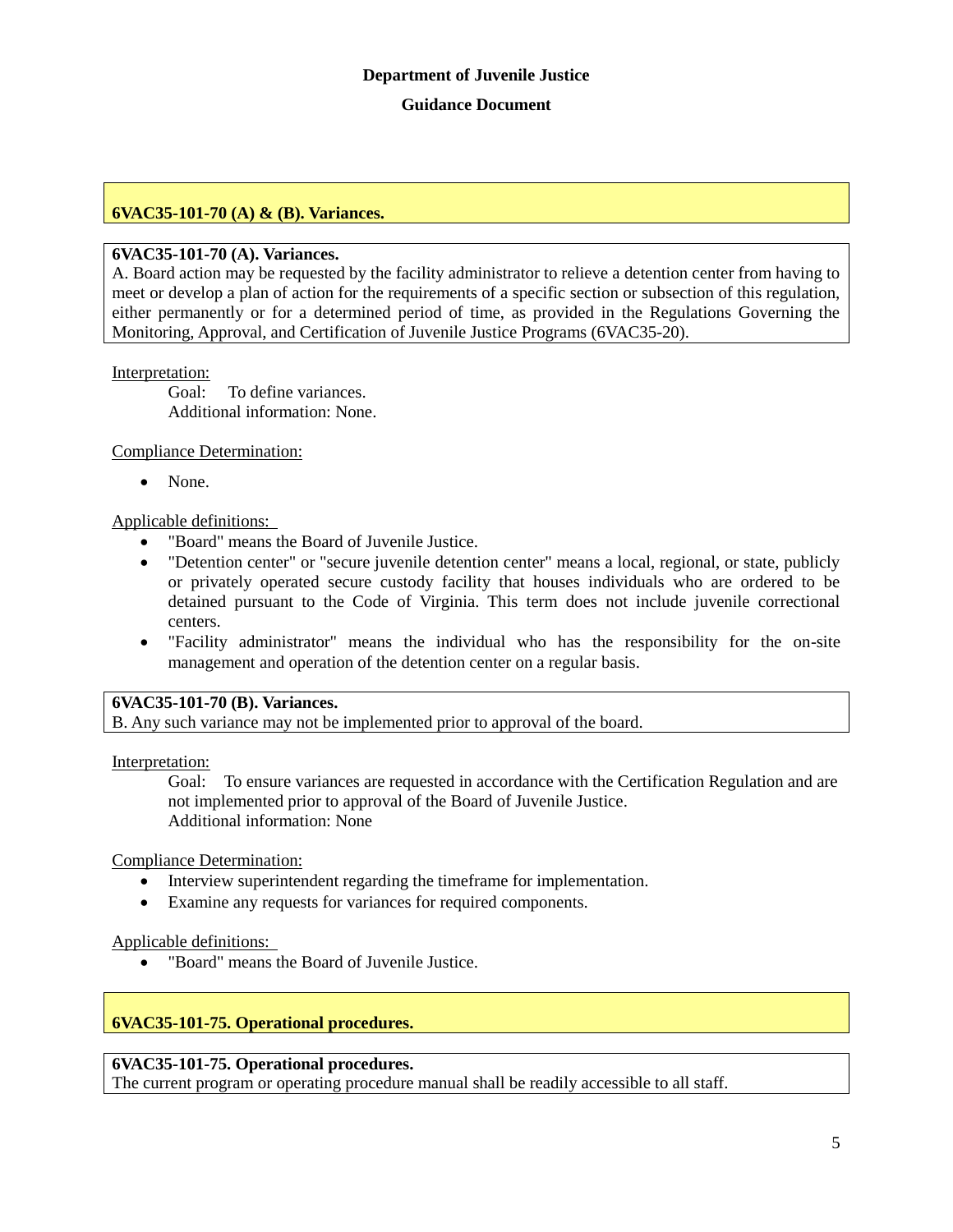#### **Guidance Document**

Interpretation:

Goal: To ensure the operational procedures are accessible to staff. Additional information: None.

#### Compliance Determination:

- Interview staff regarding accessibility of the operational procedures.
- Observe location and accessibility of the operational procedures.

#### Applicable definitions:

None.

# **6VAC35-101-80 (A), (B), (C), (D), (D), & (E). Serious incident reports.**

#### **6VAC35-101-80 (A). Serious incident reports.**

A. The following events shall be reported, in accordance with department procedures, within 24 hours to (i) the applicable court service unit; (ii) either the parent or legal guardian, as appropriate and applicable; and (iii) the director or designee:

1. Any serious incident, accident, illness, or injury to the resident;

2. The death of a resident;

3. Any suspected case of child abuse or neglect at the detention center, on a detention centersponsored event or excursion, or involving detention center staff as provided in 6VAC35-101-90 (suspected child abuse and neglect);

4. Any disaster, fire, emergency, or other condition that may jeopardize the health, safety, and welfare of residents; and

5. Any absence from the detention center without permission.

Interpretation:

Goal: To ensure serious incidents are reported to the director or designee.

Additional information: What constitutes a serious illness, incident, injury, or accident is defined in Department procedures.

#### Compliance Determination:

- Review the procedure.
- Review a sample of incident reports found in BADGE to determine compliance with this section.

- "Department" means the Department of Juvenile Justice.
- "Detention center" or "secure juvenile detention center" means a local, regional, or state, publicly or privately operated secure custody facility that houses individuals who are ordered to be detained pursuant to the Code of Virginia. This term does not include juvenile correctional centers.
- "Director" means the Director of the Department of Juvenile Justice.
- "Emergency" means a sudden, generally unexpected occurrence or set of circumstances demanding immediate action such as a fire, chemical release, loss of utilities, natural disaster, taking of hostages, major disturbances, escape, and bomb threats. Emergency does not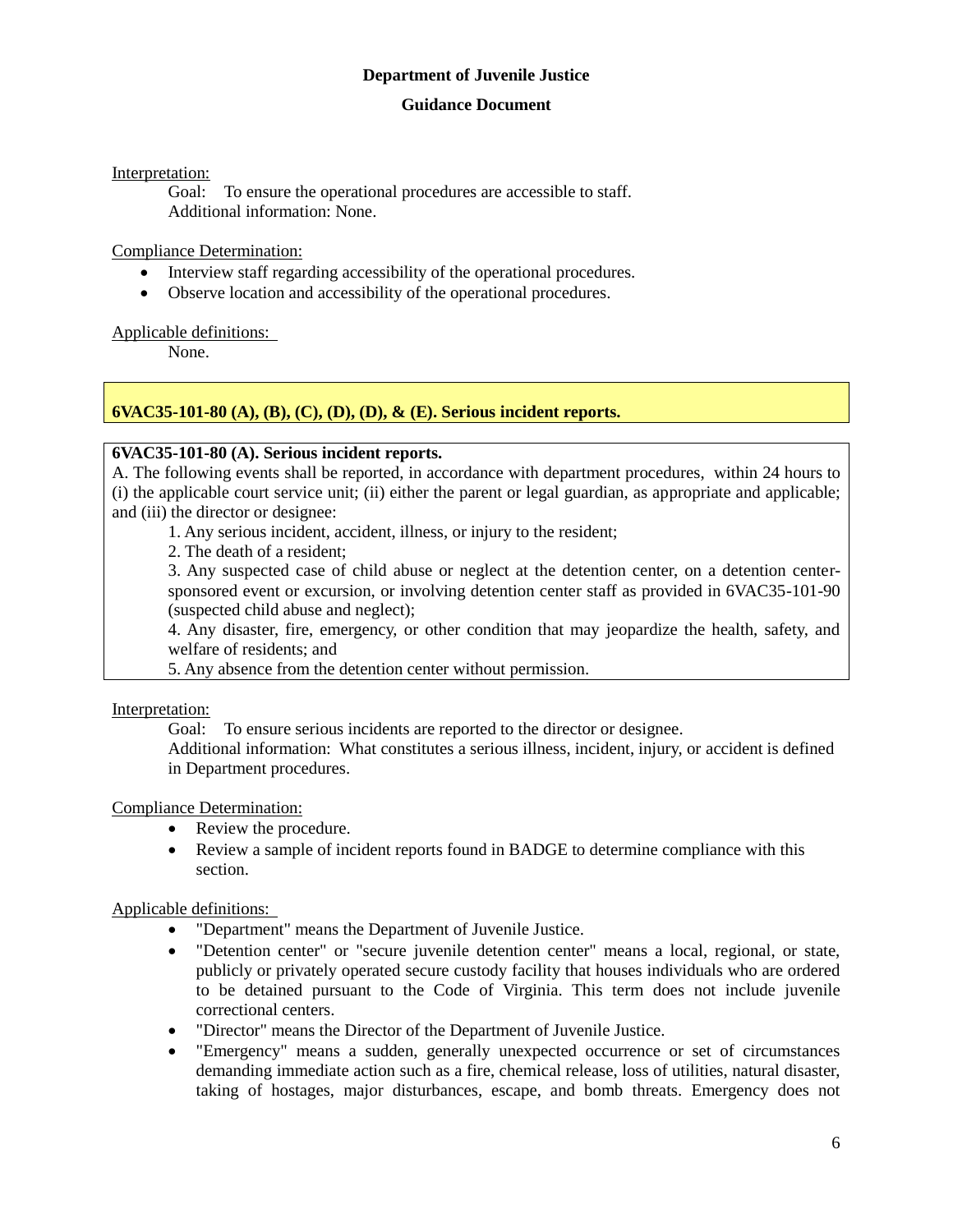#### **Guidance Document**

include regularly scheduled employee time off or other situations that could be reasonably anticipated.

- "Parent" or "legal guardian" means (i) a biological or adoptive parent who has legal custody of a resident, including either parent if custody is shared under a joint decree or agreement; (ii) a biological or adoptive parent with whom a resident regularly resides; (iii) a person judicially appointed as a legal guardian of a resident; or (iv) a person who exercises the rights and responsibilities of legal custody by delegation from a biological or adoptive parent, upon provisional adoption, or otherwise by operation of law.
- "Resident" means an individual who is confined in a detention center.

# **6VAC35-101-80 (B). Serious incident reports.**

B. The detention center shall notify the director or designee within 24 hours of any events detailed in subsection A of this section and all other situations required by the regulatory authority of which the facility has been notified.

#### Interpretation:

Goal: To ensure serious incidents are reported to (1) the parent or legal guardian and (2) the supervising CSU or agency.

Additional information:

- What constitutes a serious illness, incidents, or accidents are defined in Department procedures.
- Note: The regulatory requirement does not mandate notification of a resident's parent or legal guardian when the resident is 18 years of age or older. In such cases, notification shall be made in accordance with Department procedures.

Compliance Determination:

- Review the procedure.
- Review a sample of incident reports in BADGE to determine compliance with this section.

# Applicable definitions:

- "Detention center" or "secure juvenile detention center" means a local, regional, or state, publicly or privately operated secure custody facility that houses individuals who are ordered to be detained pursuant to the Code of Virginia. This term does not include juvenile correctional centers.
- "Director" means the Director of the Department of Juvenile Justice.
- "Regulatory authority" means the board or the department as designated by the board.

# **6VAC35-101-80 (C). Serious incident reports.**

C. If an incident involving the death of a resident occurs at the facility, the facility shall notify the parents or legal guardians, as appropriate and applicable, of all residents in the facility provided such notice does not violate any confidentiality requirements or jeopardize any law enforcement or child protective services investigation or the prosecution of any criminal cases related to the incident.

# Interpretation:

Goal: To ensure incidents involving the death of a resident are reported to the director or designee, the parent or legal guardian, and the CSU or supervising agency.

Additional information: When concerns exist regarding confidentiality the legal representative for the JDC should be consulted.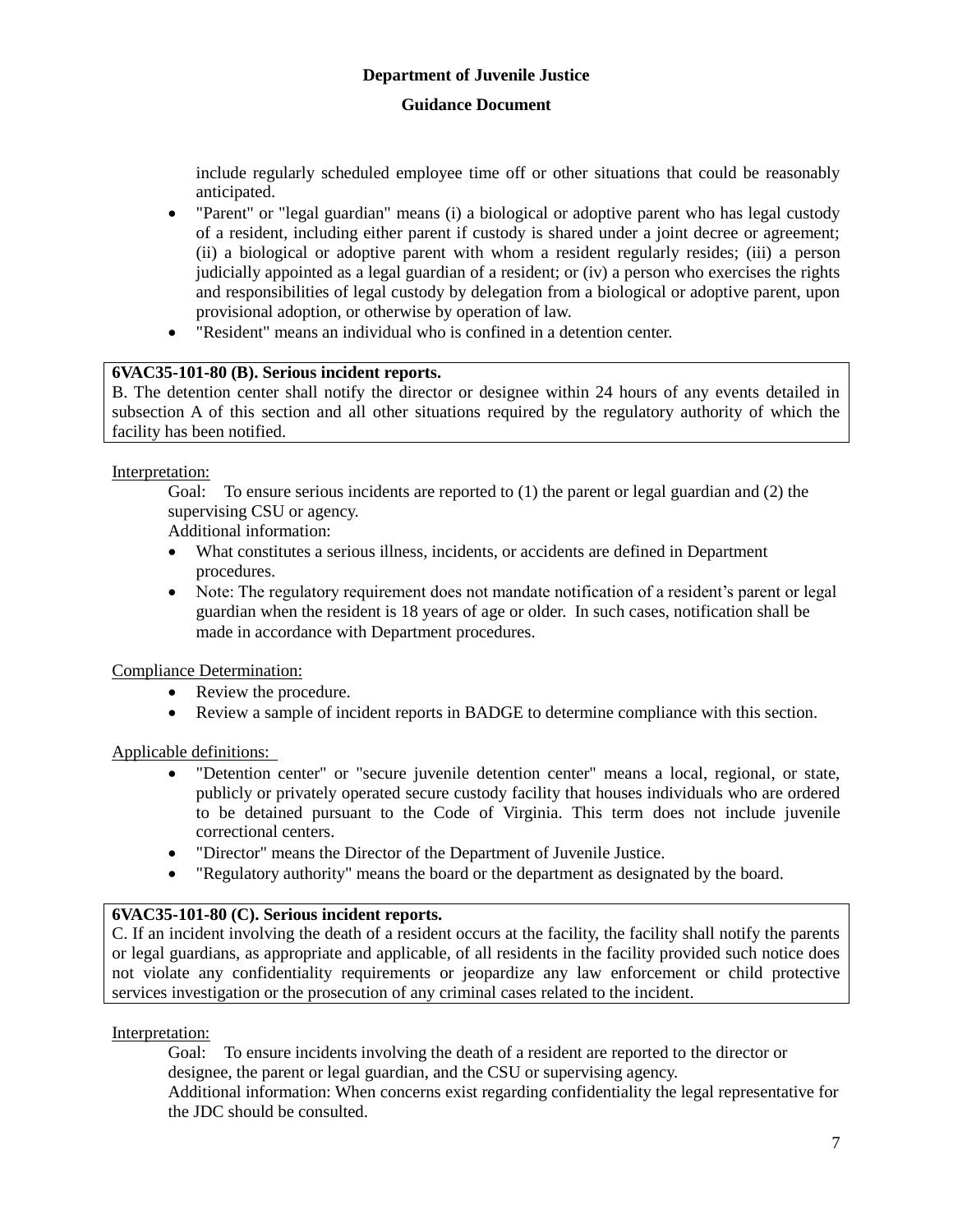Compliance Determination:

• Review any applicable SIR found in BADGE.

Applicable definitions:

- "Parent" or "legal guardian" means (i) a biological or adoptive parent who has legal custody of a resident, including either parent if custody is shared under a joint decree or agreement; (ii) a biological or adoptive parent with whom a resident regularly resides; (iii) a person judicially appointed as a legal guardian of a resident; or (iv) a person who exercises the rights and responsibilities of legal custody by delegation from a biological or adoptive parent, upon provisional adoption, or otherwise by operation of law.
- "Resident" means an individual who is confined in a detention center.

#### **6VAC35-101-80 (D). Serious incident reports.**

D. The facility shall (i) prepare and maintain a written report of the events listed in subsections A and B of this section and (ii) submit a copy of the written report to the director or designee. The report shall contain the following information:

1. The date and time the incident occurred;

2. A brief description of the incident;

3. The action taken as a result of the incident;

4. The name of the person who completed the report;

5. The name or identifying information of the person who made the report to the applicable court service unit and to either the parent or legal guardian, as appropriate and applicable; and

6. The name or identifying information of the person to whom the report was made, including any law-enforcement or child protective service personnel.

Interpretation:

Goal: To ensure incident reports contain the listed information. Additional information: None.

Compliance Determination:

 Examine a sample of serious incident reports in BADGE to determine compliance with this section.

Applicable definitions:

- "Director" means the Director of the Department of Juvenile Justice.
- "Parent" or "legal guardian" means (i) a biological or adoptive parent who has legal custody of a resident, including either parent if custody is shared under a joint decree or agreement; (ii) a biological or adoptive parent with whom a resident regularly resides; (iii) a person judicially appointed as a legal guardian of a resident; or (iv) a person who exercises the rights and responsibilities of legal custody by delegation from a biological or adoptive parent, upon provisional adoption, or otherwise by operation of law.
- "Written" means the required information is communicated in writing. Such writing may be available in either hard copy or in electronic form.

# **6VAC35-101-80 (D). Serious incident reports.**

D. The resident's record shall contain a written reference (i) that an incident occurred and (ii) of all applicable reporting.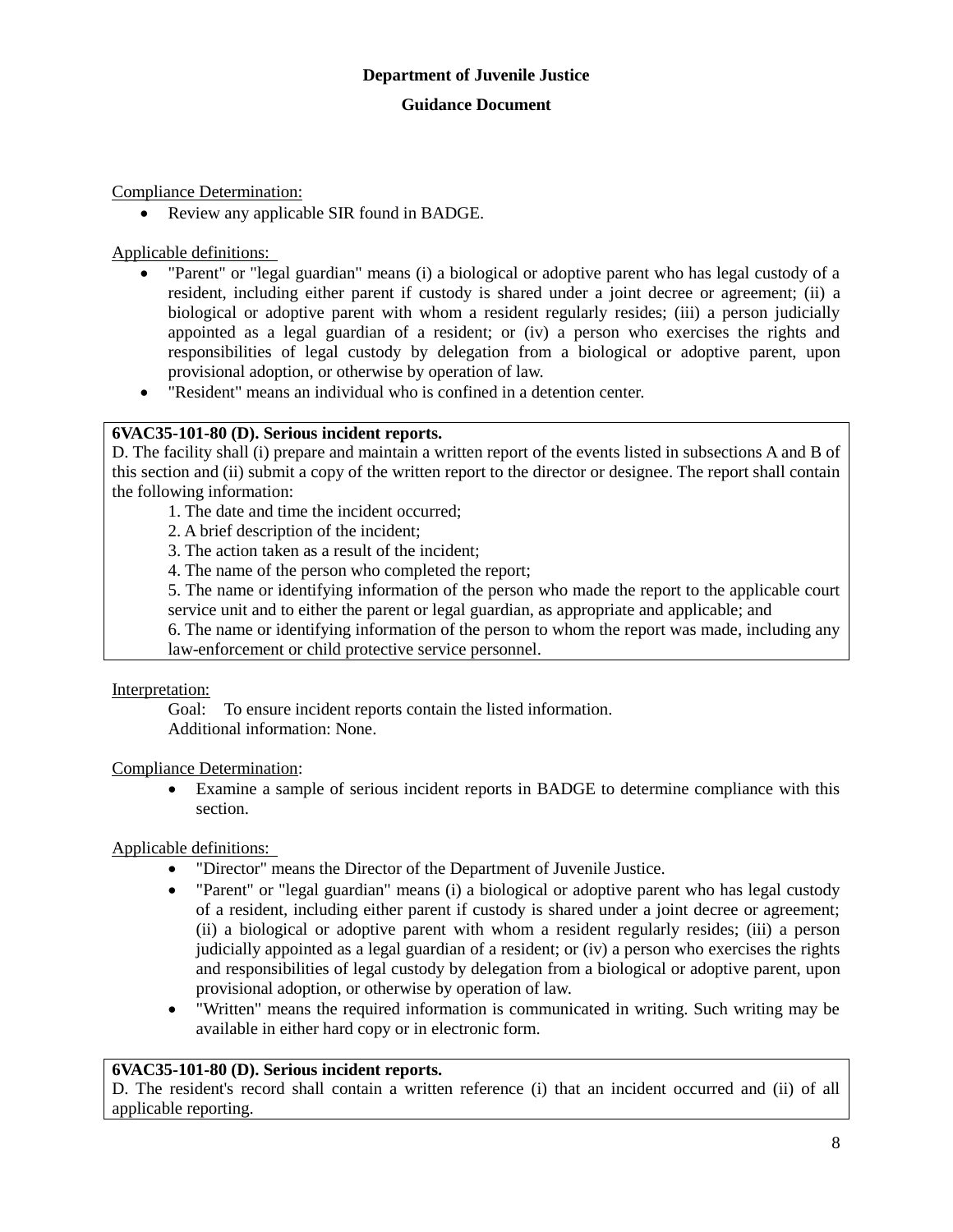Interpretation:

Goal: To ensure documentation of any serious incidents in the resident's record.

Additional information: The written reference may be (1) a copy of the incident report in the resident's case record; (2) documentation in the resident's record in the facility's electronic database; or (3) a notation/cross-reference in either the resident's hard copy or electronic case record.

Compliance Determination:

 Compare the sample of serious incident reports with the case record to determine compliance with this subsection.

# Applicable definitions:

- "Case record" or "record" means written or electronic information relating to one resident and the resident's family, if applicable. This information includes, but is not limited to, social, medical, psychiatric, and psychological records; reports; demographic information; agreements; all correspondence relating to care of the resident; service plans with periodic revisions; aftercare plans and discharge summary; and any other information related to the resident.
- "Resident" means an individual who is confined in a detention center.
- "Written" means the required information is communicated in writing. Such writing may be available in either hard copy or in electronic form.

# **6VAC35-101-80 (E). Serious incident reports.**

E. In addition to the requirements of this section, any serious incident involving an allegation of child abuse or neglect at the detention center, at a detention center sponsored event, or involving detention center staff shall be governed by 6VAC35-101-90 (suspected child abuse or neglect).

Interpretation:

Goal: To ensure suspected child abuse or neglect complaints are reported in accordance with section 90.

Additional information: None.

Compliance Determination:

- Inquire whether the facility had any incidents involving suspected child abuse and neglect during the audit period.
- Review a sample of CPS incident reports for compliance with requirements in section 90.

Applicable definitions:

 "Detention center" or "secure juvenile detention center" means a local, regional, or state, publicly or privately operated secure custody facility that houses individuals who are ordered to be detained pursuant to the Code of Virginia. This term does not include juvenile correctional centers.

**6VAC35-101-90 (A), (B), & (C). Suspected child abuse or neglect.**

**6VAC35-101-90 (A). Suspected child abuse or neglect.**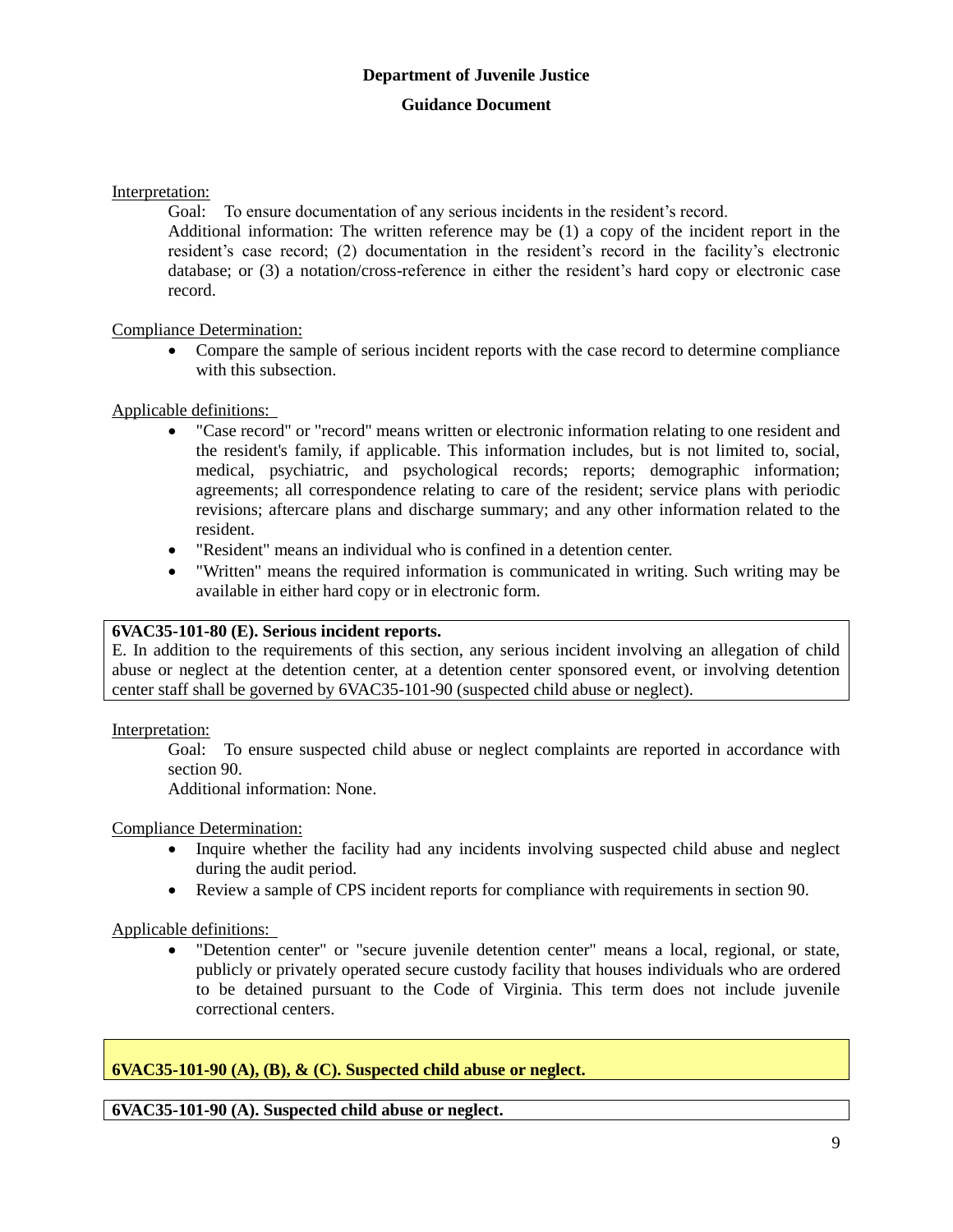A. When there is reason to suspect that a resident is an abused or neglected child, the matter shall be reported immediately to the local department of social services as required by § 63.2-1509 of the Code of Virginia and in accordance with written procedures.

## Interpretation:

Goal: To ensure suspected child abuse or neglect is reported to the local department of social services as required by the Code of Virginia.

Additional information: The Code of Virginia mandates immediate reporting to the local department of social services (DSS) or toll free hotline when that person has "reason to suspect that a child is an abused or neglected child." This applies when there is reason to suspect that the resident has been or is being subject to any kind of child abuse or neglect by any person. DSS will evaluate the report to determine whether it is a valid complaint. The facility should make the report immediately (and not wait for absolute proof of the allegation). It is not the facility's job to validate the abuse; this is the job of DSS employees or law enforcement officers who have been trained to undertake this type of investigation. In all cases, the report must be made within **24 hours of the first suspicion** of child abuse or neglect.

#### Compliance Determination:

- Interview staff: Inquire whether the facility had any incidents involving suspected child abuse and neglect during the audit period.
- Examine documentation: Review a sample of CPS incident reports in BADGE for compliance with this subsection.

Applicable definitions:

 "Written" means the required information is communicated in writing. Such writing may be available in either hard copy or in electronic form.

#### **6VAC35-101-90 (B). Suspected child abuse or neglect.**

B. Written procedures shall be distributed to all staff members and shall at a minimum provide for:

- 1. Handling accusations against staff;
- 2. Reporting and documenting suspected cases of child abuse and neglect;
- 3. Cooperating during any investigation; and
- 4. Measures to be taken to ensure the safety of the residents and the staff.

Interpretation:

Goal: To ensure procedures for the reporting of suspected child abuse or neglect contain the required components and are accessible to staff. Additional information: None.

Compliance Determination:

- Review procedure for compliance with this section.
- Interview staff regarding the accessibility of the procedures.
- Observe the accessibility of the procedure.

Applicable definitions:

"Resident" means an individual who is confined in a detention center.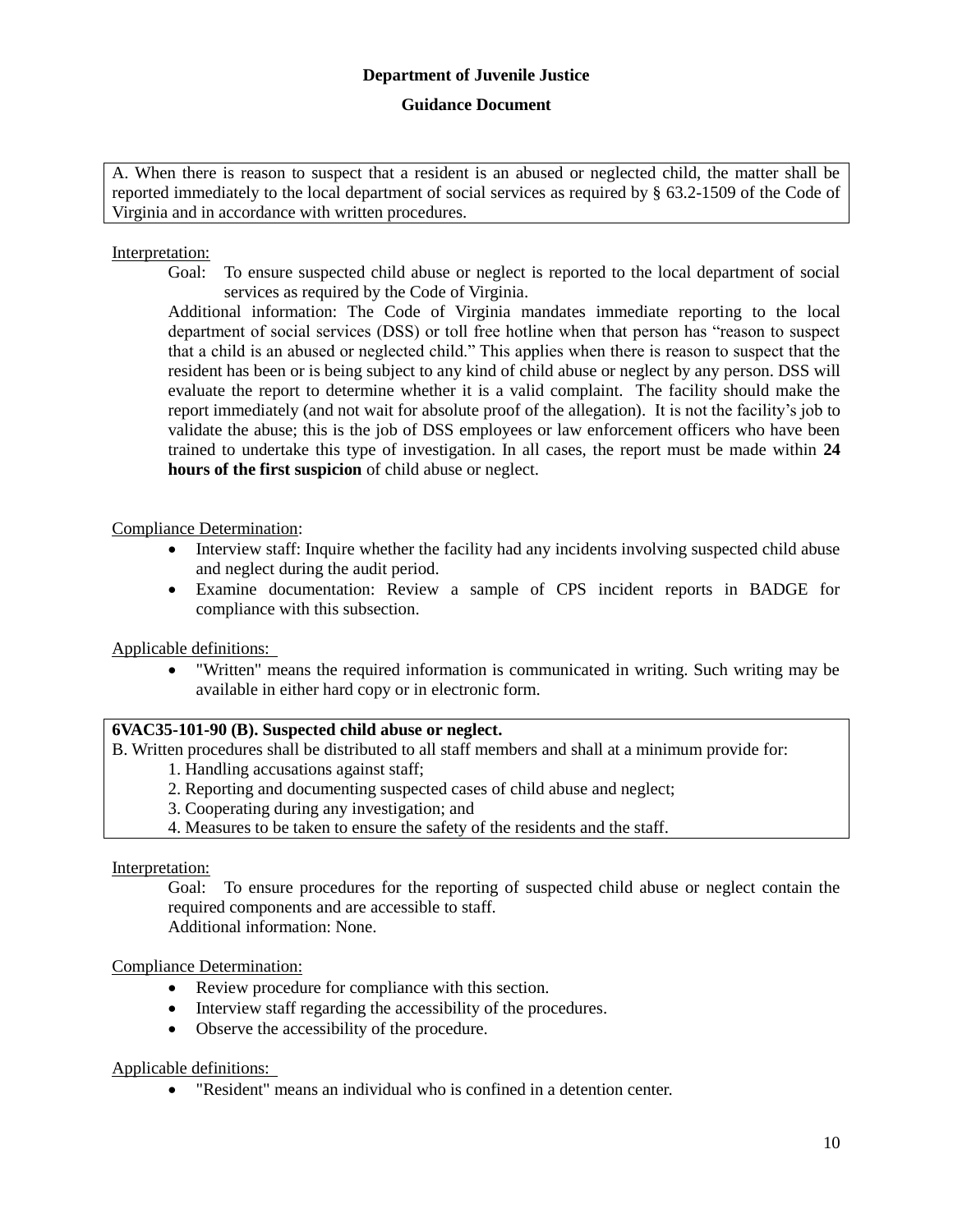"Written" means the required information is communicated in writing. Such writing may be available in either hard copy or in electronic form.

#### **6VAC35-101-90 (C). Suspected child abuse or neglect.**

C. Any case of suspected child abuse or neglect shall be reported and documented as required in 6VAC35- 101-80 (serious incident reports). The resident's record shall contain a written reference that a report was made.

Interpretation:

Goal: To ensure that documentation of the reporting of suspected child abuse is contained in the resident's case record.

Additional information: None.

Compliance Determination:

- Interview staff to determine if the facility had any incidents involving suspected child abuse and neglect during the audit period.
- Examine documentation: Compare sample CPS reports with resident's case record for compliance with this section.

Applicable definitions:

- "Case record" or "record" means written or electronic information relating to one resident and the resident's family, if applicable. This information includes, but is not limited to, social, medical, psychiatric, and psychological records; reports; demographic information; agreements; all correspondence relating to care of the resident; service plans with periodic revisions; aftercare plans and discharge summary; and any other information related to the resident.
- "Resident" means an individual who is confined in a detention center.
- "Written" means the required information is communicated in writing. Such writing may be available in either hard copy or in electronic form.

# **6VAC35-101-95 (A), (B), & (C). Reporting criminal activity.**

#### **6VAC35-101-95 (A). Reporting criminal activity**

A. Written procedures shall require staff to report all known criminal activity by residents or staff to the facility administrator including, but not limited to, any physical abuse, sexual abuse, or sexual harassment and the offenses listed in §§ 53.1-203 (felonies by prisoners); 18.2-55 (bodily injuries caused by prisoners); 18.2-48.1 (abduction by prisoners); 18.2-64.1 (carnal knowledge of certain minors); 18.2-64.2 (carnal knowledge of an inmate, parolee, probationer, detainee, or pretrial or posttrial offender); and 18.2- 477.1 (escapes from juvenile facility) of the Code of Virginia.

Interpretation:

Goal: To ensure staff is required to report applicable criminal activity. Additional information: None

Compliance Determination:

• Interview superintendent regarding the requirements of this section.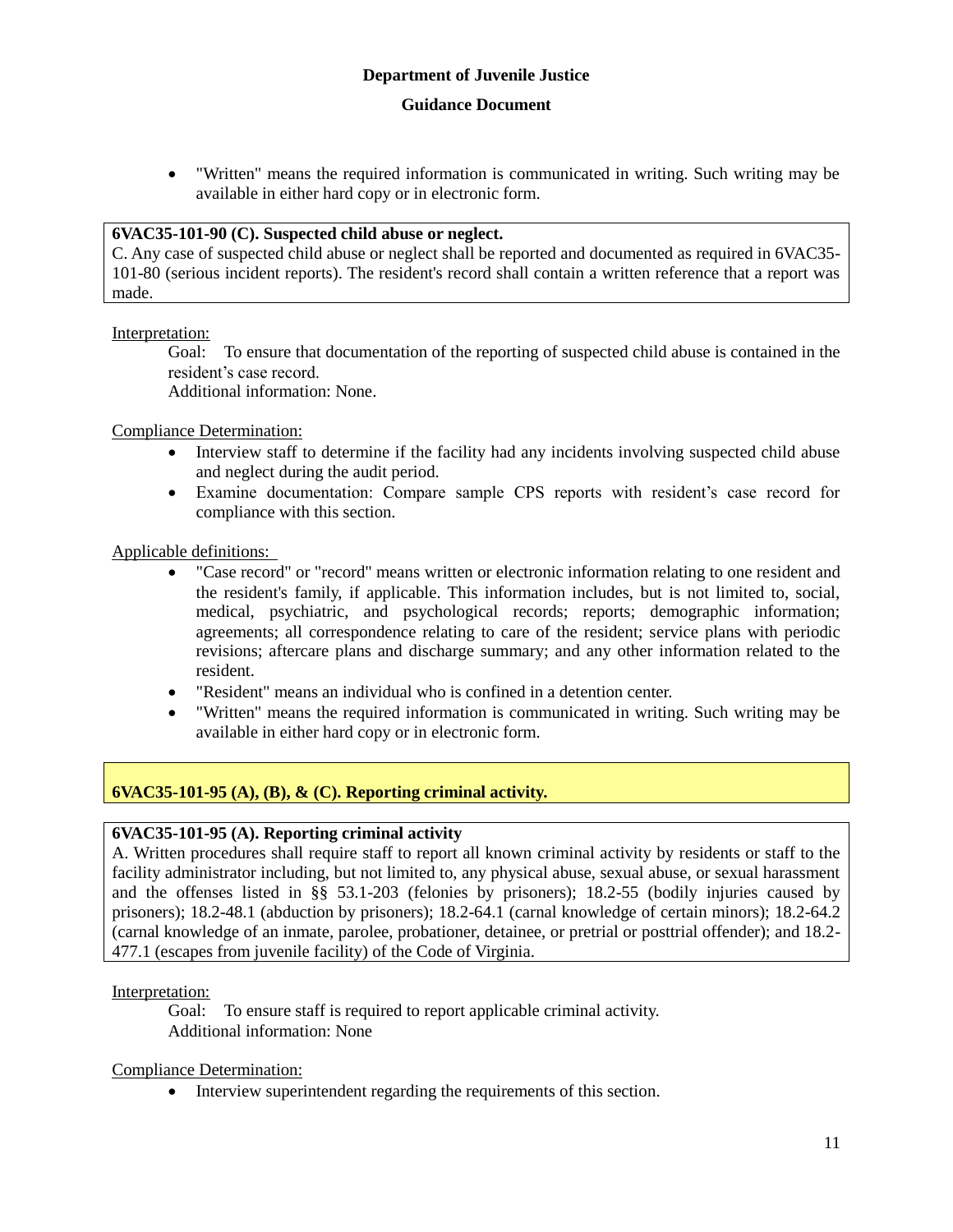Applicable definitions:

- "Facility administrator" means the individual who has the responsibility for the on-site management and operation of the detention center on a regular basis.
- "Resident" means an individual who is confined in a detention center.
- "Written" means the required information is communicated in writing. Such writing may be available in either hard copy or in electronic form.

#### **6VAC35-101-95 (B). Reporting criminal activity**

B. The facility administrator, in accordance with written procedures, shall notify the appropriate persons or agencies, including law enforcement, child protective services, and the department, if applicable and appropriate, of suspected criminal violations by residents or staff. Suspected criminal violations relating to the health and safety or human rights of residents shall be reported to the director or designee.

#### Interpretation:

Goal: To ensure the proper reporting of suspected criminal violations relating to the health and safety or human rights of residents.

Additional information: SIRs in Badge related to child abuse would be a relevant topic to review.

#### Compliance Determination:

- Examine procedure.
- Interview superintendent for any reported violations.
- Review any available documentation.

#### Applicable definitions:

- "Department" means the Department of Juvenile Justice.
- "Director" means the Director of the Department of Juvenile Justice.
- "Facility administrator" means the individual who has the responsibility for the on-site management and operation of the detention center on a regular basis.
- "Resident" means an individual who is confined in a detention center.
- "Written" means the required information is communicated in writing. Such writing may be available in either hard copy or in electronic form.

#### **6VAC35-101-95 (C). Reporting criminal activity**

C. The detention center shall assist and cooperate with the investigation of any such complaints and allegations as necessary.

Interpretation:

Goal: To ensure the facility administration cooperates with investigations.

Additional information: This subsection does not apply to criminal defendant's invoking their Constitutional rights.

Compliance Determination:

• Interview superintendent to determine compliance with this section.

Applicable definitions:

 "Detention center" or "secure juvenile detention center" means a local, regional, or state, publicly or privately operated secure custody facility that houses individuals who are ordered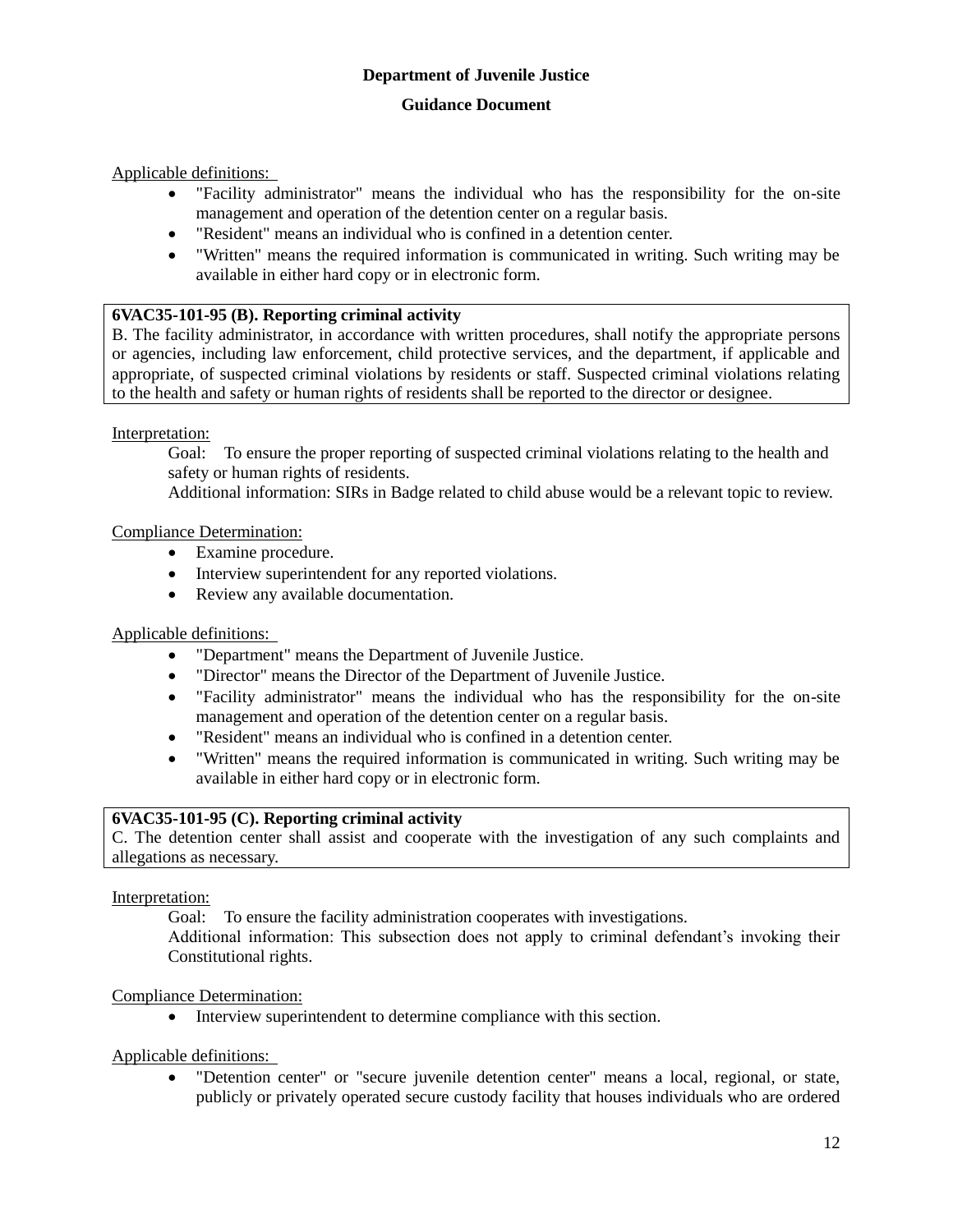to be detained pursuant to the Code of Virginia. This term does not include juvenile correctional centers.

# **6VAC35-101-100 (A), (B), (C), & (D). Grievance procedure.**

#### **6VAC35-101-100 (A). Grievance procedure.**

A. Written procedure shall provide that residents are oriented to and have continuing access to a grievance procedure that provides for:

1. Resident participation in the grievance process with assistance from staff upon request;

2. Investigation of the grievance by an objective employee who is not the subject of the grievance;

3. Documented, timely responses to all grievances with the reasons for the decision;

4. At least one level of appeal;

5. Administrative review of grievances;

6. Protection from retaliation or threat of retaliation for filing a grievance; and

7. Hearing of an emergency grievance within eight hours.

#### Interpretation:

Goal: To ensure there is a means for residents express a grievance. Additional information: None.

#### Compliance Determination:

- Review procedure for each required element.
- Review a sample of grievances to ensure compliance with the procedures required elements.

Applicable definitions:

- "Emergency" means a sudden, generally unexpected occurrence or set of circumstances demanding immediate action such as a fire, chemical release, loss of utilities, natural disaster, taking of hostages, major disturbances, escape, and bomb threats. Emergency does not include regularly scheduled employee time off or other situations that could be reasonably anticipated.
- "Resident" means an individual who is confined in a detention center.
- "Written" means the required information is communicated in writing. Such writing may be available in either hard copy or in electronic form.

#### **6VAC35-101-100 (B). Grievance procedure.**

B. Each resident shall be oriented to the grievance procedure in an age or developmentally appropriate manner.

Interpretation:

Goal: To ensure there is a means for residents express a grievance and residents have been made aware of the process upon arrival.

Additional information: Age or developmentally appropriate manner should take into account literacy level and any disabilities.

Compliance Determination:

Review a sample of orientation forms found in case files.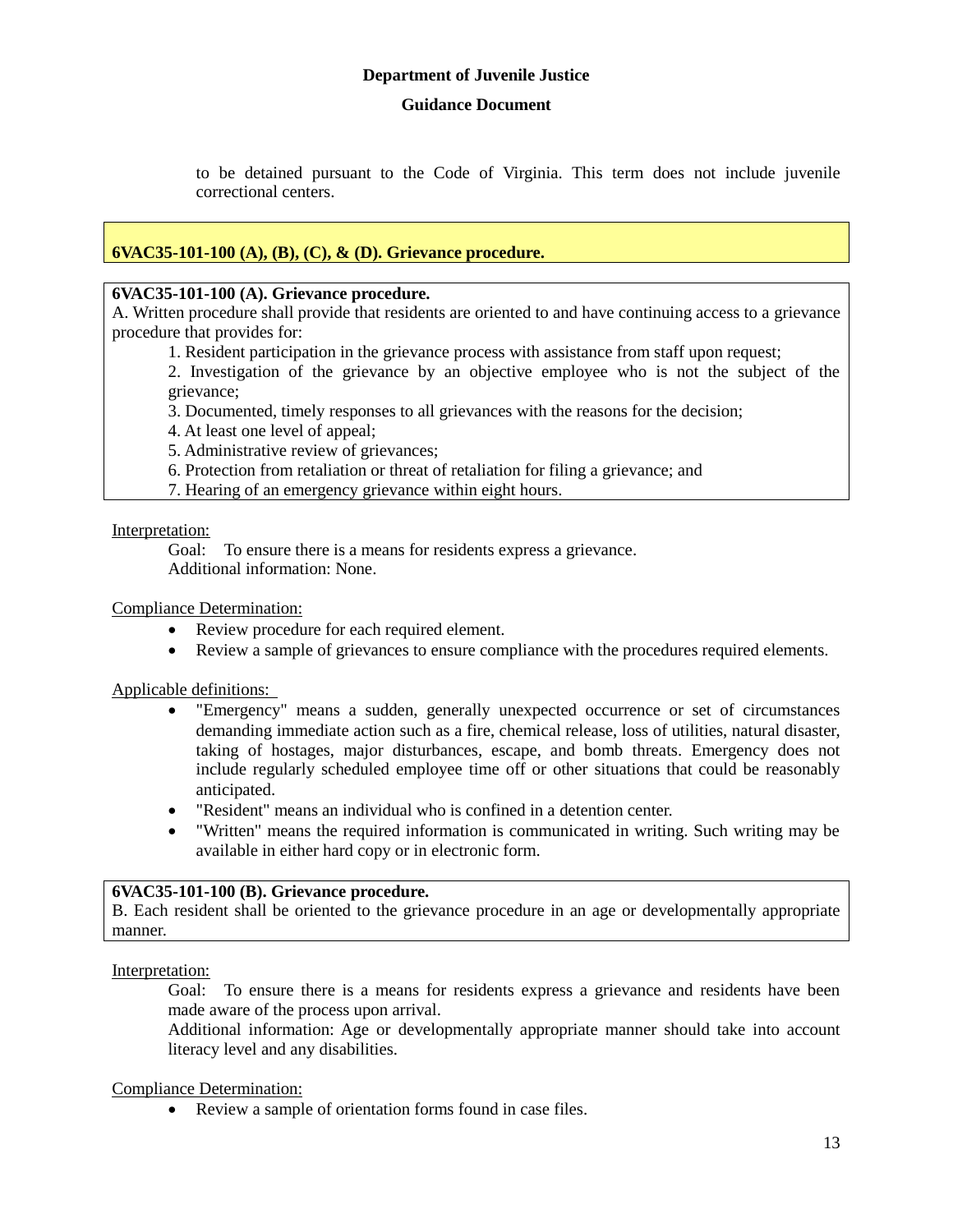Inquire regarding orientation process (i.e.: was it explained in a way the resident understood).

Applicable definitions:

"Resident" means an individual who is confined in a detention center.

#### **6VAC35-101-100 (C). Grievance procedure.**

C. The grievance procedure shall be (i) written in clear and simple language and (ii) posted in an area easily accessible to residents and their parents and legal guardians.

#### Interpretation:

Goal: To ensure the grievance procedure is accessible to residents and parents.

Additional information: Posted means secured (i.e.: taped) to a wall, window, door, or other surface.

#### Compliance Determination:

- Review procedure to determine whether it is in clear and simple language.
- Observe location where the grievance procedure is posted.

#### Applicable definitions:

- "Parent" or "legal guardian" means (i) a biological or adoptive parent who has legal custody of a resident, including either parent if custody is shared under a joint decree or agreement; (ii) a biological or adoptive parent with whom a resident regularly resides; (iii) a person judicially appointed as a legal guardian of a resident; or (iv) a person who exercises the rights and responsibilities of legal custody by delegation from a biological or adoptive parent, upon provisional adoption, or otherwise by operation of law.
- "Resident" means an individual who is confined in a detention center.
- "Written" means the required information is communicated in writing. Such writing may be available in either hard copy or in electronic form.

# **6VAC35-101-100 (D). Grievance procedure.**

D. Staff shall assist and work cooperatively with other employees in facilitating the grievance process.

Interpretation:

Goal: To ensure staff assist and work cooperatively in facilitating the grievance process. Additional information: None.

#### Compliance Determination:

- Ask staff how they help implement the grievance process.
- Ask residents how staff helps them with the grievance process.

#### Applicable definitions:

None.

#### **Part II Administrative and Personnel Article 1 General Provisions**

#### **6VAC35-101-110 (A), (B), (C), & (D). Responsibilities of the governing authority.**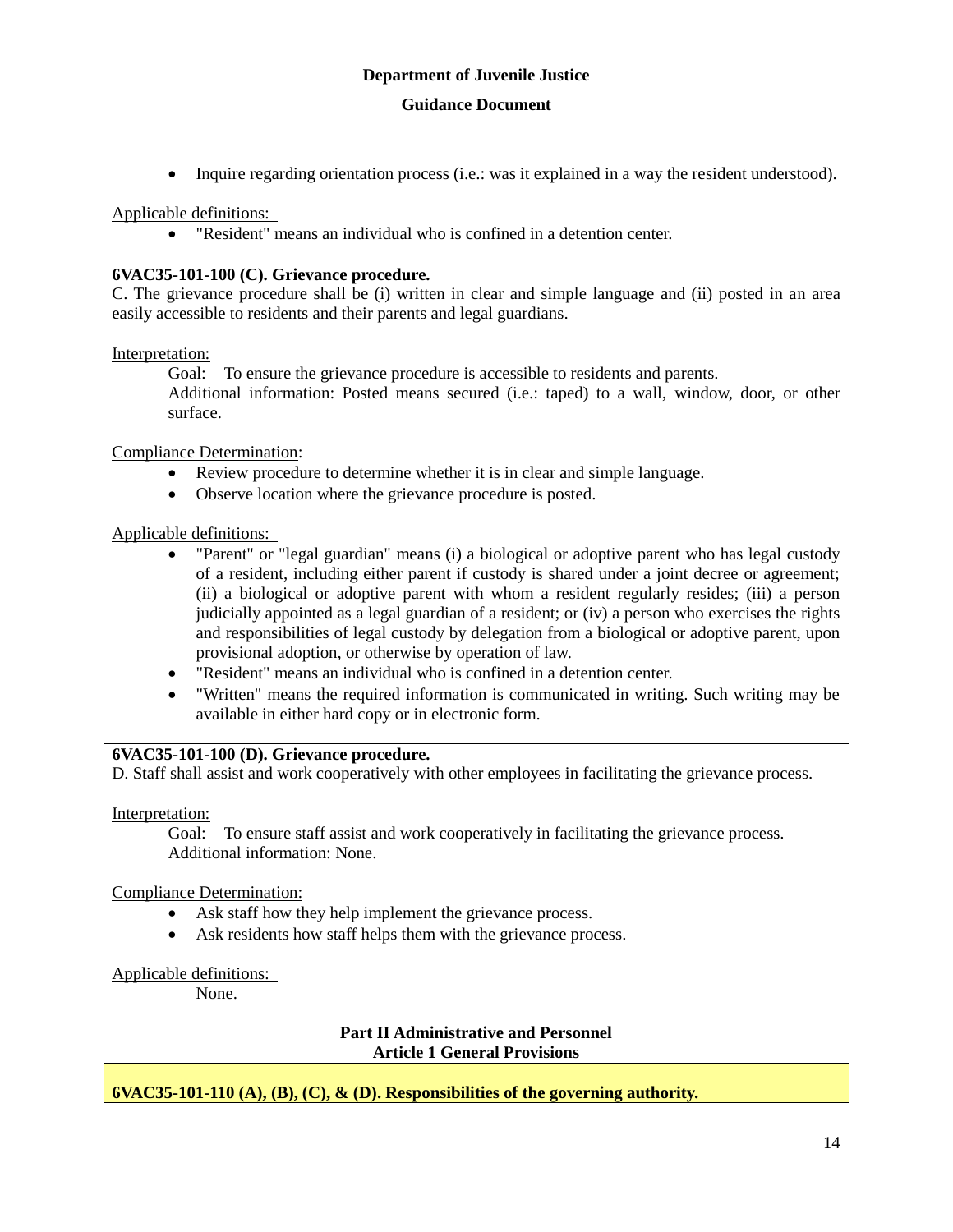#### **Guidance Document**

#### **6VAC35-101-110 (A). Responsibilities of the governing authority.**

A. The detention center's governing body or authority (governing authority) shall be clearly identified.

#### Interpretation:

Goal: To clearly identify the governing authority for the facility. Additional information: This could be a written statement, an organizational chart, or other forms of documentation.

#### Compliance Determination:

Examine documentation.

#### Applicable definitions:

None.

#### **6VAC35-101-110 (B). Responsibilities of the governing authority.**

B. The governing authority shall appoint a facility administrator to whom it delegates the authority and responsibility for the on-site administrative direction of the detention center.

Interpretation:

Goal: To ensure there is an administrator with authority to provide direction for the facility. Additional information: Examples of documentation would include a letter of appointment or a job description.

Compliance Determination:

• Review available documentation.

Applicable definitions:

- "Detention center" or "secure juvenile detention center" means a local, regional, or state, publicly or privately operated secure custody facility that houses individuals who are ordered to be detained pursuant to the Code of Virginia. This term does not include juvenile correctional centers.
- "Facility administrator" means the individual who has the responsibility for the on-site management and operation of the detention center on a regular basis.

#### **6VAC35-101-110 (C). Responsibilities of the governing authority.**

C. A written decision-making plan shall be developed and implemented and shall provide for a staff person with the qualifications of a facility administrator to be designated to assume the temporary responsibility for the operation of the detention center. Each plan shall include an organizational chart.

Interpretation:

Goal: To ensure that lines of decision making are clearly identified and there is always a qualified administrator available to direct the facility. Additional information: None.

Compliance Determination:

- Review written decision-making plan.
- Review organizational chart.
- Interview facility administrator to determine the qualified person.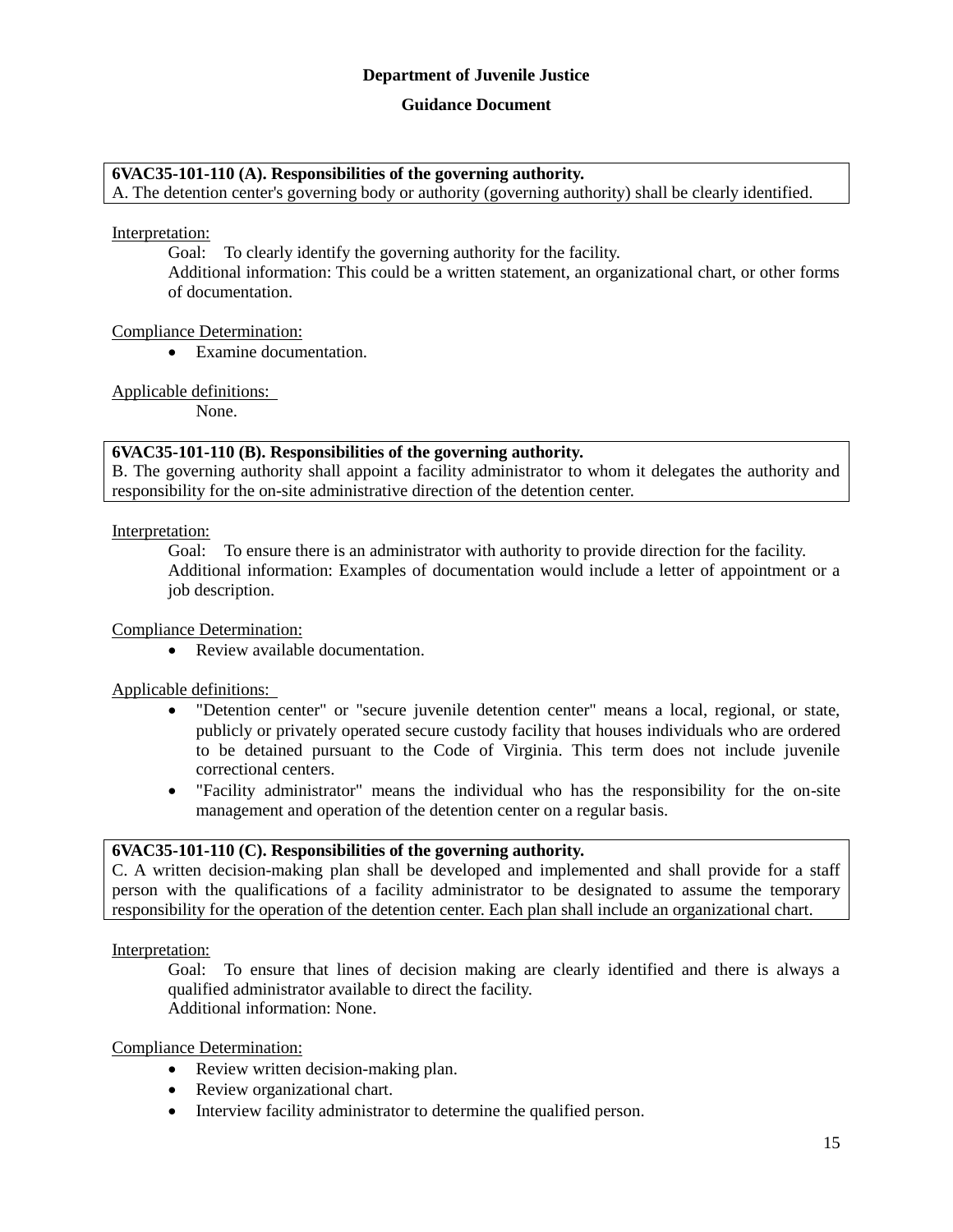• Review qualifications of designee.

Applicable definitions:

- "Detention center" or "secure juvenile detention center" means a local, regional, or state, publicly or privately operated secure custody facility that houses individuals who are ordered to be detained pursuant to the Code of Virginia. This term does not include juvenile correctional centers.
- "Facility administrator" means the individual who has the responsibility for the on-site management and operation of the detention center on a regular basis.
- "Written" means the required information is communicated in writing. Such writing may be available in either hard copy or in electronic form.

#### **6VAC35-101-110 (D). Responsibilities of the governing authority.**

D. Written procedures shall be developed and implemented to monitor and evaluate service quality and effectiveness on a systematic and on-going basis. Improvements shall be implemented when indicated.

Interpretation:

Goal: To ensure there is an effective facility program. Additional information: None.

Compliance Determination:

• Review procedure.

Applicable definitions:

 "Written" means the required information is communicated in writing. Such writing may be available in either hard copy or in electronic form.

**6VAC35-101-120 (A) & (B). Insurance.**

# **6VAC35-101-120 (A). Insurance.**

A. Documentation of the following insurance coverage shall be maintained:

1. Liability insurance covering the premises and the detention center's operations, including all employees and volunteers, if applicable.

2. Insurance necessary to comply with Virginia's minimum insurance requirements for all vehicles used to transport residents, including vehicles owned by staff.

Interpretation:

Goal: To ensure that all facility operations are properly insured.

Additional information: Copies of insurance documentation showing effective dates. If staff uses personal vehicles to transport residents their documentation must be maintained.

Compliance Determination:

- Ask program administrator if staff transport residents in their personal vehicles.
- Review required documentation for current effective dates.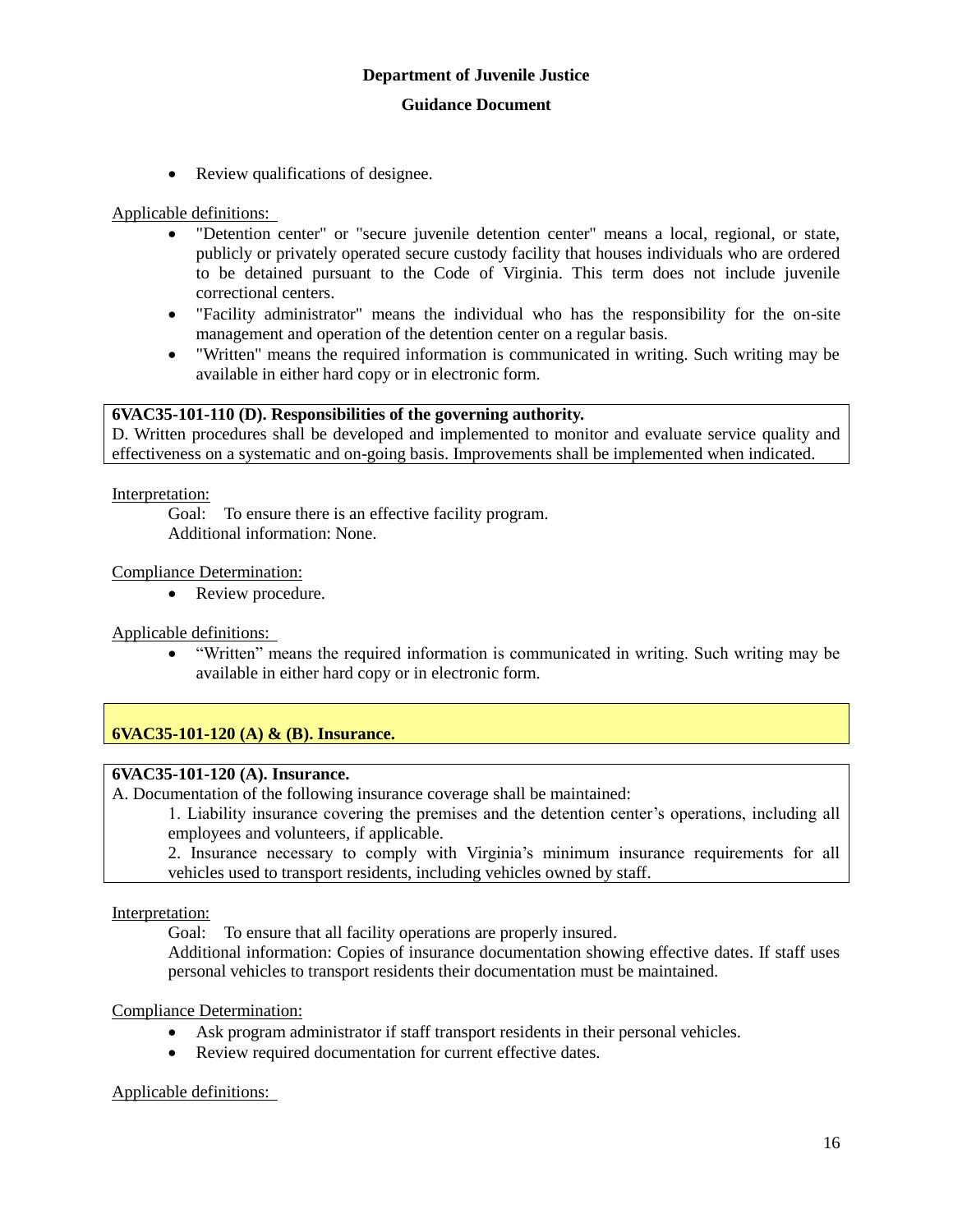- "Detention center" or "secure juvenile detention center" means a local, regional, or state, publicly or privately operated secure custody facility that houses individuals who are ordered to be detained pursuant to the Code of Virginia. This term does not include juvenile correctional centers.
- "Premises" means the tracts of land on which any part of a detention center is located and any buildings on such tracts of land.
- "Resident" means an individual who is confined in a detention center.

#### **6VAC35-101-120 (B). Insurance.**

B. Staff who use personal vehicles for official business, including transporting residents, shall be informed of the requirements to provide and document insurance coverage for such purposes.

Interpretation:

Goal: To ensure that the facility operations are properly insured.

Additional information: This does not apply to attending training. If staff are asked to use their personal vehicle documentation must be obtained. If staff does not use personal vehicles for facility business there is no need to inform them of the requirements.

#### Compliance Determination:

Ask staff if they use personal vehicles for facility business.

Applicable definitions:

"Resident" means an individual who is confined in a detention center.

# **6VAC35-101-130 (A), (B), & (C). Participation of residents in human research.**

#### **6VAC35-101-130 (A). Participation of residents in human research.**

A. Written procedures approved by its governing authority shall govern the review, approval, and monitoring of human research. Human research means any systematic investigation, involving a resident or a resident's parents, guardians, or family members as the subject of the research, which may expose the subject to physical or psychological injury and which departs from the application of established and accepted therapeutic methods appropriate to meet the individual's needs. Human research does not include statistical analysis of information readily available on the subject that does not contain any identifying information or research exempted by federal research regulations pursuant to 45 CFR  $46.101(b)$ .

#### Interpretation:

Goal: To ensure resident participation in human research is performed in accordance with applicable statutes and regulations.

Additional information: Questions regarding this area can be referred to DJJ Research Unit.

#### Compliance Determination:

- Review procedure.
- Inquire of the program administrator whether any human research has been conducted on residents.
- If any human research occurred during the audit period, inquire with central office staff whether the regulatory and statutory requirements for research were met.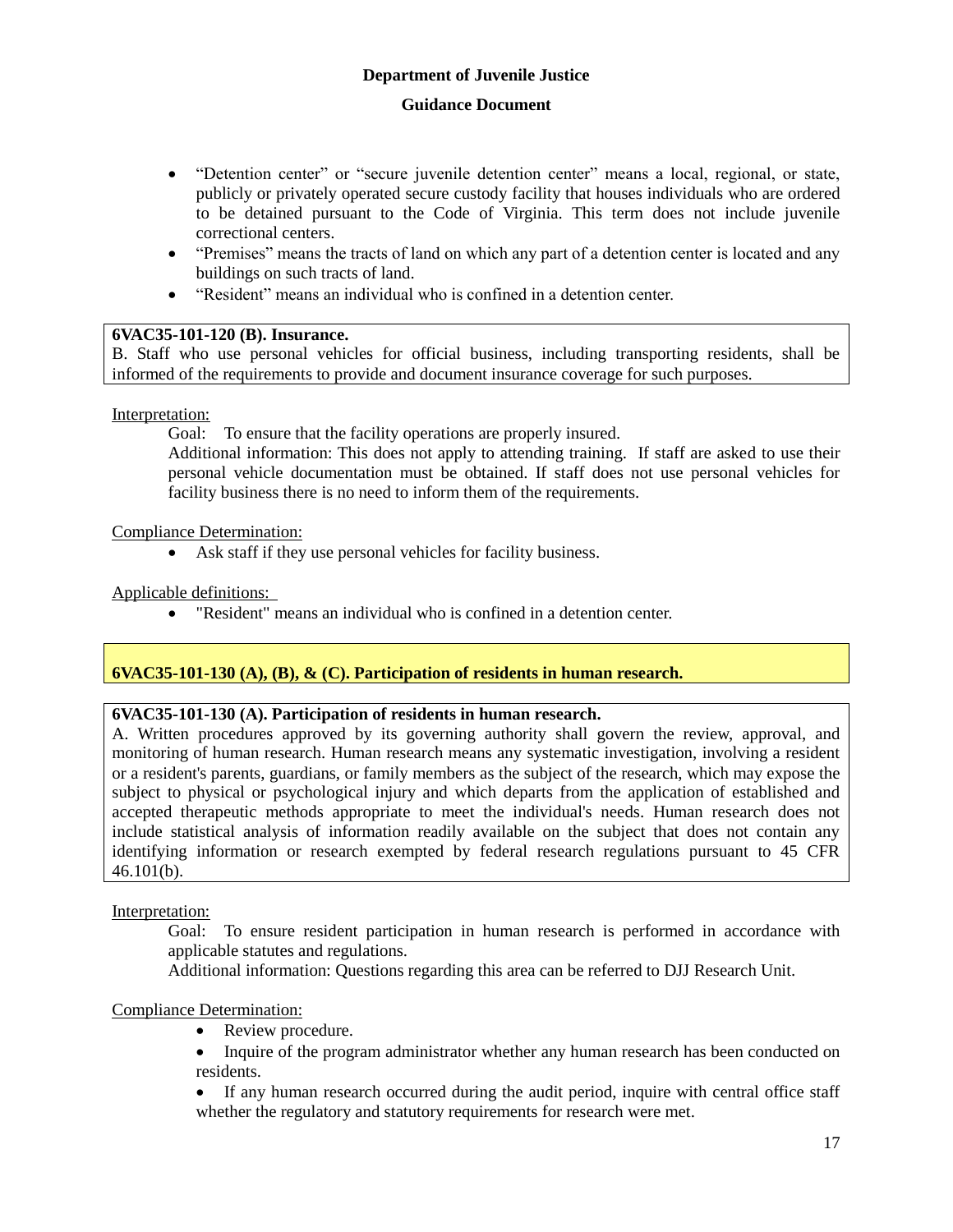Applicable definitions:

- "Parent" or "legal guardian" means (i) a biological or adoptive parent who has legal custody of a resident, including either parent if custody is shared under a joint decree or agreement; (ii) a biological or adoptive parent with whom a resident regularly resides; (iii) a person judicially appointed as a legal guardian of a resident; or (iv) a person who exercises the rights and responsibilities of legal custody by delegation from a biological or adoptive parent, upon provisional adoption, or otherwise by operation of law.
- "Resident" means an individual who is confined in a detention center.
- "Written" means the required information is communicated in writing. Such writing may be available in either hard copy or in electronic form.

#### **6VAC35-101-130 (B). Participation of residents in human research.**

B. Information on residents shall be maintained as provided in 6VAC35-101-330 (maintenance of residents' records) and all records and information related to the human research shall be kept confidential in accordance with applicable laws and regulations.

Interpretation:

Goal: To ensure the confidentiality of residents. Additional information: None.

#### Compliance Determination:

If research occurred review the retention of the records for confidentiality.

Applicable definitions:

- "Case record" or "record" means written or electronic information relating to one resident and the resident's family, if applicable. This information includes, but is not limited to, social, medical, psychiatric, and psychological records; reports; demographic information; agreements; all correspondence relating to care of the resident; service plans with periodic revisions; aftercare plans and discharge summary; and any other information related to the resident.
- "Resident" means an individual who is confined in a detention center.

#### **6VAC35-101-130 (C). Participation of residents in human research.**

C. The procedures may require periodic progress reports of any research project and a formal final report of all completed research projects.

Interpretation:

Goal: To ensure resident participation in human research is performed in accordance with applicable statutes and regulations. Additional information: None.

Compliance Determination:

Examine procedure.

Applicable definitions:

"Resident" means an individual who is confined in a detention center.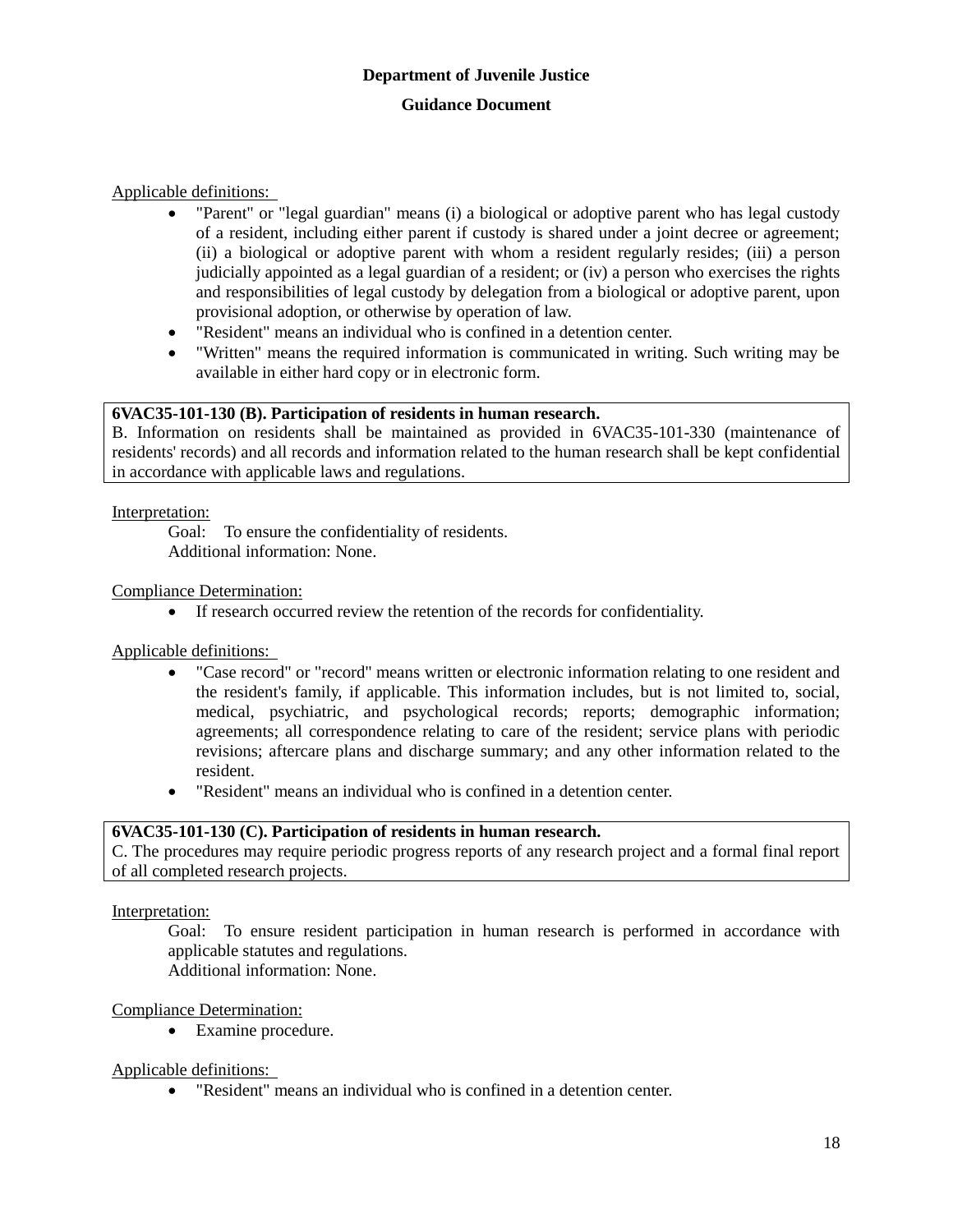#### **Guidance Document**

#### **Article 2 Hiring**

#### **6VAC35-101-140 (A) & (B). Job descriptions.**

#### **6VAC35-101-140 (A). Job descriptions.**

A. There shall be a written job description for each position that, at a minimum, includes the:

1. Job title or position;

2. Duties and responsibilities of the incumbent;

3. Job title or identification of the immediate supervisor; and

4. Minimum education, experience, knowledge, skills, and abilities required for entry level performance of the job.

#### Interpretation:

Goal: To ensure that positions are clearly defined and responsibilities are identified. Additional information: None.

Compliance Determination:

Review a written job description for each position for the elements.

Applicable definitions:

 "Written" means the required information is communicated in writing. Such writing may be available in either hard copy or in electronic form.

#### **6VAC35-101-140 (B). Job descriptions.**

B. A copy of the job description shall be given to each person assigned to a position prior to assuming that position's duties.

Interpretation:

Goal: To ensure that positions are clearly defined and responsibilities are identified. Additional information: None.

#### Compliance Determination:

 Ask newly hired staff if they were given a job description prior to assuming that position's duties.

Applicable definitions:

None.

# **6VAC35-101-150 (A) & (B). Qualifications.**

# **6VAC35-101-150 (A). Qualifications.**

A. Detention centers subject to (i) the rules and regulations of the governing authority or (ii) the rules and regulations of a local government personnel office shall develop written minimum entry-level qualifications in accordance with the rules and regulations of the supervising personnel authority. Detention centers not subject to rules and regulations of the governing authority or a local government personnel office shall follow the minimum entry-level qualifications of the Virginia Department of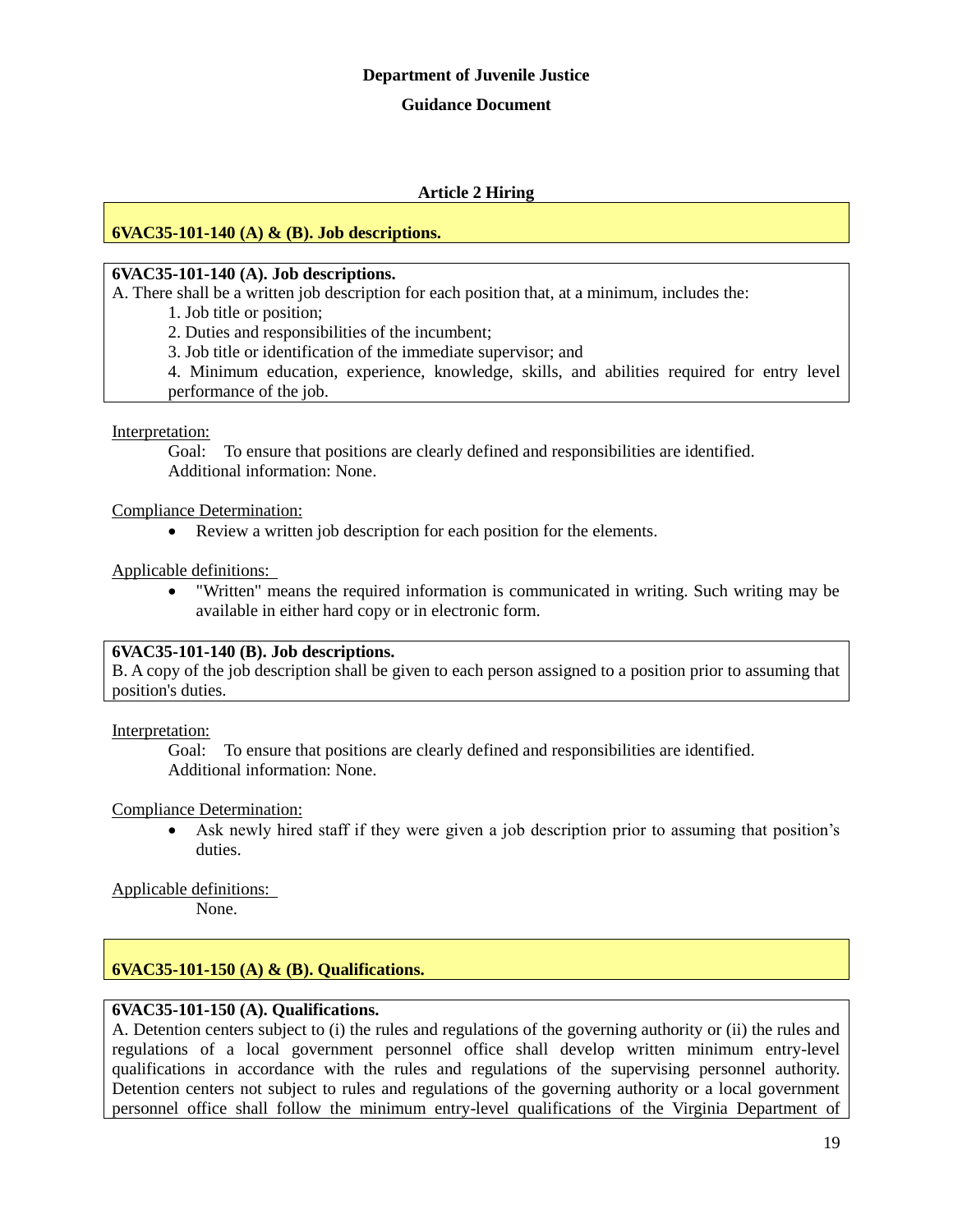#### **Guidance Document**

#### Human Resource Management.

Interpretation:

Goal: To ensure that employees have the knowledge, skills, and abilities to perform their jobs. Additional information: A determination regarding authority for the employee qualification is necessary. All Virginia JDCs currently operate under to governmental agency and set the requirements. If subject to DHRM there should be position qualifications available.

#### Compliance Determination:

- Interview facility administrator.
- Review entry level position requirements for each position.

#### Applicable definitions:

- "Detention center" or "secure juvenile detention center" means a local, regional, or state, publicly or privately operated secure custody facility that houses individuals who are ordered to be detained pursuant to the Code of Virginia. This term does not include juvenile correctional centers.
- "Written" means the required information is communicated in writing. Such writing may be available in either hard copy or in electronic form.

### **6VAC35-101-150 (B). Qualifications.**

B. When services or consultations are obtained on a contractual basis they shall be provided by professionally qualified personnel.

#### Interpretation:

Goal: To ensure services are provided by professionally qualified personnel.

Additional information: For example, a contractor who serves as the program director must meet the program director's qualification requirements. A contractor who provides medical, nursing or psychological services must meet the appropriate licensure requirements imposed by state law.

#### Compliance Determination:

- Interview facility administrator about process for determining qualifications of personnel
- Review documentation of appropriate licensure or certification, as applicable.

#### Applicable definitions:

None.

# **6VAC35-101-155 (A), (B), (C), (D), (E), & (F). Employee tuberculosis screening and follow-up.**

#### **6VAC35-101-155 (A). Employee tuberculosis screening and follow-up.**

A. On or before the employee's start date at the facility and at least annually thereafter each employee shall submit the results of a tuberculosis screening assessment that is no older than 30 days. The documentation shall indicate the screening results as to whether there is an absence of tuberculosis in a communicable form.

#### Interpretation: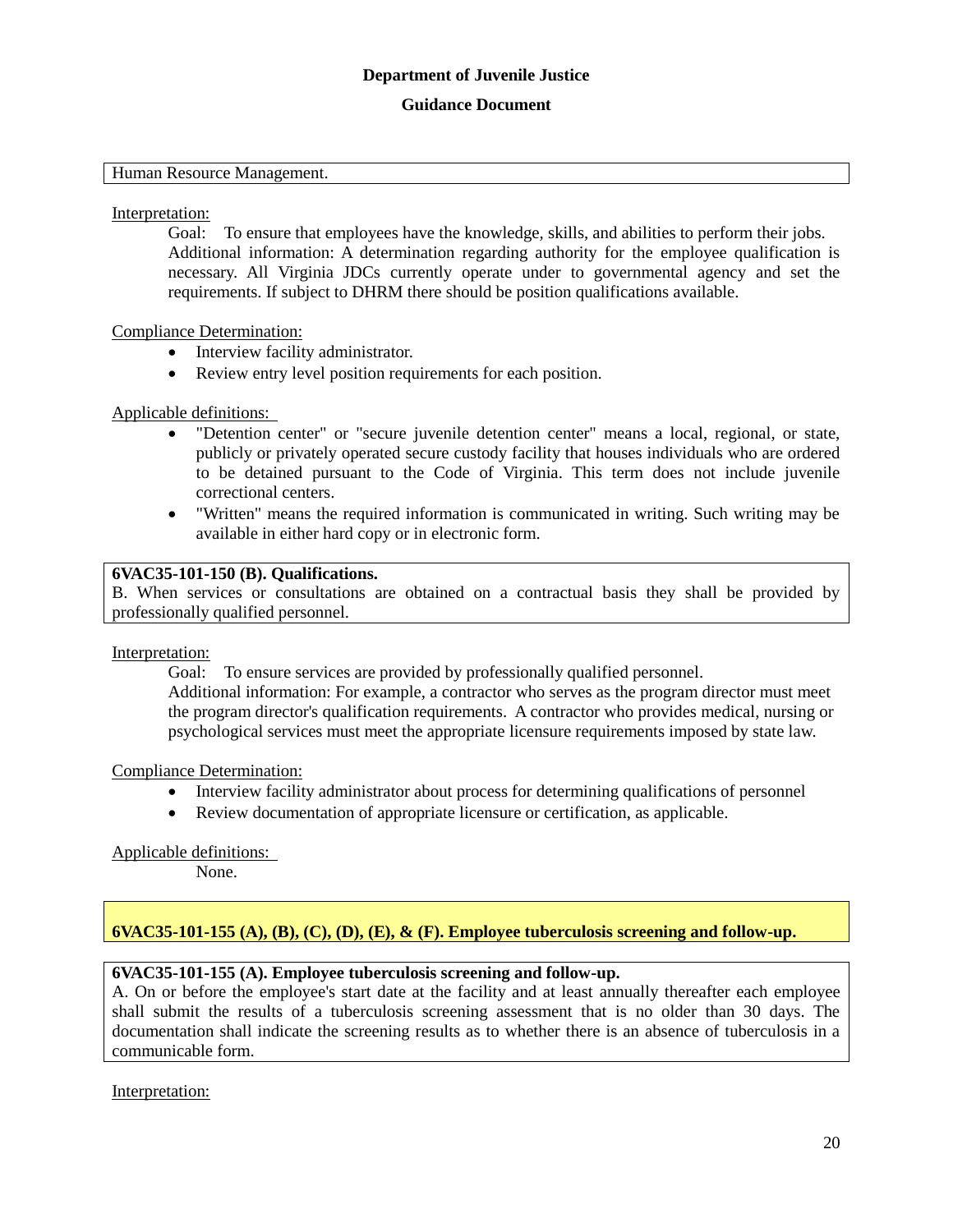#### **Guidance Document**

Goal: To ensure staff at the facility have submitted the required tuberculosis screening assessments indicating whether there is an absence of tuberculosis in a communicable form. Additional information: The "employee's start date at the facility" is the date that the employee starts his or her position responsibilities at the facility, which includes orientation and training if conducted at the facility.

#### Compliance Determination:

- Review documentation of the initial and annual tuberculosis screening assessment in compliance with this section.
- Review documentation in sample of staff files.

#### Applicable definitions:

"Annual" means within 13 months of the previous event or occurrence.

#### **6VAC35-101-155 (B). Employee tuberculosis screening and follow-up.**

B. Employees shall undergo a subsequent tuberculosis screening or evaluation, as applicable, in the following circumstances:

1. The employee comes into contact with a known case of infectious tuberculosis; and

2. The employee develops chronic respiratory symptoms of three weeks' duration.

#### Interpretation:

Goal: Protect staff and residents from exposure to TB. Additional information: None.

#### Compliance Determination:

- Interview program administrator to determine whether any such instances occurred during the audit period.
- If such an instance occurred, examine documentation of the required screening or evaluation.

#### Applicable definitions:

None.

# **6VAC35-101-155 (C). Employee tuberculosis screening and follow-up.**

C. Employees suspected of having tuberculosis in a communicable form shall not be permitted to return to work or have contact with staff or residents until a physician has determined that the individual does not have tuberculosis in a communicable form.

Interpretation:

Goal: Protect staff and residents from exposure to TB. Additional information: None

# Compliance Determination:

- Interview program administrator to determine whether any such instances occurred during the audit period.
- If such an instance occurred, examine documentation of the employee's leave of absence and subsequent medical clearance to return to work.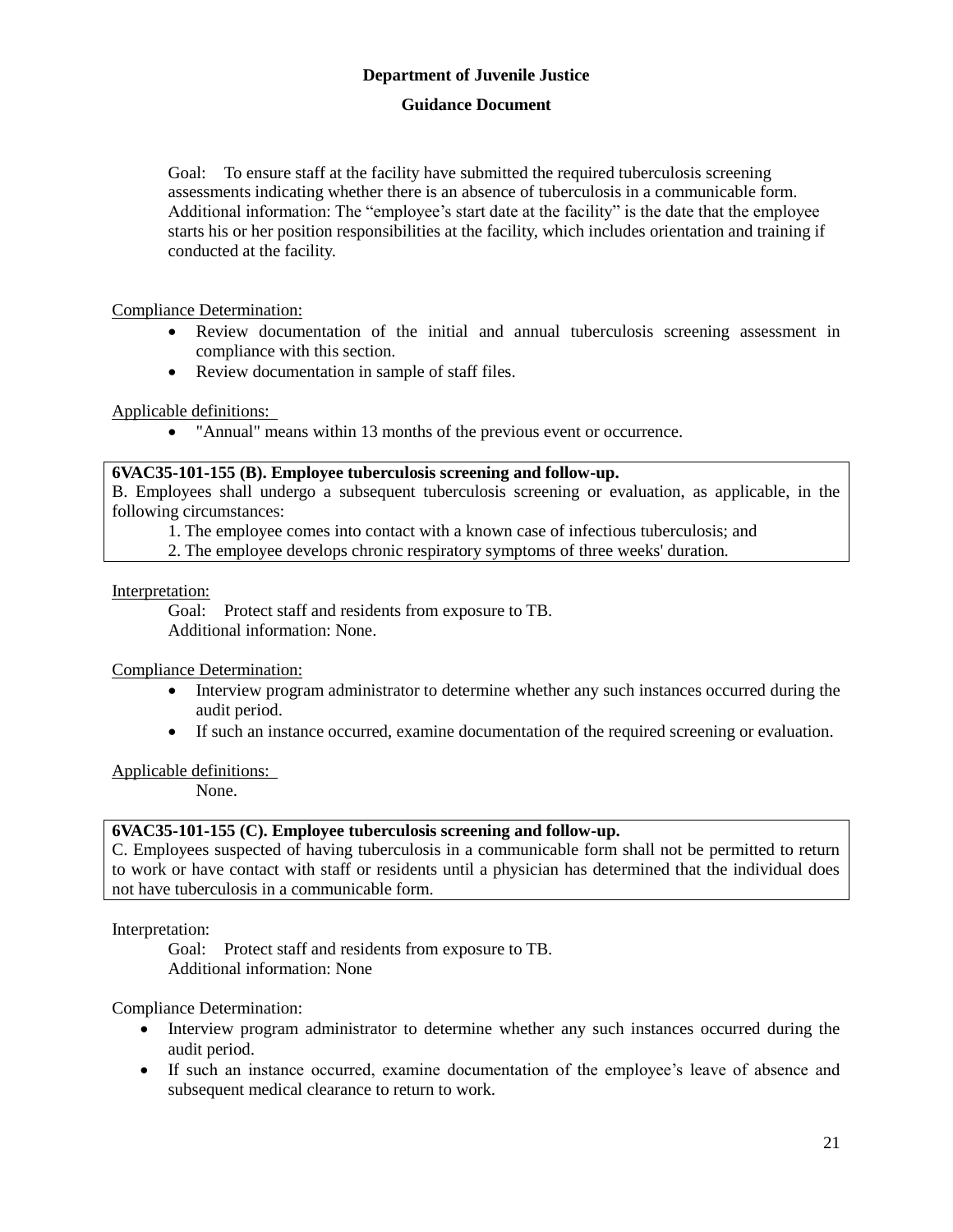Applicable definitions:

"Resident" means an individual who is confined in a detention center.

#### **6VAC35-101-155 (D). Employee tuberculosis screening and follow-up.**

D. Any active case of tuberculosis developed by an employee or a resident shall be reported to the local health department in accordance with the requirements of the Commonwealth of Virginia State Board of Health Regulations for Disease Reporting and Control (12VAC5-90).

#### Interpretation:

Goal: To ensure that active cases are reported as required. Additional information: None

Compliance Determination:

- Interview program administrator to determine if any such cases occurred during the audit period.
- Review the personnel file and/or resident medical file to determine compliance with this section.

Applicable definitions:

"Resident" means an individual who is confined in a detention center.

#### **6VAC35-101-155 (E). Employee tuberculosis screening and follow-up.**

E. Documentation of any screening results shall be retained in a manner that maintains the confidentiality of information.

Interpretation:

Goal: To protect staff confidentiality of medical records. Additional information: None.

Compliance Determination:

- Interview the program administrator to determine practices relating to the maintenance of the applicable documentation.
- Observe the location of the documentation.

#### Applicable definitions:

None.

# **6VAC35-101-155 (F). Employee tuberculosis screening and follow-up.**

F. The detection, diagnosis, prophylaxis, and treatment of pulmonary tuberculosis shall be performed in accordance with any current recommendations of the Virginia Department of Health's Division of Tuberculosis Prevention and Control and the Department of Health and Human Services Centers for Disease Control and Prevention.

Interpretation:

Goal: To provide for consistency of current requirements.

Additional information: The Department's health administrator will provide facilities with up to date information regarding the current requirements. Use of the current screening form of the Virginia Department of Health contains all the requirements.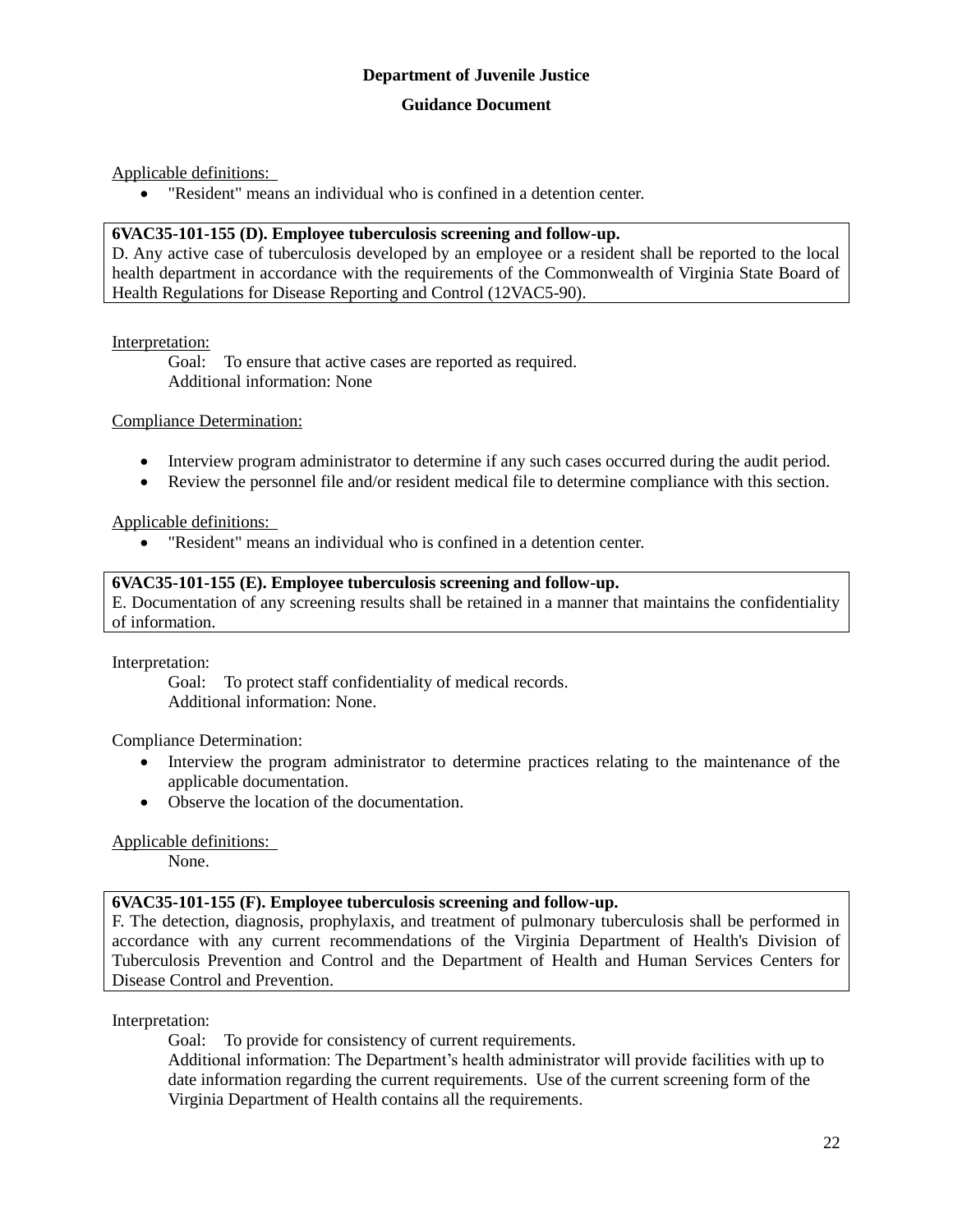Compliance Determination:

 Review a sample of tuberculosis screening and assessment forms to ensure all sections were properly completed.

Applicable definitions:

None.

# **6VAC35-101-160. Physical examination.**

#### **6VAC35-101-160. Physical examination.**

When the qualifications for a position require a given set of physical abilities, all persons selected for such positions shall be examined by a physician at the time of employment to ensure that they have the level of medical health or physical ability required to perform assigned duties. Persons hired into positions that require a given set of physical abilities may be reexamined annually in accordance with written procedures.

Interpretation:

Goal: To ensure employees have the level of medical health or physical ability required to perform assigned duties.

Additional information: A given set of physical abilities must be described in the position description.

Compliance Determination:

- Review the position description.
- Review procedure.
- Review documentation of initial exam in staff files.
- Review documentation of annual exam in staff files if required.

Applicable definitions:

- "Annual" means within 13 months of the previous event or occurrence.
- "Written" means the required information is communicated in writing. Such writing may be available in either hard copy or in electronic form.

# **6VAC35-101-170 (A), (B), (C), & (D). Employee and volunteer background checks.**

#### **6VAC35-101-170 (A). Employee and volunteer background checks.**

A. Except as provided in subsection B, all persons who (i) accept a position of employment at, (ii) volunteer on a regular basis and will be alone with a resident in the performance of their duties, or (iii) provide contractual services directly to a resident on a regular basis and will be alone with a resident in the performance of that person's duties shall undergo the following background checks in accordance with § 63.2-1726 of the Code of Virginia to ascertain whether there are criminal acts or other circumstances that would be detrimental to the safety of residents:

- 1. A reference check;
- 2. A criminal history record check;
- 3. Fingerprint checks with the Virginia State Police and Federal Bureau of Investigations (FBI);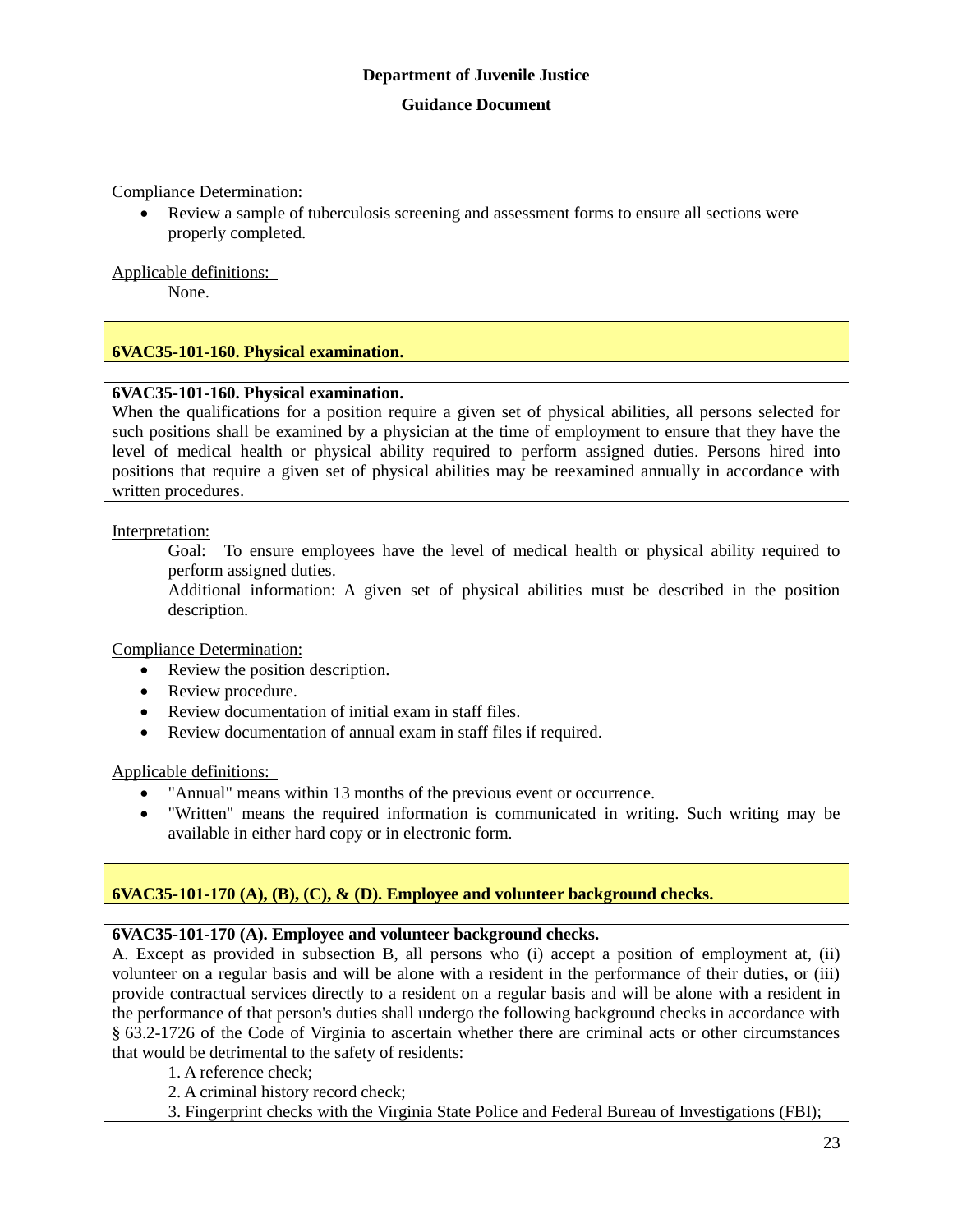#### **Guidance Document**

4. A central registry check with Child Protective Services; and 5. A driving record check if applicable to the individual's job duties.

#### Interpretation:

Goal: To ensure background checks are performed on required individuals working at the facility.

Additional information: Individuals who provide contractual services directly to a resident includes, but is not limited to, any contracted medical, mental health, culinary, and occupational services. The individual must work directly with and be alone with a resident in order to be subject to this requirement. Regular basis means the contract provider provides services more than twice per month. If the individual contract services for two times or less per month, the contract provider is subject to the requirements of the procedure for supervising individual without background checks required by subsection 170 (D).

#### Compliance Determination:

 Review a sample of personnel records of new staff and applicable contract providers hired since the last audit for documentation of background checks.

#### Applicable definitions:

- "Case record" or "record" means written or electronic information relating to one resident and the resident's family, if applicable. This information includes, but is not limited to, social, medical, psychiatric, and psychological records; reports; demographic information; agreements; all correspondence relating to care of the resident; service plans with periodic revisions; aftercare plans and discharge summary; and any other information related to the resident.
- "Resident" means an individual who is confined in a detention center.

#### **6VAC35-101-170 (B). Employee and volunteer background checks.**

B. To minimize vacancy time, when the fingerprint checks required by subdivision A 3 of this section have been requested, employees may be hired, pending the results of the fingerprint checks, provided:

1. All of the other applicable components of subsection A of this section have been completed; 2. The applicant is given written notice that continued employment is contingent on the fingerprint check results required by subdivision A 3 of this section; and

3. Employees hired under this exception shall not be allowed to be alone with residents and may work with residents only when under the direct supervision of staff whose background checks have been completed until such time as all the requirements of this section are completed.

Interpretation:

Goal: To ensure the provisions of this section are followed when employees are hired contingent upon the receipt of the fingerprint checks. Additional information: None

#### Compliance Determination:

- Inquire of the facility administrator what the facility process is for new employees hired on contingency.
- Interview facility administer regarding staff/post assignments.
- Review the sample of employees hired under this contingency during the audit period.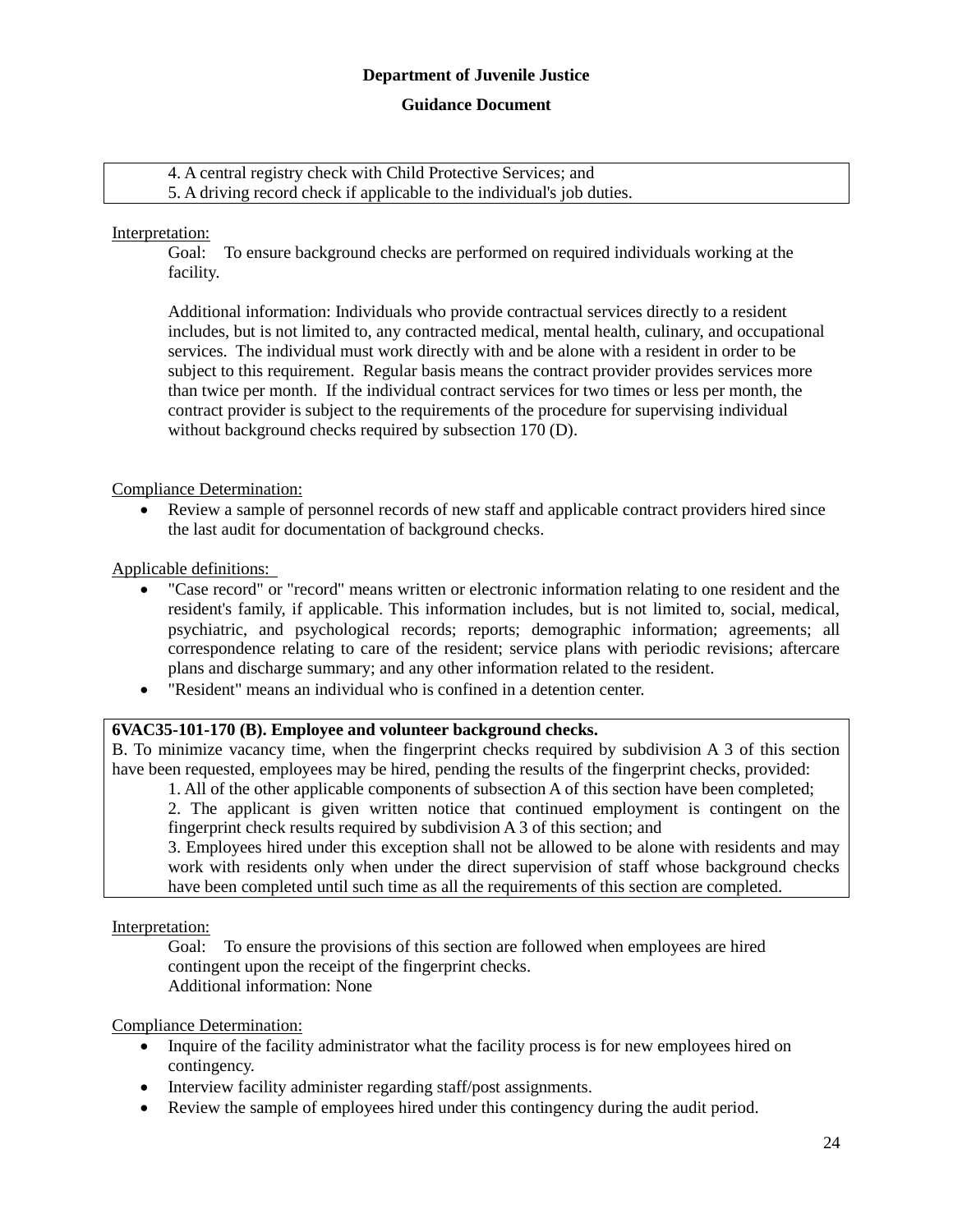## **Guidance Document**

- Review personnel file for contingency letter.
- Review duty rosters for compliance with this subsection.

#### Applicable definitions:

- "Direct supervision" means the act of working with residents while not in the presence of direct care staff. Staff members who provide direct supervision are responsible for maintaining the safety, care, and well-being of the residents in addition to providing services or performing the primary responsibilities of that position.
- "Resident" means an individual who is confined in a detention center.
- "Written" means the required information is communicated in writing. Such writing may be available in either hard copy or in electronic form.

#### **6VAC35-101-170 (C). Employee and volunteer background checks.**

C. Documentation of compliance with this section shall be retained in the individual's personnel record as provided in 6VAC35-101-310 (personnel records).

Interpretation:

Goal: To ensure proper retention of background checks. Additional information: None.

Compliance Determination:

Review a sample of employee and volunteer personnel files.

Applicable definitions:

None.

#### **6VAC35-101-170 (D). Employee and volunteer background checks.**

D. Written procedures shall provide for the supervision of nonemployee persons, who are not subject to the provisions of subsection A of this section who have contact with residents.

Interpretation:

Goal: To ensure that nonemployees who do not have background checks are not alone with residents and under the supervision of staff. Additional information: None.

Compliance Determination:

Examine procedure.

Applicable definitions:

- "Resident" means an individual who is confined in a detention center.
- "Written" means the required information is communicated in writing. Such writing may be available in either hard copy or in electronic form.

# **Article 3 Employee Orientation and Training**

# **6VAC35-101-180 (A), (B), & (C). Required initial orientation.**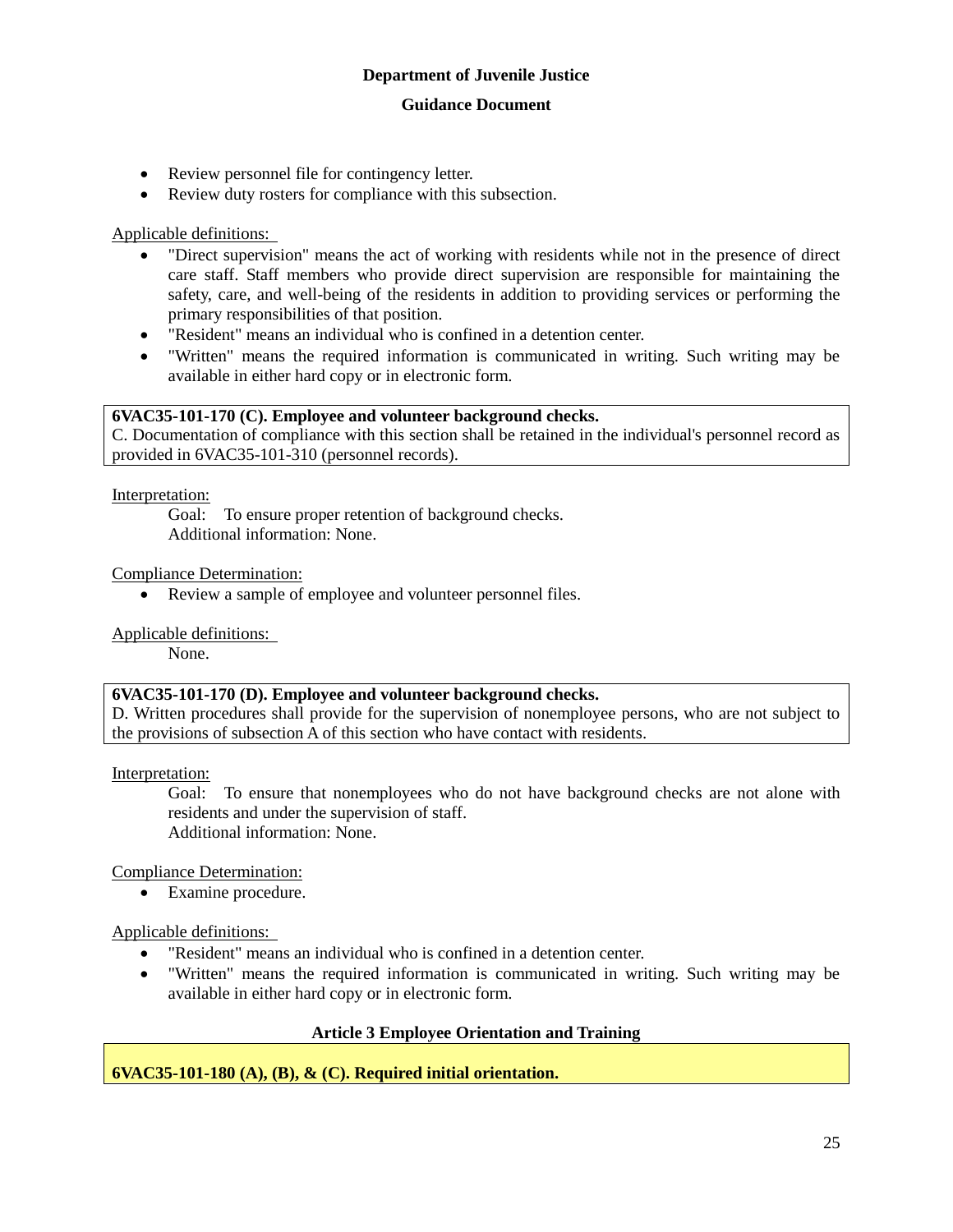#### **Guidance Document**

#### **6VAC35-101-180 (A). Required initial orientation.**

A. Initial orientation shall be provided to all full-time and part-time staff, relief staff, and contractors who provide services to residents on a regular basis, in accordance with each position's job description.

Interpretation:

Goal: To ensure that all employees and contractors have an understanding of their functions at the facility.

Additional information: Orientation should address the elements in the position description.

#### Compliance Determination:

Review a sample of training records for newly hired employees and retained contractors to determine compliance with this section. Applicable definitions:

"Resident" means an individual who is confined in a detention center.

#### **6VAC35-101-180 (B). Required initial orientation.**

B. Before the expiration of the individual's seventh work day at the facility, each employee shall be provided with a basic orientation on the following:

1. The facility;

2. The population served;

3. The basic objectives of the program;

4. The facility's organizational structure;

5. Security, population control, emergency preparedness, and evacuation procedures as provided for in 6VAC35-101-510 (emergency and evacuation procedures);

6. The practices of confidentiality;

7. The residents' rights;

8. The basic requirements of and competencies necessary to perform in his positions;

9. The facility's program philosophy and services;

10. The facility's behavior management program as provided for in 6VAC35-101-1070 (behavior management);

11. The facility's behavior intervention procedures and techniques, including the use of least restrictive interventions and physical restraint;

12. The residents' rules of conduct and responsibilities;

13. The residents' disciplinary process as provided for in 6VAC35-101-1080 (disciplinary process);

14. The residents' grievance procedures as provided for in 6VAC35-101-100 (grievance procedure);

15. Child abuse and neglect and mandatory reporting as provided for in 6VAC35-101-80 (serious incident reports) and 6VAC35-101-90 (suspected child abuse or neglect);

16. Standard precautions as provided for in 6VAC35-101-1010 (infectious or communicable diseases); and

17. Documentation requirements as applicable to the position's duties.

Interpretation:

Goal: To ensure that all employees and contractors have an understanding of their functions at the facility.

Additional information: If the training requirement is cited elsewhere in the regulation (i.e.: disciplinary process in 1080), the facility will be cited for noncompliance for that section only.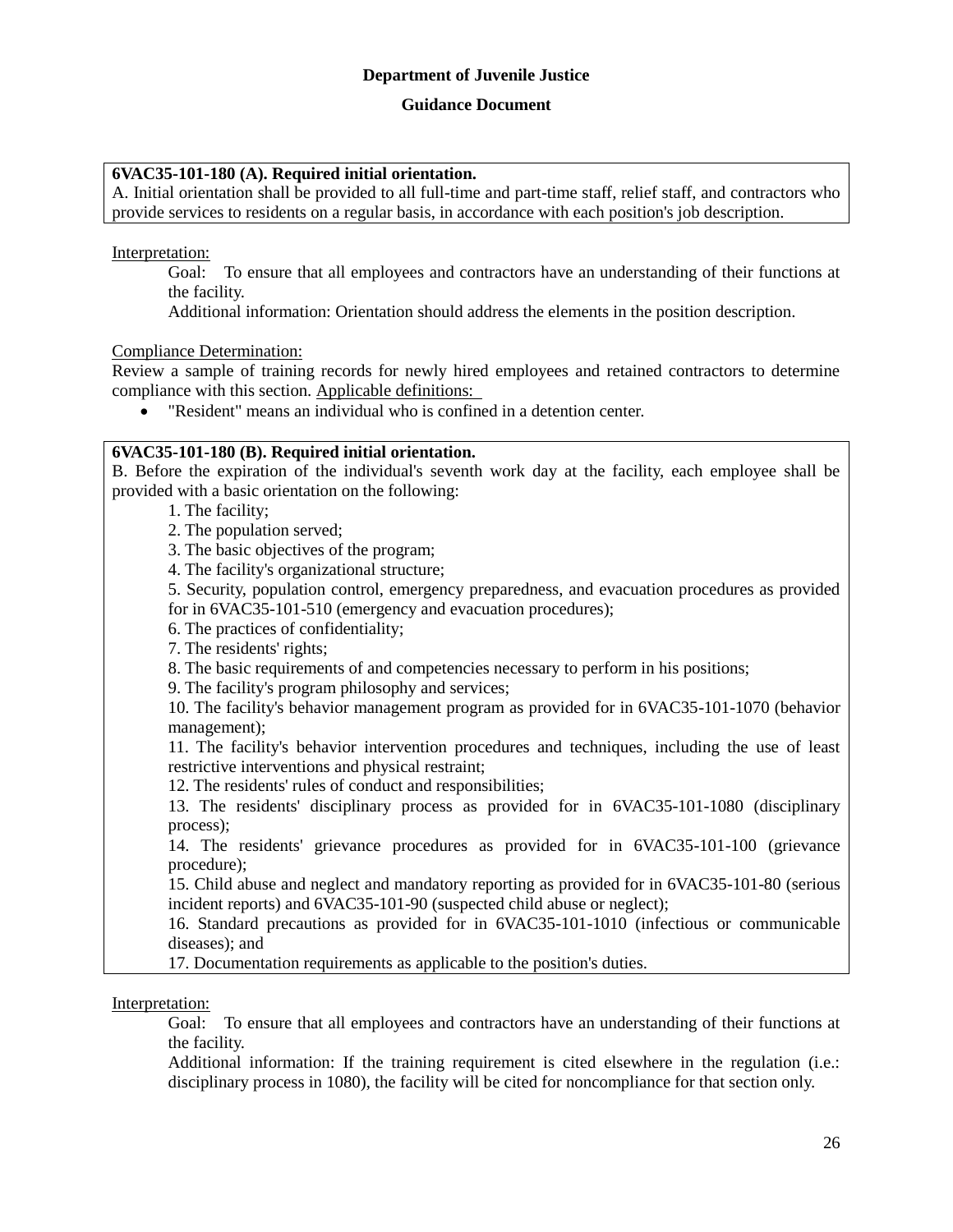Compliance Determination:

 Review a sample of training records for newly hired employees to determine compliance with this section.

Applicable definitions:

- "Behavior management" means those principles and methods employed to help a resident achieve positive behavior and to address and correct a resident's inappropriate behavior in a constructive and safe manner in accordance with written procedures governing program expectations and resident and employee safety and security.
- "Emergency" means a sudden, generally unexpected occurrence or set of circumstances demanding immediate action such as a fire, chemical release, loss of utilities, natural disaster, taking of hostages, major disturbances, escape, and bomb threats. Emergency does not include regularly scheduled employee time off or other situations that could be reasonably anticipated.
- "Resident" means an individual who is confined in a detention center.
- "Rules of conduct" means a listing of a detention center's rules or regulations that is maintained to inform residents and others of the behavioral expectations of the behavior management program, about behaviors that are not permitted, and about the sanctions that may be applied when impermissible behaviors occur.

#### **6VAC35-101-180 (C). Required initial orientation.**

C. Volunteers shall be oriented in accordance with 6VAC35-101-300 (volunteer and intern orientation and training).

Interpretation:

Goal: To ensure that all volunteers and interns have an understanding of their functions at the facility.

Additional information: Compliance will be determined under subsection 300.

#### Compliance Determination:

Review a sample of volunteer files in subsection 300.

#### Applicable definitions:

None.

# **6VAC35-101-190 (A), (B), (C), (D), (E), (F), (G), & (H). Required initial training.**

#### **6VAC35-101-190 (A). Required initial training.**

A. Each full-time and part-time employee and relief staff shall complete initial, comprehensive training that is specific to the individual's occupational class, is based on the needs of the population served, and ensures that the individual has the competencies to perform the position's duties.

1. Direct care staff shall receive at least 40 hours of training, inclusive of all training required by this section, in their first year of employment.

2. Contractors shall receive training required to perform their position responsibilities in a detention center.

Interpretation:

Goal: To ensure that all direct care staff and contractors are adequately trained.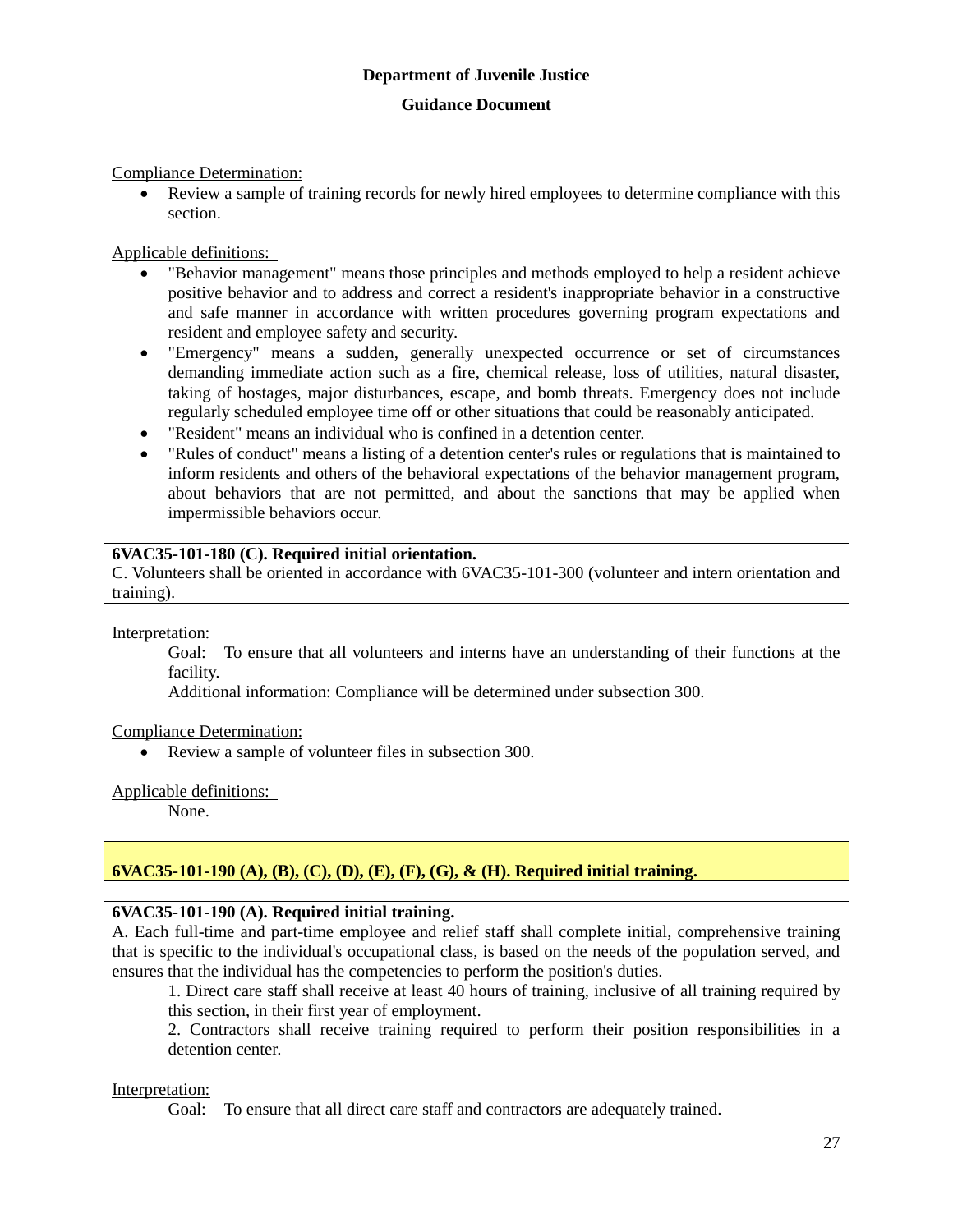Additional information:

Compliance Determination:

Review sample of training files for the completion of required training as applicable.

Applicable definitions:

- "Detention center" or "secure juvenile detention center" means a local, regional, or state, publicly or privately operated secure custody facility that houses individuals who are ordered to be detained pursuant to the Code of Virginia. This term does not include juvenile correctional centers.
- "Direct care staff" means the staff whose primary job responsibilities are (i) maintaining the safety, care, and well-being of residents, (ii) implementing the structured program of care and the behavior management program, and (iii) maintaining the security of the facility.

# **6VAC35-101-190 (B). Required initial training.**

B. Within 30 days following the employee's start date at the facility or before the employee is responsible for the direct supervision of a resident, all direct care staff and staff who provide direct supervision of the residents shall complete training in the following areas:

1. Emergency preparedness and response as provided for in 6VAC35-101-510 (emergency and evacuation procedures);

2. The facility's behavior management program as provided for in 6VAC35-101-1070 (behavior management);

3. The residents' rules of conduct and the rationale for the rules;

4. The facility's behavior intervention procedures, with physical and mechanical restraint training required as applicable to their duties and as required by subsection D of this section;

5. Child abuse and neglect and mandatory reporting as provided for in 6VAC35-101-80 (serious incident reports) and 6VAC35-101-90 (suspected child abuse or neglect);

6. Maintaining appropriate professional boundaries and relationships;

7. Interaction among staff and residents;

8. Suicide prevention as provided for in 6VAC35-101-1020 (suicide prevention);

9. Residents' rights, including, but not limited to, prohibited actions provided for in 6VAC35-101- 650 (prohibited actions);

10. Standard precautions as provided for in 6VAC35-101-1010 (infectious or communicable diseases); and

11. Procedures applicable to the employees' position and consistent with their work profiles.

Interpretation:

Goal: To ensure that all staff is adequately trained to meet the needs of the resident. Additional information: Each element listed above is a separate regulatory requirement. The audit team will review training records to determine compliance with each element individually

Compliance Determination:

- Review a sample of training files for the provision of training in the proper time frame and before being left alone with residents.
- Review a sample of staff rosters showing when staff assumed direct care responsibilities.
- Interview a sample of new staff to determine if they worked alone with residents prior to completing required training.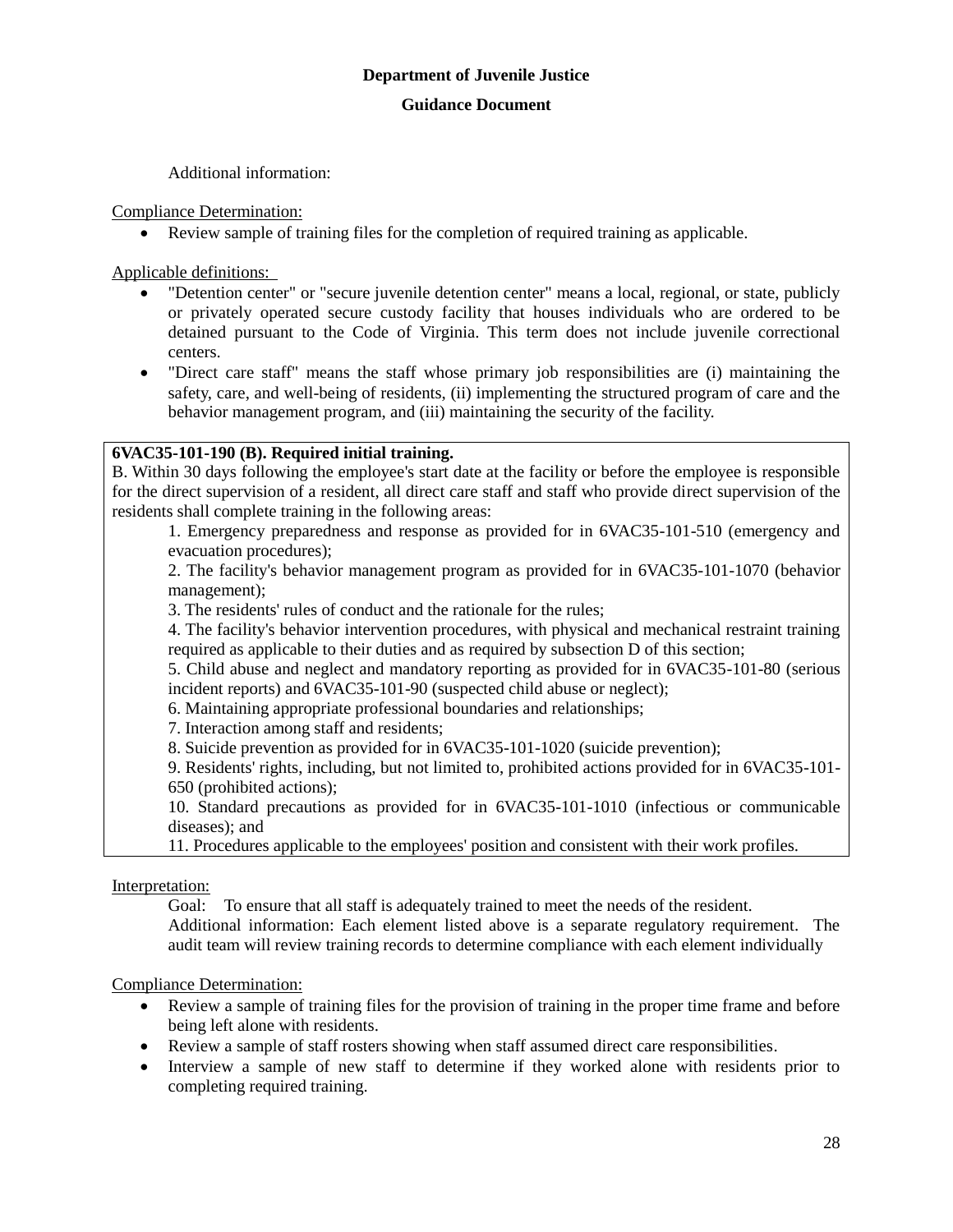Applicable definitions:

- "Behavior management" means those principles and methods employed to help a resident achieve positive behavior and to address and correct a resident's inappropriate behavior in a constructive and safe manner in accordance with written procedures governing program expectations and resident and employee safety and security.
- "Direct care staff" means the staff whose primary job responsibilities are (i) maintaining the safety, care, and well-being of residents, (ii) implementing the structured program of care and the behavior management program, and (iii) maintaining the security of the facility.
- "Direct supervision" means the act of working with residents while not in the presence of direct care staff. Staff members who provide direct supervision are responsible for maintaining the safety, care, and well-being of the residents in addition to providing services or performing the primary responsibilities of that position.
- "Emergency" means a sudden, generally unexpected occurrence or set of circumstances demanding immediate action such as a fire, chemical release, loss of utilities, natural disaster, taking of hostages, major disturbances, escape, and bomb threats. Emergency does not include regularly scheduled employee time off or other situations that could be reasonably anticipated.
- "Resident" means an individual who is confined in a detention center.
- "Rules of conduct" means a listing of a detention center's rules or regulations that is maintained to inform residents and others of the behavioral expectations of the behavior management program, about behaviors that are not permitted, and about the sanctions that may be applied when impermissible behaviors occur.

#### **6VAC35-101-190 (C). Required initial training.**

D. Employees who are authorized by the facility administrator to restrain a resident, as provided for in 6VAC35-101-1090 (physical restraint) and 6VAC35-101-1130 (mechanical restraints), shall be trained in the facility's approved restraint techniques within 90 days of such authorization and prior to applying any restraint techniques.

Interpretation:

Goal: To ensure that have appropriate training when physically restraining a resident or using mechanical restraints.

Additional information: None.

Compliance Determination:

 Examine a sample of training records to ensure staff are trained within 90-days and interview facility administrator to determine if staff were properly trained prior to using restraints.

Applicable definitions:

- "Facility administrator" means the individual who has the responsibility for the on-site management and operation of the detention center on a regular basis.
- "Resident" means an individual who is confined in a detention center.

# **6VAC35-101-190 (D). Required initial training.**

E. Employees who administer medication shall, prior to such administration, as provided for in 6VAC35- 101-1060 (medication), and in accordance with the provisions of § 54.1-3408 of the Code of Virginia, either (i) have successfully completed a medication training program approved by the Board of Nursing or (ii) be licensed by the Commonwealth of Virginia to administer medication.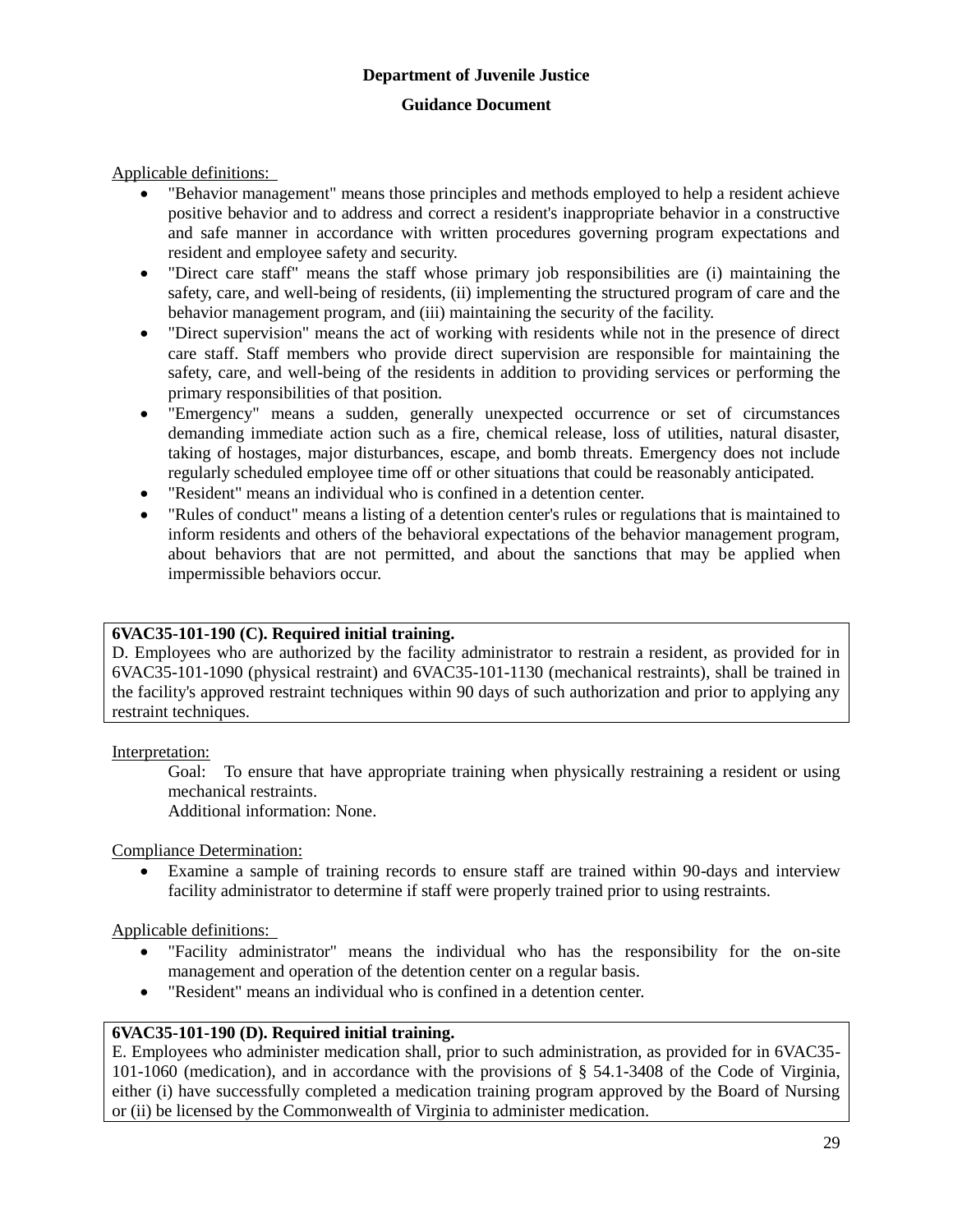Interpretation:

Goal: To ensure employees who administer medications have the required training prior to such administration.

Additional information: If medications are administered by nursing personnel, confirmation of this practice will be sufficient to meet the requirement of this section. This does not include professional medical staff.

Compliance Determination:

- Inquire as to which employees administer medications.
- Review training records. Compare training completion date with dates medication is administered.

Applicable definitions:

None.

#### **6VAC35-101-190 (E). Required initial training.**

F. When an individual is employed by contract to provide services for which licensure by a professional organization is required, documentation of current licensure shall constitute compliance with this section.

Interpretation:

Goal: To ensure that employees are qualified to provide services.

Additional information: None.

Compliance Determination:

• Review status of licensure of applicable staff

#### Applicable definitions:

None.

#### **6VAC35-101-190 (F). Required initial training.**

G. Volunteers and interns shall be trained in accordance with 6VAC35-101-300 (volunteer and intern orientation and training).

Interpretation:

Goal: To ensure proper training of volunteers and interns. Additional information: Compliance will be determined in subsection 300.

#### Compliance Determination:

Review a sample of training records for volunteers and interns.

#### Applicable definitions:

None.

#### **6VAC35-101-190 (G). Required initial training.**

H. Employees who perform the duties required in 6VAC35-101-800 (admission and orientation) shall be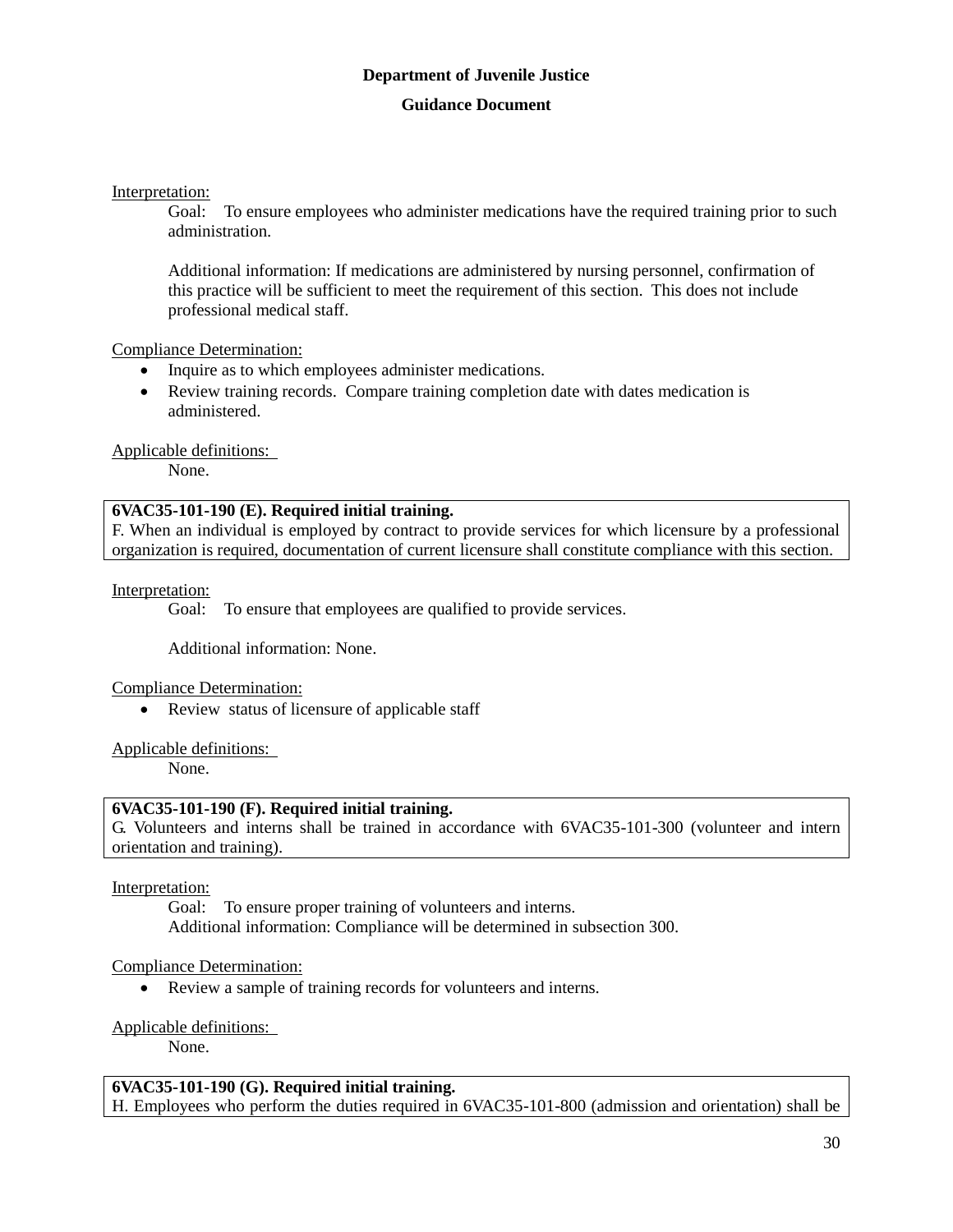#### **Guidance Document**

trained in the requirements contained therein.

Interpretation:

Goal: To ensure that staffs performing admission orientation are properly trained. Additional information: Compliance will be determined in subsection 800.

#### Compliance Determination:

• Review training records.

#### Applicable definitions:

None.

# **6VAC35-101-200 (A), (B), (C), (D), (E), (F), (G), & (H). Retraining.**

#### **6VAC35-101-200 (A). Retraining.**

A. Each full-time and part-time employee and relief staff shall complete retraining that is specific to the individual's occupational class, the position's job description, and address any professional development needs.

Interpretation:

Goal: To ensure there is a training programs that is continuous to keep staff current on training needs.

Additional information: None

#### Compliance Determination:

Examine documentation; review training records for the required number of hours and trainings.

Applicable definitions:

None.

#### **6VAC35-101-200 (B). Retraining.**

B. All full-time and part-time employees and relief staff shall complete an annual training refresher on the facility's emergency preparedness and response plan and procedures as provided for in 6VAC35-101-480 (emergency and evacuation procedures).

Interpretation:

Goal: To ensure that the staff is trained to respond to emergencies. Additional information: None

#### Compliance Determination:

Review a sample of training files for annual emergency preparedness training.

- "Annual" means within 13 months of the previous event or occurrence.
- "Emergency" means a sudden, generally unexpected occurrence or set of circumstances demanding immediate action such as a fire, chemical release, loss of utilities, natural disaster,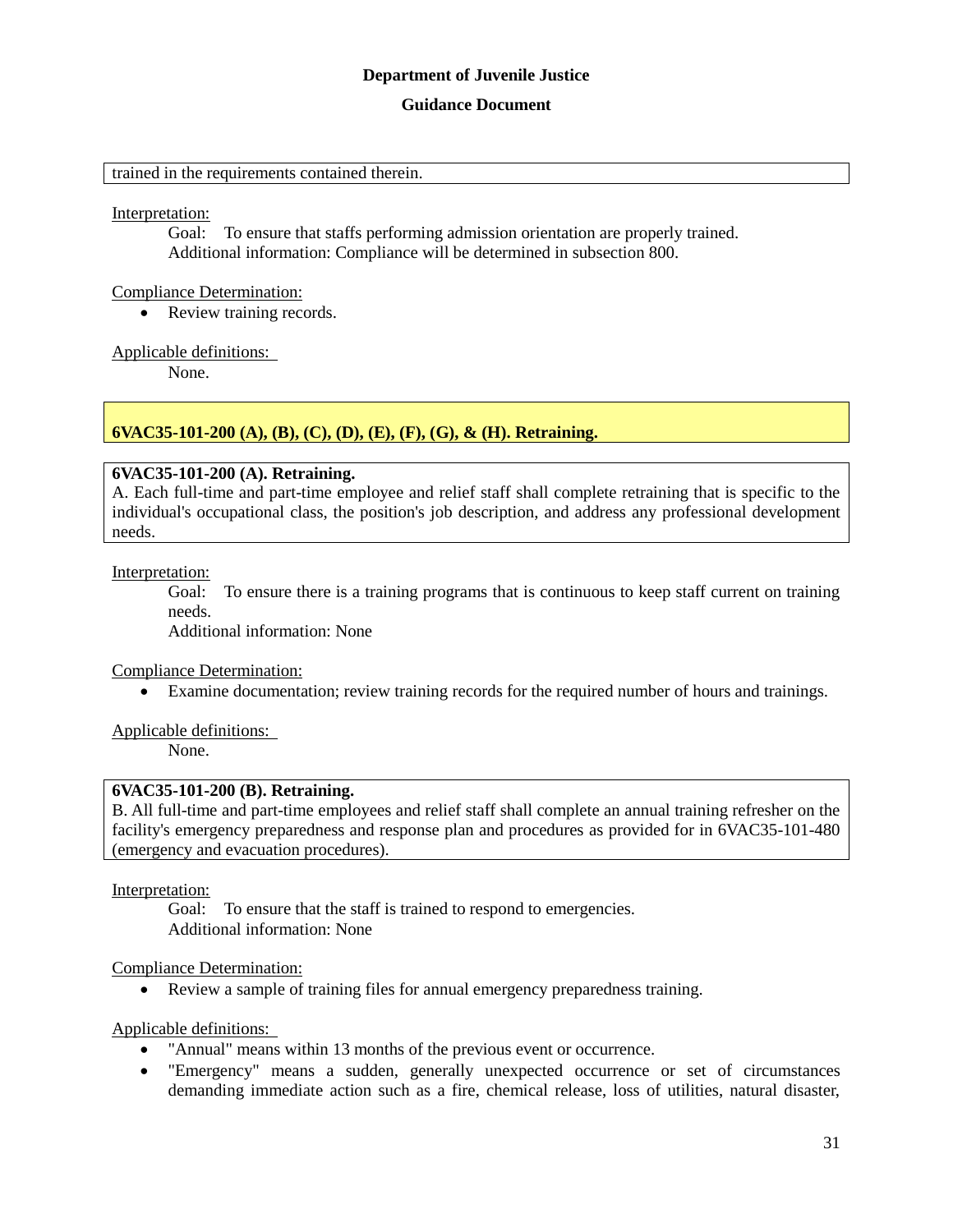## **Guidance Document**

taking of hostages, major disturbances, escape, and bomb threats. Emergency does not include regularly scheduled employee time off or other situations that could be reasonably anticipated.

# **6VAC35-101-200 (C). Retraining.**

C. All direct care staff shall receive at least 40 hours of training annually that shall include training on the following:

1. Suicide prevention as provided for in 6VAC35-101-1020 (suicide prevention);

2. Standard precautions as provided for in 6VAC35-101-1010 (infectious or communicable diseases);

3. Maintaining appropriate professional relationships;

4. Interaction among staff and residents;

5. Residents' rights, including, but not limited to, the prohibited actions provided for in 6VAC35- 101-650 (prohibited actions);

6. Child abuse and neglect and mandatory reporting as provided for in 6VAC35-101-80 (serious incident reports) and 6VAC35-101-90 (suspected child abuse or neglect); and

7. Behavior intervention procedures.

Interpretation:

Goal: To ensure direct care staff and employees who provide direct supervision complete required annual trainings.

Additional information: This section contains seven individual regulatory requirements.

Compliance Determination:

Review a sample of training files for each component and a total of at least 40 hours.

Applicable definitions:

- "Annual" means within 13 months of the previous event or occurrence.
- "Direct care staff" means the staff whose primary job responsibilities are (i) maintaining the safety, care, and well-being of residents, (ii) implementing the structured program of care and the behavior management program, and (iii) maintaining the security of the facility.
- "Resident" means an individual who is confined in a detention center.

# **6VAC35-101-200 (D). Retraining.**

D. All staff approved to apply physical restraints, as provided for in 6VAC35-101-1090 (physical restraint) shall be trained as needed to maintain the applicable current certification.

Interpretation:

Goal: To ensure that staffs are properly trained in appropriate restraint techniques. Additional information: Determine the requirements of the restraint program to remain certified.

# Compliance Determination:

• Review a sample of training files.

#### Applicable definitions:

None.

#### **6VAC35-101-200 (E). Retraining.**

E. All staff approved to apply mechanical restraints shall be retrained annually as required by 6VAC35-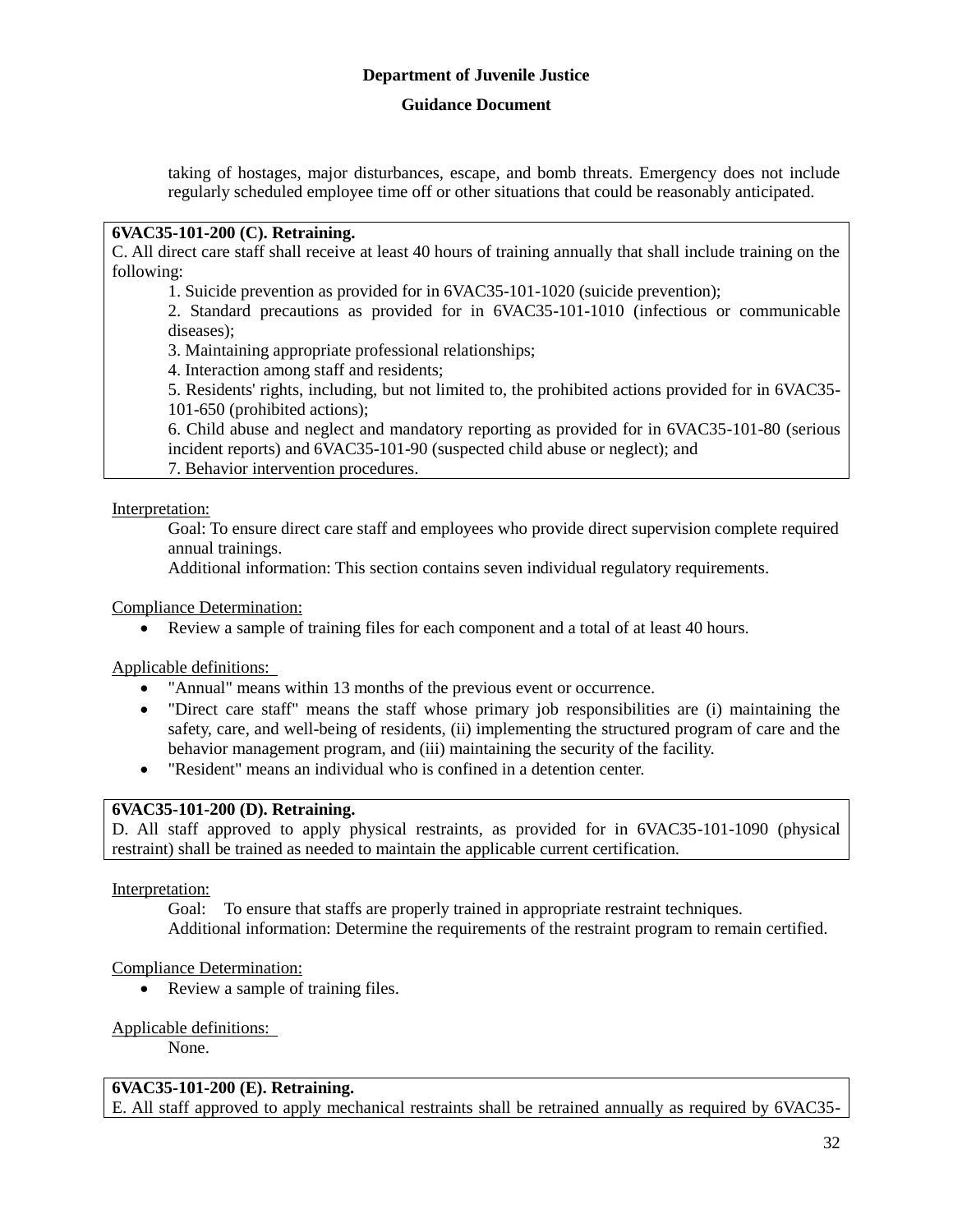#### **Guidance Document**

#### 101-1130 (mechanical restraints).

Interpretation:

Goal: To ensure the proper use of mechanical restraints by staffs. Additional information: Applies only to staffs that use mechanical restraints.

Compliance Determination:

• Review a sample of training files.

Applicable definitions:

"Annual" means within 13 months of the previous event or occurrence.

#### **6VAC35-101-200 (F). Retraining.**

F. Employees who administer medication, as provided for in 6VAC35-101-1060 (medication), shall complete annual refresher training.

Interpretation:

Goal: To ensure that staffs remain current on administration of medication practices. Additional information: None

Compliance Determination:

 Examine a sample of training records to ensure staff who administer medications have an annual refresher.

Applicable definitions:

"Annual" means within 13 months of the previous event or occurrence.

#### **6VAC35-101-200 (G). Retraining.**

G. When an individual is employed by contract to provide services for which licensure by a professional organization is required, documentation of current licensure shall constitute compliance with this section.

Interpretation:

Goal: To ensure that contract service provides are qualified.

Additional information: None.

Compliance Determination:

Review status staff of licensure to ensure compliance with this section.

#### Applicable definitions:

None.

#### **6VAC35-101-200 (H). Retraining.**

H. Staff who have not timely completed required retraining shall not be allowed to have direct care responsibilities pending completion of the retraining requirements.

#### Interpretation:

Goal: To ensure that only properly trained staff supervise resident.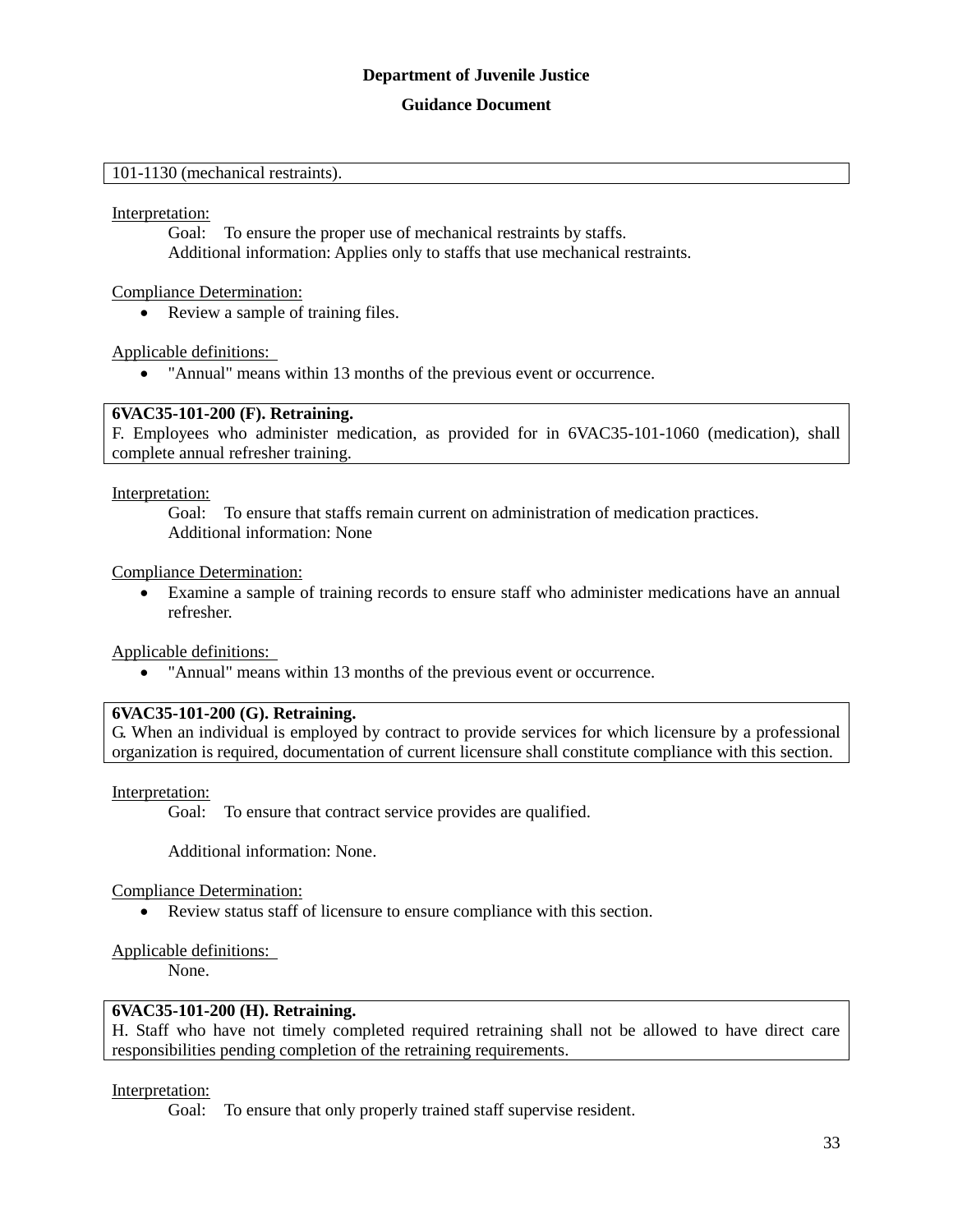Additional information:

- If annual training is not completed within the applicable time period or the training for required certifications or licensure is not completed before the expiration of the certificate/licensure period, that individual cannot be responsible for the direct care of residents, until the required training is completed.
- Staff without required trainings may work in a non-direct care capacity during this period.
- If any staff has not timely completed required retraining, the certification unit will examine staffing documents to determine whether staff had any direct care responsibilities during this period.

Compliance Determination:

 Review a sample of the training files for compliance with the training requirements. Review documentation of staffing patterns to determine compliance with this section.

Applicable definitions:

"Timely" means completion of the required training with regulatory procedural standards.

#### **Article 4 Personnel**

#### **6VAC35-101-210. Written personnel procedures.**

#### **6VAC35-101-210. Written personnel procedures.**

Written personnel procedures approved by the governing authority or facility administrator shall be developed, implemented, and readily accessible to each staff member.

Interpretation:

Goal: To ensure there are personnel procedures for the program staff. Additional information: Accessible to the staff may be an individual hard copy, a copy that is available to staff, or an electronic copy.

Compliance Determination:

- Interview staff to determine accessibility of the personnel procedures.
- Observe location and accessibility of the personnel procedures.
- Review the procedures.
- Review the approval.

Applicable definitions:

- "Facility administrator" means the individual who has the responsibility for the on-site management and operation of the detention center on a regular basis.
- "Written" means the required information is communicated in writing. Such writing may be available in either hard copy or in electronic form.

**6VAC35-101-220. Code of ethics.**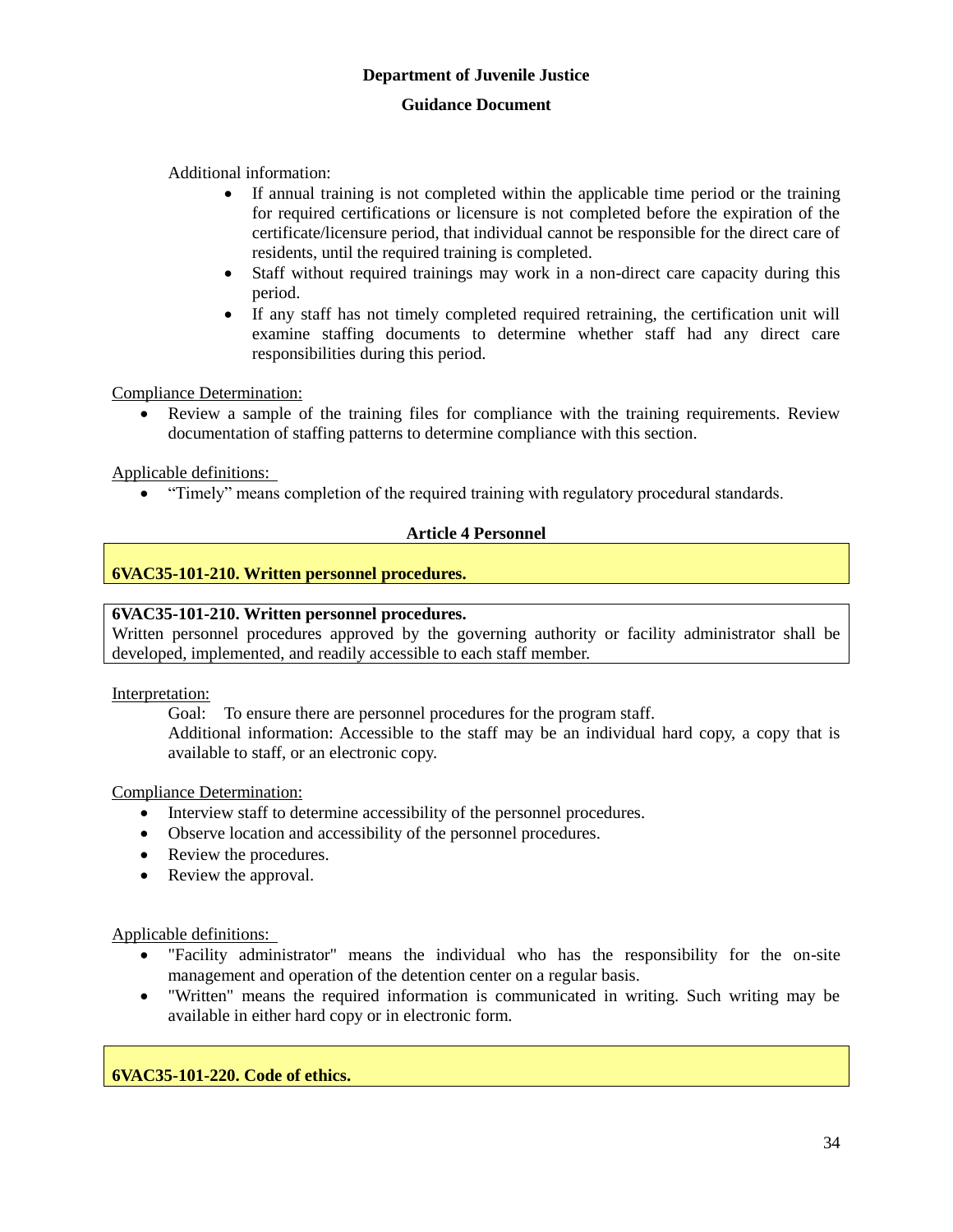#### **Guidance Document**

#### **6VAC35-101-220. Code of ethics.**

A written code of ethics shall be available to all employees.

#### Interpretation:

Goal: Ensure that each employee has knowledge of an established Code of Ethics. Additional information: Accessible to the staff may be an individual hard copy, a copy that is available to staff, or an electronic copy.

#### Compliance Determination:

- Interview staff regarding availability of the code of ethics.
- Review the code of conduct.
- Observe location and availability of the code of ethics.

#### Applicable definitions:

 "Written" means the required information is communicated in writing. Such writing may be available in either hard copy or in electronic form.

#### **6VAC35-101-240. Notification of change in driver's license status.**

#### **6VAC35-101-240. Notification of change in driver's license status.**

Staff whose job responsibilities may involve transporting residents shall be required to (i) maintain a valid driver's license and (ii) report to the facility administrator or designee any change in their driver's license status including but not limited to suspensions, restrictions, and revocations.

Interpretation:

Goal: To ensure that staff that provides transportation for residents is properly licensed. Additional information: Determine those persons who transport residents.

#### Compliance Determination:

- Examine a sample of personnel files for a copy of valid operator's licenses.
- Interview the facility administrator to ensure staff is properly reporting changes in the status of their driver's license as applicable.

Applicable definitions:

- "Facility administrator" means the individual who has the responsibility for the on-site management and operation of the detention center on a regular basis.
- "Resident" means an individual who is confined in a detention center.

#### **6VAC35-101-250. Political activity.**

#### **6VAC35-101-250. Political activity.**

Written procedures governing any campaigning, lobbying, and political activities by employees that are consistent with applicable statutes and state or local policies shall be developed and implemented. The procedure shall be made available to all employees.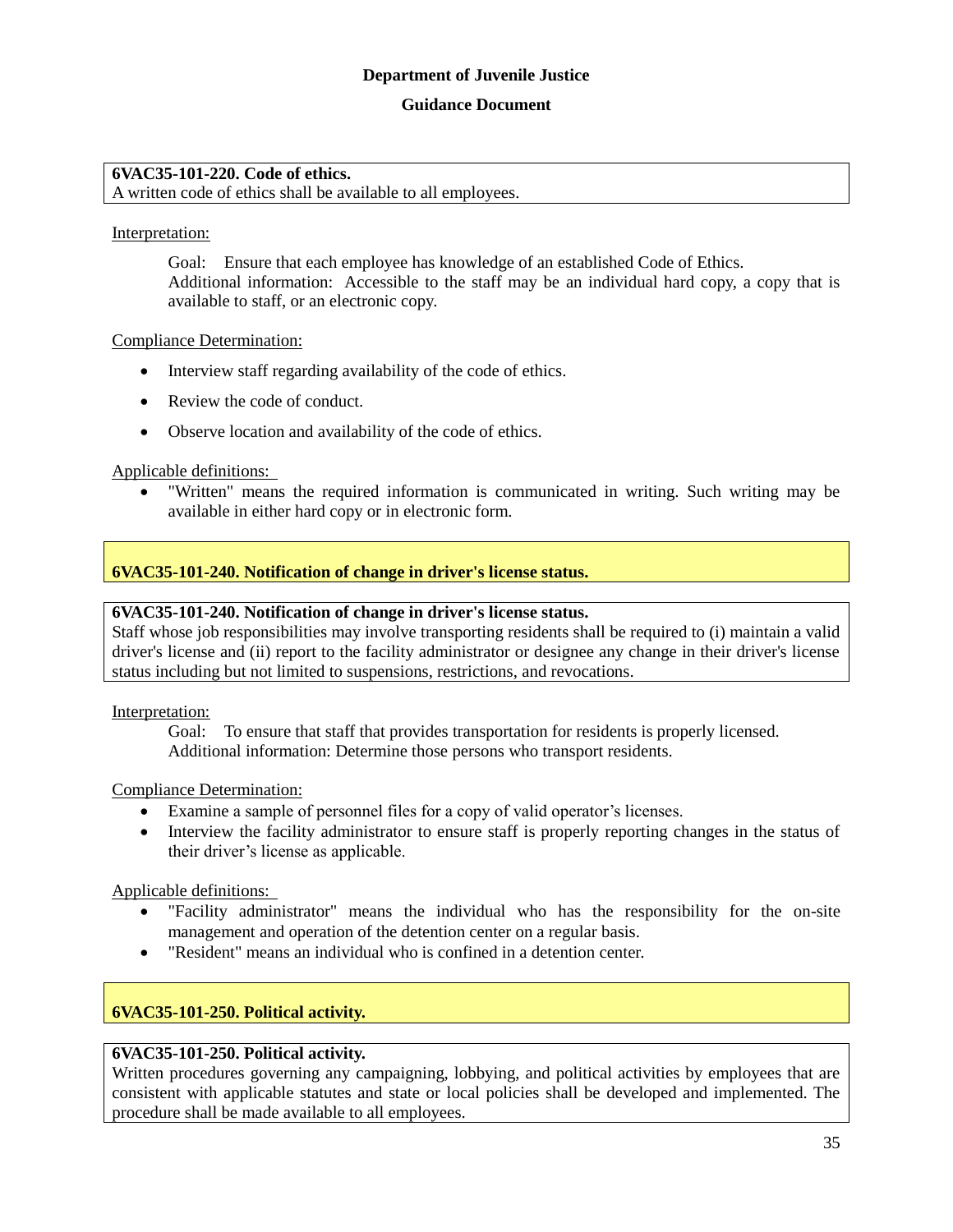#### **Guidance Document**

Interpretation:

Goal: To ensure that employees do not engage practices that might adversely impact the operations of the facility. Additional information: None.

Compliance Determination:

- Examine procedure.
- Interview staff regarding availability.

Applicable definitions:

 "Written" means the required information is communicated in writing. Such writing may be available in either hard copy or in electronic form.

# **6VAC35-101-260. Physical or mental health of personnel.**

# **6VAC35-101-260. Physical or mental health of personnel.**

When an individual poses a direct threat to the health and safety of a resident, others at the facility, or the public or is unable to perform essential job-related functions, that individual shall be removed immediately from all duties involved in the direct care or direct supervision of residents. The facility may require a medical or mental health evaluation to determine the individual's fitness for duty prior to returning to duties involving the direct care or direct supervision of residents. The results of any medical information or documentation of any disability-related inquiries shall be maintained separately from the employee's personnel records maintained in accordance with 6VAC35-101-310 (personnel records). For the purpose of this section a direct threat means a significant risk of substantial harm.

#### Interpretation:

Goal: To ensure the health and safety of residents.

Additional information: This section provides a method for dealing with an employee's fitness for duty. Concern may focus on the staff member's mental or physical fitness for duty whenever he has experienced an illness, injury, or contagious disease that may reasonably be expected to expose residents or other staff to harm, including the risk of diminished ability to perform assigned duties.

#### Compliance Determination:

- Interview facility administrator if there has been an applicable instance during the audit period.
- Review documentation of leaves of absence or disciplinary records as appropriate.
- Review documentation of medical or mental health evaluations of the individual's fitness for duty prior to returning to direct duties as applicable.
- Ensure the results of employee medical information or documentation of any disability related to inquiries are maintained separate from the employee's personnel records.

Applicable definitions:

 "Direct supervision" means the act of working with residents while not in the presence of direct care staff. Staff members who provide direct supervision are responsible for maintaining the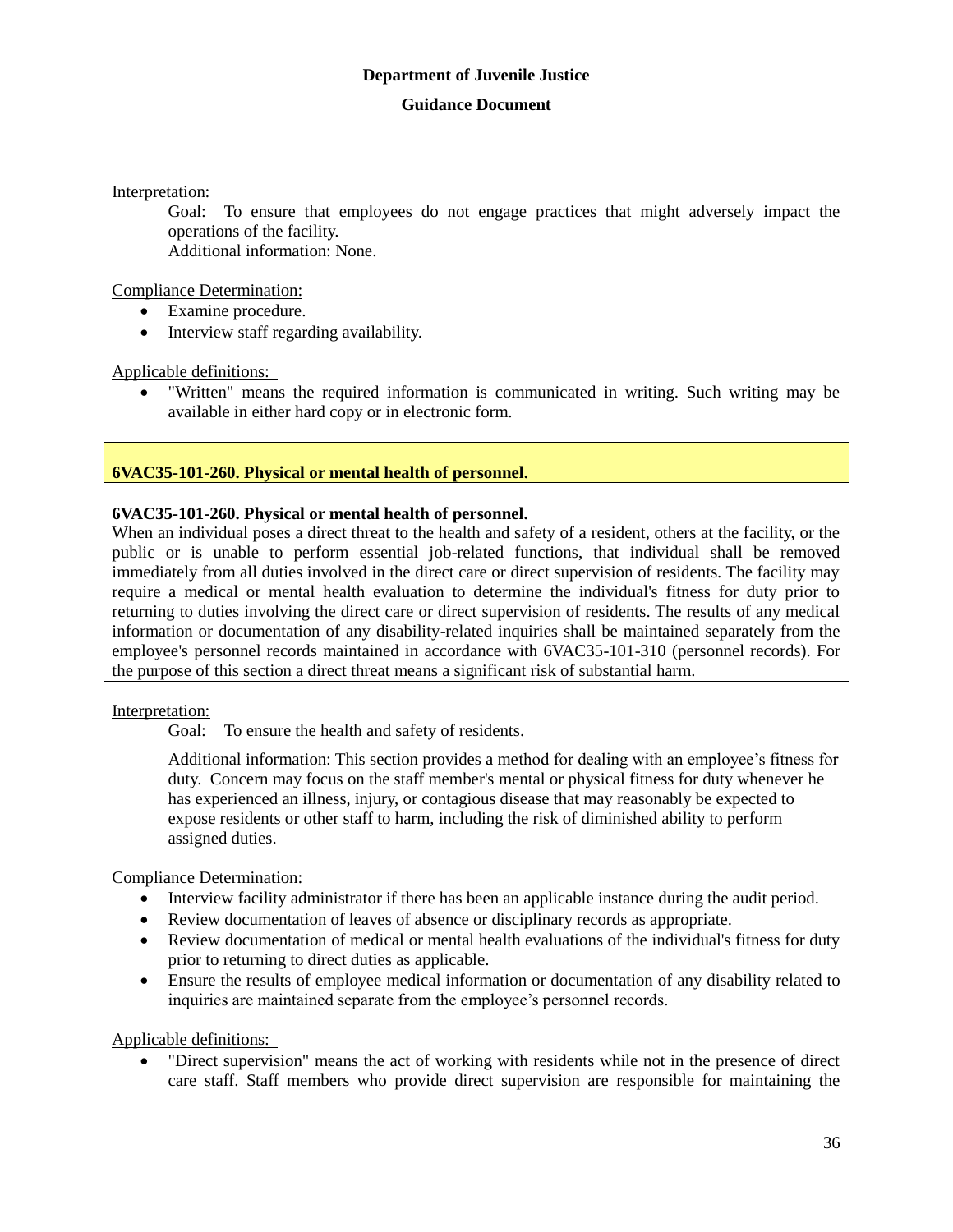#### **Guidance Document**

safety, care, and well-being of the residents in addition to providing services or performing the primary responsibilities of that position.

"Resident" means an individual who is confined in a detention center.

### **Article 5 Volunteers**

### **6VAC35-101-270. Definition of volunteers or interns.**

### **6VAC35-101-270. Definition of volunteers or interns.**

For the purpose of this chapter, volunteer or intern means any individual or group who of their own free will provides goods and services without competitive compensation.

Interpretation:

Goal: Define volunteer and intern. Additional information: None.

Compliance Determination: None.

Applicable definitions:

None.

### **6VAC35-101-280 (A), (B), (C), & (D). Selection and duties of volunteers and interns.**

### **6VAC35-101-280 (A). Selection and duties of volunteers and interns.**

A. Any detention center that uses volunteers or interns shall develop and implement written procedures governing their selection and use. Such procedures shall provide for the objective evaluation of persons and organizations in the community who wish to associate with the residents.

Interpretation:

Goal: To ensure that volunteers are appropriate to provide services.

Additional information: None.

Compliance Determination:

- Examine procedure for required elements.
- Review selection criteria and volunteer files to ensure that the procedure is implemented (i.e.: that persons and organizations are evaluated).

Applicable definitions:

- "Detention center" or "secure juvenile detention center" means a local, regional, or state, publicly or privately operated secure custody facility that houses individuals who are ordered to be detained pursuant to the Code of Virginia. This term does not include juvenile correctional centers.
- "Resident" means an individual who is confined in a detention center.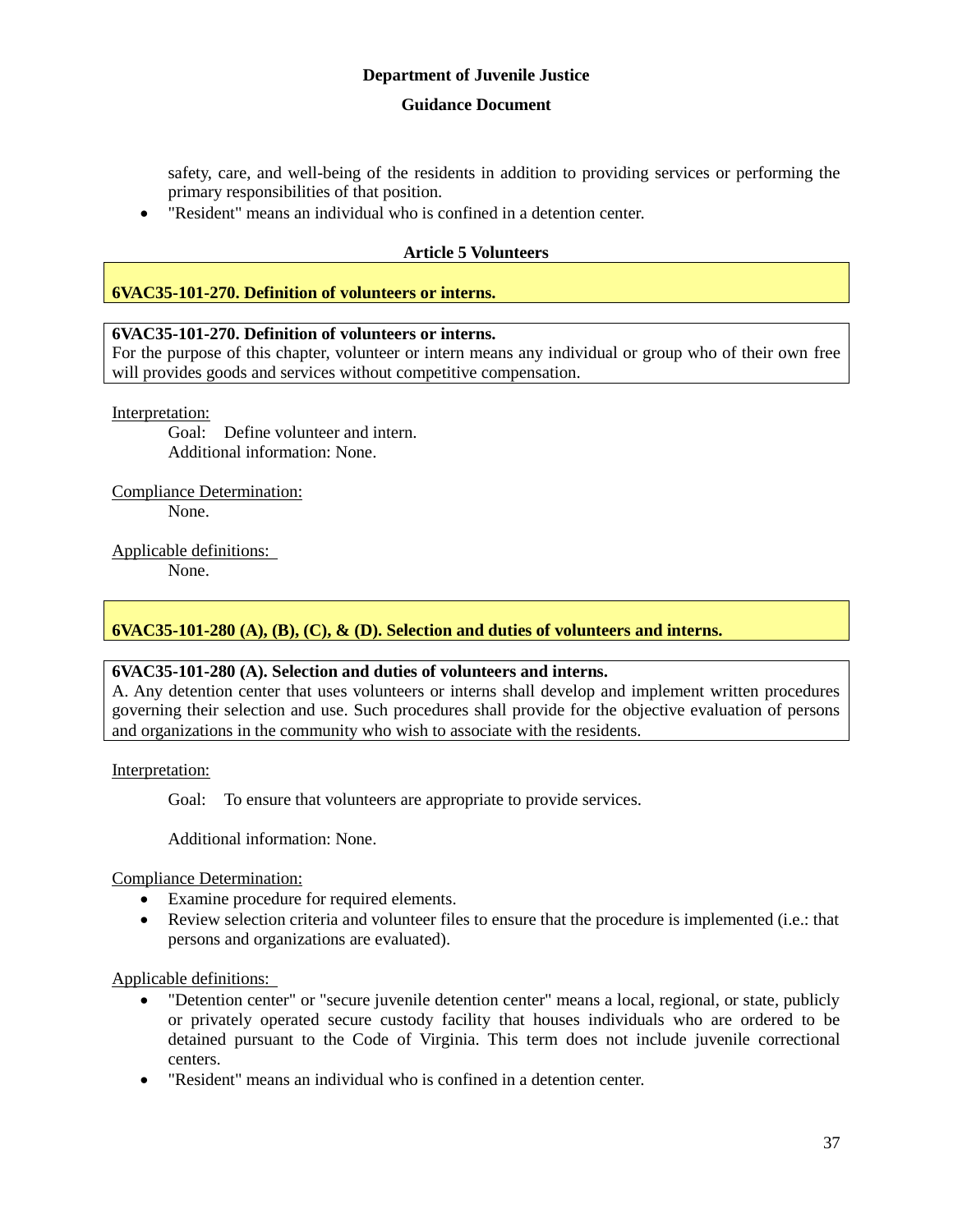"Written" means the required information is communicated in writing. Such writing may be available in either hard copy or in electronic form.

# **6VAC35-101-280 (B). Selection and duties of volunteers and interns.**

B. Volunteers and interns shall have qualifications appropriate for the services provided.

### Interpretation:

Goal: To ensure that volunteers are appropriate to provide services.

Additional information: The audit team will review the information available on volunteers (e.g. some facilities may use a regular employment application form while others may develop a separate tool to determine whether the facility has appropriate information on which to base assignments and whether that information is used appropriately in assigning volunteers and interns).

Compliance Determination:

- Compare job duties (as required in subsection C) with the volunteers or intern's application and qualifications (i.e.: degrees, licenses, references).
- Review a sample of volunteer/intern files.

### Applicable definitions:

None.

### **6VAC35-101-280 (C). Selection and duties of volunteers and interns.**

C. The responsibilities of interns and individuals who volunteer on a regular basis shall be clearly defined in writing.

Interpretation:

Goal: To ensure that responsibilities are clearly identified.

Additional information: "Regular basis" means the volunteer provides services more than twice per month.

Compliance Determination:

Review a sample of volunteer/intern files for written descriptions of duties and responsibilities.

Applicable definitions:

None.

### **6VAC35-101-280 (D). Selection and duties of volunteers and interns.**

D. Volunteers and interns shall neither be responsible for the duties of direct care staff nor for the direct supervision of the residents.

Interpretation:

Goal: To ensure that only properly trained staff supervises residents. Additional information: None.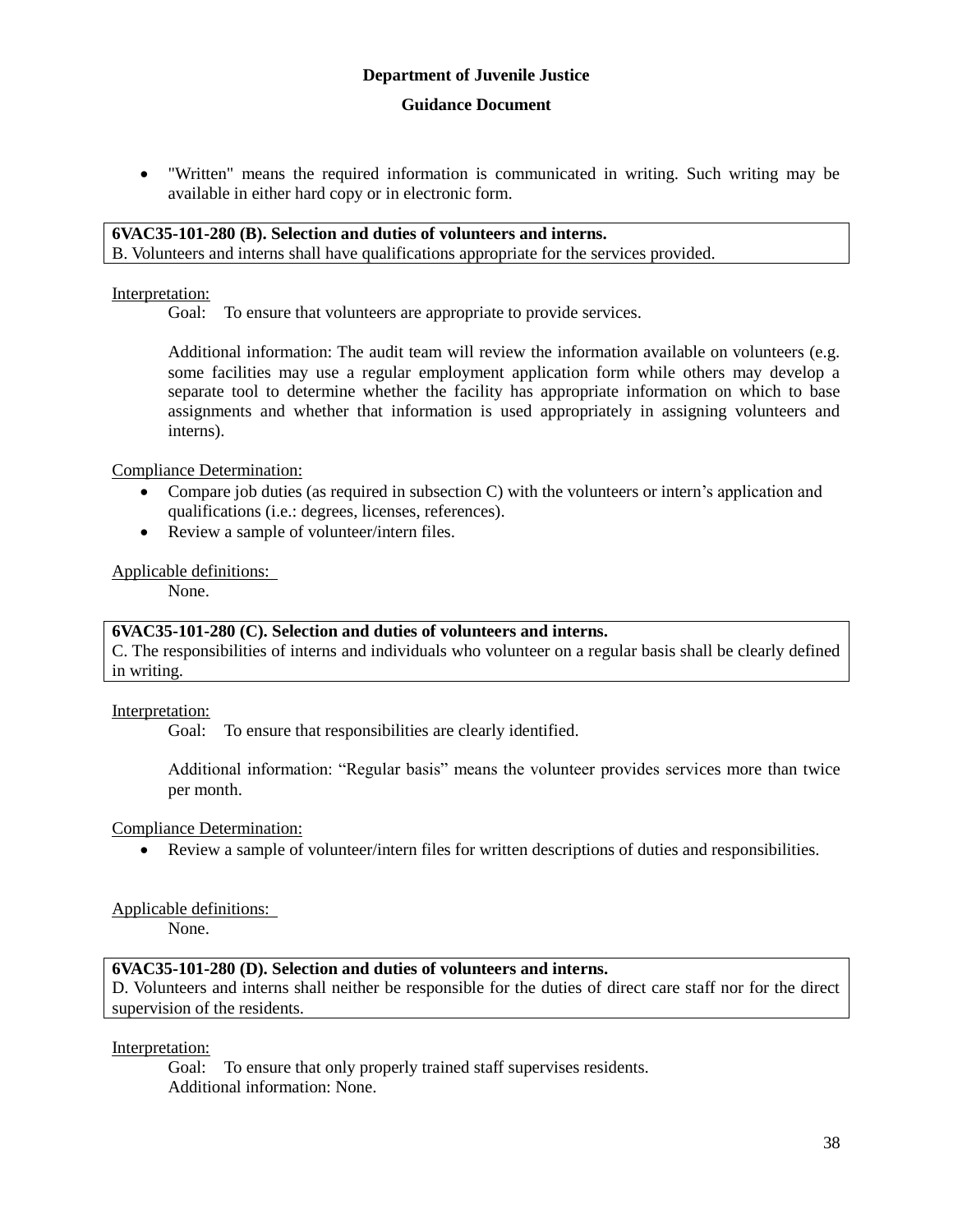#### **Guidance Document**

Compliance Determination:

- Interview facility administrator to determine if volunteers/interns are responsible for the duties of direct care staff.
- Interview person in charge of volunteers/interns.
- If available interview volunteers/interns to determine if they are or have ever been assigned direct care staff duties.

### Applicable definitions:

- "Direct care staff" means the staff whose primary job responsibilities are (i) maintaining the safety, care, and well-being of residents, (ii) implementing the structured program of care and the behavior management program, and (iii) maintaining the security of the facility.
- "Direct supervision" means the act of working with residents while not in the presence of direct care staff. Staff members who provide direct supervision are responsible for maintaining the safety, care, and well-being of the residents in addition to providing services or performing the primary responsibilities of that position.
- "Resident" means an individual who is confined in a detention center.

### **6VAC35-101-290 (A), (B), & (C). Background checks for volunteers and interns.**

### **6VAC35-101-290 (A). Background checks for volunteers and interns.**

A. Any individual who (i) volunteers on a regular basis or is an intern and (ii) will be alone with a resident in the performance of that person's duties shall be subject to the background check requirements in 6VAC35-101-170 A (employee and volunteer background checks).

#### Interpretation:

Goal: To ensure that volunteers have proper background checks. Additional information: None.

### Compliance Determination:

- Interview facility administrator to determine if any volunteers or interns are subject to this requirement.
- If applicable examine a sample of volunteers/ intern files for documentation of any required background checks prior to being alone with a resident.

### Applicable definitions:

"Resident" means an individual who is confined in a detention center.

### **6VAC35-101-290 (B). Background checks for volunteers and interns.**

B. Documentation of compliance with the background check requirements shall be maintained for each intern and volunteer for whom a background investigation is required. Such records shall be kept in accordance with 6VAC35-101-310 (personnel records).

#### Interpretation:

Goal: To ensure maintenance of proper documentation. Additional information: None.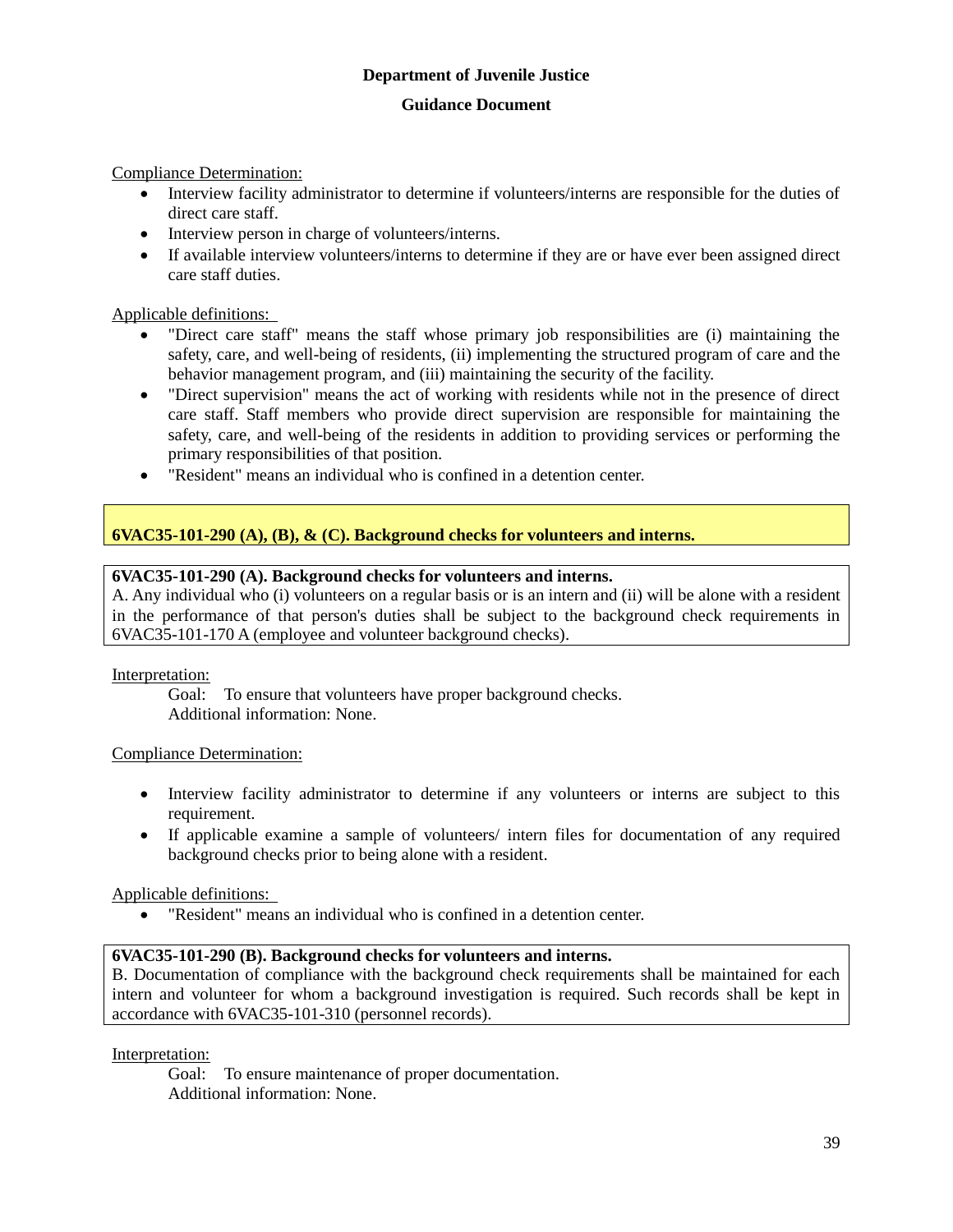### **Guidance Document**

Compliance Determination:

Examine samples of volunteer/intern files to determine compliance with this requirement.

Applicable definitions:

None.

### **6VAC35-101-290 (C). Background checks for volunteers and interns.**

C. A detention center that uses volunteers or interns shall have procedures for supervising volunteers or interns, on whom background checks are not required or whose background checks have not been completed, who have contact with residents.

#### Interpretation:

Goal: To ensure proper supervision of volunteers. Additional information: None.

Compliance Determination:

Examine procedures for compliance with this requirement.

Applicable definitions:

- "Detention center" or "secure juvenile detention center" means a local, regional, or state, publicly or privately operated secure custody facility that houses individuals who are ordered to be detained pursuant to the Code of Virginia. This term does not include juvenile correctional centers.
- "Resident" means an individual who is confined in a detention center.

### **6VAC35-101-300 (A) & (B). Volunteer and intern orientation and training.**

#### **6VAC35-101-300 (A). Volunteer and intern orientation and training.**

A. Volunteers and interns shall be provided with a basic orientation on the following:

- 1. The facility;
- 2. The population served;
- 3. The basic objectives of the facility;
- 4. The facility's organizational structure;
- 5. Security, population control, emergency, emergency preparedness, and evacuation procedures;

6. The practices of confidentiality;

7. The residents' rights including, but not limited to, the prohibited actions provided for in 6VAC35-101-650 (prohibited actions); and

8. The basic requirements of and competencies necessary to perform their duties and responsibilities.

#### Interpretation:

Goal: To ensure the proper orientation of volunteers. Additional information: None.

Compliance Determination:

 Interview facility administrator to determine if any volunteers or interns are subject to this requirement.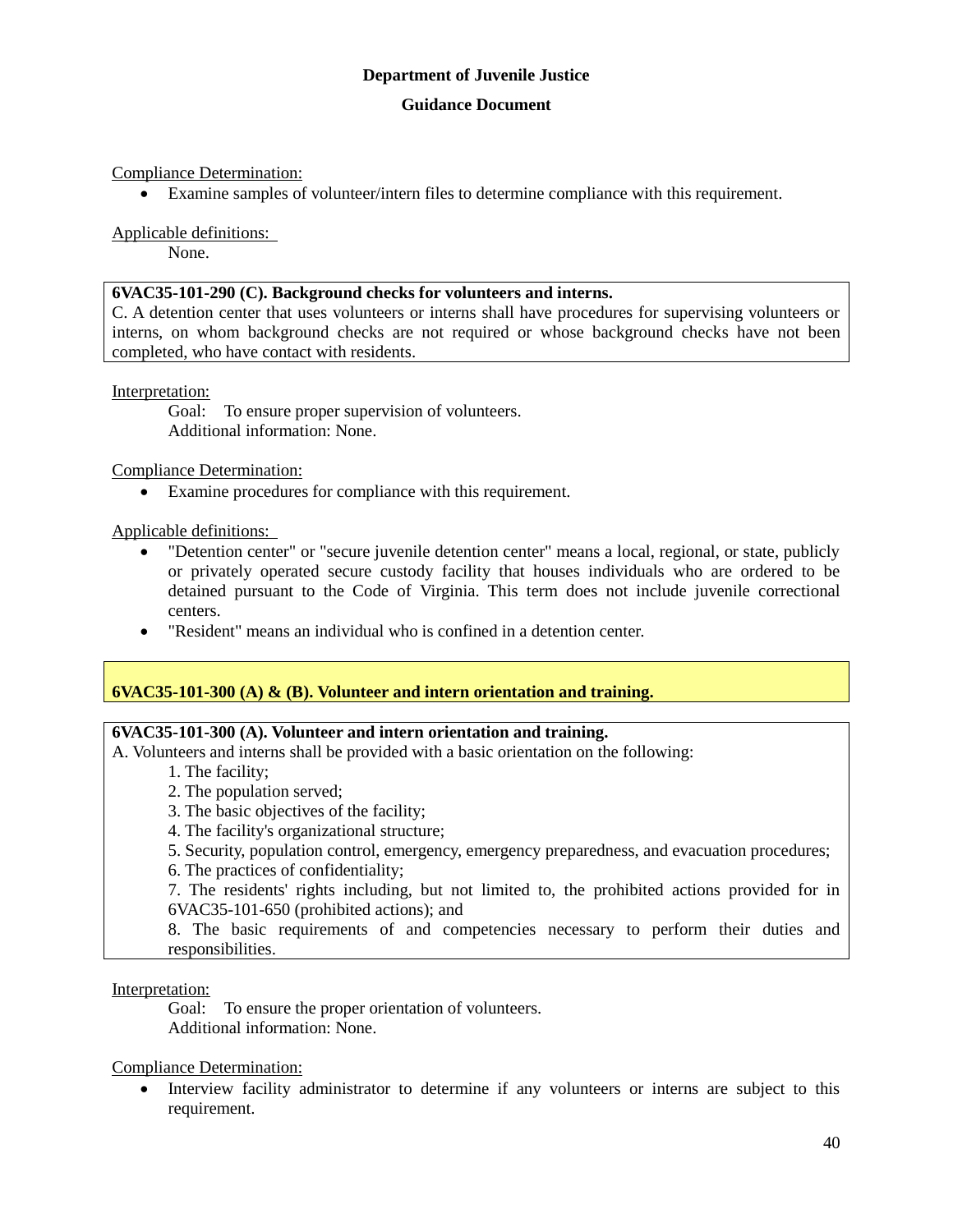Examine documentation of orientation in a sample of volunteer files for compliance with this section.

Applicable definitions:

- "Emergency" means a sudden, generally unexpected occurrence or set of circumstances demanding immediate action such as a fire, chemical release, loss of utilities, natural disaster, taking of hostages, major disturbances, escape, and bomb threats. Emergency does not include regularly scheduled employee time off or other situations that could be reasonably anticipated.
- "Resident" means an individual who is confined in a detention center.

#### **6VAC35-101-300 (B). Volunteer and intern orientation and training.**

B. Volunteers and interns shall be trained within 30 days from their start date at the facility in the following:

1. Any procedures that are applicable to their duties and responsibilities; and

2. Their duties and responsibilities in the event of a facility evacuation as provided for in 6VAC35-101-510 (emergency and evacuation procedures).

Interpretation:

Goal: To ensure the proper orientation of volunteers. Additional information: None

Compliance Determination:

 Examine documentation review sample of volunteer files and compare start date and the dates the volunteer/intern received the required trainings.

Applicable definitions:

 "Emergency" means a sudden, generally unexpected occurrence or set of circumstances demanding immediate action such as a fire, chemical release, loss of utilities, natural disaster, taking of hostages, major disturbances, escape, and bomb threats. Emergency does not include regularly scheduled employee time off or other situations that could be reasonably anticipated.

### **Article 6 Records**

### **6VAC35-101-310 (A), (B), (C), & (D). Personnel records.**

### **6VAC35-101-310 (A). Personnel records.**

A. Separate up-to-date written or automated personnel records shall be maintained on each (i) employee and (ii) volunteer or intern on whom a background check is required.

Interpretation:

Goal: To ensure proper maintenance of personnel records. Additional information: Up-to-date is that information should be immediately on file.

Compliance Determination:

Examine a sample of personnel records to determine compliance with this section.

Applicable definitions: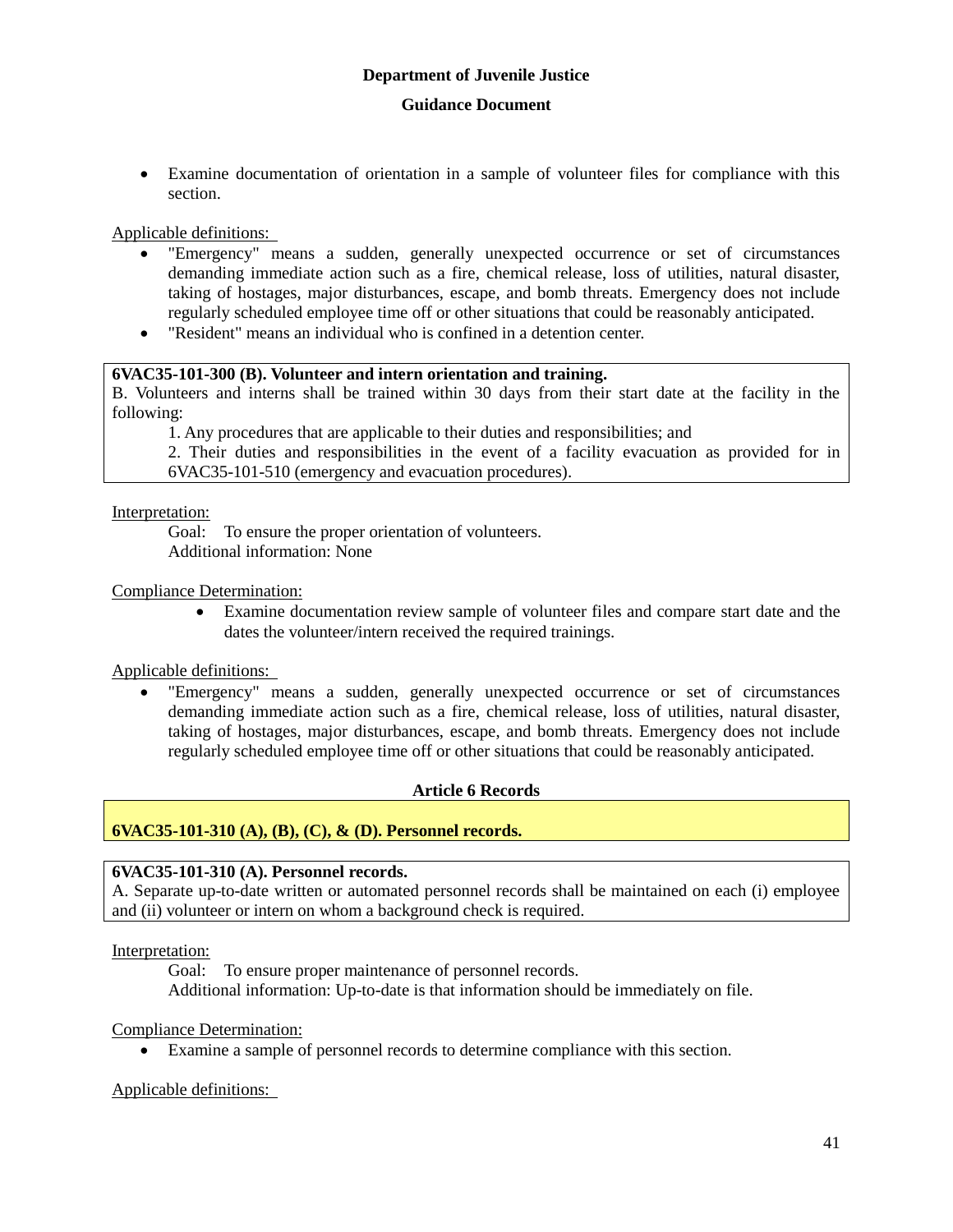"Written" means the required information is communicated in writing. Such writing may be available in either hard copy or in electronic form.

### **6VAC35-101-310 (B). Personnel records.**

B. The records of each employee shall include:

1. A completed employment application form or other written material providing the individual's name, address, phone number, and social security number or other unique identifier;

2. Educational background and employment history;

3. Documentation of required reference check;

4. Annual performance evaluations;

5. Date of employment for each position held and separation date;

6. Documentation of compliance with requirements of Virginia law regarding child protective services and criminal history background investigations;

7. Documentation of the verification of any educational requirements and of professional certification or licensure, if required by the position;

8. Documentation of all training required by this chapter and any other training received by individual staff; and

9. A current job description.

#### Interpretation:

Goal: To ensure proper maintenance of personnel records. Additional information: None.

Compliance Determination:

 Examine a sample of personnel records since the last audit to determine compliance with this section.

Applicable definitions:

- "Annual" means within 13 months of the previous event or occurrence.
- "Written" means the required information is communicated in writing. Such writing may be available in either hard copy or in electronic form.

### **6VAC35-101-310 (C). Personnel records.**

C. If applicable, health records, including reports of any required health examinations, shall be maintained separately from the other records required by this section.

Interpretation:

Goal: To ensure proper maintenance of personnel records. Additional information: Separately is in another folder, file or drawer.

### Compliance Determination:

Examine a sample of personnel records to determine compliance with this section.

### Applicable definitions:

None.

#### **6VAC35-101-310 (D). Personnel records.**

D. Personnel records on contract service providers and volunteers and interns may be limited to the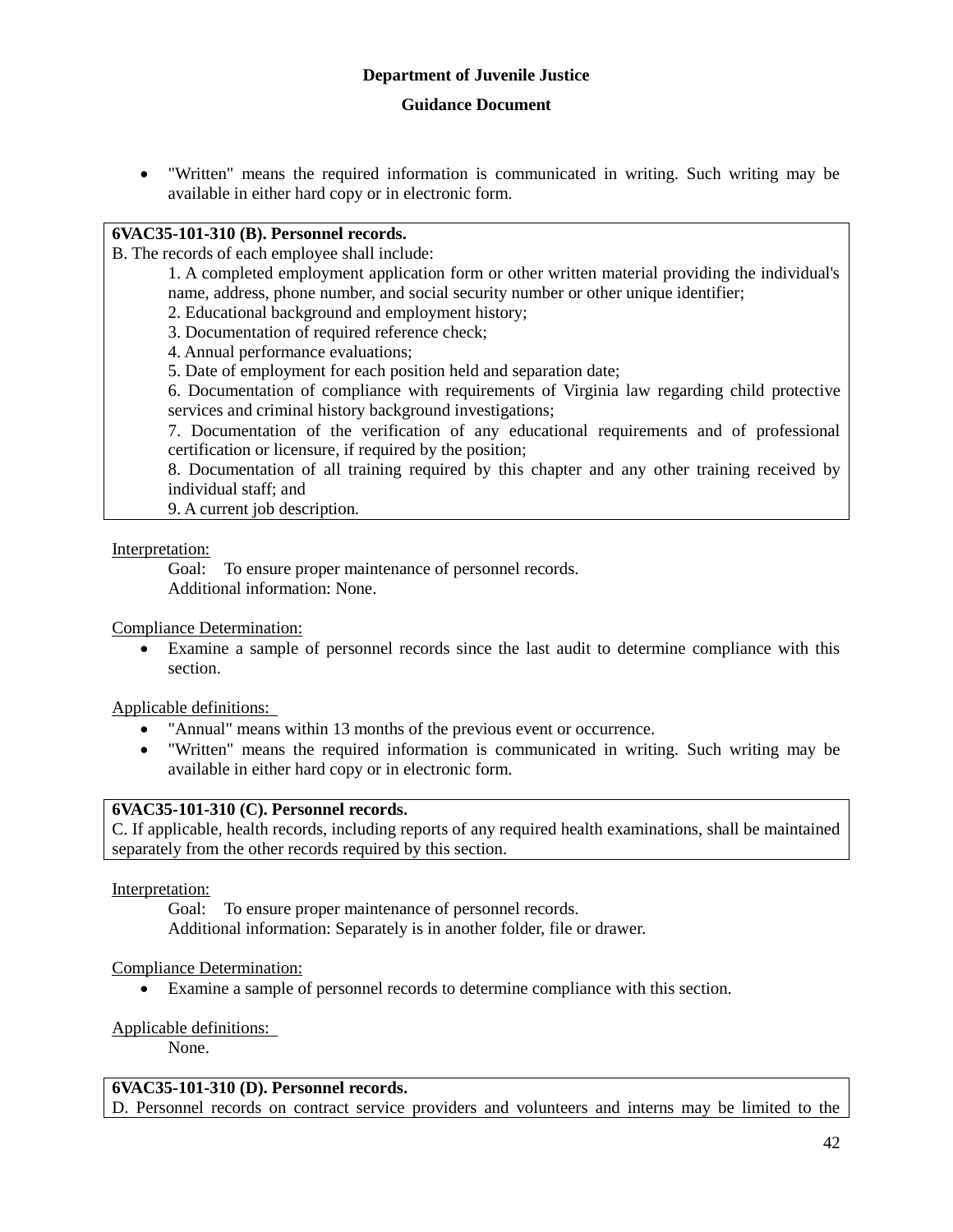### **Guidance Document**

verification of the completion of any required background checks as required by 6VAC35-101-170 (employee and volunteer background checks).

Interpretation:

Goal: To ensure the completion of background checks on volunteers/intern. Additional information: Compliance for this subsection will be assessed in subsection 170.

Compliance Determination:

None.

Applicable definitions:

None.

### **6VAC35-101-330 (A), (B), (C), (D), (E), (F), & (G). Maintenance of residents' records.**

### **6VAC35-101-330 (A). Maintenance of residents' records.**

A. A separate written or automated case record shall be maintained for each resident that shall include all correspondence and documents received by the detention center relating to the care of that resident and documentation of all case management services provided.

Interpretation:

Goal: To ensure the proper documentation of case management services.

Additional information: Records should be maintained in standard format.

Compliance Determination:

Review a sample of resident case records to determine compliance with this section.

### Applicable definitions:

- "Case record" or "record" means written or electronic information relating to one resident and the resident's family, if applicable. This information includes, but is not limited to, social, medical, psychiatric, and psychological records; reports; demographic information; agreements; all correspondence relating to care of the resident; service plans with periodic revisions; aftercare plans and discharge summary; and any other information related to the resident.
- "Detention center" or "secure juvenile detention center" means a local, regional, or state, publicly or privately operated secure custody facility that houses individuals who are ordered to be detained pursuant to the Code of Virginia. This term does not include juvenile correctional centers.
- "Resident" means an individual who is confined in a detention center.
- "Written" means the required information is communicated in writing. Such writing may be available in either hard copy or in electronic form.

### **6VAC35-101-330 (B). Maintenance of residents' records.**

B. A separate health record shall be kept on each resident. The resident's active health records shall be kept in accordance with 6VAC35-101-1030 (residents' health care records), this section, and applicable laws and regulations.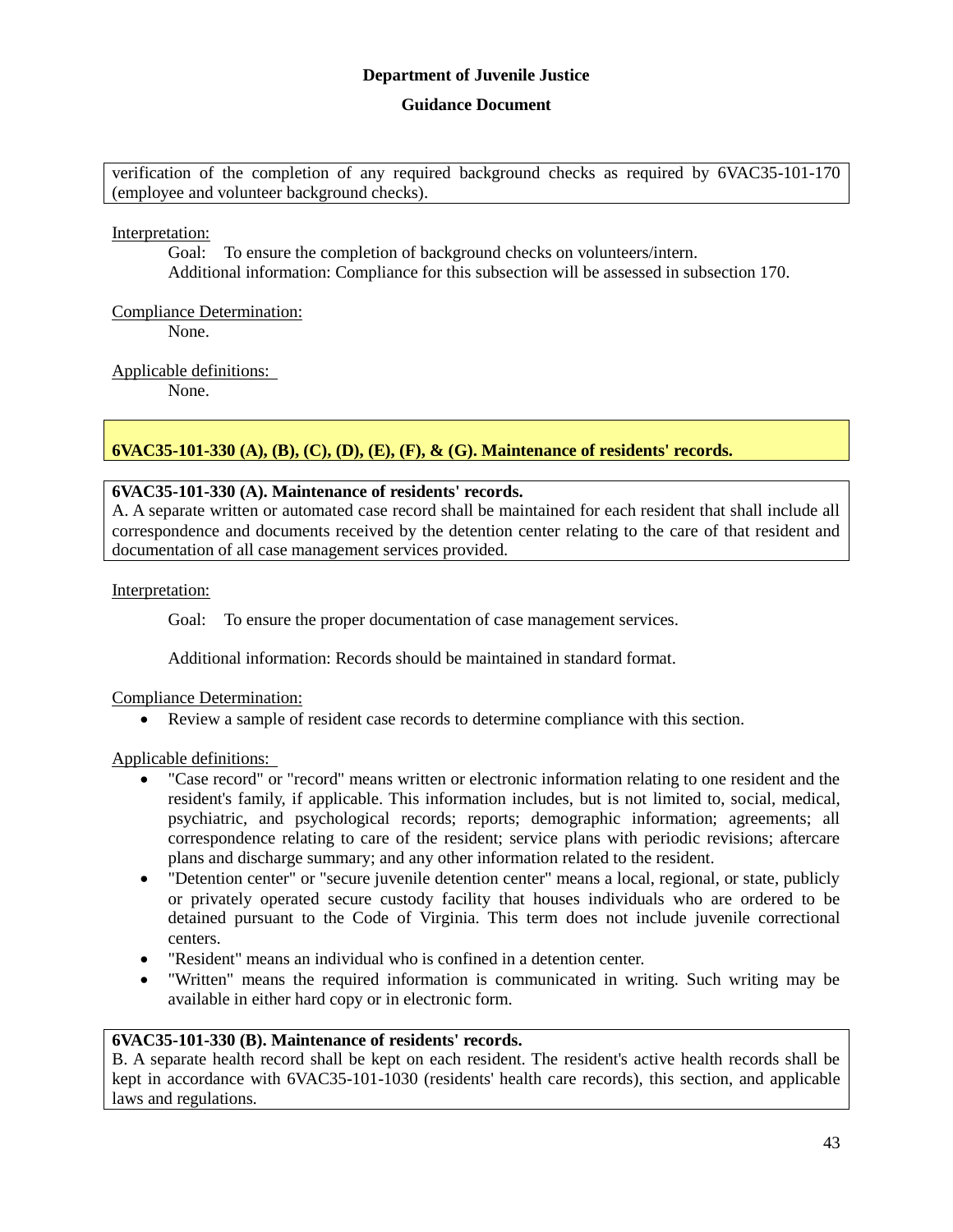### Interpretation:

Goal: To ensure the proper documentation of healthcare records and services.

Additional information: The audit team will evaluate whether the health care records are maintained separately. The requirements of 6VAC35-71-1320 will be evaluated under that section. A separate case record means that the information for an individual resident must be kept separately from information on all other residents. Sections of individual records such as allegations of child abuse, medical and educational information, etc. may be retained in separate locations on the premises provided they are kept individually, confidentiality is protected and the location of the information is noted in the master record.

### Compliance Determination:

Review a sample of resident health records to determine compliance with this section.

Applicable definitions:

- "Case record" or "record" means written or electronic information relating to one resident and the resident's family, if applicable. This information includes, but is not limited to, social, medical, psychiatric, and psychological records; reports; demographic information; agreements; all correspondence relating to care of the resident; service plans with periodic revisions; aftercare plans and discharge summary; and any other information related to the resident.
- "Health care record" means the complete record of medical screening and examination information and ongoing records of medical and ancillary service delivery including, but not limited to, all findings, diagnoses, treatments, dispositions, and prescriptions and their administration.
- "Resident" means an individual who is confined in a detention center.

### **6VAC35-101-330 (C). Maintenance of residents' records.**

C. Each case record and health record shall be kept (i) up to date, (ii) in a uniform manner, and (iii) confidential from unauthorized access. Case records shall be released in accordance with §§ 16.1-300 and 16.1-309.1 of the Code of Virginia and applicable state and federal laws and regulations.

### Interpretation:

Goal: To ensure that records are maintained in accordance with written procedures.

Additional information: Review schematic (or other documentation) on requirements for maintaining records uniformly (if a schematic is not available, the audit team will inquire of staff how information is kept in the records).

Compliance Determination:

- Ask the facility administrator what the facility's process for the release of case records and whether the process is in compliance with the procedure required in subsection D and the applicable statutes and regulations.
- Review sample of case records to determine compliance with this section.
- Interview staff.

### Applicable definitions: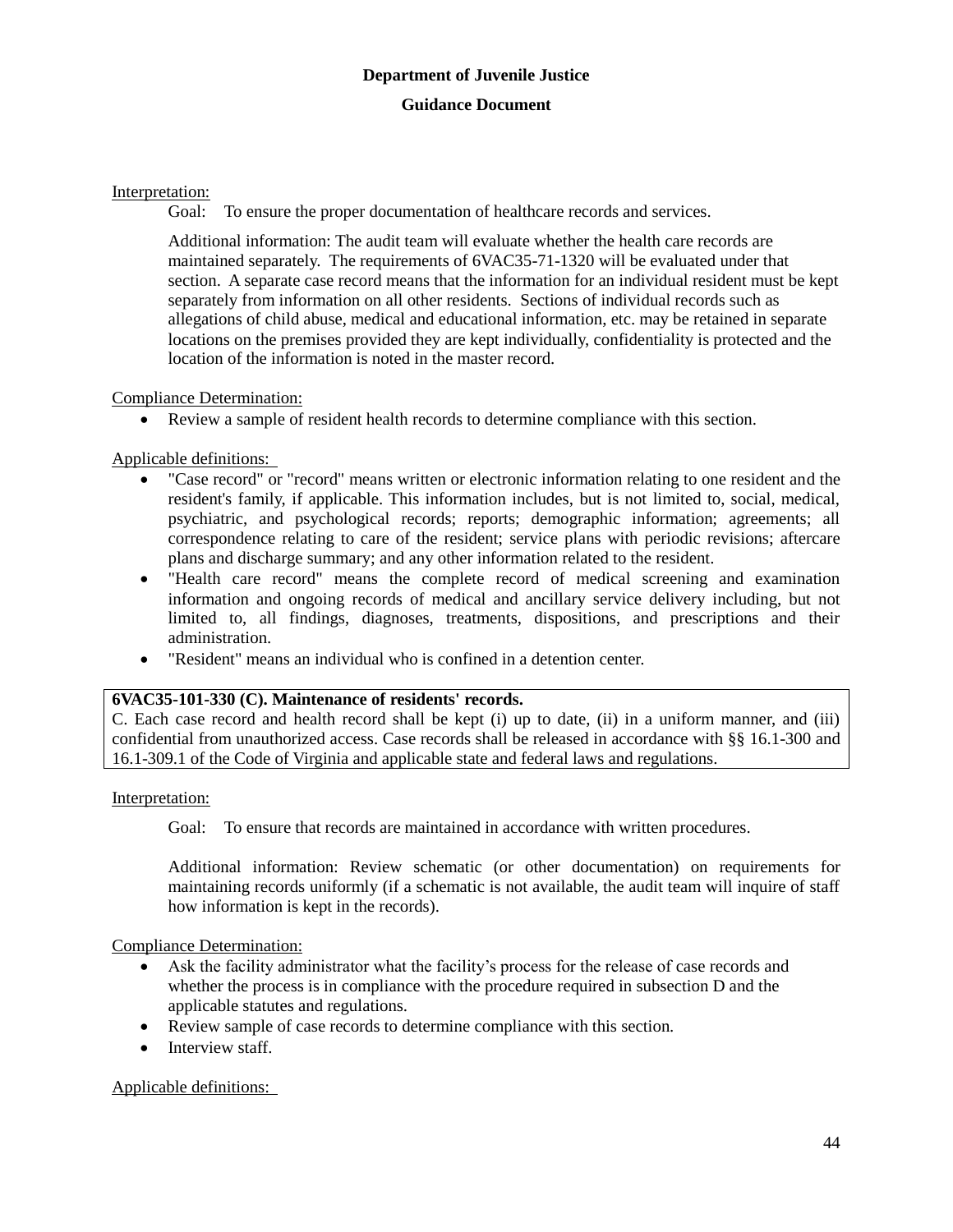- "Case record" or "record" means written or electronic information relating to one resident and the resident's family, if applicable. This information includes, but is not limited to, social, medical, psychiatric, and psychological records; reports; demographic information; agreements; all correspondence relating to care of the resident; service plans with periodic revisions; aftercare plans and discharge summary; and any other information related to the resident.
- "Resident" means an individual who is confined in a detention center.

### **6VAC35-101-330 (D). Maintenance of residents' records.**

D. Written procedures shall provide for the management of all records, written and automated, and shall describe confidentiality, accessibility, security, and retention of records pertaining to residents, including:

- 1. Access, duplication, dissemination, and acquisition of information only to persons legally authorized according to federal and state laws;
- 2. If automated records are utilized, the procedures shall address:
	- a. How records are protected from unauthorized access;
	- b. How records are protected from unauthorized Internet access;
	- c. How records are protected from loss;
	- d. How records are protected from unauthorized alteration; and
	- e. How records are backed up.

3. Security measures to protect records from (i) loss, unauthorized alteration, inadvertent or unauthorized access, or disclosure of information; and (ii) during transportation of records between service sites;

4. Designation of person responsible for records management; and

5. Disposition of records in the event the detention center ceases to operate.

Interpretation:

Goal: To ensure that records are maintained in accordance with written procedures. Additional information: None

#### Compliance Determination:

Review the procedure to determine compliance with this section.

### Applicable definitions:

- "Case record" or "record" means written or electronic information relating to one resident and the resident's family, if applicable. This information includes, but is not limited to, social, medical, psychiatric, and psychological records; reports; demographic information; agreements; all correspondence relating to care of the resident; service plans with periodic revisions; aftercare plans and discharge summary; and any other information related to the resident.
- "Detention center" or "secure juvenile detention center" means a local, regional, or state, publicly or privately operated secure custody facility that houses individuals who are ordered to be detained pursuant to the Code of Virginia. This term does not include juvenile correctional centers.
- "Resident" means an individual who is confined in a detention center.
- "Written" means the required information is communicated in writing. Such writing may be available in either hard copy or in electronic form.

# **6VAC35-101-330 (E). Maintenance of residents' records.**

E. The procedure shall specify what information is available to the resident.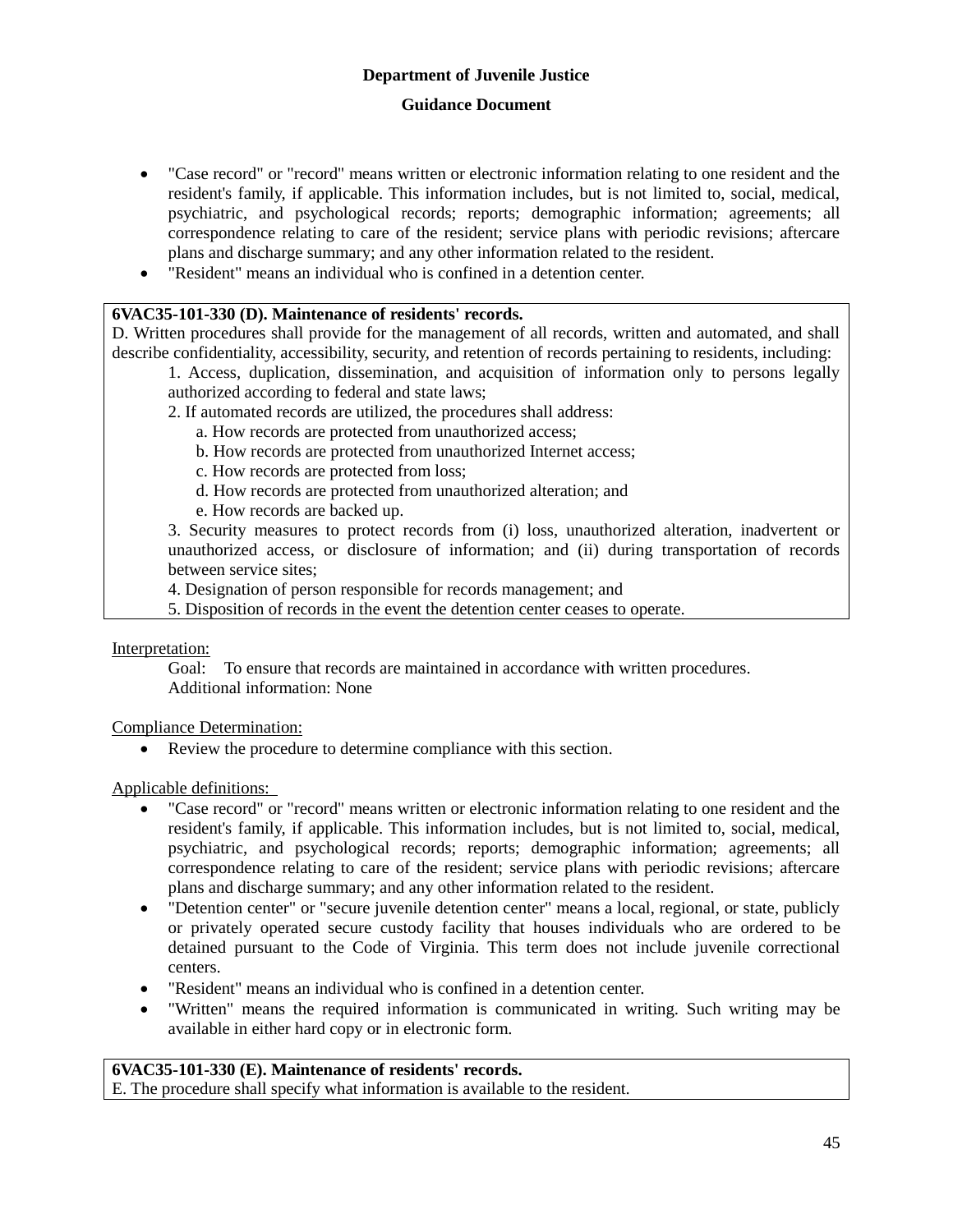#### **Guidance Document**

Interpretation:

Goal: To define information that is available to the resident. Additional information: None

Compliance Determination:

Review procedure to determine compliance with this procedure.

Applicable definitions:

- "Case record" or "record" means written or electronic information relating to one resident and the resident's family, if applicable. This information includes, but is not limited to, social, medical, psychiatric, and psychological records; reports; demographic information; agreements; all correspondence relating to care of the resident; service plans with periodic revisions; aftercare plans and discharge summary; and any other information related to the resident.
- "Resident" means an individual who is confined in a detention center.

### **6VAC35-101-330 (F). Maintenance of residents' records.**

F. Active and closed written records shall be kept in secure locations or compartments that are accessible to authorized staff and shall be protected from unauthorized access, fire, and flood.

Interpretation:

Goal: To ensure the confidentiality of records and safe protection of those records. Additional information:

- Protected from unauthorized access means locked or in a locked room (or the equivalent thereof).
- Protected from fire means the records are kept in a fire retardant container (i.e.: metal file cabinet or the equivalent thereof)
- Protected from flood means the records are not placed in an area prone to flooding (i.e.: the audit team will look for evidence of leaks, water seepage, water damage, or prior flooding).

Compliance Determination:

Observe location of the active and closed case records for compliance with this section.

Applicable definitions:

- "Case record" or "record" means written or electronic information relating to one resident and the resident's family, if applicable. This information includes, but is not limited to, social, medical, psychiatric, and psychological records; reports; demographic information; agreements; all correspondence relating to care of the resident; service plans with periodic revisions; aftercare plans and discharge summary; and any other information related to the resident.
- "Resident" means an individual who is confined in a detention center.
- "Written" means the required information is communicated in writing. Such writing may be available in either hard copy or in electronic form.

#### **6VAC35-101-330 (G). Maintenance of residents' records.** G. All case records shall be retained as governed by The Library of Virginia.

Interpretation:

Goal: To ensure that records are maintained according to requirements of the Library of Virginia.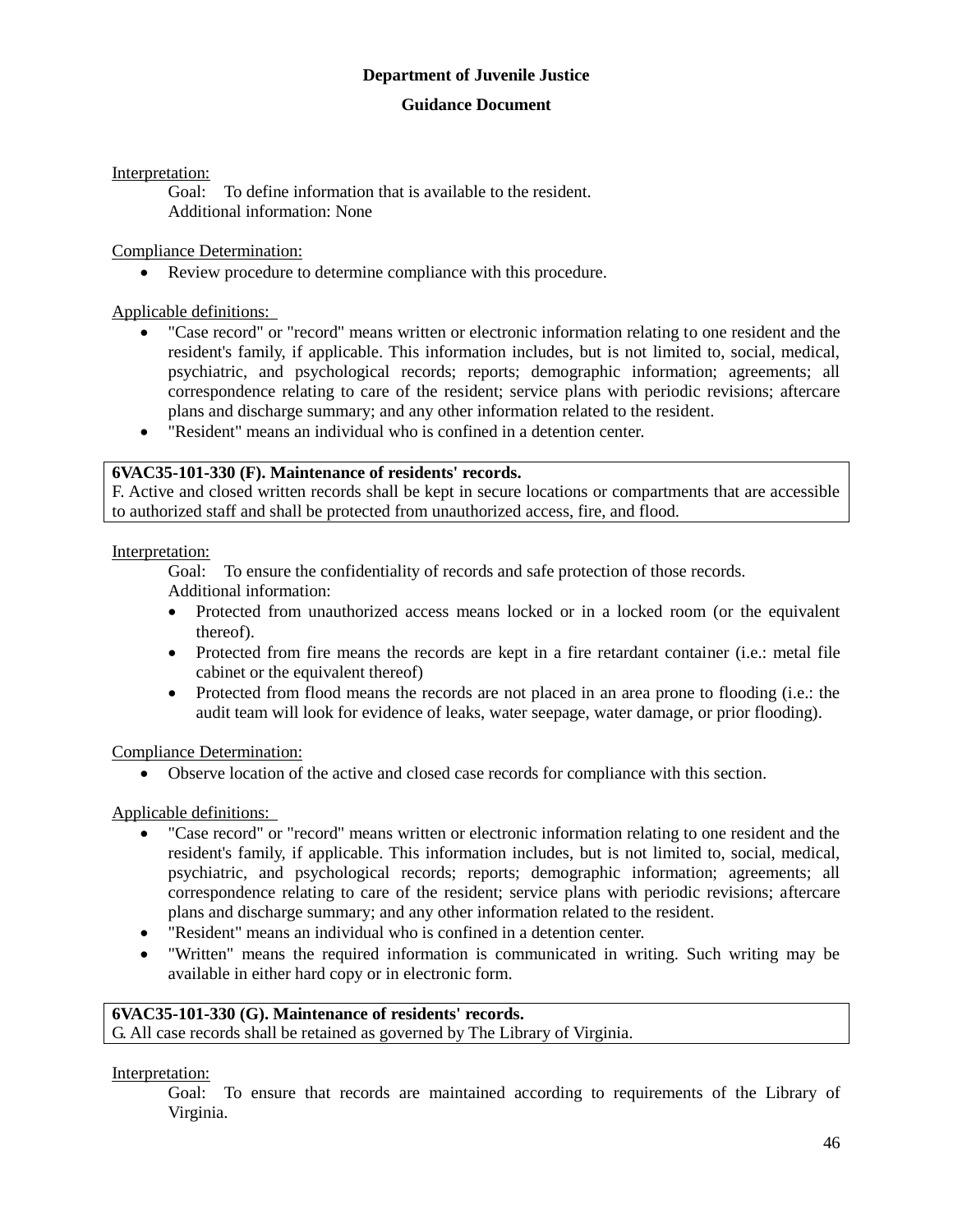### **Guidance Document**

Additional information: Auditors may need to refer specific information on requirements to the Records Retention Manager at DJJ Central Office.

Compliance Determination:

• Inquire of the facility administrator to determine the facility's practice, process, or procedure for retention of inactive records.

Applicable definitions:

- "Case record" or "record" means written or electronic information relating to one resident and the resident's family, if applicable. This information includes, but is not limited to, social, medical, psychiatric, and psychological records; reports; demographic information; agreements; all correspondence relating to care of the resident; service plans with periodic revisions; aftercare plans and discharge summary; and any other information related to the resident.
- "Resident" means an individual who is confined in a detention center.

### **6VAC35-101-340 (A), (B), & (C). Face sheet.**

### **6VAC35-101-340 (A). Face sheet.**

A. At the time of admission each resident's record shall include, at a minimum, a completed face sheet that contains the following:

1. The resident's full name, last known residence, birth date, birthplace, gender, race, unique numerical identifier, religious preference, and admission date; and

2. Names, addresses, and telephone numbers of the applicable court service unit, emergency contacts, and parents or legal guardians, as appropriate and applicable.

### Interpretation:

Goal: To ensure proper documentation of identifying information.

Additional information: At the time of admission means the date the resident physically arrives at the facility. "Not applicable" and "unknown" are not acceptable entries on the face sheet, except when no information is available on a biological parent. "None" may be used as an entry for religious preference and telephone number.

Compliance Determination:

Review a sample of face sheets to determine compliance with this section.

### Applicable definitions:

- "Case record" or "record" means written or electronic information relating to one resident and the resident's family, if applicable. This information includes, but is not limited to, social, medical, psychiatric, and psychological records; reports; demographic information; agreements; all correspondence relating to care of the resident; service plans with periodic revisions; aftercare plans and discharge summary; and any other information related to the resident.
- "Emergency" means a sudden, generally unexpected occurrence or set of circumstances demanding immediate action such as a fire, chemical release, loss of utilities, natural disaster, taking of hostages, major disturbances, escape, and bomb threats. Emergency does not include regularly scheduled employee time off or other situations that could be reasonably anticipated.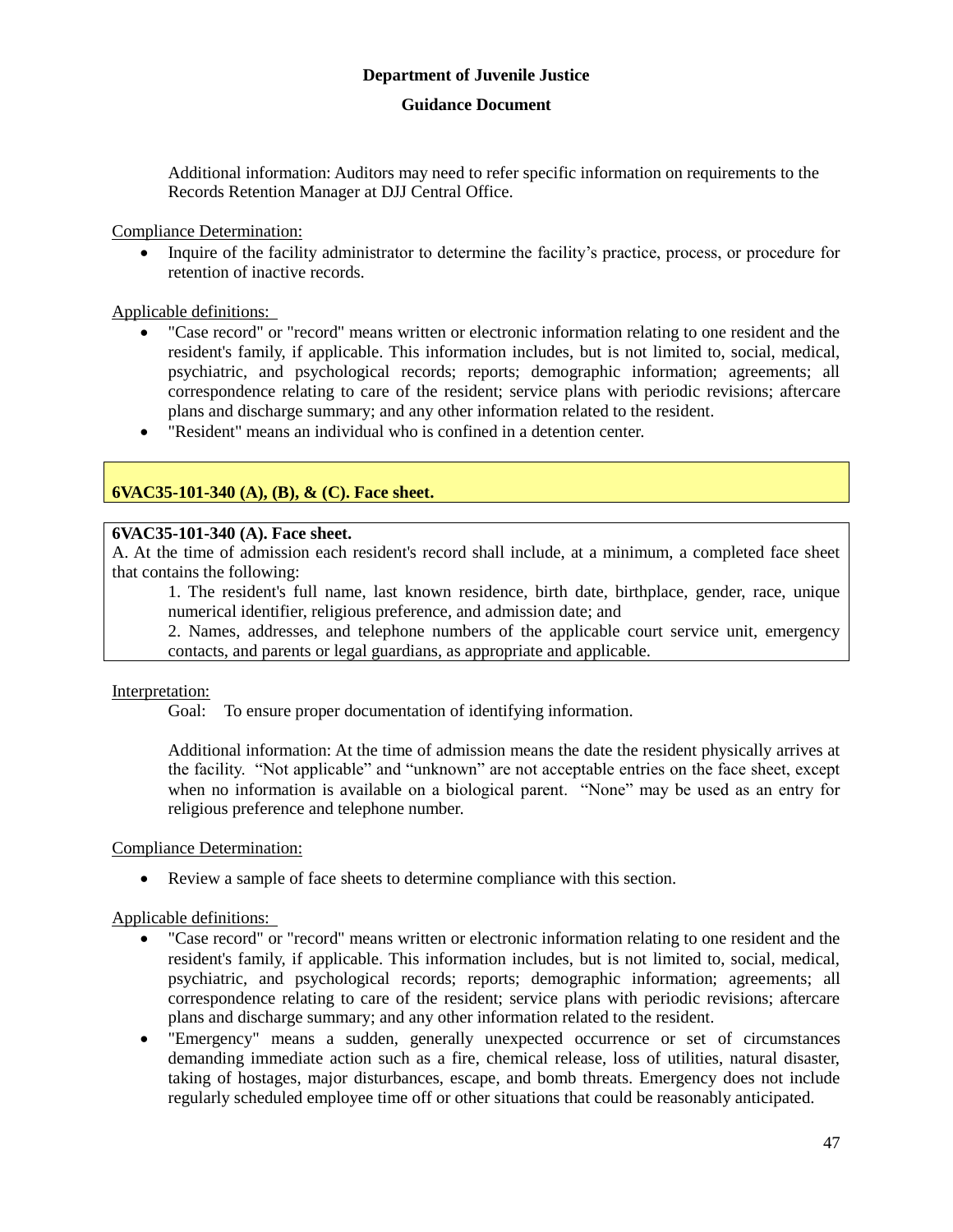### **Guidance Document**

- "Parent" or "legal guardian" means (i) a biological or adoptive parent who has legal custody of a resident, including either parent if custody is shared under a joint decree or agreement; (ii) a biological or adoptive parent with whom a resident regularly resides; (iii) a person judicially appointed as a legal guardian of a resident; or (iv) a person who exercises the rights and responsibilities of legal custody by delegation from a biological or adoptive parent, upon provisional adoption, or otherwise by operation of law.
- "Resident" means an individual who is confined in a detention center.

### **6VAC35-101-340 (B). Face sheet.**

B. Information shall be updated when changes occur.

### Interpretation:

Goal: To ensure current information is available and accurate. Additional information: None.

### Compliance Determination:

Examine a sample of face sheets to determine compliance with this section.

### Applicable definitions:

None.

### **6VAC35-101-340 (C). Face sheet.**

C. Upon discharge, the (i) date of discharge and (ii) name of the person to whom the resident was discharged, if applicable, shall be added to the face sheet.

### Interpretation:

Goal: To ensure the retention of information relevant to the discharge of the resident.

Additional information: The information may be added to the face sheet or an addendum to the face sheet.

### Compliance Determination:

Review sample of files for discharge information.

### Applicable definitions:

"Resident" means an individual who is confined in a detention center.

### **Part III Physical Environment**

### **6VAC35-101-350 (A), (B), (C), & (D). Buildings and inspections.**

### **6VAC35-101-350 (A). Buildings and inspections.**

A. All newly constructed buildings, major renovations to buildings, and temporary structures shall be inspected and approved by the local building official. Approval shall be documented by a certificate of occupancy.

### Interpretation:

Goal: To ensure that all building are properly inspected and approved.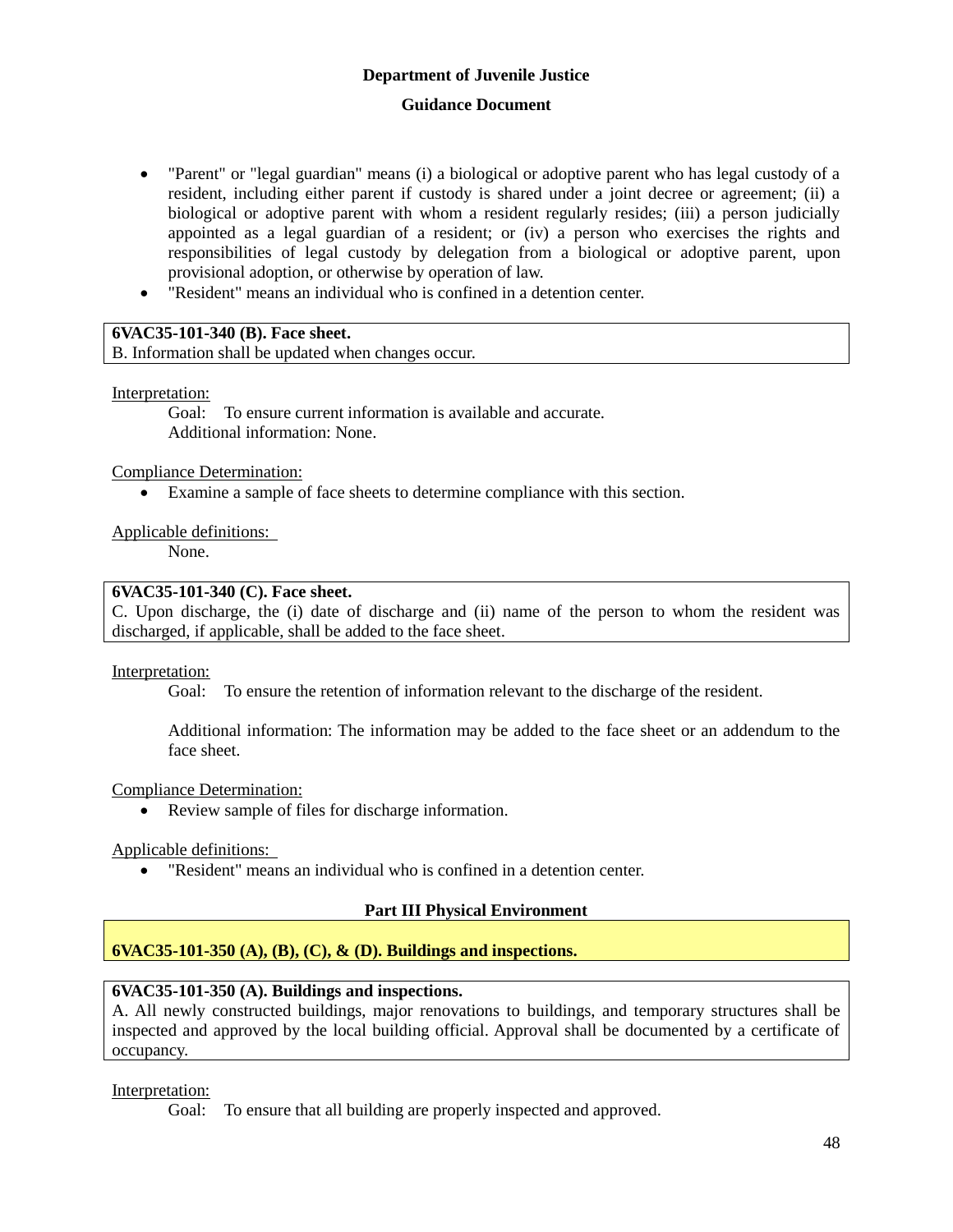Additional information: None.

Compliance Determination:

- Interview facility administrator regarding renovations or new construction.
- Review the certificate of occupancy and documentation of other required inspections (i.e.: building officials, fire marshal, and health department).

### Applicable definitions:

None.

### **6VAC35-101-350 (B). Buildings and inspections.**

B. A current copy of the facility's annual inspection by fire prevention authorities indicating that all buildings and equipment are maintained in accordance with the Virginia Statewide Fire Prevention Code (13VAC5-51) shall be maintained. If the fire prevention authorities have failed to timely inspect the detention center's buildings and equipment, documentation of the facility's request to schedule the annual inspection as well as documentation of any necessary follow-up with fire prevention authorities shall be maintained.

### Interpretation:

Goal: To ensure that residents are in a safe environment.

Additional information: Timely means within thirteen months from the date of the previous fire inspection. The facility's request to schedule the annual inspection must be made a reasonable period of time prior to the expiration of the fire inspection. Reasonable period of time is the amount of time the fire marshal requires for scheduling an inspection. Any necessary follow-up means contact with the fire marshal before the expiration date to schedule the inspection if there was no response to the initial request (i.e.: 3-4 weeks before the expiration).

### Compliance Determination:

- Review documentation of annual fire inspection to determine compliance with this section.
- If the fire inspection was not completed by the end of the thirteenth month after the previous fire inspection (unless it is defined differently by the Virginia Department of Fire Programs), review documentation of the request for the inspection and any follow-up.

### Applicable definitions:

- "Annual" means within 13 months of the previous event or occurrence.
- "Detention center" or "secure juvenile detention center" means a local, regional, or state, publicly or privately operated secure custody facility that houses individuals who are ordered to be detained pursuant to the Code of Virginia. This term does not include juvenile correctional centers.

### **6VAC35-101-350 (C). Buildings and inspections.**

C. A current copy of the detention center's annual inspection and approval, in accordance with state and local inspection laws, regulations, and ordinances, of the systems listed below shall be maintained. These inspections shall be of the:

- 1. General sanitation;
- 2. Sewage disposal system;
- 3. Water supply; and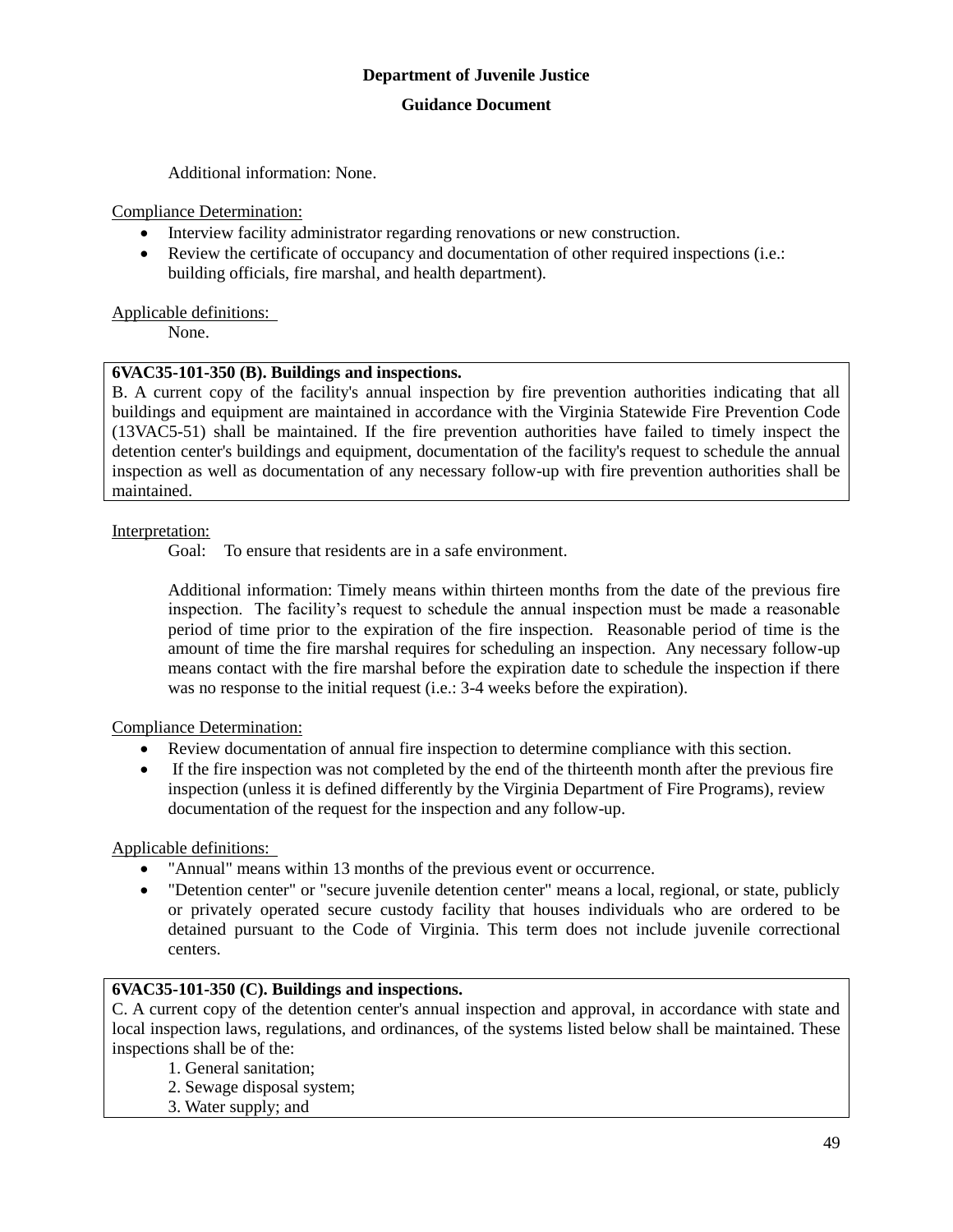#### **Guidance Document**

#### 4. Food service operations.

Interpretation:

Goal: To ensure that residents are in a safe environment. Additional information: None.

Compliance Determination:

 Review documentation of any required annual inspections to determine compliance with this section.

Applicable definitions:

- "Annual" means within 13 months of the previous event or occurrence.
- "Detention center" or "secure juvenile detention center" means a local, regional, or state, publicly or privately operated secure custody facility that houses individuals who are ordered to be detained pursuant to the Code of Virginia. This term does not include juvenile correctional centers.

#### **6VAC35-101-350 (D). Buildings and inspections.**

D. Building plans and specifications for new construction, change in use of existing buildings, and any structural modifications or additions to existing buildings shall be submitted to and approved by the regulatory authority and by other appropriate regulatory agencies. Any planned construction, renovation, enlargement, or expansion of a detention center shall follow the submission and approval requirements of the Regulations for State Reimbursement of Local Juvenile Residential Facility Costs (6VAC35-30) and of any other applicable regulatory authorities.

Interpretation:

Goal: To ensure that buildings meet guidelines for construction. Additional information: Plans need to be submitted to DJJ Detention Specialist.

Compliance Determination:

- Ask facility manager if there have been construction projects.
- View documentation of submission and approval.

Applicable definitions:

- "Detention center" or "secure juvenile detention center" means a local, regional, or state, publicly or privately operated secure custody facility that houses individuals who are ordered to be detained pursuant to the Code of Virginia. This term does not include juvenile correctional centers.
- "Regulatory authority" means the board or the department as designated by the board.

### **6VAC35-101-360 (A) & (B). Equipment and systems inspections and maintenance.**

### **6VAC35-101-360 (A). Equipment and systems inspections and maintenance.**

A. All safety, emergency, and communications equipment and systems shall be inspected, tested, and maintained by designated staff in accordance with the manufacturer's recommendations or instruction manuals or, absent such requirements, in accordance with a schedule that is approved by the facility administrator. Testing of such equipment and systems shall, at a minimum, be conducted quarterly.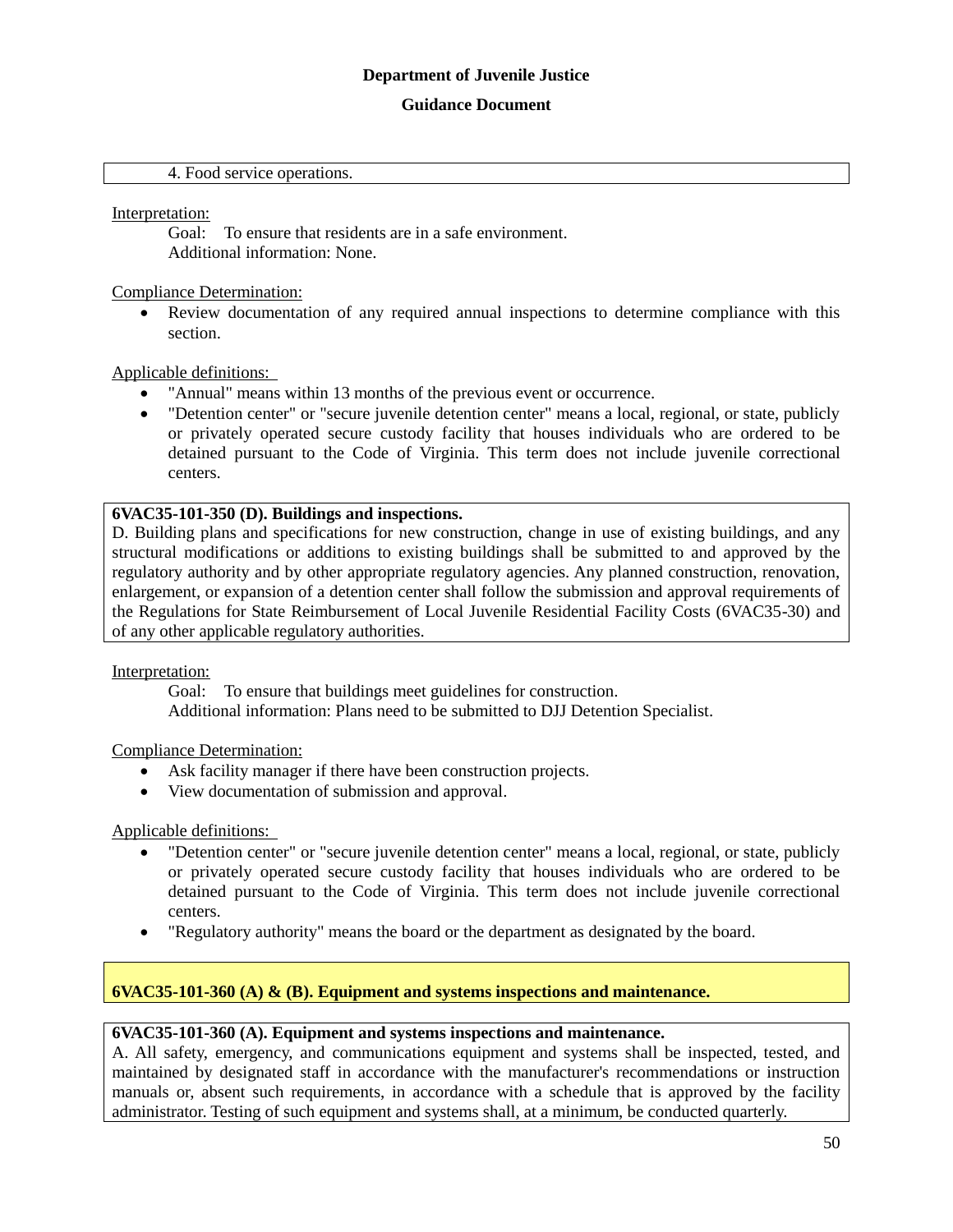### Interpretation:

Goal: To ensure that all required equipment functions properly.

Additional information: Safety, emergency, and communications equipment and systems includes, but not limited to, such equipment and systems as: computerized or electronic egress, intercoms, two-way radios, locks, fire extinguishers, sprinkler systems, hood systems. Fire detection and sprinkler system testing are evaluated by the fire authority during that inspection. "Testing" of fire extinguishers would only be an inspection of the gauge showing the status of the equipment

### Compliance Determination:

 Review approved schedule and documentation of testing and inspections to determine compliance with this section.

Applicable definitions:

- "Emergency" means a sudden, generally unexpected occurrence or set of circumstances demanding immediate action such as a fire, chemical release, loss of utilities, natural disaster, taking of hostages, major disturbances, escape, and bomb threats. Emergency does not include regularly scheduled employee time off or other situations that could be reasonably anticipated.
- "Facility administrator" means the individual who has the responsibility for the on-site management and operation of the detention center on a regular basis.

### **6VAC35-101-360 (B). Equipment and systems inspections and maintenance.**

B. Whenever safety, emergency, and communications equipment or a system is found to be defective, immediate steps shall be taken to rectify the situation and to repair, remove, or replace the defective equipment.

Interpretation:

Goal: To ensure that equipment functions and provides for a safe environment for residents and staff.

Additional information: None.

Compliance Determination:

 Interview facility administrator to determine if there have been any instances of defective emergency or communications equipment during the audit period. Examine documentation of any requests for repair, removal, or replacement (i.e.: purchase order) and review for any follow-up needed.

Applicable definitions:

 "Emergency" means a sudden, generally unexpected occurrence or set of circumstances demanding immediate action such as a fire, chemical release, loss of utilities, natural disaster, taking of hostages, major disturbances, escape, and bomb threats. Emergency does not include regularly scheduled employee time off or other situations that could be reasonably anticipated.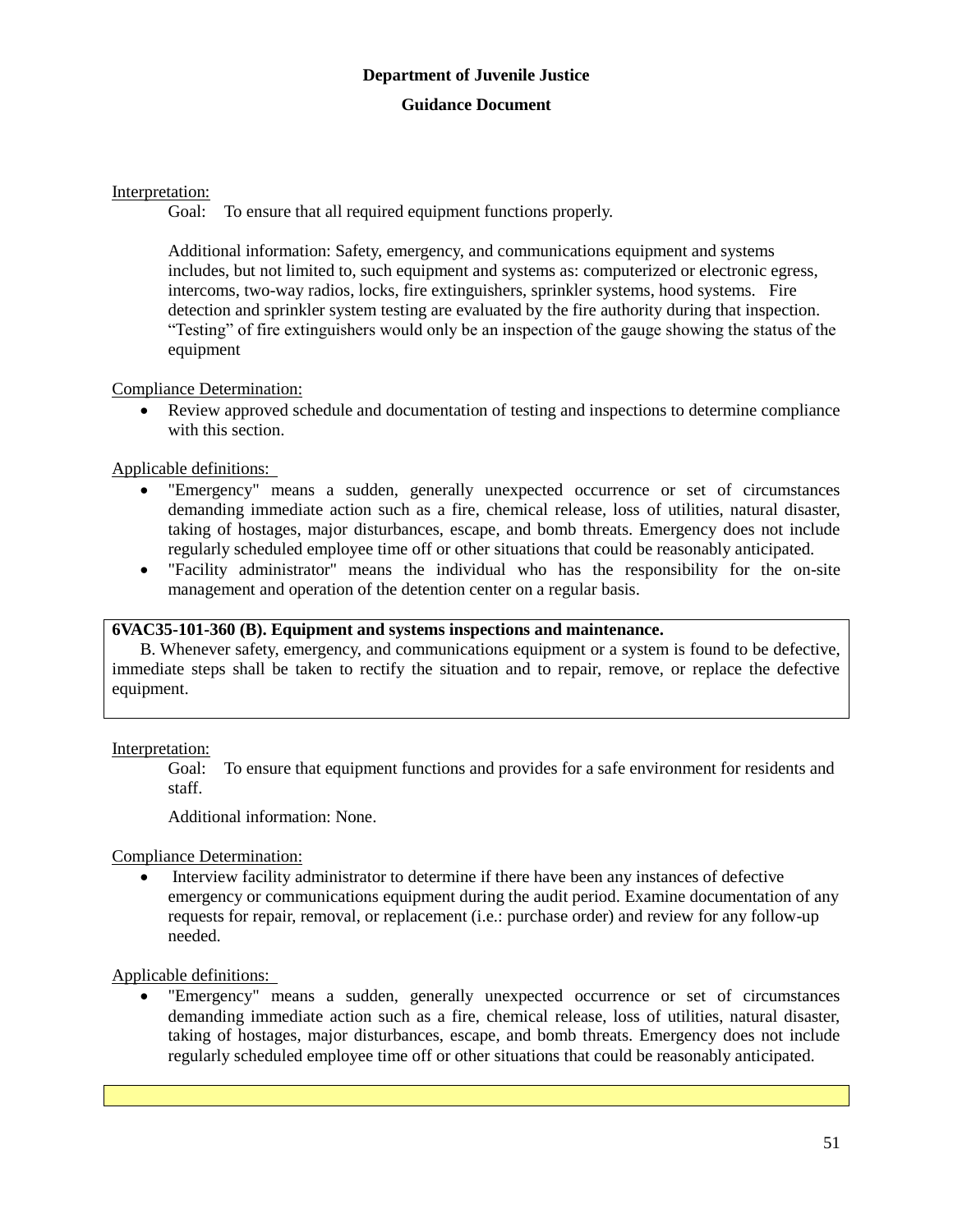### **Guidance Document**

#### **6VAC35-101-370. Alternate power source.**

### **6VAC35-101-370. Alternate power source.**

The facility shall have access to an alternate power source for use in an emergency.

#### Interpretation:

Goal: To ensure that essential functions continue in absence of commercial power. Additional information: Access means readily available, if needed (i.e.: contract for services or on the premises). Alternative power source means a generator or any other means by which the facility can operate essential services in an emergency.

#### Compliance Determination:

Observe the facility's access to an alternative power source.

Applicable definitions:

 "Emergency" means a sudden, generally unexpected occurrence or set of circumstances demanding immediate action such as a fire, chemical release, loss of utilities, natural disaster, taking of hostages, major disturbances, escape, and bomb threats. Emergency does not include regularly scheduled employee time off or other situations that could be reasonably anticipated.

### **6VAC35-101-380 (A) & (B). Heating and cooling systems and ventilation.**

### **6VAC35-101-380 (A). Heating and cooling systems and ventilation.**

A. Heat shall be distributed in all rooms occupied by the residents such that a temperature no less than 68°F is maintained, unless otherwise mandated by state or federal authorities.

Interpretation:

Goal: To ensure healthy environment for residents.

Additional information: None.

Compliance Determination:

• The audit team will (i) observe the thermostat and (ii) measure the temperature of a sample of rooms to determine compliance with this section.

Applicable definitions:

"Resident" means an individual who is confined in a detention center.

### **6VAC35-101-380 (B). Heating and cooling systems and ventilation.**

B. Air conditioning or mechanical ventilating systems, such as electric fans, shall be provided in all rooms occupied by residents when the temperature in those rooms exceeds 80°F.

Interpretation:

Goal: To ensure healthy environment for residents. Additional information: None.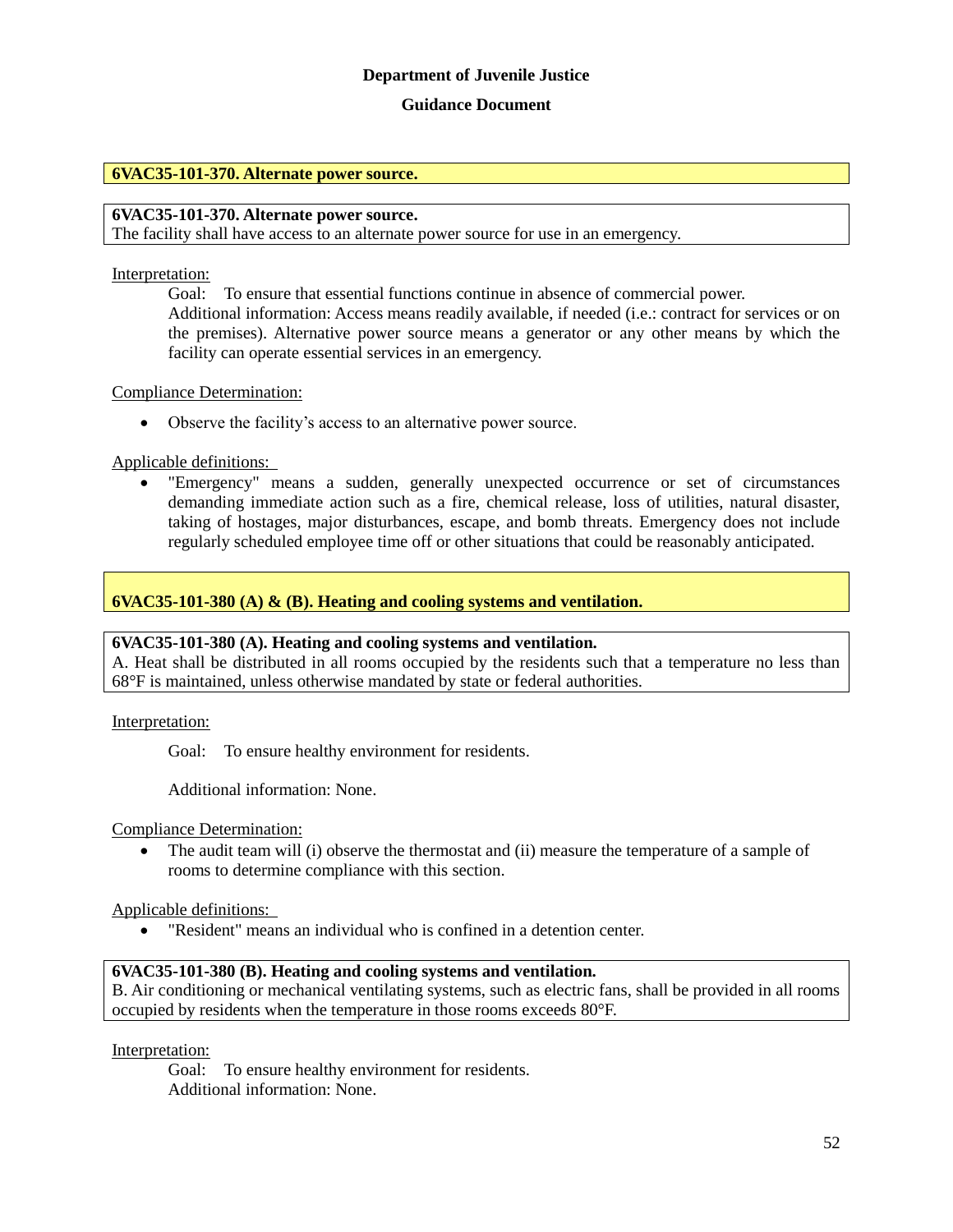Compliance Determination:

- The audit team will observe the air conditioning or mechanical ventilating systems.
- The audit team will (i) observe the thermostat and (ii) measure the temperature of a sample of rooms to determine compliance with this section.
- Interview facility administrator to determine if there were any instances of rooms occupied by residents exceeding temperature requirements during the audit period. If applicable determine if alternate cooling systems were provided.

Applicable definitions:

"Resident" means an individual who is confined in a detention center.

### **6VAC35-101-390 (A), (B), (C), (D), & (E). Lighting.**

**6VAC35-101-390 (A). Lighting.**

A. Sleeping and activity areas shall provide natural lighting.

Interpretation:

Goal: To ensure healthy environment for residents.

Additional information: None.

Compliance Determination:

Observe natural lighting in the sleeping and activity areas.

Applicable definitions:

None.

### **6VAC35-101-390 (B). Lighting.**

B. All areas within buildings shall be lighted for safety and the lighting shall be sufficient for the activities being performed.

#### Interpretation:

Goal: To ensure a safe and healthy environment for residents.

Additional information: None

Compliance Determination:

Observe building areas and lighting to determine compliance with this section.

#### Applicable definitions:

None.

### **6VAC35-101-390 (C). Lighting.**

C. There shall be night lighting sufficient to observe residents.

#### Interpretation:

Goal: To ensure a safe environment for residents.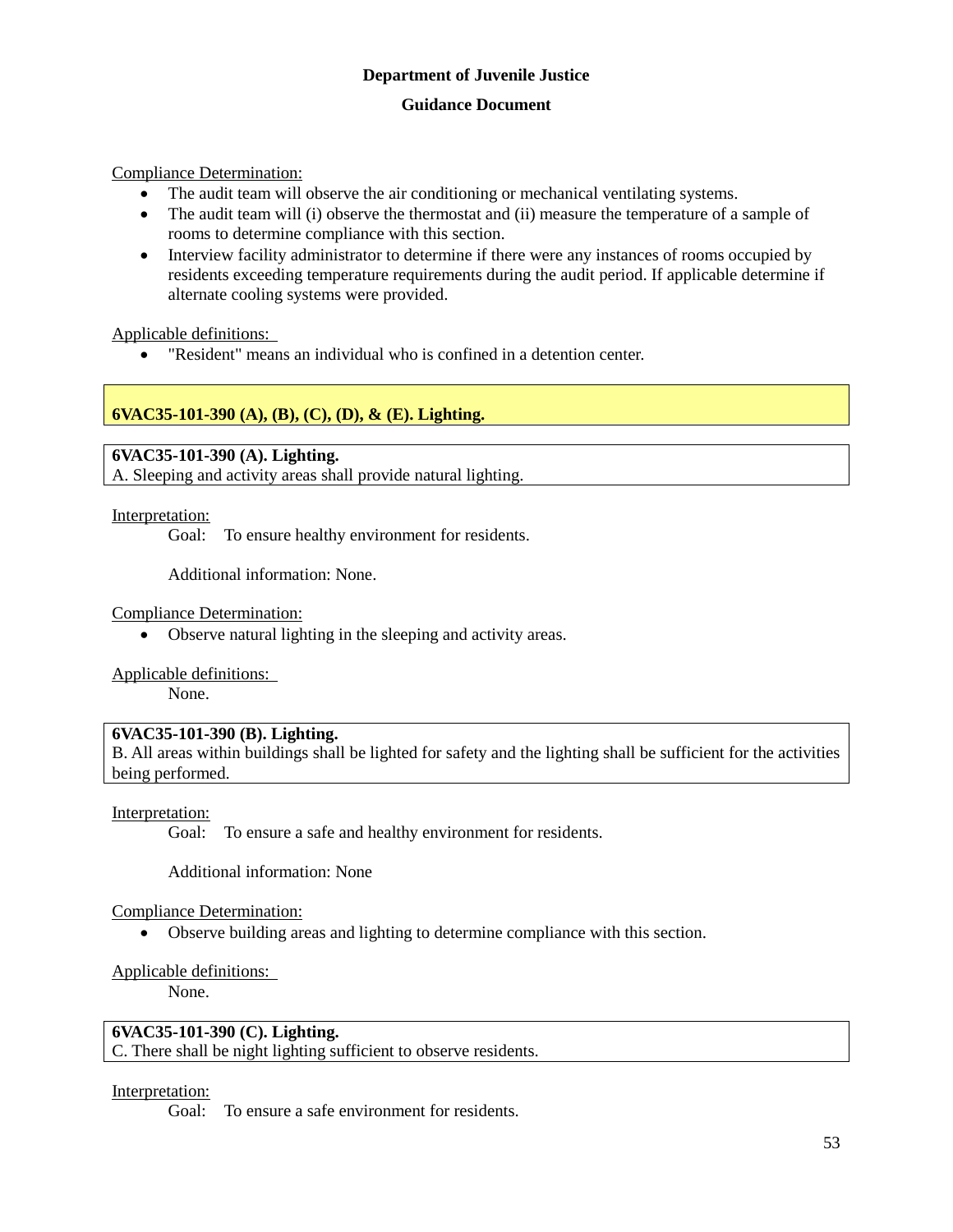Additional information: Lighting should be sufficient for staff to observe residents during sleeping hours and for resident to perform toileting.

Compliance Determination:

Observe building areas and lighting to determine compliance with this section.

Applicable definitions:

"Resident" means an individual who is confined in a detention center.

### **6VAC35-101-390 (D). Lighting.**

D. Operable flashlights or battery powered lanterns shall be accessible to each direct care staff member on duty.

Interpretation:

Goal: To ensure the safety of residents during a power loss.

Additional information: None.

Compliance Determination:

- Observe flashlights or lanterns; compare with the number of direct care staff on duty.
- The audit team should test for proper functioning.

Applicable definitions:

- "Direct care staff" means the staff whose primary job responsibilities are (i) maintaining the safety, care, and well-being of residents, (ii) implementing the structured program of care and the behavior management program, and (iii) maintaining the security of the facility.
- "On duty" means the period of time an employee is responsible for the direct supervision of one or more residents.

### **6VAC35-101-390 (E). Lighting.**

E. Outside entrances and parking areas shall be lighted.

### Interpretation:

Goal: To ensure safety of staff and general public.

Additional information: None.

### Compliance Determination:

• Observe outside lighting during the night hours.

### Applicable definitions:

None.

### **6VAC35-101-400 (A), (B), & (C). Plumbing and water supply; temperature.**

### **6VAC35-101-400 (A). Plumbing and water supply; temperature.**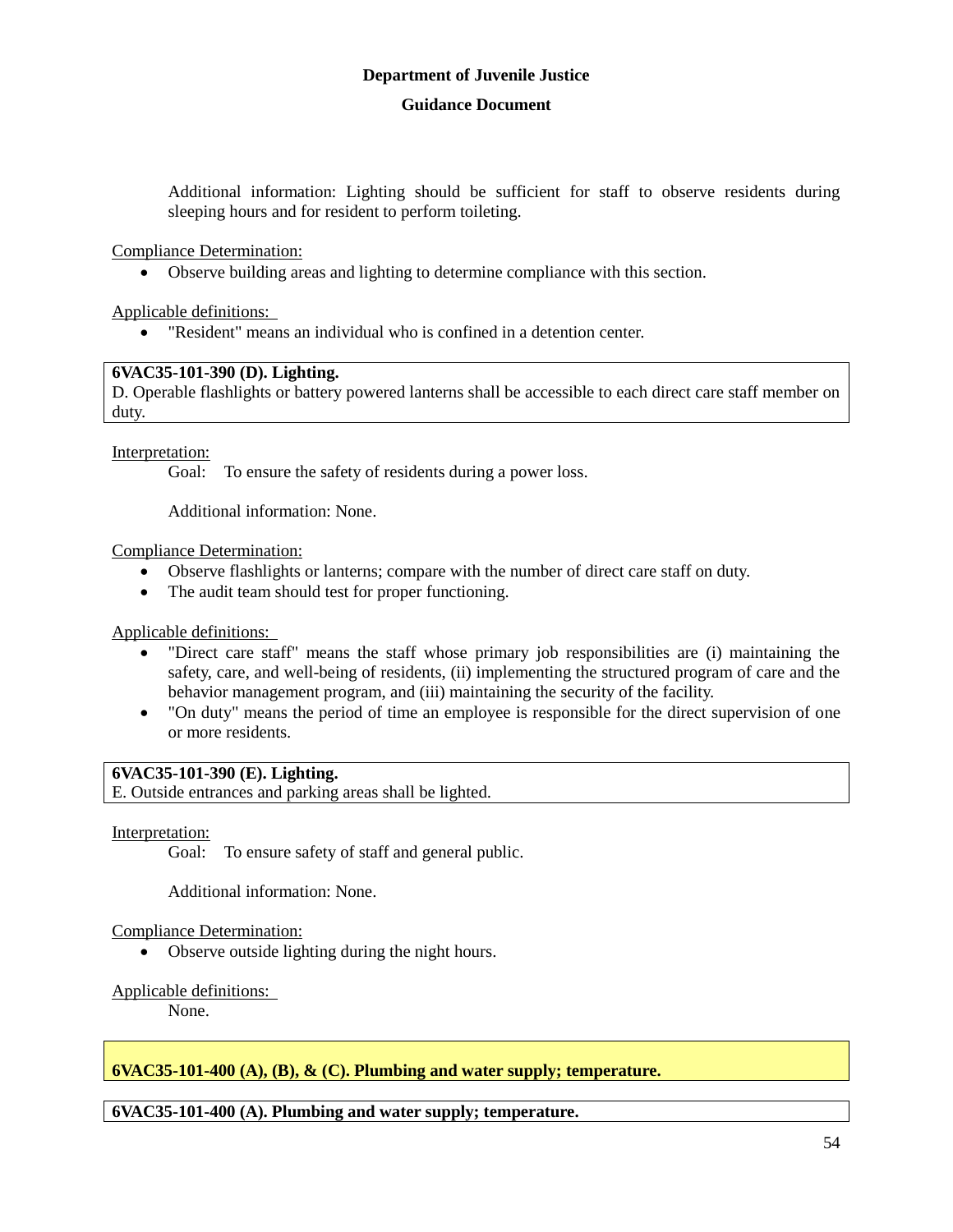#### **Guidance Document**

#### A. Plumbing shall be maintained in operational condition, as designed.

### Interpretation:

Goal: To ensure healthy environment for residents and staff.

Additional information:

- There should be an adequate flow of water.
- There should be proper draining and discharge.
- Plumbing should be free of rust.
- Plumbing should be drip free.

#### Compliance Determination:

Observe and test plumbing to determine compliance with this section.

#### Applicable definitions:

None.

**6VAC35-101-400 (B). Plumbing and water supply; temperature.** B. An adequate supply of hot and cold running water shall be available at all times.

Interpretation:

.

Goal: To ensure healthy and safe environment for residents.

Additional information: None

Compliance Determination:

- Observe and test the water to determine compliance with this section.
- Interview residents to determine compliance with this section.

Applicable definitions:

None.

#### **6VAC35-101-400 (C). Plumbing and water supply; temperature.**

C. Precautions shall be taken to prevent scalding from running water. Water temperatures should be maintained at 100°F to 120°F.

### Interpretation:

.

Goal: To ensure healthy and safe environment for residents.

Additional information: None.

Compliance Determination:

- Interview residents and ask if they have ever been scalded by hot water.
- Audit team will check the hot water temperature to determine compliance with this section.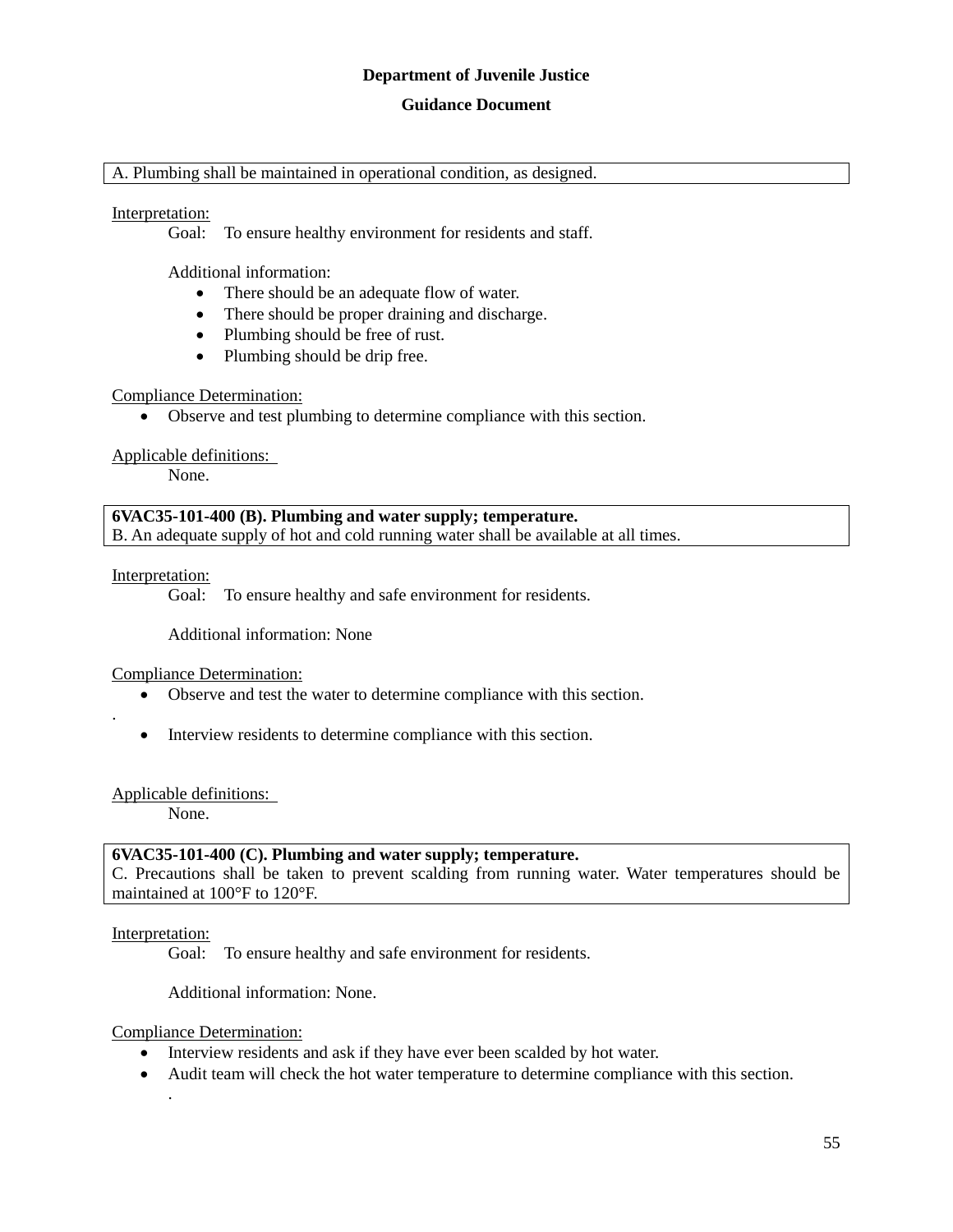### Applicable definitions:

None.

### **6VAC35-101-410 (A) & (B). Drinking water.**

### **6VAC35-101-410 (A). Drinking water.**

A. In all detention centers constructed after January 1, 1998, all sleeping areas shall have fresh drinking water for the residents' use.

#### Interpretation:

Goal: To ensure healthy environment for residents.

Additional information: Fresh drinking water should be available to residents without having to leave the sleeping area. Sleeping area is defined as sleeping room.

Compliance Determination:

- Ask residents if there is drinking water available in room when the facility was constructed after above date.
- Observe the availability of fresh drinking water in the residents' sleeping areas.

#### Applicable definitions:

- "Detention center" or "secure juvenile detention center" means a local, regional, or state, publicly or privately operated secure custody facility that houses individuals who are ordered to be detained pursuant to the Code of Virginia. This term does not include juvenile correctional centers.
- "Resident" means an individual who is confined in a detention center.

### **6VAC35-101-410 (B). Drinking water.**

B. All activity areas shall have potable drinking water available for the residents' use.

Interpretation:

Goal: To ensure a safe and healthy environment for residents.

Additional information: Potable drinking water means a water fountain, water dispenser (i.e.: bottles from a water company), or a container of fresh water (i.e.: coolie cooler)

Compliance Determination:

Observe availability of potable drinking water in the activity areas.

Applicable definitions:

"Resident" means an individual who is confined in a detention center.

### **6VAC35-101-420 (A), (B), (C), & (D). Toilet facilities.**

### **6VAC35-101-420 (A). Toilet facilities.**

A. There shall be toilet facilities available for resident use in all sleeping rooms for each detention center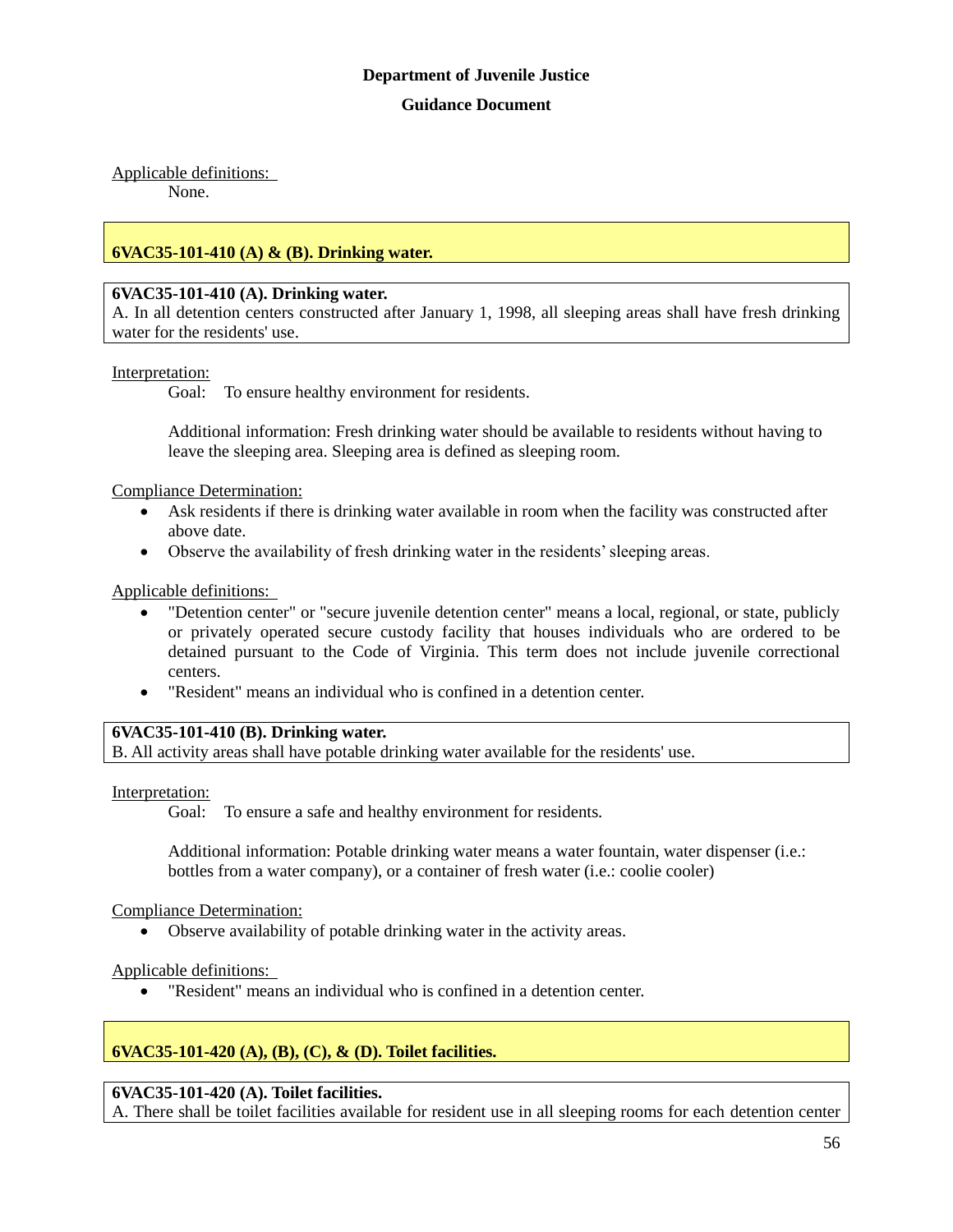### **Guidance Document**

#### constructed after January 1, 1998.

#### Interpretation:

Goal: To ensure a safe and healthy environment for residents.

Additional information: None.

### Compliance Determination:

- Observe toilet facilities in the sleeping areas.
- Test for proper function.

### Applicable definitions:

- "Detention center" or "secure juvenile detention center" means a local, regional, or state, publicly or privately operated secure custody facility that houses individuals who are ordered to be detained pursuant to the Code of Virginia. This term does not include juvenile correctional centers.
- "Resident" means an individual who is confined in a detention center.

### **6VAC35-101-420 (B). Toilet facilities.**

B. There shall be at least one toilet, one hand basin, and one shower or bathtub for every eight residents for detention centers constructed before July 1, 1981. There shall be one toilet, one hand basin, and one shower or tub for every four residents in any building constructed or structurally modified after July 1, 1981.

#### Interpretation:

Goal: To ensure a safe and healthy environment for residents.

Additional information: Review date of construction and use as a determining factor of requirement.

#### Compliance Determination:

- Ask facility administrator when buildings were constructed to determine number of toilet facilities required.
- Observe the toilets, hand basins, and shower/tubs.
- Compare with number required based on number of residents in the building or living units to determine compliance with this section.

Applicable definitions:

- "Detention center" or "secure juvenile detention center" means a local, regional, or state, publicly or privately operated secure custody facility that houses individuals who are ordered to be detained pursuant to the Code of Virginia. This term does not include juvenile correctional centers.
- "Resident" means an individual who is confined in a detention center.

### **6VAC35-101-420 (C). Toilet facilities.**

C. There shall be at least one bathtub in each facility.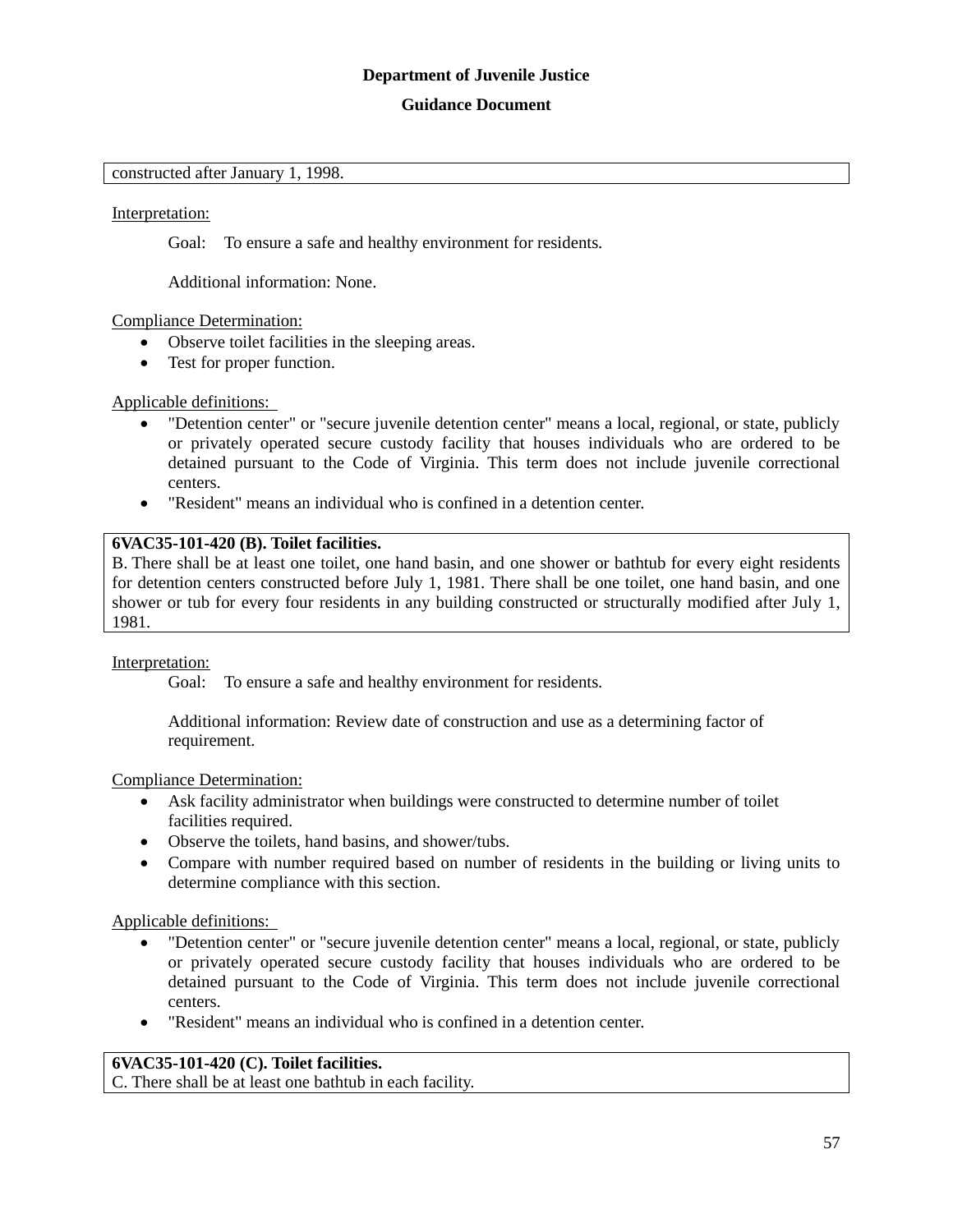### Interpretation:

Goal: To ensure a safe and healthy environment for residents.

Additional information: The intent of requiring a tub somewhere in the facility accessible to residents is to provide an appropriate bathing alternative for a resident who has (1) a physical handicap, (2) a temporary physical incapacity precluding standing, (3) a wound or skin condition requiring soaking or immersion, and, (4) as a need for fever reduction.

### Compliance Determination:

• Observe the bathtub in the facility.

Applicable definitions:

None.

### **6VAC35-101-420 (D). Toilet facilities.**

D. The maximum number of staff members on duty in the living unit shall be counted in determining the required number of toilets and hand basins when a separate bathroom is not provided for staff.

### Interpretation:

Goal: To ensure a safe and healthy environment for residents and staff.

Additional information: If there is not a separate bathroom for staff, noncompliance with the number of toilets and hand basins will be assess under subsection B.

Compliance Determination:

 Observe whether there is a separate bathroom for staff. If a staff bathroom is not available, the maximum number of staff on duty will be used in calculating compliance with subsection B.

Applicable definitions:

- "Living unit" means the space in a detention center in which a particular group of residents reside that contains sleeping areas, bath and toilet facilities, and a living room or its equivalent for use by the residents. Depending upon its design, a building may contain one living unit or several separate living units.
- "On duty" means the period of time an employee is responsible for the direct supervision of one or more residents.

### **6VAC35-101-430 (A), (B), (C), (D), & (E). Sleeping areas.**

### **6VAC35-101-430 (A). Sleeping areas.**

A. Males and females shall have separate sleeping rooms.

### Interpretation:

Goal: To ensure privacy for male and female residents.

Additional information: Sleeping areas refer to sleeping rooms. Residents can sleep on the same wing or loaded corridor provided there are adequate provisions for privacy.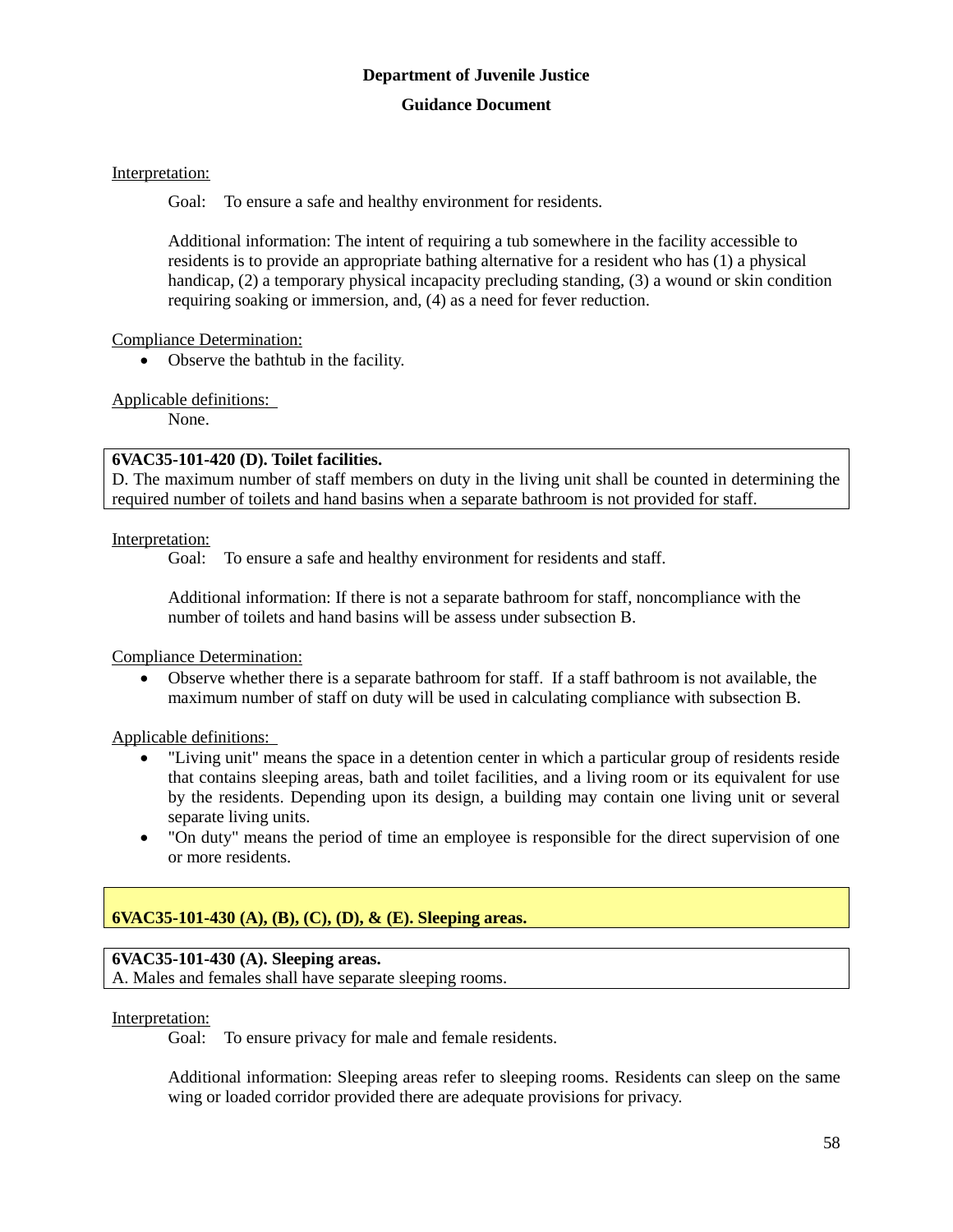Compliance Determination:

 Observe sleeping areas and the sex of the residents housed therein to determine compliance with this section.

Applicable definitions:

None.

### **6VAC35-101-430 (B). Sleeping areas.**

B. Beds shall be at least three feet apart at the head, foot, and sides; and double-decker beds shall be at least five feet apart at the head, foot, and sides.

Interpretation:

Goal: To ensure that space is safe and conducive to rest and sleep.

Additional information: Studies have shown that cold germs, viruses and similar contagious diseases are dispelled to a distance of slightly less than three feet. Placement of beds a minimum of three feet apart assists in reducing the spread of disease and the likelihood of residents being accidentally injured by rowdy play in an overcrowded area. Additional space is needed to allow adequate room when there are double-decker beds. It is a violation of this section if the specified distances are not maintained.

Compliance Determination:

 The audit team will observe and/or measure the sleeping areas for facilities constructed after 1981. The audit team will observe the bed placement plan, and director or designee authorization, for facilities constructed before 1981.

Applicable definitions:

None.

### **6VAC35-101-430 (C). Sleeping areas.**

C. Sleeping quarters established, constructed, or structurally modified after July 1, 1981, shall have: 1. At least 80 square feet of floor area in a bedroom accommodating one person;

2. At least 60 square feet of floor area per person in rooms accommodating two or more persons; and

3. Ceilings with a primary height at least 7-1/2 feet in height exclusive of protrusions, duct work, or dormers.

Interpretation:

Goal: To ensure proper spatial requirements for comfortable and healthy environment.

Additional information: All JDCs constructed or modified after the above date meet the requirements of this section.

Compliance Determination:

- Interview facility administrator as to renovations or new construction since last audit.
- Review documentation of any such construction.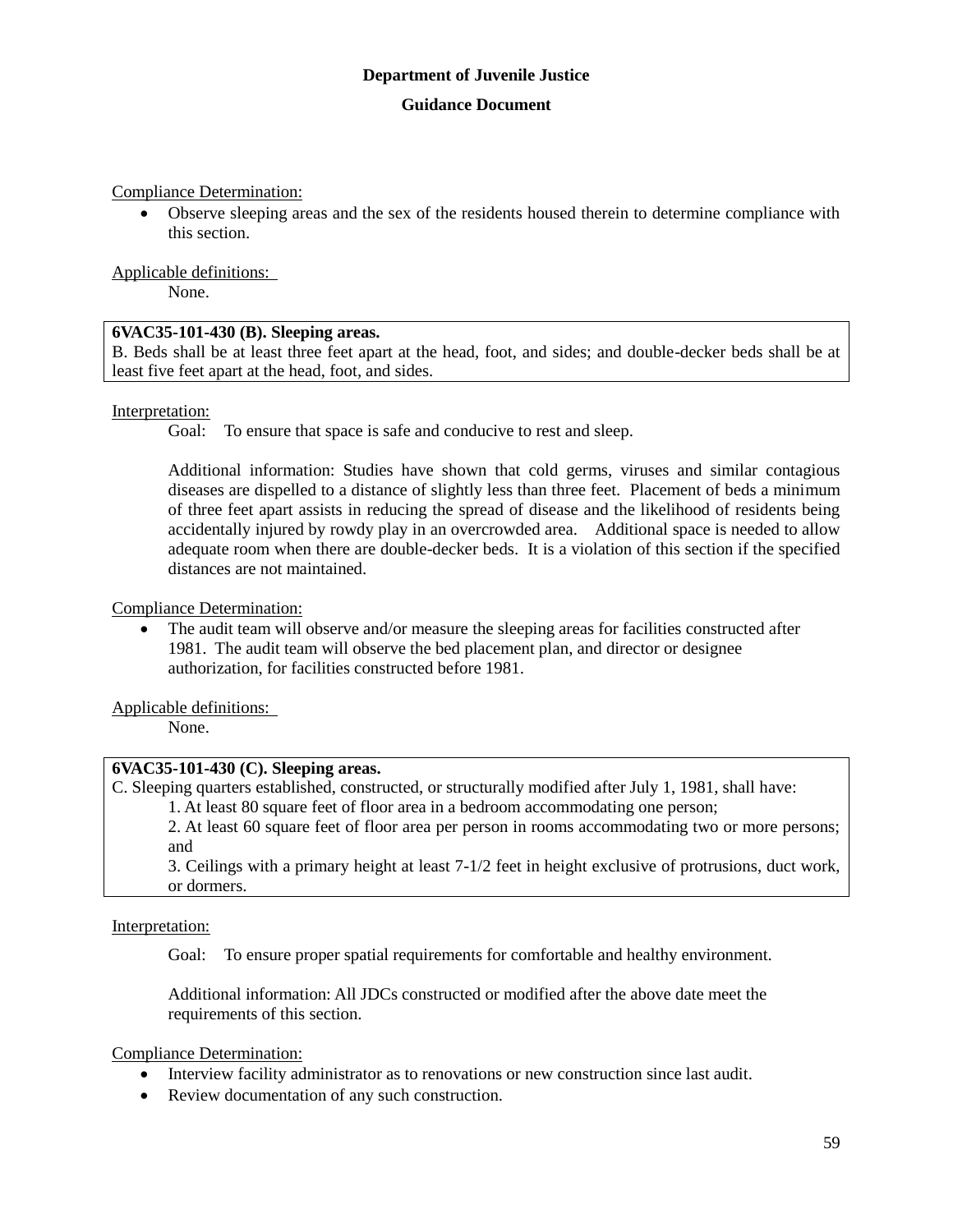Observe sleeping quarters. If there is doubt as to compliance with this section, review facility plans and/or measure the sleeping quarters.

### Applicable definitions:

None.

### **6VAC35-101-430 (D). Sleeping areas.**

D. Mattresses shall be fire retardant as evidenced by documentation from the manufacturer except in buildings equipped with an automated sprinkler system as required by the Virginia Uniform Statewide Building Code (13VAC5-63).

### Interpretation:

Goal: To ensure a safe and healthy environment for residents.

Additional information: The Consumer Product Safety Commission's standard, 16 CRF 1633 became effective July 2007; mattress sets are required to meet the federal safety standard for open-flame fire resistance.

Compliance Determination:

Examine documentation from the manufacturer or observe the automated sprinkler system.

Applicable definitions:

None.

### **6VAC35-101-430 (E). Sleeping areas.**

E. The environment of sleeping areas shall be, during sleeping hours, maintained in a manner that is conducive to sleep and rest.

Interpretation:

Goal: To ensure a safe and healthy environment for residents.

Additional information: The purpose is to control noise, light and other potentially disrupting factors in the sleeping area.

Compliance Determination:

• Interview residents to determine compliance with this section.

Applicable definitions:

None.

### **6VAC35-101-440. Furnishings.**

### **6VAC35-101-440. Furnishings.**

All furnishings and equipment shall be safe, clean, and suitable to the ages and number of residents.

### Interpretation:

Goal: To ensure a safe and healthy environment for residents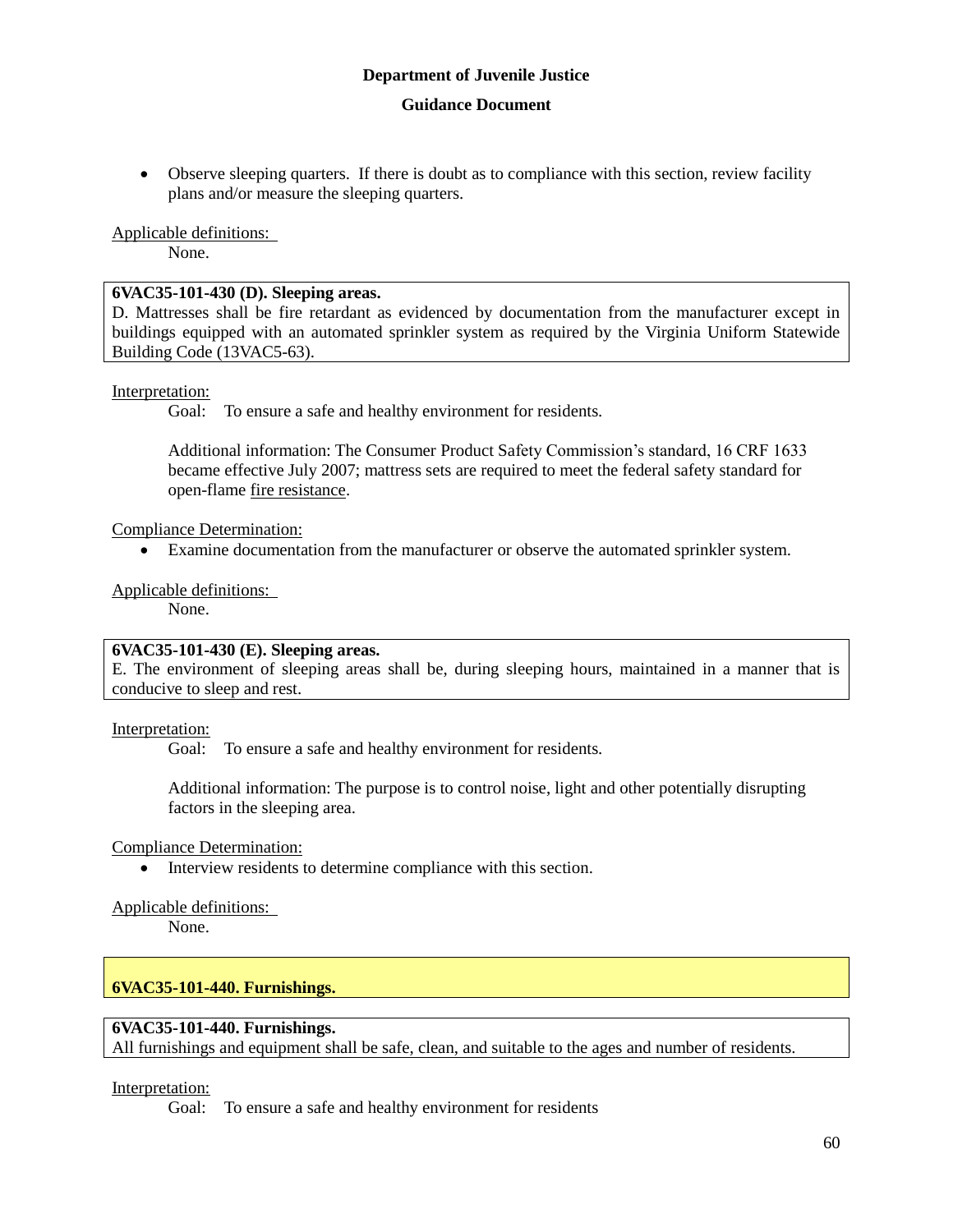Additional information: None.

Compliance Determination:

Observe the furnishings and equipment to determine compliance with this section.

Applicable definitions:

"Resident" means an individual who is confined in a detention center.

### **6VAC35-101-450 (A) & (B). Disposal of garbage and management of hazardous materials.**

**6VAC35-101-450 (A). Disposal of garbage and management of hazardous materials.** A. Provision shall be made for the collection and legal disposal of all garbage and waste materials.

Interpretation:

Goal: To ensure a safe and healthy environment for residents.

Additional information: None.

Compliance Determination:

Observe provisions for the collection and disposal of garbage and waste.

Applicable definitions:

None.

**6VAC35-101-450 (B). Disposal of garbage and management of hazardous materials.**

B. All flammable, toxic, medical, and caustic materials within the facility shall be stored, used, and disposed of in appropriate receptacles and in accordance with federal, state, and local requirements.

Interpretation:

Goal: To ensure a safe and healthy environment for residents and staff.

Additional information: None

Compliance Determination:

 Observe the receptacles in which flammable, toxic, medical and caustic materials within the facility are stored, used, and disposed of to determine compliance with this section.

Applicable definitions:

None.

### **6VAC35-101-460. Smoking prohibition.**

### **6VAC35-101-460. Smoking prohibition.**

Tobacco products, including cigarettes, cigars, pipes, and smokeless tobacco, such as chewing tobacco or snuff, shall not be used by staff or visitors in any areas of the facility or its premises where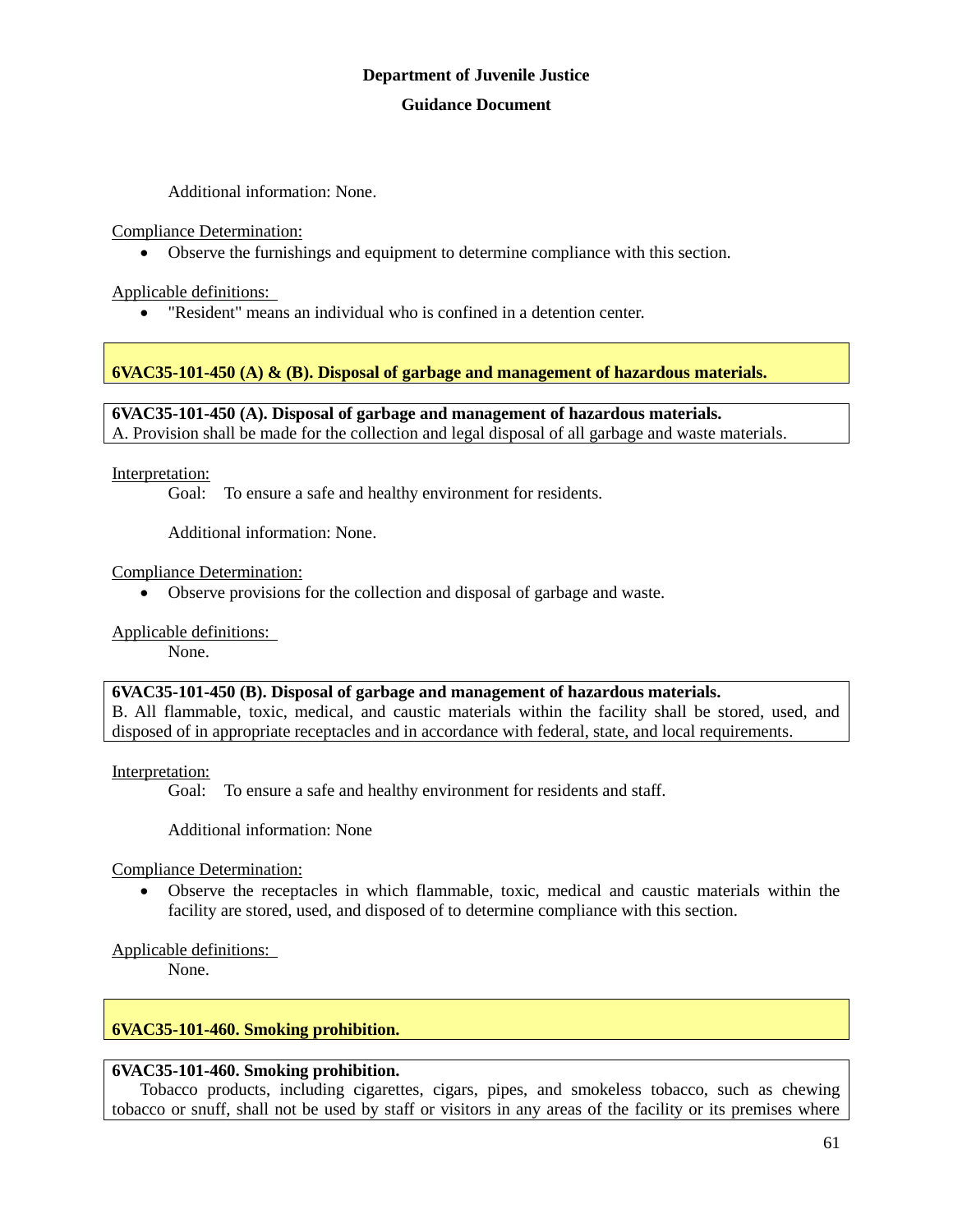### **Guidance Document**

residents may see or smell the tobacco product.

### Interpretation:

Goal: To ensure a safe and healthy environment for residents.

Additional information: Staff may not use tobacco products where residents may see or smell the use. The smell prohibition does not apply if staff returns to the facility with the scent of tobacco on his or her person after smoking.

#### Compliance Determination:

- Interview staff to determine if there have been any incidents of smoking or chewing tobacco products in any areas of the facility or its premises where residents may see or smell the tobacco product.
- Interview residents to determine if there have been any incidents of smoking or chewing tobacco products in any areas of the facility or its premises where residents may see or smell the tobacco product.

### Applicable definitions:

- "Premises" means the tracts of land on which any part of a detention center is located and any buildings on such tracts of land.
- "Resident" means an individual who is confined in a detention center.

### **6VAC35-101-470 (A), (B), & (C). Space utilization.**

### **6VAC35-101-470 (A). Space utilization.**

A. Each detention center shall provide for the following:

- 1. Indoor and outdoor recreation areas;
- 2. School classrooms when a school program is operated at the detention center developed in consultation with the local educational authorities;
- 3. Kitchen facilities and equipment for the preparation and service of meals;
- 4. Space and equipment for laundry, if laundry is done at the detention center;

5. A designated visiting area that permits informal communication between residents and visitors, including opportunity for physical contact in accordance with written procedures;

6. Storage space for items such as first aid equipment, household supplies, recreational equipment, and other materials;

7. Space for administrative activities including, as appropriate to the program, confidential conversations and provision for storage of records and materials; and

8. A central medical room with medical examination facilities developed and equipped in consultation with the health authority.

#### Interpretation:

Goal: To ensure that each facility maintain appropriate space and equipment to implement a program that meets the needs of the population being served.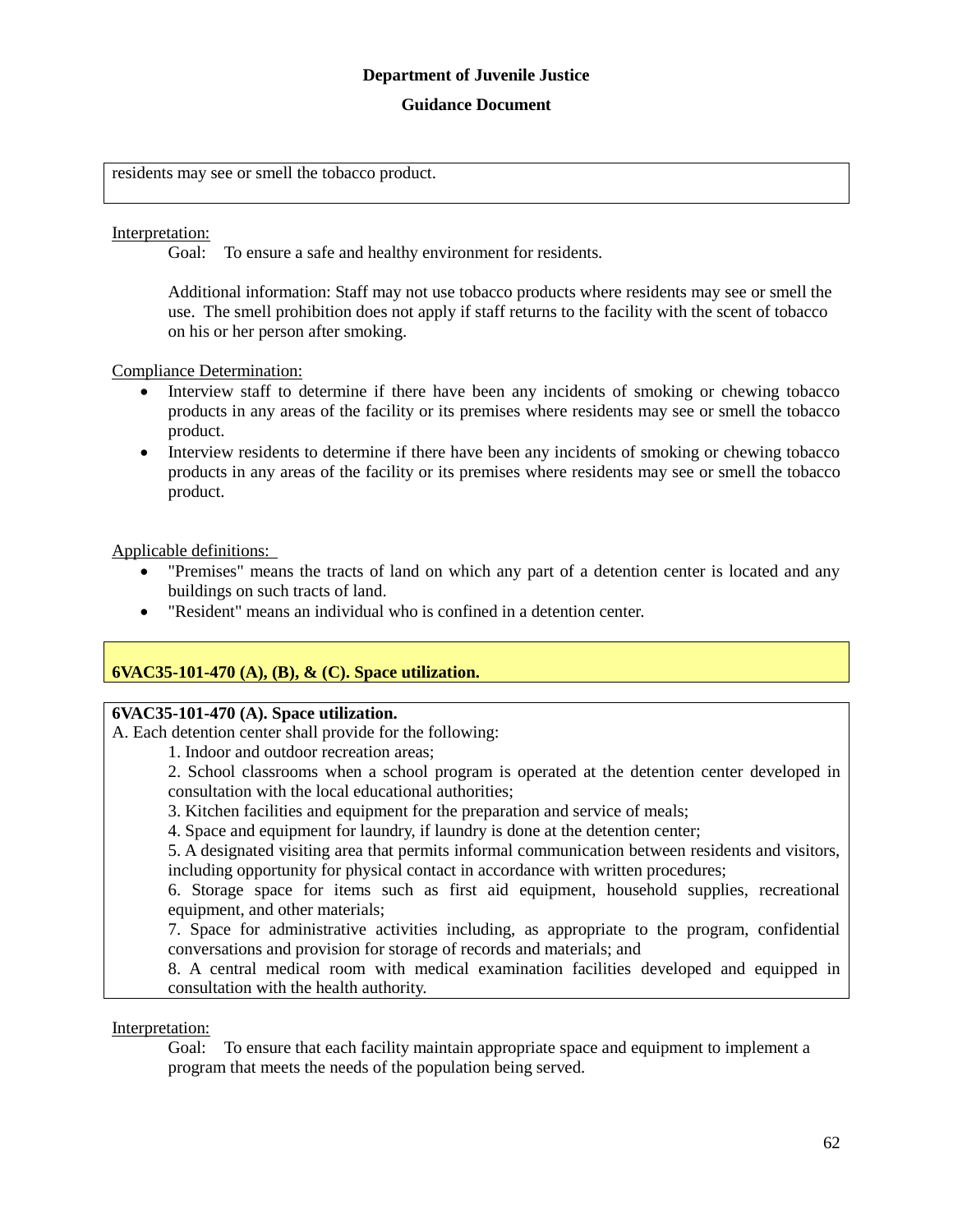Additional information: This subsection contains eight separate regulatory requirements. The facility will be assessed for each numerical subdivision as a separate standard.

### Compliance Determination:

Observe the physical plant for compliance with each separate regulatory requirement.

### Applicable definitions:

- "Case record" or "record" means written or electronic information relating to one resident and the resident's family, if applicable. This information includes, but is not limited to, social, medical, psychiatric, and psychological records; reports; demographic information; agreements; all correspondence relating to care of the resident; service plans with periodic revisions; aftercare plans and discharge summary; and any other information related to the resident.
- "Detention center" or "secure juvenile detention center" means a local, regional, or state, publicly or privately operated secure custody facility that houses individuals who are ordered to be detained pursuant to the Code of Virginia. This term does not include juvenile correctional centers.
- "Resident" means an individual who is confined in a detention center.
- "Written" means the required information is communicated in writing. Such writing may be available in either hard copy or in electronic form.

### **6VAC35-101-470 (B). Space utilization.**

B. If a school programs is operated at the facility, school classrooms shall be designed in consultation with appropriate education authorities to comply with applicable state and local requirements.

Interpretation:

Goal: To ensure there is an environment conducive to an educational program.

Additional information: None.

### Compliance Determination:

- Observe classrooms.
- Interview educational staff to determine compliance with this regulation.

### Applicable definitions:

None.

### **6VAC35-101-470 (C). Space utilization.**

C. Spaces or areas may be interchangeably utilized but shall be in functional condition for the designated purposes.

### Interpretation:

Goal: Provides for the most cost effective use of space.

Additional information: None

### Compliance Determination: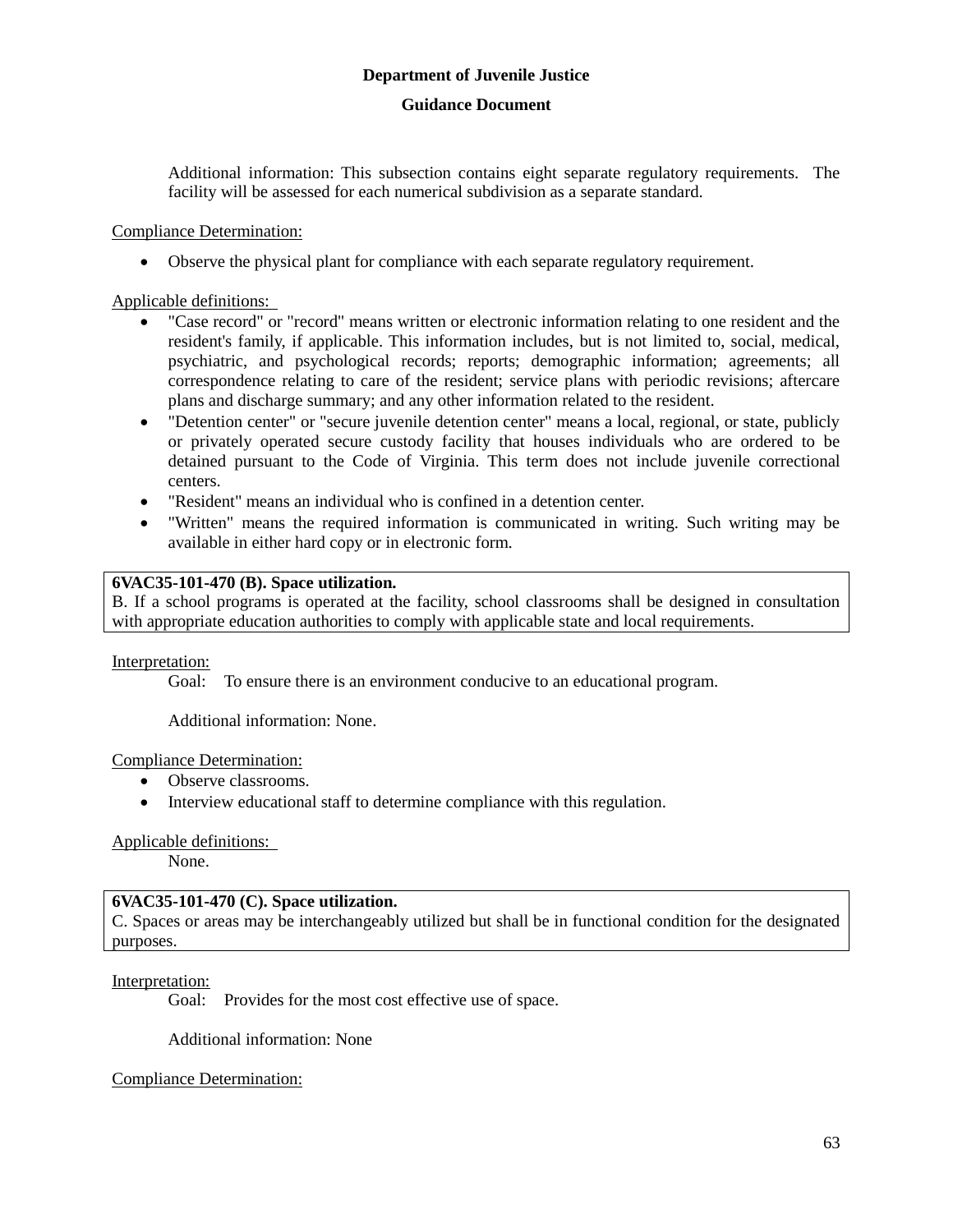### **Guidance Document**

 Interview staff regarding the functional condition of interchangeable spaces to determine compliance with this section.

Applicable definitions:

None.

### **6VAC35-101-480 (A), (B), (C), (D), & (E). Kitchen operation and safety.**

#### **6VAC35-101-480 (A). Kitchen operation and safety.**

A. Meals shall be served in areas equipped with tables and benches or chairs that are size and age appropriate for the residents.

#### Interpretation:

Goal: To ensure appropriate dining areas for residents.

Additional information: None

Compliance Determination:

• Observe areas used for dining.

Applicable definitions:

"Resident" means an individual who is confined in a detention center.

#### **6VAC35-101-480 (B). Kitchen operation and safety.**

B. Written procedures shall govern access to all areas where food or utensils are stored and the inventory and control of all culinary equipment to which the residents reasonably may be expected to have access.

Interpretation:

Goal: To ensure the security of culinary equipment and safety of residents and staff.

Additional information: None.

Compliance Determination:

• Review procedure.

Applicable definitions:

- "Resident" means an individual who is confined in a detention center.
- "Written" means the required information is communicated in writing. Such writing may be available in either hard copy or in electronic form.

### **6VAC35-101-480 (C). Kitchen operation and safety.**

C. Walk-in refrigerators and freezers shall be equipped to permit emergency exits.

Interpretation:

Goal: To ensure a safe environment.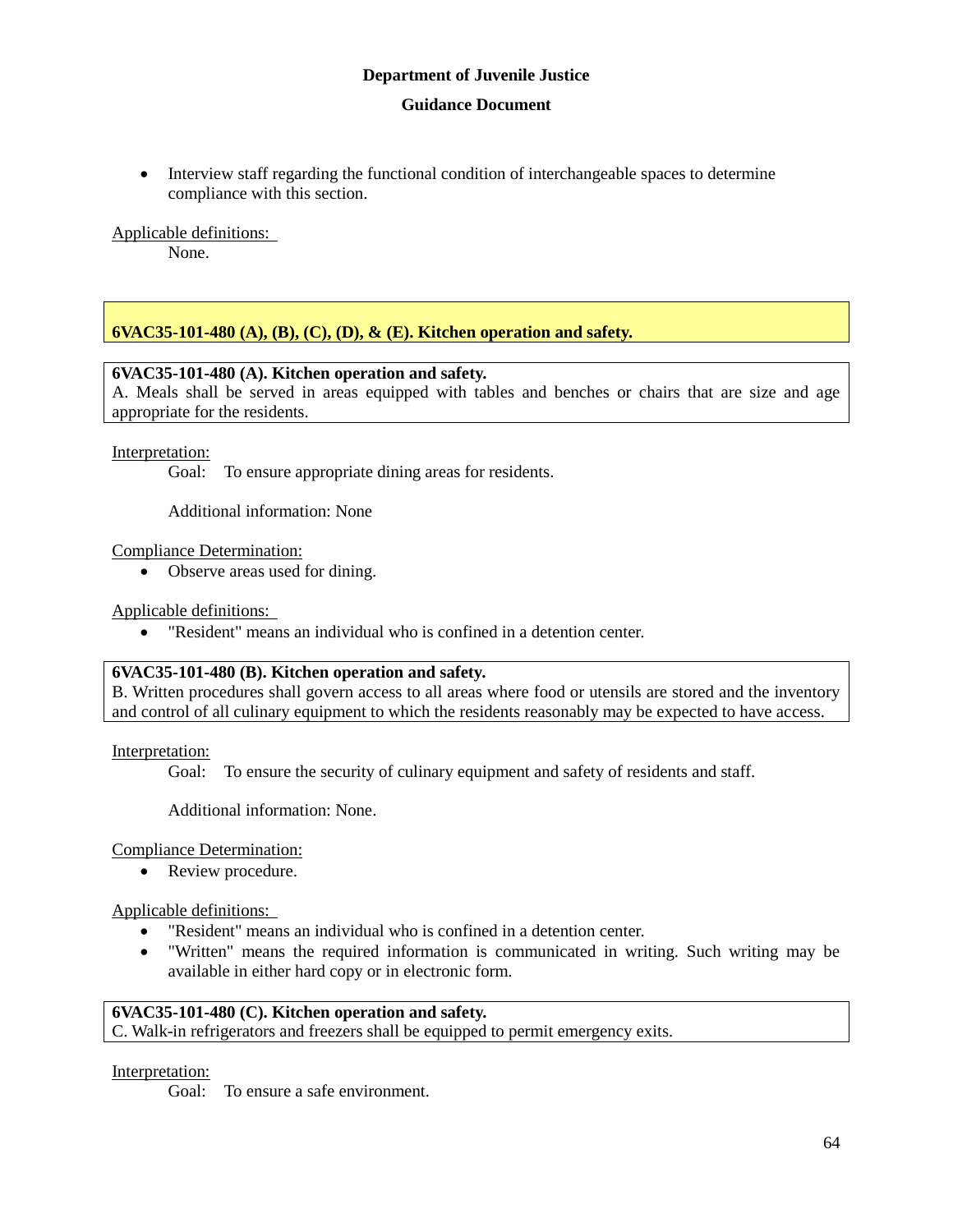Additional information: None

Compliance Determination:

Observe the walk-in refrigerators and freezers and test the emergency exit.

Applicable definitions:

 "Emergency" means a sudden, generally unexpected occurrence or set of circumstances demanding immediate action such as a fire, chemical release, loss of utilities, natural disaster, taking of hostages, major disturbances, escape, and bomb threats. Emergency does not include regularly scheduled employee time off or other situations that could be reasonably anticipated.

### **6VAC35-101-480 (D). Kitchen operation and safety.**

D. Bleach or another sanitizing agent approved by the federal Environmental Protection Agency to destroy bacteria shall be used in laundering table and kitchen linens.

Interpretation:

Goal: To ensure that bed, bath, table and kitchen linens are sanitized after being used by one resident prior to being used by another resident so as to prevent the transmission of bacteria or parasites from one resident to another.

Additional information: According to health department officials, any product containing chlorine bleach (laundry bleach with an active ingredient of 5.25% sodium hypochlorite) is a sanitizing agent. If a commercial or state operated laundry is used, the facility shall be deemed to be in compliance with this standard.

Compliance Determination:

 Determine if the bleach or sanitizing agent used to launder table and kitchen lines is Environmental Protection Agency approved.

Applicable definitions:

None.

### **6VAC35-101-480 (E). Kitchen operation and safety.**

E. Residents shall not be permitted to work in the detention center's food service.

Interpretation:

Goal: To provide a safe and secure environment for residents.

Additional information: A Post-dispositional program may operate a skills building culinary program separate and apart from the facility food service program under strict procedures approved by the facility administration.

#### Compliance Determination:

Interview facility administrator to determine compliance with this section.

Applicable definitions:

 "Detention center" or "secure juvenile detention center" means a local, regional, or state, publicly or privately operated secure custody facility that houses individuals who are ordered to be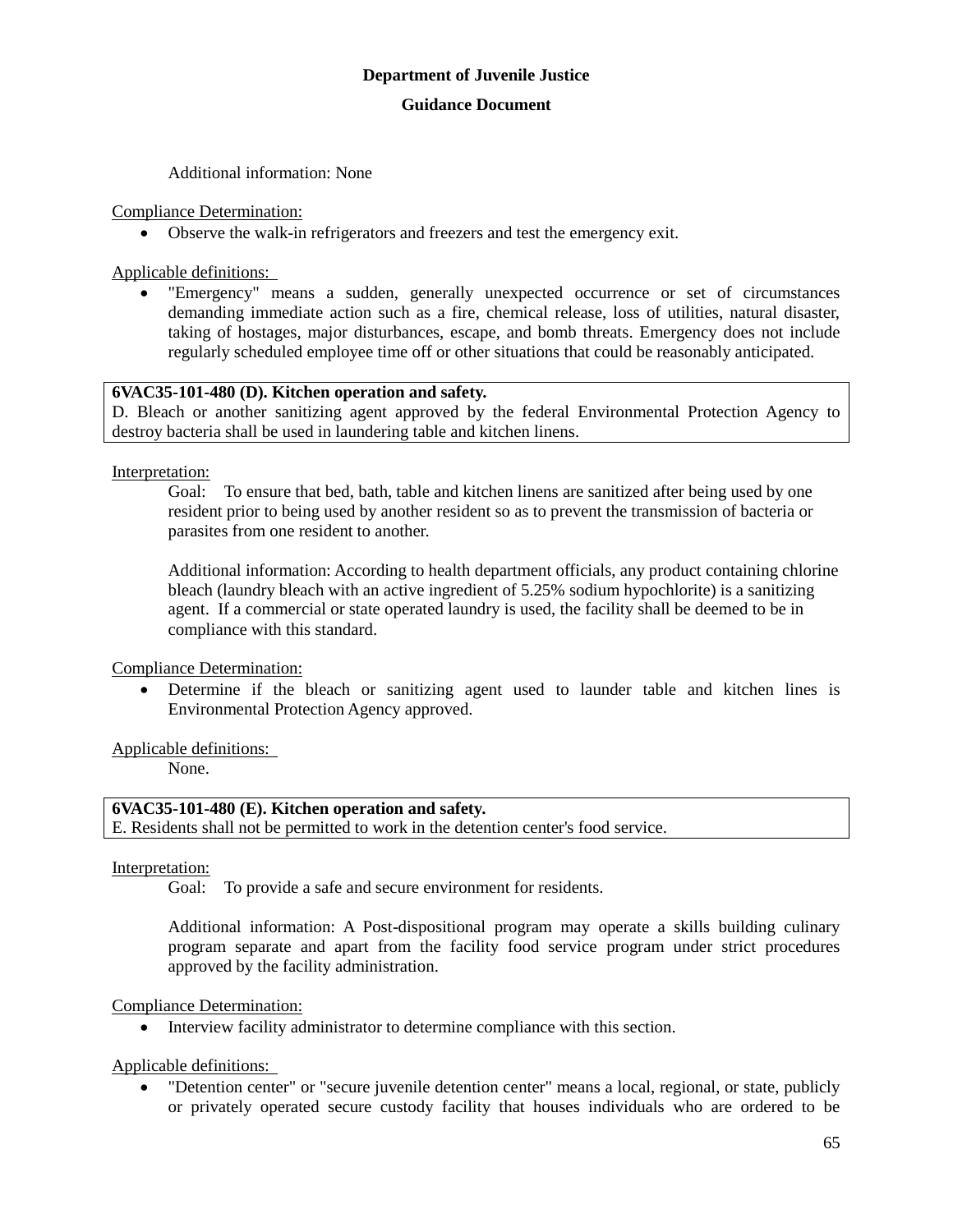detained pursuant to the Code of Virginia. This term does not include juvenile correctional centers.

"Resident" means an individual who is confined in a detention center.

### **6VAC35-101-490 (A), (B), & (C). Maintenance of the buildings and grounds.**

### **6VAC35-101-490 (A). Maintenance of the buildings and grounds.**

A. The interior and exterior of all buildings and grounds shall be safe, maintained, and reasonably free of clutter and rubbish. This includes, but is not limited to, (i) required locks, mechanical devices, indoor and outdoor equipment, and furnishings and (ii) all areas where residents, staff, and visitors reasonably may be expected to have access.

### Interpretation:

Goal: To ensure a safe and secure environment for residents, staff and visitors.

Additional information: None.

#### Compliance Determination:

- Inspect the interior and exterior of the buildings and grounds for safety and cleanliness.
- Inspect the condition of equipment and furnishings safety and cleanliness.
- Determine if t mechanical devices are functioning properly and inspect for safety.
- Determine if locks are functioning properly
- Inspect all equipment related to the security operations of the JDC.

#### Applicable definitions:

"Resident" means an individual who is confined in a detention center.

### **6VAC35-101-490 (B). Maintenance of the buildings and grounds.** B. All buildings shall be reasonably free of stale, musty, or foul odors.

Interpretation:

Goal: To ensure a healthy environment.

Additional information: None.

Compliance Determination:

• Inspect the inside the buildings including closets and storage areas to determine compliance with this section.

### Applicable definitions:

None.

### **6VAC35-101-490 (C). Maintenance of the buildings and grounds.**

C. Buildings shall be kept reasonably free of flies, roaches, rats, and other vermin.

#### Interpretation:

Goal: To ensure a safe and healthy environment.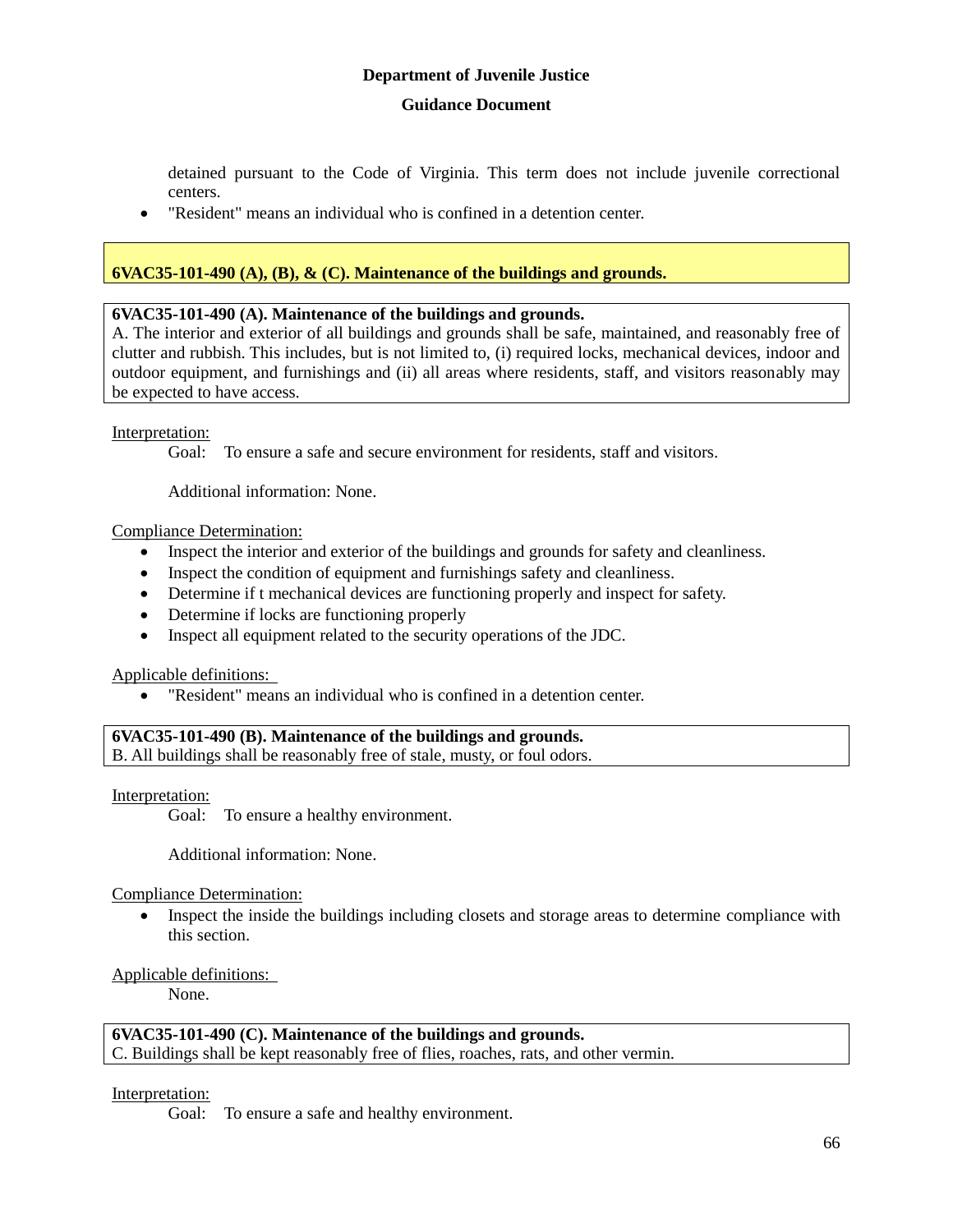Additional information: None

Compliance Determination:

• Inspect the buildings for evidence of any condition conducive to harboring or breeding of flies, roaches, rats, and vermin.

Applicable definitions:

None.

### **6VAC35-101-500 (A), (B), (C), & (D). Animals on the premises.**

### **6VAC35-101-500 (A). Animals on the premises.**

A. Animals maintained on the premises shall be housed at a reasonable distance from sleeping, living, eating, and food preparation areas, as well as a safe distance from water supplies.

Interpretation:

Goal: To ensure a safe and healthy environment.

Additional information: None.

Compliance Determination:

- Interview facility administrator and ask whether animals are maintained on the premises.
- If applicable determine if any animals maintained on the premises are housed at a reasonable distance to determine compliance with this section.

Applicable definitions:

 "Premises" means the tracts of land on which any part of a detention center is located and any buildings on such tracts of land.

### **6VAC35-101-500 (B). Animals on the premises.**

B. Animals maintained on the premises shall be tested, inoculated, and licensed as required by law.

Interpretation:

Goal: To ensure a safe and healthy environment.

Additional information: None.

Compliance Determination:

 Review documentation of required testing, inoculations, and licensure to determine compliance with this section.

Applicable definitions:

 "Premises" means the tracts of land on which any part of a detention center is located and any buildings on such tracts of land.

### **6VAC35-101-500 (C). Animals on the premises.**

C. The premises shall be kept reasonably free of stray domestic animals.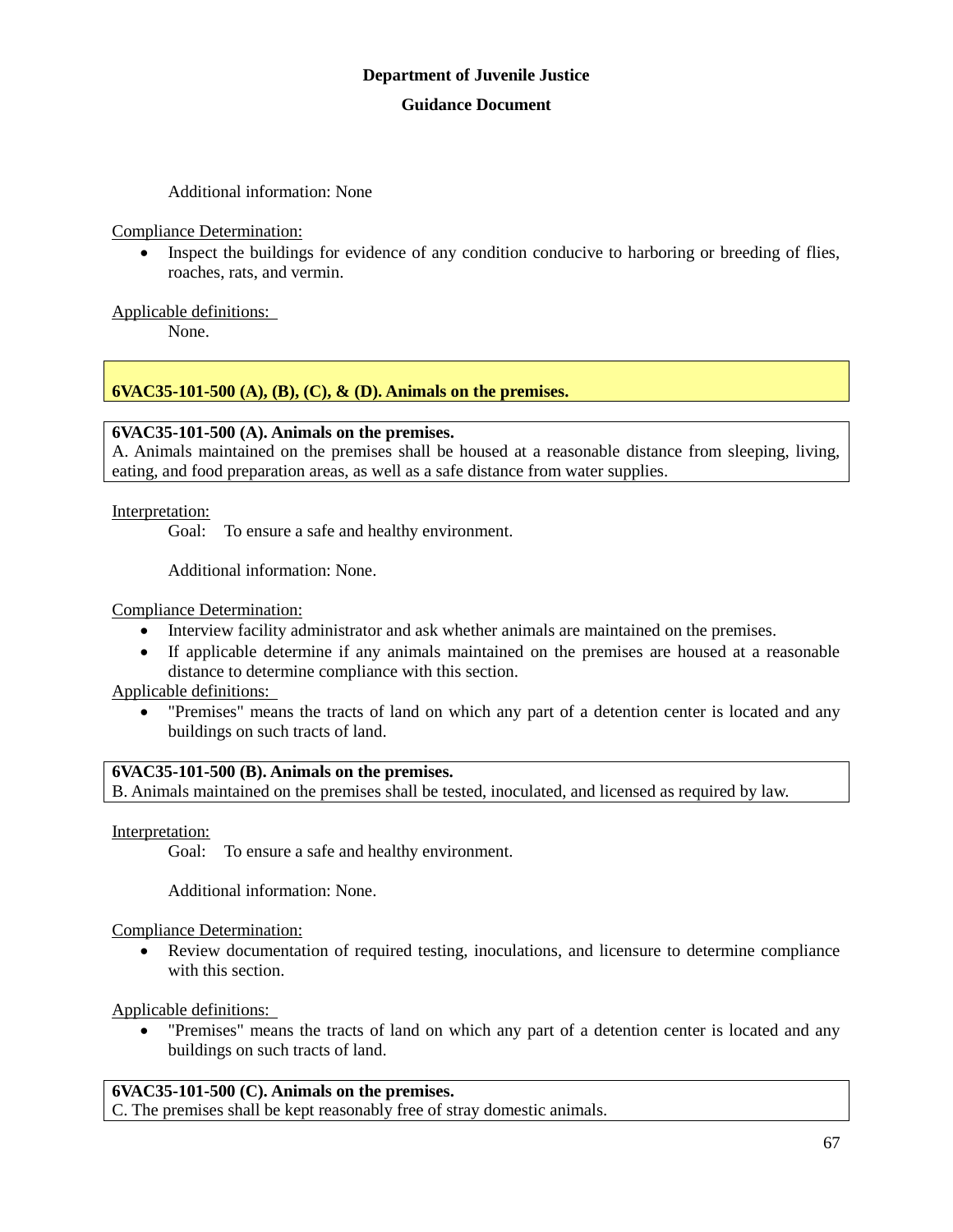### Interpretation:

Goal: To ensure a safe and healthy environment.

Additional information: Reasonably free means that stray animals are not housed, do not live, are not fed, or are not habitually present on the premises. Stray domestic animals include, but are not limited to, dogs, cats, etc.

Compliance Determination:

Inspect premises for evidence of stray domestic animals.

Applicable definitions:

 "Premises" means the tracts of land on which any part of a detention center is located and any buildings on such tracts of land.

**6VAC35-101-500 (D). Animals on the premises.**

D. Pets shall be provided with clean sleeping areas and adequate food and water.

Interpretation:

Goal: To ensure a safe and healthy environment.

Additional information: None.

Compliance Determination:

- Interview facility administrator and ask whether the facility has any pets.
- Observe sleeping areas and inspect for adequate food and water supplies.

Applicable definitions:

 "Premises" means the tracts of land on which any part of a detention center is located and any buildings on such tracts of land.

### **Part IV Safety and Security**

**6VAC35-101-510 (A), (B), (C), (D), (E), (F), (G), (H), (I), (J), (K), & (L). Emergency and evacuation procedures.**

### **6VAC35-101-510 (A). Emergency and evacuation procedures.**

A. A written emergency preparedness and response plan shall be developed. The plan shall address:

1. Documentation of contact with the local emergency coordinator to determine (i) local disaster risks; (ii) communitywide plans to address different disasters and emergency situations; and (iii) assistance, if any, that the local emergency management office will provide to the detention center in an emergency;

2. Analysis of the detention center's capabilities and potential hazards, including natural disasters, severe weather, fire, flooding, work place violence or terrorism, missing persons, severe injuries, or other emergencies that would disrupt the normal course of service delivery;

3. Written emergency management procedures outlining specific responsibilities for provision of administrative direction and management of response activities; coordination of logistics during the emergency; communications; life safety of employees, contractors, interns, volunteers,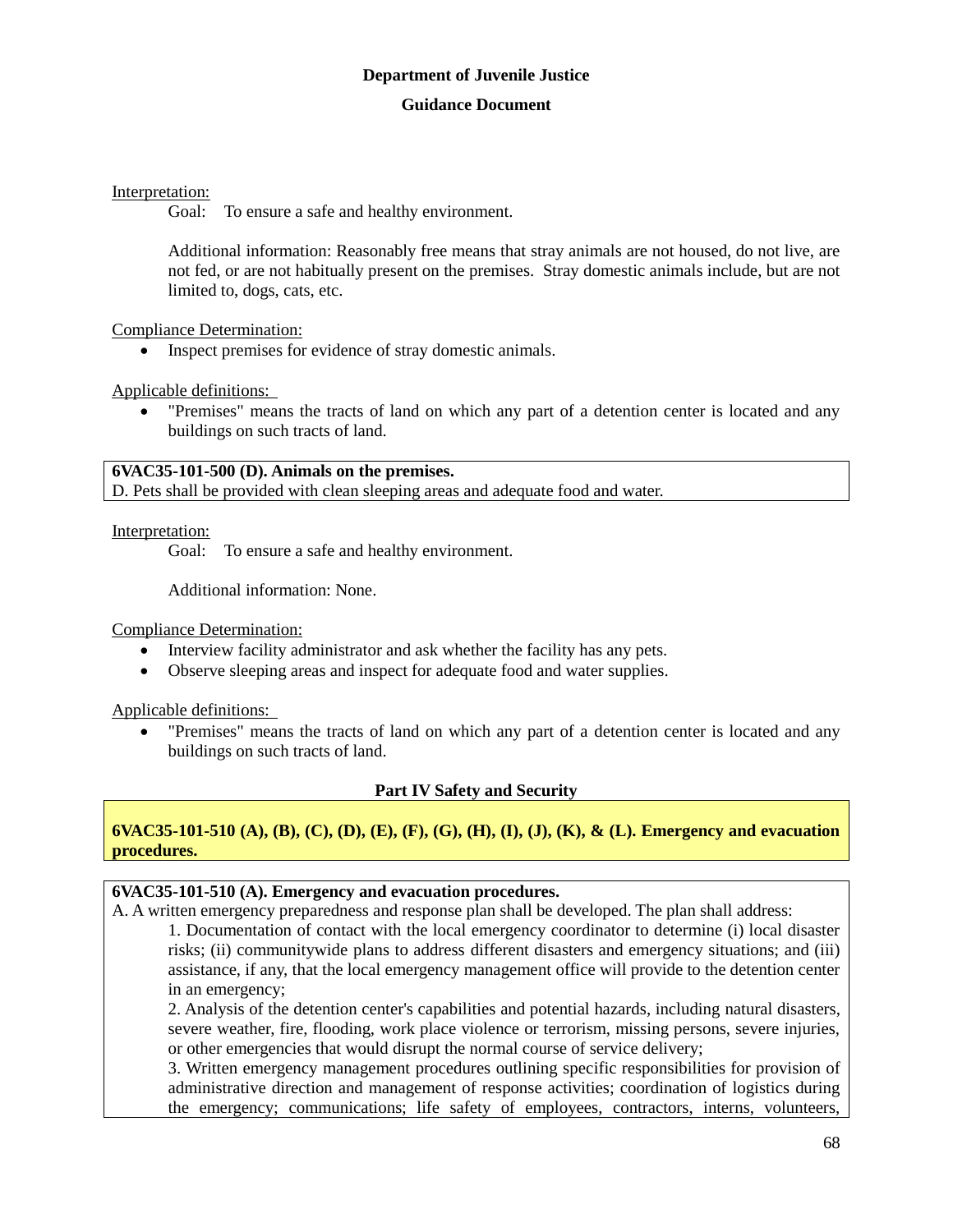### **Guidance Document**

visitors, and residents; property protection; fire protection service; community outreach; and recovery and restoration; 4. Written emergency response procedures for assessing the situation; protecting residents, employees, contractors, interns, volunteers, and visitors; equipment and vital records; and restoring services. Emergency procedures shall address: a. Communicating with employees, contractors, and community responders; b. Warning and notification of residents; c. Providing emergency access to secure areas and opening locked doors; d. Conducting evacuations to emergency shelters or alternative sites and accounting for all residents; e. Relocating residents, if necessary; f. Notifying parents and legal guardians, as applicable and appropriate; g. Alerting emergency personnel and sounding alarms; h. Locating and shutting off utilities when necessary; and i. Providing for a planned, personalized means of effective egress for residents who use wheelchairs, crutches, canes, or other mechanical devices for assistance in walking. 5. Supporting documents that would be needed in an emergency, including emergency call lists, building and site maps necessary to shut off utilities, designated escape routes, and list of major resources such as local emergency shelters; and 6. Schedule for testing the implementation of the plan and conducting emergency preparedness drills.

Interpretation:

Goal: To ensure that there are effective plans to respond to emergency situations and protect the life, health and safety of residents, staff, and visitors at the facility.

Additional information: Local Emergency Services Coordinator does not have to approve the plan but should be consulted regarding the plans of the facility and how the community might need to assist in the event of a major emergency.

Compliance Determination:

- Examine the plan for required components to determine compliance with this section.
- Review documentation of contact with the local emergency coordinator.

Applicable definitions:

- "Case record" or "record" means written or electronic information relating to one resident and the resident's family, if applicable. This information includes, but is not limited to, social, medical, psychiatric, and psychological records; reports; demographic information; agreements; all correspondence relating to care of the resident; service plans with periodic revisions; aftercare plans and discharge summary; and any other information related to the resident.
- "Detention center" or "secure juvenile detention center" means a local, regional, or state, publicly or privately operated secure custody facility that houses individuals who are ordered to be detained pursuant to the Code of Virginia. This term does not include juvenile correctional centers.
- "Emergency" means a sudden, generally unexpected occurrence or set of circumstances demanding immediate action such as a fire, chemical release, loss of utilities, natural disaster, taking of hostages, major disturbances, escape, and bomb threats. Emergency does not include regularly scheduled employee time off or other situations that could be reasonably anticipated.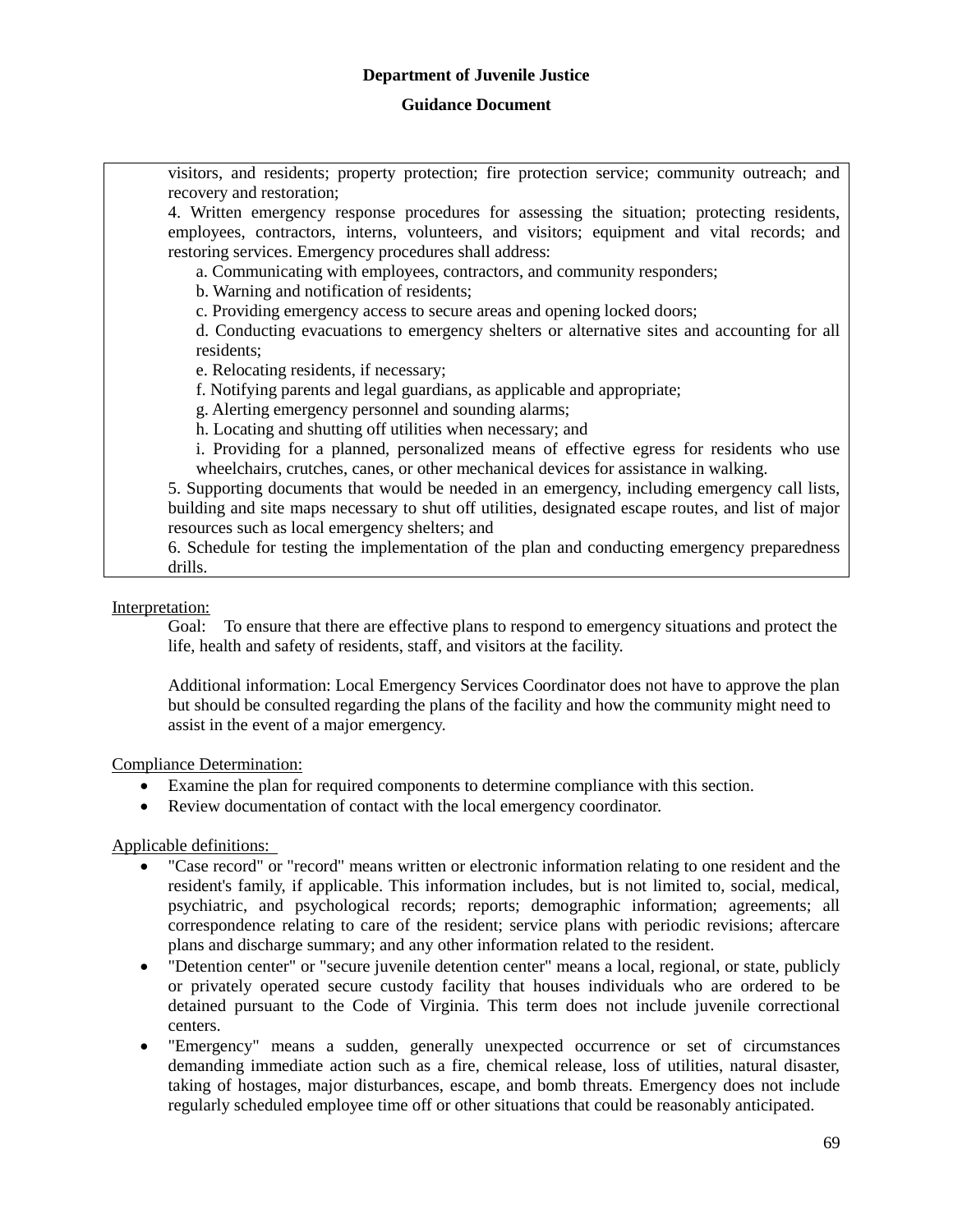- "Parent" or "legal guardian" means (i) a biological or adoptive parent who has legal custody of a resident, including either parent if custody is shared under a joint decree or agreement; (ii) a biological or adoptive parent with whom a resident regularly resides; (iii) a person judicially appointed as a legal guardian of a resident; or (iv) a person who exercises the rights and responsibilities of legal custody by delegation from a biological or adoptive parent, upon provisional adoption, or otherwise by operation of law.
- "Resident" means an individual who is confined in a detention center.
- "Written" means the required information is communicated in writing. Such writing may be available in either hard copy or in electronic form.

### **6VAC35-101-510 (B). Emergency and evacuation procedures.**

B. Emergency preparedness and response training shall be developed for all employees to ensure they are prepared to implement the emergency preparedness plan in the event of an emergency. Such training shall be conducted in accordance with 6VAC35-101-180 (required initial orientation) through 6VAC35- 101-200 (retraining) and include the employees' responsibilities for:

1. Alerting emergency personnel and sounding alarms;

2. Implementing evacuation procedures, including evacuation of residents with special needs (i.e., deaf, blind, nonambulatory);

3. Using, maintaining, and operating emergency equipment;

- 4. Accessing emergency information for residents including medical information; and
- 5. Utilizing community support services.

#### Interpretation:

Goal: To ensure that all employees are prepared to respond to emergency situations.

Additional information: Compliance with this provision will be measured under this subsection, and not under subsections 180 and 200.

Compliance Determination:

Review training records to ensure completion of required training components.

Applicable definitions:

- "Emergency" means a sudden, generally unexpected occurrence or set of circumstances demanding immediate action such as a fire, chemical release, loss of utilities, natural disaster, taking of hostages, major disturbances, escape, and bomb threats. Emergency does not include regularly scheduled employee time off or other situations that could be reasonably anticipated.
- "Resident" means an individual who is confined in a detention center.

### **6VAC35-101-510 (C). Emergency and evacuation procedures.**

C. Contractors and volunteers shall be oriented in their responsibilities in implementing the evacuation plan in the event of an emergency. Such orientation shall be in accordance with the requirements of 6VAC35-101-180 (required initial orientation) and 6VAC35-101-300 (volunteer and intern orientation and training).

Interpretation:

Goal: To ensure that all contactors and volunteers are prepared to respond to emergency situations.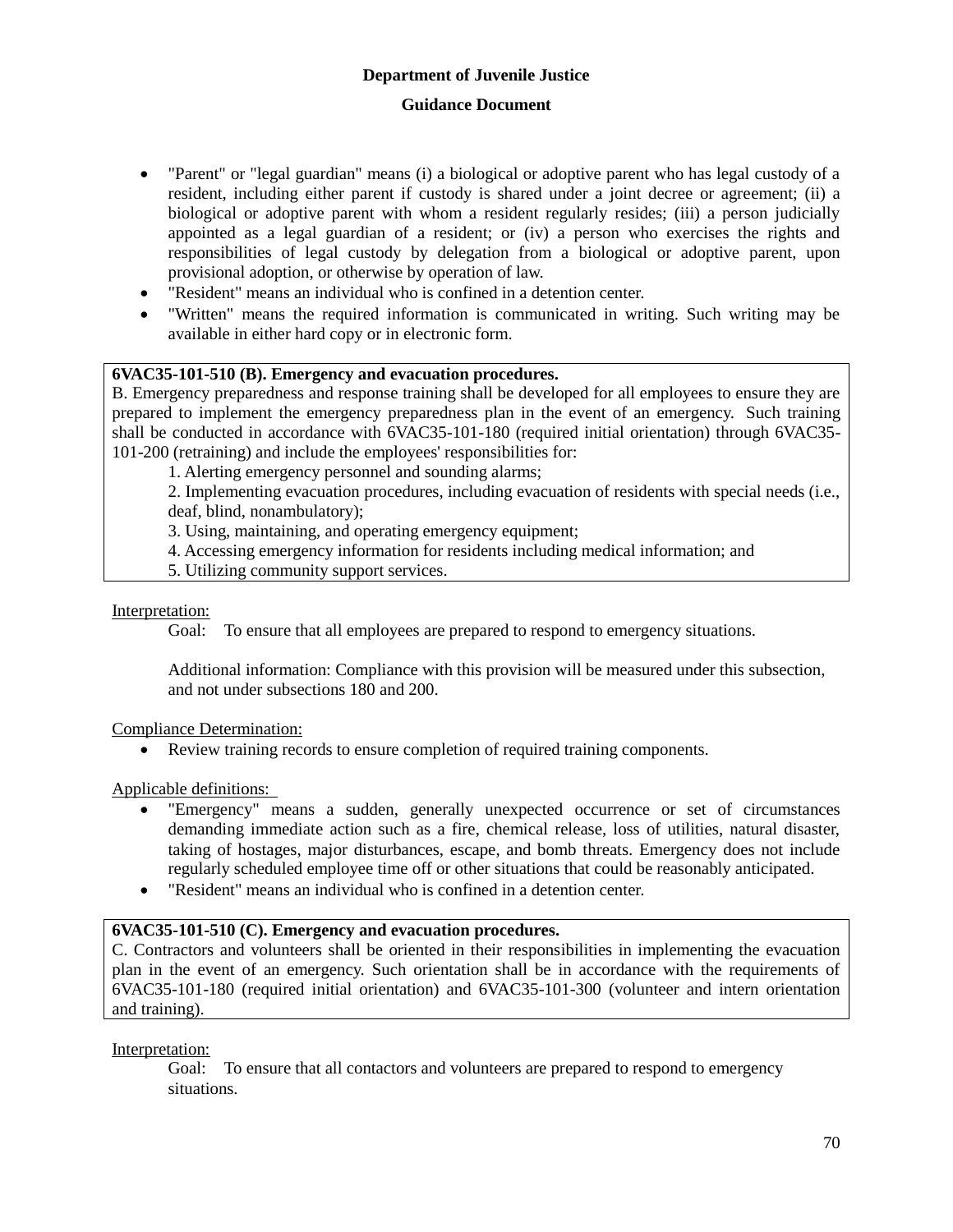### **Guidance Document**

Additional information: Compliance with this section will be measured under this section and not the three cited in this regulatory requirement.

Compliance Determination:

 Examine documentation of required orientation of contractors and volunteers to determine compliance with this section.

Applicable definitions:

 "Emergency" means a sudden, generally unexpected occurrence or set of circumstances demanding immediate action such as a fire, chemical release, loss of utilities, natural disaster, taking of hostages, major disturbances, escape, and bomb threats. Emergency does not include regularly scheduled employee time off or other situations that could be reasonably anticipated.

### **6VAC35-101-510 (D). Emergency and evacuation procedures.**

D. The annual review of the emergency preparedness plan shall be documented, and revisions shall be made as deemed necessary. Such revisions shall be communicated to employees, contractors, interns, and volunteers and incorporated into training for employees, contractors, interns and volunteers, and orientation of residents to services.

#### Interpretation:

Goal: To ensure that the emergency plan is constantly reviewed and changed as needed.

Additional information: If deemed necessary during the review, the necessary revisions were made. If revisions were made to the emergency and evacuation procedures, examine documentation that (1) the changes were communicated to staff (i.e.: memorandum or training logs) and (2) the changes were incorporated into the applicable trainings and orientations.

Compliance Determination:

- Interview staff to determine if changes were communicated to them if applicable.
- Review documentation of the annual review and, if deemed necessary.
- Review documentation of any changes.

### Applicable definitions:

- "Annual" means within 13 months of the previous event or occurrence.
- "Emergency" means a sudden, generally unexpected occurrence or set of circumstances demanding immediate action such as a fire, chemical release, loss of utilities, natural disaster, taking of hostages, major disturbances, escape, and bomb threats. Emergency does not include regularly scheduled employee time off or other situations that could be reasonably anticipated.
- "Resident" means an individual who is confined in a detention center.

### **6VAC35-101-510 (E). Emergency and evacuation procedures.**

E. In the event of a disaster, fire, emergency, or any other condition that may jeopardize the health, safety, and welfare of residents, appropriate actions shall be taken to protect the health, safety, and welfare of the residents and to remedy the conditions as soon as possible.

### Interpretation:

Goal: To protect the life, health, safety and welfare of residents.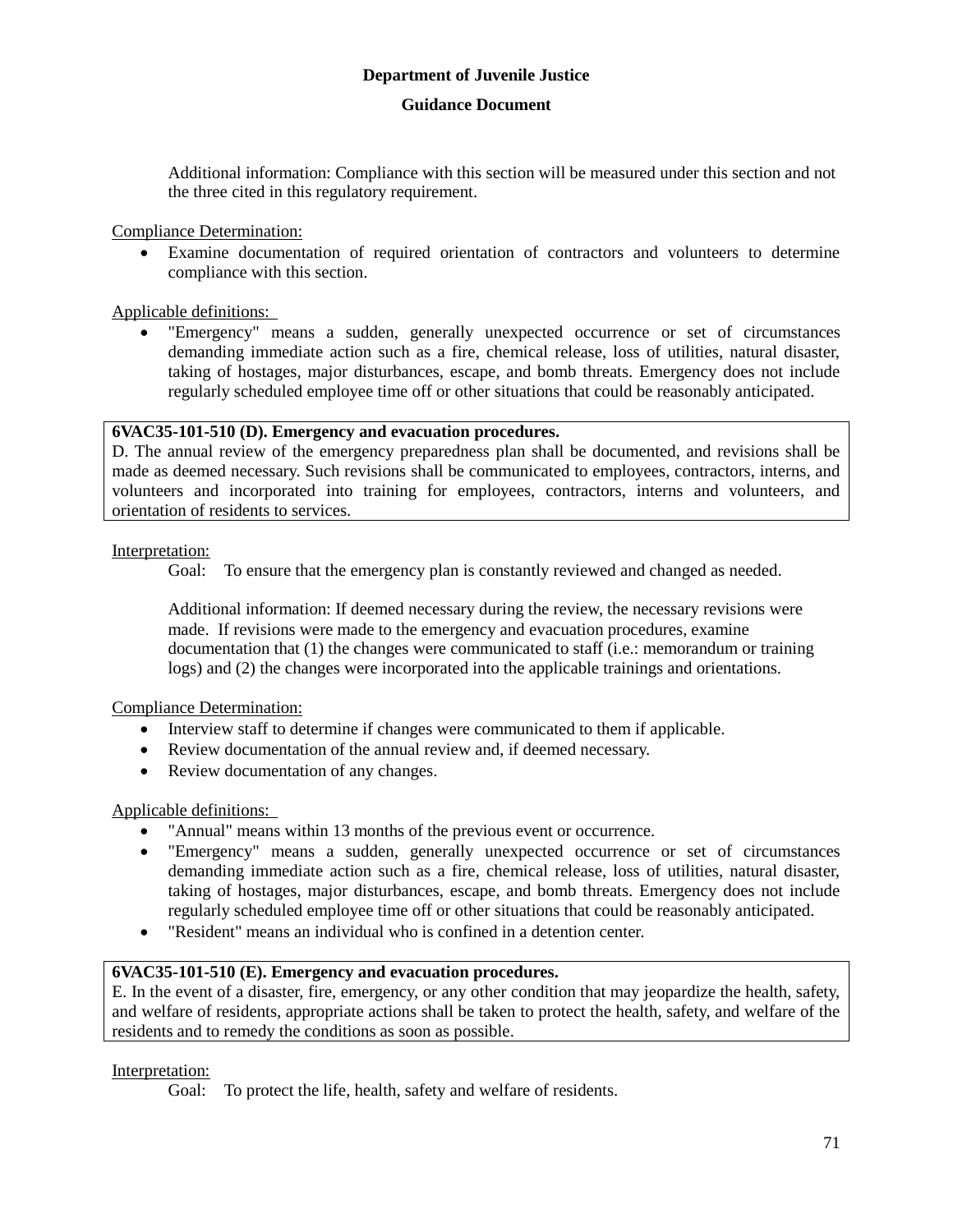Additional information: None.

### Compliance Determination:

- Ask the facility administrator if there were any applicable emergency situations. If there was an emergency situation, ask what actions were taken thereafter.
- Assess to determine whether post-emergency actions were in compliance with this section.

### Applicable definitions:

- "Emergency" means a sudden, generally unexpected occurrence or set of circumstances demanding immediate action such as a fire, chemical release, loss of utilities, natural disaster, taking of hostages, major disturbances, escape, and bomb threats. Emergency does not include regularly scheduled employee time off or other situations that could be reasonably anticipated.
- "Resident" means an individual who is confined in a detention center.

### **6VAC35-101-510 (F). Emergency and evacuation procedures.**

F. In the event of a disaster, fire, emergency, or any other condition that may jeopardize the health, safety, and welfare of residents, the detention center first should respond and stabilize the disaster or emergency. After the disaster or emergency is stabilized, the disaster or emergency shall be reported to the legal guardian and the applicable court service unit and the conditions at the detention center and the disaster or emergency shall be reported to the director or designee as soon as possible, but no later than 24 hours after the incident occurs and accordance with 6VAC35-101-80 (serious incident reports).

### Interpretation:

Goal: To protect the life, health, safety and welfare of residents.

Additional information: Incidents of this nature should be documented in BADGE via an SIR.

### Compliance Determination:

- Ask the facility administrator if there were any applicable emergency situations. If there was an emergency situation, ask what actions were taken thereafter.
- Assess to determine whether post-emergency actions were in compliance with this section.
- Examine the applicable serious incident report for compliance with this section and documentation that required reports were made.

### Applicable definitions:

- "Detention center" or "secure juvenile detention center" means a local, regional, or state, publicly or privately operated secure custody facility that houses individuals who are ordered to be detained pursuant to the Code of Virginia. This term does not include juvenile correctional centers.
- "Director" means the Director of the Department of Juvenile Justice.
- "Emergency" means a sudden, generally unexpected occurrence or set of circumstances demanding immediate action such as a fire, chemical release, loss of utilities, natural disaster, taking of hostages, major disturbances, escape, and bomb threats. Emergency does not include regularly scheduled employee time off or other situations that could be reasonably anticipated.
- "Parent" or "legal guardian" means (i) a biological or adoptive parent who has legal custody of a resident, including either parent if custody is shared under a joint decree or agreement; (ii) a biological or adoptive parent with whom a resident regularly resides; (iii) a person judicially appointed as a legal guardian of a resident; or (iv) a person who exercises the rights and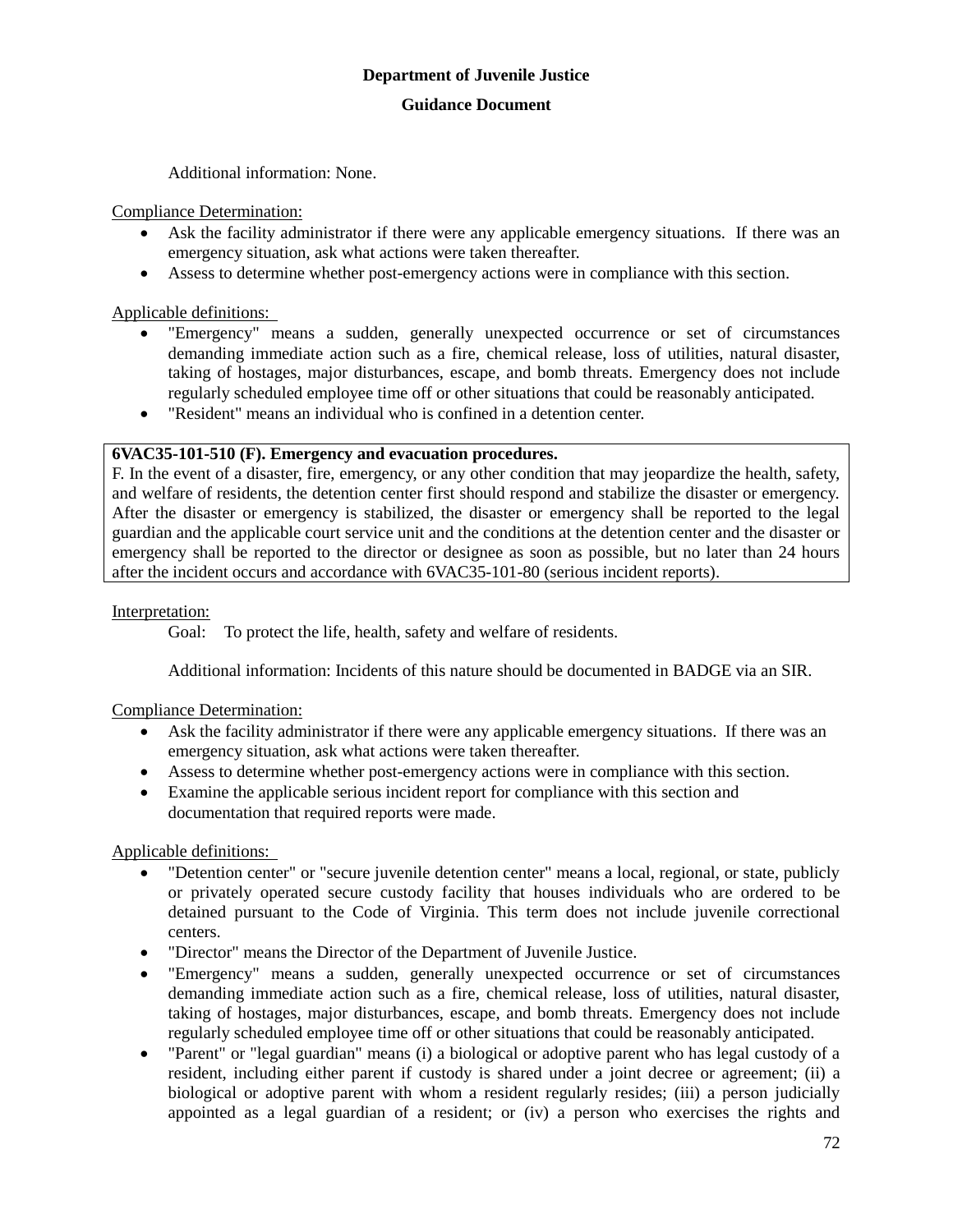## **Guidance Document**

responsibilities of legal custody by delegation from a biological or adoptive parent, upon provisional adoption, or otherwise by operation of law.

"Resident" means an individual who is confined in a detention center.

## **6VAC35-101-510 (G). Emergency and evacuation procedures.**

G. Floor plans showing primary and secondary means of emergency exiting shall be posted on each floor in locations where they can be seen easily by staff and residents.

#### Interpretation:

Goal: To protect the life, health, safety and welfare of residents.

Additional information: The location of these plans may be recommended and specified by the local fire authority.

Compliance Determination:

Observe the floor plans for compliance.

Applicable definitions:

- "Emergency" means a sudden, generally unexpected occurrence or set of circumstances demanding immediate action such as a fire, chemical release, loss of utilities, natural disaster, taking of hostages, major disturbances, escape, and bomb threats. Emergency does not include regularly scheduled employee time off or other situations that could be reasonably anticipated.
- "Resident" means an individual who is confined in a detention center.

## **6VAC35-101-510 (H). Emergency and evacuation procedures.**

H. The responsibilities of the residents in implementing the emergency and evacuation procedures shall be communicated to all residents within seven days following admission or a substantive change in the procedures.

#### Interpretation:

Goal: To ensure that residents have knowledge of how to respond to emergency situations.

Additional information: Communication to residents may be done through a resident orientation or through written materials.

Compliance Determination:

- Interview the facility administrator to determine if the responsibilities of the residents in implementing the emergency procedures were communicated to all residents within seven days of admission or following any substantive change in the procedure to determine compliance with this section.
- Review documentation of required communication to residents within the seven day timeframe.

## Applicable definitions:

- "Emergency" means a sudden, generally unexpected occurrence or set of circumstances demanding immediate action such as a fire, chemical release, loss of utilities, natural disaster, taking of hostages, major disturbances, escape, and bomb threats. Emergency does not include regularly scheduled employee time off or other situations that could be reasonably anticipated.
- "Resident" means an individual who is confined in a detention center.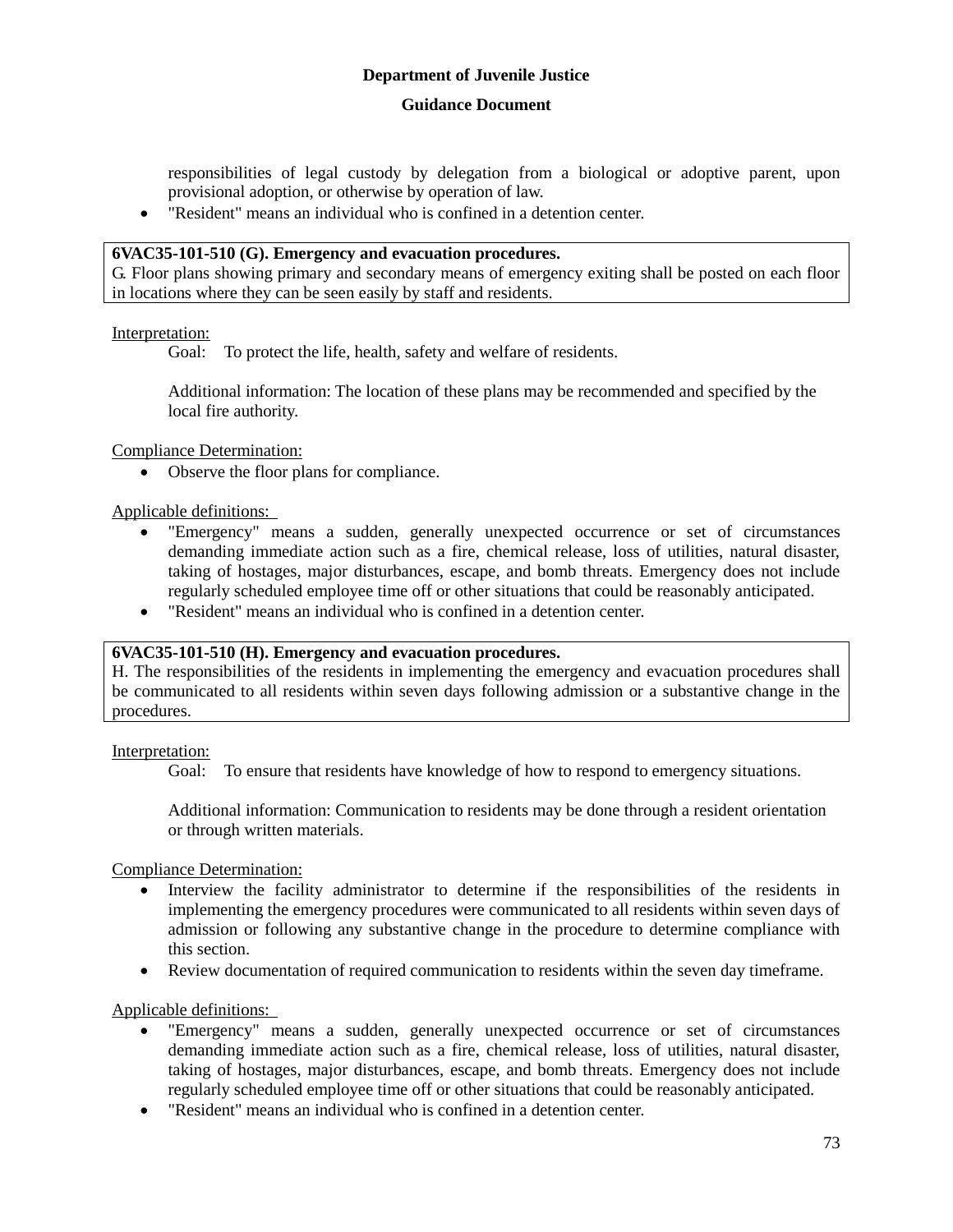## **6VAC35-101-510 (I). Emergency and evacuation procedures.**

I. At least one evacuation drill (the simulation of the detention center's emergency procedures) shall be conducted each month in each building occupied by residents. During any three consecutive calendar months, at least one evacuation drill shall be conducted during each shift.

## Interpretation:

Goal: To ensure that all residents and staff have practice in implementing evacuation drills.

Additional information: It is not required that staff awaken and evacuate sleeping children at night. Rather, the standard requires at a minimum that the staff quietly simulate the various duties they would carry out should there be an emergency. This would include simulating the activation of the alarm; simulating alerting emergency authorities; dispersing to evacuation duty stations; simulating the opening and closing of appropriate doors, e.g. having appropriate keys available, testing locks, etc.; and simulating other appropriate staff activities as required by the emergency plan.

Compliance Determination:

- Interview staff to determine if evacuation drills were conducted during the audit period to determine compliance with this section.
- 

of the evacuation drills.

 Examine documentation of required evacuation drills. If applicable review any documentation

Applicable definitions:

- "Detention center" or "secure juvenile detention center" means a local, regional, or state, publicly or privately operated secure custody facility that houses individuals who are ordered to be detained pursuant to the Code of Virginia. This term does not include juvenile correctional centers.
- "Emergency" means a sudden, generally unexpected occurrence or set of circumstances demanding immediate action such as a fire, chemical release, loss of utilities, natural disaster, taking of hostages, major disturbances, escape, and bomb threats. Emergency does not include regularly scheduled employee time off or other situations that could be reasonably anticipated.
- "Resident" means an individual who is confined in a detention center.

## **6VAC35-101-510 (J). Emergency and evacuation procedures.**

J. Evacuation drills shall include, at a minimum:

- 1. Sounding of emergency alarms;
- 2. Practice in evacuating buildings;
- 3. Practice in alerting emergency authorities;
- 4. Simulated use of emergency equipment; and
- 5. Practice in accessing resident emergency information.

## Interpretation:

Goal: To ensure the proper documentation of evacuation drills.

Additional information: None.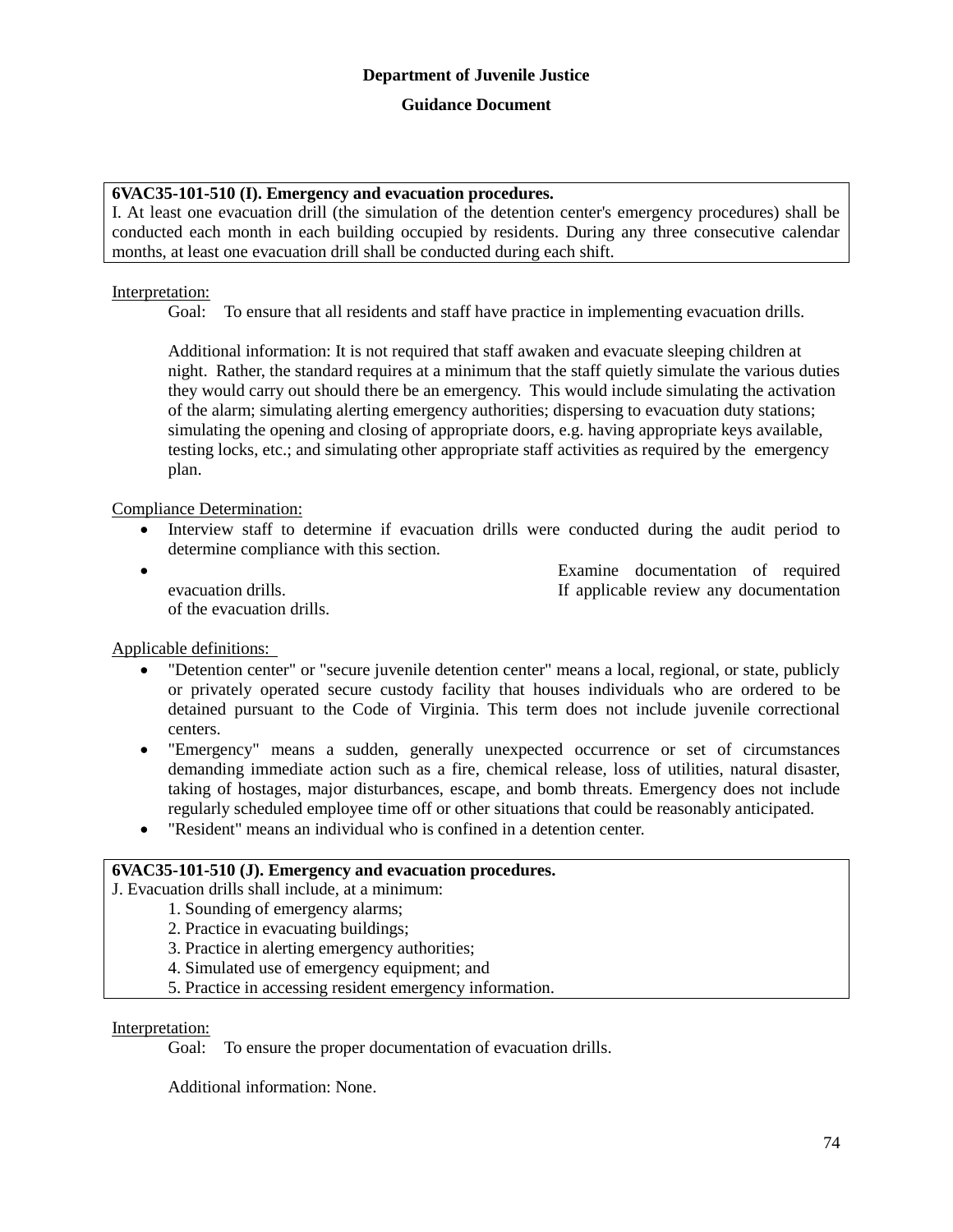Compliance Determination:

- Interview staff to determine if each component of the evacuation drill was conducted.
- Examine documentation of drills for required components.

Applicable definitions:

- "Emergency" means a sudden, generally unexpected occurrence or set of circumstances demanding immediate action such as a fire, chemical release, loss of utilities, natural disaster, taking of hostages, major disturbances, escape, and bomb threats. Emergency does not include regularly scheduled employee time off or other situations that could be reasonably anticipated.
- "Resident" means an individual who is confined in a detention center.

## **6VAC35-101-510 (K). Emergency and evacuation procedures.**

K. A record shall be maintained for each evacuation drill and shall include the following:

- 1. Buildings in which the drill was conducted;
- 2. Date and time of drill;
- 3. Amount of time to evacuate the buildings;
- 4. Specific problems encountered;
- 5. Staff tasks completed including:
	- a. Head count, and
	- b. Practice in notifying emergency authorities; and
- 6. The name of the staff members responsible for conducting and documenting the drill and preparing the record.

#### Interpretation:

Goal: To ensure the proper documentation of evacuation drills.

Additional information: Specific problems encountered should be documented if there were any. Leaving the items blank on the form would indicate that there no problems encountered.

#### Compliance Determination:

Examine documentation of drills for required components.

## Applicable definitions:

- "Case record" or "record" means written or electronic information relating to one resident and the resident's family, if applicable. This information includes, but is not limited to, social, medical, psychiatric, and psychological records; reports; demographic information; agreements; all correspondence relating to care of the resident; service plans with periodic revisions; aftercare plans and discharge summary; and any other information related to the resident.
- "Emergency" means a sudden, generally unexpected occurrence or set of circumstances demanding immediate action such as a fire, chemical release, loss of utilities, natural disaster, taking of hostages, major disturbances, escape, and bomb threats. Emergency does not include regularly scheduled employee time off or other situations that could be reasonably anticipated.

#### **6VAC35-101-510 (L). Emergency and evacuation procedures.**

L. One staff member shall be assigned to ensure that all requirements regarding the emergency preparedness and response plan and the evacuation drill program are met.

Interpretation: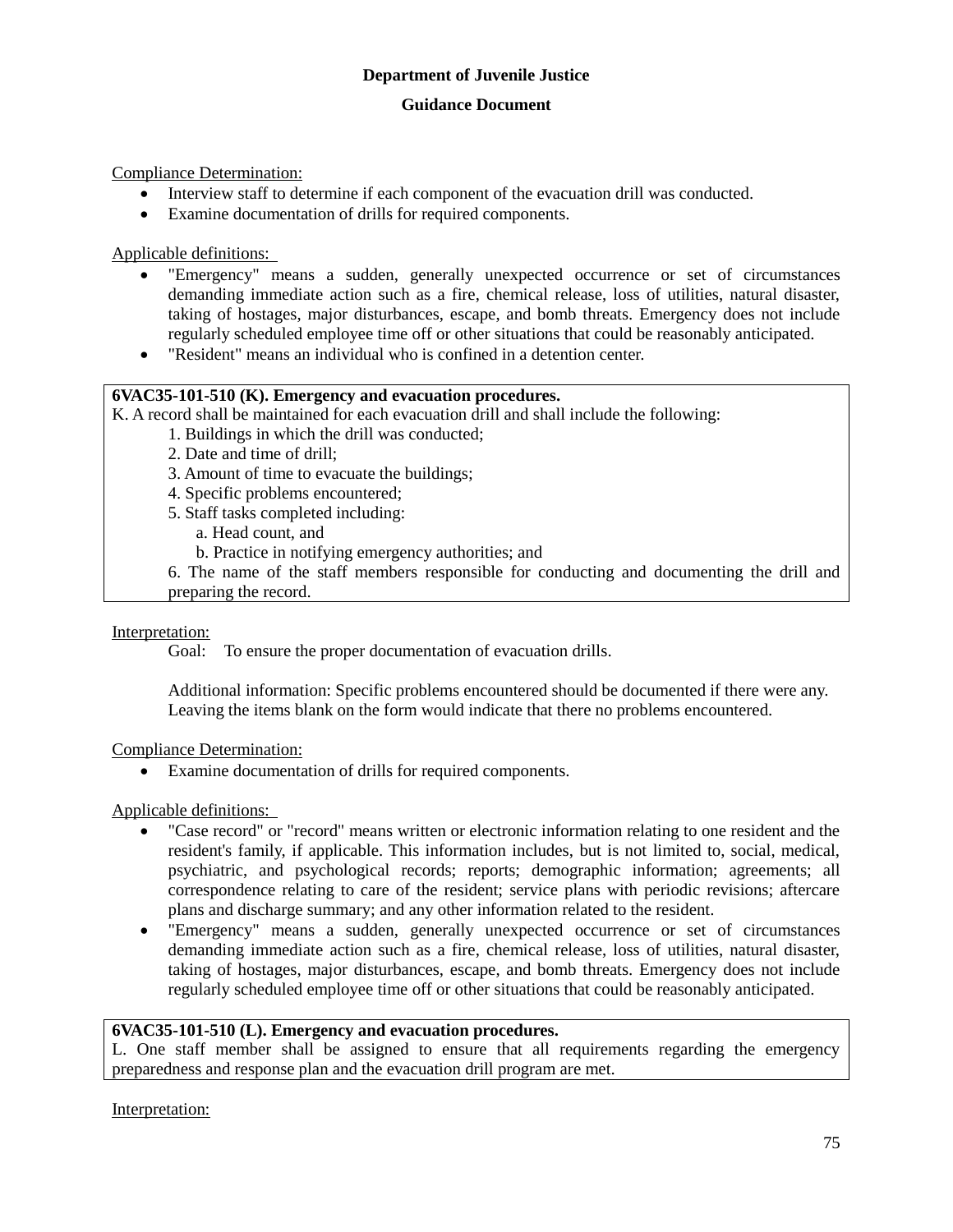Goal: To ensure that evacuation procedure are consistently implemented and reviewed.

Additional information: This standard requires the designation of a single individual to be responsible for the evacuation drill program. In large facilities with multiple units it may be appropriate to appoint one or more staff to conduct, supervise, and document individual evacuation drills. A single person must monitor those activities and take corrective action when appropriate.

Compliance Determination:

• Interview facility administrator to determine which staff member is assigned the responsibility of this section. .

Applicable definitions:

 "Emergency" means a sudden, generally unexpected occurrence or set of circumstances demanding immediate action such as a fire, chemical release, loss of utilities, natural disaster, taking of hostages, major disturbances, escape, and bomb threats. Emergency does not include regularly scheduled employee time off or other situations that could be reasonably anticipated.

## **6VAC35-101-520. Control center.**

## **6VAC35-101-520. Control center.**

To maintain the internal security, a control center that is secured from residents' access shall be staffed 24 hours a day and shall integrate all external and internal security functions and communications networks.

Interpretation:

Goal: To ensure that residents have a safe and secure environment.

Additional information: None.

Compliance Determination:

- Observe control center.
- Interview staff about functions.
- Review staffing pattern.

Applicable definitions:

"Resident" means an individual who is confined in a detention center.

## **6VAC35-101-530 (A) & (B). Control of perimeter.**

## **6VAC35-101-530 (A). Control of perimeter.**

A. In accordance with a written plan, the detention center's perimeter shall be controlled by appropriate means to provide that residents remain within the perimeter and to prevent unauthorized access by the public.

Interpretation: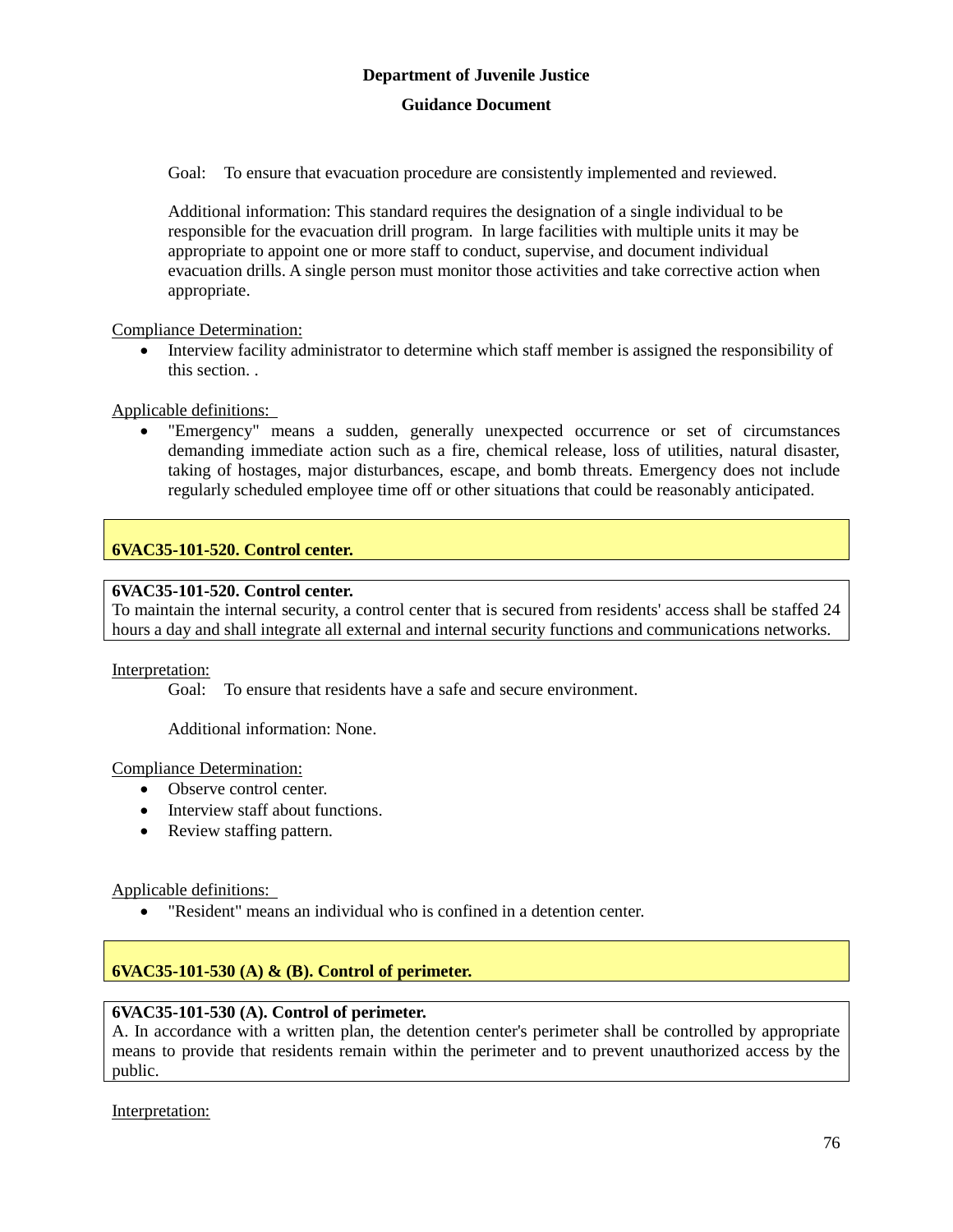#### **Guidance Document**

Goal: To prevent unauthorized access by the public and to prevent escapes.

Additional information: None.

Compliance Determination:

.

- Examine written plan.
- Observe the perimeter security features.

Applicable definitions:

- "Detention center" or "secure juvenile detention center" means a local, regional, or state, publicly or privately operated secure custody facility that houses individuals who are ordered to be detained pursuant to the Code of Virginia. This term does not include juvenile correctional centers.
- "Resident" means an individual who is confined in a detention center.
- "Written" means the required information is communicated in writing. Such writing may be available in either hard copy or in electronic form.

## **6VAC35-101-530 (B). Control of perimeter.**

B. Pedestrians and vehicles shall enter and leave at designated points in the perimeter.

Interpretation:

Goal: To prevent unauthorized access by the public and to prevent escapes.

Additional information: None.

Compliance Determination:

- Interview staff.
- Observe designated points.

Applicable definitions:

None.

## **6VAC35-101-540. Escapes.**

## **6VAC35-101-540. Escapes.**

Written procedure shall govern staff actions to be taken regarding escapes and any absence from the facility without permission. Any such procedure shall provide for the release of information consistent with the provisions of § 16.1-309.1 of the Code of Virginia.

## Interpretation:

Goal: To ensure that there are established procedures for staff action in the event of an escape.

Additional information: Refer to 16.1-309.1

## Compliance Determination:

Examine procedure.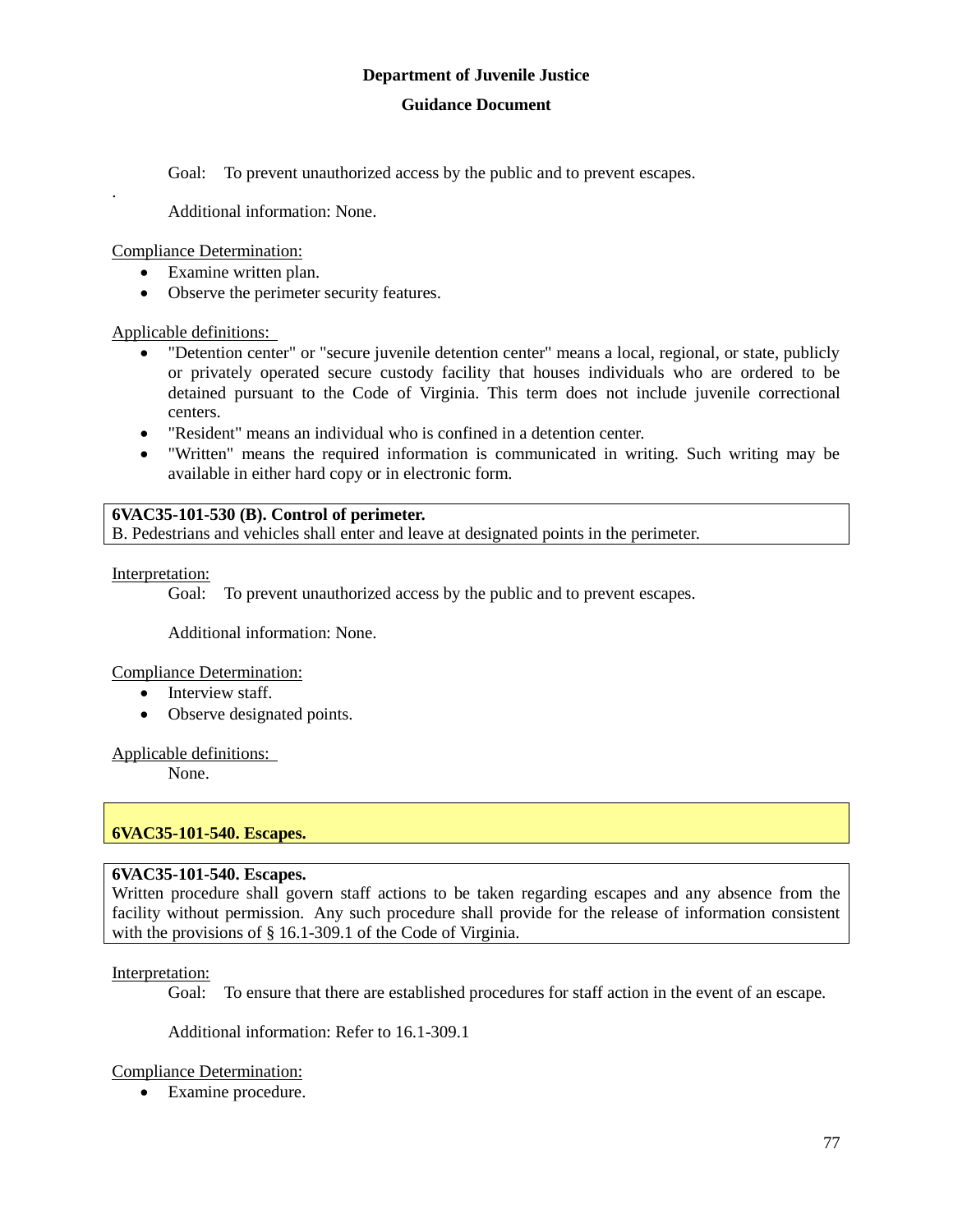Applicable definitions:

 "Written" means the required information is communicated in writing. Such writing may be available in either hard copy or in electronic form.

## **6VAC35-101-550. Contraband.**

#### **6VAC35-101-550. Contraband.**

Written procedure shall provide for the control, detection, and disposition of contraband. Such procedures shall govern searches of residents, as required by 6VAC35-101-560 (searches of residents), and other individuals, and searches of the premises and shall provide for respecting residents' rights.

Interpretation:

Goal: To ensure that there are established procedures for control, detection, and disposition of contraband.

Additional information: None.

#### Compliance Determination:

Examine procedure.

#### Applicable definitions:

- "Contraband" means any item possessed by or accessible to a resident or found within a detention center or on its premises (i) that is prohibited by statute, regulation, or the facility's procedure, (ii) that is not acquired through approved channels or in prescribed amounts, or (iii) that may jeopardize the safety and security of the detention center or individual residents.
- "Premises" means the tracts of land on which any part of a detention center is located and any buildings on such tracts of land.
- "Resident" means an individual who is confined in a detention center.
- "Written" means the required information is communicated in writing. Such writing may be available in either hard copy or in electronic form.

## **6VAC35-101-560 (A), (B), (C), & (D). Searches of residents.**

## **6VAC35-101-560 (A). Searches of residents.**

A. Written procedures shall govern searches of residents, including patdown and frisk searches, strip searches, and body cavity searches, and shall include the following:

1. Searches of residents' persons shall be conducted only for the purposes of maintaining facility security and controlling contraband while protecting the dignity of the resident.

- 2. Searches are conducted only by personnel who are authorized to conduct such searches.
- 3. The resident shall not be touched any more than is necessary to conduct the search.

#### Interpretation:

Goal: To ensure that there are established procedures for staff action searches of residents.

Additional information: None.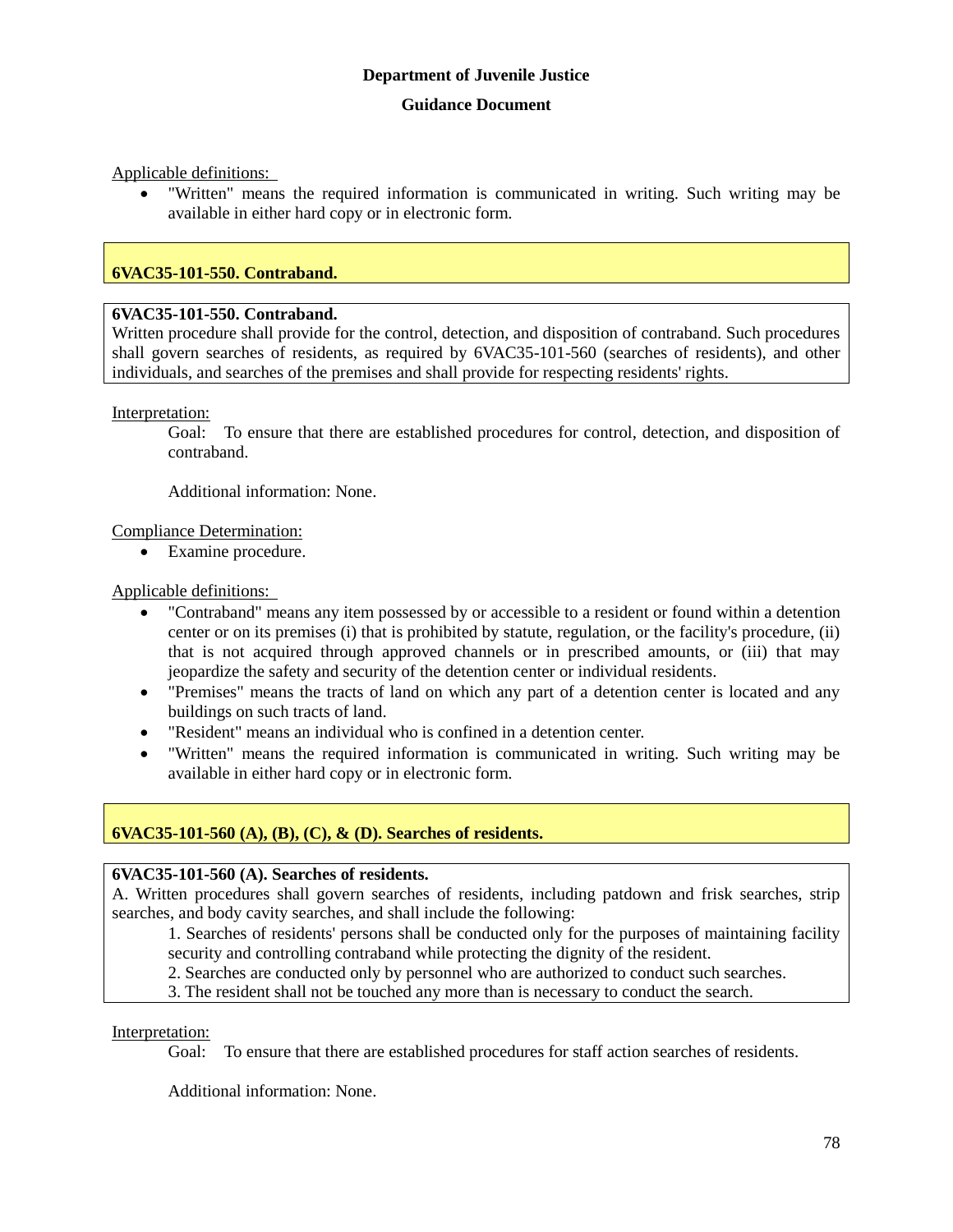Compliance Determination:

Examine procedures for required components.

Applicable definitions:

- "Contraband" means any item possessed by or accessible to a resident or found within a detention center or on its premises (i) that is prohibited by statute, regulation, or the facility's procedure, (ii) that is not acquired through approved channels or in prescribed amounts, or (iii) that may jeopardize the safety and security of the detention center or individual residents.
- "Resident" means an individual who is confined in a detention center.
- "Written" means the required information is communicated in writing. Such writing may be available in either hard copy or in electronic form.

## **6VAC35-101-560 (B). Searches of residents.**

B. Patdown and frisk shall be conducted by employees of the same sex as the resident being searched, except in emergencies.

Interpretation:

Goal: To ensure that searches of residents shall be conducted only for the purposes of maintaining facility security and controlling contraband while protecting the dignity of the resident.

Additional information: None.

Compliance Determination:

- Interview staff to determine if searches are conducted only by staff of the same sex except in emergencies.
- Interview residents to determine if searches are conducted only by staff of the same sex except in emergencies.

Applicable definitions:

"Resident" means an individual who is confined in a detention center.

#### **6VAC35-101-560 (C). Searches of residents.**

C. Strip searches and visual inspections of the vagina and anal cavity areas shall be subject to the following:

1. The search shall be performed by personnel of the same sex as the resident being searched;

2. The search shall be conducted in an area that ensures privacy; and

3. Any witness to the search shall be of the same sex as the resident.

Interpretation:

Goal: To avoid any unnecessary force, embarrassment, or indignity to the resident.

Additional information: Visual inspection means the examination of the vagina and anal cavity without touching the examined area.

Compliance Determination:

 $\bullet$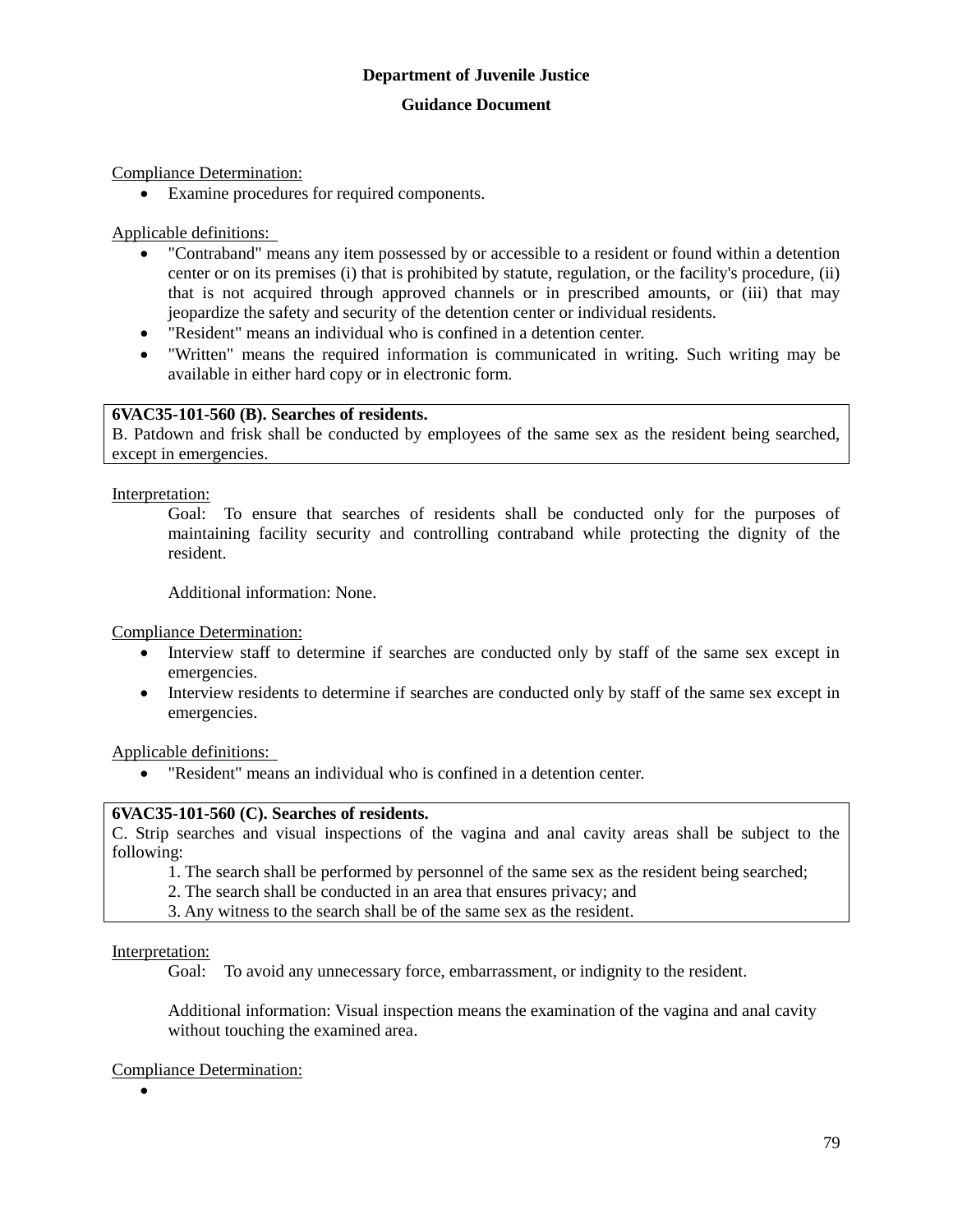#### **Guidance Document**

- Interview facility administrator to determine if strip searches or visual cavity inspections are conducted at the facility.
- If applicable, interview staff to determine if strip searches and visual body cavity inspections comply with the requirements of this section. If applicable, interview residents to determine if strip searches and visual body cavity inspections comply with the requirements of this section if applicable.

Applicable definitions:

"Resident" means an individual who is confined in a detention center.

## **6VAC35-101-560 (D). Searches of residents.**

D. Manual and instrumental searches of the anal cavity or vagina, not including medical examinations or procedures conducted by medical personnel for medical purposes, shall be:

1. Performed only with the written authorization of the facility administrator or by a court order;

2. Conducted by a qualified medical professional;

- 3. Witnessed by personnel of the same sex as the resident; and
- 4. Fully documented in the resident's medical file.

Interpretation:

Goal: To avoid any unnecessary force, embarrassment, or indignity to the resident.

Additional information: None.

Compliance Determination:

- Interview facility administrator to determine whether there were any instances of manual or instrumental searches and, if so, interview for compliance with this section.
- Examine documentation in case/medical files where appropriate.

Applicable definitions:

- "Facility administrator" means the individual who has the responsibility for the on-site management and operation of the detention center on a regular basis.
- "Resident" means an individual who is confined in a detention center.
- "Written" means the required information is communicated in writing. Such writing may be available in either hard copy or in electronic form.

## **6VAC35-101-570 (A) & (B). Communications systems.**

## **6VAC35-101-570 (A). Communications systems.**

A. There shall be a means for communicating between the control center and living areas.

Interpretation:

Goal: To ensure that residents have a safe and secure environment.

Additional information: Means of communicating includes, but is not limited to, a functioning radio or intercom system or telephone.

## Compliance Determination:

Observe and test means of communication.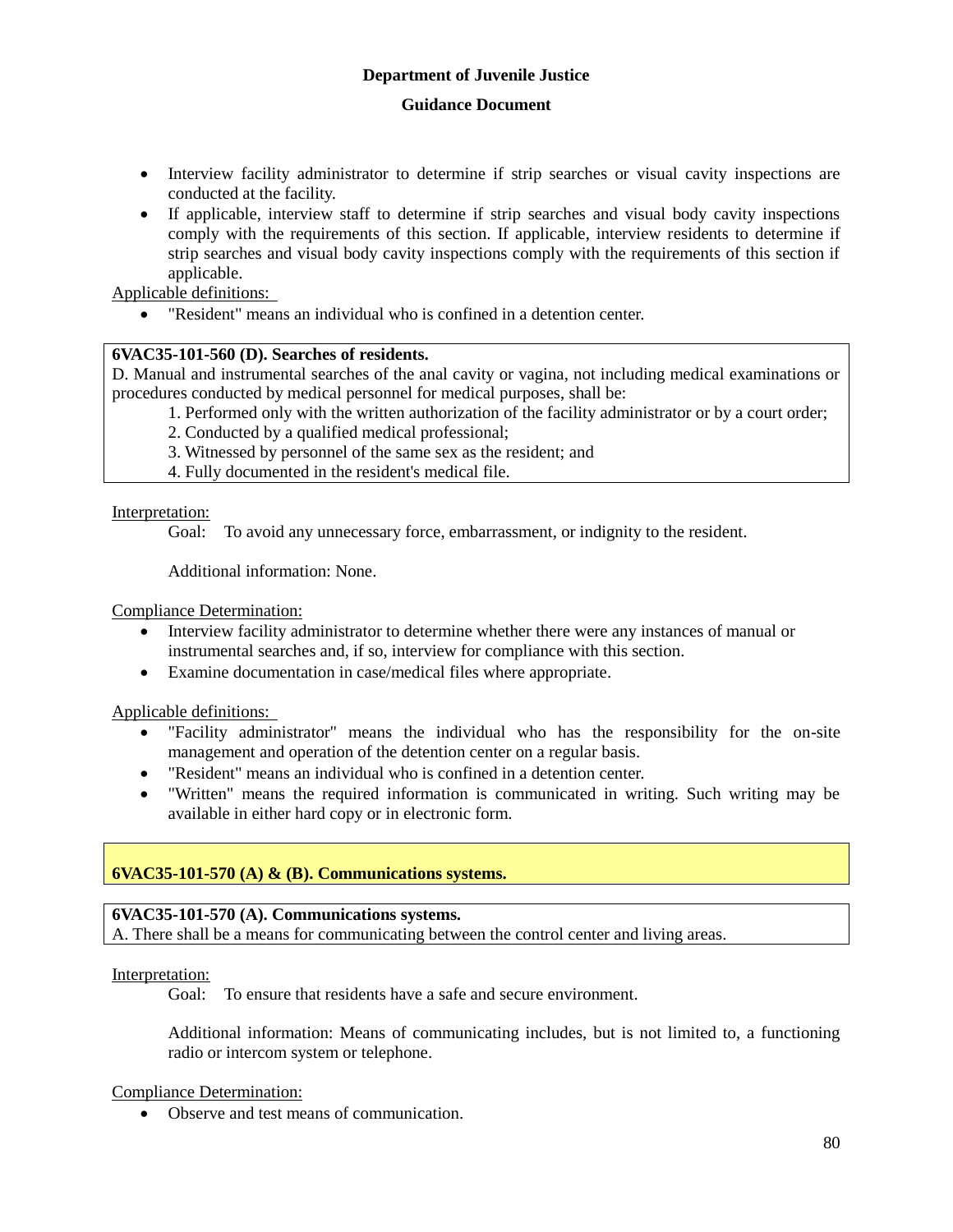Applicable definitions:

None.

## **6VAC35-101-570 (B). Communications systems.**

B. The detention center shall be able to provide communications in an emergency.

## Interpretation:

Goal: To ensure that residents have a safe and secure environment.

Additional information: Able to provide communications in an emergency includes, but is not limited to, being able to communicate from the living units to the control center and from each building to external emergency personnel.

Compliance Determination:

Observe and test emergency communication devices.

Applicable definitions:

- "Detention center" or "secure juvenile detention center" means a local, regional, or state, publicly or privately operated secure custody facility that houses individuals who are ordered to be detained pursuant to the Code of Virginia. This term does not include juvenile correctional centers.
- "Emergency" means a sudden, generally unexpected occurrence or set of circumstances demanding immediate action such as a fire, chemical release, loss of utilities, natural disaster, taking of hostages, major disturbances, escape, and bomb threats. Emergency does not include regularly scheduled employee time off or other situations that could be reasonably anticipated.

## **6VAC35-101-580 (A), (B), & (C). Telephone access and emergency numbers.**

## **6VAC35-101-580 (A). Telephone access and emergency numbers.**

A. There shall be at least one continuously operable, nonpay telephone accessible to staff in each building in which residents sleep or participate in programs.

## Interpretation:

Goal: To ensure that residents have a safe and secure environment.

Additional information: The intent of this standard is for all staff to have access to a telephone as a means to communicate in each living unit (i.e.: pod or unit) and separate areas for programs or activities.

## Compliance Determination:

• Observe and test the operation of the telephone.

Applicable definitions:

 "Emergency" means a sudden, generally unexpected occurrence or set of circumstances demanding immediate action such as a fire, chemical release, loss of utilities, natural disaster,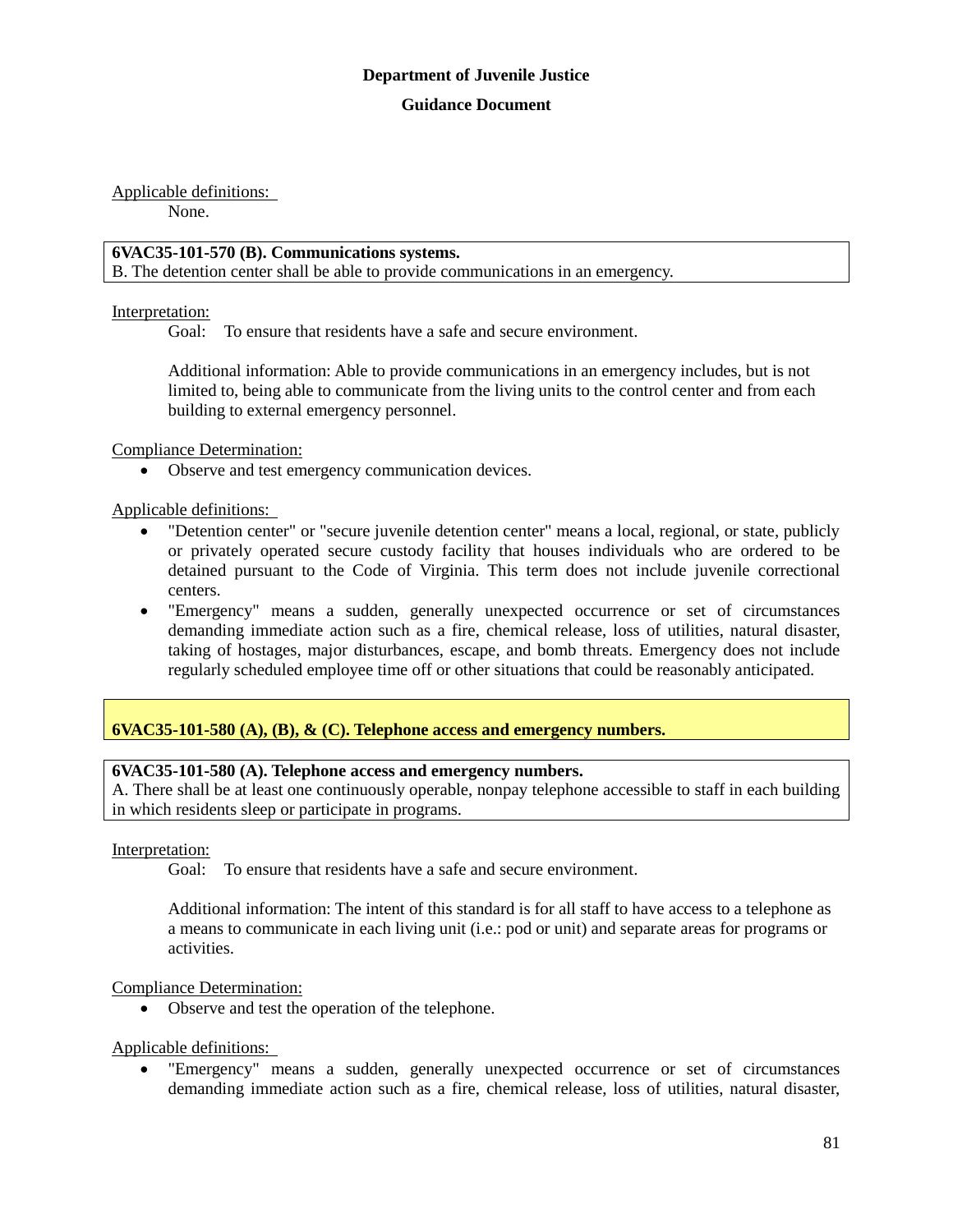#### **Guidance Document**

taking of hostages, major disturbances, escape, and bomb threats. Emergency does not include regularly scheduled employee time off or other situations that could be reasonably anticipated.

"Resident" means an individual who is confined in a detention center.

#### **6VAC35-101-580 (B). Telephone access and emergency numbers.**

B. There shall be an emergency telephone number where a staff person may be immediately contacted 24 hours a day.

Interpretation:

Goal: To ensure a means of constant communication.

Additional information: None.

Compliance Determination:

Interview facility administrator to determine compliance with this section.

Applicable definitions:

- "Emergency" means a sudden, generally unexpected occurrence or set of circumstances demanding immediate action such as a fire, chemical release, loss of utilities, natural disaster, taking of hostages, major disturbances, escape, and bomb threats. Emergency does not include regularly scheduled employee time off or other situations that could be reasonably anticipated.
- "Emergency" means a sudden, generally unexpected occurrence or set of circumstances demanding immediate action such as a fire, chemical release, loss of utilities, natural disaster, taking of hostages, major disturbances, escape, and bomb threats. Emergency does not include regularly scheduled employee time off or other situations that could be reasonably anticipated.

#### **6VAC35-101-580 (C). Telephone access and emergency numbers.**

C. An emergency telephone number shall be provided to residents and the adults responsible for their care when a resident is away from the facility and not under the supervision of direct care staff or lawenforcement officials.

Interpretation:

Goal: To ensure that when residents are away from the facility there is an effective means of communication to report significant events.

Additional information: This section applies to residents who are furloughed, on work or educational release, or some equivalent where they are not supervised by staff or law enforcement personnel. Residents subject to involuntary inpatient psychiatric treatment are not subject to the provisions of this section.

Compliance Determination:

• Interview the facility administrator to determine compliance with this section Interview a sample of residents to determine compliance with this section.

Applicable definitions:

 "Direct care staff" means the staff whose primary job responsibilities are (i) maintaining the safety, care, and well-being of residents, (ii) implementing the structured program of care and the behavior management program, and (iii) maintaining the security of the facility.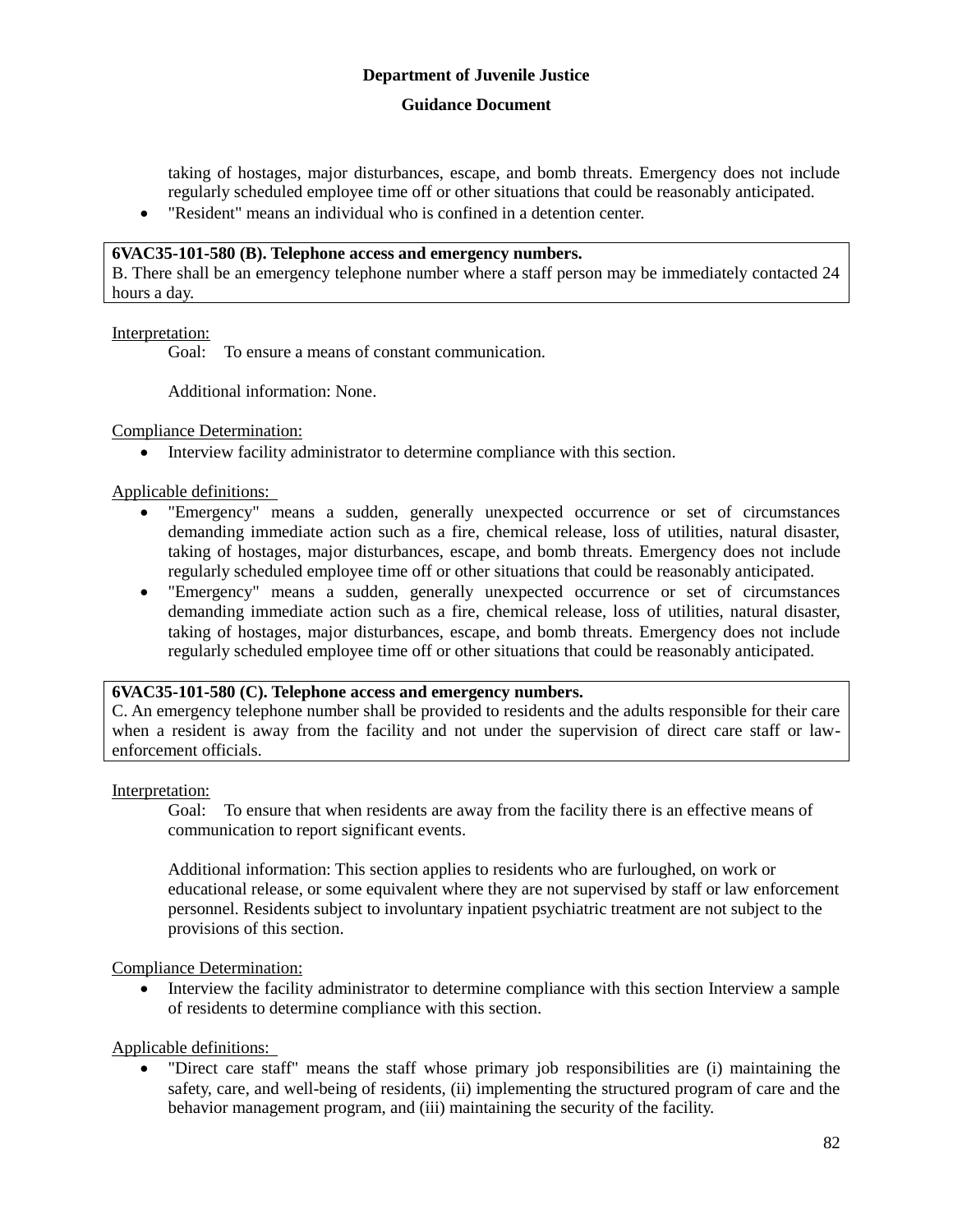- "Emergency" means a sudden, generally unexpected occurrence or set of circumstances demanding immediate action such as a fire, chemical release, loss of utilities, natural disaster, taking of hostages, major disturbances, escape, and bomb threats. Emergency does not include regularly scheduled employee time off or other situations that could be reasonably anticipated.
- "Resident" means an individual who is confined in a detention center.

## **6VAC35-101-590 (A), (B), & (C). Keys.**

## **6VAC35-101-590 (A). Keys.**

A. The detention center shall have a written key control plan to keep keys secure at all times.

Interpretation:

Goal: To ensure there is a means to keep keys secure.

Additional information: None.

Compliance Determination:

- Review the key control plan.
- Observe the security of keys.

## Applicable definitions:

- "Detention center" or "secure juvenile detention center" means a local, regional, or state, publicly or privately operated secure custody facility that houses individuals who are ordered to be detained pursuant to the Code of Virginia. This term does not include juvenile correctional centers.
- "Written" means the required information is communicated in writing. Such writing may be available in either hard copy or in electronic form.

## **6VAC35-101-590 (B). Keys.**

B. Fire and emergency keys shall be instantly identifiable by sight and touch.

Interpretation:

Goal: To ensure that staff can access emergency keys.

Additional information: None.

Compliance Determination:

• Interview staff and have staff identify the emergency keys by sight and touch.

Applicable definitions:

 "Emergency" means a sudden, generally unexpected occurrence or set of circumstances demanding immediate action such as a fire, chemical release, loss of utilities, natural disaster, taking of hostages, major disturbances, escape, and bomb threats. Emergency does not include regularly scheduled employee time off or other situations that could be reasonably anticipated.

## **6VAC35-101-590 (C). Keys.**

C. There shall be different master keys for the interior security and outer areas.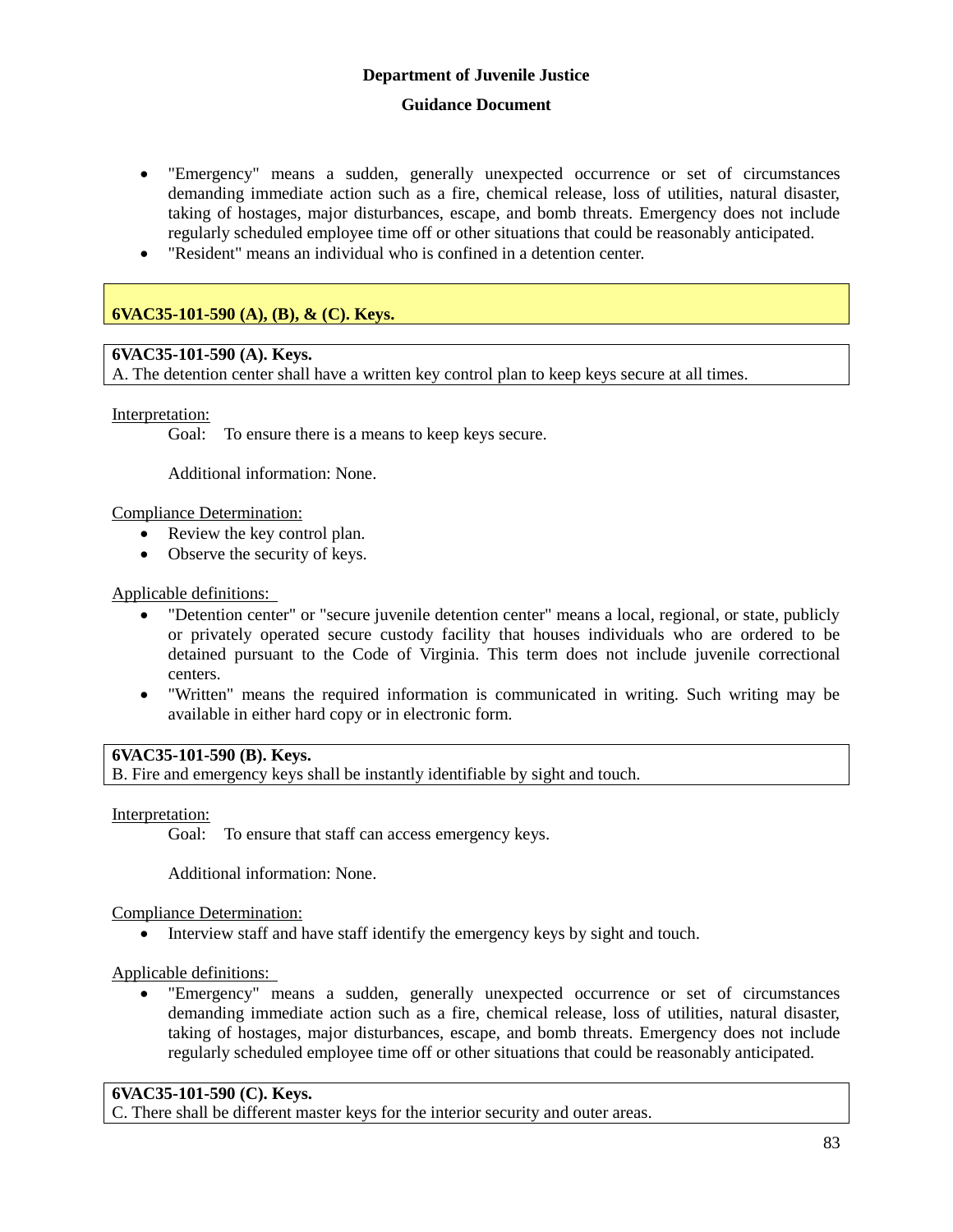Interpretation:

Goal: To ensure that residents are able to use keys to escape the secure perimeter.

Additional information: None.

Compliance Determination:

• Identify that there are two different keys.

Applicable definitions:

None.

## **6VAC35-101-600. Weapons.**

## **6VAC35-101-600. Weapons.**

Written procedures shall be developed and implemented to govern the possession and use of firearms, pellet guns, air guns, and other weapons on the detention center's premises. The procedure shall provide that no firearms, pellet guns, air guns, or other weapons shall be permitted on the premises unless the weapons are:

1. In the possession of and use by authorized law-enforcement personnel admitted to facilities in response to emergencies; or

2. Stored in secure weapons lockers outside the secure perimeter of the facility by lawenforcement personnel conducting official business at the facility.

## Interpretation:

Goal: To ensure that residents have a safe and secure environment.

Additional information: None.

Compliance Determination:

- Examine the procedure to determine compliance with this section.
- Interview facility administrator if there were any instances of weapons on the premise. Assess any such instances for compliance with the procedure.

Applicable definitions:

- "Detention center" or "secure juvenile detention center" means a local, regional, or state, publicly or privately operated secure custody facility that houses individuals who are ordered to be detained pursuant to the Code of Virginia. This term does not include juvenile correctional centers.
- "Premises" means the tracts of land on which any part of a detention center is located and any buildings on such tracts of land.
- "Written" means the required information is communicated in writing. Such writing may be available in either hard copy or in electronic form.

**6VAC35-101-610. Area and equipment restrictions.**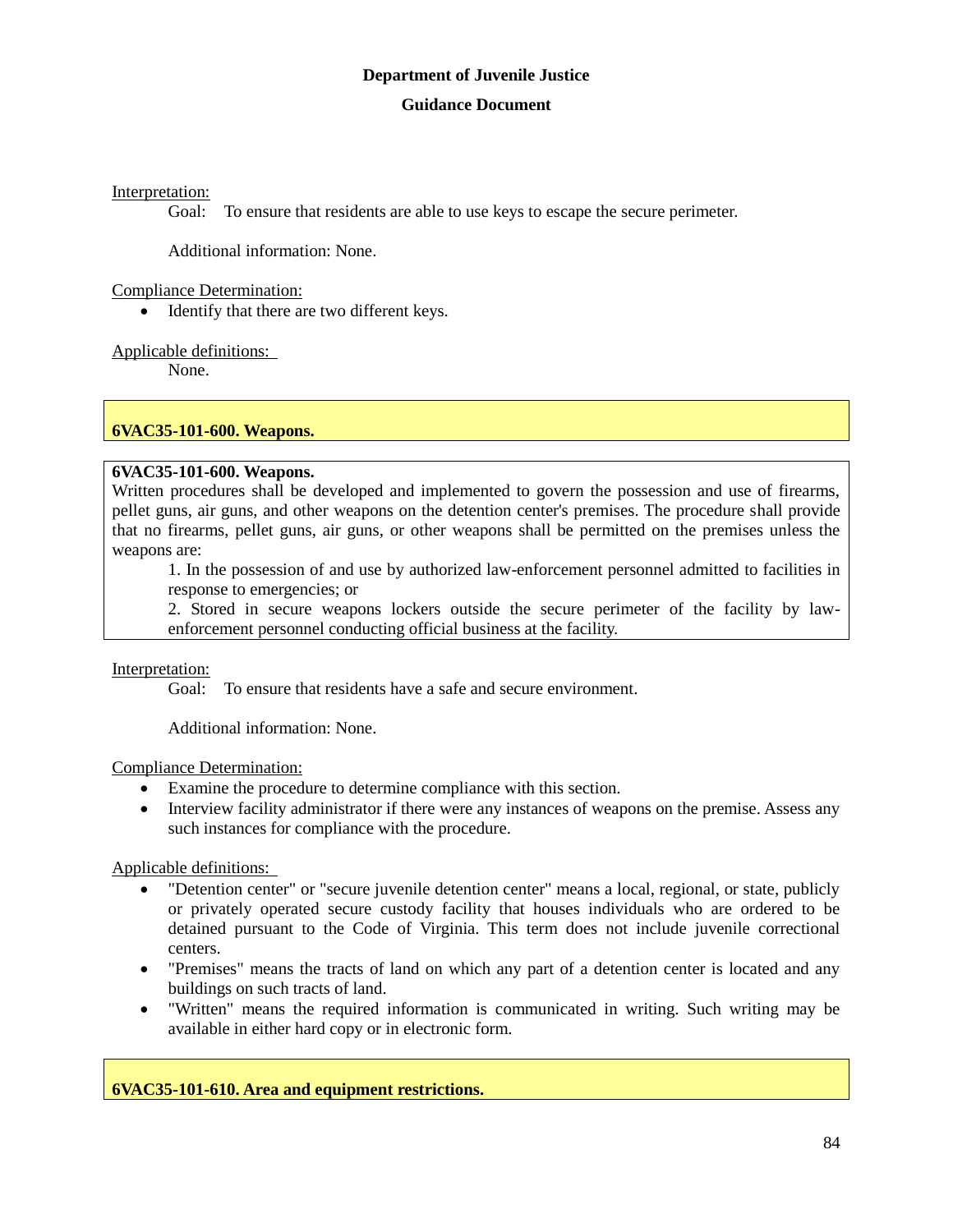#### **Guidance Document**

#### **6VAC35-101-610. Area and equipment restrictions.**

Written procedure shall govern the inventory and control of all security, maintenance, recreational, and medical equipment of the detention center to which residents reasonably may be expected to have access.

Interpretation:

Goal: To ensure that there is proper accounting for equipment and there is controlled access by residents.

Additional information: None.

Compliance Determination:

- Review procedures to determine compliance with this section.
- Observe practice and documentation of inventory and control of the equipment.

Applicable definitions:

- "Detention center" or "secure juvenile detention center" means a local, regional, or state, publicly or privately operated secure custody facility that houses individuals who are ordered to be detained pursuant to the Code of Virginia. This term does not include juvenile correctional centers.
- "Resident" means an individual who is confined in a detention center.
- "Written" means the required information is communicated in writing. Such writing may be available in either hard copy or in electronic form.

## **6VAC35-101-620. Power equipment.**

#### **6VAC35-101-620. Power equipment.**

Written safety rules shall be developed and implemented for the use and maintenance of power equipment.

Interpretation:

Goal: To ensure that there are proper safety practices and maintenance of equipment.

Additional information: This refers to power equipment used by residents.

Compliance Determination:

- Review safety rules.
- Observe practice and documentation of inventory and control of the equipment.

Applicable definitions:

 "Written" means the required information is communicated in writing. Such writing may be available in either hard copy or in electronic form.

## **6VAC35-101-630 (A), (B), & (C). Transportation.**

**6VAC35-101-630 (A). Transportation.**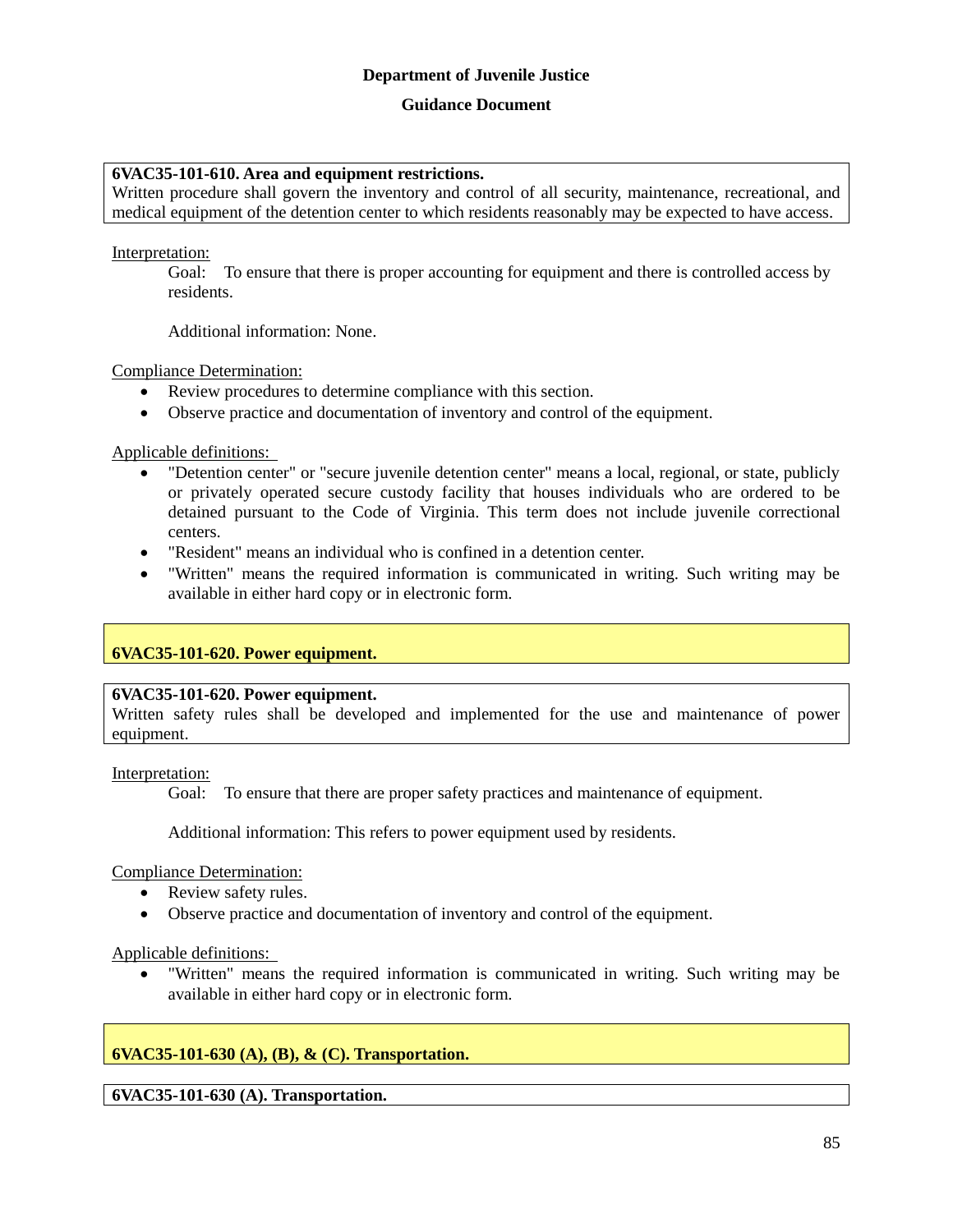A. Each detention center shall have transportation available or make the necessary arrangements for routine and emergency transportation.

Interpretation:

Goal: To ensure a timely and proper response to emergencies.

Additional information: The does not require the facility to own or operate vehicles, provided it has made arrangements for routine and emergency transportation.

Compliance Determination:

Interview staff about how transportation is provided in routine and emergency situations.

Applicable definitions:

- "Detention center" or "secure juvenile detention center" means a local, regional, or state, publicly or privately operated secure custody facility that houses individuals who are ordered to be detained pursuant to the Code of Virginia. This term does not include juvenile correctional centers.
- "Emergency" means a sudden, generally unexpected occurrence or set of circumstances demanding immediate action such as a fire, chemical release, loss of utilities, natural disaster, taking of hostages, major disturbances, escape, and bomb threats. Emergency does not include regularly scheduled employee time off or other situations that could be reasonably anticipated.

#### **6VAC35-101-630 (B). Transportation.**

B. There shall be written safety rules for transportation of residents and for the use of vehicles.

Interpretation:

Goal: To ensure residents are transported in a safe manner and properly maintained vehicles.

Additional information: "Use and maintenance of vehicles" includes, but is not limited to, a preventative maintenance and inspection plan (i.e.: oil changes and scheduling required inspections).

Compliance Determination:

Review the rules for (1) transportation of residents and (2) vehicle use and maintenance.

Applicable definitions:

- "Resident" means an individual who is confined in a detention center.
- "Written" means the required information is communicated in writing. Such writing may be available in either hard copy or in electronic form.

#### **6VAC35-101-630 (C). Transportation.**

C. Written procedure shall provide for the verification of appropriate licensure for staff whose duties involve transporting residents.

Interpretation:

Goal: To ensure the safety of residents.

Additional information: None.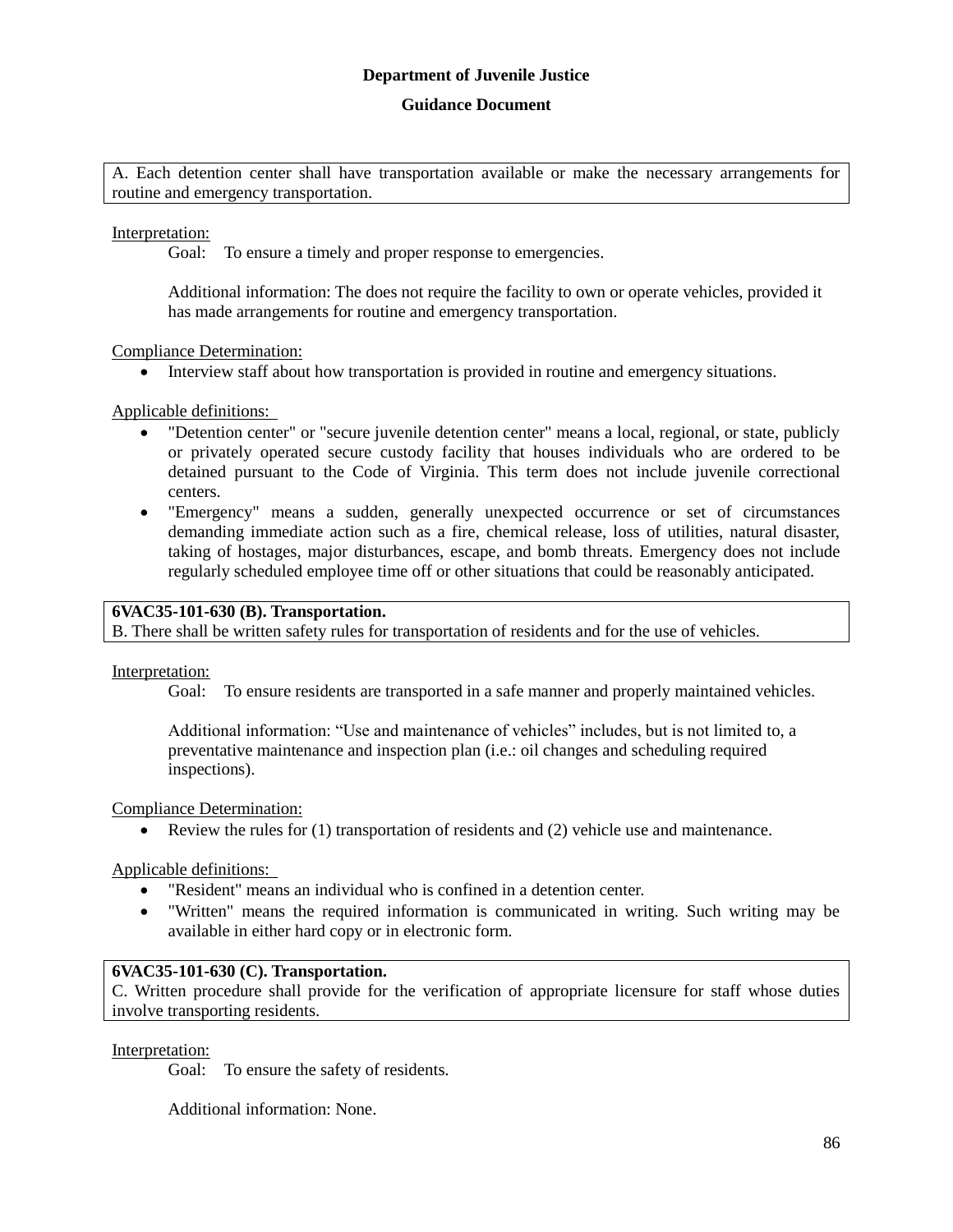## **Guidance Document**

Compliance Determination:

- Examine the procedure to see if it provides for the verification of licensure for staff that transports residents.
- Observe valid operator license for that staff that transport resident.

Applicable definitions:

- "Resident" means an individual who is confined in a detention center.
- "Written" means the required information is communicated in writing. Such writing may be available in either hard copy or in electronic form.

**6VAC35-101-640 (A) & (B). Transportation of residents; transfer to department.**

## **6VAC35-101-640 (A). Transportation of residents; transfer to department.**

A. Residents shall be transported in accordance with Guidelines for Transporting Juveniles in Detention issued by the board in accordance with § 16.1-254 of the Code of Virginia.

Interpretation:

Goal: To ensure that residents are transported in accordance with established guidelines.

Additional information: Guidelines for Transporting Juveniles in Detention.

Compliance Determination:

 Interview facility administrator to determine if transportation is conducted in accordance with the Guidelines for Transporting Juveniles in Detention.

Applicable definitions:

- "Board" means the Board of Juvenile Justice.
- "Department" means the Department of Juvenile Justice.
- "Resident" means an individual who is confined in a detention center.

## **6VAC35-101-640 (B). Transportation of residents; transfer to department.**

B. When a resident is transported to the department from a detention center, all information pertaining to the resident's medical, educational, behavioral, and family circumstances during the resident's stay in detention shall be sent either in a written document or electronically to the department (i) with the resident, if the detention center is given at least 24 hours notice; or (ii) within 24 hours after the resident is transported, if such notice is not given.

Interpretation:

Goal: To ensure the proper transfer of information to the Department.

Additional information: None

Compliance Determination:

- Interview facility administrator to determine compliance with this section.
- Interview staff at the Reception Diagnostic Center to determine compliance with this section.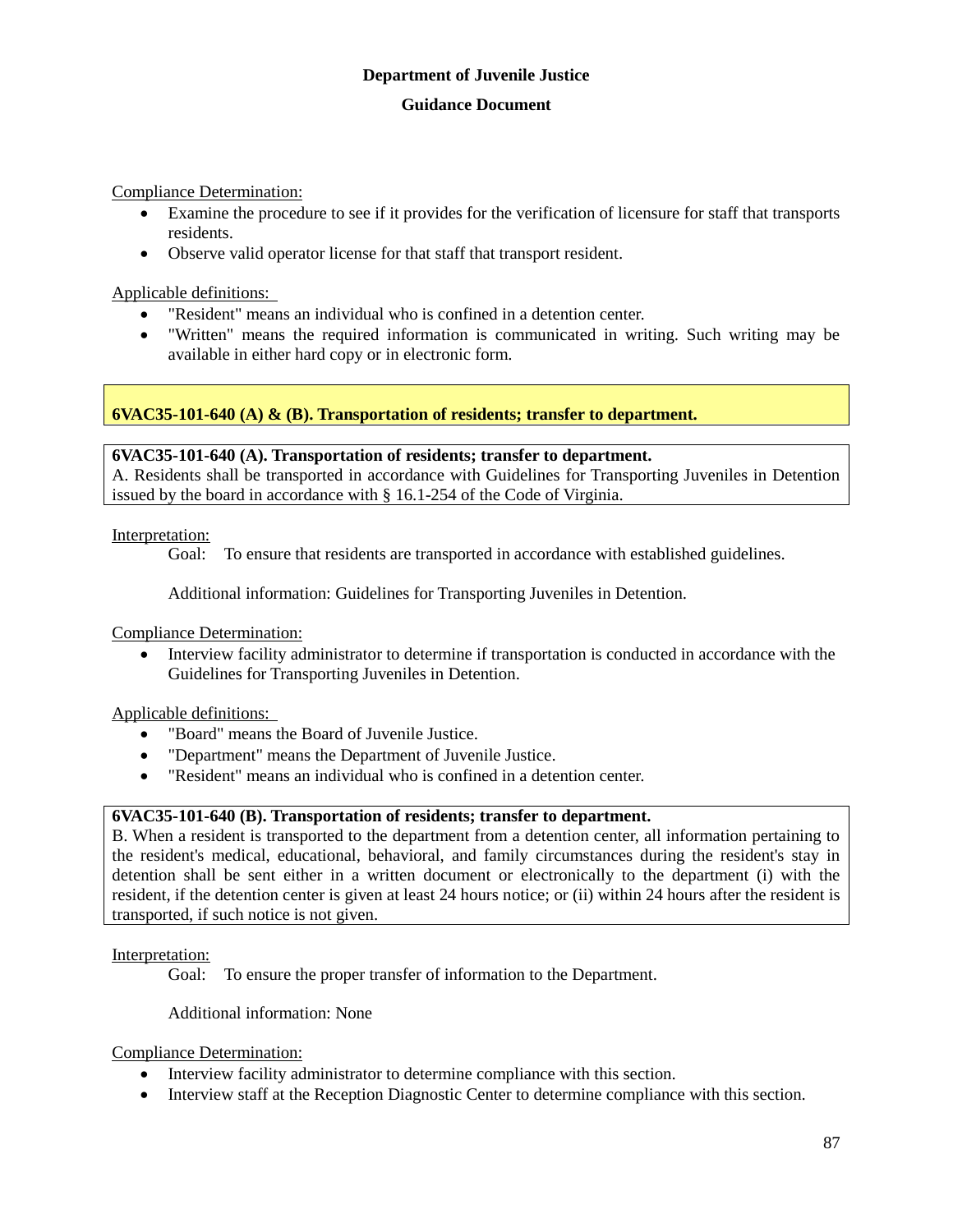Applicable definitions:

- "Department" means the Department of Juvenile Justice.
- "Detention center" or "secure juvenile detention center" means a local, regional, or state, publicly or privately operated secure custody facility that houses individuals who are ordered to be detained pursuant to the Code of Virginia. This term does not include juvenile correctional centers.
- "Resident" means an individual who is confined in a detention center.
- "Written" means the required information is communicated in writing. Such writing may be available in either hard copy or in electronic form.

## **Part V Residents' Rights**

## **6VAC35-101-650 (A) & (B). Prohibited actions.**

## **6VAC35-101-650 (A). Prohibited actions.**

A. The following actions are prohibited:

1. Deprivation of drinking water or food necessary to meet a resident's daily nutritional needs, except as ordered by a licensed physician for a legitimate medical purpose and documented in the resident's record;

2. Denial of contacts and visits with the resident's attorney, a probation officer, the regulatory authority, a supervising agency representative, or representatives of other agencies or groups as required by applicable statutes or regulations;

3. Any action that is humiliating, degrading, or abusive, including, but not limited to, any form of physical abuse, sexual abuse, or sexual harassment;

4. Corporal punishment, which is administered through the intentional inflicting of pain or discomfort to the body through actions such as, but not limited to (i) striking or hitting with any part of the body or with an implement; (ii) pinching, pulling, or shaking; or (iii) any similar action that normally inflicts pain or discomfort;

5. Subjection to unsanitary living conditions;

6. Deprivation of opportunities for bathing or access to toilet facilities, except as ordered by a licensed physician for a legitimate medical purpose and documented in the resident's record; 7. Denial of health care;

8. Denial of appropriate services and treatment;

9. Application of aversive stimuli, except as permitted pursuant to other applicable state regulations; aversive stimuli means any physical forces (e.g., sound, electricity, heat, cold, light, water, or noise) or substances (e.g., hot pepper, pepper sauce, or pepper spray) measurable in duration and intensity that when applied to a resident are noxious or painful to the individual, but does not include striking or hitting the individual with any part of the body or with an implement or pinching, pulling, or shaking the resident;

10. Administration of laxatives, enemas, or emetics, except as ordered by a licensed physician or poison control center for a legitimate medical purpose and documented in the resident's record;

11. Deprivation of opportunities for sleep or rest, except as ordered by a licensed physician for a legitimate medical purpose and documented in the resident's record;

12. Use of pharmacological restraints;

13. Discrimination on the basis of race, religion, national origin, sex, disability, or sexual orientation; and

14. Other constitutionally prohibited actions.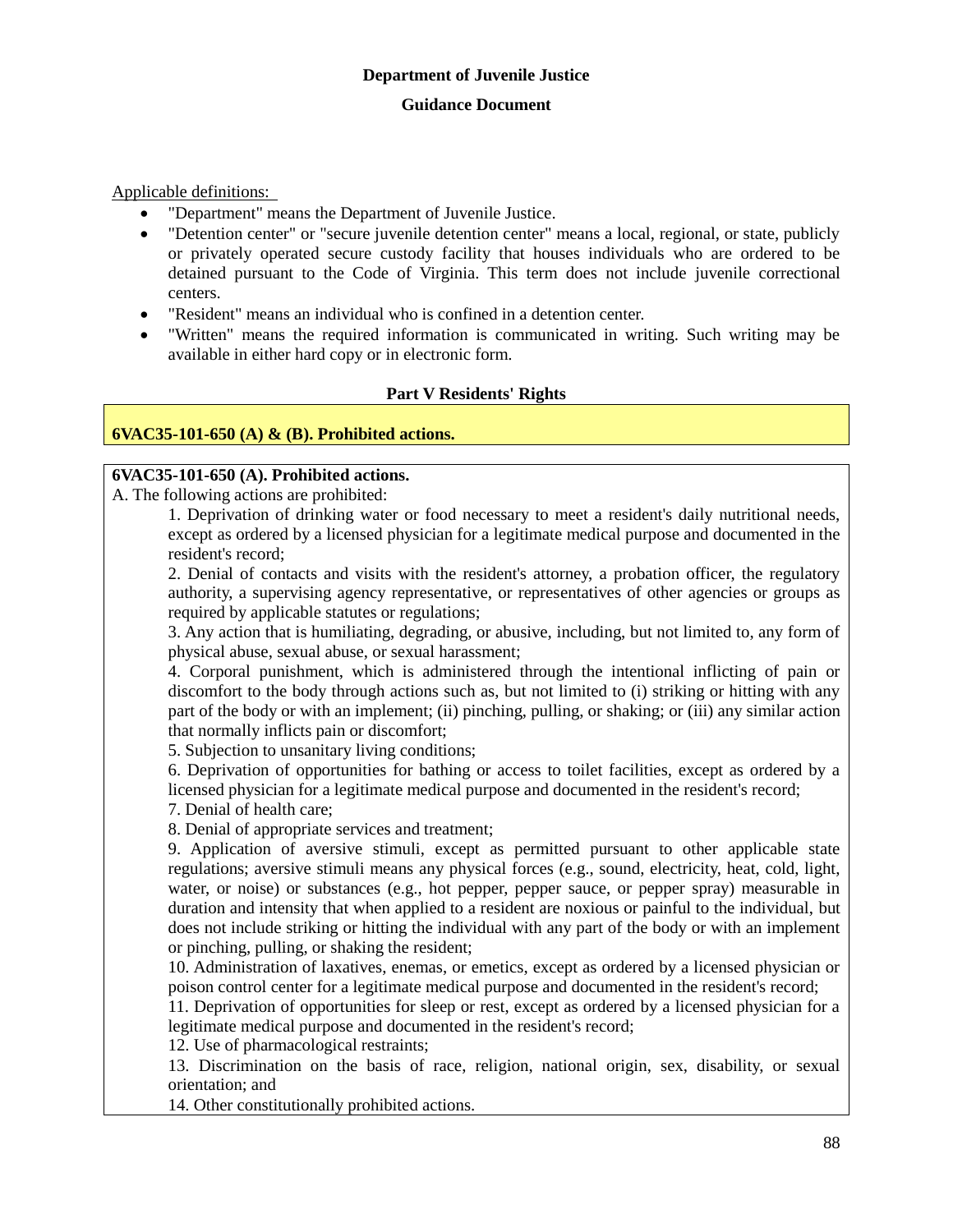## Interpretation:

Goal: To ensure the proper care, protection, and treatment of residents.

Additional information: Each subdivision constitutes a separate regulatory requirement.

Compliance Determination:

- Interview facility administrator or designee to determine if any resident was subject to a prohibited action.
- Ask whether any charges or lawsuits were filed against staff for any prohibited action.
- Interview a sample of residents to determine if any prohibited actions have occurred.

## Applicable definitions:

- "Case record" or "record" means written or electronic information relating to one resident and the resident's family, if applicable. This information includes, but is not limited to, social, medical, psychiatric, and psychological records; reports; demographic information; agreements; all correspondence relating to care of the resident; service plans with periodic revisions; aftercare plans and discharge summary; and any other information related to the resident.
- "Regulatory authority" means the board or the department as designated by the board.
- "Resident" means an individual who is confined in a detention center.

## **6VAC35-101-650 (B). Prohibited actions.**

B. Employees shall be trained on the prohibited actions as provided in 6VAC35-101-190 (required initial training) and 6VAC35-101-200 (retraining); volunteers and interns shall be trained as provided in 6VAC35-101-300 (volunteer and intern orientation and training); and residents shall be oriented as provided in 6VAC35-101-800 (admission and orientation).

Interpretation:

Goal: To ensure that all staff are trained in prohibited actions.

Additional information: Compliance will be determined in each of the listed subsections.

## Compliance Determination:

Review training records to determine compliance with this section

Applicable definitions:

"Resident" means an individual who is confined in a detention center.

## **6VAC35-71-655 (A), (B), & (C). Vulnerable populations.**

## **6VAC35-71-655 (A). Vulnerable populations**

A. The facility shall implement a procedure for assessing whether a resident is a member of a vulnerable population.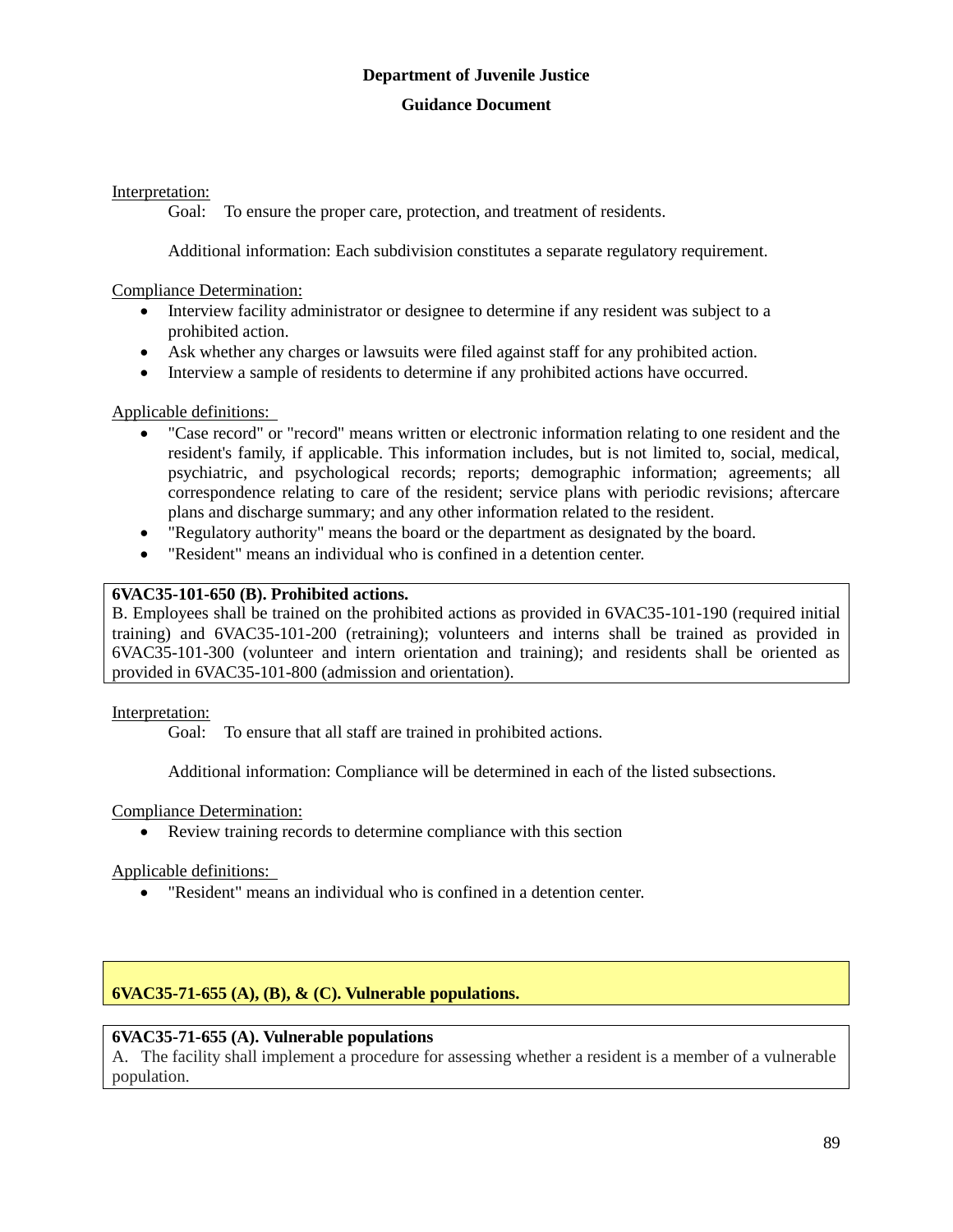## **Guidance Document**

Interpretation:

Goal: To ensure the proper care, protection, and treatment of residents.

Additional information: Refer to definition in 655 (C).

Compliance Determination:

- Review procedure.
- Review documentation of assessments.
- Interview superintendent or designee to determine how the procedure is implemented.

## **6VAC35-71-655 (B). Vulnerable populations**

B. If the assessment determines a resident is a vulnerable population, the facility shall implement any identified additional precautions such as heightened need for supervision, additional safety precautions, or separation from certain other residents. The facility shall consider on a case-by-case basis whether a placement would ensure the resident's health and safety and whether the placement would present management or security problems.

Interpretation:

Goal: To ensure the proper care, protection, and treatment of residents.

Additional information: Refer to definition in 655 (C).

Compliance Determination:

- Review assessments.
- Review additional plan of care (e.g. as heightened need for supervision, additional safety precautions, or separation from certain other residents).
- Review documentation of any founded grievances where plans for members of a vulnerable population were not implemented.

## **6VAC35-71-655 (C). Vulnerable populations**

C. For the purposes of this section, vulnerable populations means a resident or group of residents who have been assessed to be reasonably likely to be exposed to the possibility of being attacked or harmed, either physically or emotionally (e.g., very young residents; residents who are small in stature; residents who have limited English proficiency; residents who are gay, lesbian, bi-sexual, transgender, or intersex; residents with a history of being bullied or of self-injurious behavior).

Interpretation:

Goal: To define vulnerable populations.

Additional information: None

Compliance Determination:

None.

**6VAC35-101-660 (A), (B), (C), (D), (E), (F), (G), & (H). Residents' mail.**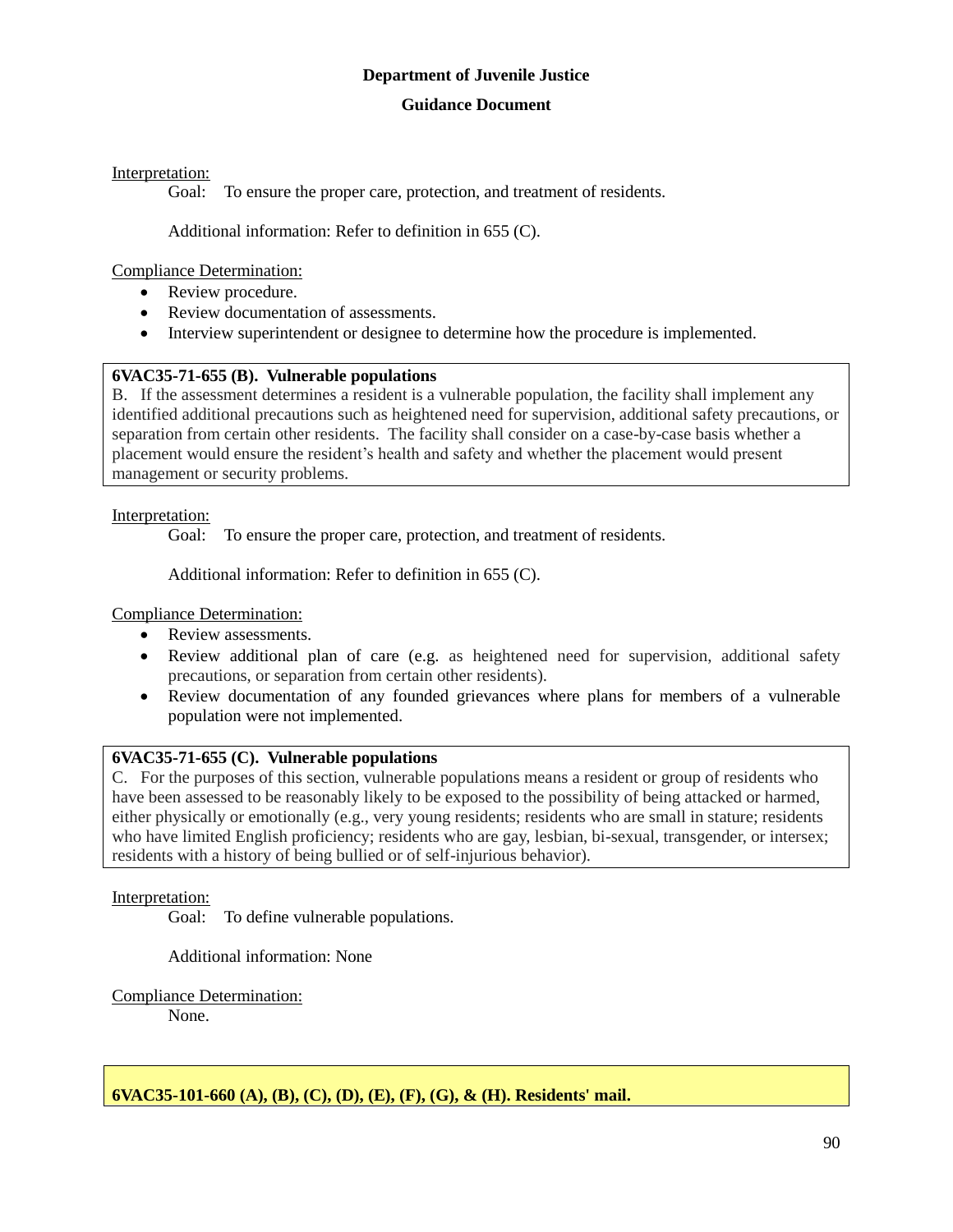## **6VAC35-101-660 (A). Residents' mail.**

A. A resident's incoming or outgoing mail may be delayed or withheld only in accordance with this section, as permitted by other applicable regulations, or by order of a court.

#### Interpretation:

Goal: To ensure the proper handling of resident's mail.

Additional information: None.

Compliance Determination:

Interview staff responsible for processing mail to determine compliance with this section.

Applicable definitions:

"Resident" means an individual who is confined in a detention center.

## **6VAC35-101-660 (B). Residents' mail.**

B. Staff may open and inspect residents' incoming and outgoing nonlegal mail for contraband. When based on legitimate interests of the facility's order and security, nonlegal mail may be read, censored, or rejected in accordance with written procedures. The resident shall be notified when incoming or outgoing letters are withheld in part or in full.

#### Interpretation:

Goal: To ensure the proper processing of resident's mail.

Additional information: None.

## Compliance Determination:

- Review procedure for required components.
- Interview staff responsible for processing mail and ask about compliance with this section.
- Interview the facility administrator to determine which if any residents had their non legal mail withheld during the audit period. If applicable interview a sample of these residents if they were notified of withheld mail.

Applicable definitions:

- "Contraband" means any item possessed by or accessible to a resident or found within a detention center or on its premises (i) that is prohibited by statute, regulation, or the facility's procedure, (ii) that is not acquired through approved channels or in prescribed amounts, or (iii) that may jeopardize the safety and security of the detention center or individual residents.
- "Resident" means an individual who is confined in a detention center.
- "Written" means the required information is communicated in writing. Such writing may be available in either hard copy or in electronic form.

## **6VAC35-101-660 (C). Residents' mail.**

C. In the presence of the recipient and in accordance with written procedures, staff may open to inspect for contraband, but shall not read, legal mail. Legal mail shall mean any written material that is sent to or received from a designated class of correspondents, as defined in procedures, which shall include any court, legal counsel, or administrators of the grievance system, the governing authority, the department, or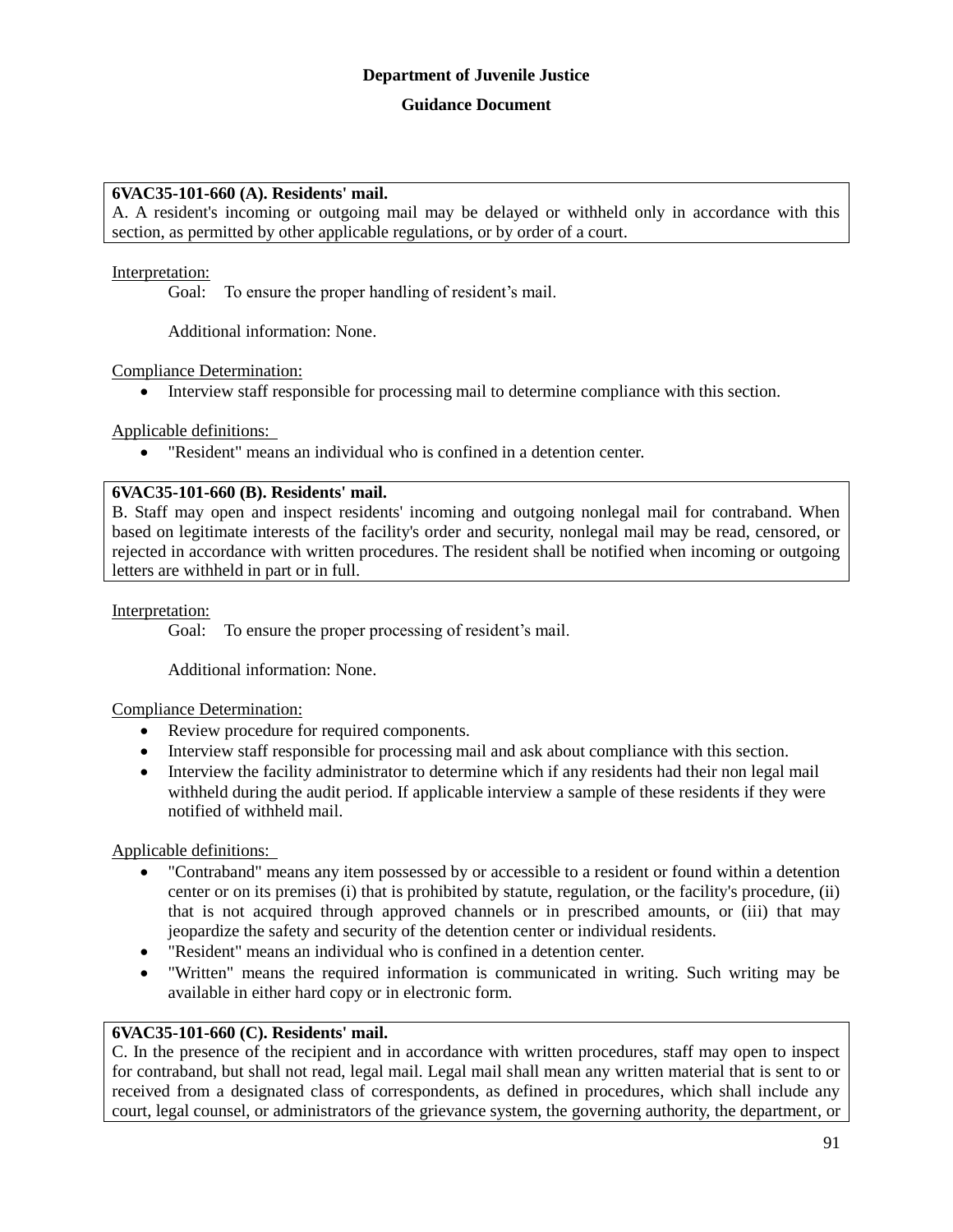#### **Guidance Document**

#### the regulatory authority.

#### Interpretation:

Goal: To ensure the proper processing of resident's mail.

Additional information: Department administrators refer to Central Office personnel.

## Compliance Determination:

- Examine procedure for required components.
- Interview staff responsible for processing mail to determine compliance with this section.
- Interview the facility administrator to determine which if any residents had their legal mail open and inspected for contraband during the audit period.
- If applicable interview a sample of these residents if they were present when their legal mail was inspected.

Applicable definitions:

- "Contraband" means any item possessed by or accessible to a resident or found within a detention center or on its premises (i) that is prohibited by statute, regulation, or the facility's procedure, (ii) that is not acquired through approved channels or in prescribed amounts, or (iii) that may jeopardize the safety and security of the detention center or individual residents.
- "Department" means the Department of Juvenile Justice.
- "Detention center" or "secure juvenile detention center" means a local, regional, or state, publicly or privately operated secure custody facility that houses individuals who are ordered to be detained pursuant to the Code of Virginia. This term does not include juvenile correctional centers.
- "Regulatory authority" means the board or the department as designated by the board.
- "Resident" means an individual who is confined in a detention center.
- "Written" means the required information is communicated in writing. Such writing may be available in either hard copy or in electronic form.

## **6VAC35-101-660 (D). Residents' mail.**

D. Staff shall not read mail addressed to parents, immediate family members, legal guardians, guardian ad litems, counsel, courts, officials of the committing authority, public officials, or grievance administrators unless permission has been obtained from a court or the facility administrator or his designee has determined that there is reasonable belief that the security of the facility is threatened. When so authorized, staff may read such mail in accordance with written procedures.

## Interpretation:

Goal: To ensure the proper processing of resident's mail.

Additional information: None.

## Compliance Determination:

- Review procedures.
- Interview staff responsible for processing mail to determine compliance with this section. .
- Interview the facility administrator to determine if mail described in this section was read by staff in accordance with this section.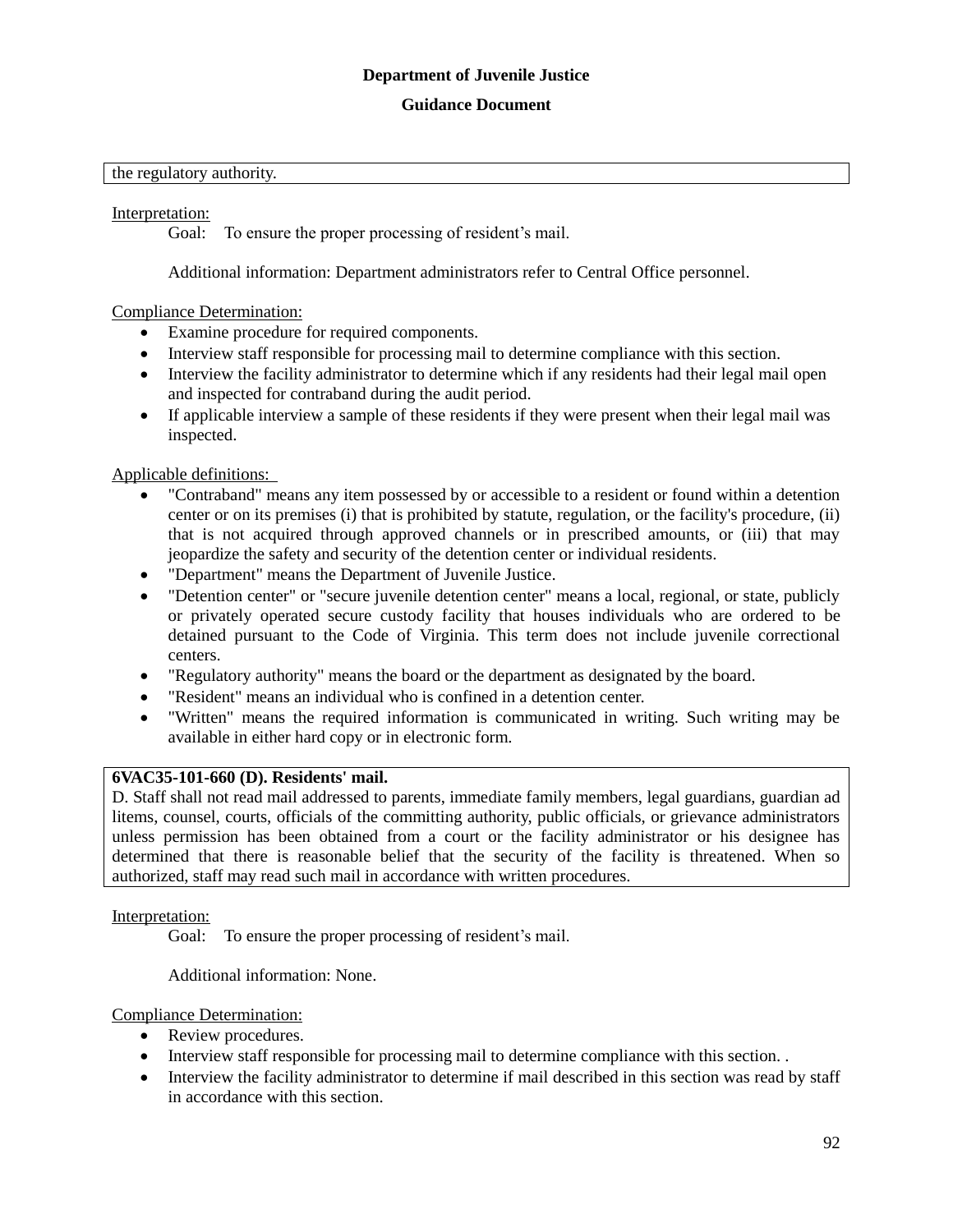Applicable definitions:

- "Facility administrator" means the individual who has the responsibility for the on-site management and operation of the detention center on a regular basis.
- "Parent" or "legal guardian" means (i) a biological or adoptive parent who has legal custody of a resident, including either parent if custody is shared under a joint decree or agreement; (ii) a biological or adoptive parent with whom a resident regularly resides; (iii) a person judicially appointed as a legal guardian of a resident; or (iv) a person who exercises the rights and responsibilities of legal custody by delegation from a biological or adoptive parent, upon provisional adoption, or otherwise by operation of law.
- "Resident" means an individual who is confined in a detention center.
- "Written" means the required information is communicated in writing. Such writing may be available in either hard copy or in electronic form.

## **6VAC35-101-660 (E). Residents' mail.**

E. Except as otherwise provided in this section, incoming and outgoing letters shall be held for no more than 24 hours and packages for no more than 48 hours, excluding weekends and holidays.

## Interpretation:

Goal: To ensure the proper processing of resident's mail.

Additional information: None

Compliance Determination:

Interview staff responsible for processing mail to determine compliance with this section.

Applicable definitions:

"Resident" means an individual who is confined in a detention center.

## **6VAC35-101-660 (F). Residents' mail.**

F. If requested by the resident, postage and writing materials shall be provided for outgoing legal correspondence and at least two other letters per week.

Interpretation:

Goal: To ensure the residents have the means by with to have written communications.

Additional information: None.

Compliance Determination:

- Interview the facilities accounting or business department staff responsible for postage to determine compliance with this section.
- Ask a sample of residents about access to postage and writing materials.

Applicable definitions:

"Resident" means an individual who is confined in a detention center.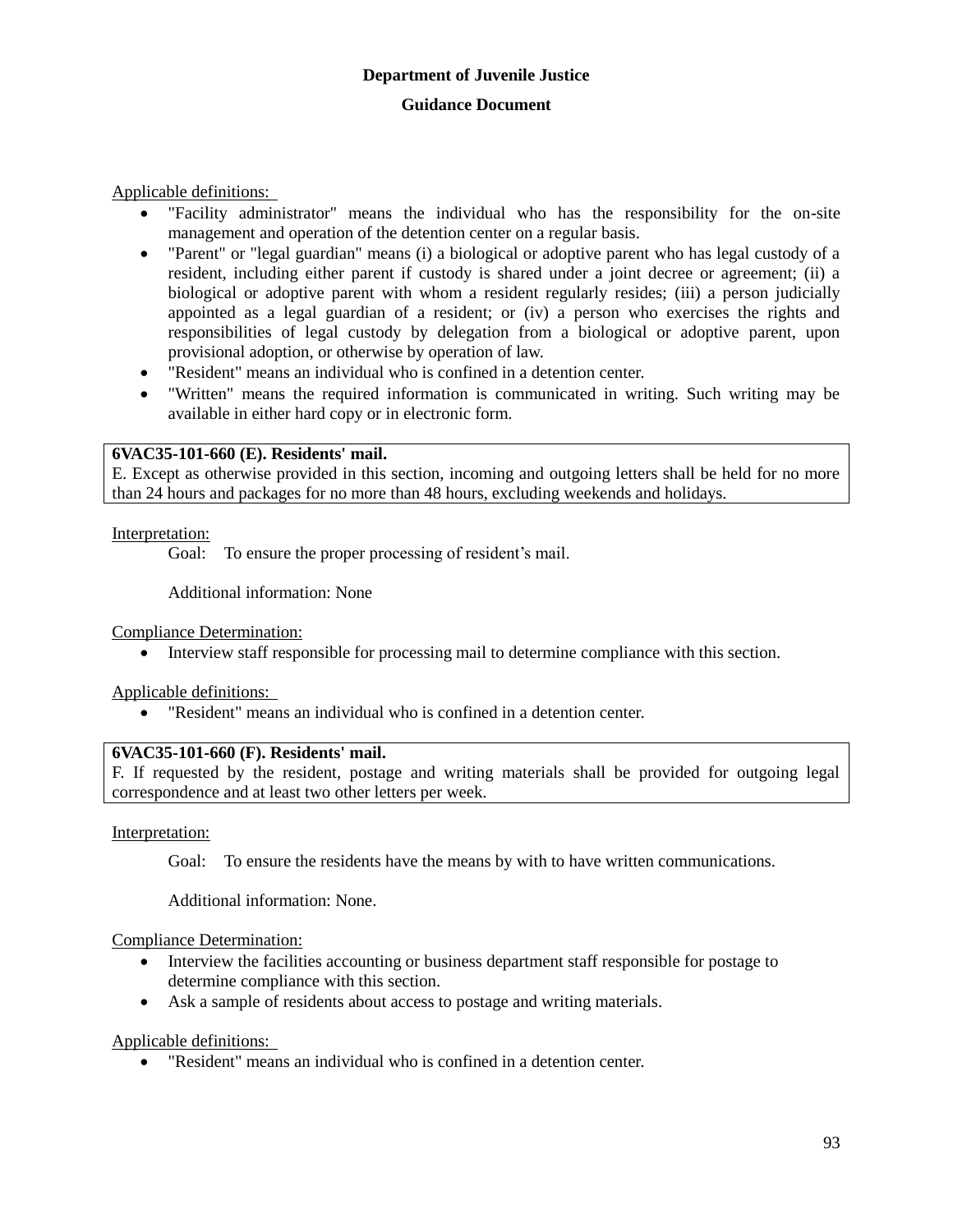#### **Guidance Document**

## **6VAC35-101-660 (G). Residents' mail.**

G. First-class letters and packages received for residents who have been transferred or released shall be forwarded.

Interpretation:

Goal: To ensure the proper processing of resident's mail.

Additional information: None.

Compliance Determination:

• Interview staff responsible for processing mail to determine compliance with this section Applicable definitions:

"Resident" means an individual who is confined in a detention center.

#### **6VAC35-101-660 (H). Residents' mail.**

H. Written procedure governing correspondence of residents shall be made available to all staff and residents and shall be reviewed annually and updated as needed.

Interpretation:

Goal: To ensure the residents and staff have working knowledge of proper processing of mail.

Additional information: None.

Compliance Determination:

- Observe accessibility of the procedure
- Review the procedures in accordance with this section.
- Ask a sample of staff about availability of the procedure
- Ask a sample of residents about availability of the procedure

Applicable definitions:

- "Annual" means within 13 months of the previous event or occurrence.
- "Resident" means an individual who is confined in a detention center.
- "Written" means the required information is communicated in writing. Such writing may be available in either hard copy or in electronic form.

## **6VAC35-101-670. Telephone calls.**

## **6VAC35-101-670. Telephone calls.**

Telephone calls shall be permitted in accordance with procedures that take into account the need for security and order, resident behavior, and program objectives.

Interpretation:

Goal: To ensure the right of residents to have telephonic communications with approved persons.

Additional information: None.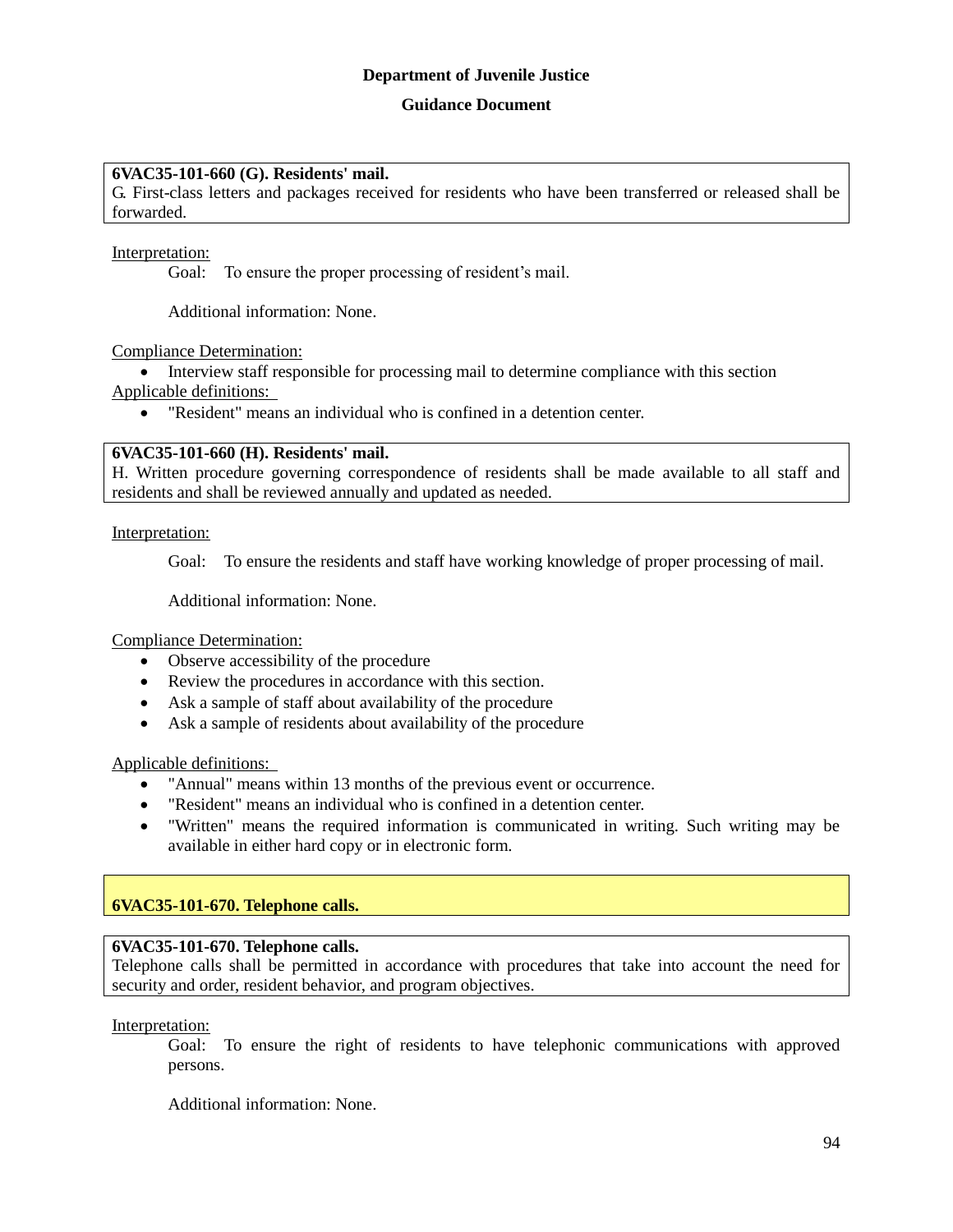Compliance Determination:

Review procedures to determine compliance with this section.

Applicable definitions:

"Resident" means an individual who is confined in a detention center.

## **6VAC35-101-680 (A), (B), & (C). Visitation.**

## **6VAC35-101-680 (A). Visitation.**

A. A resident's contacts and visits with family or legal guardians shall not be subject to unreasonable limitations; and any limitation shall be implemented only as permitted by written procedures, other applicable regulations, or by order of a court.

Interpretation:

Goal: To ensure that residents maintain contact with family.

Additional information: None

Compliance Determination:

- Review procedures, applicable regulations, and court orders to determine compliance with this section.
- Ask a sample of residents regarding visitation practices.

Applicable definitions:

- "Parent" or "legal guardian" means (i) a biological or adoptive parent who has legal custody of a resident, including either parent if custody is shared under a joint decree or agreement; (ii) a biological or adoptive parent with whom a resident regularly resides; (iii) a person judicially appointed as a legal guardian of a resident; or (iv) a person who exercises the rights and responsibilities of legal custody by delegation from a biological or adoptive parent, upon provisional adoption, or otherwise by operation of law.
- "Resident" means an individual who is confined in a detention center.
- "Written" means the required information is communicated in writing. Such writing may be available in either hard copy or in electronic form.

## **6VAC35-101-680 (B). Visitation.**

B. Residents shall be permitted reasonable visiting privileges, consistent with written procedures, that take into account (i) the need for security and order, (ii) the behavior of the residents and visitors, (iii) the importance of helping the resident maintain strong family and community ties, and (iv) whenever possible, flexible visiting hours.

## Interpretation:

Goal: To ensure that residents maintain contact with family.

Additional information: None.

Compliance Determination: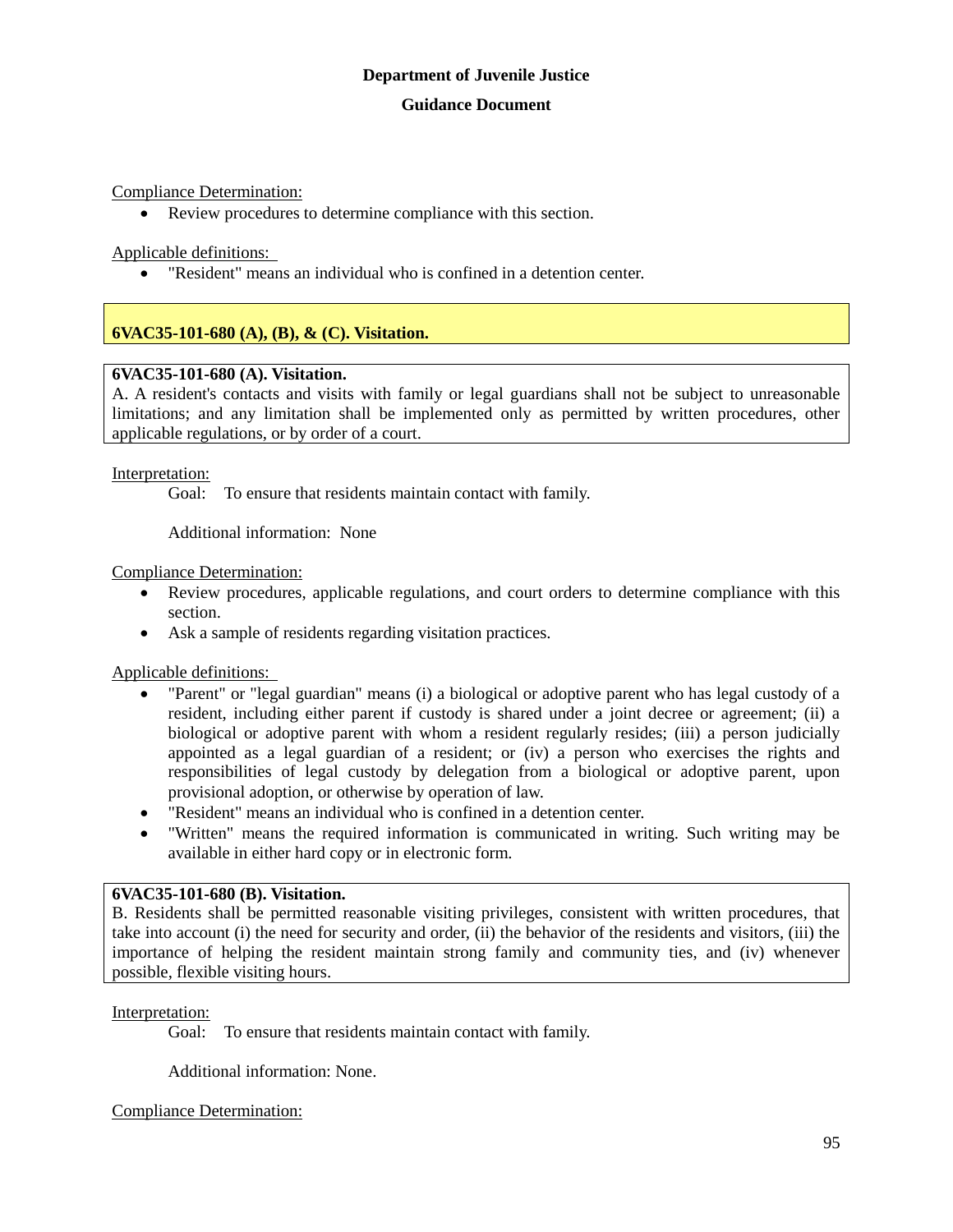- Review procedures to determine compliance with this section
- Ask a sample of residents about access to visitors.

## Applicable definitions:

- "Resident" means an individual who is confined in a detention center.
- "Written" means the required information is communicated in writing. Such writing may be available in either hard copy or in electronic form.

## **6VAC35-101-680 (C). Visitation.**

C. Visitation procedures shall be provided upon request to the parent or legal guardian, as appropriate and applicable, and the residents.

Interpretation:

Goal: To ensure that residents and family are aware of visitation rules.

Additional information: None.

Compliance Determination:

 Interview facility administrator to determine how visitation procedures are made available to family members.

Applicable definitions:

- "Parent" or "legal guardian" means (i) a biological or adoptive parent who has legal custody of a resident, including either parent if custody is shared under a joint decree or agreement; (ii) a biological or adoptive parent with whom a resident regularly resides; (iii) a person judicially appointed as a legal guardian of a resident; or (iv) a person who exercises the rights and responsibilities of legal custody by delegation from a biological or adoptive parent, upon provisional adoption, or otherwise by operation of law.
- "Resident" means an individual who is confined in a detention center.

## **6VAC35-101-690 (A), (B), & (C). Contact with attorneys, courts, and law enforcement.**

## **6VAC35-101-690 (A). Contact with attorneys, courts, and law enforcement.**

A. Residents shall have uncensored, confidential contact with their legal representative in writing, as required by 6VAC35-101-660 (residents' mail), by telephone, or in person. Reasonable limits may be placed on such contacts as necessary to protect the security and order of the facility. For the purpose of this section a legal representative is defined as (i) a court appointed or retained attorney or a paralegal, investigator, or other representative from that attorney's office or (ii) an attorney visiting for the purpose of a consultation if requested by the resident.

Interpretation:

Goal: To ensure that residents have unimpeded access to their legal representative.

Additional information: Legal representative refers to the resident's personal representative with legal standing. This generally will be an attorney who has agreed to represent a resident in legal proceedings or a guardian ad litem who has been appointed to represent the resident's best interest in legal proceedings.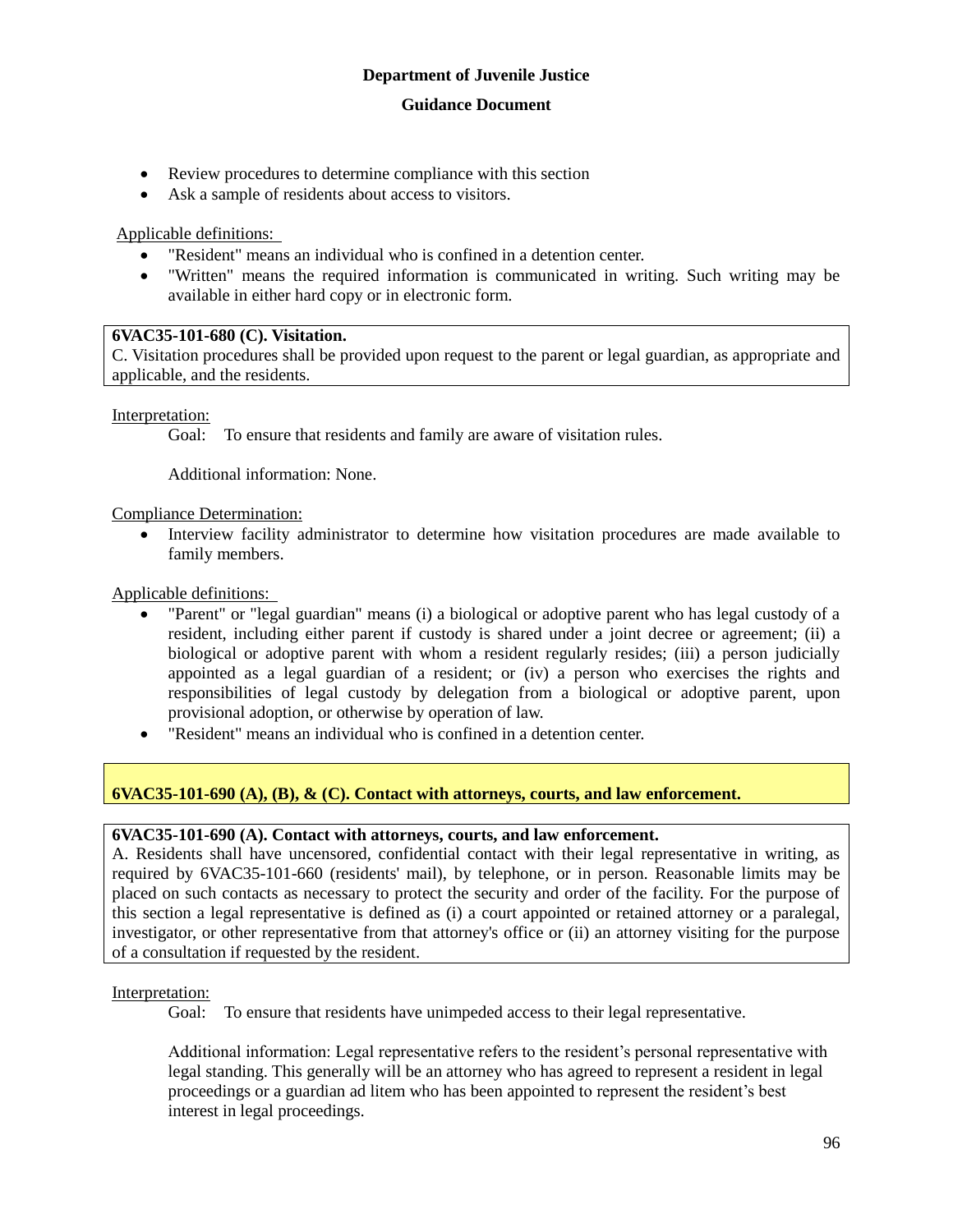## **Guidance Document**

Compliance Determination:

Interview facility administrator to determine compliance with this section.

Applicable definitions:

"Resident" means an individual who is confined in a detention center.

**6VAC35-101-690 (B). Contact with attorneys, courts, and law enforcement.** B. Residents shall not be denied access to the courts.

Interpretation:

Goal: To ensure that residents have unimpeded access to the legal system.

Additional information: None

Compliance Determination:

- Interview facility administrator to determine compliance with this section.
- Interview residents to determine compliance with this section.

Applicable definitions:

"Resident" means an individual who is confined in a detention center.

## **6VAC35-101-690 (C). Contact with attorneys, courts, and law enforcement.**

C. Residents shall not be required to submit to questioning by law enforcement, although they may do so voluntarily.

1. Residents' consent shall be obtained prior to any contact with law enforcement.

2. No employee may coerce a resident's decision to consent to have contact with law enforcement.

3. Each facility shall have procedures for establishing a resident's consent to any such contact and for documenting the resident's decision. The procedures may provide for (i) notification of the parent or legal guardian, as appropriate and applicable, prior to the commencement of questioning; and (ii) opportunity, at the resident's request, to confer with an attorney, parent or legal guardian, or other person in making the decision whether to consent to questioning.

Interpretation:

Goal: To protect the residents from coercion by staff or law enforcement.

Additional information: None

Compliance Determination:

- Review written procedures to determine compliance with this section.
- Interview Residents to determine compliance with this section.

Applicable definitions:

 "Parent" or "legal guardian" means (i) a biological or adoptive parent who has legal custody of a resident, including either parent if custody is shared under a joint decree or agreement; (ii) a biological or adoptive parent with whom a resident regularly resides; (iii) a person judicially appointed as a legal guardian of a resident; or (iv) a person who exercises the rights and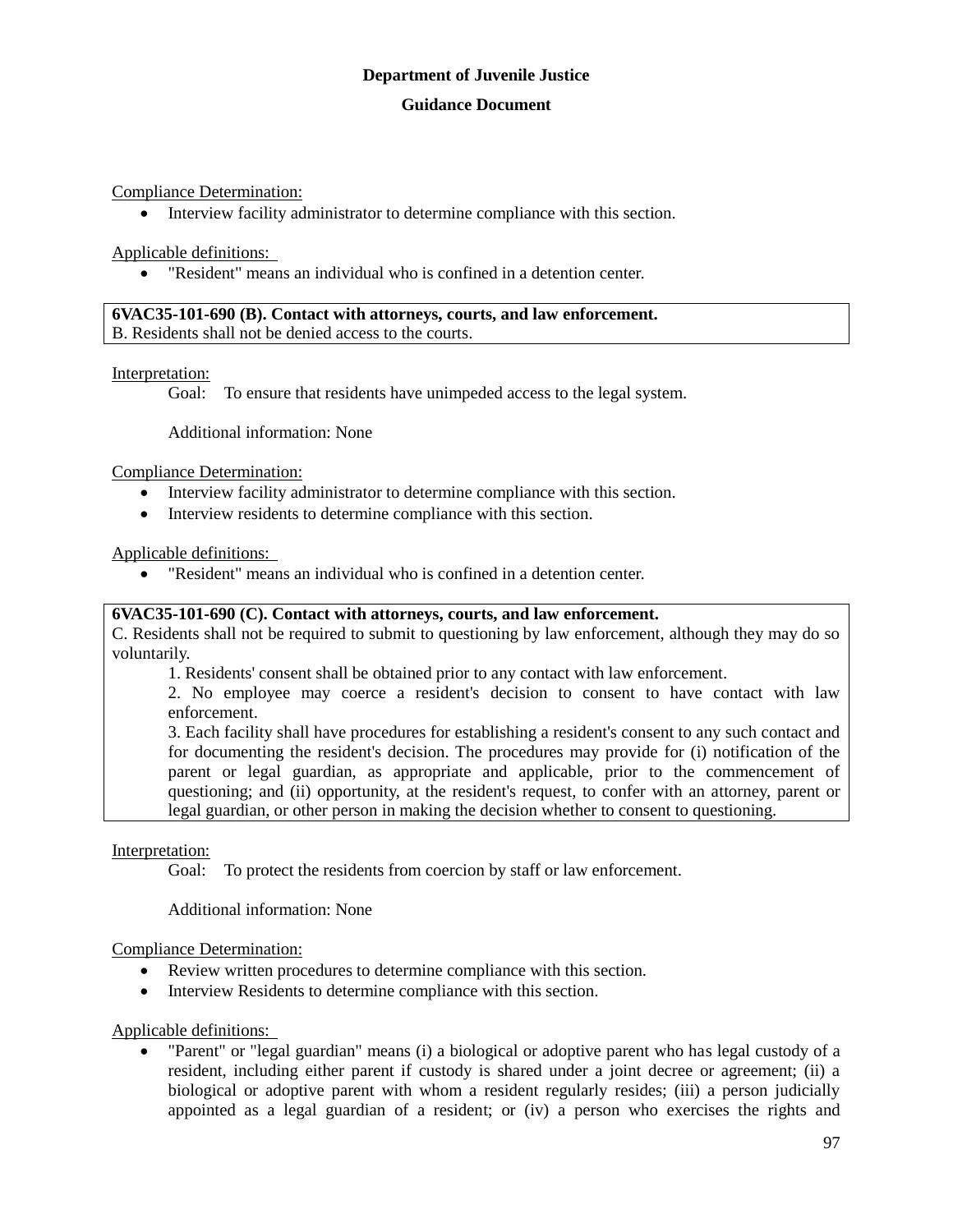## **Guidance Document**

responsibilities of legal custody by delegation from a biological or adoptive parent, upon provisional adoption, or otherwise by operation of law.

"Resident" means an individual who is confined in a detention center.

## **6VAC35-101-700 (A), (B), (C), (D), & (E). Personal necessities.**

#### **6VAC35-101-700 (A). Personal necessities.**

A. At admission, each resident shall be provided the following:

1. An adequate supply of personal necessities for hygiene and grooming;

2. Size appropriate clothing and shoes for indoor and outdoor wear;

3. A separate bed equipped with a mattress, a pillow, blankets, bed linens, and, if needed, a waterproof mattress cover; and

4. Individual washcloths and towels.

#### Interpretation:

Goal: To ensure that resident's basic needs are met upon their arrival at the JDC.

Additional information: At admission means within a reasonable period of time after arrival at the facility and assignment to a living unit.

Compliance Determination:

- Interview staff to determine compliance with this section
- Interview residents and ask whether listed items were provided at admission.

Applicable definitions:

"Resident" means an individual who is confined in a detention center.

#### **6VAC35-101-700 (B). Personal necessities.**

B. At the time of issuance, all items shall be clean and in good repair.

Interpretation:

Goal: To ensure that resident's basic needs are met upon their arrival at the JDC.

Additional information: Nome

Compliance Determination:

• Interview residents and ask if all items were clean and in good repair.

## Applicable definitions:

None.

## **6VAC35-101-700 (C). Personal necessities.**

C. Personal necessities shall be replenished as needed.

## Interpretation:

Goal: To ensure that resident's basic needs are met upon their arrival at the JDC.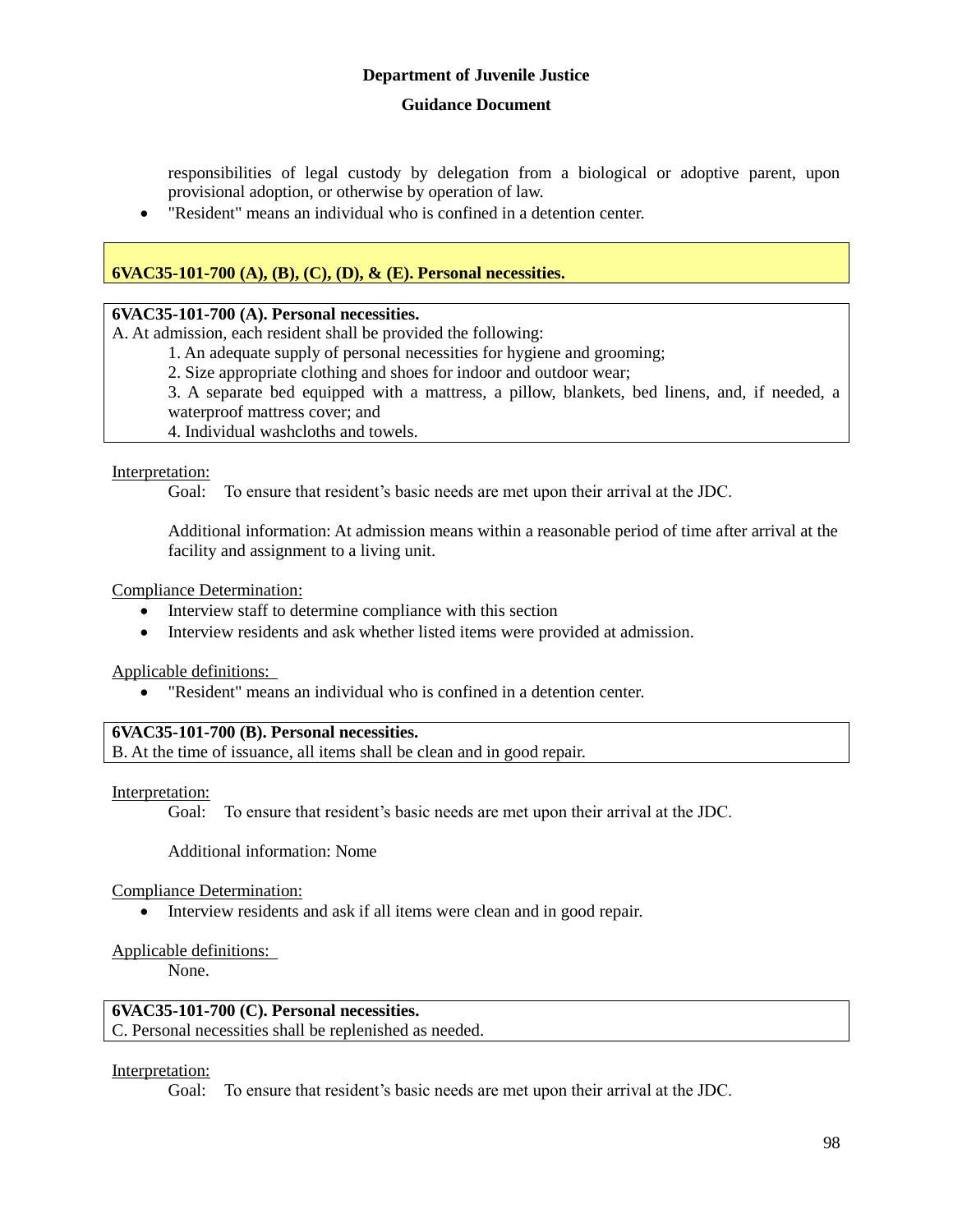#### **Guidance Document**

Additional information: Personnel necessities would be those furnished by the facility and may not be the personal preference of the resident.

Compliance Determination:

Ask residents regarding the replenishment of items.

Applicable definitions:

None.

## **6VAC35-101-700 (D). Personal necessities.**

D. The washcloths, towels, and bed linens shall be cleaned or changed, at a minimum, once every seven days and more often, if needed. Bleach or another sanitizing agent approved by the federal Environmental Protection Agency to destroy bacteria shall be used in the laundering of such linens and table linens.

Interpretation:

Goal: To ensure that bedding and bathing items are sanitized after being used by one resident prior to being used by another resident so as to prevent the transmission of bacteria or parasites from one resident to another.

Additional information: According to health department officials, any product containing chlorine bleach (laundry bleach with an active ingredient of 5.25% sodium hypochlorite) is a sanitizing agent. If a commercial or state operated laundry is used, the facility shall be deemed to be in compliance with this standard. There are also appropriate non-bleach sanitizers.

Compliance Determination:

- Interview staff and ask about the cleaning/changing routine.
- Interview residents and ask about the cleaning/changing routine.
- Identify Environmental Protection Agency approved sanitizing agent.

Applicable definitions:

None.

## **6VAC35-101-700 (E). Personal necessities.**

E. After issuance, blankets shall be cleaned or changed as needed.

Interpretation:

Goal: To ensure the cleanliness of the blankets.

Additional information: None.

#### Compliance Determination:

• Interview residents and ask about the cleaning/changing routine.

## Applicable definitions:

None.

## **6VAC35-101-710. Showers.**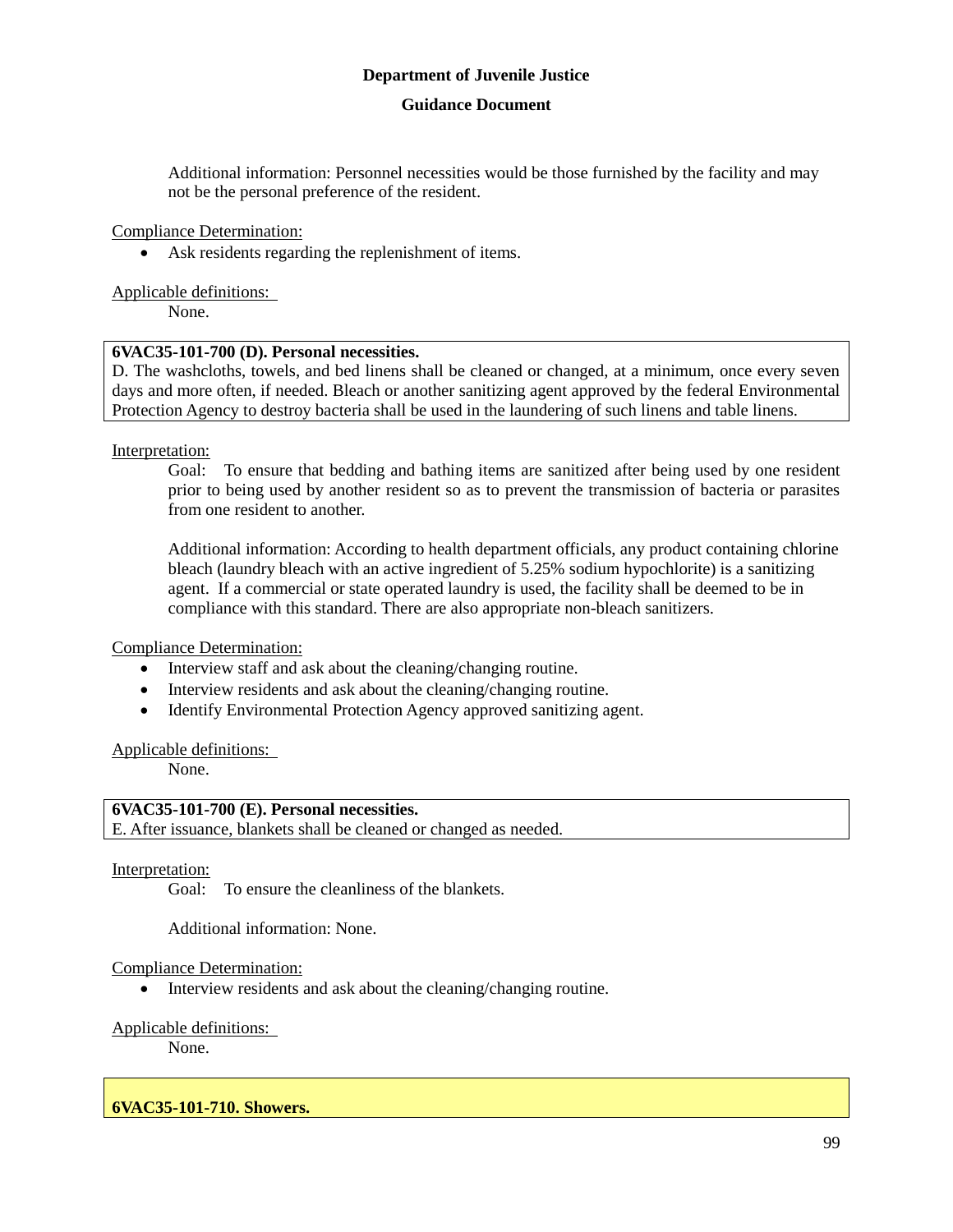## **Guidance Document**

#### **6VAC35-101-710. Showers.**

Residents shall have the opportunity to shower daily.

#### Interpretation:

Goal: To ensure acceptable level of personal hygiene.

Additional information: None.

Compliance Determination:

- Interview residents and facility administrator to determine compliance with this section.
- Review a sample of the daily schedules, confinement forms, and log books to determine whether residents have the opportunity to shower daily.

Applicable definitions:

"Resident" means an individual who is confined in a detention center.

## **6VAC35-101-730. Residents' privacy.**

## **6VAC35-101-730. Residents' privacy.**

Residents shall be provided privacy from routine sight supervision by staff members of the opposite sex while bathing, dressing, or conducting toileting activities, except when constant supervision is necessary to protect the resident due to mental health issues involving, self-injurious behaviors or suicidal ideations or attempts. This section does not apply to medical personnel performing medical procedures or to staff providing assistance to residents whose physical or mental disabilities dictate the need for assistance with these activities as justified in the resident's record.

#### Interpretation:

Goal: To ensure that residents' privacy is protected from routine sight supervision by staff in accordance with this section.

Additional information: Privacy means the residents' genitalia and the breasts of female residents are not observed through routine staff supervision.

Compliance Determination:

Interview staff and residents to determine compliance with this section.

## Applicable definitions:

- "Case record" or "record" means written or electronic information relating to one resident and the resident's family, if applicable. This information includes, but is not limited to, social, medical, psychiatric, and psychological records; reports; demographic information; agreements; all correspondence relating to care of the resident; service plans with periodic revisions; aftercare plans and discharge summary; and any other information related to the resident.
- "Resident" means an individual who is confined in a detention center.

## **6VAC35-101-740 (A), (B), (C), (D), (E), & (F). Nutrition.**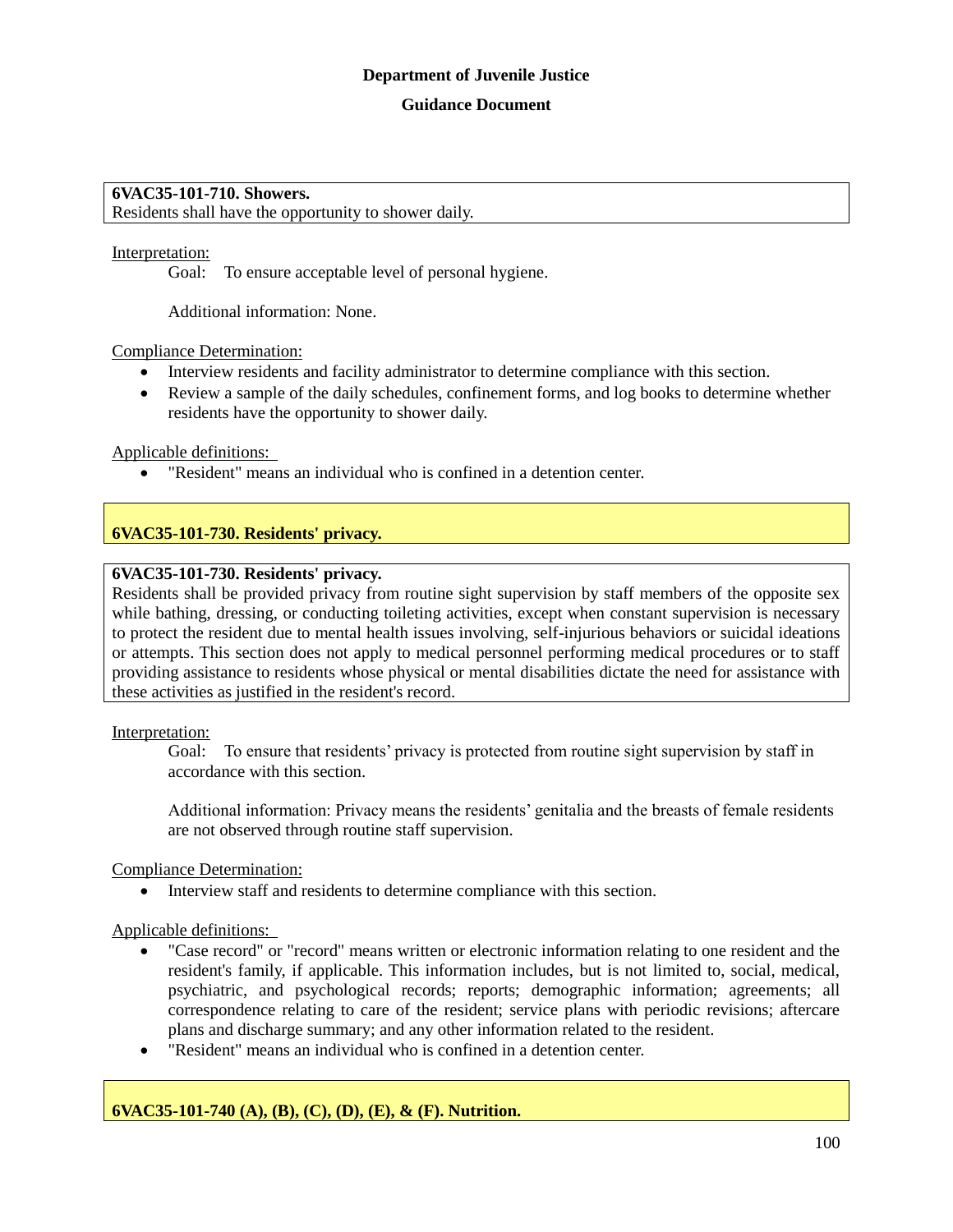## **6VAC35-101-740 (A). Nutrition.**

A. Each resident, except as provided in subsection B of this section, shall be provided a daily diet that (i) consists of at least three nutritionally balanced meals and an evening snack, (ii) includes an adequate variety and quantity of food for the age of the resident, and (iii) meets minimum applicable federal nutritional requirements.

## Interpretation:

Goal: To ensure resident daily diets include nutritionally balanced meals served in accordance with this section.

Additional information: DJJ Food Operations Manager conducts USDA audits for compliance with this section and his findings will be used as the basis for compliance determination.

Compliance Determination:

- Interview residents to determine compliance with the provision of three meals and an evening snack each day.
- Review menus for compliance with this section.
- Review the results of USDA audits.

## Applicable definitions:

"Resident" means an individual who is confined in a detention center.

## **6VAC35-101-740 (B). Nutrition.**

B. Special diets or alternative dietary schedules, as applicable, shall be provided (i) when prescribed by a physician or (ii) when necessary to observe the established religious dietary practices of the resident. In such circumstances, the meals shall meet the minimum applicable federal nutritional requirements.

Interpretation:

Goal: To ensure that special meals meet the minimum nutritional requirements of all applicable federal dietary requirements, such as U.S.D.A.

Additional information: None

Compliance Determination:

- Ask facility administrator if any special diets or alternate dietary schedules were required during the audit period.
- Interview Food Operations Manager for USDA compliance with special or alternative dietary requirements.
- If a special or alternative diet occurred during the audit period, review documentation for compliance with the dietary requirements.

Applicable definitions:

"Resident" means an individual who is confined in a detention center.

## **6VAC35-101-740 (C). Nutrition.**

C. Menus of actual meals served shall be kept on file for at least six months.

Interpretation: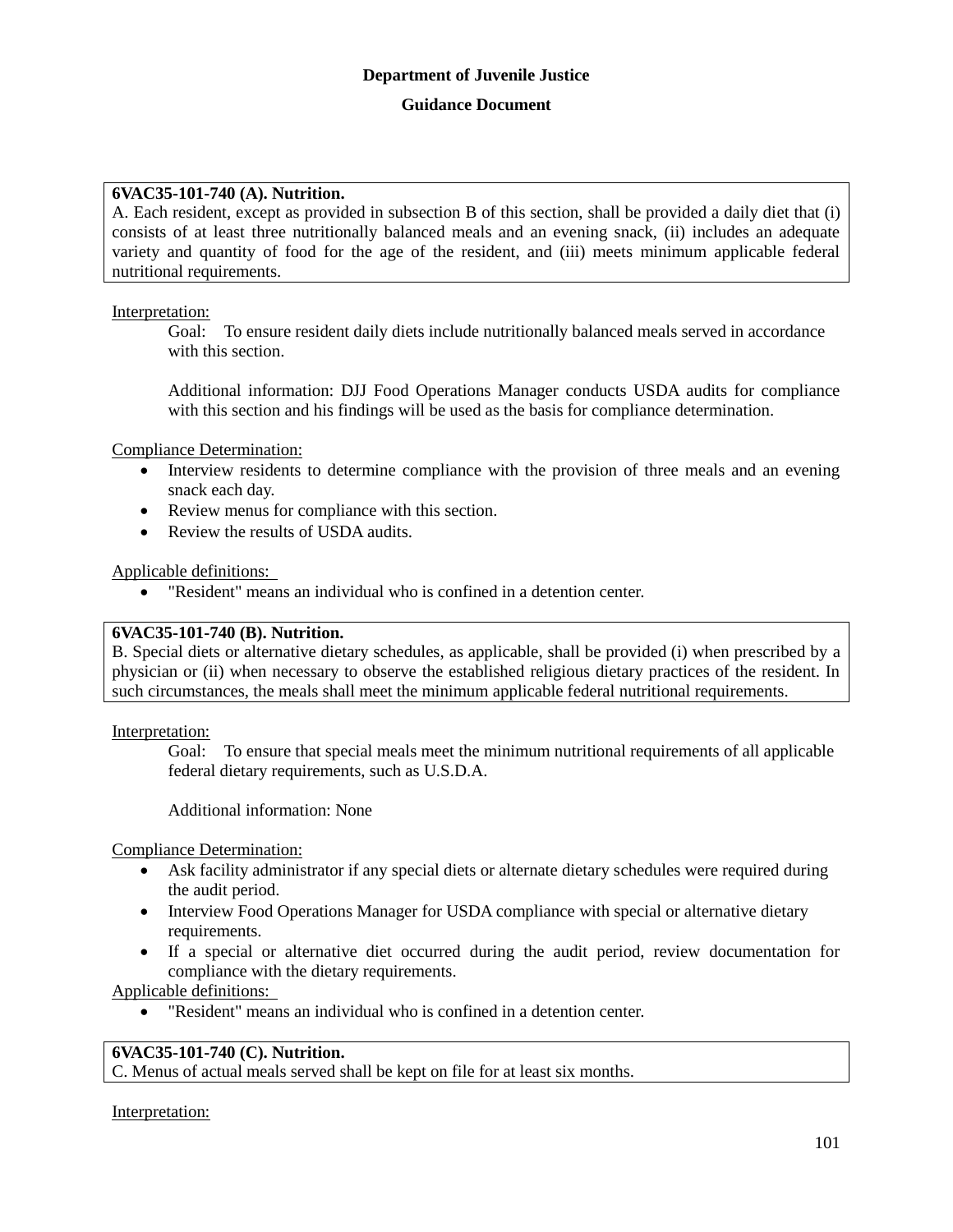Goal: To ensure proper retention of records of meals served.

Additional information: None.

Compliance Determination:

Review menu files to determine compliance with this section.

Applicable definitions:

None.

## **6VAC35-101-740 (D). Nutrition.**

D. Staff who eat in the presence of the residents shall be served the same meals as the residents unless a special diet has been prescribed by a physician for the staff or residents or the staff or residents are observing established religious dietary practices.

Interpretation:

Goal: To ensure residents are subjected to a consistent environment.

Additional information: None.

Compliance Determination:

Interview staff and residents to determine compliance with this section.

Applicable definitions:

"Resident" means an individual who is confined in a detention center.

## **6VAC35-101-740 (E). Nutrition.**

E. There shall not be more than 15 hours between the evening meal and breakfast the following day, except when the facility administrator approves an extension of time between meals on weekends and holidays. When an extension is granted on a weekend or holiday, there shall never be more than 17 hours between the evening meal and breakfast.

Interpretation:

Goal: To ensure that meals are served in an acceptable time frame.

Additional information: None.

Compliance Determination:

- Review daily schedules for timing of meals. If meals are served, subject to the extension, review documentation for approval.
- Interview facility administrator to determine compliance with this section.

Applicable definitions:

 "Facility administrator" means the individual who has the responsibility for the on-site management and operation of the detention center on a regular basis.

## **6VAC35-101-740 (F). Nutrition.**

F. Food shall be made available to residents who for documented medical or religious reasons need to eat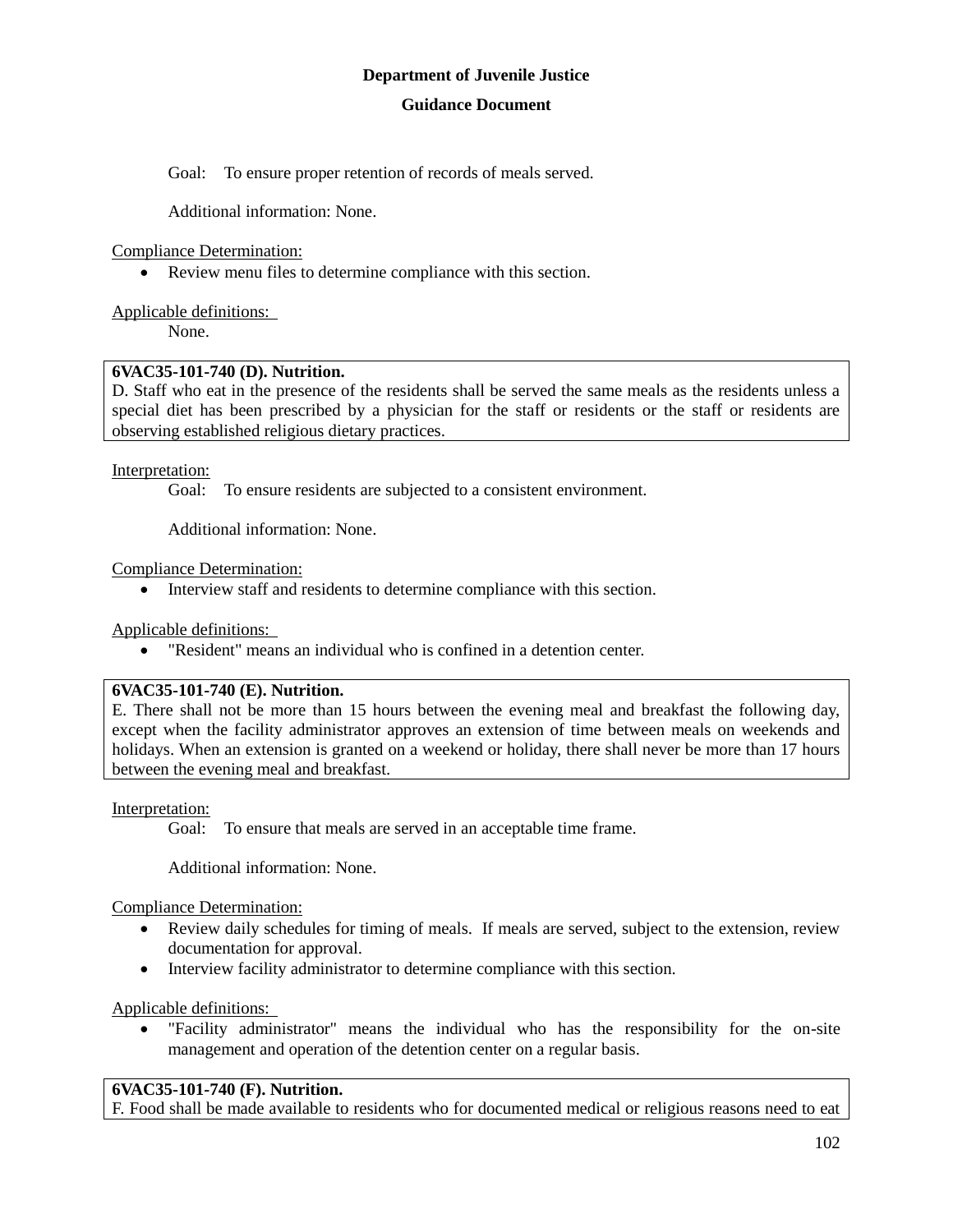#### **Guidance Document**

#### breakfast before the 15 hours have expired.

#### Interpretation:

Goal: To ensure that nutritional needs of residents are met.

Additional information: It is not the intent of this standard that a full breakfast be served before the regularly scheduled breakfast. However, food such as fruit or cereal should be available. It is not the intent of this standard that a full breakfast be served before the regularly scheduled breakfast. However, food such as fruit or cereal should be available.

#### Compliance Determination:

- Interview staff to determine if a resident required breakfast before the expiration of the 15 hours.
- If applicable interview resident to determine compliance with this section.

#### Applicable definitions:

"Resident" means an individual who is confined in a detention center.

## **6VAC35-101-750 (A) & (B). Reading materials.**

#### **6VAC35-101-750 (A). Reading materials.**

A. Reading materials that are appropriate to residents' ages and levels of competency shall be available to all residents.

#### Interpretation:

Goal: To encourage leisure time reading.

Additional information: None.

#### Compliance Determination:

- Ask residents about the availability of reading materials.
- Ask staff responsible for reading materials or the superintendent how it is determined what reading materials are "appropriate to residents' ages and levels of competency."
- Observe reading materials for compliance with this section.

#### Applicable definitions:

"Resident" means an individual who is confined in a detention center.

## **6VAC35-101-750 (B). Reading materials.**

B. Written procedure shall be developed and implemented governing resident access to publications.

Interpretation:

Goal: To ensure that only publications approved by procedures are available to residents.

Additional information: None.

## Compliance Determination:

Examine procedure.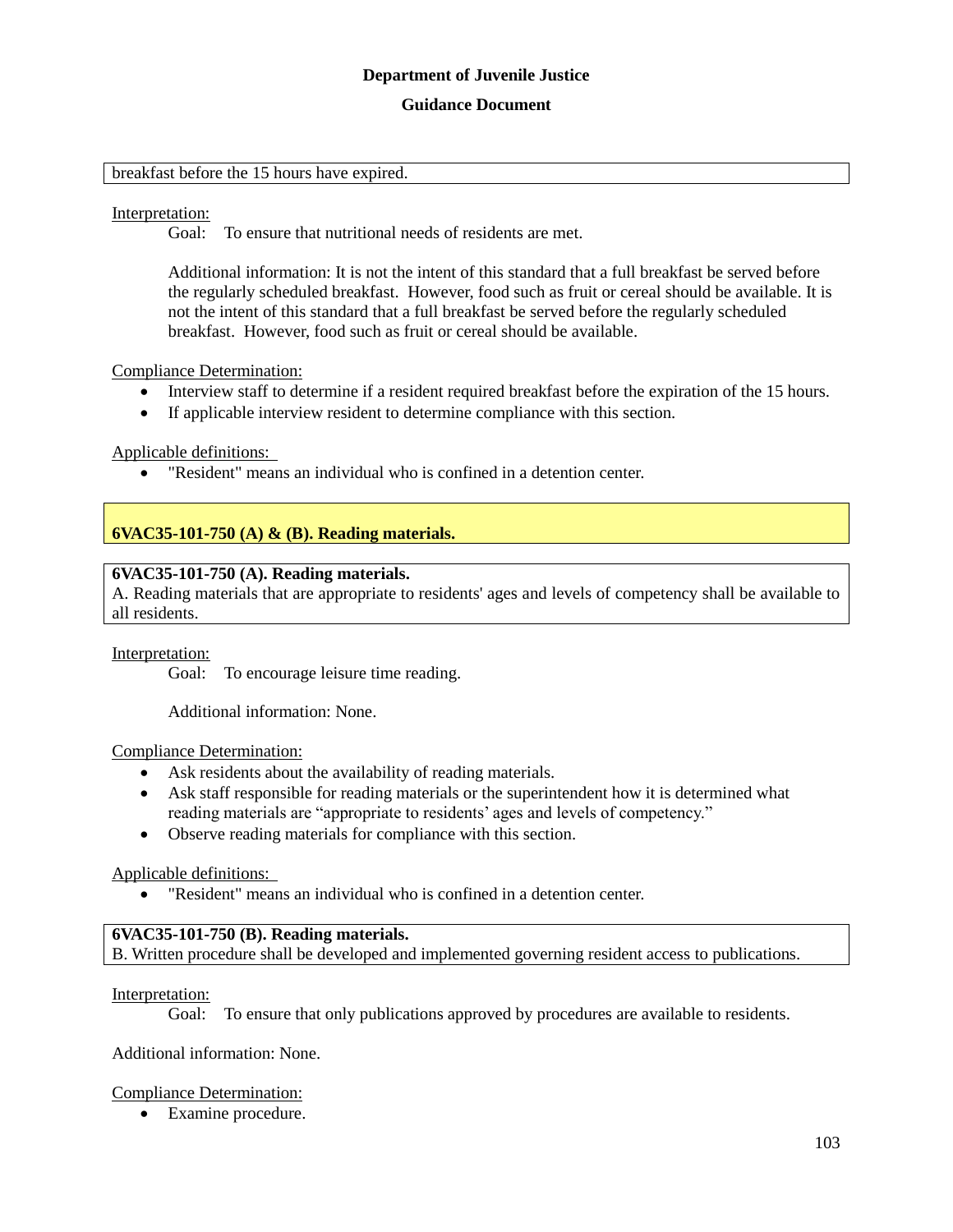• Interview staff to determine compliance with this section.

Applicable definitions:

- "Resident" means an individual who is confined in a detention center.
- "Written" means the required information is communicated in writing. Such writing may be available in either hard copy or in electronic form.

## **6VAC35-101-760 (A) & (B). Religion.**

## **6VAC35-101-760 (A). Religion.**

A. Residents shall not be required or coerced to participate in or unreasonably denied participation in religious activities.

## Interpretation:

Goal: To protect the rights of residents.

Additional information: An individual, as guaranteed by the United States Constitution, has a right to follow his own conscience in matters of religion. Participation in religious practices must be a personal decision left to the discretion of the resident and the resident's family or legal guardian. Resident's come from a variety of religious backgrounds. Facilities should respect the religious beliefs of a resident who may have a different faith background than the sponsors of the facility and are encouraged to provide opportunities for that resident to practice his faith.

Residents being locked in their rooms when they elect not to attend a religious activity would be deemed as punishment and coercive. Residents not attending the activity are to be engaged in other meaningful activities.

Compliance Determination:

Interview a sample of residents to determine compliance with this section.

Applicable definitions:

"Resident" means an individual who is confined in a detention center.

## **6VAC35-101-760 (B). Religion.**

B. Procedures on religious participation shall be available to residents.

## Interpretation:

Goal: To protect the rights of residents.

Additional information: An individual, as guaranteed by the United States Constitution, has a right to follow his own conscience in matters of religion. Participation in religious practices must be a personal decision left to the discretion of the resident and the resident's family or legal guardian. Resident's come from a variety of religious backgrounds. Facilities should respect the religious beliefs of a resident who may have a different faith background than the sponsors of the facility and are encouraged to provide opportunities for that resident to practice his faith.

Compliance Determination: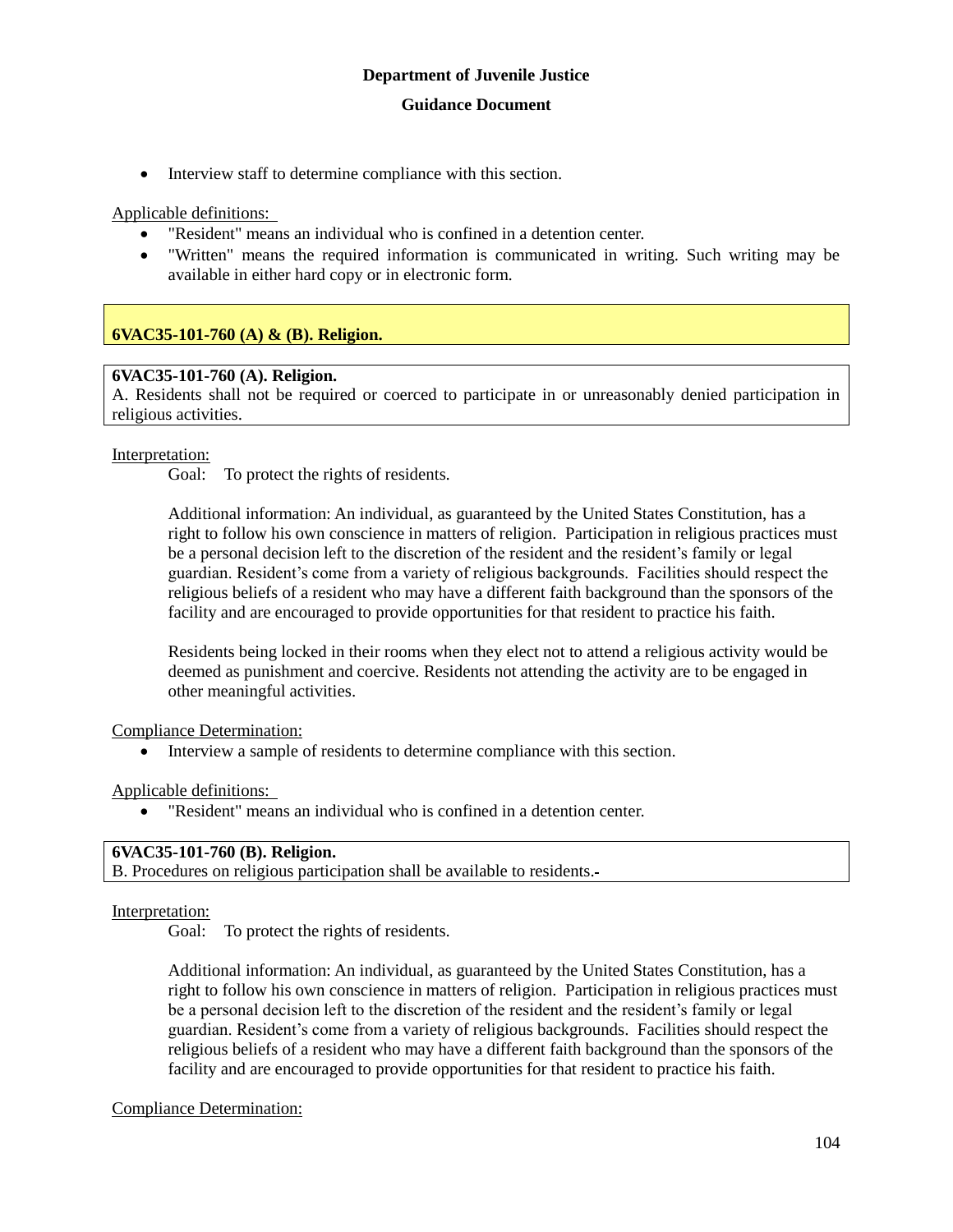#### **Guidance Document**

- Review procedures related to this section.
- Interview residents to determine compliance with this section.

## Applicable definitions:

"Resident" means an individual who is confined in a detention center.

## **6VAC35-101-770 (A) & (B). Recreation.**

## **6VAC35-101-770 (A). Recreation.**

A. The detention center shall have a written description of its recreation program that describes activities that are consistent with the detention center's total program and with the ages, developmental levels, interests, and needs of the residents that includes:

1. Opportunities for individual and group activities;

2. Opportunity for large muscle exercise daily;

3. Scheduling so that activities do not conflict with meals, religious services, educational programs, or other regular events;

4. Provision of a variety of equipment for each indoor and outdoor recreation period; and

5. Regularly scheduled indoor and outdoor recreational activities. Outdoor recreation will be available whenever practicable in accordance with the facility's recreation program. Staff shall document any adverse weather conditions, threat to facility security, or other circumstances preventing outdoor recreation.

Interpretation:

Goal: To ensure that residents have opportunities for age appropriate recreation.

Additional information: The provision of outdoor activities should be included in the recreation plan. The recreation plan should be developed and supervised by a person trained in recreation or a related field. Assess how large muscle activities are provided daily.

Compliance Determination:

 Review the written description of the facilities recreation program to determine compliance with this section.

Review documentation of adverse weather conditions, threat to facility security, or other circumstances preventing outdoor recreation.

Applicable definitions:

- "Detention center" or "secure juvenile detention center" means a local, regional, or state, publicly or privately operated secure custody facility that houses individuals who are ordered to be detained pursuant to the Code of Virginia. This term does not include juvenile correctional centers.
- "Resident" means an individual who is confined in a detention center.
- "Written" means the required information is communicated in writing. Such writing may be available in either hard copy or in electronic form.

## **6VAC35-101-770 (B). Recreation.**

B. The recreational program shall (i) address the means by which residents will be medically assessed for any physical limitations or necessary restrictions on physical activities and (ii) provide for the supervision of and safeguards for residents, including when participating in water-related and swimming activities.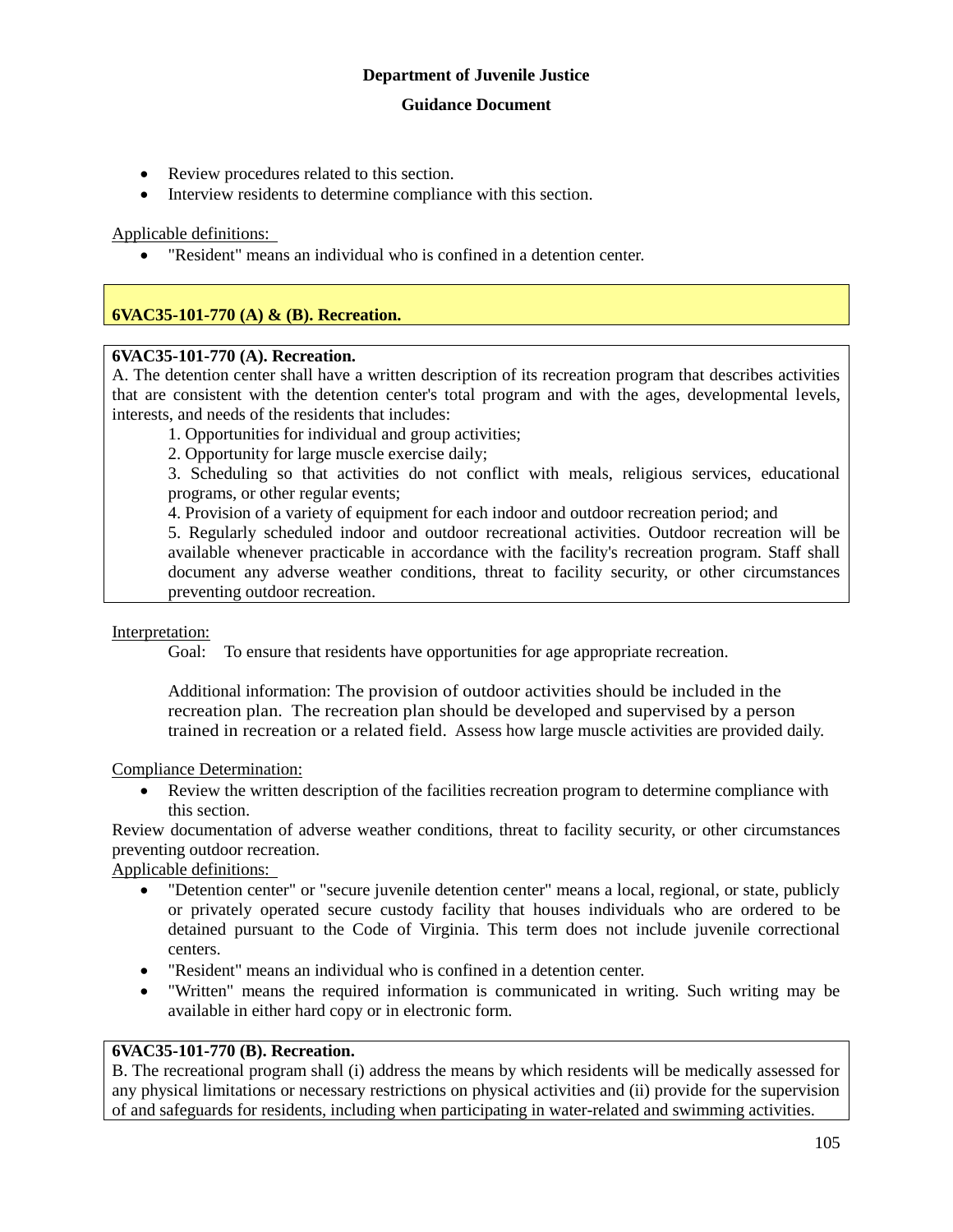Interpretation:

Goal: To ensure that residents are medically approved and that there are safeguards for water safety.

Additional information: None.

Compliance Determination:

Interview recreational program staff to determine compliance with this section.

Applicable definitions:

"Resident" means an individual who is confined in a detention center.

## **6VAC35-101-780 (A) & (B). Residents' funds.**

## **6VAC35-101-780 (A). Residents' funds.**

A. The facility shall develop and implement written procedures for safekeeping and for recordkeeping of any money that belongs to residents.

Interpretation:

Goal: To provide for the safe keeping of residents' funds.

Additional information: "Residents' funds" means the personal funds of individual residents, not facility programming funds.

Compliance Determination:

- Review written procedures to determine compliance with this section.
- Interview facility administrator regarding implementation of this procedure to determine compliance with this section.

Applicable definitions:

- "Resident" means an individual who is confined in a detention center.
- "Written" means the required information is communicated in writing. Such writing may be available in either hard copy or in electronic form.

## **6VAC35-101-780 (B). Residents' funds.**

B. Residents' funds shall be used only (i) for their benefit; (ii) for payment of any fines, restitution, costs, or support ordered by a court; or (iii) to pay restitution for damaged property or personal injury as determined by the disciplinary process.

Interpretation:

Goal: To provide for the safe keeping of residents' funds.

Additional information: "Residents' funds" means the personal funds of individual residents, not facility programming funds.

Compliance Determination: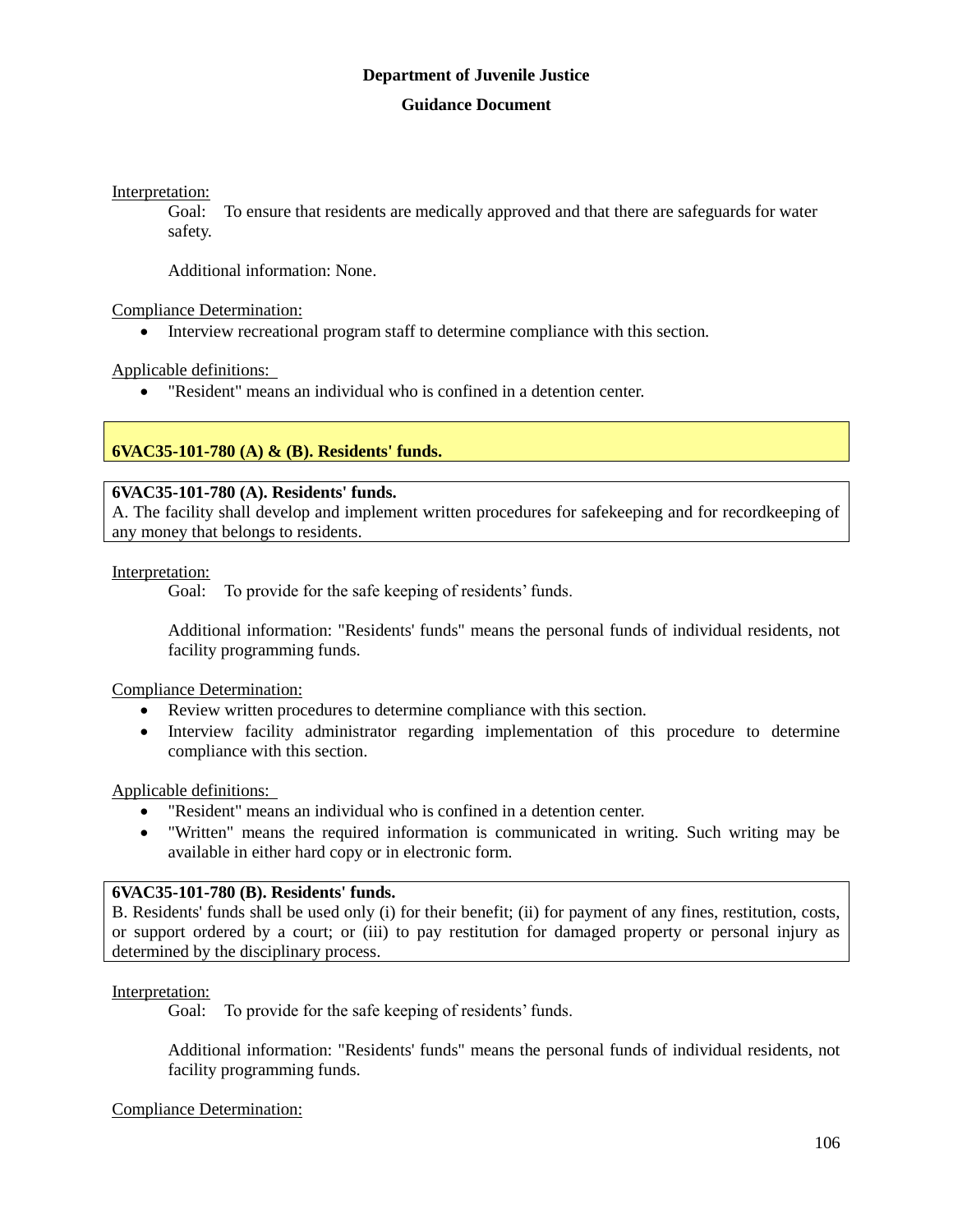Interview facility administrator to determine compliance with this section.

Applicable definitions:

"Resident" means an individual who is confined in a detention center.

## **6VAC35-101-790. Fundraising.**

#### **6VAC35-101-790. Fundraising.**

Residents shall not be used in fundraising activities without the written permission of the legal guardian and the consent of residents.

Interpretation:

Goal: To ensure the confidentiality of residents.

Additional information: Fundraising event often result in disclosure of the place of confinement and identity of residents.

Compliance Determination:

- Interview facility administrator to determine if there have been any fundraising events during the audit period.
- Review written permission if applicable.

Applicable definitions:

- "Parent" or "legal guardian" means (i) a biological or adoptive parent who has legal custody of a resident, including either parent if custody is shared under a joint decree or agreement; (ii) a biological or adoptive parent with whom a resident regularly resides; (iii) a person judicially appointed as a legal guardian of a resident; or (iv) a person who exercises the rights and responsibilities of legal custody by delegation from a biological or adoptive parent, upon provisional adoption, or otherwise by operation of law.
- "Resident" means an individual who is confined in a detention center.
- "Written" means the required information is communicated in writing. Such writing may be available in either hard copy or in electronic form.

#### **Part VI Program Operation Article 1 Admission, Transfer, and Release**

## **6VAC35-101-800 (A), (B), (C), & (D). Admission and orientation.**

## **6VAC35-101-800 (A). Admission and orientation.**

A. Written procedure governing the admission and orientation of residents shall provide for:

1. Verification of legal authority for placement;

2. Search of the resident and the resident's possessions, including inventory and storage or disposition of property, as appropriate and required by 6VAC35-101-800 (admission and orientation) and 6VAC35-101-810 (residents' personal possessions);

3. Health screening as required by 6VAC35-101-980 (health screening at admission);

4. Mental health screening as required by 6VAC35-101-820 (mental health screening);

5. Notification of parent or legal guardian of admission, which shall include an inquiry regarding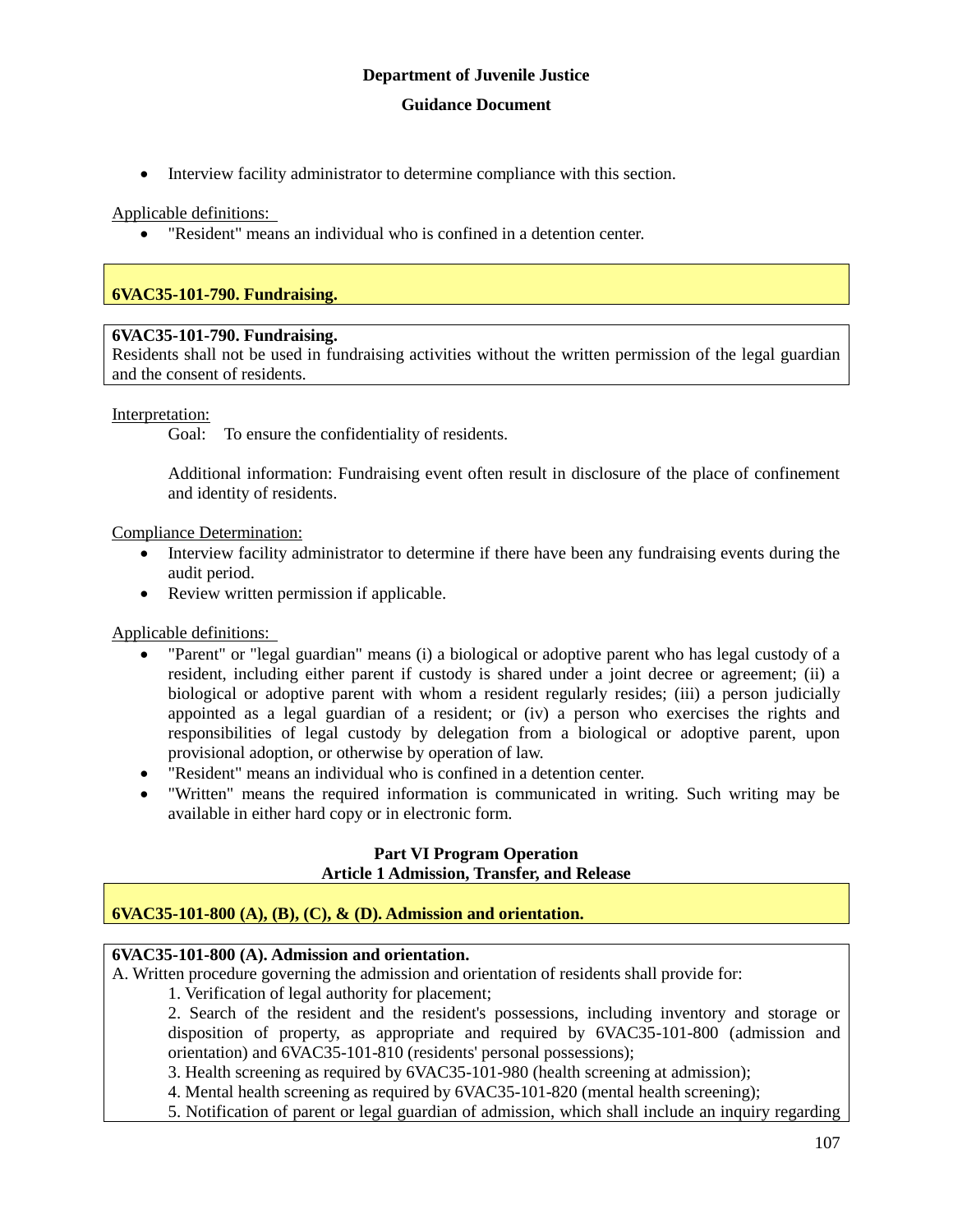## **Guidance Document**

whether the resident has any immediate medical concerns or conditions;

6. Provision to the parent or legal guardian of information on (i) visitation, (ii) how to request information, and (iii) how to register concerns and complaints with the facility;

- 7. Interview with resident to answer questions and obtain information; and
- 8. Explanation to resident of program services and schedules.

## Interpretation:

Goal: To ensure an established protocol for the admission process. Additional information: None.

## Compliance Determination:

Review written procedure to determine compliance with this section.

Applicable definitions:

- "Parent" or "legal guardian" means (i) a biological or adoptive parent who has legal custody of a resident, including either parent if custody is shared under a joint decree or agreement; (ii) a biological or adoptive parent with whom a resident regularly resides; (iii) a person judicially appointed as a legal guardian of a resident; or (iv) a person who exercises the rights and responsibilities of legal custody by delegation from a biological or adoptive parent, upon provisional adoption, or otherwise by operation of law.
- "Resident" means an individual who is confined in a detention center.
- "Written" means the required information is communicated in writing. Such writing may be available in either hard copy or in electronic form.

## **6VAC35-101-800 (B). Admission and orientation.**

B. The resident shall receive an orientation to the following:

1. The behavior management program as required by 6VAC35-101-1070 (behavior management); a. During the orientation, residents shall be given written information describing rules of conduct, the sanctions for rule violations, and the disciplinary process. These shall be explained to the resident and documented by the dated signature of resident and staff.

b. Where a language or literacy problem exists that can lead to a resident misunderstanding the rules of conduct and related regulations, staff or a qualified person under the supervision of staff shall assist the resident.

2. The grievance procedure as required by 6VAC35-101-100 (grievance procedure);

3. The disciplinary process as required by 6VAC35-101-1080 (disciplinary process);

4. The resident's responsibilities in implementing the emergency procedures as required by 6VAC35-101-510 (emergency and evacuation procedures); and

5. The resident's rights, including, but not limited to, the prohibited actions provided for in 6VAC35-101-650 (prohibited actions).

Interpretation:

Goal: To ensure that residents have an understanding of program expectations and rights upon admission.

Additional information: "Given written information" may include notifying the resident of the location where the rules of conduct, sanctions, and the disciplinary process are posted, provided the rules are posted in a place readily accessible to the residents.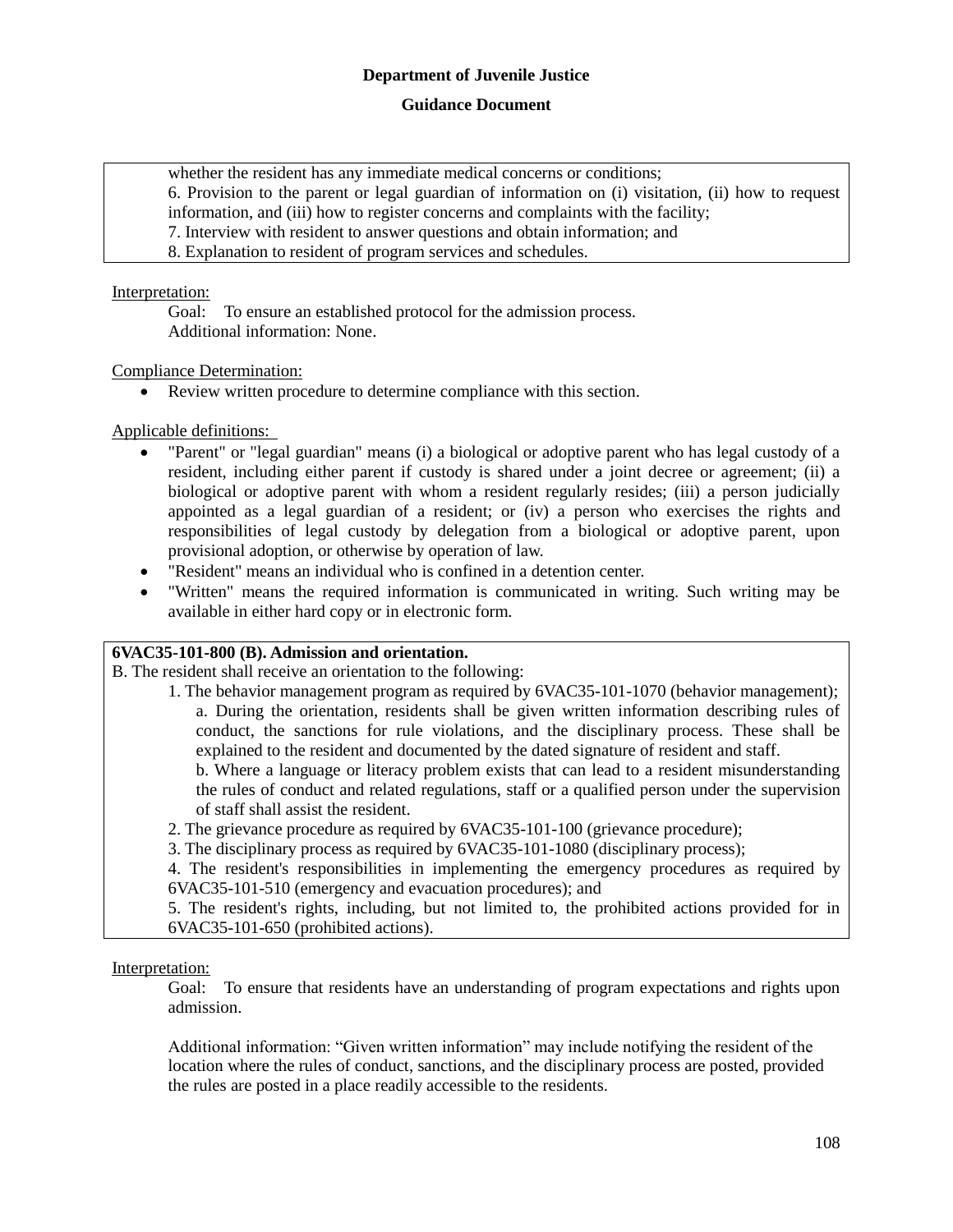Compliance Determination:

- Ask staff involved in the orientation process how the rules of conduct, sanctions, and disciplinary process are explained when language or literacy problems exist.
- Interview staff and resident to determine if all components of orientation were addressed.
- Review documentation for resident and staff signature and the date when resident is provided with written information on the rules of conduct, sanctions, and the disciplinary process.

#### Applicable definitions:

- "Behavior management" means those principles and methods employed to help a resident achieve positive behavior and to address and correct a resident's inappropriate behavior in a constructive and safe manner in accordance with written procedures governing program expectations and resident and employee safety and security.
- "Emergency" means a sudden, generally unexpected occurrence or set of circumstances demanding immediate action such as a fire, chemical release, loss of utilities, natural disaster, taking of hostages, major disturbances, escape, and bomb threats. Emergency does not include regularly scheduled employee time off or other situations that could be reasonably anticipated.
- "Resident" means an individual who is confined in a detention center.
- "Rules of conduct" means a listing of a detention center's rules or regulations that is maintained to inform residents and others of the behavioral expectations of the behavior management program, about behaviors that are not permitted, and about the sanctions that may be applied when impermissible behaviors occur.
- "Written" means the required information is communicated in writing. Such writing may be available in either hard copy or in electronic form.

#### **6VAC35-101-800 (C). Admission and orientation.**

C. Such orientation shall occur prior to assignment of the resident to a housing unit or room.

Interpretation:

Goal: To ensure that residents have an understanding of program expectations and rights upon admission.

Additional information: None.

Compliance Determination:

Interview staff and resident to determine compliance with this section.

Applicable definitions:

"Resident" means an individual who is confined in a detention center.

#### **6VAC35-101-800 (D). Admission and orientation.**

D. Staff performing admission and orientation requirements contained in this section shall be trained prior to performing such duties.

#### Interpretation:

Goal: To ensure the consistent application of the admission process.

Additional information: None.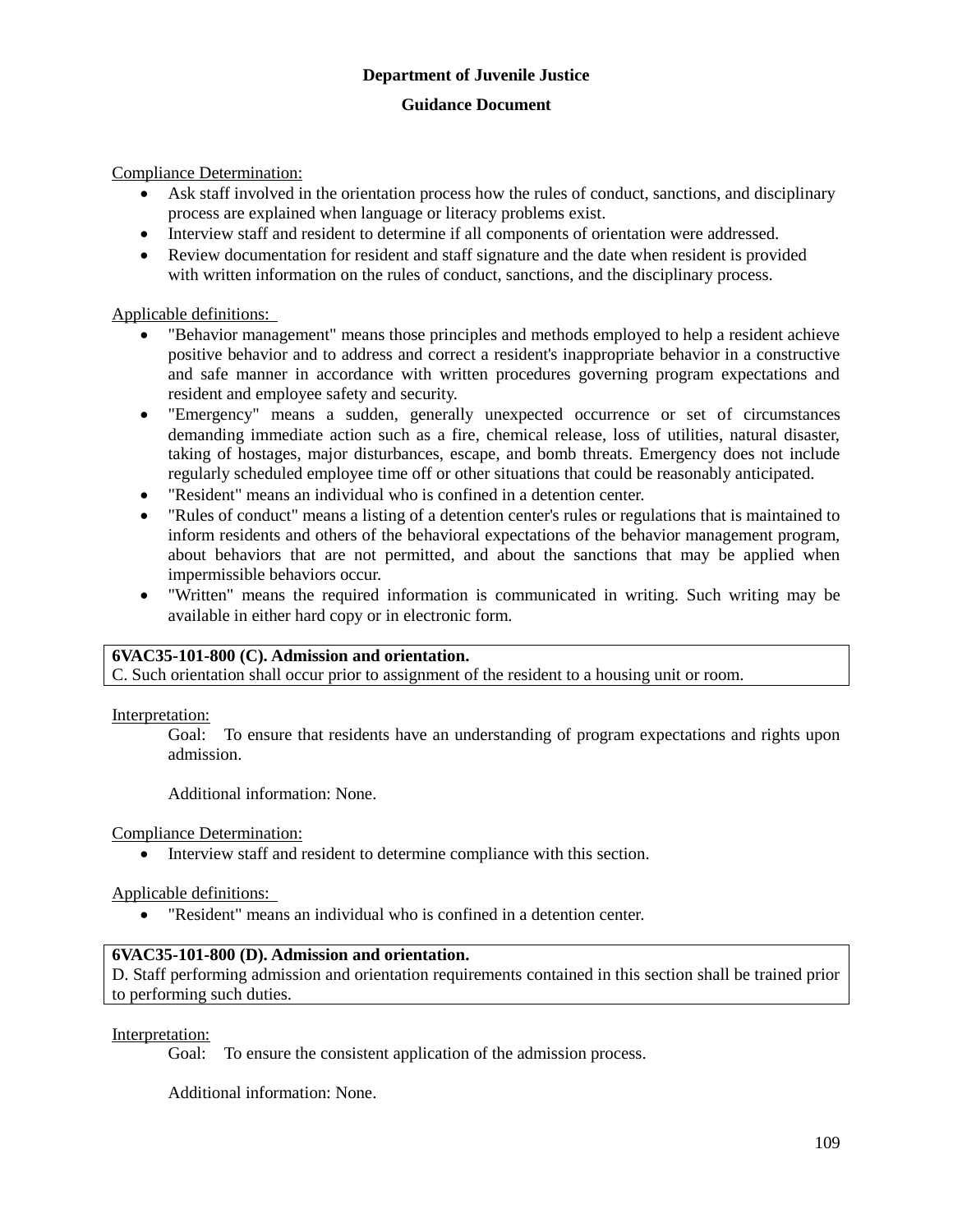#### **Guidance Document**

#### Compliance Determination:

• Review documentation of training of admission staff.

#### Applicable definitions:

None.

## **6VAC35-101-810 (A) & (B). Residents' personal possessions.**

#### **6VAC35-101-810 (A). Residents' personal possessions.**

A. Residents' personal possessions shall be inventoried upon admission and such inventory shall be documented in the resident's case record. When a resident arrives at a facility with items not permitted in the detention center, staff shall:

1. Dispose of contraband items in accordance with written procedures; and

2. If the items are nonperishable property that the resident may otherwise legally possess, securely store the property and return it to the resident upon release.

Interpretation:

Goal: To provide for the protection of residents' personal property.

Additional information: None.

#### Compliance Determination:

- Review procedure for process for the disposal of contraband.
- Interview facility administrator or designee regarding the process for storing and returning property to determine compliance with this section.
- Review a sample of case files for inventory of possessions.

#### Applicable definitions:

- "Case record" or "record" means written or electronic information relating to one resident and the resident's family, if applicable. This information includes, but is not limited to, social, medical, psychiatric, and psychological records; reports; demographic information; agreements; all correspondence relating to care of the resident; service plans with periodic revisions; aftercare plans and discharge summary; and any other information related to the resident.
- "Contraband" means any item possessed by or accessible to a resident or found within a detention center or on its premises (i) that is prohibited by statute, regulation, or the facility's procedure, (ii) that is not acquired through approved channels or in prescribed amounts, or (iii) that may jeopardize the safety and security of the detention center or individual residents.
- "Detention center" or "secure juvenile detention center" means a local, regional, or state, publicly or privately operated secure custody facility that houses individuals who are ordered to be detained pursuant to the Code of Virginia. This term does not include juvenile correctional centers.
- "Resident" means an individual who is confined in a detention center.
- "Written" means the required information is communicated in writing. Such writing may be available in either hard copy or in electronic form.

#### **6VAC35-101-810 (B). Residents' personal possessions.**

B. Each detention center shall implement a written procedure regarding the disposition of personal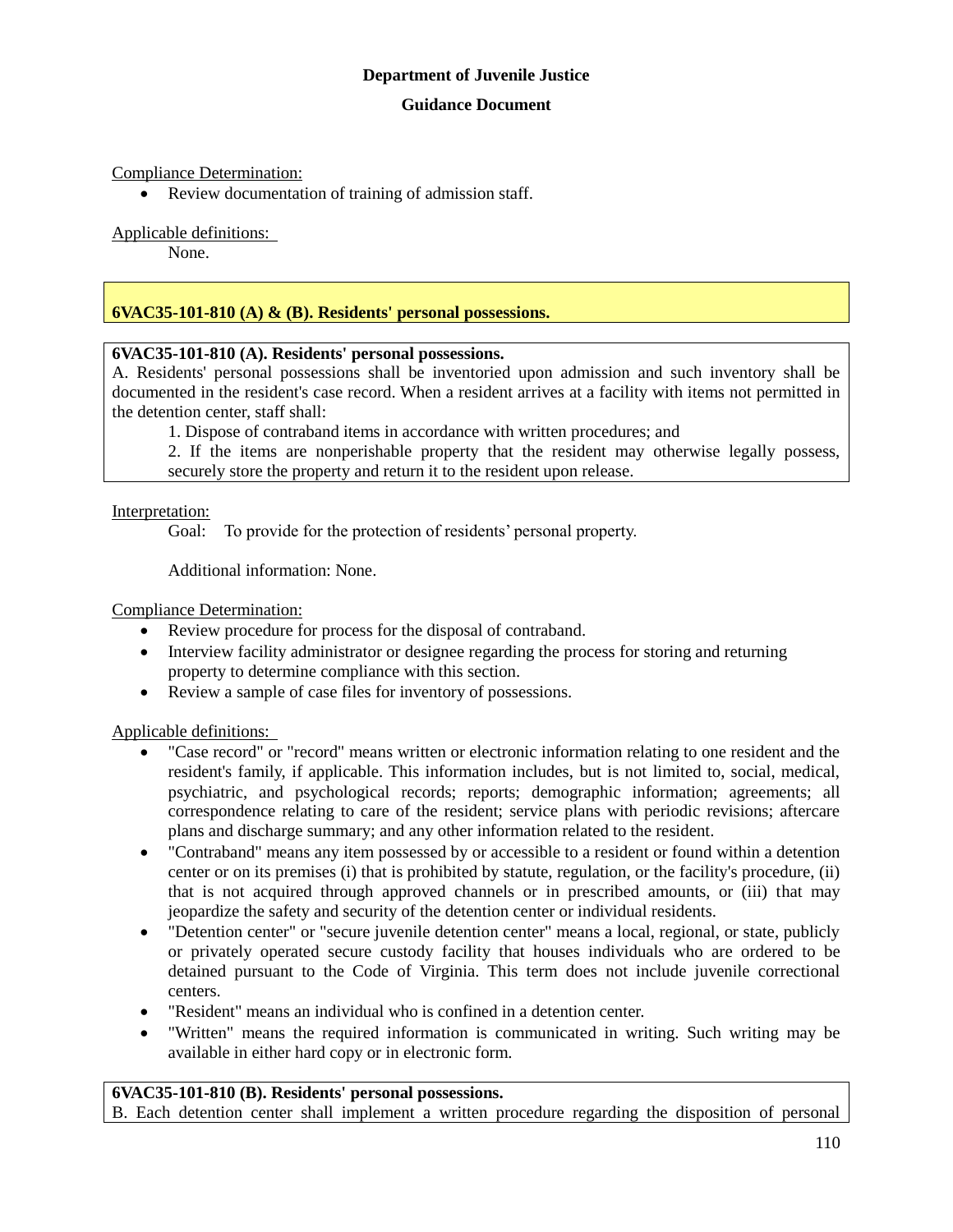#### **Guidance Document**

#### property unclaimed by residents after release from the facility.

Interpretation:

Goal: To provide for the protection of residents' personal property.

Additional information: None.

Compliance Determination:

- Review procedures for the process for disposing of unclaimed property.
- Interview facility administrator or designee regarding the process for disposing of unclaimed property for compliance with this section.

Applicable definitions:

- "Detention center" or "secure juvenile detention center" means a local, regional, or state, publicly or privately operated secure custody facility that houses individuals who are ordered to be detained pursuant to the Code of Virginia. This term does not include juvenile correctional centers.
- "Resident" means an individual who is confined in a detention center.
- "Written" means the required information is communicated in writing. Such writing may be available in either hard copy or in electronic form.

## **6VAC35-101-820 (A) & (B). Mental health screening.**

#### **6VAC35-101-820 (A). Mental health screening.**

A. Each resident shall undergo a mental health screening, as required by § 16.1-248.2 of the Code of Virginia, administered by trained staff, to ascertain the resident's suicide risk level and need for a mental health assessment. Such screening shall include the following:

1. A preliminary mental health screening, at the time of admission, consisting of a structured interview and observation as provided in facility procedures; and

2. The administration of an objective mental health screening instrument within 48 hours of admission.

Interpretation:

Goal: To ascertain the juvenile's need for a mental health assessment.

Additional information: 16.1-248.2 Whenever a juvenile is placed in a secure facility pursuant to § [16.1-248.1](http://leg1.state.va.us/cgi-bin/legp504.exe?000+cod+16.1-248.1), the staff of the facility shall gather such information from the juvenile and the probation officer as is reasonably available and deemed necessary by the facility staff. As part of the intake procedures at each such facility, the staff shall ascertain the juvenile's need for a mental health assessment. If it is determined that the juvenile needs such an assessment, the assessment shall take place within twenty-four hours of such determination. The community services board serving the jurisdiction where the facility is located shall be responsible for conducting the assessments and shall be compensated from funds appropriated to the Department of Juvenile Justice for this purpose. The Department of Juvenile Justice shall develop criteria and a compensation plan for such assessments.

Compliance Determination:

Review sample of resident's files for documentation of screening.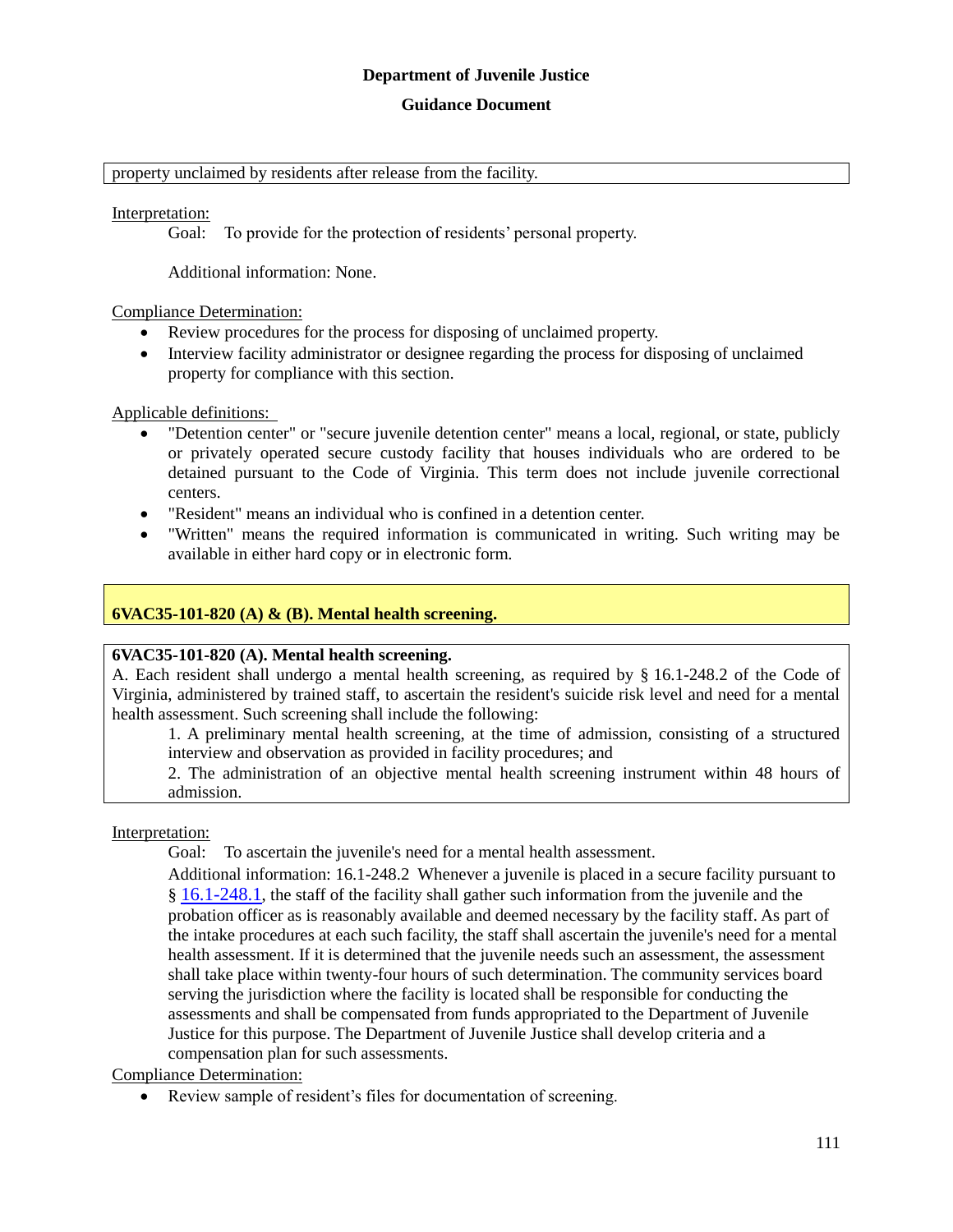Review training files of staff conducting the screening.

Applicable definitions:

"Resident" means an individual who is confined in a detention center.

#### **6VAC35-101-820 (B). Mental health screening.**

B. If the mental health screening indicates that a mental health assessment is needed, it shall take place within 24 hours of such determination as required in § 16.1-248.2 of the Code of Virginia.

#### Interpretation:

Goal: To ensure that mental health needs of the resident are addressed.

Additional information: None.

#### Compliance Determination:

Examine documentation of assessment, if applicable.

#### Applicable definitions:

None.

## **6VAC35-101-830. Classification plan.**

#### **6VAC35-101-830. Classification plan.**

Residents shall be assigned to sleeping rooms and living units according to a written plan that takes into consideration detention center design, staffing levels, and the behavior and characteristics of individual residents.

#### Interpretation:

Goal: To ensure the safety of residents and provide an appropriate setting for characteristics of the individual.

Additional information: None.

Compliance Determination:

- Examine the written plan for components.
- Interview staff to determine compliance with this section.

#### Applicable definitions:

- "Detention center" or "secure juvenile detention center" means a local, regional, or state, publicly or privately operated secure custody facility that houses individuals who are ordered to be detained pursuant to the Code of Virginia. This term does not include juvenile correctional centers.
- "Living unit" means the space in a detention center in which a particular group of residents reside that contains sleeping areas, bath and toilet facilities, and a living room or its equivalent for use by the residents. Depending upon its design, a building may contain one living unit or several separate living units.
- "Resident" means an individual who is confined in a detention center.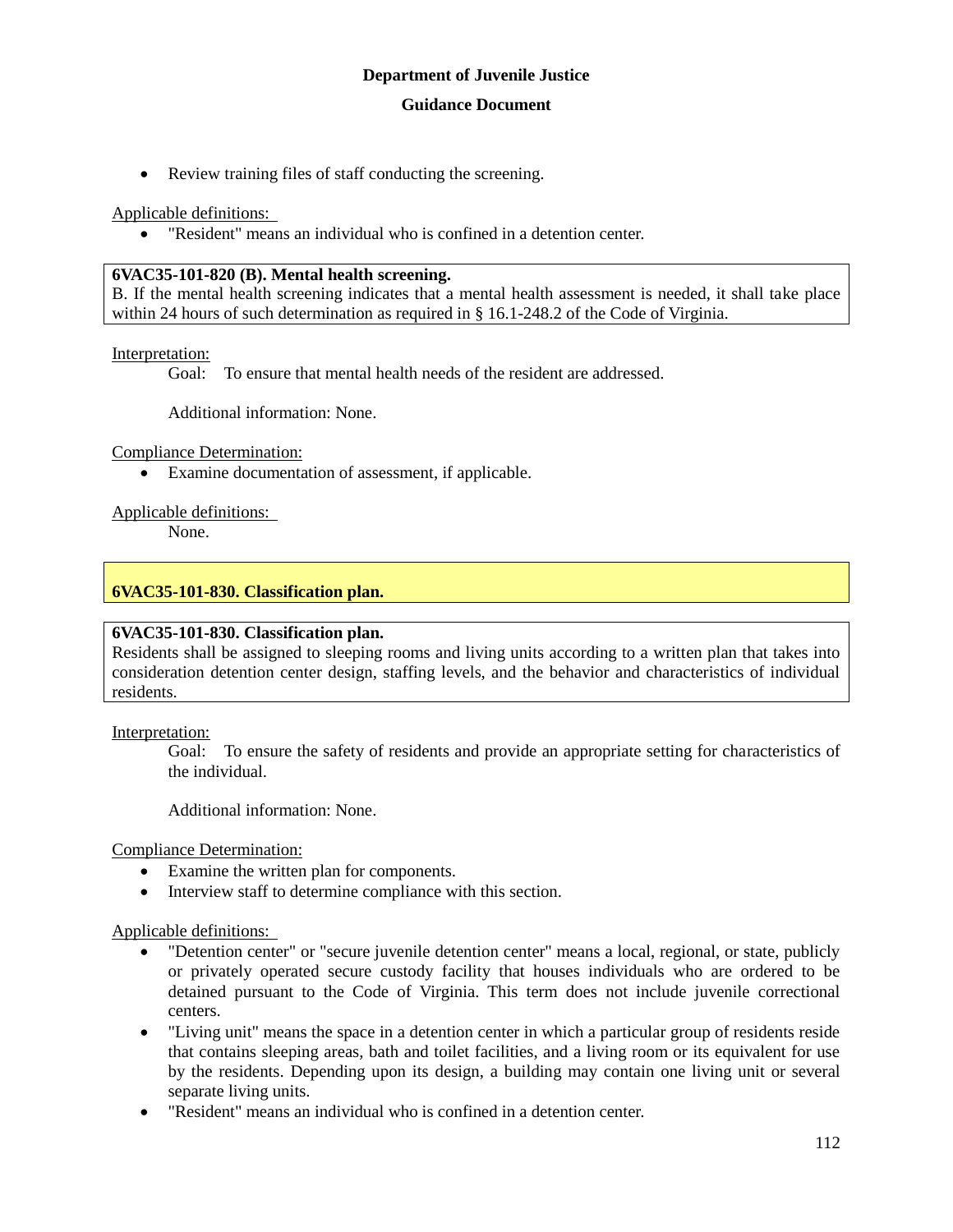"Written" means the required information is communicated in writing. Such writing may be available in either hard copy or in electronic form.

# **6VAC35-101-840 (A), (B), (C), & (D). Discharge.**

#### **6VAC35-101-840 (A). Discharge.**

A. Residents shall be released only in accordance with written procedure.

#### Interpretation:

Goal: To ensure that procedures establish a protocol for discharge.

Additional information: None.

Compliance Determination:

- Review procedure
- Review case files for discharge information that is consistent with procedures.

Applicable definitions:

- "Resident" means an individual who is confined in a detention center.
- "Written" means the required information is communicated in writing. Such writing may be available in either hard copy or in electronic form.

#### **6VAC35-101-840 (B). Discharge.**

B. Each resident's record shall contain a copy of the documentation authorizing the resident's discharge.

#### Interpretation:

Goal: To ensure that residents are legally discharged.

Additional information: Discharge may be a court order or a transportation order from appropriate law enforcement agency.

#### Compliance Determination:

Review a sample of case files for compliance with this section.

Applicable definitions:

- "Case record" or "record" means written or electronic information relating to one resident and the resident's family, if applicable. This information includes, but is not limited to, social, medical, psychiatric, and psychological records; reports; demographic information; agreements; all correspondence relating to care of the resident; service plans with periodic revisions; aftercare plans and discharge summary; and any other information related to the resident.
- "Resident" means an individual who is confined in a detention center.

## **6VAC35-101-840 (C). Discharge.**

C. Residents shall be discharged only to the legal guardian or legally authorized representative.

#### Interpretation:

Goal: To ensure that residents are legally discharged.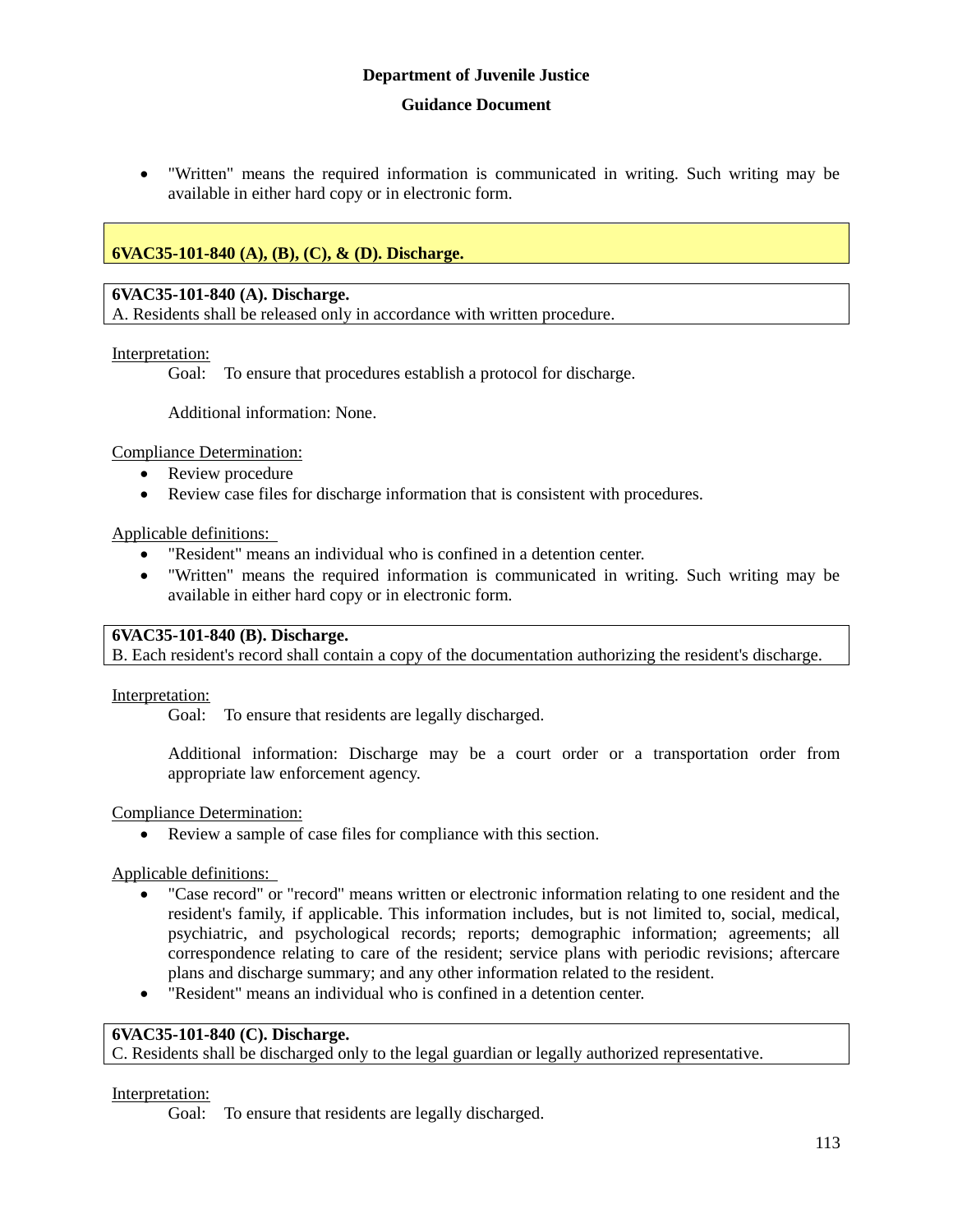Additional information: Court order or transportation order should indicate identity of the individual receiving custody of the resident.

#### Compliance Determination:

Interview facility administrator to determine compliance with this section.

Applicable definitions:

- "Parent" or "legal guardian" means (i) a biological or adoptive parent who has legal custody of a resident, including either parent if custody is shared under a joint decree or agreement; (ii) a biological or adoptive parent with whom a resident regularly resides; (iii) a person judicially appointed as a legal guardian of a resident; or (iv) a person who exercises the rights and responsibilities of legal custody by delegation from a biological or adoptive parent, upon provisional adoption, or otherwise by operation of law.
- "Resident" means an individual who is confined in a detention center.

#### **6VAC35-101-840 (D). Discharge.**

D. As applicable and appropriate, information concerning current medications shall be provided to the legal guardian or legally authorized representative.

#### Interpretation:

Goal: To ensure that identified medical needs of the resident are met.

Additional information: If the legally authorized representative refuses to take the medication, make note of the refusal in the case file.

#### Compliance Determination:

Interview facility administrator to determine compliance with this section.

Applicable definitions:

 "Parent" or "legal guardian" means (i) a biological or adoptive parent who has legal custody of a resident, including either parent if custody is shared under a joint decree or agreement; (ii) a biological or adoptive parent with whom a resident regularly resides; (iii) a person judicially appointed as a legal guardian of a resident; or (iv) a person who exercises the rights and responsibilities of legal custody by delegation from a biological or adoptive parent, upon provisional adoption, or otherwise by operation of law.

#### **Article 2 Programs and Services**

### **6VAC35-101-860 (A) & (B). Structured programming.**

#### **6VAC35-101-860 (A). Structured programming.**

A. Each facility shall implement a comprehensive, planned, and structured daily routine, including appropriate supervision, designed to:

- 1. Meet the residents' physical, emotional, and educational needs;
- 2. Provide protection, guidance, and supervision;
- 3. Ensure the delivery of program services; and
- 4. Meet the objectives of any individual service plan.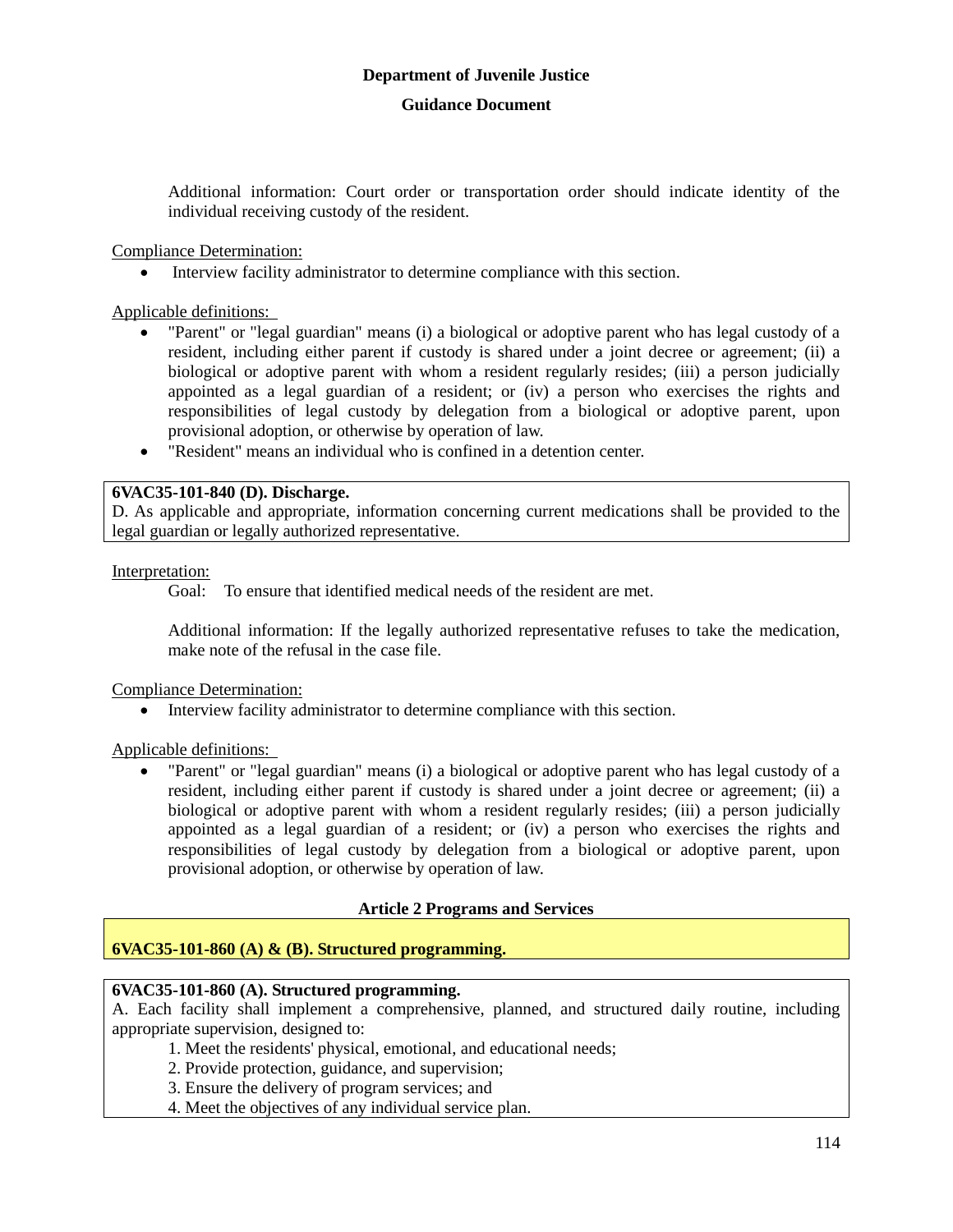#### Interpretation:

Goal: To ensure a structure environment that will meet the needs of the resident.

Additional information: This subsection is a "catch all" requirement to ensure that the facility's programming provides safe and appropriate setting (i.e.: the program is not meeting the resident's emotional needs if required counseling or therapy is not provided or is not meeting the resident's physical needs if he or she is housed in an unsafe environment).

## Compliance Determination:

 Review a description of the program; examine documentation of structured daily routine (i.e.: daily schedule) and other documentation to ensure the daily routine meets the designed requirements.

Applicable definitions:

- "Individual service plan" or "service plan" means a written plan of action developed, revised as necessary, and reviewed at intervals to meet the needs of a resident. The individual service plan specifies (i) measurable short-term and long-term goals; (ii) the objectives, strategies, and time frames for reaching the goals; and (iii) the individuals responsible for carrying out the plan.
- "Resident" means an individual who is confined in a detention center.

# **6VAC35-101-860 (B). Structured programming.**

B. The structured daily routine shall be followed for all weekday and weekend programs and activities. Deviations from the schedule shall be documented.

Interpretation:

Goal: To ensure consistent programs that meet the needs of the resident.

Additional information: None.

Compliance Determination:

- Review the schedules and documentation of any deviations.
- Interview staff to determine if weekly and weekday schedules have been followed.

#### Applicable definitions:

None.

# **6VAC35-101-870 (A), (B), & (C). Written communication between staff; daily log.**

# **6VAC35-101-870 (A). Written communication between staff; daily log.**

A. Procedures shall be implemented providing for the written means of communication between staff, such as the use of daily logs. This means of communication shall be maintained to inform staff of significant happenings or problems experienced by residents, such as any resident medical or dental complaints or injuries.

Interpretation: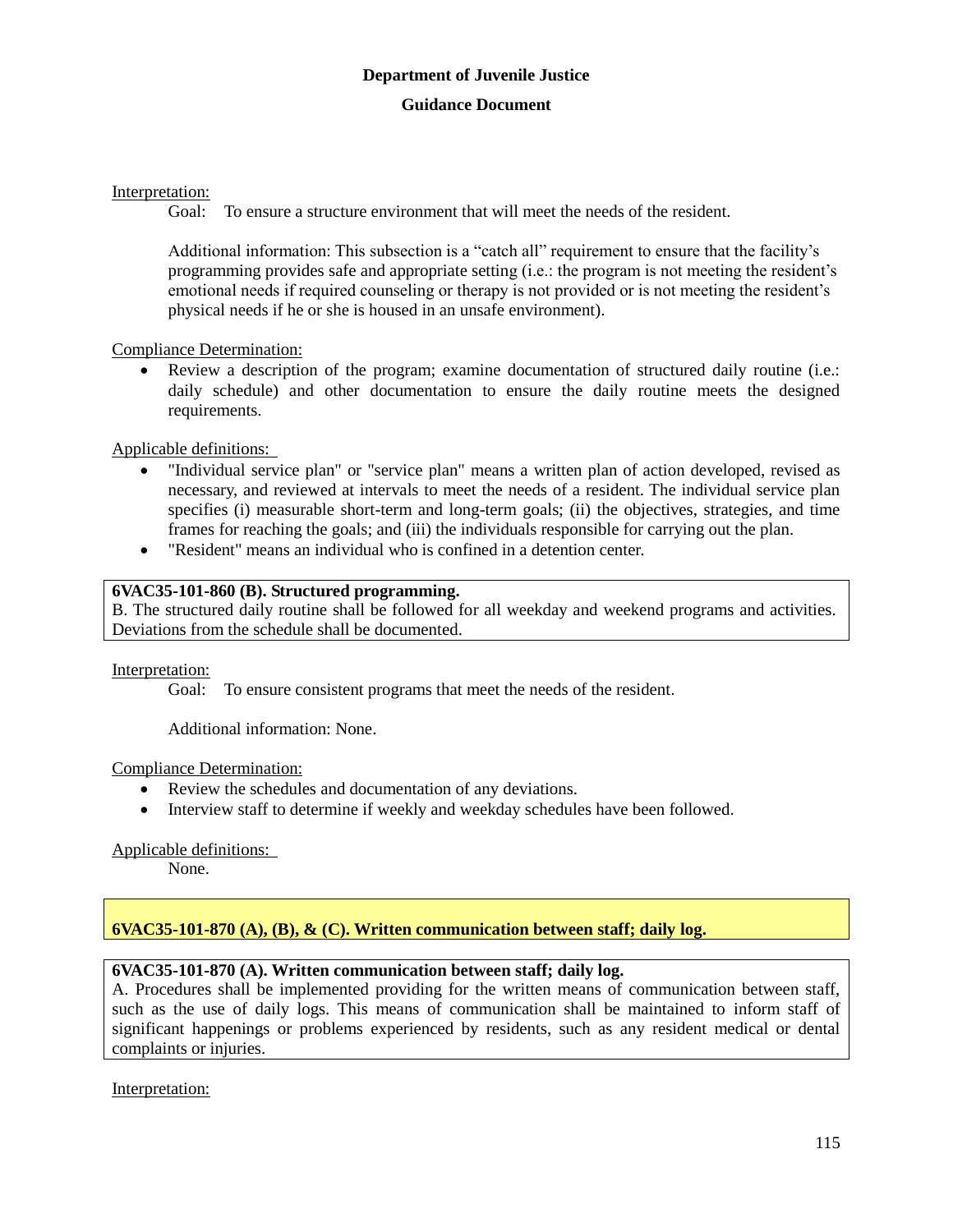#### **Guidance Document**

Goal: To ensure the recording of significant problems or events in the lives of residents so as to alert relief staff and to provide continuity.

Additional information: None.

Compliance Determination:

- Review procedure to determine compliance with this section.
- Review a sample of log books for compliance with this section.

Applicable definitions:

- "Resident" means an individual who is confined in a detention center.
- "Written" means the required information is communicated in writing. Such writing may be available in either hard copy or in electronic form.

**6VAC35-101-870 (B). Written communication between staff; daily log.** B. The date and time of the entry and the identity of the individual making each entry shall be recorded.

Interpretation:

Goal: To ensure that the identity of person making the entry is clearly identified.

Additional information: None

Compliance Determination:

Review documentation and a sample of log books to determine compliance with this section.

Applicable definitions:

 "Written" means the required information is communicated in writing. Such writing may be available in either hard copy or in electronic form.

# **6VAC35-101-870 (C). Written communication between staff; daily log.**

C. If the means of communication between staff is electronic, all entries shall post the date, time, and name of the person making an entry. The computer shall prevent previous entries from being overwritten.

Interpretation:

Goal: To ensure that electronic logs protect the integrity of the information entered.

Additional information: None.

Compliance Determination:

Interview staff and ask for a demonstration to determine compliance with this section.

Applicable definitions:

 "Written" means the required information is communicated in writing. Such writing may be available in either hard copy or in electronic form.

#### **Article 3 Supervision**

# **6VAC35-101-880 (A) & (B). Additional assignments of direct care staff.**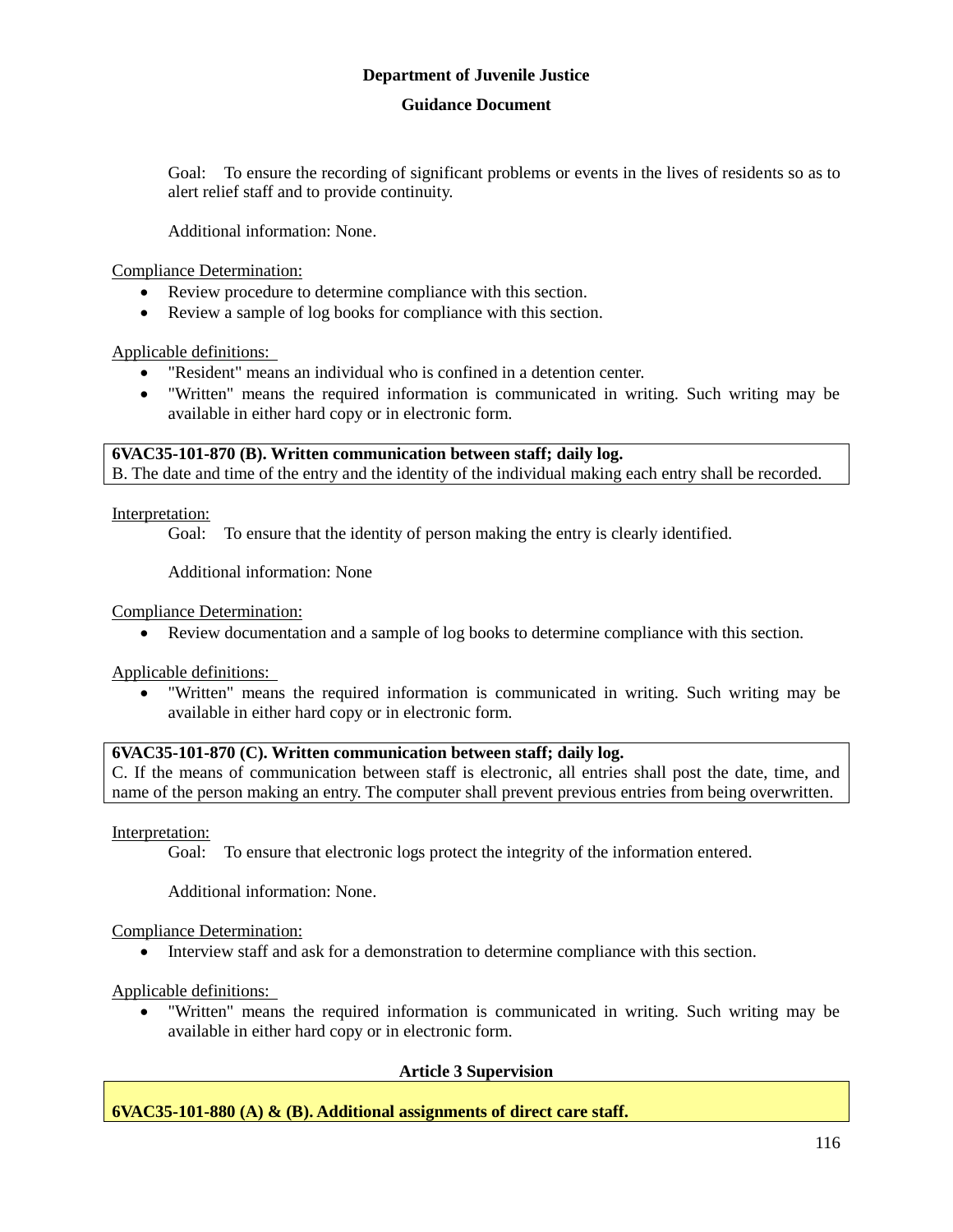## **6VAC35-101-880 (A). Additional assignments of direct care staff.**

A. Direct care staff and staff responsible for the direct supervision of residents may assume the duties of nondirect care personnel only when these duties do not interfere with their direct care or direct supervision responsibilities.

## Interpretation:

Goal: To ensure adequate supervision of residents.

Additional information: An example would be direct care staff performing maintenance functions and not actively supervising the residents.

Compliance Determination:

Interview direct care staff to determine compliance with this section.

## Applicable definitions:

- "Direct care staff" means the staff whose primary job responsibilities are (i) maintaining the safety, care, and well-being of residents, (ii) implementing the structured program of care and the behavior management program, and (iii) maintaining the security of the facility.
- "Direct supervision" means the act of working with residents while not in the presence of direct care staff. Staff members who provide direct supervision are responsible for maintaining the safety, care, and well-being of the residents in addition to providing services or performing the primary responsibilities of that position.
- "Resident" means an individual who is confined in a detention center.

#### **6VAC35-101-880 (B). Additional assignments of direct care staff.**

B. Residents shall not be solely responsible for support functions, including but not necessarily limited to, food service, maintenance of building and grounds, and housekeeping.

#### Interpretation:

Goal: To ensure that the facility has adequate support functions.

Additional information: Residents "assist" in support functions as long as it is part of the established structure program.

Compliance Determination:

Interview residents and direct care staff to determine compliance with this section.

#### Applicable definitions:

- "Direct care staff" means the staff whose primary job responsibilities are (i) maintaining the safety, care, and well-being of residents, (ii) implementing the structured program of care and the behavior management program, and (iii) maintaining the security of the facility.
- "Resident" means an individual who is confined in a detention center.

# **6VAC35-101-890 (A), (B), (C), (D), (E), (F), (G), & (H). Staff supervision of residents.**

# **6VAC35-101-890 (A). Staff supervision of residents.**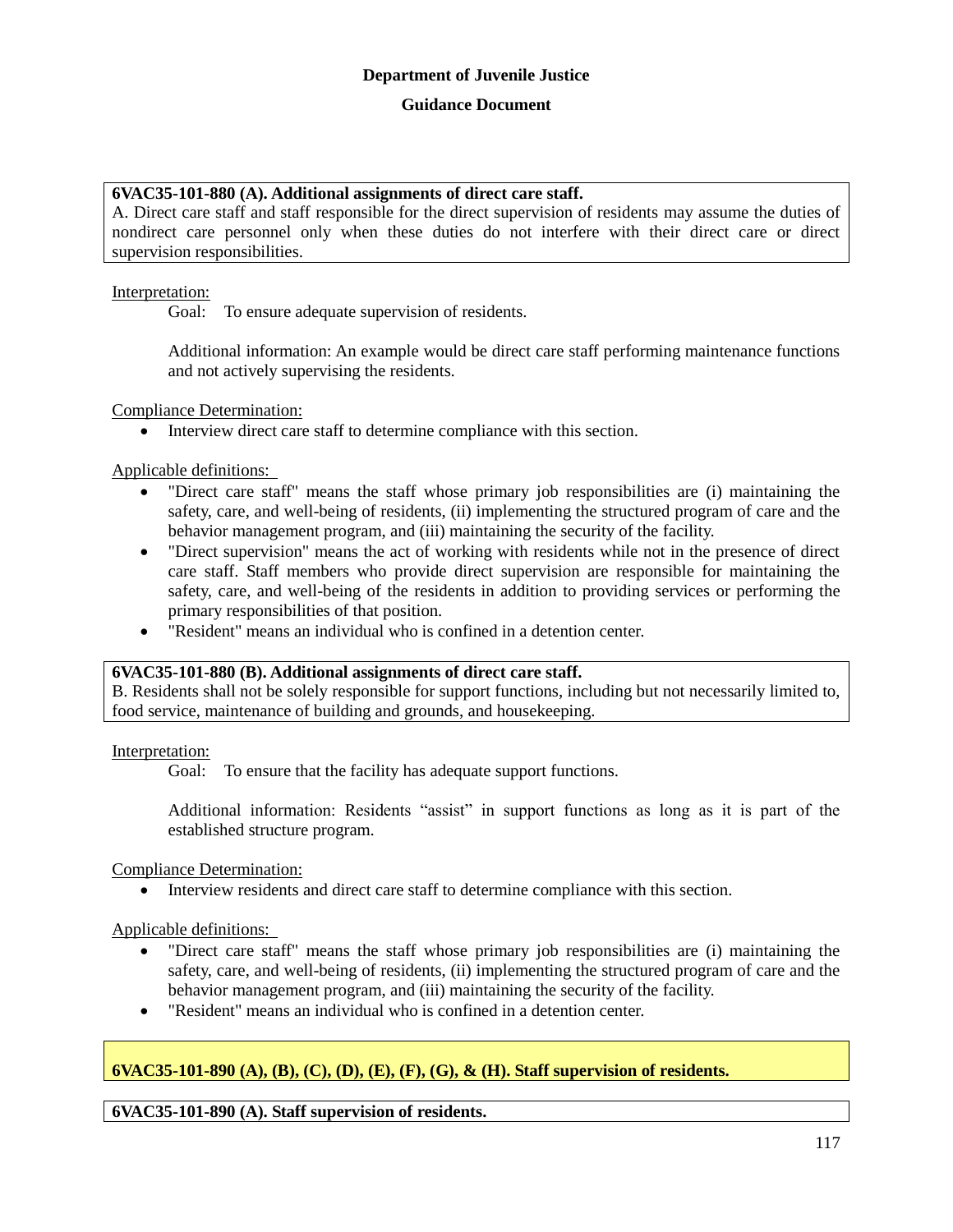#### **Guidance Document**

#### A. Staff shall provide 24-hour awake supervision seven days a week.

#### Interpretation:

Goal: To ensure adequate supervision of residents.

Additional information: Sleeping while assigned supervision duties is not permitted.

#### Compliance Determination:

Interview residents and direct care staff to determine compliance with this section.

#### Applicable definitions:

"Resident" means an individual who is confined in a detention center.

#### **6VAC35-101-890 (B). Staff supervision of residents.**

B. No member of the direct care staff shall be on duty and responsible for the direct care of residents for more than six consecutive days without a rest day, except in an emergency. For the purpose of this section, rest day shall mean a period of not less than 24 consecutive hours during which a staff person has no responsibility to perform duties related to the operation of a detention center. Such duties shall include participation in any training that is required by (i) this chapter, (ii) the employee's job duties, or (iii) the employee's supervisor.

#### Interpretation:

Goal: To ensure that direct care staff receives adequate rest.

Additional information: Facility administrators need to be aware of FLSA requirements.

#### Compliance Determination:

- Interview staff to determine compliance with this section.
- Review a sample of time sheets showing actual time worked.

#### Applicable definitions:

- "Detention center" or "secure juvenile detention center" means a local, regional, or state, publicly or privately operated secure custody facility that houses individuals who are ordered to be detained pursuant to the Code of Virginia. This term does not include juvenile correctional centers.
- "Direct care staff" means the staff whose primary job responsibilities are (i) maintaining the safety, care, and well-being of residents, (ii) implementing the structured program of care and the behavior management program, and (iii) maintaining the security of the facility.
- "Emergency" means a sudden, generally unexpected occurrence or set of circumstances demanding immediate action such as a fire, chemical release, loss of utilities, natural disaster, taking of hostages, major disturbances, escape, and bomb threats. Emergency does not include regularly scheduled employee time off or other situations that could be reasonably anticipated.
- "On duty" means the period of time an employee is responsible for the direct supervision of one or more residents.
- "Resident" means an individual who is confined in a detention center.

#### **6VAC35-101-890 (C). Staff supervision of residents.**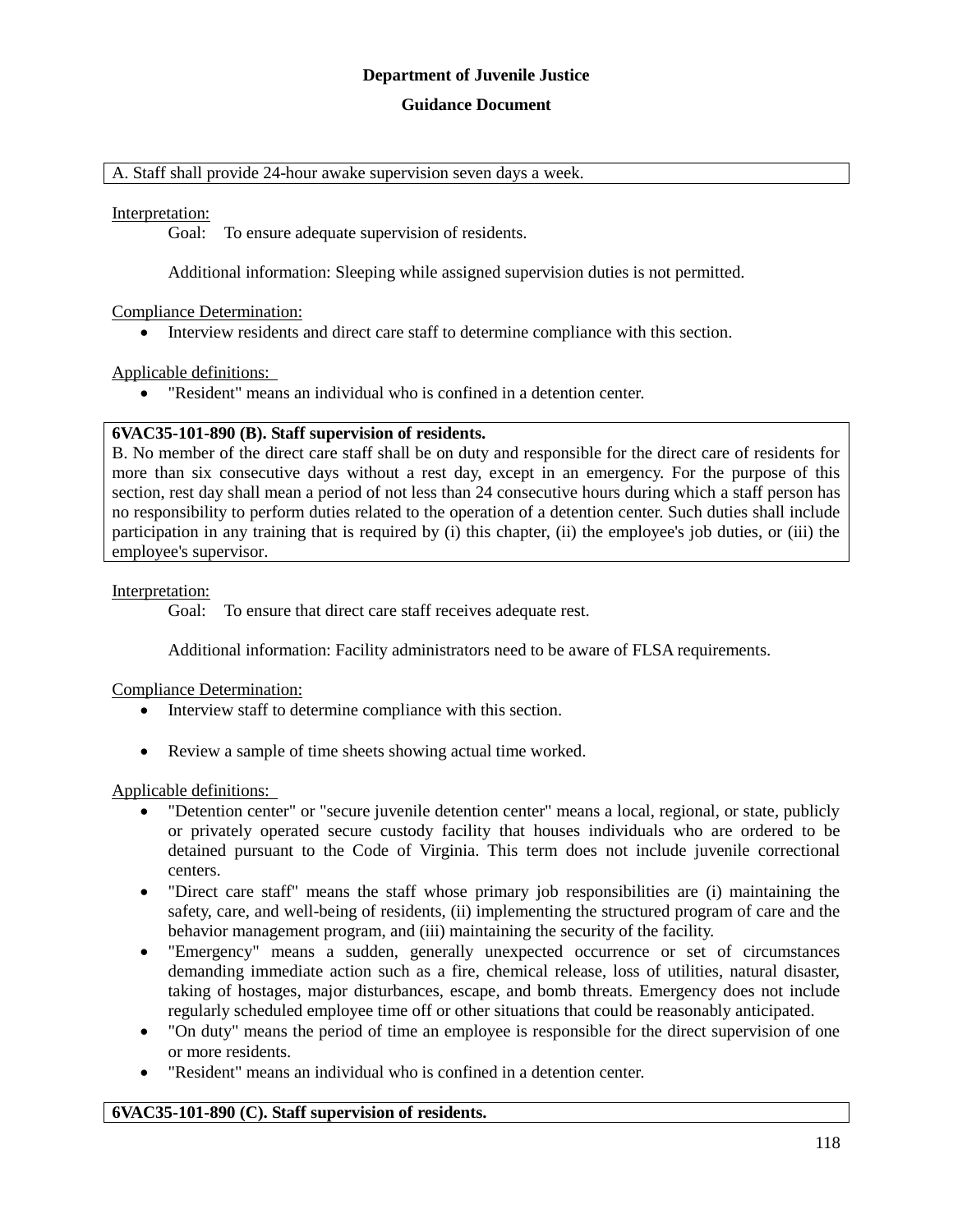#### **Guidance Document**

C. Direct care staff shall have an average of at least two rest days per week in any four-week period.

Interpretation:

Goal: To ensure that direct care staff receives adequate rest.

Additional information: Facility administrators need to be aware of FLSA requirements.

#### Compliance Determination:

- Interview staff to determine compliance with this section.
- Review a sample of time sheets showing actual time worked

#### Applicable definitions:

- "Direct care staff" means the staff whose primary job responsibilities are (i) maintaining the safety, care, and well-being of residents, (ii) implementing the structured program of care and the behavior management program, and (iii) maintaining the security of the facility.
- "Resident" means an individual who is confined in a detention center.

## **6VAC35-101-890 (D). Staff supervision of residents.**

D. Direct care staff shall not be on duty more than 16 consecutive hours except in an emergency.

Interpretation:

Goal: To ensure that direct care staff receives adequate rest.

Additional information: Facility administrators need to be aware of FLSA requirements.

Compliance Determination:

- Interview staff to determine compliance with this section.
- Review a sample of time sheets showing actual time worked.

#### Applicable definitions:

- "Direct care staff" means the staff whose primary job responsibilities are (i) maintaining the safety, care, and well-being of residents, (ii) implementing the structured program of care and the behavior management program, and (iii) maintaining the security of the facility.
- "Emergency" means a sudden, generally unexpected occurrence or set of circumstances demanding immediate action such as a fire, chemical release, loss of utilities, natural disaster, taking of hostages, major disturbances, escape, and bomb threats. Emergency does not include regularly scheduled employee time off or other situations that could be reasonably anticipated.
- "On duty" means the period of time an employee is responsible for the direct supervision of one or more residents.
- "Resident" means an individual who is confined in a detention center.

#### **6VAC35-101-890 (E). Staff supervision of residents.**

E. When both males and females are housed in the same living unit at least one male and one female staff member shall be actively supervising at all times.

#### Interpretation:

Goal: To ensure that the privacy needs of the residents are met.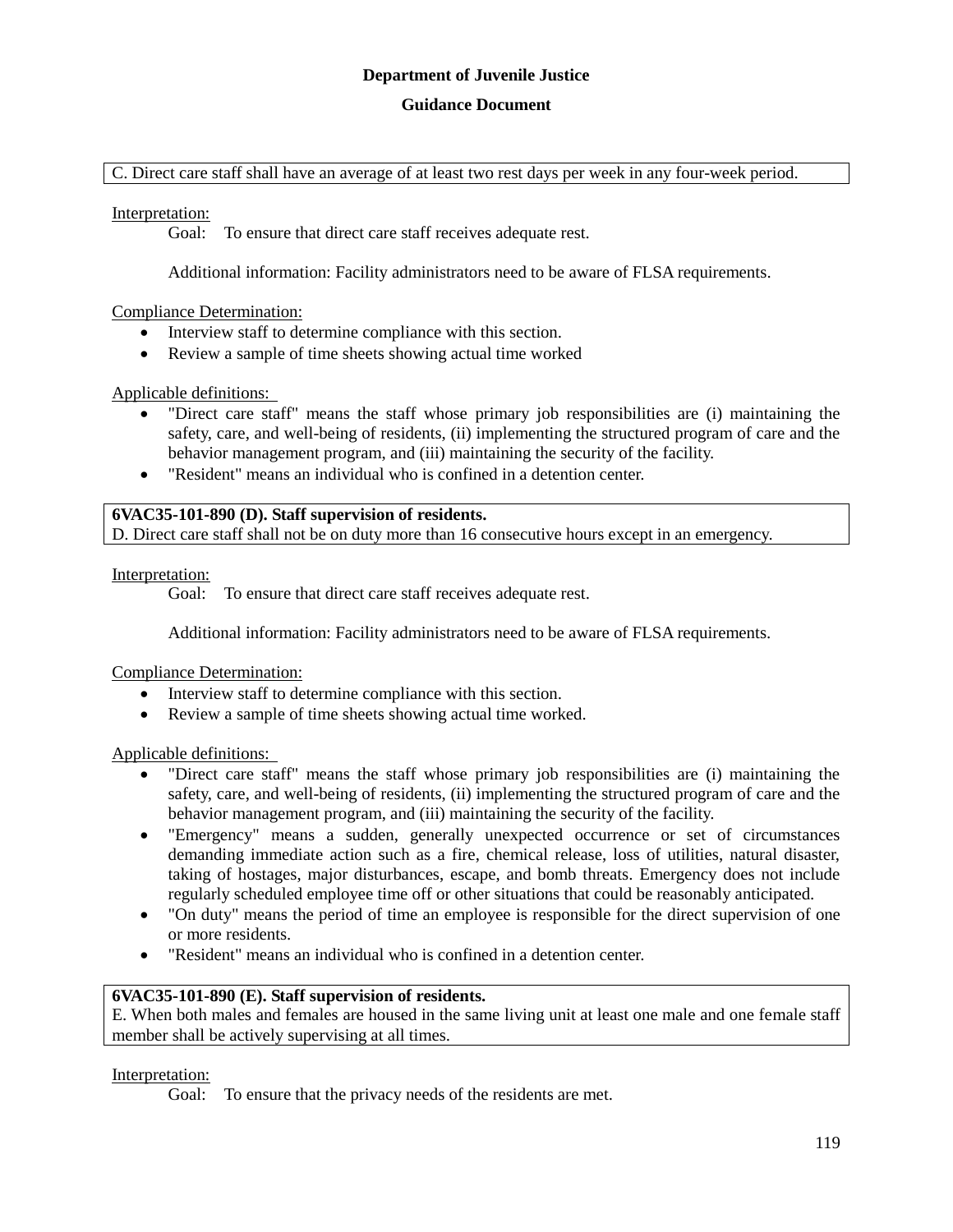Additional information: "Actively supervising" may include monitoring via video from a control room.

Compliance Determination:

- Interview staff and residents to determine compliance this section.
- Review a sample of work schedules.

Applicable definitions:

- "Living unit" means the space in a detention center in which a particular group of residents reside that contains sleeping areas, bath and toilet facilities, and a living room or its equivalent for use by the residents. Depending upon its design, a building may contain one living unit or several separate living units.
- "Resident" means an individual who is confined in a detention center.

#### **6VAC35-101-890 (F). Staff supervision of residents.**

F. Staff shall always be in plain view of another staff person when entering an area occupied by residents of the opposite sex.

#### Interpretation:

Goal: To ensure the privacy needs of residents.

Additional information: "Actively supervising" may include monitoring via video from a control room.

Compliance Determination:

Interview staff and residents to determine compliance with this section.

Applicable definitions:

"Resident" means an individual who is confined in a detention center.

#### **6VAC35-101-890 (G). Staff supervision of residents.**

G. Staff shall regulate the movement of residents within the detention center in accordance with written procedures.

#### Interpretation:

Goal: To ensure the orderly operation of the facility and safety of residents and staff.

Additional information: None

#### Compliance Determination:

- Review written procedures to determine compliance with this section.
- Observe the movement of residents within the facility.
- Interview staff for compliance with this section.

#### Applicable definitions: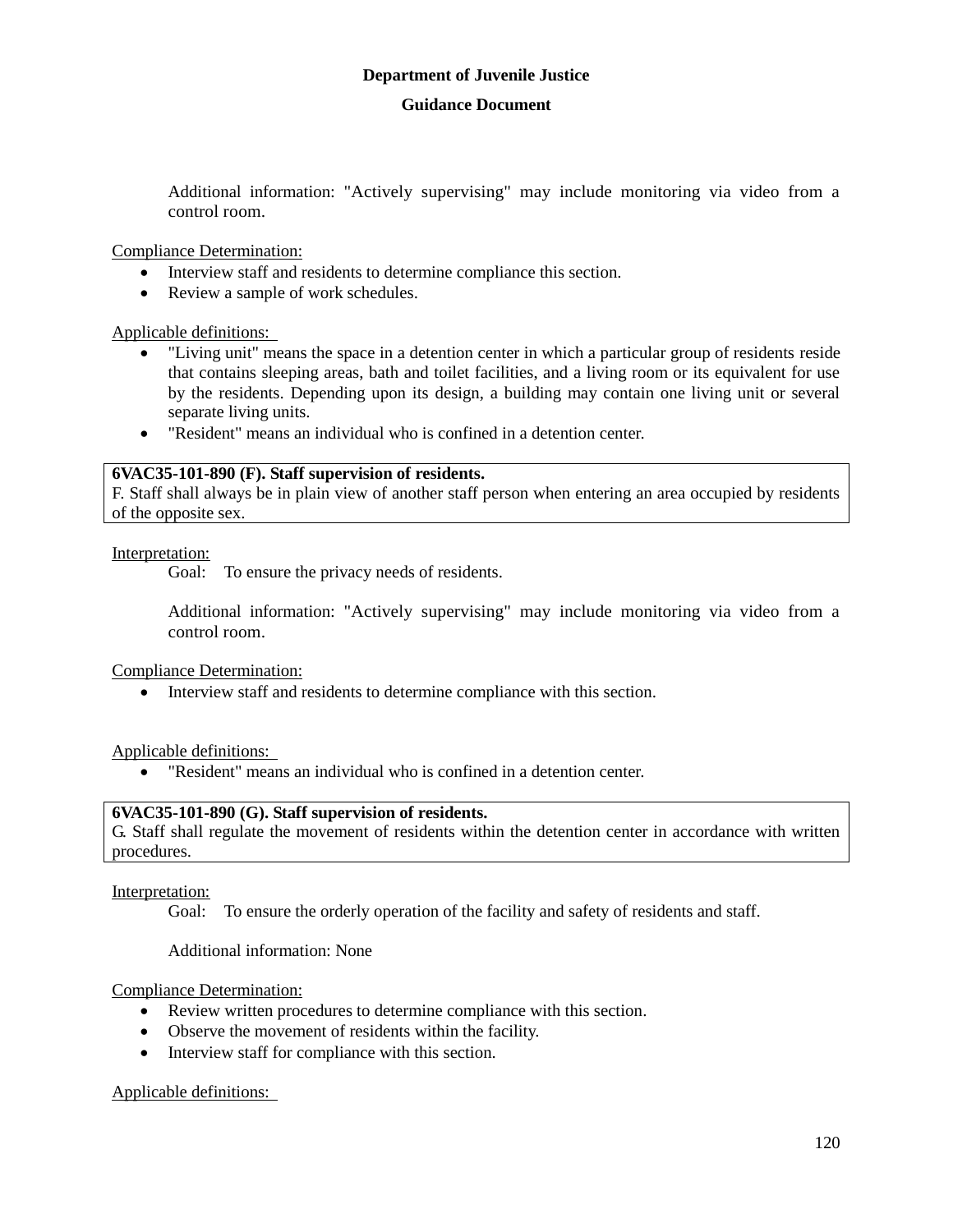- "Detention center" or "secure juvenile detention center" means a local, regional, or state, publicly or privately operated secure custody facility that houses individuals who are ordered to be detained pursuant to the Code of Virginia. This term does not include juvenile correctional centers.
- "Resident" means an individual who is confined in a detention center.
- "Written" means the required information is communicated in writing. Such writing may be available in either hard copy or in electronic form.

### **6VAC35-101-890 (H). Staff supervision of residents.**

H. Written procedures shall be implemented governing the transportation of residents outside the detention center and from one jurisdiction to another.

Interpretation:

Goal: To ensure the safety of residents and protection of the general public.

Additional information: This applies only to instances where facility staff transports residents.

Compliance Determination:

- Review written procedures.
- Interview staff responsible for the transportation of residents to determine compliance with this section.

Applicable definitions:

- "Detention center" or "secure juvenile detention center" means a local, regional, or state, publicly or privately operated secure custody facility that houses individuals who are ordered to be detained pursuant to the Code of Virginia. This term does not include juvenile correctional centers.
- "Resident" means an individual who is confined in a detention center.
- "Written" means the required information is communicated in writing. Such writing may be available in either hard copy or in electronic form.

# **6VAC35-101-900 (A), (B), (C), & (D). Staffing pattern.**

#### **6VAC35-101-900 (A). Staffing pattern.**

A. During the hours that residents are scheduled to be awake, there shall be at least one direct care staff member awake, on duty, and responsible for supervision of every 10 residents, or portion thereof, on the premises or participating in off-campus, detention center sponsored activities.

Interpretation:

Goal: To ensure adequate supervision of residents.

Additional information: None.

Compliance Determination:

 Review a sample of duty rosters and compare with the number of residents at the facility to determine compliance with this section.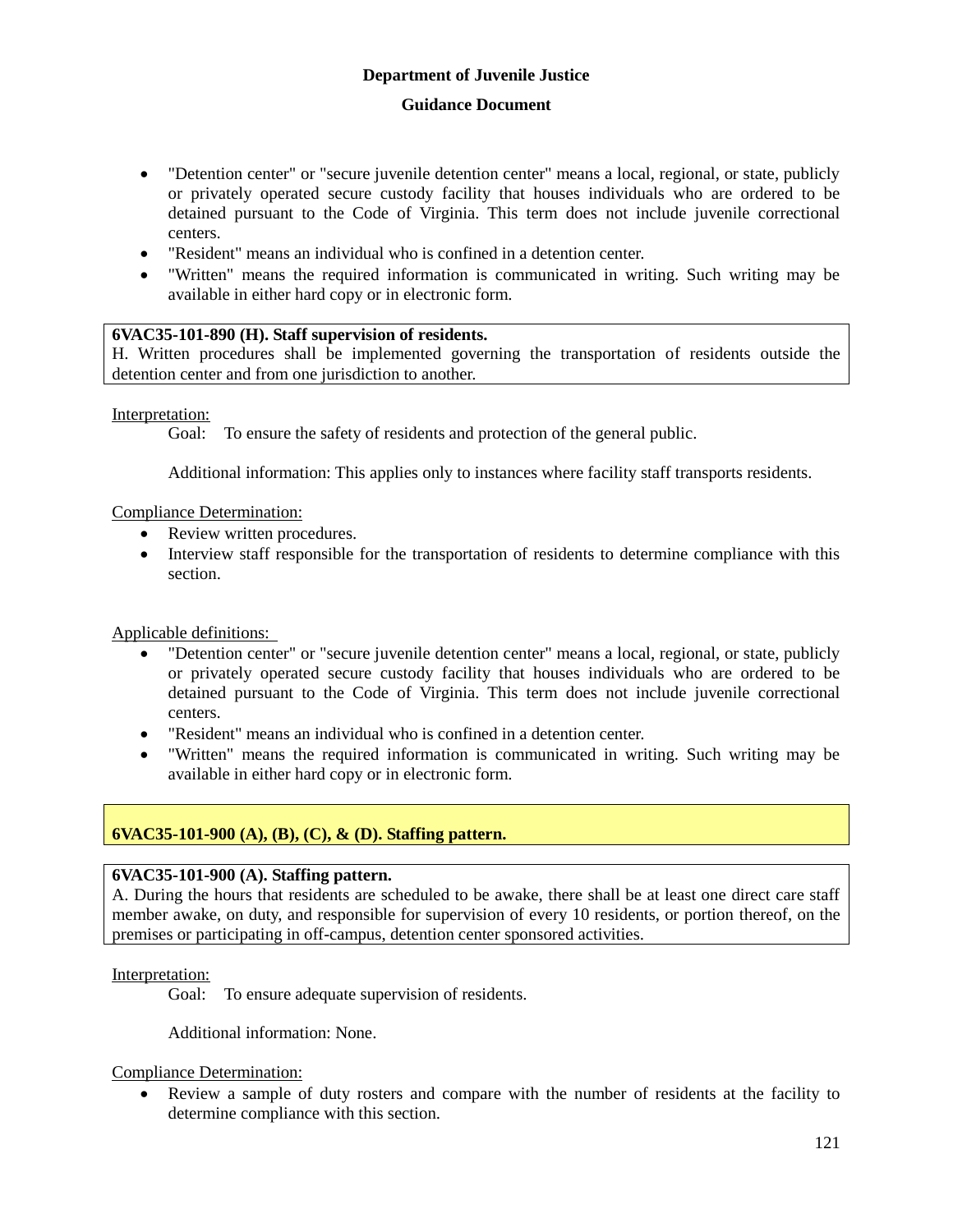Applicable definitions:

- "Detention center" or "secure juvenile detention center" means a local, regional, or state, publicly or privately operated secure custody facility that houses individuals who are ordered to be detained pursuant to the Code of Virginia. This term does not include juvenile correctional centers.
- "Direct care staff" means the staff whose primary job responsibilities are (i) maintaining the safety, care, and well-being of residents, (ii) implementing the structured program of care and the behavior management program, and (iii) maintaining the security of the facility.
- "On duty" means the period of time an employee is responsible for the direct supervision of one or more residents.
- "Premises" means the tracts of land on which any part of a detention center is located and any buildings on such tracts of land.
- "Resident" means an individual who is confined in a detention center.

## **6VAC35-101-900 (B). Staffing pattern.**

B. During the hours that residents are scheduled to sleep there shall be no less than one direct care staff member on duty and responsible for supervision of every 16 residents, or portion thereof, on the premises.

#### Interpretation:

Goal: To ensure adequate supervision of residents.

Additional information: None.

Compliance Determination:

 Review a sample of duty rosters and compare with the number of residents at the facility to determine compliance with this section.

Applicable definitions:

- "Direct care staff" means the staff whose primary job responsibilities are (i) maintaining the safety, care, and well-being of residents, (ii) implementing the structured program of care and the behavior management program, and (iii) maintaining the security of the facility.
- "On duty" means the period of time an employee is responsible for the direct supervision of one or more residents.
- "Premises" means the tracts of land on which any part of a detention center is located and any buildings on such tracts of land.
- "Resident" means an individual who is confined in a detention center.

## **6VAC35-101-900 (C). Staffing pattern.**

C. There shall be at least one direct care staff member on duty and responsible for the supervision of residents in each building where residents are sleeping.

#### Interpretation:

Goal: To ensure adequate supervision of residents.

Additional information: Depending upon its design, a building may contain one living unit or several separate living units.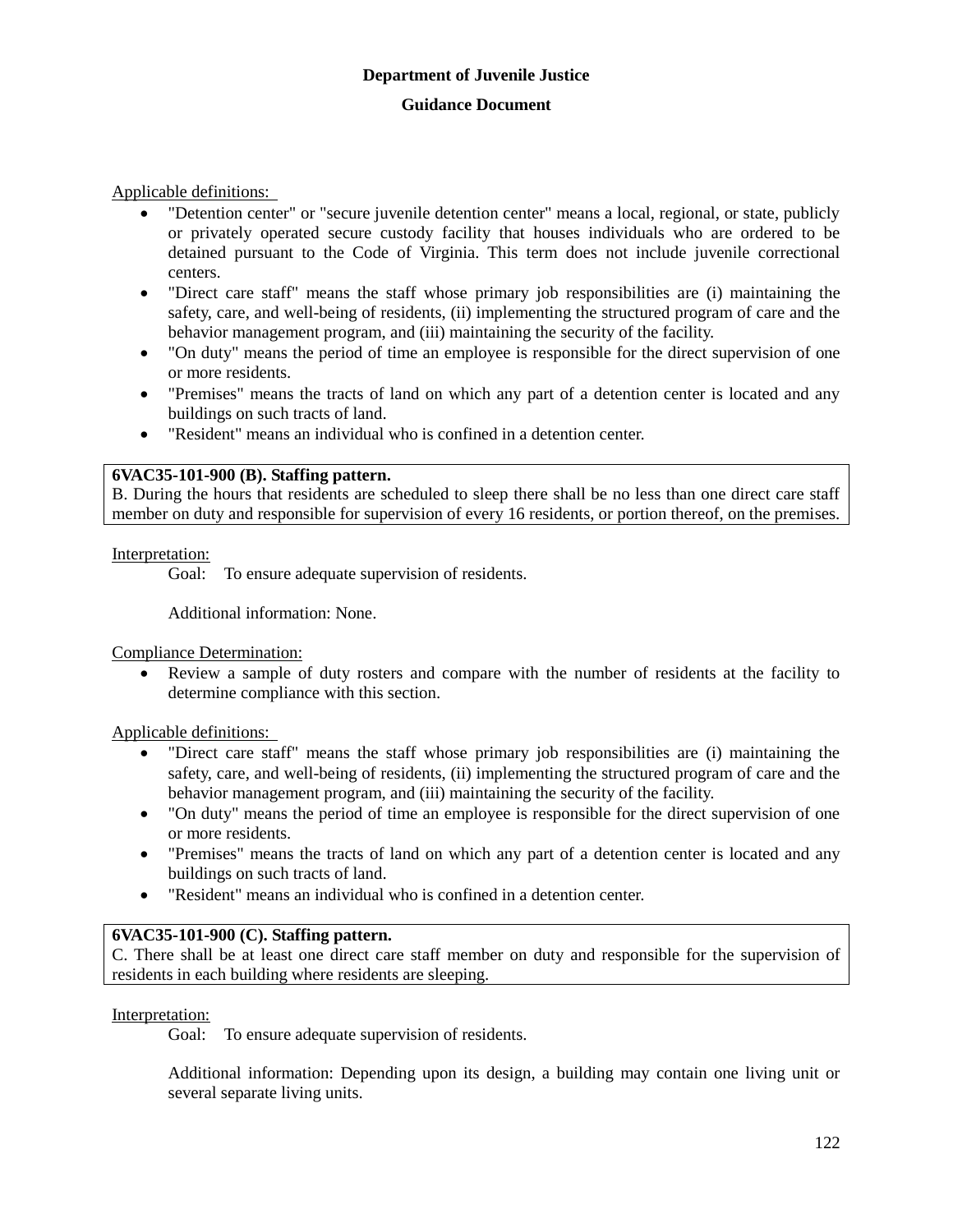#### **Guidance Document**

Compliance Determination:

Review a sample of duty rosters and shift status reports to determine compliance.

Applicable definitions:

- "Direct care staff" means the staff whose primary job responsibilities are (i) maintaining the safety, care, and well-being of residents, (ii) implementing the structured program of care and the behavior management program, and (iii) maintaining the security of the facility.
- "On duty" means the period of time an employee is responsible for the direct supervision of one or more residents.
- "Resident" means an individual who is confined in a detention center.

# **6VAC35-101-900 (D). Staffing pattern.**

D. At all times, there shall be no less than one direct care staff member with current certifications in standard first aid and cardiopulmonary resuscitation on duty for every 16 residents, or portion thereof, being supervised by staff.

Interpretation:

Goal: To ensure that staff are available to respond to emergencies.

Additional information: None.

Compliance Determination:

- Review documentation in training records.
- Review sample of duty rosters for those with current certifications.
- Compare with number of residents at the facility.

Applicable definitions:

- "Direct care staff" means the staff whose primary job responsibilities are (i) maintaining the safety, care, and well-being of residents, (ii) implementing the structured program of care and the behavior management program, and (iii) maintaining the security of the facility.
- "On duty" means the period of time an employee is responsible for the direct supervision of one or more residents.
- "Resident" means an individual who is confined in a detention center.

#### **6VAC35-101-910 (A) & (B). Outside personnel working in the detention center.**

#### **6VAC35-101-910 (A). Outside personnel working in the detention center.**

A. Detention center staff shall monitor all situations in which outside personnel perform any kind of work in the immediate presence of residents in the detention center.

Interpretation:

Goal: To ensure a safe and secure environment for residents.

Additional information: None.

Compliance Determination: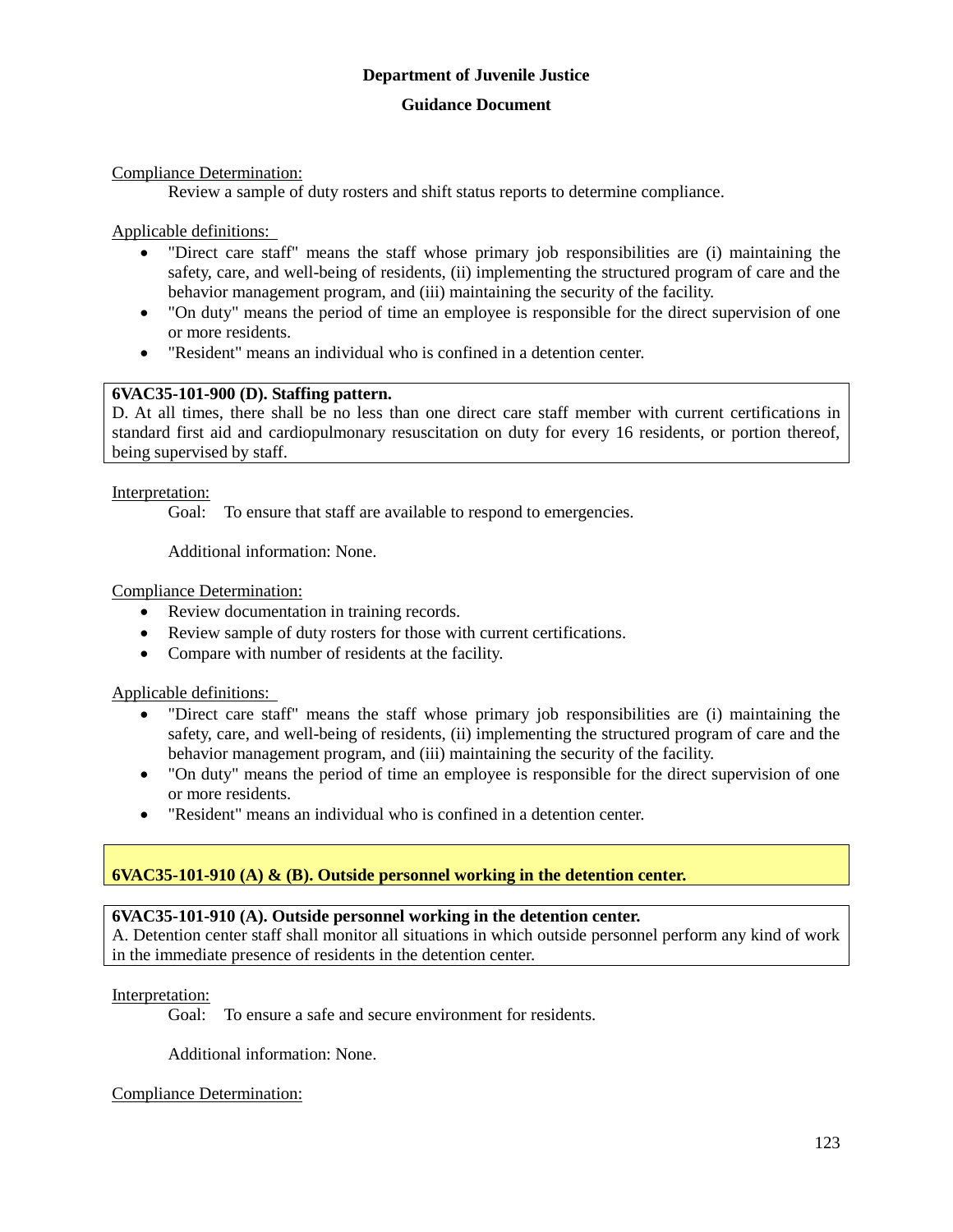• Interview staff to determine compliance with this section.

Applicable definitions:

- "Detention center" or "secure juvenile detention center" means a local, regional, or state, publicly or privately operated secure custody facility that houses individuals who are ordered to be detained pursuant to the Code of Virginia. This term does not include juvenile correctional centers.
- "Resident" means an individual who is confined in a detention center.

#### **6VAC35-101-910 (B). Outside personnel working in the detention center.**

B. Adult inmates shall not work in the immediate presence of any resident and shall be monitored in a way that there shall be no direct contact between or interaction among adult inmates and residents.

Interpretation:

Goal: To ensure a safe and secure environment for residents.

Additional information: None.

Compliance Determination:

• Interview staff to determine compliance with this section.

Applicable definitions:

- "Adult inmate" means an individual who is incarcerated with the Department of Corrections or the local jail.
- "Detention center" or "secure juvenile detention center" means a local, regional, or state, publicly or privately operated secure custody facility that houses individuals who are ordered to be detained pursuant to the Code of Virginia. This term does not include juvenile correctional centers.
- "Resident" means an individual who is confined in a detention center.

# **Article 4 Work Programs**

# **6VAC35-101-920 (A), (B), & (C). Work and employment.**

#### **6VAC35-101-920 (A). Work and employment.**

A. Assignment of chores, that are paid or unpaid work assignments, shall be in accordance with the age, health, ability, and service plan of the resident.

Interpretation:

Goal: To ensure a structured program of care that meets the needs of the residents.

Additional information: None.

Compliance Determination:

- Interview facility administrator.
- Review a sample of service plans for Post-dispositional residents to determine if there are work assignments and if they are appropriate.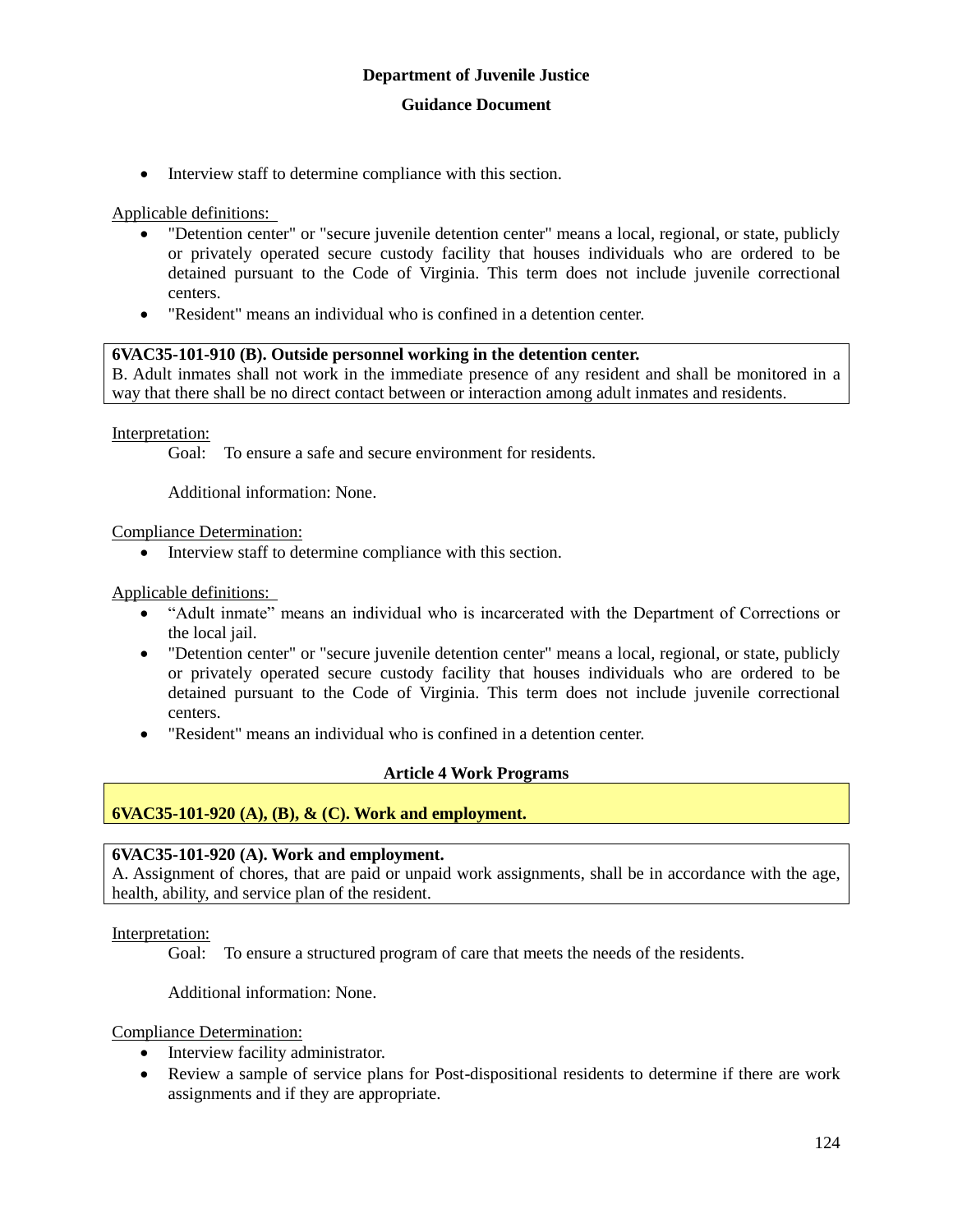• Interview residents about chores and work assignments to determine compliance with this section.

Applicable definitions:

- "Individual service plan" or "service plan" means a written plan of action developed, revised as necessary, and reviewed at intervals to meet the needs of a resident. The individual service plan specifies (i) measurable short-term and long-term goals; (ii) the objectives, strategies, and time frames for reaching the goals; and (iii) the individuals responsible for carrying out the plan.
- "Resident" means an individual who is confined in a detention center.

#### **6VAC35-101-920 (B). Work and employment.**

B. Chores shall not interfere with school programs, study periods, meals, or sleep.

Interpretation:

Goal: To ensure a structured program of care that meets the needs of the residents.

Additional information: None

#### Compliance Determination:

Interview educational staff and residents to determine compliance with this section.

Applicable definitions:

None.

#### **6VAC35-101-920 (C). Work and employment.**

C. In both work assignments and employment the facility administrator or designee shall evaluate the appropriateness of the work and the fairness of the pay.

Interpretation:

Goal: To ensure a structured program of care that meets the needs of the residents.

Additional information: None

Compliance Determination:

Interview facility administrator to determine compliance with this section.

Applicable definitions:

 "Facility administrator" means the individual who has the responsibility for the on-site management and operation of the detention center on a regular basis.

# **Part VII Health Care Services**

# **6VAC35-101-930. Health authority.**

## **6VAC35-101-930. Health authority.**

The facility administrator shall designate a physician, nurse, nurse practitioner, government authority, health administrator, health care contractor, or health agency to serve as the facility's health authority responsible for organizing, planning, and monitoring the timely provision of appropriate health care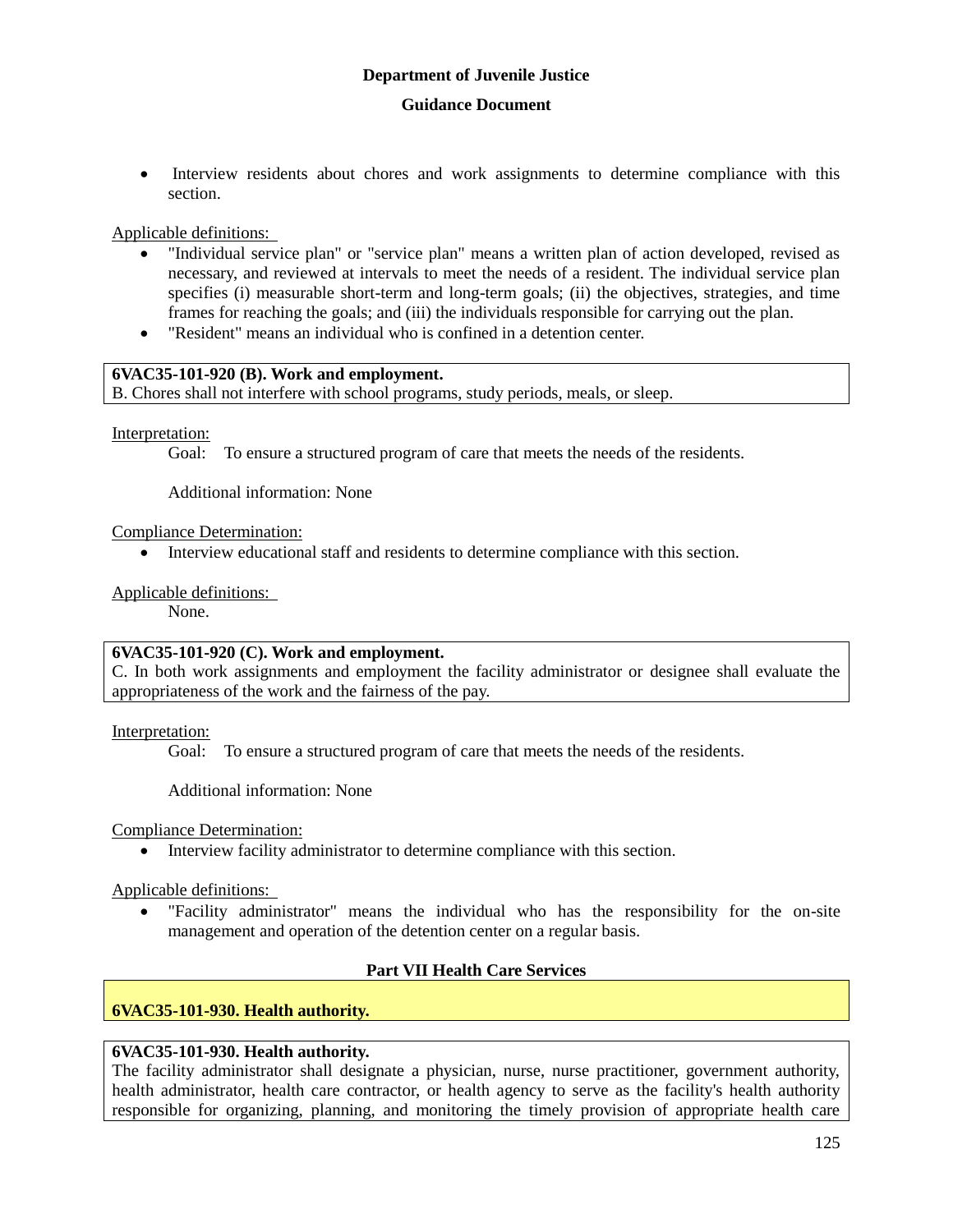# **Guidance Document**

services, including arrangements for all levels of health care and the ensuring of quality and accessibility of all health services, consistent with applicable statutes and regulations, prevailing community standards, and medical ethics.

Interpretation:

Goal: To ensure the proper administration of a healthcare program that meets the needs of the residents.

Additional information: None.

Compliance Determination:

- Interview facility administrator and designated person, to determine compliance with this section.
- Review contract as applicable.

Applicable definitions:

- "Facility administrator" means the individual who has the responsibility for the on-site management and operation of the detention center on a regular basis.
- "Health care services" means those actions, preventative and therapeutic, taken for the physical and mental well-being of a resident. Health care services include medical, dental, orthodontic, mental health, family planning, obstetrical, gynecological, health education, and other ancillary services.

# **6VAC35-101-940. Provision of health care services.**

#### **6VAC35-101-940. Provision of health care services.**

Treatment by nursing personnel shall be performed pursuant to the laws and regulations governing the practice of nursing within the Commonwealth. Other health-trained personnel shall provide care within their level of training and certification.

Interpretation:

Goal: To ensure the proper administration of a healthcare program that meets the needs of the residents.

Additional information: None.

Compliance Determination:

- Interview facility administrator and designated health authority to determine compliance with this section.
- Review training records licensure and certifications to determine compliance with this section.

Applicable definitions:

 "Health care services" means those actions, preventative and therapeutic, taken for the physical and mental well-being of a resident. Health care services include medical, dental, orthodontic, mental health, family planning, obstetrical, gynecological, health education, and other ancillary services.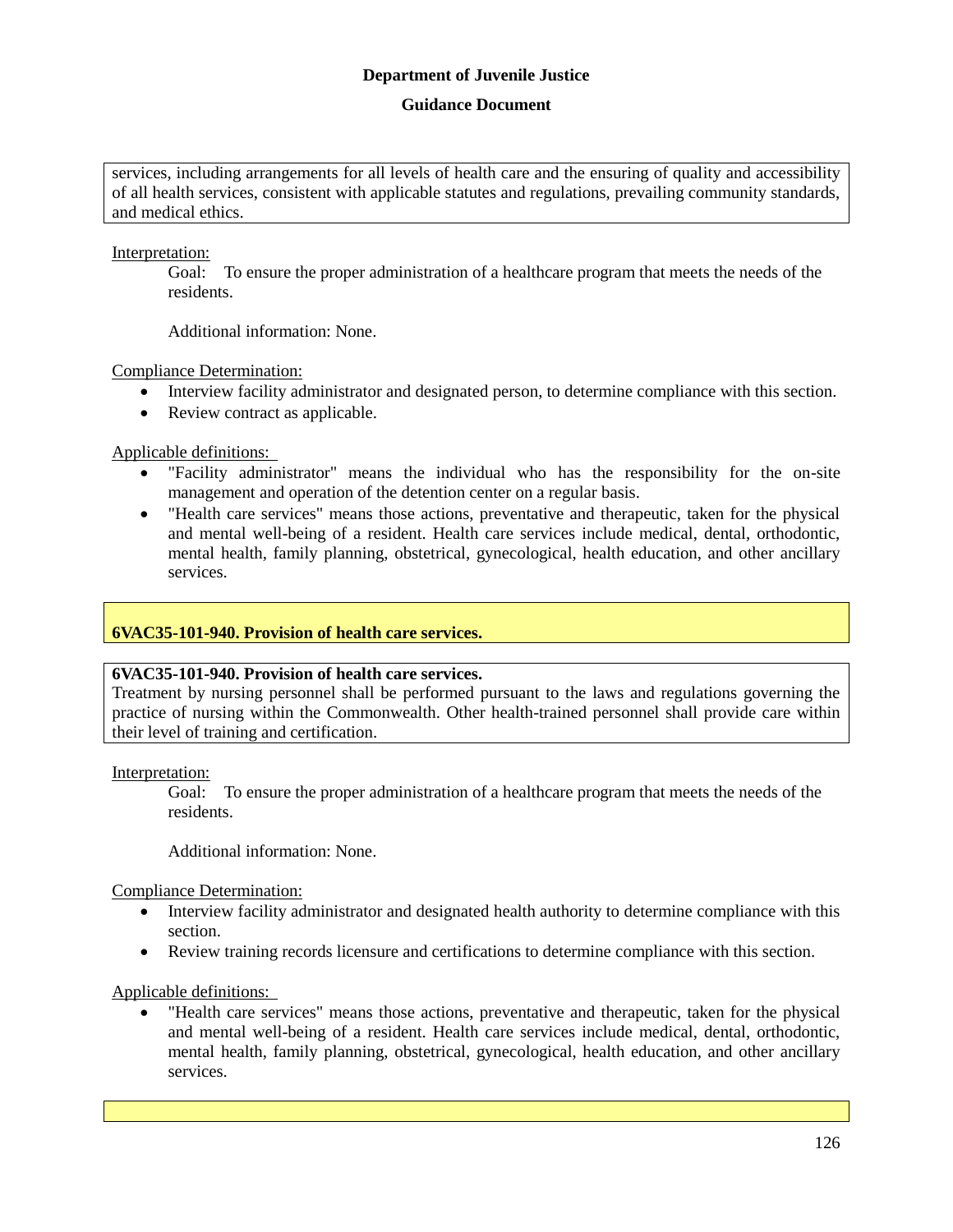#### **Guidance Document**

#### **6VAC35-101-950 (A) & (B). Health care procedures.**

#### **6VAC35-101-950 (A). Health care procedures.**

A. Written procedures shall be developed and implemented for:

1. Providing or arranging for the provision of medical and dental services for health problems identified at admission;

2. Providing or arranging for the provision of on-going and follow-up medical and dental services after admission;

3. Providing or arranging for the provision of dental services for residents who present with acute dental concerns;

4. Providing emergency services for each resident as provided by statute or by the agreement with the resident's legal guardian;

5. Providing emergency services for any resident experiencing or showing signs of suicidal or homicidal thoughts, symptoms of mood or thought disorders, or other mental health problems; and

6. Ensuring that the required information in subsection B of this section is accessible and up to date.

Interpretation:

Goal: To ensure proper provision of residents' medical needs.

Additional information: None.

Compliance Determination:

- Review procedures to determine compliance with this section.
- Interview designated health authority to determine compliance.
- Review a sample of medical files for prompt response to medical service requests.

Applicable definitions:

- "Emergency" means a sudden, generally unexpected occurrence or set of circumstances demanding immediate action such as a fire, chemical release, loss of utilities, natural disaster, taking of hostages, major disturbances, escape, and bomb threats. Emergency does not include regularly scheduled employee time off or other situations that could be reasonably anticipated.
- "Parent" or "legal guardian" means (i) a biological or adoptive parent who has legal custody of a resident, including either parent if custody is shared under a joint decree or agreement; (ii) a biological or adoptive parent with whom a resident regularly resides; (iii) a person judicially appointed as a legal guardian of a resident; or (iv) a person who exercises the rights and responsibilities of legal custody by delegation from a biological or adoptive parent, upon provisional adoption, or otherwise by operation of law.
- "Resident" means an individual who is confined in a detention center.
- "Written" means the required information is communicated in writing. Such writing may be available in either hard copy or in electronic form.

#### **6VAC35-101-950 (B). Health care procedures.**

B. The following written information concerning each resident shall be readily accessible to staff who may have to respond to a medical or dental emergency:

- 1. Name, address, and telephone number of the physician and dentist to be notified;
- 2. Name, address, and telephone number of a relative or other person to be notified; and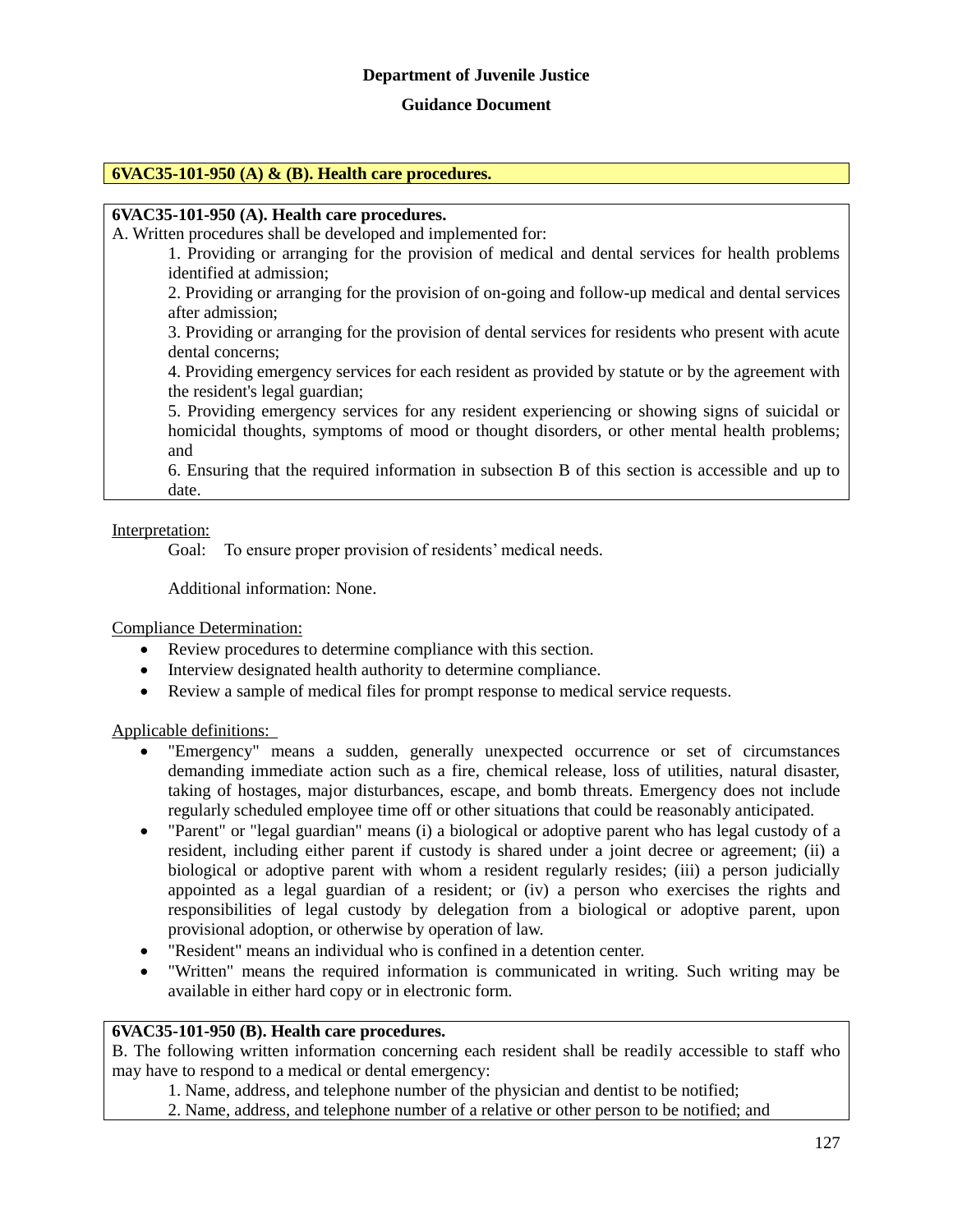#### **Guidance Document**

3. Information concerning:

a. Use of medication;

b. All allergies, including medication allergies;

c. Substance abuse and use; and

d. Significant past and present medical problems.

## Interpretation:

Goal: To ensure proper provision of residents' medical needs.

Additional information: When medical staff are not at the facility the above information has to be available to staff.

Compliance Determination:

- Interview medical staff as to location of the emergency information.
- Interview direct care staff to determine accessibility.
- Review a sample of medical records to determine compliance.

Applicable definitions:

- "Emergency" means a sudden, generally unexpected occurrence or set of circumstances demanding immediate action such as a fire, chemical release, loss of utilities, natural disaster, taking of hostages, major disturbances, escape, and bomb threats. Emergency does not include regularly scheduled employee time off or other situations that could be reasonably anticipated.
- "Resident" means an individual who is confined in a detention center.
- "Written" means the required information is communicated in writing. Such writing may be available in either hard copy or in electronic form.

# **6VAC35-101-960 (A) & (B). Health trained personnel.**

#### **6VAC35-101-960 (A). Health trained personnel.**

A. Health trained personnel shall provide care as appropriate to their level of training and certification and shall not administer health care services for which they are not qualified or specifically trained.

Interpretation:

Goal: To ensure proper provision of residents' medical needs.

Additional information: None.

# Compliance Determination:

- Interview medical staff and health trained staff to determine level of training and certifications.
- Review a sample of case files to determine the level of services provided is appropriate.
- Review a sample of training records for health trained personnel as applicable.

Applicable definitions:

 "Health care services" means those actions, preventative and therapeutic, taken for the physical and mental well-being of a resident. Health care services include medical, dental, orthodontic,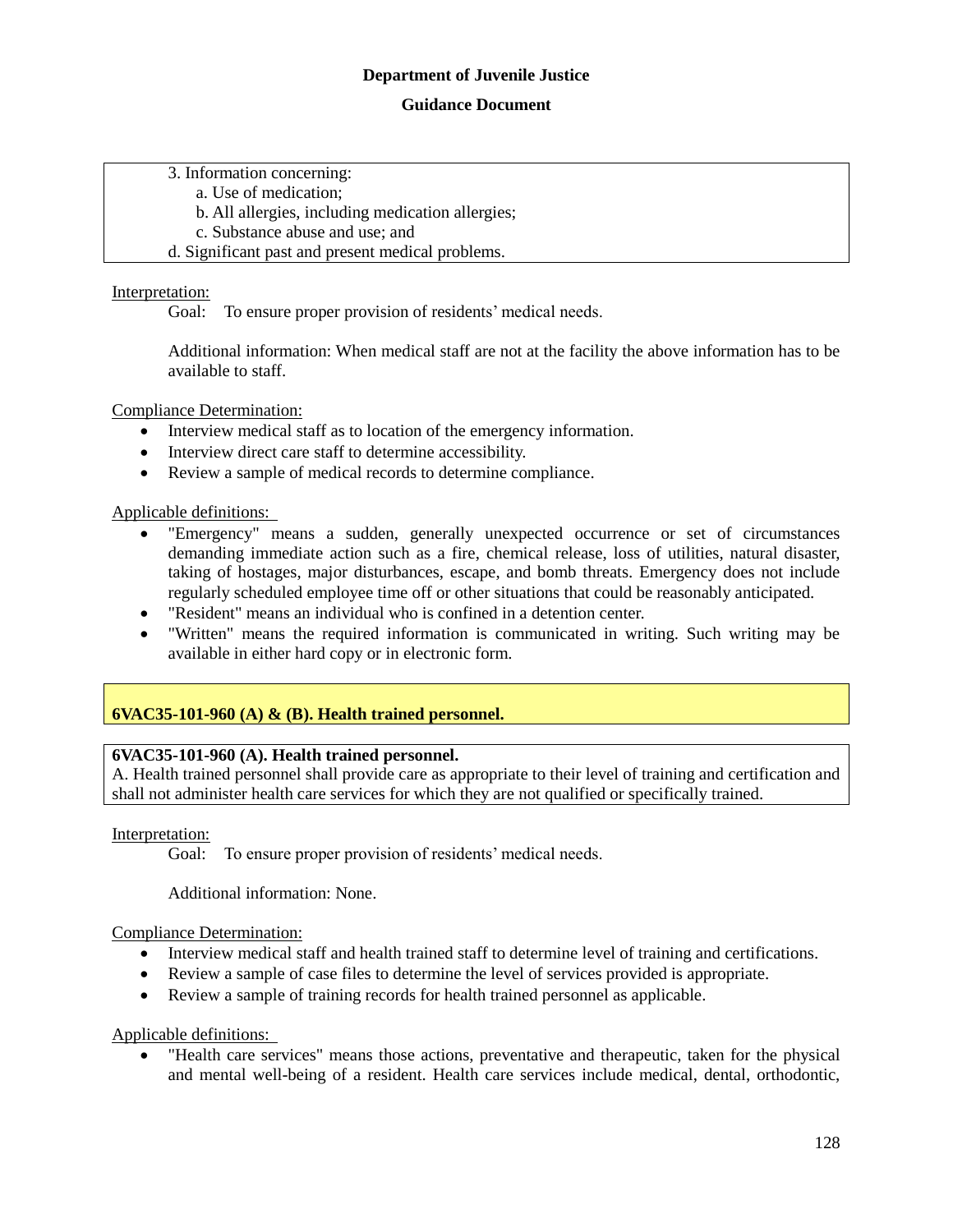# **Guidance Document**

mental health, family planning, obstetrical, gynecological, health education, and other ancillary services.

 "Health trained personnel" means an individual who is trained by a licensed health care provider to perform specific duties such as administering heath care screenings, reviewing screening forms for necessary follow-up care, preparing residents and records for sick call, and assisting in the implementation of certain medical orders.

### **6VAC35-101-960 (B). Health trained personnel.**

B. The facility shall retain documentation of the training received by health trained personnel necessary to perform any designated health care services. Documentation of applicable, current licensure or certification shall constitute compliance with this section.

## Interpretation:

Goal: To ensure proper provision of residents' medical needs.

Additional information: It is important that staff conducting health screenings at admission be properly trained. None medical staff who administer medications need certification of medication management training.

## Compliance Determination:

- Interview the designated health authority to determine compliance with this section.
- Review a sample of training records as applicable.

Applicable definitions:

- "Health care services" means those actions, preventative and therapeutic, taken for the physical and mental well-being of a resident. Health care services include medical, dental, orthodontic, mental health, family planning, obstetrical, gynecological, health education, and other ancillary services.
- "Health trained personnel" means an individual who is trained by a licensed health care provider to perform specific duties such as administering heath care screenings, reviewing screening forms for necessary follow-up care, preparing residents and records for sick call, and assisting in the implementation of certain medical orders.

# **6VAC35-101-970 (A), (B), (C), & (D). Consent to and refusal of health care services.**

#### **6VAC35-101-970 (A). Consent to and refusal of health care services.**

A. Health care services, as defined in 6VAC35-101-10 (definitions), shall be provided in accordance with § 54.1-2969 of the Code of Virginia. The knowing and voluntary agreement, without undue inducement or any element of force, fraud, deceit, duress, or other form of constraint or coercion, of a person who is capable of exercising free choice (informed consent) to health care shall be obtained from the resident or parent or legal custodian, as required by law.

#### Interpretation:

Goal: To ensure that resident and parents are aware of proposed medical treatment.

Additional information: "Informed consent" means the agreement by a patient to a treatment, examination or procedure after the patient receives the material facts regarding the nature,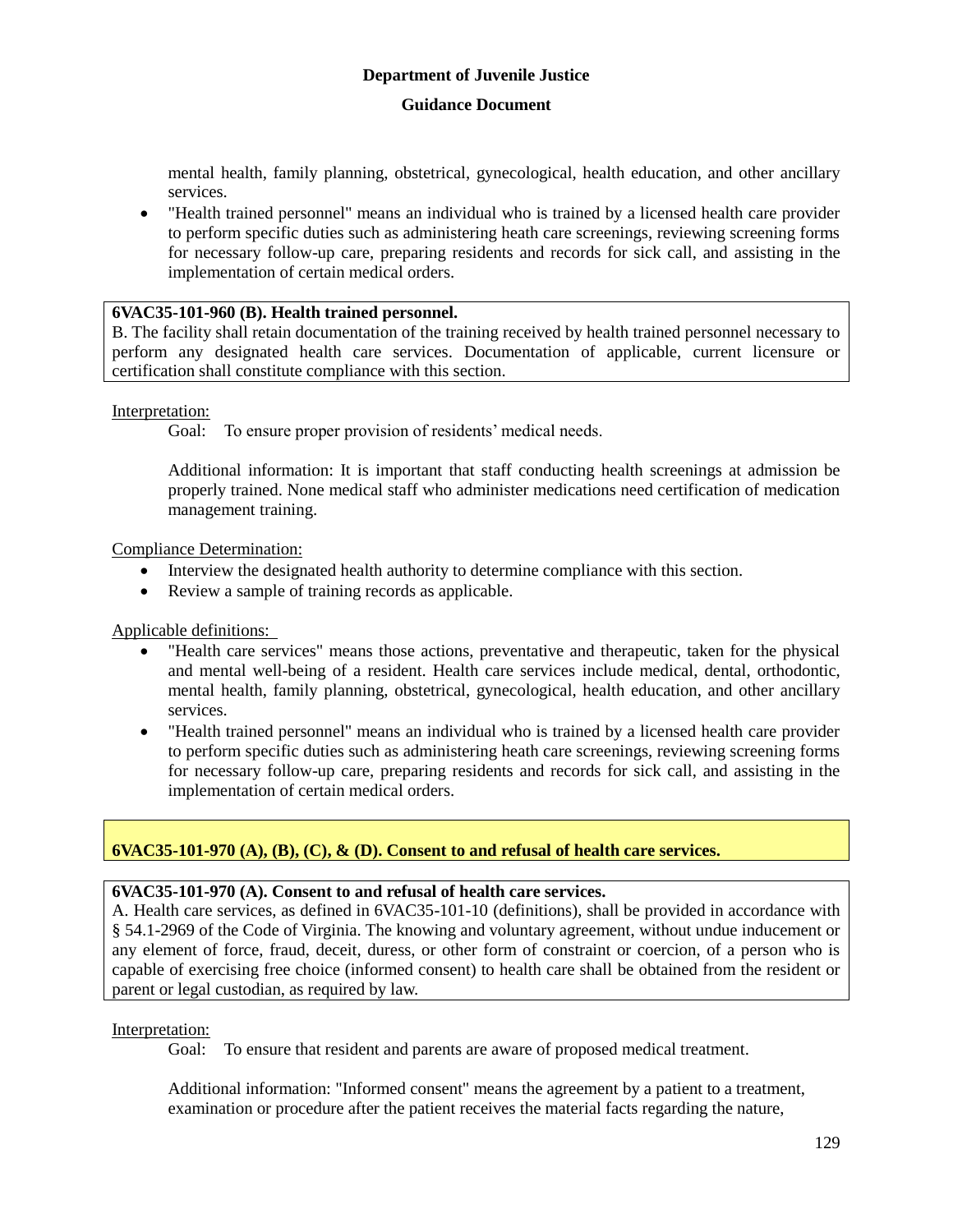## **Guidance Document**

consequences and risks of the proposed treatment, examination, or procedure and the alternatives to it. For an invasive procedure where there is some risk to the patient, informed consent is documented on a written form containing the juvenile's signature or that of the legal guardian if required. This is not the same as the signed permission for medical treatment obtained from a parent or guardian.

Compliance Determination:

- Interview designated local health authority and residents to determine compliance with this section.
- Review a sample of medical file (i.e. consent forms) to determine compliance with this section.

#### Applicable definitions:

- "Health care services" means those actions, preventative and therapeutic, taken for the physical and mental well-being of a resident. Health care services include medical, dental, orthodontic, mental health, family planning, obstetrical, gynecological, health education, and other ancillary services.
- "Parent" or "legal guardian" means (i) a biological or adoptive parent who has legal custody of a resident, including either parent if custody is shared under a joint decree or agreement; (ii) a biological or adoptive parent with whom a resident regularly resides; (iii) a person judicially appointed as a legal guardian of a resident; or (iv) a person who exercises the rights and responsibilities of legal custody by delegation from a biological or adoptive parent, upon provisional adoption, or otherwise by operation of law.
- "Resident" means an individual who is confined in a detention center.

#### **6VAC35-101-970 (B). Consent to and refusal of health care services.**

B. The resident and parent or legal guardian, as appropriate and applicable, shall be advised by an appropriately trained medical professional of (i) the material facts regarding the nature, consequences, and risks of the proposed treatment, examination, or procedure and (ii) the alternatives to it.

#### Interpretation:

Goal: To ensure that resident and parents are aware of proposed medical treatment.

Additional information: "Informed consent" means the agreement by a patient to a treatment, examination or procedure after the patient receives the material facts regarding the nature, consequences and risks of the proposed treatment, examination, or procedure and the alternatives to it. For an invasive procedure where there is some risk to the patient, informed consent is documented on a written form containing the juvenile's signature or that of the legal guardian if required. This is not the same as the signed permission for medical treatment obtained from a parent or guardian.

#### Compliance Determination:

- Interview designated local health authority and residents to determine compliance with this section.
- Review a sample of medical file (i.e. consent forms) to determine compliance with this section.

Applicable definitions:

 "Health care services" means those actions, preventative and therapeutic, taken for the physical and mental well-being of a resident. Health care services include medical, dental, orthodontic,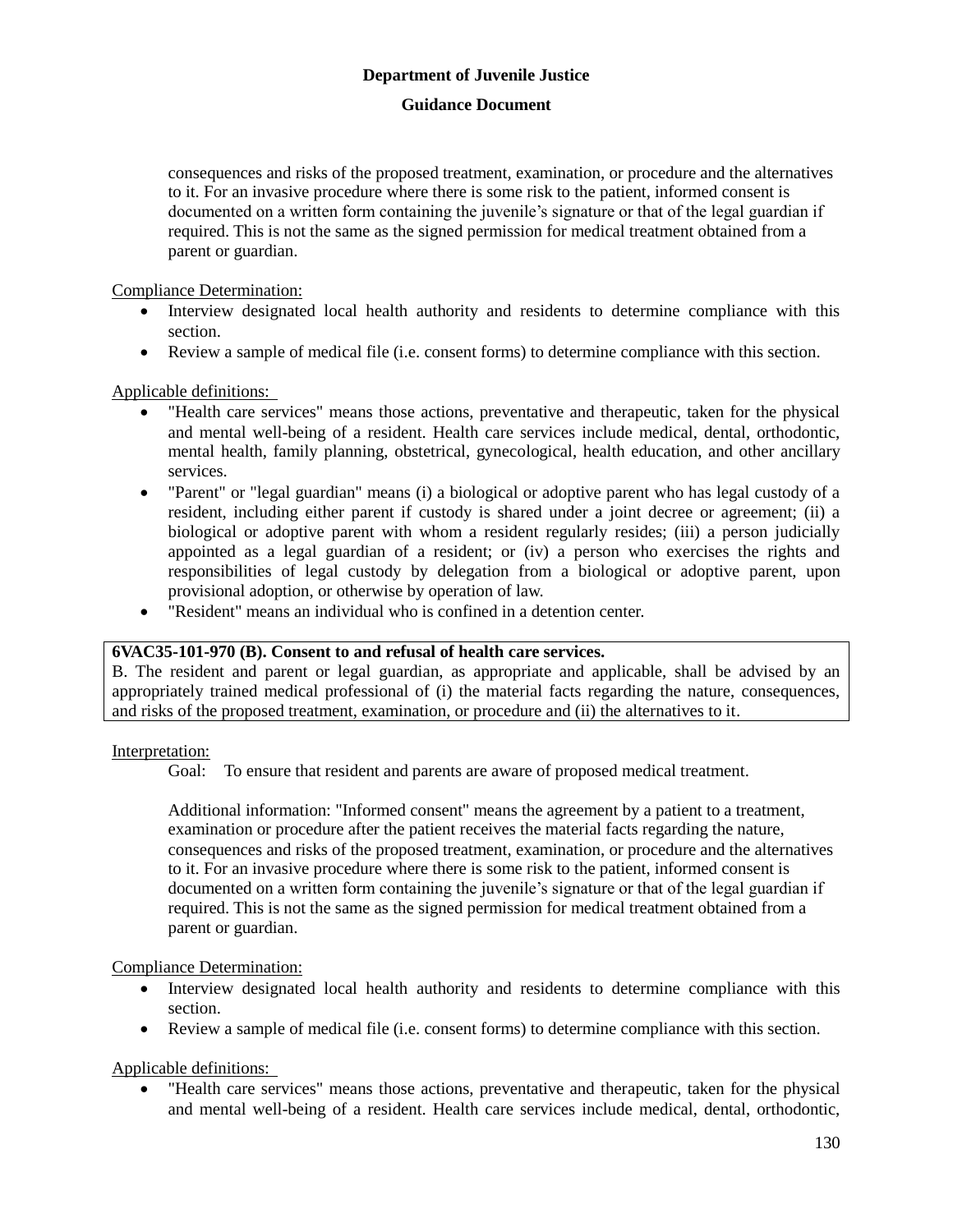### **Guidance Document**

mental health, family planning, obstetrical, gynecological, health education, and other ancillary services.

- "Parent" or "legal guardian" means (i) a biological or adoptive parent who has legal custody of a resident, including either parent if custody is shared under a joint decree or agreement; (ii) a biological or adoptive parent with whom a resident regularly resides; (iii) a person judicially appointed as a legal guardian of a resident; or (iv) a person who exercises the rights and responsibilities of legal custody by delegation from a biological or adoptive parent, upon provisional adoption, or otherwise by operation of law.
- "Resident" means an individual who is confined in a detention center.

## **6VAC35-101-970 (C). Consent to and refusal of health care services.**

C. Residents may refuse in writing medical treatment and care. Facilities shall have written procedures for:

1. Explaining the implications of refusals; and

2. Documenting the reason for the refusal.

This subsection does not apply to medication refusals that are governed by 6VAC35-101-1060 (medication).

## Interpretation:

Goal: To ensure the residents right to refuse medical treatment.

Additional information: None.

Compliance Determination:

- Review written procedures.
- Review medical files for applicable instances to determine compliance with this section.

Applicable definitions:

- "Health care services" means those actions, preventative and therapeutic, taken for the physical and mental well-being of a resident. Health care services include medical, dental, orthodontic, mental health, family planning, obstetrical, gynecological, health education, and other ancillary services.
- "Resident" means an individual who is confined in a detention center.
- "Written" means the required information is communicated in writing. Such writing may be available in either hard copy or in electronic form.

#### **6VAC35-101-970 (D). Consent to and refusal of health care services.**

D. When health care is rendered against the resident's will, it shall be in accordance with applicable laws and regulations.

#### Interpretation:

Goal: To ensure the proper provision of health care services.

Additional information: When questions in this area arise, the auditor may contact the DJJ Health Services Administrator.

Compliance Determination: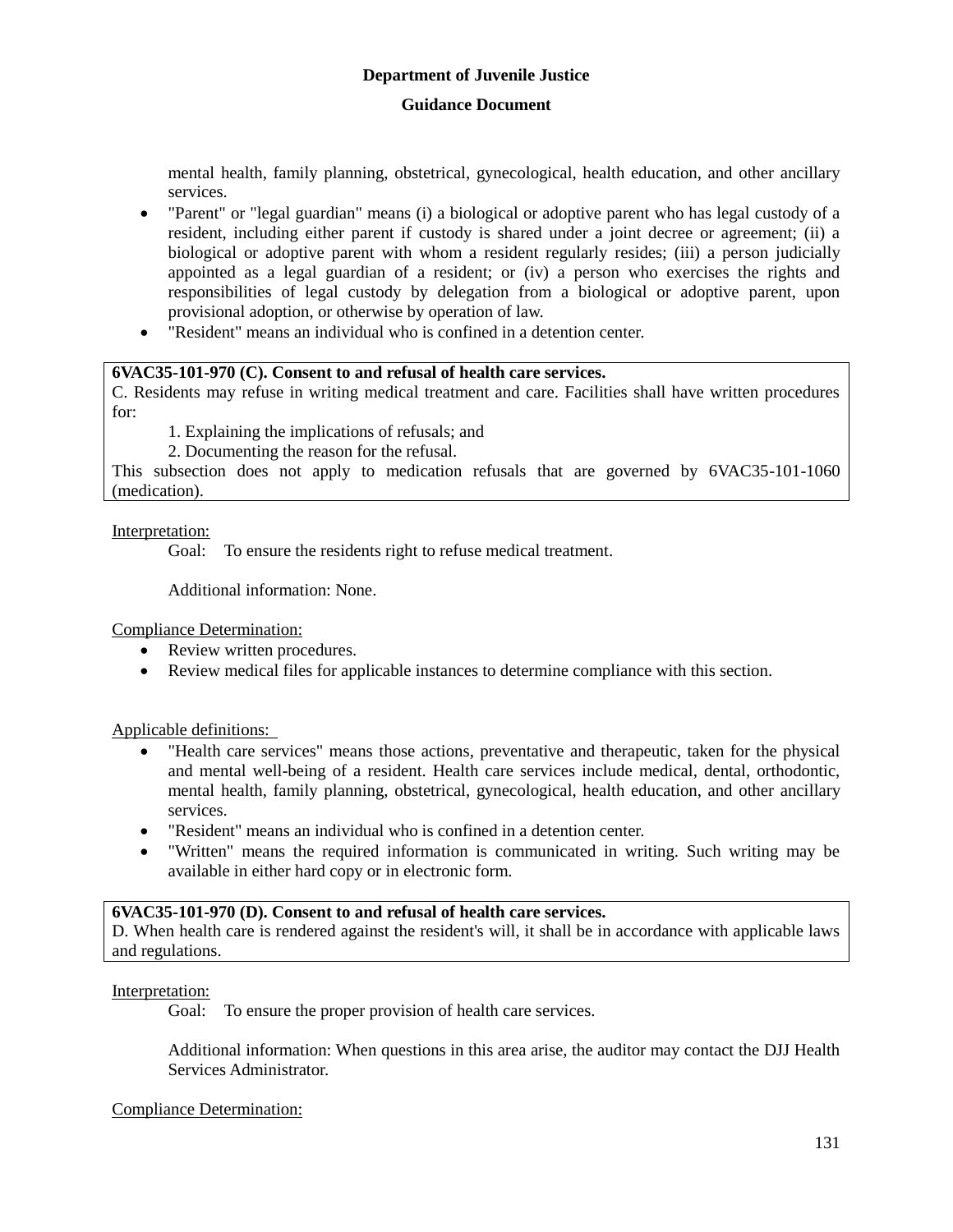- Interview designated health authority to determine compliance with this section.
- Review a sample of medical records as applicable to determine compliance with this section.

Applicable definitions:

- "Health care services" means those actions, preventative and therapeutic, taken for the physical and mental well-being of a resident. Health care services include medical, dental, orthodontic, mental health, family planning, obstetrical, gynecological, health education, and other ancillary services.
- "Resident" means an individual who is confined in a detention center.

# **6VAC35-101-980 (A), (B), & (C). Health screening at admission.**

## **6VAC35-101-980 (A). Health screening at admission.**

A. To prevent newly arrived residents who pose a health or safety threat to themselves or others from being admitted to the general population, all residents shall immediately upon admission undergo a preliminary health screening consisting of a structured interview and observation by health care personnel or health-trained personnel, as defined in 6VAC35-101-10 (definitions), as approved by the health authority.

#### Interpretation:

Goal: To ensure that newly admitted residents do not pose a risk to others.

Additional information: A health-trained staff person must be trained in the specific health-related task he or she performs, but does not need to be trained in any other health-related tasks. Thus, a health-trained staff person who conducts preliminary health screenings at admission must be trained to conduct the required structured interview and observation, using the facility's approved health screening form, but need not be trained in any other health-related tasks unless those are part of his or her job duties. Training must be provided by health care staff or trainers who follow training have been trained by health care staff.

Compliance Determination:

- Review sample of files for the appropriate health screening at admission.
- Determine if screening was by health care personnel or health trained staff.

### Applicable definitions:

"Resident" means an individual who is confined in a detention center.

# **6VAC35-101-980 (B). Health screening at admission.**

B. Residents admitted who pose a health or safety threat to themselves or others shall be separated from the detention center's general population but provision shall be made for them to receive comparable services.

#### Interpretation:

Goal: To ensure that newly admitted residents do not pose a risk to others. Additional information: None.

#### Compliance Determination: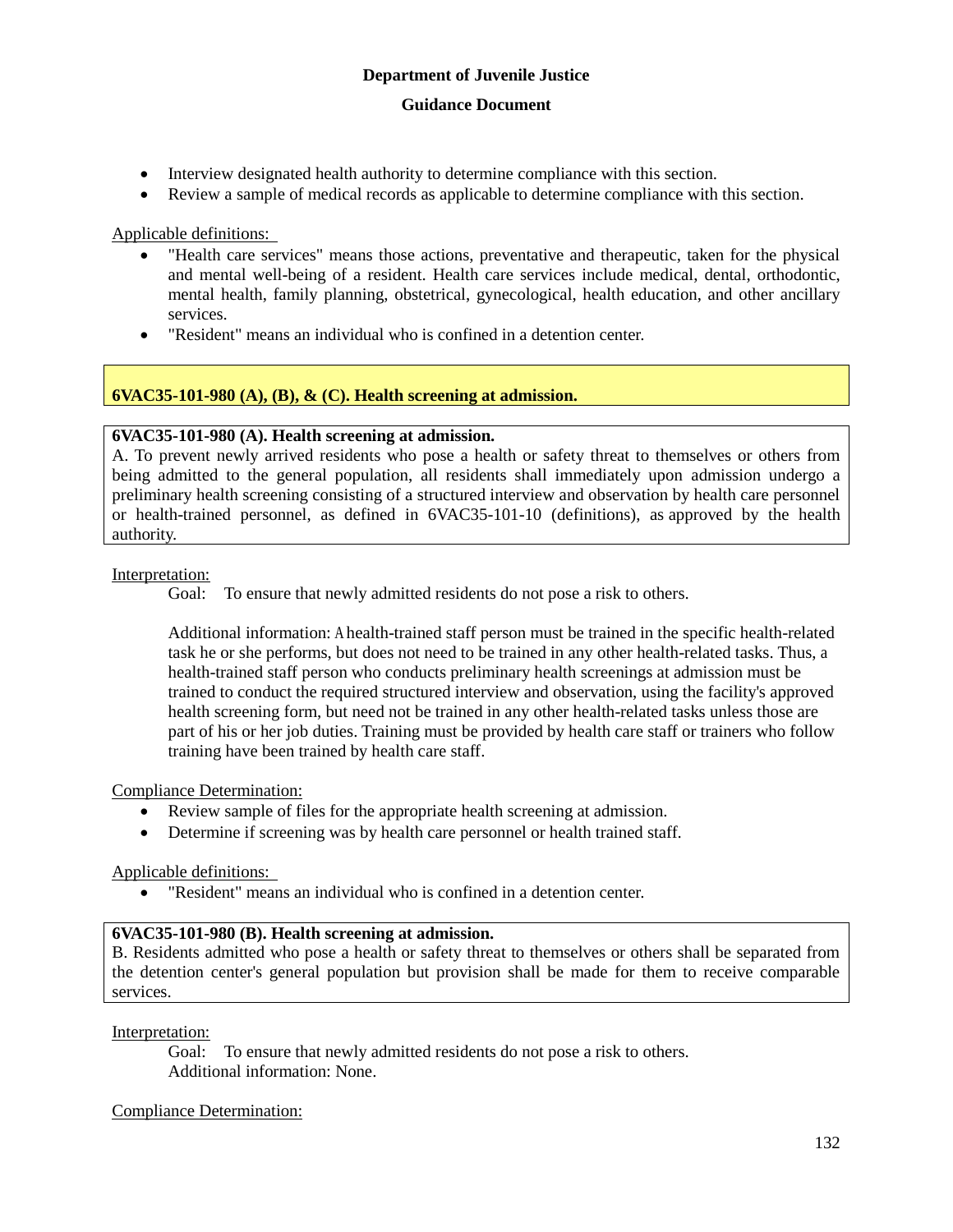- Interview medical staff about how this is accomplished.
- Review housing assignments.

#### Applicable definitions:

- "Detention center" or "secure juvenile detention center" means a local, regional, or state, publicly or privately operated secure custody facility that houses individuals who are ordered to be detained pursuant to the Code of Virginia. This term does not include juvenile correctional centers.
- "Resident" means an individual who is confined in a detention center.

## **6VAC35-101-980 (C). Health screening at admission.**

C. Immediate health care is provided to residents who need it.

#### Interpretation:

Goal: To ensure the prompt provision of healthcare.

Additional information: None.

#### Compliance Determination:

- Interview medical staff
- Review medical files to determine the immediacy of the provision of health care.

Applicable definitions:

"Resident" means an individual who is confined in a detention center.

#### **6VAC35-101-990 (A), (B), & (C). Tuberculosis screening.**

#### **6VAC35-101-990 (A). Tuberculosis screening.**

A. Within five days of admission to the facility each resident shall have had a screening assessment for tuberculosis. The screening assessment can be no older than 30 days.

#### Interpretation:

Goal: To ensure the prompt identification of any individual who may have tuberculosis.

Additional information: None.

Compliance Determination:

Review sample of medical records to determine compliance with this section.

#### Applicable definitions:

"Resident" means an individual who is confined in a detention center.

#### **6VAC35-101-990 (B). Tuberculosis screening.**

B. A screening assessment for tuberculosis shall be completed annually on each resident.

Interpretation: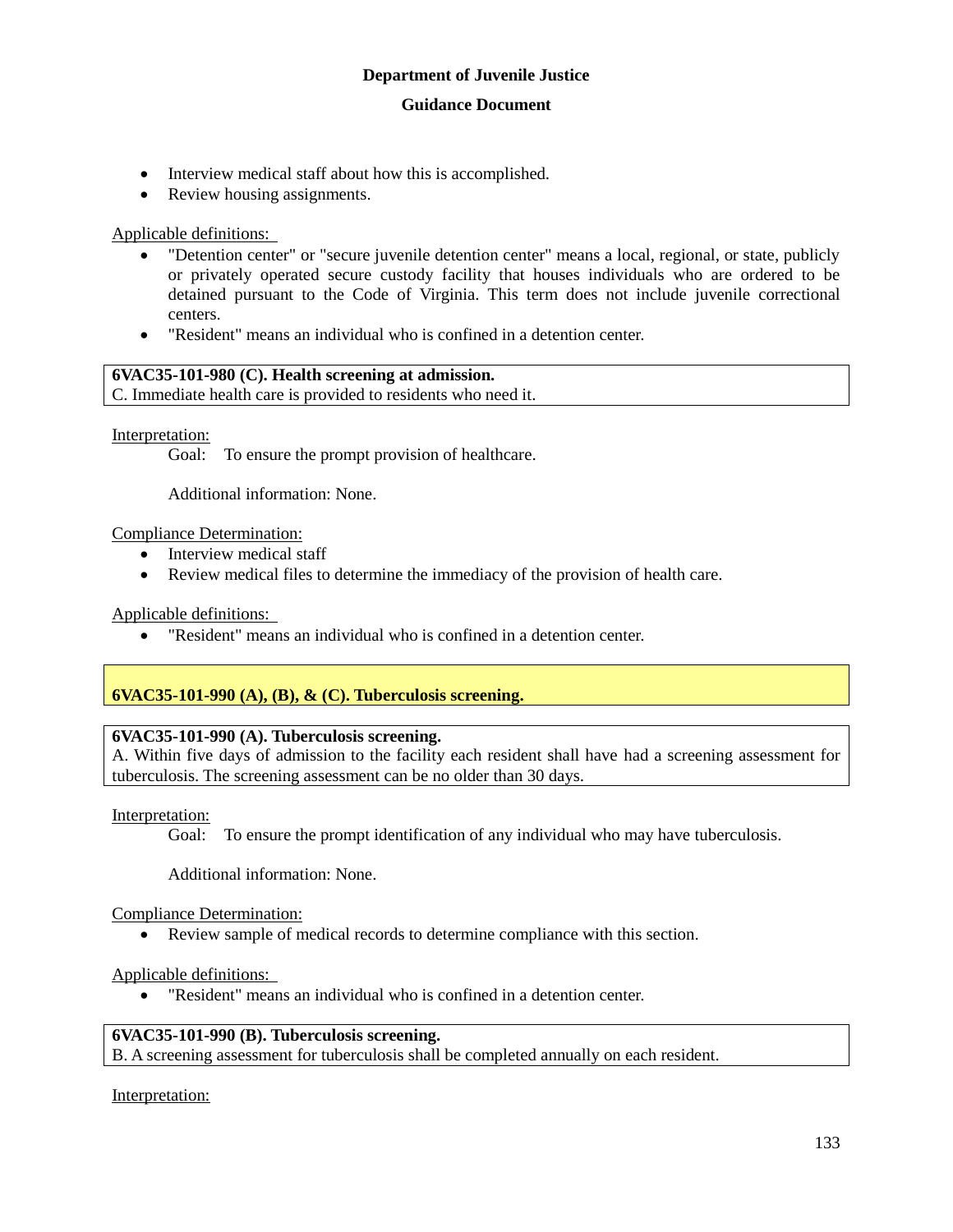Goal: To ensure the identification of any individual who may have tuberculosis.

Additional information: None.

Compliance Determination:

Review sample of medical records to determine compliance with this section.

Applicable definitions:

- "Annual" means within 13 months of the previous event or occurrence.
- "Resident" means an individual who is confined in a detention center.

## **6VAC35-101-990 (C). Tuberculosis screening.**

C. The facility's screening practices shall be performed in a manner consistent with any current recommendations of the Virginia Department of Health, Division of Tuberculosis Prevention and Control and the Department of Health and Human Services Centers for Disease Control and Prevention for the detection, diagnosis, prophylaxis, and treatment of pulmonary tuberculosis.

Interpretation:

Goal: To ensure the identification of any individual who may have tuberculosis.

Additional information: The DJJ Health Services Administrator can be interviewed for the current requirements of CDC if needed.

Compliance Determination:

- Interview designated health authority to determine compliance with this section
- Review a sample of medical records to determine compliance with this section

Applicable definitions:

None.

**6VAC35-101-1000 (A) & (B). Residents' medical examination; responsibility for preexisting conditions.**

# **6VAC35-101-1000 (A). Residents' medical examination; responsibility for preexisting conditions.**

A. Within five days of admission, all residents who are not directly transferred from another detention center shall be medically examined by a physician or a qualified health care practitioner operating under the supervision of a physician to determine if the resident requires medical attention or poses a threat to the health of staff or other residents. A full medical examination is not required if there is documented evidence of a complete health examination within the previous 90 days; in such cases, a physician or qualified health care practitioner shall review the resident's health record and update as necessary.

#### Interpretation:

Goal: To ensure the proper identification of healthcare needs.

Additional information: None.

Compliance Determination: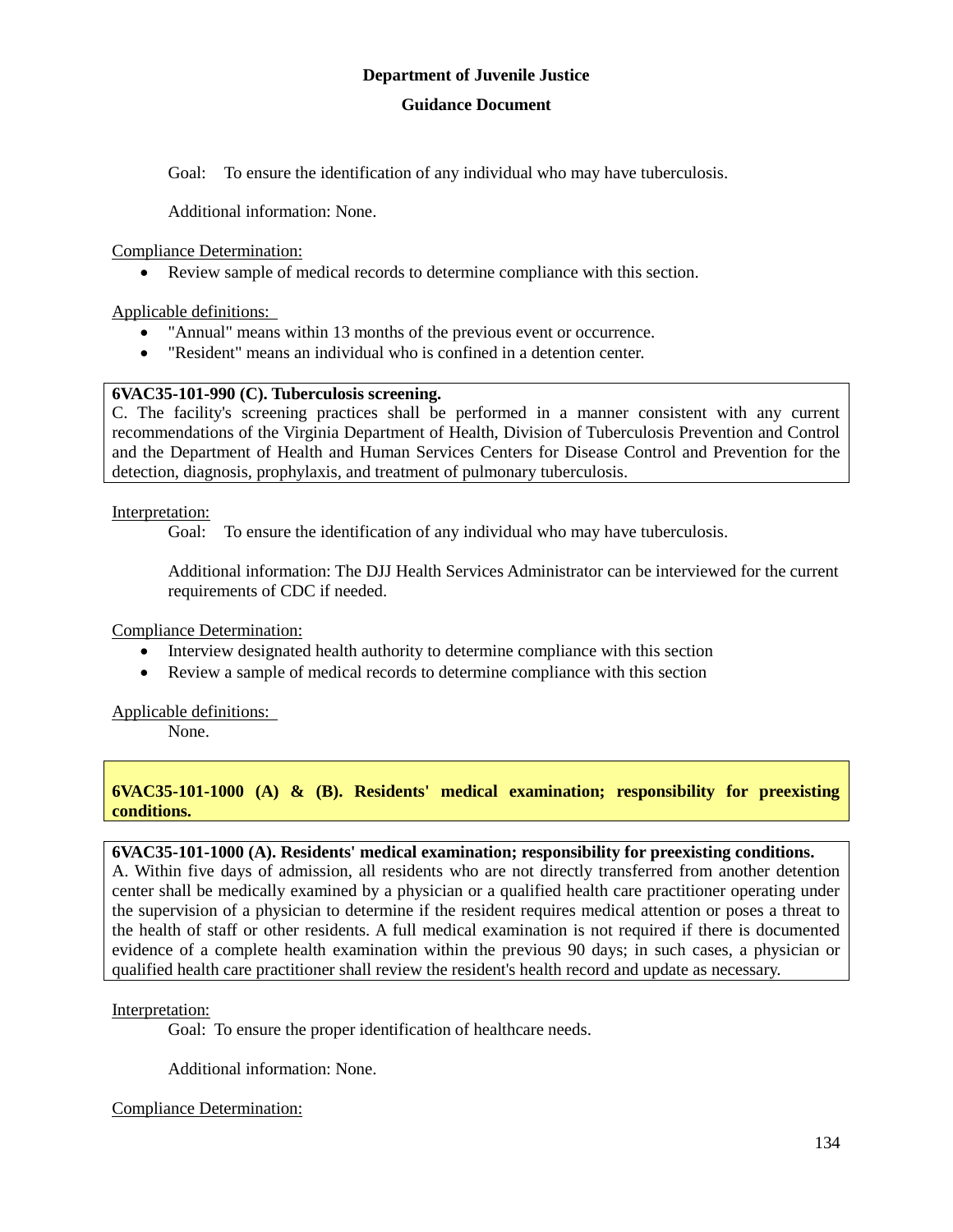Review a sample of medical records to determine compliance with this section.

Applicable definitions:

- "Case record" or "record" means written or electronic information relating to one resident and the resident's family, if applicable. This information includes, but is not limited to, social, medical, psychiatric, and psychological records; reports; demographic information; agreements; all correspondence relating to care of the resident; service plans with periodic revisions; aftercare plans and discharge summary; and any other information related to the resident.
- "Detention center" or "secure juvenile detention center" means a local, regional, or state, publicly or privately operated secure custody facility that houses individuals who are ordered to be detained pursuant to the Code of Virginia. This term does not include juvenile correctional centers.
- "Resident" means an individual who is confined in a detention center.

#### **6VAC35-101-1000 (B). Residents' medical examination; responsibility for preexisting conditions.**

B. A detention center shall not accept financial responsibility for preexisting medical, dental, psychological, or psychiatric conditions, except on an emergency basis.

#### Interpretation:

Goal: To prevent any unfunded financial burden of the facility and to ensure the emergency medical needs of the resident are met.

Additional information: Residents who arrive at the facility with prescribed medication must continue that medication unless it is discontinued by the physician. If the facility is not able to obtain medications renewals from the parents it then becomes an emergency and the facility would need to obtain such medications.

Compliance Determination:

- Interview facility administrator to determine compliance with this section.
- Review medical files to determine compliance with this section.

Applicable definitions:

- "Detention center" or "secure juvenile detention center" means a local, regional, or state, publicly or privately operated secure custody facility that houses individuals who are ordered to be detained pursuant to the Code of Virginia. This term does not include juvenile correctional centers.
- "Emergency" means a sudden, generally unexpected occurrence or set of circumstances demanding immediate action such as a fire, chemical release, loss of utilities, natural disaster, taking of hostages, major disturbances, escape, and bomb threats. Emergency does not include regularly scheduled employee time off or other situations that could be reasonably anticipated.
- "Resident" means an individual who is confined in a detention center.

# **6VAC35-101-1010 (A) & (B). Infectious or communicable diseases.**

#### **6VAC35-101-1010 (A). Infectious or communicable diseases.**

A. A resident with a communicable disease shall not be housed in the general population unless a licensed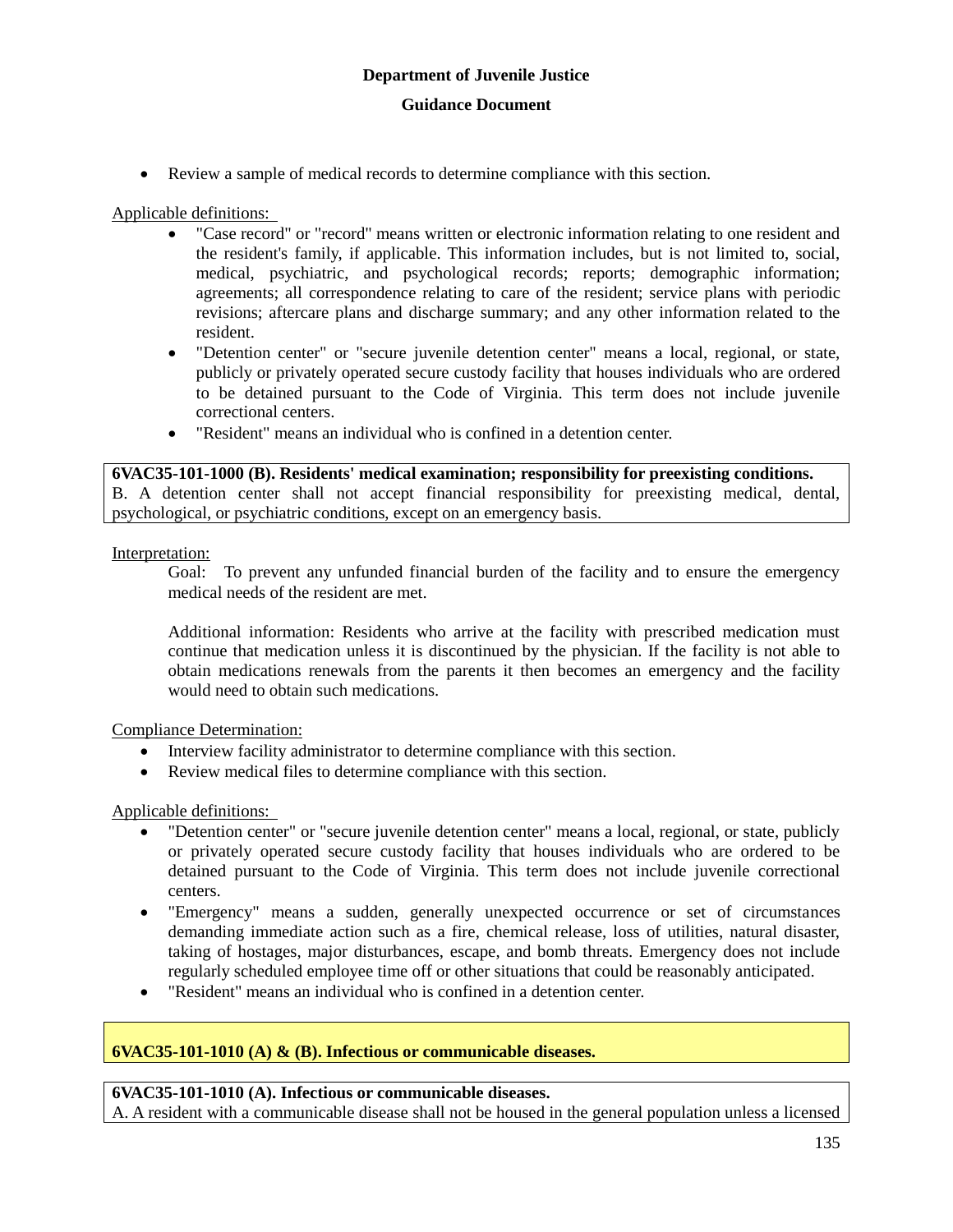#### **Guidance Document**

physician certifies that:

1. The facility is capable of providing care to the resident without jeopardizing residents and staff; and

2. The facility is aware of the required treatment for the resident and the procedures to protect residents and staff.

#### Interpretation:

Goal: To ensure the health of residents by the control of infectious and communicable diseases.

Additional information: "General population" means the environment where the resident has open contact with other residents. Procedures should address a process where residents and staff are protected.

Compliance Determination:

 Review documentation of physician's certification that the general population placement is appropriate.

Applicable definitions:

"Resident" means an individual who is confined in a detention center.

#### **6VAC35-101-1010 (B). Infectious or communicable diseases.**

B. The facility shall implement written procedures approved by a medical professional that:

1. Address staff (i) interactions with residents with infectious, communicable, or contagious medical conditions; and (ii) use of standard precautions;

2. Require staff training in standard precautions, initially and annually thereafter; and

3. Require staff to follow procedures for dealing with residents who have infectious or communicable diseases.

#### Interpretation:

Goal: To ensure the health of residents by the control of infectious and communicable diseases.

Additional information: None.

Compliance Determination:

- Review procedures to determine compliance with this section.
- Review staff training records to determine compliance with this section.

Applicable definitions:

- "Annual" means within 13 months of the previous event or occurrence.
- "Resident" means an individual who is confined in a detention center.
- "Written" means the required information is communicated in writing. Such writing may be available in either hard copy or in electronic form.

#### **6VAC35-101-1020. Suicide prevention.**

#### **6VAC35-101-1020. Suicide prevention.**

Written procedure shall provide for (i) a suicide prevention and intervention program developed in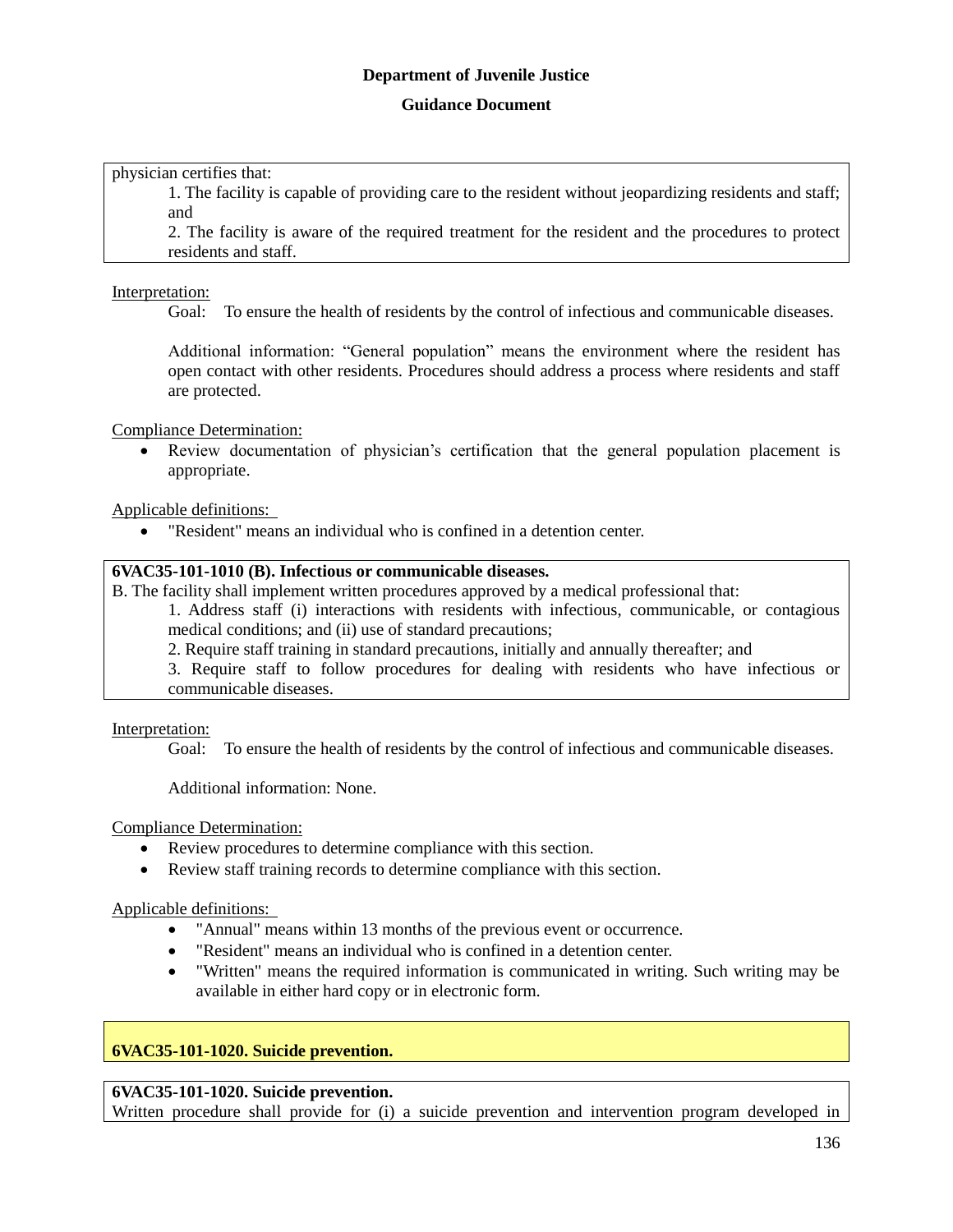#### **Guidance Document**

consultation with a qualified medical or mental health professional and (ii) all direct care staff to be trained and retrained in the implementation of the program.

Interpretation:

Goal: To ensure the safety and protection of residents with mental health needs.

Additional information: None.

Compliance Determination:

- Review procedure to determine compliance with this section.
- Examine the suicide and prevention and intervention program for documentation of consultation with a qualified medical or mental health professional.

Applicable definitions:

- "Direct care staff" means the staff whose primary job responsibilities are (i) maintaining the safety, care, and well-being of residents, (ii) implementing the structured program of care and the behavior management program, and (iii) maintaining the security of the facility.
- "Written" means the required information is communicated in writing. Such writing may be available in either hard copy or in electronic form.

# **6VAC35-101-1030 (A), (B), & (C). Residents' health care records.**

#### **6VAC35-101-1030 (A). Residents' health care records.**

A. Each resident's health record shall include written documentation of (i) the initial physical examination, (ii) an annual physical examination by or under the direction of a licensed physician including any recommendation for follow-up care, and (iii) documentation of the provision of follow-up medical care recommended by the physician or as indicated by the needs of the resident.

Interpretation:

Goal: To ensure proper documentation of residents' health records.

Additional information: None.

Compliance Determination:

Review a sample of medical records to determine compliance with this section.

#### Applicable definitions:

- "Annual" means within 13 months of the previous event or occurrence.
- "Case record" or "record" means written or electronic information relating to one resident and the resident's family, if applicable. This information includes, but is not limited to, social, medical, psychiatric, and psychological records; reports; demographic information; agreements; all correspondence relating to care of the resident; service plans with periodic revisions; aftercare plans and discharge summary; and any other information related to the resident.
- "Health care record" means the complete record of medical screening and examination information and ongoing records of medical and ancillary service delivery including, but not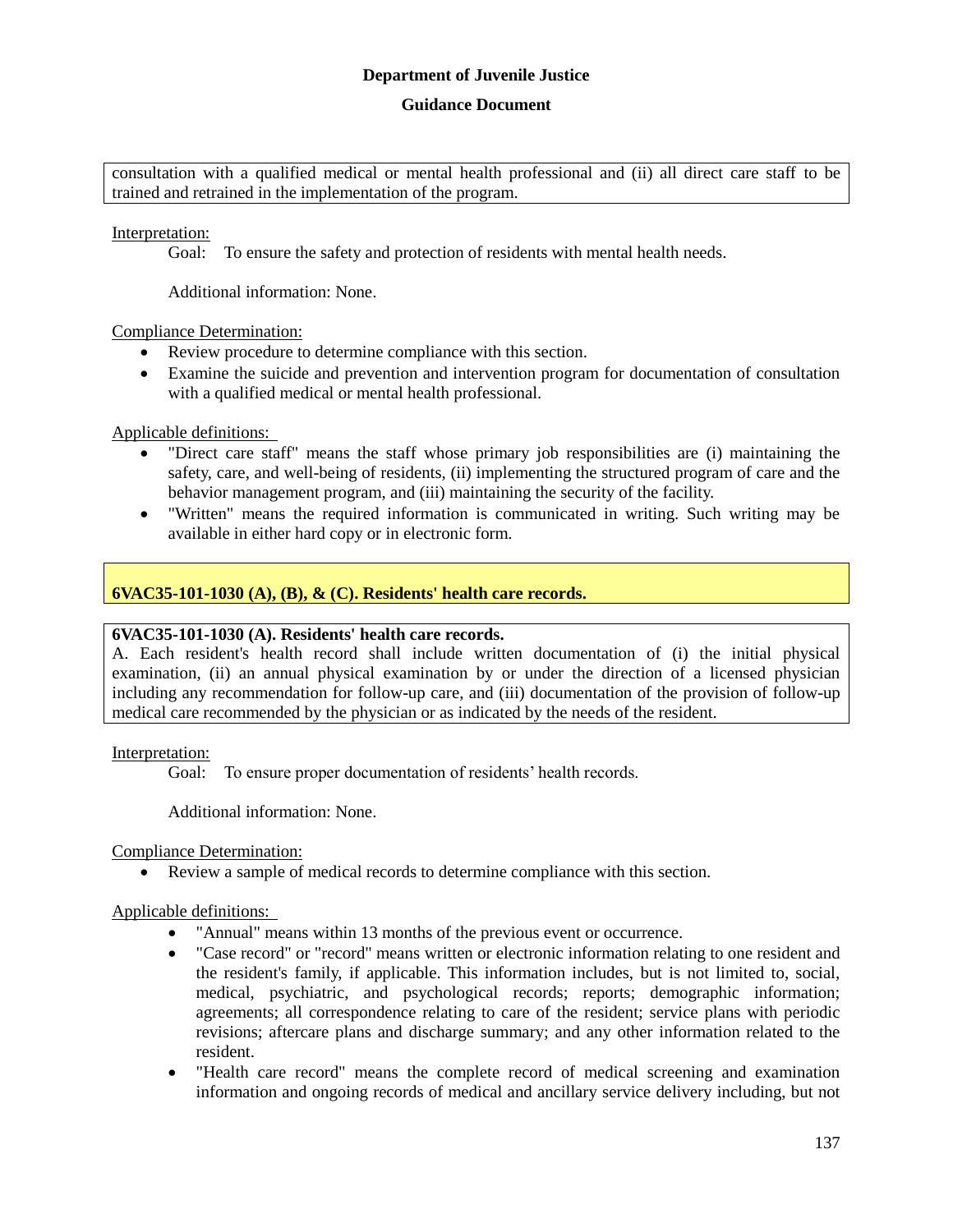#### **Guidance Document**

limited to, all findings, diagnoses, treatments, dispositions, and prescriptions and their administration.

- "Resident" means an individual who is confined in a detention center.
- "Written" means the required information is communicated in writing. Such writing may be available in either hard copy or in electronic form.

### **6VAC35-101-1030 (B). Residents' health care records.**

B. Each physical examination report shall include:

- 1. Information necessary to determine the health and immunization needs of the resident, including:
	- a. Immunizations administered at the time of the exam;
	- b. Vision exam;
	- c. Hearing exam;

d. General physical condition, including documentation of apparent freedom from communicable disease, including tuberculosis;

e. Allergies, chronic conditions, and handicaps, if any;

f. Nutritional requirements, including special diets, if any;

g. Restrictions on physical activities, if any; and

- h. Recommendations for further treatment, immunizations, and other examinations indicated.
- 2. Date of the physical examination; and

3. Signature of a licensed physician, the physician's designee, or an official of a local health department.

#### Interpretation:

Goal: To ensure there is information necessary to determine the health of the resident.

Additional information: If the Physical Examination Form has s statement that information is located on another document (such as vision screen) and that document is in the health record compliance will be demonstrated.

Compliance Determination:

Review sample of physical examination reports for each element.

Applicable definitions:

- "Case record" or "record" means written or electronic information relating to one resident and the resident's family, if applicable. This information includes, but is not limited to, social, medical, psychiatric, and psychological records; reports; demographic information; agreements; all correspondence relating to care of the resident; service plans with periodic revisions; aftercare plans and discharge summary; and any other information related to the resident.
- "Health care record" means the complete record of medical screening and examination information and ongoing records of medical and ancillary service delivery including, but not limited to, all findings, diagnoses, treatments, dispositions, and prescriptions and their administration.
- "Resident" means an individual who is confined in a detention center.

# **6VAC35-101-1030 (C). Residents' health care records.**

C. Each resident's health record shall include: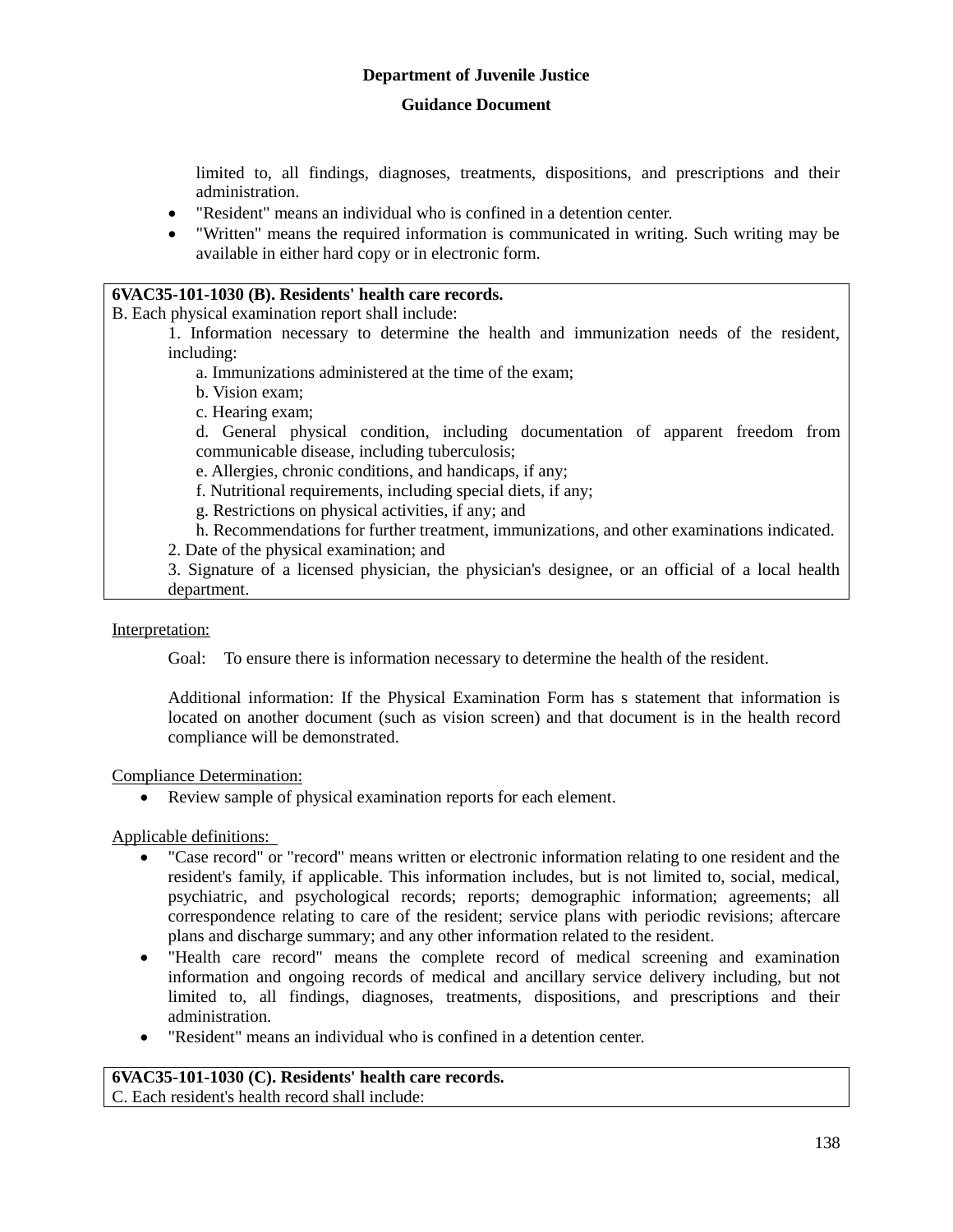1. Notations of health and dental complaints and injuries and a summary of the residents symptoms and the treatment given; and

2. A copy of the information required in subsection B of 6VAC35-101-950 (health care procedures).

#### Interpretation:

Goal: To ensure proper documentation is contained in the health care record.

Additional information: Refer to the elements of 950 (accessible emergency information)

Compliance Determination:

Review a sample of health care records to determine compliance with this section.

Applicable definitions:

- "Case record" or "record" means written or electronic information relating to one resident and the resident's family, if applicable. This information includes, but is not limited to, social, medical, psychiatric, and psychological records; reports; demographic information; agreements; all correspondence relating to care of the resident; service plans with periodic revisions; aftercare plans and discharge summary; and any other information related to the resident.
- "Health care record" means the complete record of medical screening and examination information and ongoing records of medical and ancillary service delivery including, but not limited to, all findings, diagnoses, treatments, dispositions, and prescriptions and their administration.
- "Resident" means an individual who is confined in a detention center.

# **6VAC35-101-1040 (A) & (B). First aid kits.**

#### **6VAC35-101-1040 (A). First aid kits.**

A. A well stocked first aid kit shall be maintained, with and in accordance with an inventory of contents, and readily accessible for dealing with minor injuries and medical emergencies.

#### Interpretation:

Goal: To ensure that first kits are properly maintained and available for emergencies.

Additional information: None.

Compliance Determination:

- Inspect first aid kits.
- Observe location.
- Interview staff as to accessibility of first aid kids.
- Review inventory of contents.

Applicable definitions:

None.

#### **6VAC35-101-1040 (B). First aid kits.**

B. First aid kits should be monitored in accordance with established facility procedures to ensure kits are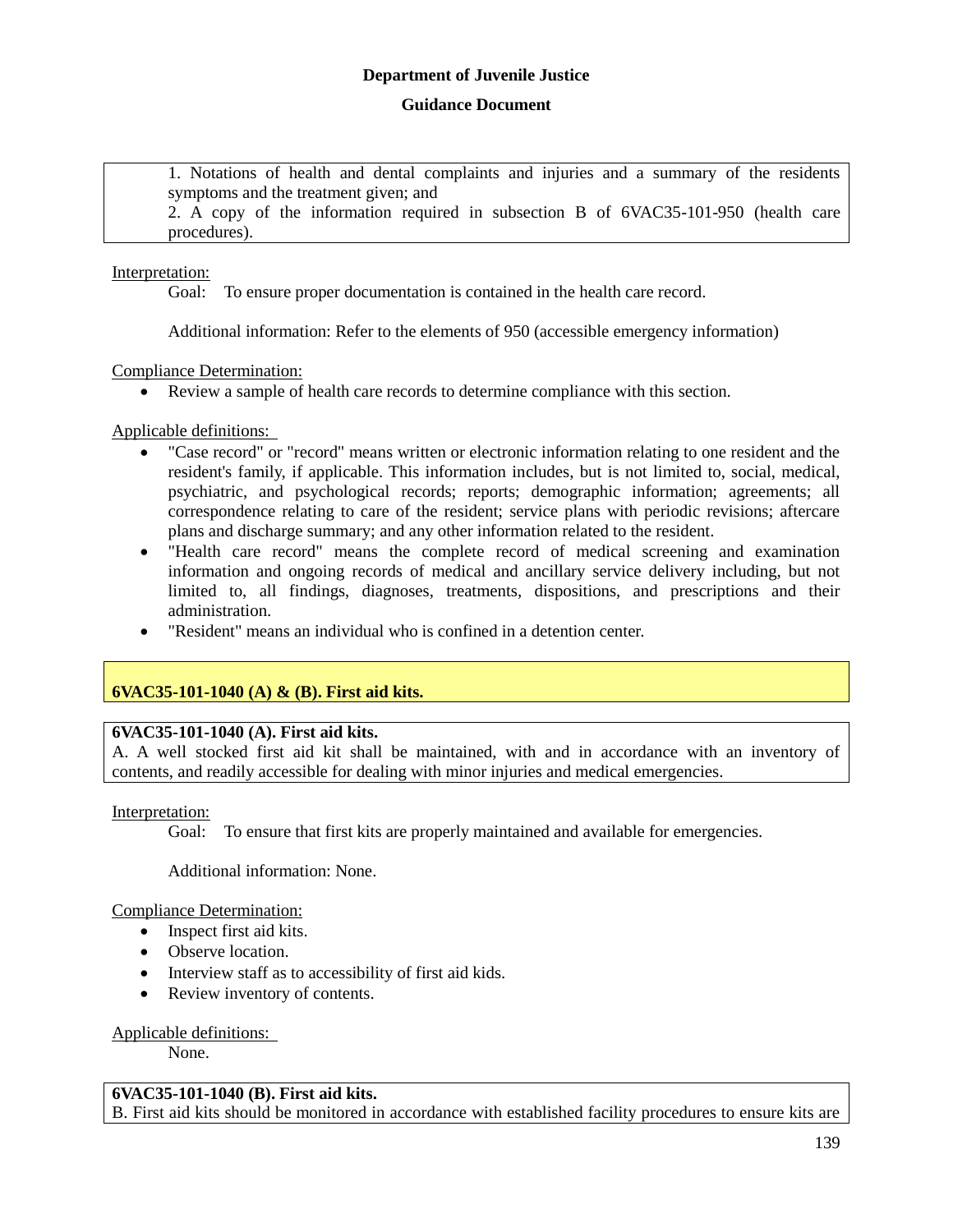#### **Guidance Document**

#### maintained, stocked, and ready for use.

#### Interpretation:

Goal: To ensure that first kits are properly maintained and available for emergencies.

Additional information: None.

#### Compliance Determination:

- Examine procedures to determine compliance with this section.
- Inspect random selection of first aid kits.
- Compare contents to procedure.

#### Applicable definitions:

None.

#### **6VAC35-101-1050 (A) & (B). Hospitalization and other outside medical treatment of residents.**

### **6VAC35-101-1050 (A). Hospitalization and other outside medical treatment of residents.**

A. When a resident needs hospital care or other medical treatment outside the detention center:

1. The resident shall be transported safely; and

2. A staff member or a law-enforcement officer, as appropriate, shall accompany the resident until appropriate security arrangements are made. This subdivision shall not apply to the transfer of residents under The Psychiatric Inpatient Treatment of Minors Act (§ 16.1-355 et seq. of the Code of Virginia).

Interpretation:

Goal: To ensure the security of the resident transported outside the facility for medical purposes.

Additional information: None.

#### Compliance Determination:

- Interview facility administrator to determine compliance with this section.
- Examine documentation to determine if resident was accompanied and if so by whom.

Applicable definitions:

- "Detention center" or "secure juvenile detention center" means a local, regional, or state, publicly or privately operated secure custody facility that houses individuals who are ordered to be detained pursuant to the Code of Virginia. This term does not include juvenile correctional centers.
- "Resident" means an individual who is confined in a detention center.

#### **6VAC35-101-1050 (B). Hospitalization and other outside medical treatment of residents.**

B. In accordance with applicable laws and regulations, the parent or legal guardian, as appropriate and applicable, shall be informed that the resident was taken outside the facility for medical attention as soon as is practicable.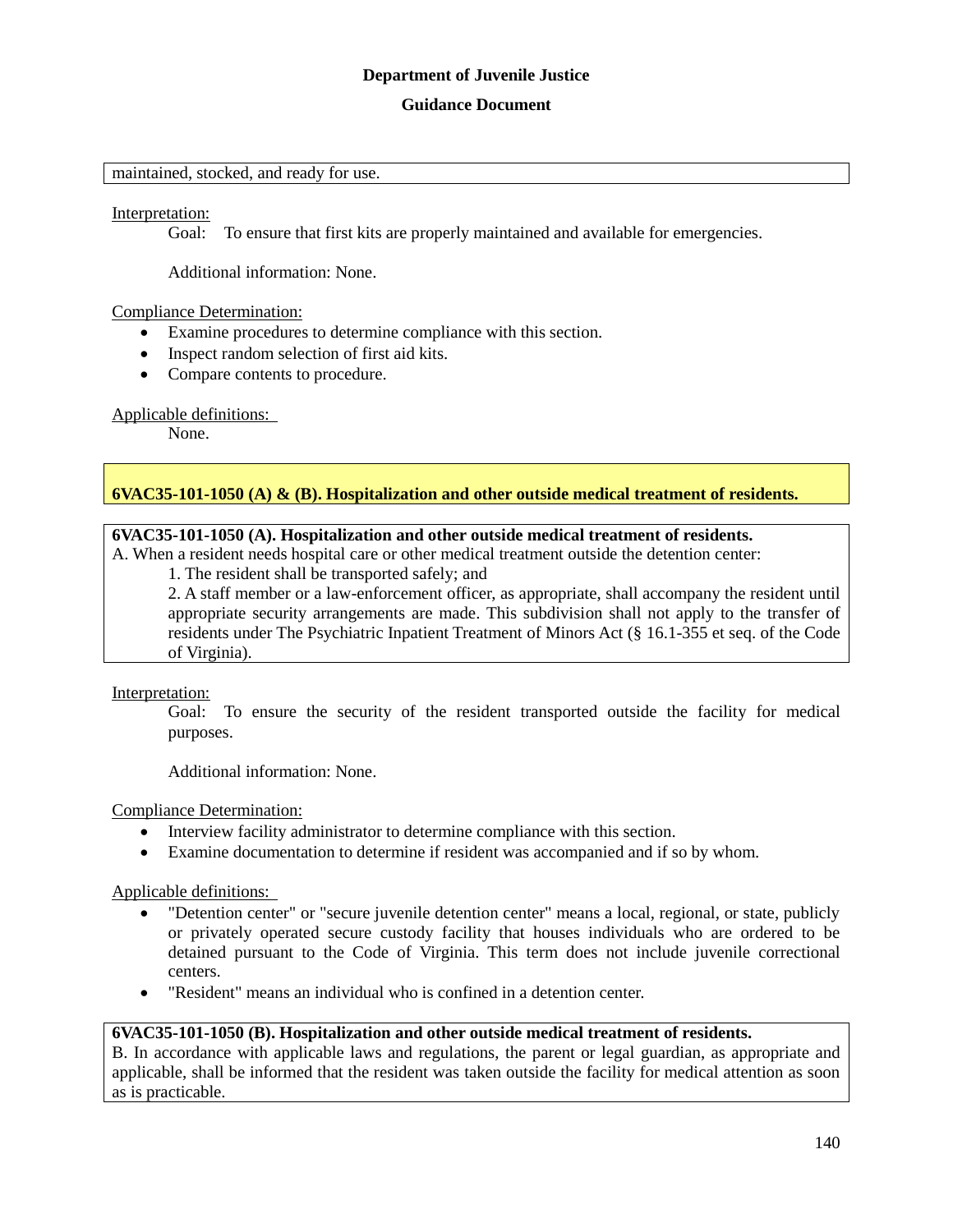## **Guidance Document**

Interpretation:

Goal: To ensure that parents are kept advised of the medical needs of resident.

Additional information: Such notifications should take into consideration the security needs of the resident.

Compliance Determination:

Review documentation to verify parent or legal guardian was properly informed.

Applicable definitions:

- "Parent" or "legal guardian" means (i) a biological or adoptive parent who has legal custody of a resident, including either parent if custody is shared under a joint decree or agreement; (ii) a biological or adoptive parent with whom a resident regularly resides; (iii) a person judicially appointed as a legal guardian of a resident; or (iv) a person who exercises the rights and responsibilities of legal custody by delegation from a biological or adoptive parent, upon provisional adoption, or otherwise by operation of law.
- "Resident" means an individual who is confined in a detention center.

# **6VAC35-101-1060 (A), (B), (C), (D), (E), (F), (G), (H), (I), (J), (K), (L), & (M). Medication.**

## **6VAC35-101-1060 (A). Medication.**

A. All medication shall be properly labeled consistent with the requirements of the Virginia Drug Control Act (§ 54.1-3400 et seq. of the Code of Virginia). Medication prescribed for individual use shall be so labeled.

Interpretation:

Goal: To ensure that receive to proper medications.

Additional information: None.

Compliance Determination:

Observe labels on medications to determine compliance with this section.

Applicable definitions:

None.

#### **6VAC35-101-1060 (B). Medication.**

B. All medication shall be securely locked, except (i) as required by 6VAC35-101-1250 (delivery of medication in postdispositional programs) or (ii) if otherwise ordered by a physician on an individual basis for keep-on-person or equivalent use.

#### Interpretation:

Goal: To ensure the safety and security of medications.

Additional information: None.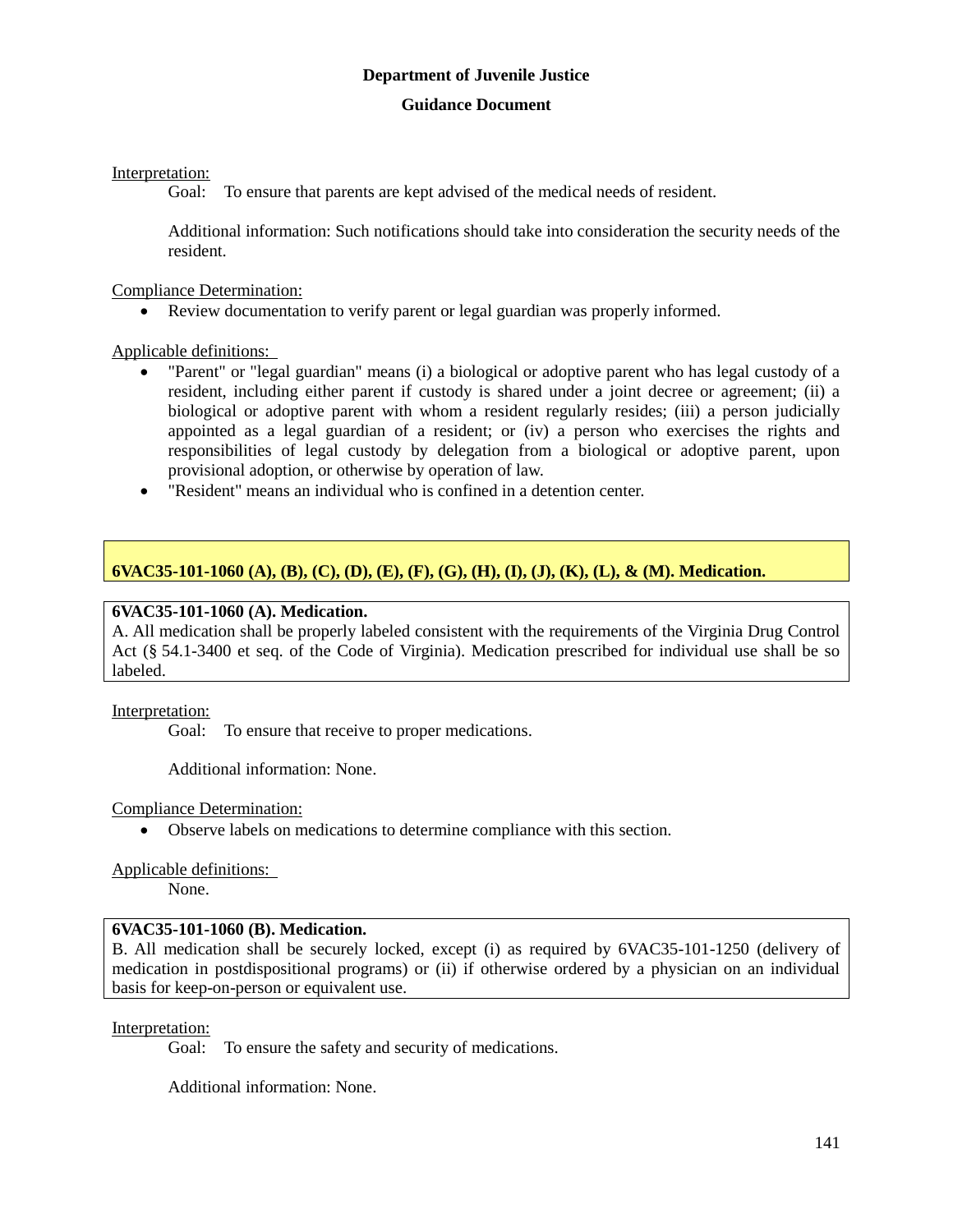#### **Guidance Document**

Compliance Determination:

- Review a sample of Medication Administration Records for those medications that are "keep-onperson."
- Observe the location of medications to determine secure storage.

Applicable definitions:

None.

#### **6VAC35-101-1060 (C). Medication.**

C. All staff responsible for medication administration who do not hold a license issued by the Virginia Department of Health Professions authorizing the administration of medications shall, in accordance with the provisions of § 54.1-3408 of the Code of Virginia, either (i) have successfully completed a medication training program approved by the Board of Nursing or (ii) be licensed by the Commonwealth of Virginia to administer medications before they can administer medication as stated in 6VAC35-101-190 (required initial training). Such staff members shall undergo an annual refresher training as stated in 6VAC35-101- 200 (retraining).

#### Interpretation:

Goal: To ensure that only trained staff administers medications.

Additional information: None.

Compliance Determination:

- Interview medical staff and ask if staff other than medical staff administer medication.
- Examine licensure of medical staff. If other non-medical staff administers medications, review training records for those staff.

Applicable definitions:

"Annual" means within 13 months of the previous event or occurrence.

#### **6VAC35-101-1060 (D). Medication.**

D. Staff authorized to administer medication shall be informed of any known side effects of the medication and the symptoms of the effects.

#### Interpretation:

Goal: To ensure the safe delivery of medications.

Additional information: Healthcare file should contain description of medication and identify side effects.

#### Compliance Determination:

- Interview staff and ask how they are made aware of symptoms and side effects.
- Review a sample of healthcare records to determine compliance with this section.

#### Applicable definitions:

None.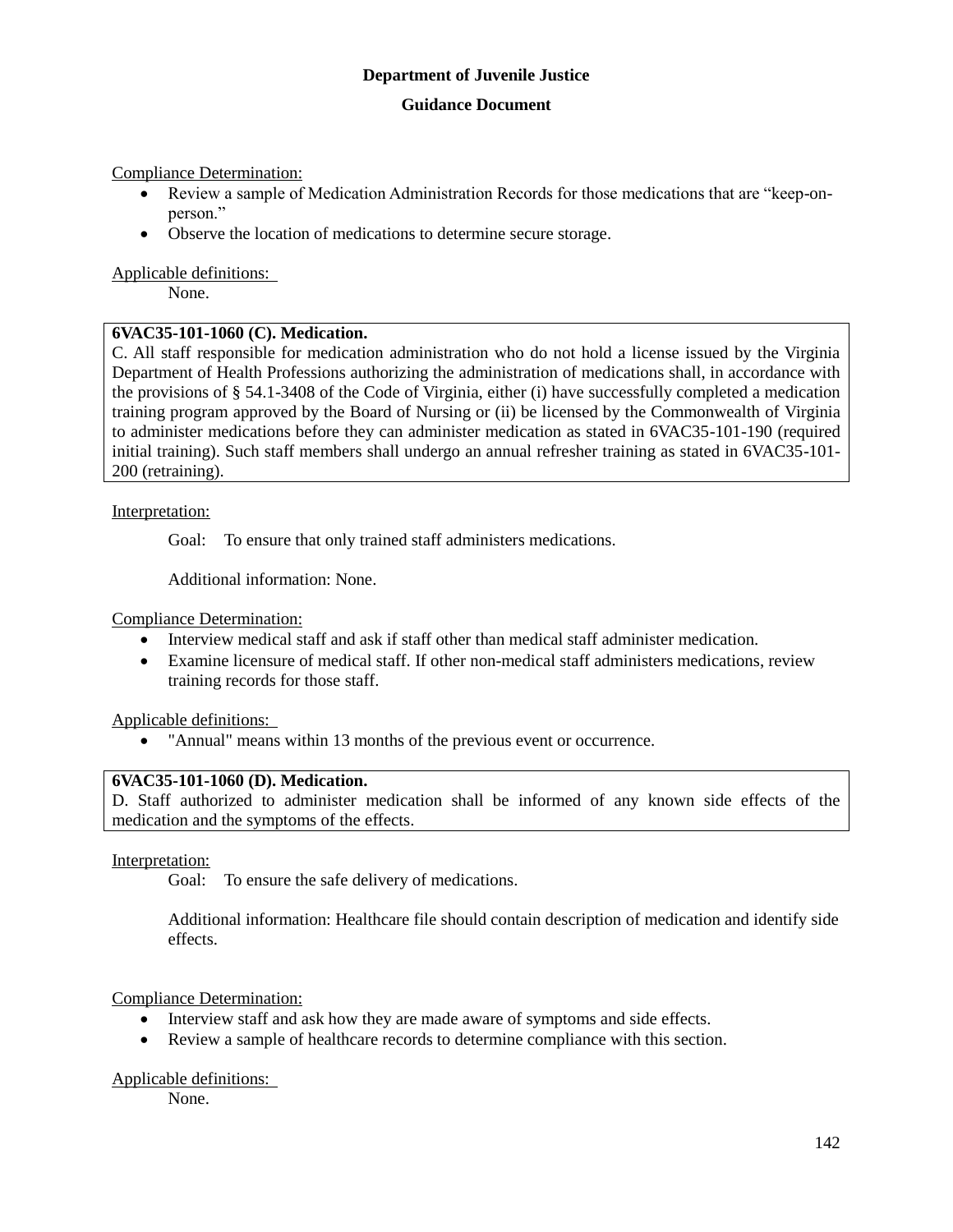# **6VAC35-101-1060 (E). Medication.**

E. A program of medication, including procedures regarding the use of over-the-counter medication pursuant to written or verbal orders issued by personnel authorized by law to give such orders, shall be initiated for a resident only when prescribed in writing by a person authorized by law to prescribe medication.

Interpretation:

Goal: To ensure the safe delivery of medications.

Additional information: Written standing orders for over-the-counter medication should be signed by the health authority and maintain on file. Verbal orders should be noted in the healthcare record when written orders are not available.

Compliance Determination:

Review a sample of healthcare records to determine compliance with this section.

Applicable definitions:

- "Resident" means an individual who is confined in a detention center.
- "Written" means the required information is communicated in writing. Such writing may be available in either hard copy or in electronic form.

#### **6VAC35-101-1060 (F). Medication.**

F. All medications shall be administered in accordance with the physician's or other prescriber's instructions and consistent with the requirements of § 54.2-2408 of the Code of Virginia and the Virginia Drug Control Act (§ 54.1-3400 et seq.).

Interpretation:

Goal: To ensure the safe delivery of medications.

Additional information: For further information regarding the requirements of § 54.2-2408 of the Code of Virginia and the Virginia Drug Control Act (§ 54.1-3400, the DJJ Health Service Administrator can be consulted when there are questions.

Compliance Determination:

- Interview the designated health authority to determine compliance with this section.
- Review a sample of MARs in healthcare records.

Applicable definitions:

None.

#### **6VAC35-101-1060 (G). Medication.**

G. A medication administration record shall be maintained of all medicines received by each resident and shall include:

1. Date the medication was prescribed or most recently refilled;

2. Drug name;

- 3. Schedule for administration;
- 4. Strength;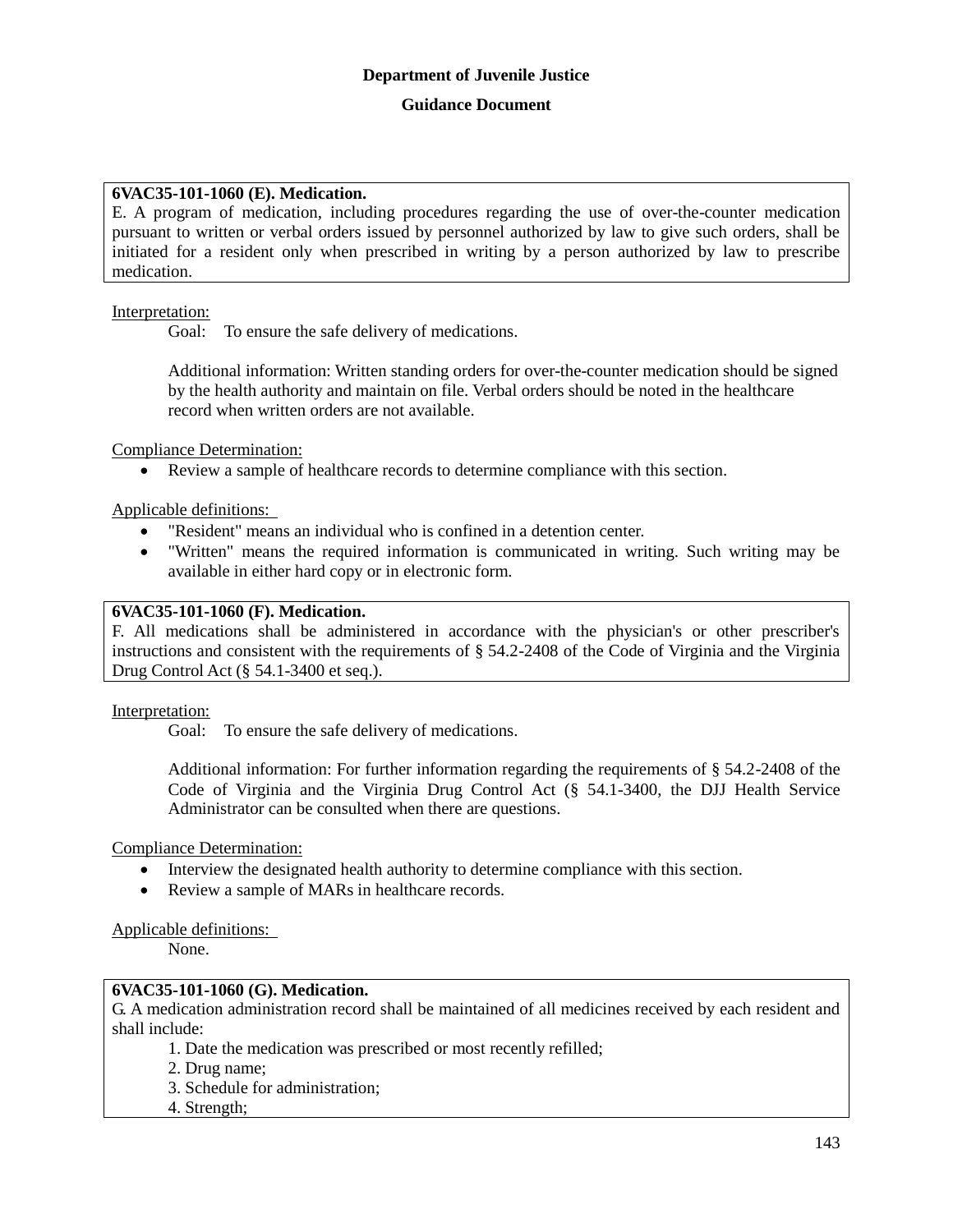#### **Guidance Document**

#### 5. Route;

6. Identity of the individual who administered the medication; and

7. Dates the medication was discontinued or changed.

#### Interpretation:

Goal: To ensure that delivery of medication is properly documented.

Additional information: The medication administration record must record both prescribed and over-the-counter medicines received by each resident.

#### Compliance Determination:

Review a sample of MARs in healthcare records to determine compliance with this section.

Applicable definitions:

- "Case record" or "record" means written or electronic information relating to one resident and the resident's family, if applicable. This information includes, but is not limited to, social, medical, psychiatric, and psychological records; reports; demographic information; agreements; all correspondence relating to care of the resident; service plans with periodic revisions; aftercare plans and discharge summary; and any other information related to the resident.
- "Resident" means an individual who is confined in a detention center.

### **6VAC35-101-1060 (H). Medication.**

H. In the event of a medication incident or an adverse drug reaction, first aid shall be administered if indicated. Staff shall promptly contact a poison control center, pharmacist, nurse, or physician and shall take actions as directed. If the situation is not addressed in standing orders, the attending physician shall be notified as soon as possible and the actions taken by staff shall be documented. A medication incident shall mean an error made in administering a medication to a resident including the following: (i) a resident is given incorrect medication; (ii) medication is administered to the incorrect resident; (iii) an incorrect dosage is administered; (iv) medication is administered at a wrong time or not at all; and (v) the medication is administered through an improper method. A medication error does not include a resident's refusal of appropriately offered medication.

#### Interpretation:

Goal: To ensure medication is properly administered.

Additional information: The attending physician is the physician who has prescribed the medication or the physician that is responsible for providing medical care to the resident. Standing orders refer to the documented order of the physician prescribing the medication that indicates how the medication is to be administered and the actions to take if there is a medication error or an adverse reaction to the medication. If there is no standing order from the physician pertaining to the specific medication, the attending physician shall be notified as soon as possible. It is recommended that standing orders be filed in the resident's record when the medication is no longer in use.

#### Compliance Determination:

Review a sample of health care records for proper documentation including actions taken by staff.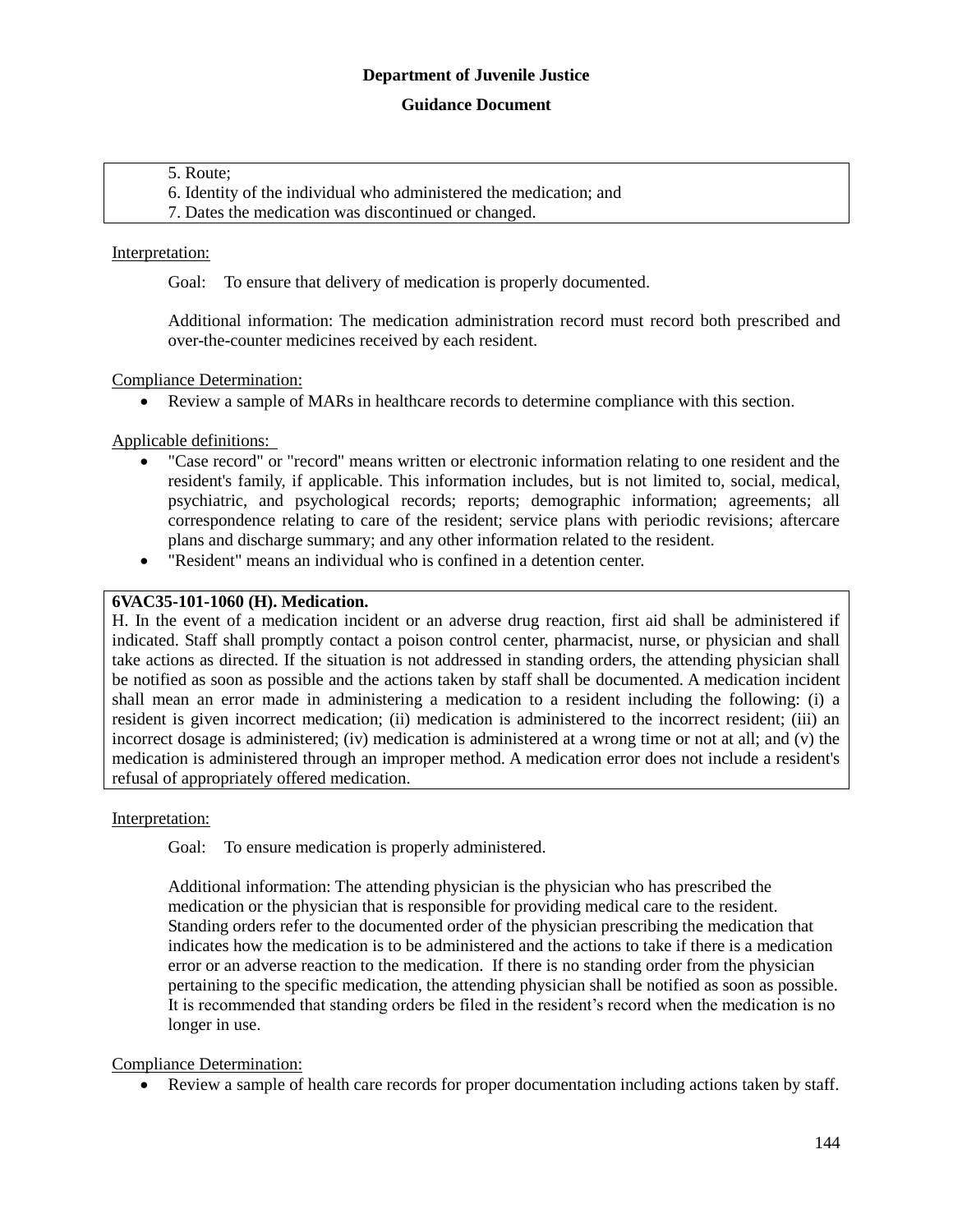Applicable definitions:

"Resident" means an individual who is confined in a detention center.

## **6VAC35-101-1060 (I). Medication.**

I. Written procedures shall provide for (i) the documentation of medication incidents, (ii) the review of medication incidents and reactions and making any necessary improvements, (iii) the storage of controlled substances, and (iv) the distribution of medication off campus. The procedures must be approved by a health care professional. Documentation of this approval shall be retained.

## Interpretation:

Goal: To ensure the proper retention of documentation, storage of controlled substances, and off campus distribution of medication.

Additional information: The health care professional should be the health authority for the facility.

Compliance Determination:

- Examine procedures to determine compliance with this section.
- Review documentation of approval.

Applicable definitions:

 "Written" means the required information is communicated in writing. Such writing may be available in either hard copy or in electronic form.

## **6VAC35-101-1060 (J). Medication.**

J. Medication refusals shall be documented including action taken by staff. The facility shall follow procedures for managing such refusals which shall address:

1. Manner by which medication refusals are documented; and

2. Physician follow-up, as appropriate.

Interpretation:

Goal: To ensure proper documentation of medication refusals.

Additional information: If is extremely necessary to document actions taken by staff.

Compliance Determination:

- Examine the procedure to determine compliance with this section.
- Examine a sample of medical records for documentation of refusal and physician follow up as appropriate.

Applicable definitions:

None.

# **6VAC35-101-1060 (K). Medication.**

K. Disposal and storage of unused, expired, and discontinued medications shall be in accordance with applicable laws and regulations.

Interpretation: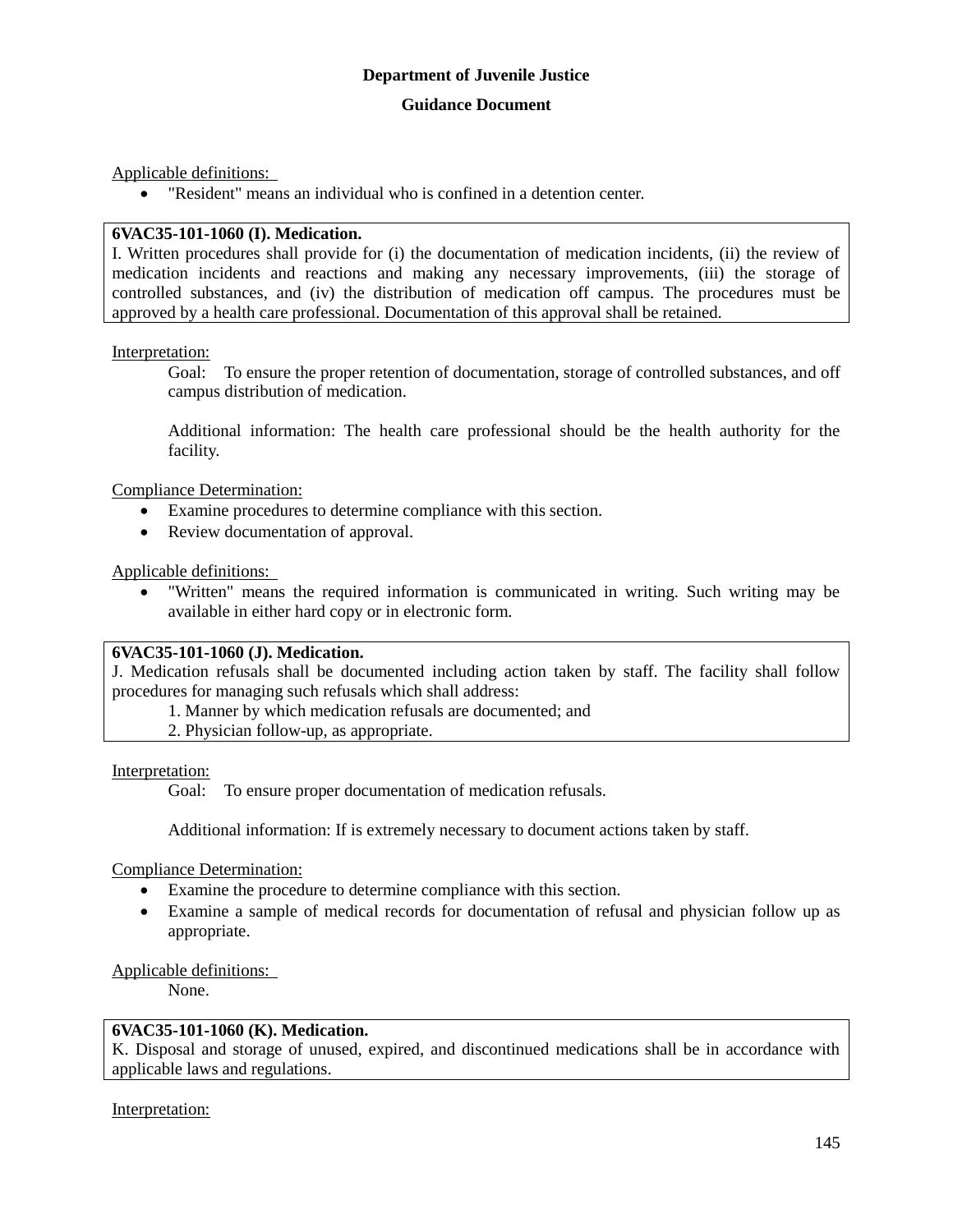Goal: To ensure that no unused, expired, and discontinued medications are kept at the facility.

Additional information: None.

Compliance Determination:

- Examine dates on stored medications.
- Interview staff to determine disposal and storage practices.

#### Applicable definitions:

None.

#### **6VAC35-101-1060 (L). Medication.**

L. The telephone number of a regional poison control center and other emergency numbers shall be posted on or next to each nonpay telephone that has access to an outside line in each building in which residents sleep or participate in programs.

Interpretation:

Goal: To ensure proper access by staff to emergency services.

Additional information: None.

Compliance Determination:

Examine posted phones for numbers to determine compliance with this section.

Applicable definitions:

- "Emergency" means a sudden, generally unexpected occurrence or set of circumstances demanding immediate action such as a fire, chemical release, loss of utilities, natural disaster, taking of hostages, major disturbances, escape, and bomb threats. Emergency does not include regularly scheduled employee time off or other situations that could be reasonably anticipated.
- "Resident" means an individual who is confined in a detention center.

## **6VAC35-101-1060 (M). Medication.**

M. Syringes and other medical implements used for injecting or cutting skin shall be locked and inventoried in accordance with facility procedures.

Interpretation:

Goal: To provide for the safe storage of sharps.

Additional information: None.

Compliance Determination:

- Examine procedure to determine compliance with this section.
- Examine inventory and compare to actual supply.
- Observe location of syringes and other medical implements to determine secure storage.

#### Applicable definitions:

None.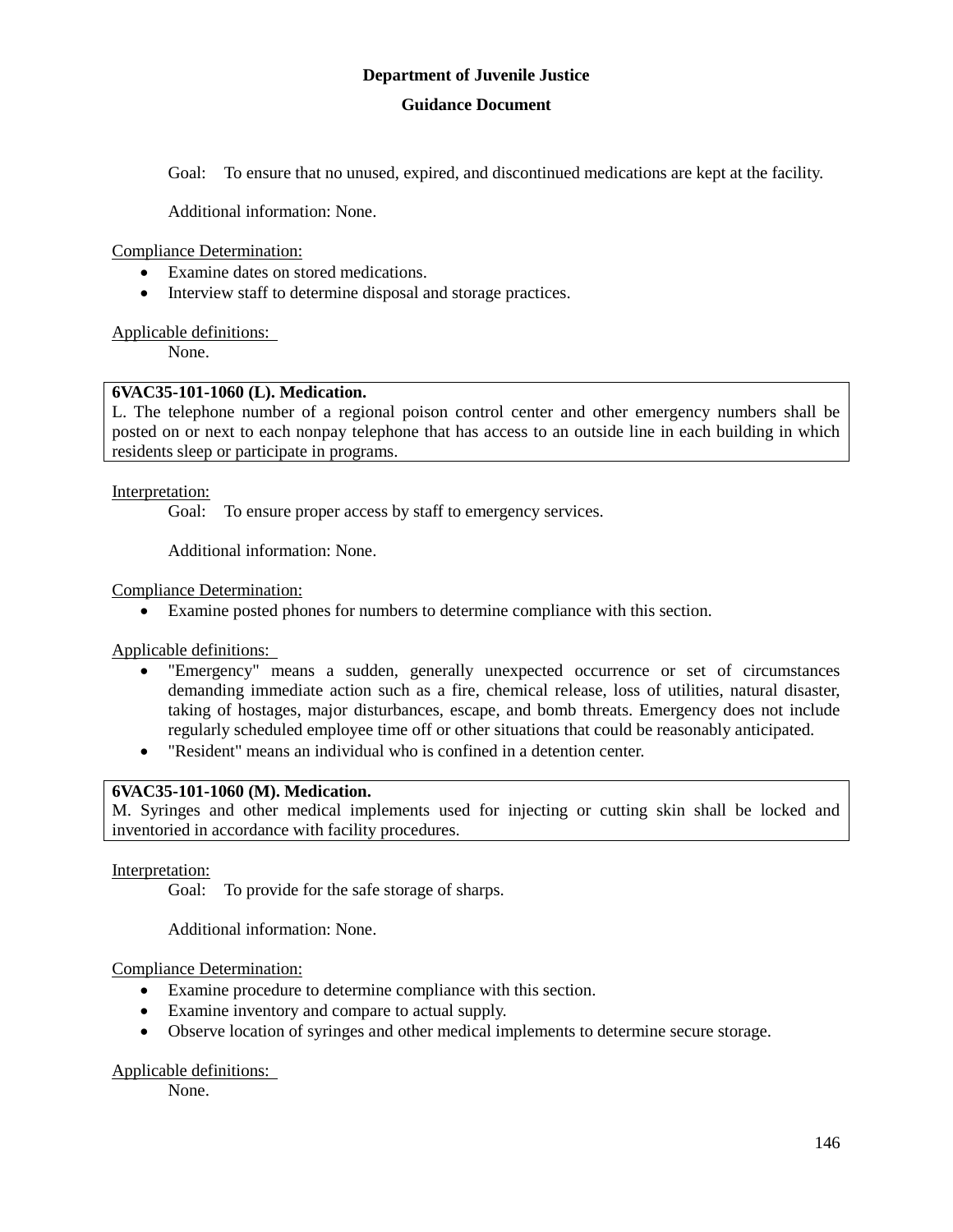#### **Guidance Document**

## **Part VIII Behavior Management**

## **6VAC35-101-1070 (A), (B), (C), & (D). Behavior management.**

## **6VAC35-101-1070 (A). Behavior management.**

A. A behavior management program shall be implemented. Behavior management shall mean those principles and methods employed to help a resident achieve positive behavior and to address and correct a resident's inappropriate behavior in a constructive and safe manner in accordance with written procedures governing program expectations and the residents' and employees' safety and security.

#### Interpretation:

Goal: To ensure the proper management of resident behavior.

Additional information: None.

#### Compliance Determination:

- Examine procedure to determine compliance with this section.
- Review documentation of behavior management program implementation.
- Interview staff and residents to verify program implementation.

#### Applicable definitions:

- "Behavior management" means those principles and methods employed to help a resident achieve positive behavior and to address and correct a resident's inappropriate behavior in a constructive and safe manner in accordance with written procedures governing program expectations and resident and employee safety and security.
- "Resident" means an individual who is confined in a detention center.
- "Written" means the required information is communicated in writing. Such writing may be available in either hard copy or in electronic form.

## **6VAC35-101-1070 (B). Behavior management.**

B. Written procedures governing this program shall provide the following:

1. A listing of the rules of conduct and behavioral expectations for the resident;

2. Orientation of residents as required by 6VAC35-101-800 (admission and orientation);

3. The definition and listing of a system of privileges and sanctions that is used and available for use. Sanctions (i) shall be listed in the order of their relative degree of restrictiveness; (ii) may include a "cooling off" period where a resident is placed in a room for no more than 60 minutes; and (iii) shall contain alternatives to room confinement;

4. The specification of the staff members who may authorize the use of each privilege and sanction;

5. Documentation requirements when privileges are applied and sanctions are imposed;

6. The specification of the processes for implementing such procedures; and

7. Means of documenting and monitoring of the program's implementation including, but not limited to, an on-going administrative review of the implementation to ensure conformity with the procedures.

Goal: To ensure the proper management of resident behavior.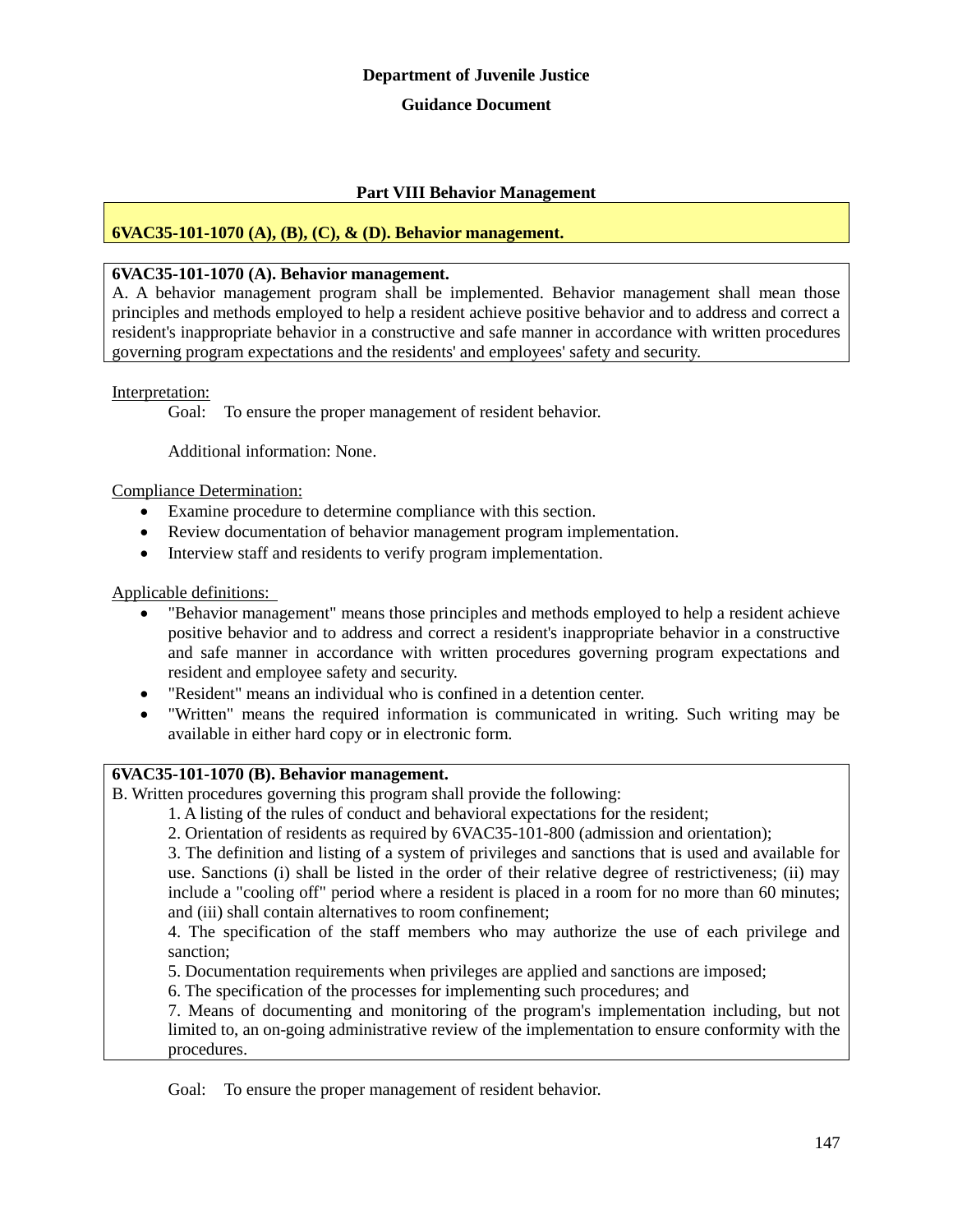## **Guidance Document**

Additional information: There may be a number of procedures that address this subject.

Compliance Determination:

Examine procedures to determine compliance with this section.

Applicable definitions:

- "Behavior management" means those principles and methods employed to help a resident achieve positive behavior and to address and correct a resident's inappropriate behavior in a constructive and safe manner in accordance with written procedures governing program expectations and resident and employee safety and security.
- "Resident" means an individual who is confined in a detention center.
- "Rules of conduct" means a listing of a detention center's rules or regulations that is maintained to inform residents and others of the behavioral expectations of the behavior management program, about behaviors that are not permitted, and about the sanctions that may be applied when impermissible behaviors occur.
- "Written" means the required information is communicated in writing. Such writing may be available in either hard copy or in electronic form.

## **6VAC35-101-1070 (C). Behavior management.**

C. When substantive revisions are made to the behavior management program, written information concerning the revisions shall be provided to the residents and direct care staff shall be oriented on the changes prior to implementation.

Interpretation:

Goal: To ensure that staff and residents are made aware of changes.

Additional information: None.

## Compliance Determination:

- Interview staff regarding how changes are communicated to staff and residents.
- Review documentation to verify staff and resident received an orientation on substantive changes.

## Applicable definitions:

- "Behavior management" means those principles and methods employed to help a resident achieve positive behavior and to address and correct a resident's inappropriate behavior in a constructive and safe manner in accordance with written procedures governing program expectations and resident and employee safety and security.
- "Direct care staff" means the staff whose primary job responsibilities are (i) maintaining the safety, care, and well-being of residents, (ii) implementing the structured program of care and the behavior management program, and (iii) maintaining the security of the facility.
- "Resident" means an individual who is confined in a detention center.
- "Written" means the required information is communicated in writing. Such writing may be available in either hard copy or in electronic form.

## **6VAC35-101-1070 (D). Behavior management.**

D. The facility administrator shall review the detention center's behavior intervention techniques and procedures at least annually to determine appropriateness for the population served.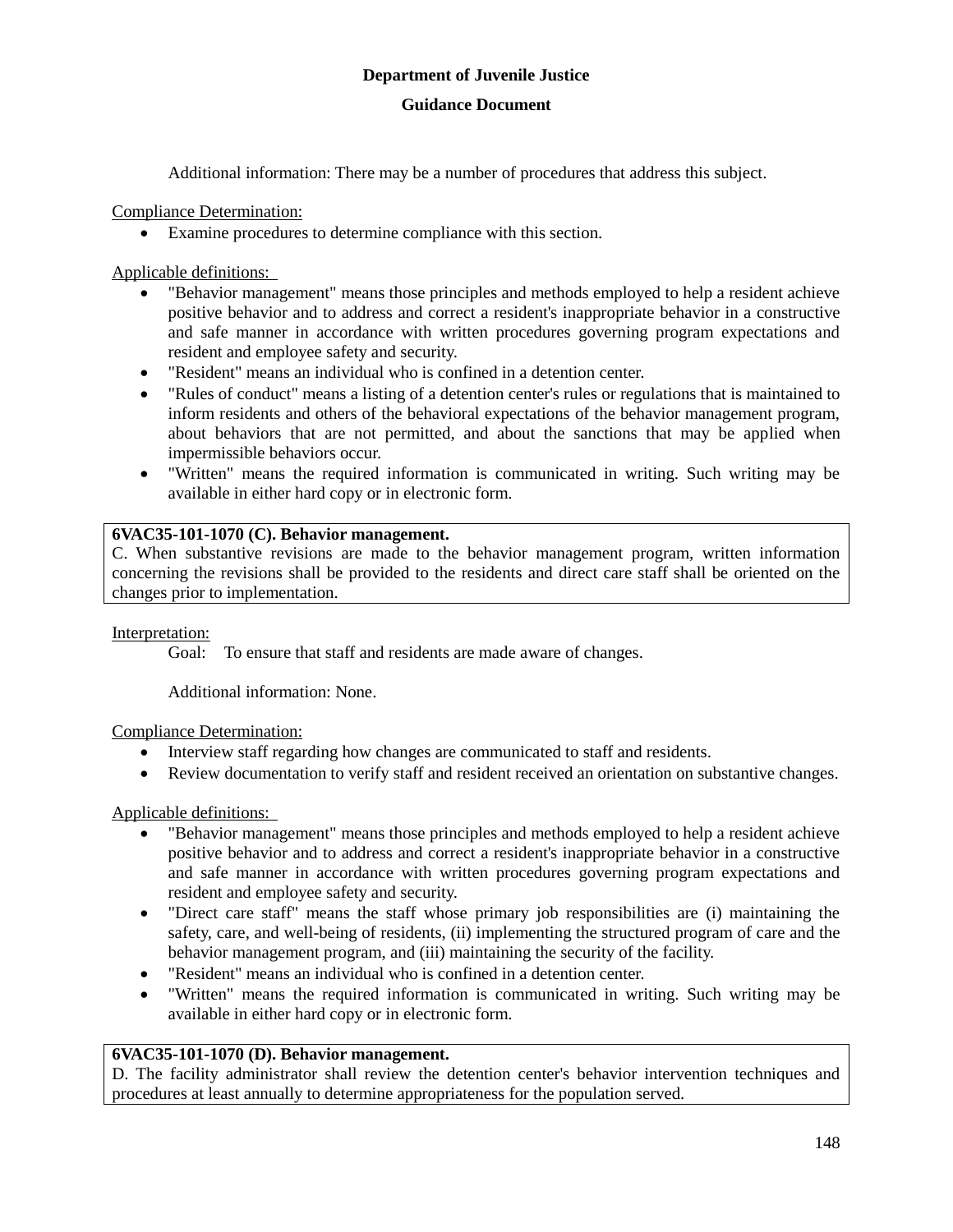## **Guidance Document**

Interpretation:

Goal: To ensure that the program is effective.

Additional information: None.

Compliance Determination:

- Interview administrator to determine compliance with this section.
- Examine documentation of annual review.

Applicable definitions:

- "Annual" means within 13 months of the previous event or occurrence.
- "Behavior management" means those principles and methods employed to help a resident achieve positive behavior and to address and correct a resident's inappropriate behavior in a constructive and safe manner in accordance with written procedures governing program expectations and resident and employee safety and security.
- "Detention center" or "secure juvenile detention center" means a local, regional, or state, publicly or privately operated secure custody facility that houses individuals who are ordered to be detained pursuant to the Code of Virginia. This term does not include juvenile correctional centers.
- "Facility administrator" means the individual who has the responsibility for the on-site management and operation of the detention center on a regular basis.

## **6VAC35-101-1080 (A), (B), (C), (D), & (E). Disciplinary process.**

## **6VAC35-101-1080 (A). Disciplinary process.**

A. Procedures. Written procedures shall govern the disciplinary process that shall contain the following: 1. Graduated sanctions and progressive discipline;

2. Training on the disciplinary process and rules of conduct; and

3. Documentation on the administration of privileges and sanctions as provided in the behavior management program.

Interpretation:

Goal: To ensure proper discipline.

Additional information: None.

Compliance Determination:

Examine procedure to determine compliance with this section.

- "Behavior management" means those principles and methods employed to help a resident achieve positive behavior and to address and correct a resident's inappropriate behavior in a constructive and safe manner in accordance with written procedures governing program expectations and resident and employee safety and security.
- "Rules of conduct" means a listing of a detention center's rules or regulations that is maintained to inform residents and others of the behavioral expectations of the behavior management program,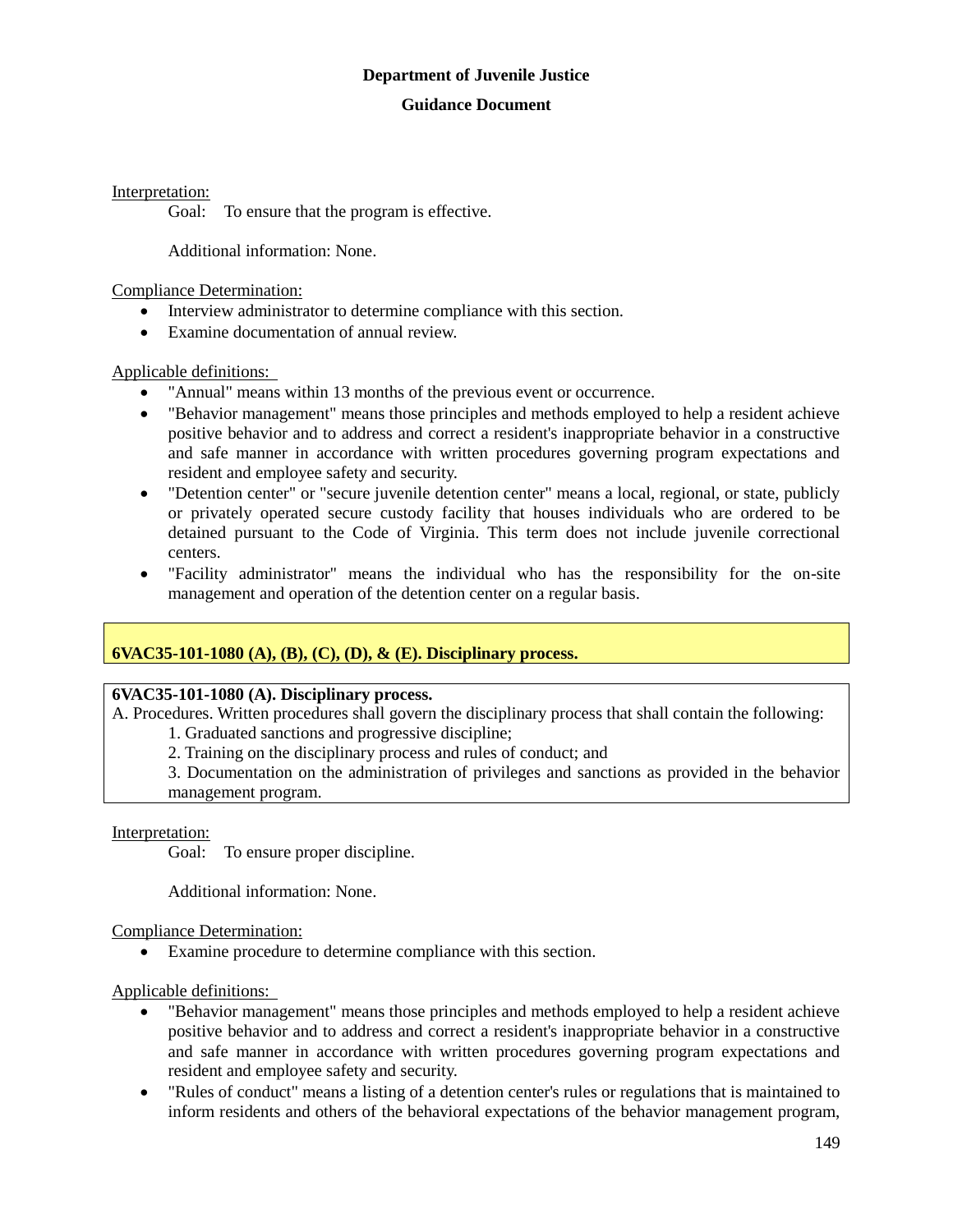#### **Guidance Document**

about behaviors that are not permitted, and about the sanctions that may be applied when impermissible behaviors occur.

 "Written" means the required information is communicated in writing. Such writing may be available in either hard copy or in electronic form.

## **6VAC35-101-1080 (B). Disciplinary process.**

B. Disciplinary report. A disciplinary report shall be completed when it is alleged that a resident has violated a rule of conduct for which room confinement, including a bedtime earlier than that provided on the daily schedule, may be imposed as a sanction.

1. All disciplinary reports shall contain the following:

- a. A description of the alleged rule violation, including the date, time, and location;
- b. A listing of any staff present at the time of the alleged rule violation;
- c. The signature of the resident and the staff who completed the report; and
- d. The sanctions, if any, imposed.

2. A disciplinary report shall not be required when a resident is placed in his room for a "cooling off" period, in accordance with written procedures, that does not exceed 60 minutes.

Interpretation:

Goal: To ensure proper documentation of disciplinary actions.

Additional information: None.

Compliance Determination:

Examine a sample of disciplinary reports to determine compliance with this section.

Applicable definitions:

- "Resident" means an individual who is confined in a detention center.
- "Written" means the required information is communicated in writing. Such writing may be available in either hard copy or in electronic form.

## **6VAC35-101-1080 (C). Disciplinary process.**

C. Review of rule violation. A review of the disciplinary report shall be conducted by an impartial person. After the resident receives notification of the alleged rule violation, the resident shall be provided with the opportunity to admit or deny the charge.

1. The resident may admit the charge, in writing, and accept the sanction (i) prescribed for the offense or (ii) as amended by the impartial person.

2. The resident may deny the charge and the impartial person shall:

a. Meet in person with the resident;

b. Review the allegation with the resident;

c. Provide the resident with the opportunity to present evidence, including witnesses;

d. Provide, upon the request of the resident, for an impartial staff member to assist the resident in the conduct of the review;

e. Render a decision and inform the resident of the decision and rationale supporting this decision;

f. Complete the review within 12 hours of the time of the alleged rule violation, including weekends and holidays, unless the time frame ends during the resident's scheduled sleeping hours. In such circumstances, the delay shall be documented and the review shall be conducted within the same time frame thereafter;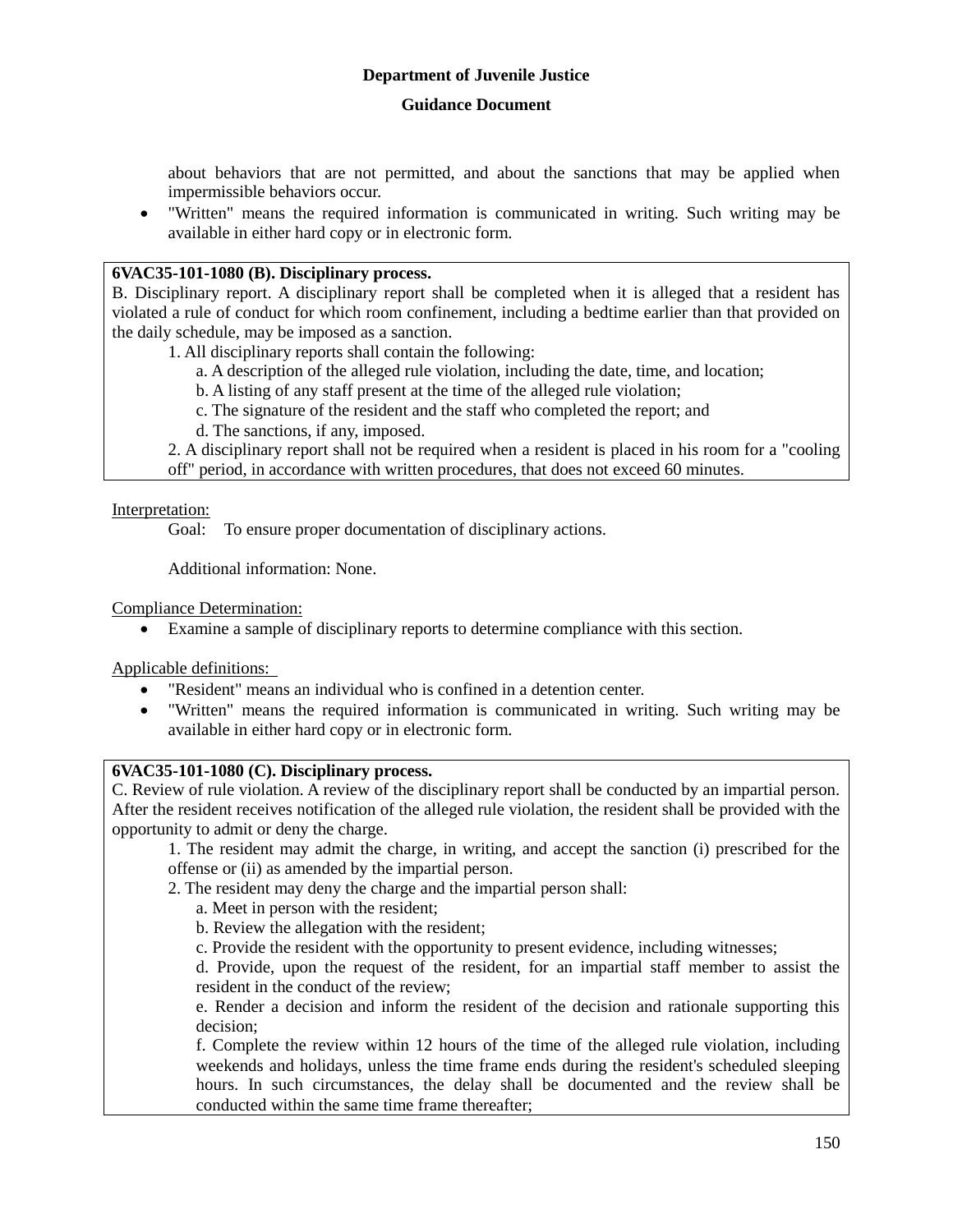## **Guidance Document**

g. Document the review, including any statement of the resident, evidence, witness testimony, the decision, and the rationale for the decision; and h. Advise the resident of the right to appeal the decision.

## Interpretation:

Goal: To ensure that the residents rights to due process are protected.

Additional information: None.

Compliance Determination:

- Interview residents regarding the due process practices.
- Review a sample of disciplinary reports to determine compliance with this section.

Applicable definitions:

"Resident" means an individual who is confined in a detention center.

## **6VAC35-101-1080 (D). Disciplinary process.**

D. Appeal. The resident shall have the right to appeal the decision of the impartial person.

1. The resident's claim shall be reviewed by the facility administrator or designee and shall be decided within 24 hours of the alleged rule violation, including weekends and holidays, unless the time frame ends during the resident's scheduled sleeping hours. In such circumstances, the delay shall be documented and the review shall be conducted within the same time frame thereafter. The review by the facility administrator may be conducted via electronic means.

2. The resident shall be notified in writing of the results immediately thereafter.

Interpretation:

Goal: To ensure that the residents rights to due process are protected.

Additional information: Impartial is a person not involved in the incident.

Compliance Determination:

- Interview residents and facility administrator to determine compliance with this section.
- Examine a sample of disciplinary reports.

Applicable definitions:

- "Facility administrator" means the individual who has the responsibility for the on-site management and operation of the detention center on a regular basis.
- "Resident" means an individual who is confined in a detention center.

## **6VAC35-101-1080 (E). Disciplinary process.**

E. Report retention. If the resident is found guilty of the rule violation, a copy of the disciplinary report shall be placed in the case record. If a resident is found not guilty of the alleged rule violation, the disciplinary report shall be removed from the resident's case record and shall be maintained as required by 6VAC35-101-330 (maintenance of residents' records).

## Interpretation:

Goal: To ensure proper retention of disciplinary reports.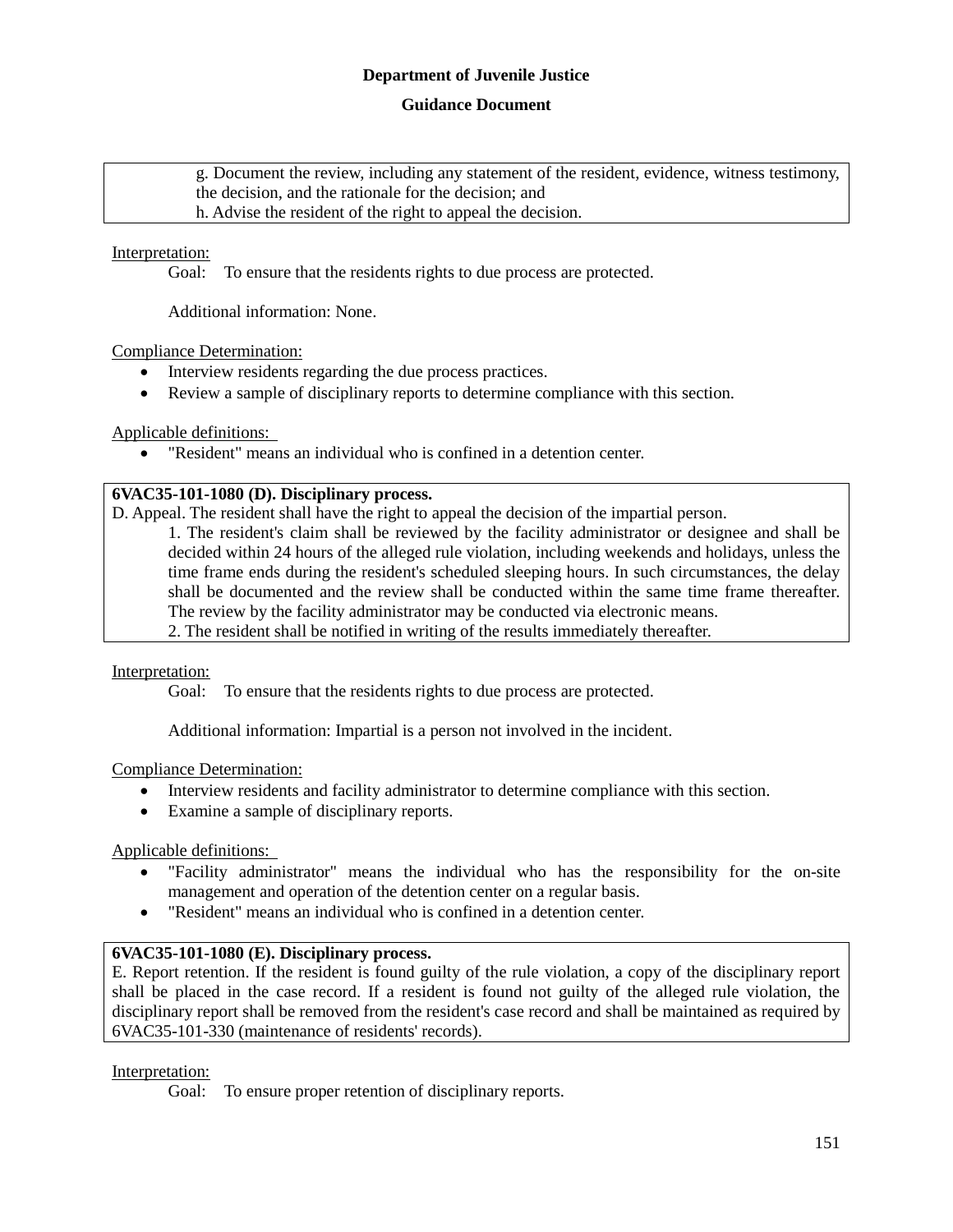Additional information: None.

Compliance Determination:

Examine a sample of case files to determine compliance with this section.

Applicable definitions:

- "Case record" or "record" means written or electronic information relating to one resident and the resident's family, if applicable. This information includes, but is not limited to, social, medical, psychiatric, and psychological records; reports; demographic information; agreements; all correspondence relating to care of the resident; service plans with periodic revisions; aftercare plans and discharge summary; and any other information related to the resident.
- "Resident" means an individual who is confined in a detention center.

## **6VAC35-101-1090 (A), (B), & (C). Physical restraint.**

#### **6VAC35-101-1090 (A). Physical restraint.**

A. Physical restraint shall be used as a last resort only after less restrictive interventions have failed or to control residents whose behavior poses a risk to the safety of the resident, others, or the public.

1. Staff shall use the least force deemed reasonable to be necessary to eliminate the risk or to maintain security and order and shall never use physical restraint as punishment or with the intent to inflict injury.

2. Staff may physically restrain a resident only after less restrictive behavior interventions have failed or when failure to restrain would result in harm to the resident or others.

3. Physical restraint may be implemented, monitored, and discontinued only by staff who have been trained in the proper and safe use of restraint.

4. For the purpose of this section, physical restraint shall mean the application of behavior intervention techniques involving a physical intervention to prevent an individual from moving all or part of that individual's body.

Interpretation:

Goal: To ensure that residents are properly restrained and only as a last resort.

Additional information: The facility program should specify each element. If Handle with Care is used the elements are part of that program.

Compliance Determination:

- Interview staff to determine compliance with this section.
- Review a sample of staff training records.

Applicable definitions:

"Resident" means an individual who is confined in a detention center.

## **6VAC35-101-1090 (B). Physical restraint.**

B. Written procedures shall govern the use of physical restraint and shall include:

- 1. The staff position who will write the report and time frame;
	- 2. The staff position who will review the report and time frame;

3. Methods to be followed should physical restraint, less intrusive interventions, or measures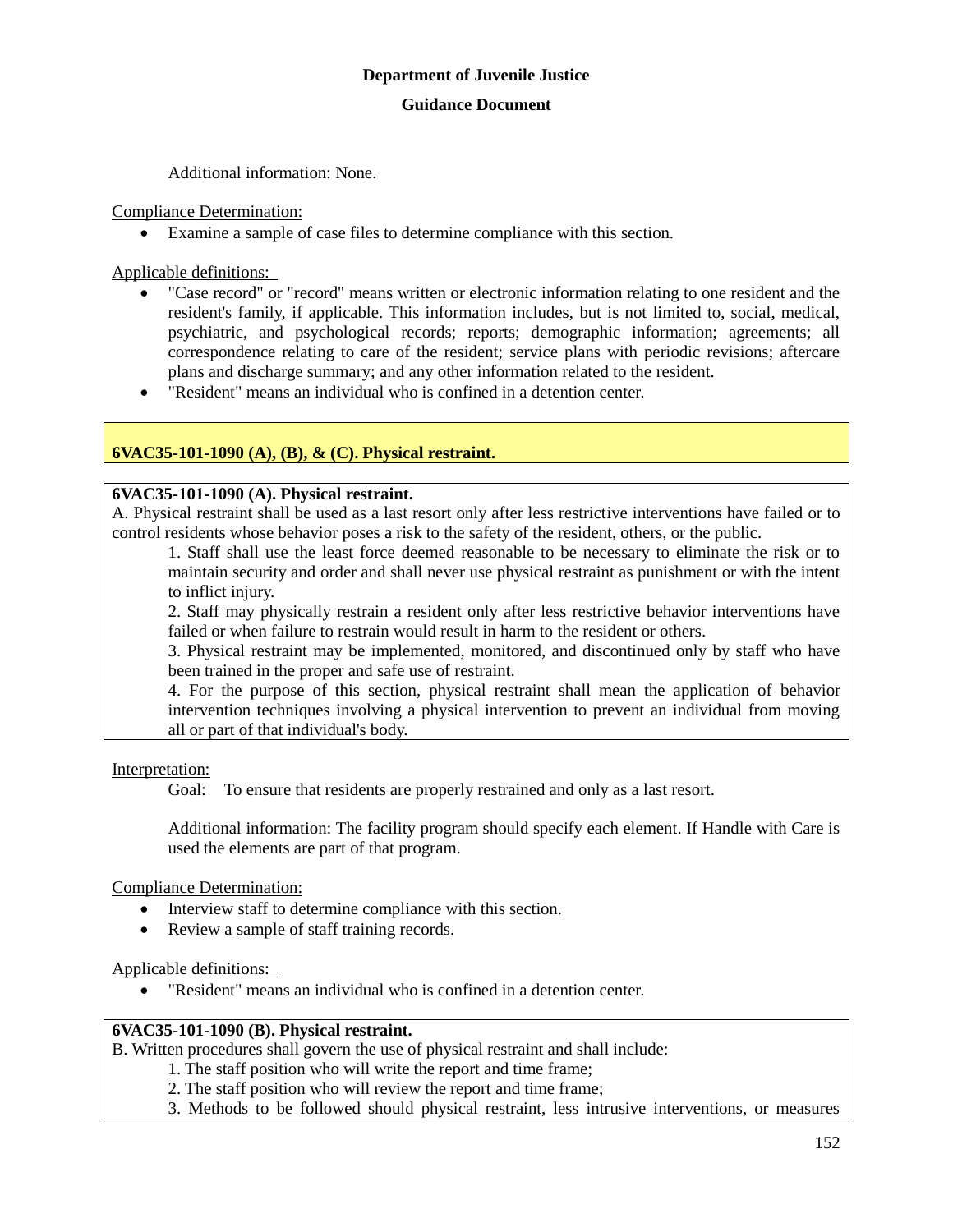## **Guidance Document**

permitted by other applicable state regulations prove unsuccessful in calming and moderating the resident's behavior; and

4. An administrative review of the use of physical restraints to ensure conformity with the procedures.

## Interpretation:

Goal: To ensure that residents are properly restrained and only as a last resort.

Additional information: None.

Compliance Determination:

Examine procedure to determine compliance with this section.

Applicable definitions:

- "Resident" means an individual who is confined in a detention center.
- "Written" means the required information is communicated in writing. Such writing may be available in either hard copy or in electronic form.

## **6VAC35-101-1090 (C). Physical restraint.**

C. Each application of physical restraint shall be fully documented in the resident's record including:

- 1. Date and time of the incident;
- 2. Staff involved;
- 3. Justification for the restraint;

4. Less restrictive behavior interventions that were unsuccessfully attempted prior to using physical restraint;

5. Duration;

6. Description of method or methods of physical restraint techniques used;

- 7. Signature of the person completing the report and date; and
- 8. Reviewer's signature and date.

Interpretation:

Goal: To ensure proper documentation of each restraint.

Additional information: None.

Compliance Determination:

 Review a sample of case files to determine compliance with requirement to document the use of physical restraints.

- "Case record" or "record" means written or electronic information relating to one resident and the resident's family, if applicable. This information includes, but is not limited to, social, medical, psychiatric, and psychological records; reports; demographic information; agreements; all correspondence relating to care of the resident; service plans with periodic revisions; aftercare plans and discharge summary; and any other information related to the resident.
- "Resident" means an individual who is confined in a detention center.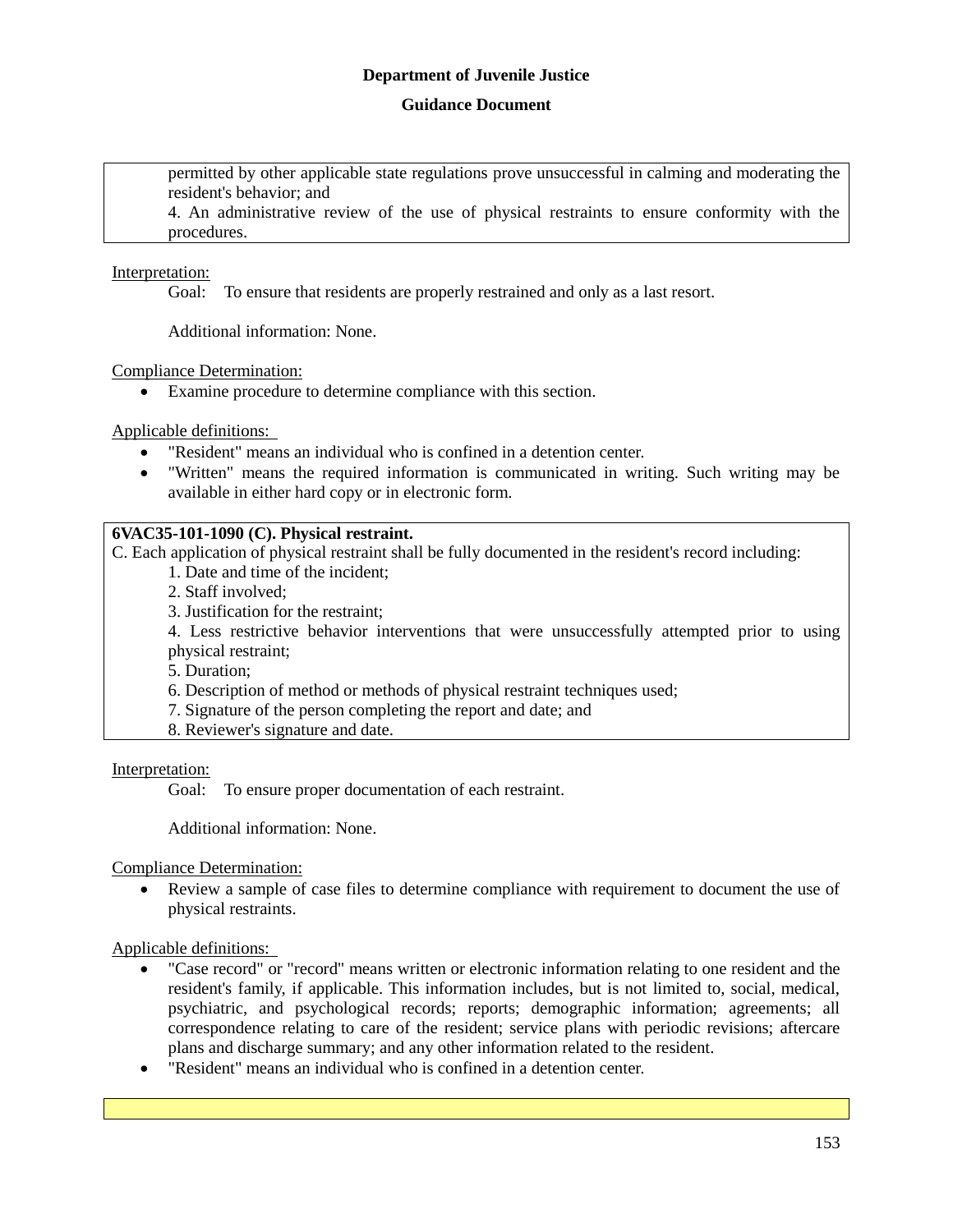#### **Guidance Document**

## **6VAC35-101-1100 (A), (B), (C), (D), (E), (F), (G), (H), & (I). Room confinement and isolation.**

#### **6VAC35-101-1100 (A). Room confinement and isolation.**

A. Written procedures shall govern how and when residents may be confined to a locked room for both segregation and isolation purposes.

#### Interpretation:

Goal: To ensure that residents are properly confined.

Additional information: None.

#### Compliance Determination:

Examine procedure to determine compliance with this section.

Applicable definitions:

- "Resident" means an individual who is confined in a detention center.
- "Written" means the required information is communicated in writing. Such writing may be available in either hard copy or in electronic form.

#### **6VAC35-101-1100 (B). Room confinement and isolation.**

B. Whenever a resident is confined to a locked room, including but not limited to being placed in isolation, staff shall check the resident visually at least every 30 minutes and more often if indicated by the circumstances. Staff shall conduct a check at least every 15 minutes in accordance with approved procedures when the resident is on suicide watch.

#### Interpretation:

Goal: To ensure that residents are properly confined and monitored.

Additional information: Rooms checks may be in a logbook, form or electronic.

#### Compliance Determination:

Examine documentation of room checks to determine compliance with this section.

#### Applicable definitions:

"Resident" means an individual who is confined in a detention center.

#### **6VAC35-101-1100 (C). Room confinement and isolation.**

C. Residents who are confined to a room, including but not limited to being placed in isolation, shall be afforded the opportunity for at least one hour of physical exercise, outside of the locked room, every calendar day unless the resident's behavior or other circumstances justify an exception. The reasons for any such exception shall be documented.

#### Interpretation:

Goal: To ensure that residents are properly confined and have opportunity exercise outside the room.

Additional information: Opportunity of exercise may not be combined with shower time. Exceptions must be clearly documented and justified.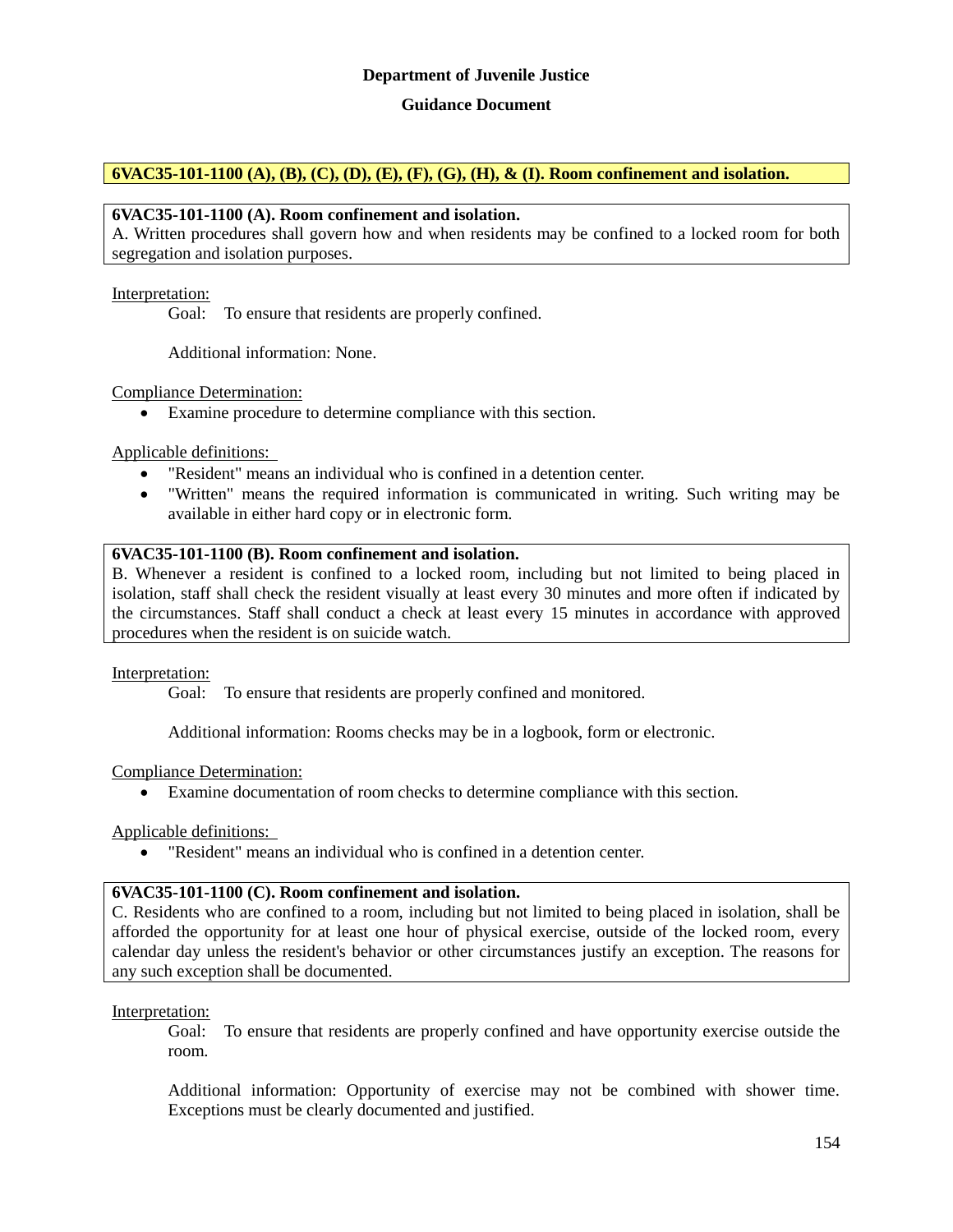## **Guidance Document**

Compliance Determination:

- Review documentation for exceptions to affording opportunities for physical exercise.
- Interview residents and staff to determine compliance with this section.

Applicable definitions:

"Resident" means an individual who is confined in a detention center.

## **6VAC35-101-1100 (D). Room confinement and isolation.**

D. If a resident is confined to his room for any reason for more than 24 hours, the facility administrator or designee shall be notified.

Interpretation:

Goal: To ensure that residents are properly confined.

Additional information: None.

Compliance Determination:

Examine documentation of notification.

Applicable definitions:

- "Facility administrator" means the individual who has the responsibility for the on-site management and operation of the detention center on a regular basis.
- "Resident" means an individual who is confined in a detention center.

## **6VAC35-101-1100 (E). Room confinement and isolation.**

E. If the confinement extends to more than 72 hours, the (i) confinement and (ii) steps being taken or planned to resolve the situation shall be immediately reported to the director or designee. If this report is made verbally, it shall be followed immediately with a written, faxed, or secure email report in accordance with written procedures.

Interpretation:

Goal: To ensure that residents are properly confined.

Additional information: None.

Compliance Determination:

- Examine procedure to determine compliance with this section.
- Review case files to verify documentation of confinement.

Applicable definitions:

- "Director" means the Director of the Department of Juvenile Justice.
- "Written" means the required information is communicated in writing. Such writing may be available in either hard copy or in electronic form.

## **6VAC35-101-1100 (F). Room confinement and isolation.**

F. Room confinement, including isolation or administrative confinement, shall not exceed five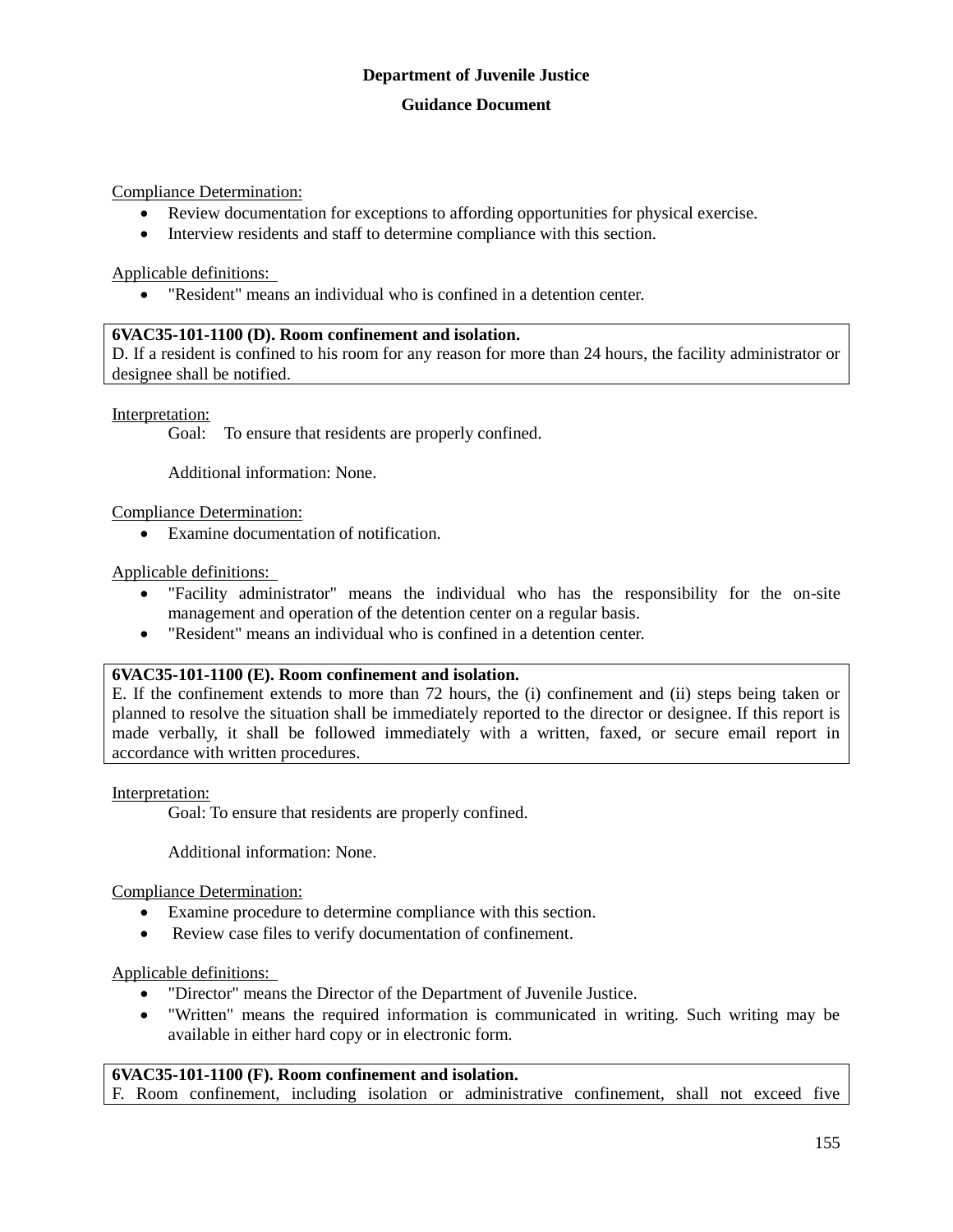#### **Guidance Document**

#### consecutive days except when ordered by a medical provider.

#### Interpretation:

Goal: To ensure that residents are properly confined.

Additional information: None.

#### Compliance Determination:

- Interview staff and residence to determine compliance with this section.
- Review medical records if applicable.

#### Applicable definitions:

None.

## **6VAC35-101-1100 (G). Room confinement and isolation.**

G. When confined to a room, the resident shall have a means of communication with staff, either verbally or electronically.

#### Interpretation:

Goal: To ensure that residents are properly confined.

Additional information: If process is via intercom check to ensure that the equipment is in working order.

Compliance Determination:

Interview staff and resident to determine compliance with this section.

Applicable definitions:

"Resident" means an individual who is confined in a detention center.

#### **6VAC35-101-1100 (H). Room confinement and isolation.**

H. The facility administrator or designee shall make personal contact with each resident who is confined to a locked room, including being placed in isolation, each day of confinement.

Interpretation:

Goal: To ensure that residents are properly confined.

Additional information: Administrator must designate the designees.

#### Compliance Determination:

- Interview facility administrator to determine compliance with this section.
- Examine documentation of facility administrator or designee personal contact.

- "Facility administrator" means the individual who has the responsibility for the on-site management and operation of the detention center on a regular basis.
- "Resident" means an individual who is confined in a detention center.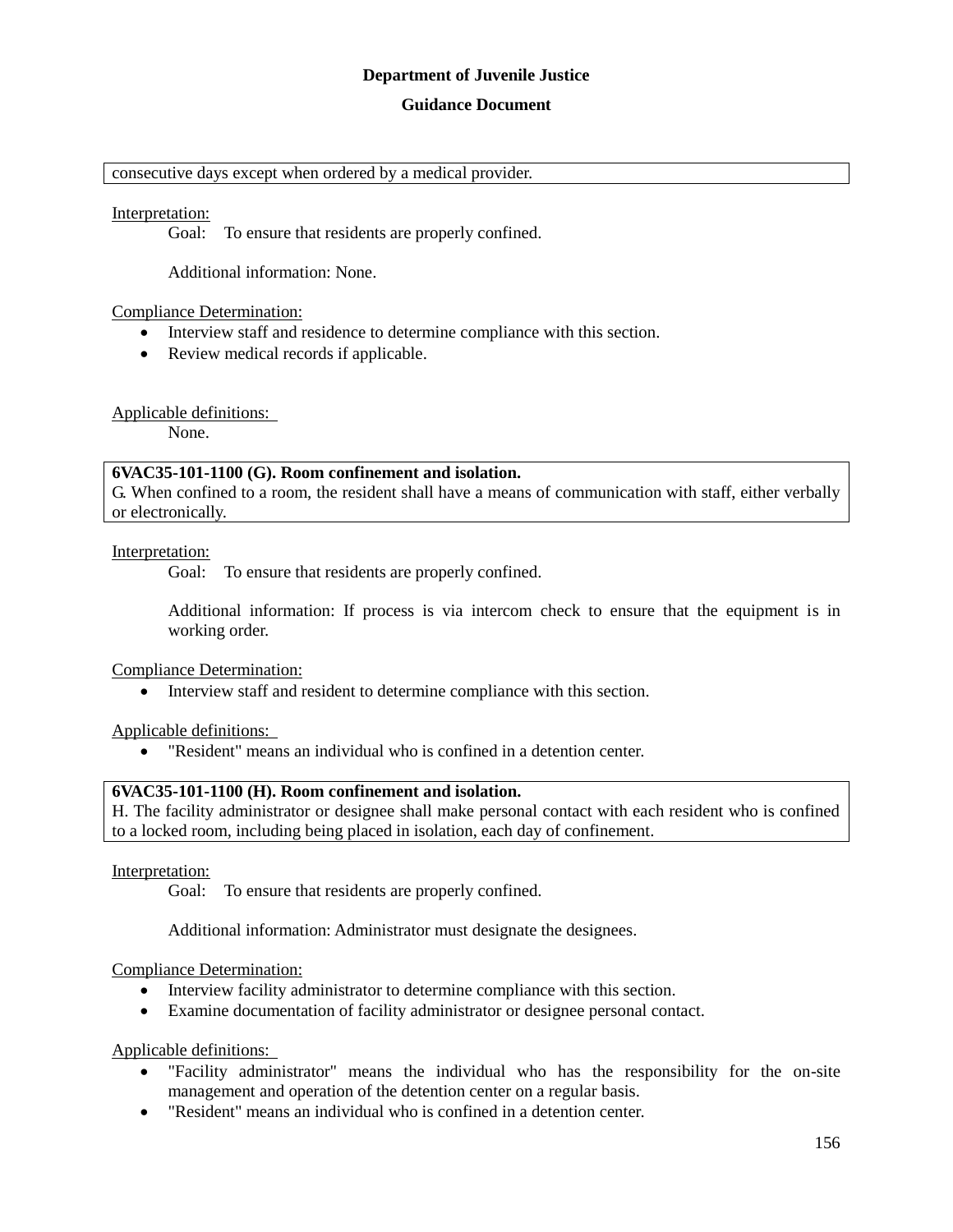## **6VAC35-101-1100 (I). Room confinement and isolation.**

I. During isolation, the resident is not permitted to participate in activities with other residents and all activities are restricted, with the exception of (i) eating, (ii) sleeping, (iii) personal hygiene, (iv) reading, and (v) writing.

## Interpretation:

Goal: To ensure that residents are properly confined.

Additional information: None.

Compliance Determination:

Interview residents and staff to determine compliance with this section.

Applicable definitions:

"Resident" means an individual who is confined in a detention center.

## **6VAC35-101-1110 (A), (B), (C), & (D). Administrative confinement.**

## **6VAC35-101-1110 (A). Administrative confinement.**

A. Residents shall be placed in administrative confinement only by the facility administrator or designee, as a last resort for the safety of the residents. The reason for such placement shall be documented in the resident's case record.

## Interpretation:

Goal: To ensure that residents are properly confined.

Additional information: None.

## Compliance Determination:

Examine documentation to determine compliance with this section.

Applicable definitions:

- "Case record" or "record" means written or electronic information relating to one resident and the resident's family, if applicable. This information includes, but is not limited to, social, medical, psychiatric, and psychological records; reports; demographic information; agreements; all correspondence relating to care of the resident; service plans with periodic revisions; aftercare plans and discharge summary; and any other information related to the resident.
- "Facility administrator" means the individual who has the responsibility for the on-site management and operation of the detention center on a regular basis.
- "Resident" means an individual who is confined in a detention center.

## **6VAC35-101-1110 (B). Administrative confinement.**

B. Residents who are placed in administrative confinement shall be housed no more than two to a room. Single occupancy rooms shall be available when indicated for residents with severe medical disabilities, residents suffering from serious mental illness, sexual predators, residents who are likely to be exploited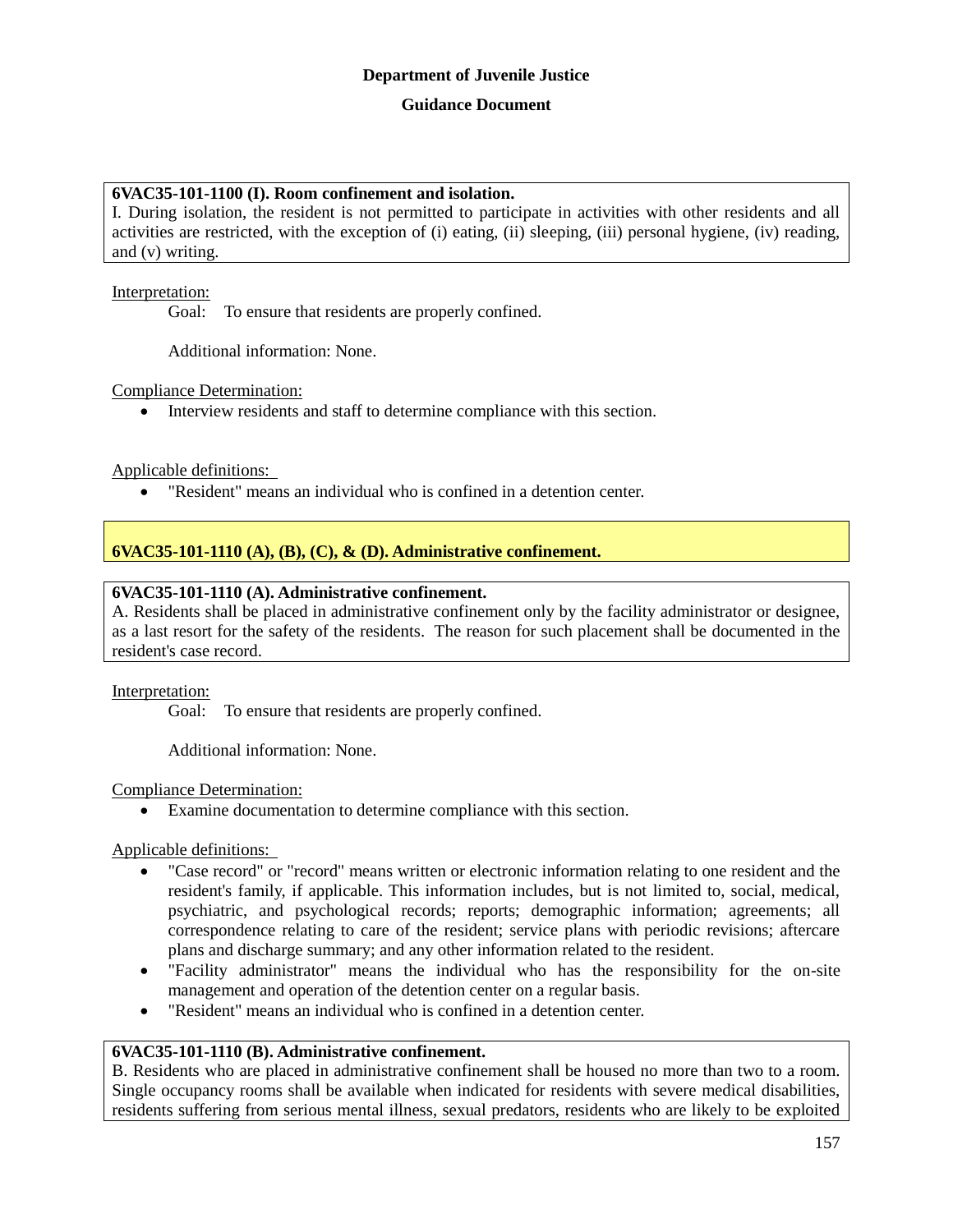#### **Guidance Document**

or victimized by others, and residents who have other special needs for single housing.

#### Interpretation:

Goal: To ensure that residents are properly confined.

Additional information: None.

#### Compliance Determination:

- Review documentation of resident housing to determine compliance with this section.
- Interview staff and residents to determine compliance with this section.
- Observe rooms designated for administrative confinement.

## Applicable definitions:

"Resident" means an individual who is confined in a detention center.

## **6VAC35-101-1110 (C). Administrative confinement.**

C. Residents who are placed in administrative confinement shall be afforded basic living conditions approximating those available to the facility's general population and, as provided for in approved procedures, shall be afforded privileges similar to those of the general population. Exceptions may be made in accordance with established procedures when justified by clear and substantiated evidence. If residents who are placed in administrative confinement are confined to a room or placed in isolation, the provisions of 6VAC35-101-1100 (room confinement and isolation) and 6VAC35-1140 (monitoring restrained residents) apply, as applicable.

## Interpretation:

Goal: To ensure that residents are properly confined.

Additional information: None.

## Compliance Determination:

- Examine procedure to determine compliance with this section.
- Interview staff and residents to determine compliance with this section.

## Applicable definitions:

"Resident" means an individual who is confined in a detention center.

## **6VAC35-101-1110 (D). Administrative confinement.**

D. Administrative confinement means the placement of a resident in a special housing unit or designated individual cell that is reserved for special management of residents for purposes of protective custody or the special management of residents whose behavior presents a serious threat to the safety and security of the facility, staff, general population, or themselves. For the purpose of this section, protective custody shall mean the separation of a resident from the general population for protection from or for other residents for reasons of health or safety.

## Interpretation:

Goal: To ensure that residents are properly confined.

Additional information: Regulation is for definition purposes.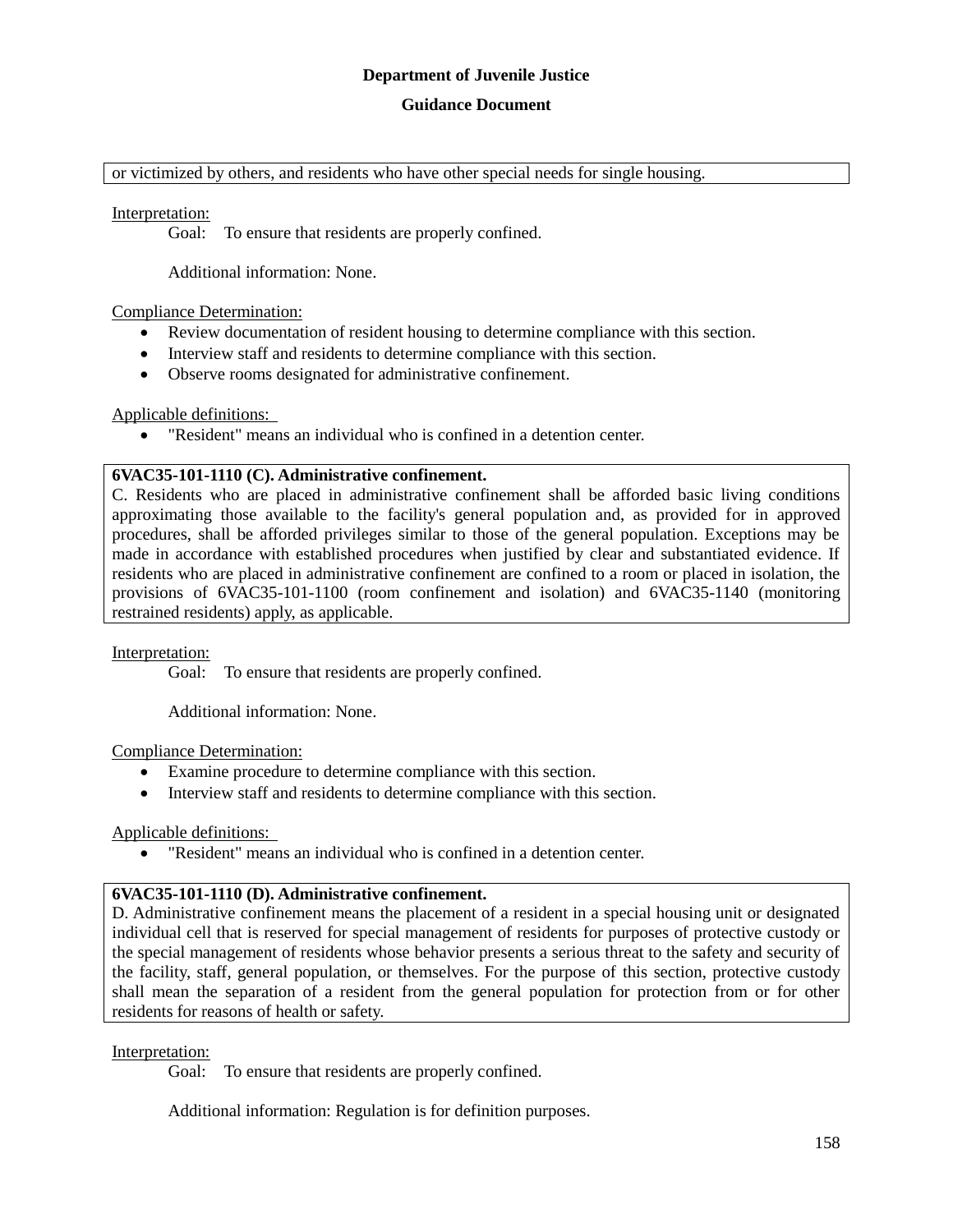# Compliance Determination:

None.

Applicable definitions:

"Resident" means an individual who is confined in a detention center.

# **6VAC35-101-1120. Chemical agents.**

## **6VAC35-101-1120. Chemical agents.**

Staff are prohibited from using pepper spray and other chemical agents to manage resident behavior or maintain institutional security.

## Interpretation:

Goal: To prohibit use of chemical agents.

Additional information: None.

Compliance Determination:

Interview staff and residents to determine compliance with this section.

Applicable definitions:

"Resident" means an individual who is confined in a detention center.

# **6VAC35-101-1130 (A) & (B). Mechanical restraints.**

## **6VAC35-101-1130 (A). Mechanical restraints.**

A. Written procedure shall govern the use of mechanical restraints. Such procedures shall be approved by the department and shall specify:

1. The conditions under which handcuffs, waist chains, leg irons, disposable plastic cuffs, leather restraints, and a mobile restraint chair may be used;

2. That the facility administrator or designee shall be notified immediately upon using restraints in an emergency situation;

3. That restraints shall never be applied as punishment or a sanction;

4. That residents shall not be restrained to a fixed object or restrained in an unnatural position;

5. That each use of mechanical restraints, except when used to transport a resident or during video court hearing proceedings, shall be recorded in the resident's case file or in a central log book; and

6. That a written record of routine and emergency distribution of restraint equipment be maintained.

## Interpretation:

Goal: To ensure that residents are properly restrained by the use of mechanical restraints.

Additional information: None.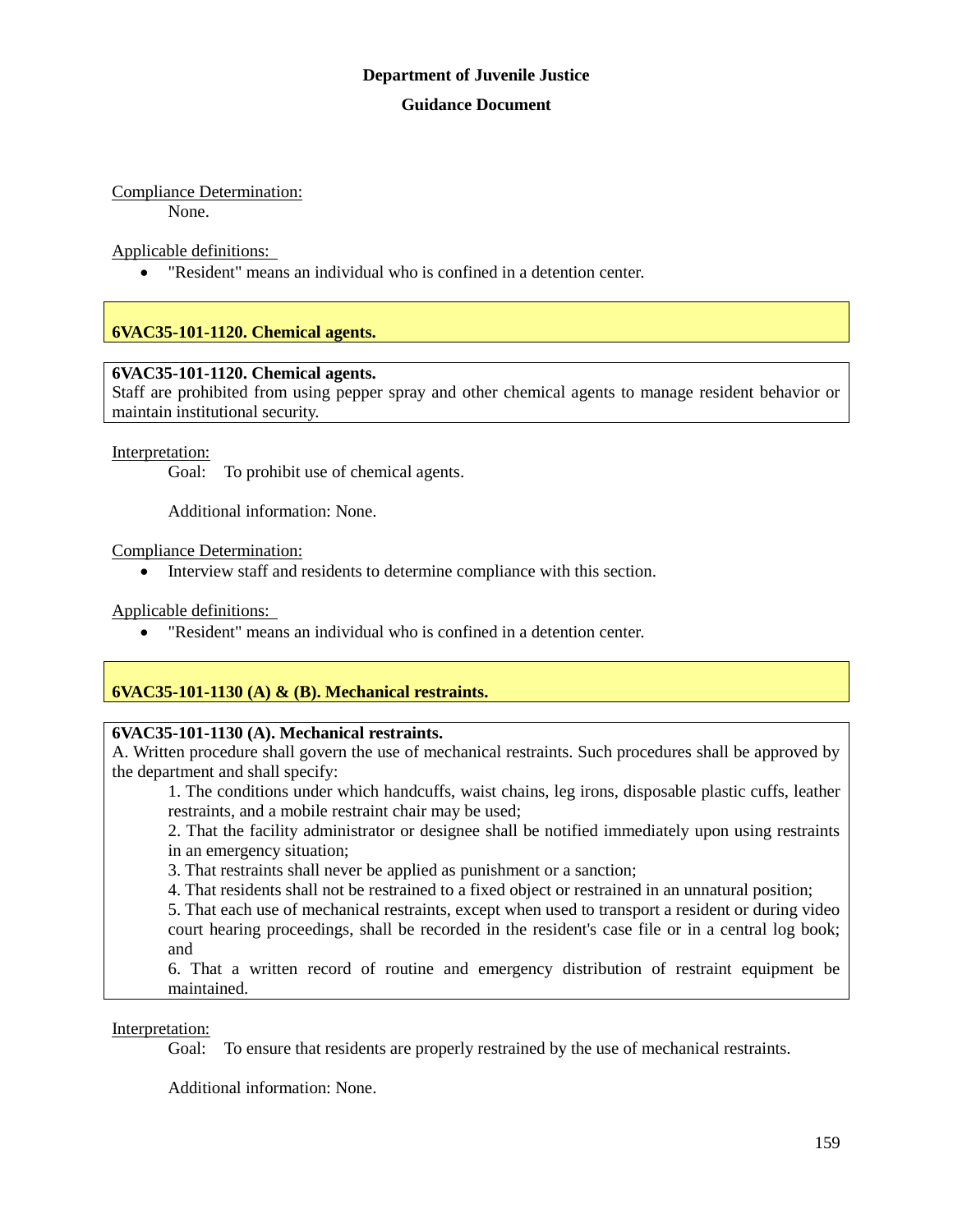Compliance Determination:

Examine procedure to determine compliance with this section.

Applicable definitions:

- "Case record" or "record" means written or electronic information relating to one resident and the resident's family, if applicable. This information includes, but is not limited to, social, medical, psychiatric, and psychological records; reports; demographic information; agreements; all correspondence relating to care of the resident; service plans with periodic revisions; aftercare plans and discharge summary; and any other information related to the resident.
- "Department" means the Department of Juvenile Justice.
- "Emergency" means a sudden, generally unexpected occurrence or set of circumstances demanding immediate action such as a fire, chemical release, loss of utilities, natural disaster, taking of hostages, major disturbances, escape, and bomb threats. Emergency does not include regularly scheduled employee time off or other situations that could be reasonably anticipated.
- "Facility administrator" means the individual who has the responsibility for the on-site management and operation of the detention center on a regular basis.
- "Resident" means an individual who is confined in a detention center.
- "Written" means the required information is communicated in writing. Such writing may be available in either hard copy or in electronic form.

## **6VAC35-101-1130 (B). Mechanical restraints.**

B. Written procedure shall provide that (i) all staff who are authorized to use restraints shall receive training in such use, including how to check the resident's circulation and how to check for injuries and (ii) only trained staff shall use restraints.

## Interpretation:

Goal: To ensure that residents are properly restrained by the use of mechanical restraints.

Additional information: Staff trained in the Handle with Care program shall be properly trained.

Compliance Determination:

- Examine procedure to determine compliance with this section.
- Review a sample of staff training records.

Applicable definitions:

- "Resident" means an individual who is confined in a detention center.
- "Written" means the required information is communicated in writing. Such writing may be available in either hard copy or in electronic form.

## **6VAC35-101-1140 (A), (B), & (C). Monitoring restrained residents.**

## **6VAC35-101-1140 (A). Monitoring restrained residents.**

A. Written procedure shall provide that when a resident is placed in restraints, staff shall:

1. Provide for the resident's reasonable comfort and ensure the resident's access to water, meals, and toilet; and

2. Make a direct personal check on the resident at least every 15 minutes and more often if the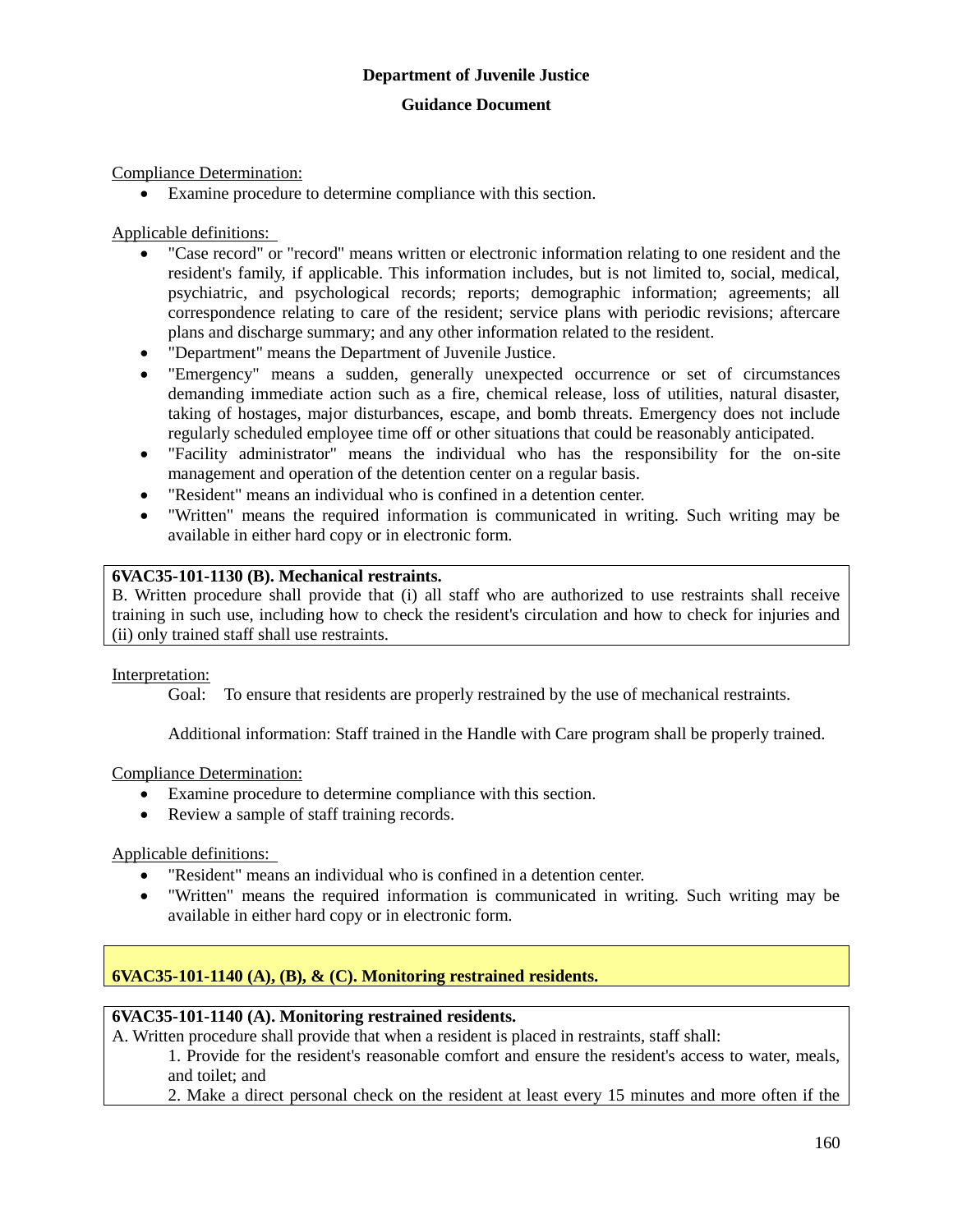#### **Guidance Document**

resident's behavior warrants, such checks shall include monitoring the resident's circulation in accordance with the procedure provided for in 6VAC35-101-1130 (B).

Interpretation:

Goal: To ensure that residents are properly restrained by the use of mechanical restraints.

Additional information: None.

Compliance Determination:

Examine procedure to determine compliance with this section.

Applicable definitions:

- "Resident" means an individual who is confined in a detention center.
- "Written" means the required information is communicated in writing. Such writing may be available in either hard copy or in electronic form.

#### **6VAC35-101-1140 (B). Monitoring restrained residents.**

B. When a resident is placed in mechanical restraints for more than two hours cumulatively in a 24-hour period, with the exception of use in routine transportation of residents, staff shall immediately consult with a health care provider and a mental health professional. This consultation shall be documented.

#### Interpretation:

Goal: To ensure that residents are properly restrained by the use of mechanical restraints.

Additional information: None.

#### Compliance Determination:

- Interview the facility administrator regarding instances where the time frame is met.
- Interview mental health staff regarding instances in which they have been consulted
- Examine documentation of consultation to determine compliance with this section.

## Applicable definitions:

"Resident" means an individual who is confined in a detention center.

## **6VAC35-101-1140 (C). Monitoring restrained residents.**

C. If the resident, after being placed in mechanical restraints, exhibits self-injurious behavior, (i) staff shall immediately consult with and document that they have consulted with a mental health professional and (ii) the resident shall be monitored in accordance with established protocols, including constant supervision, if appropriate. Any such protocols shall be in compliance with the procedures required by 6VAC35-101-1150 (restraints for medical and mental health purposes).

#### Interpretation:

Goal: To ensure that residents are properly restrained by the use of mechanical restraints.

Additional information: None.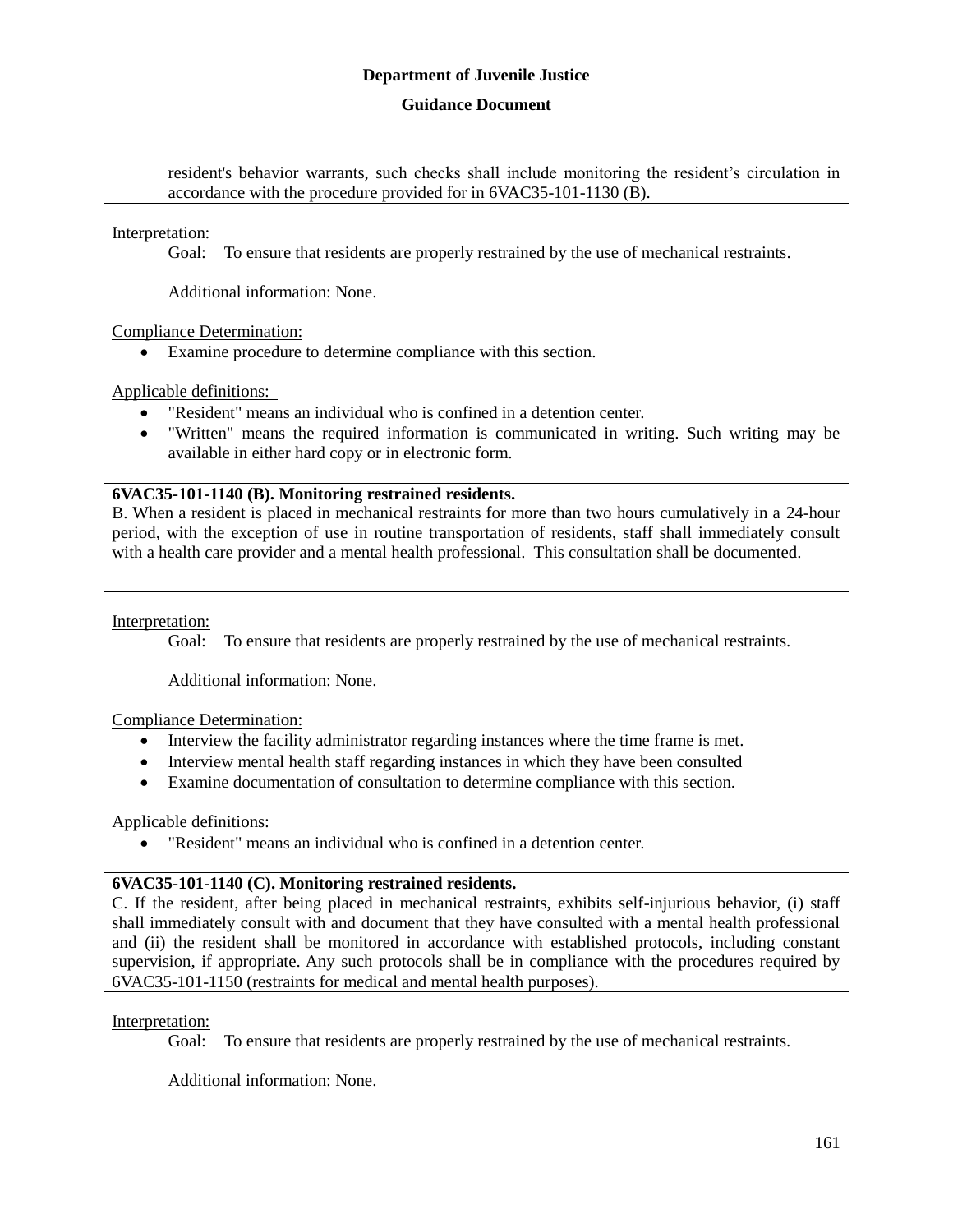Compliance Determination:

- Examine procedures and protocols to determine compliance with this section.
- Examine documentation verifying consultation with mental health professional.

Applicable definitions:

"Resident" means an individual who is confined in a detention center.

**6VAC35-101-1150. Restraints for medical and mental health purposes.**

## **6VAC35-101-1150. Restraints for medical and mental health purposes.**

Written procedure shall govern the use of restraints for medical and mental health purposes. Written procedure shall identify the authorization needed; when, where, and how restraints may be used; for how long; and what type of restraint may be used.

Interpretation:

Goal: To ensure that residents are properly restrained by the use of mechanical restraints.

Additional information: None.

Compliance Determination:

Examine procedure Examine documentation to determine compliance with this section.

Applicable definitions:

 "Written" means the required information is communicated in writing. Such writing may be available in either hard copy or in electronic form.

## **Part IX Postdispositional Detention Programs**

**6VAC35-101-1160. Approval of postdispositional detention programs.**

## **6VAC35-101-1160. Approval of postdispositional detention programs.**

A detention center that accepts placements in a postdispositional detention program, as defined herein, must be approved by the board to operate a postdispositional detention program. The certificate issued by the board shall state that the detention center is approved to operate a postdispositional detention program and the maximum number of residents that may be included in the postdispositional detention program.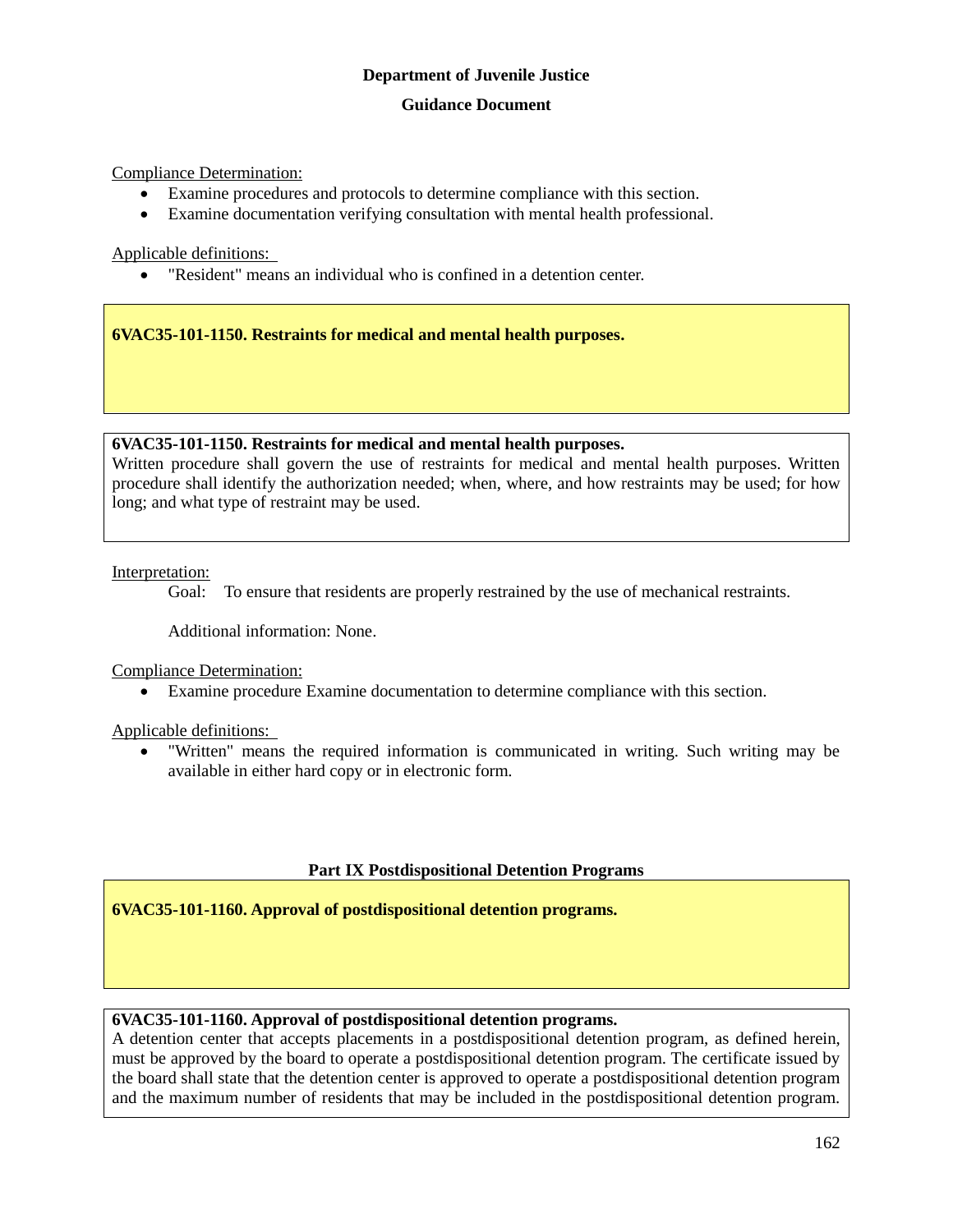## **Guidance Document**

The board will base its approval of the postdispositional detention program on the program's compliance with provisions of 6VAC35-101-1160 (approval of postdispositional detention programs) through 6VAC35-101-1270 (release from a postdispositional detention program).

## Interpretation:

Goal: To ensure proper approval of postdispositional programs.

Additional information: None.

#### Compliance Determination:

Examine certificate to determine compliance with this section.

Applicable definitions:

- "Board" means the Board of Juvenile Justice.
- "Detention center" or "secure juvenile detention center" means a local, regional, or state, publicly or privately operated secure custody facility that houses individuals who are ordered to be detained pursuant to the Code of Virginia. This term does not include juvenile correctional centers.
- "Postdispositional detention program" means a program in a detention center serving residents who are subject to a sentence or dispositional order for placement in the detention center for a period exceeding 30 days pursuant to subdivision A 16 of § 16.1-278.8 and subsection B of § 16.1.284.1 of the Code of Virginia.
- "Resident" means an individual who is confined in a detention center.

## **6VAC35-101-1170. Agreement with court service unit.**

## **6VAC35-101-1170. Agreement with court service unit.**

The postdispositional detention program shall request a written agreement with the court service unit of the committing court defining working relationships and responsibilities in the implementation and utilization of the postdispositional detention program.

Interpretation:

Goal: To ensure that residents confined in postdispositional detention program receive proper services.

Additional information: None.

Compliance Determination:

Review documentation of request for written agreement.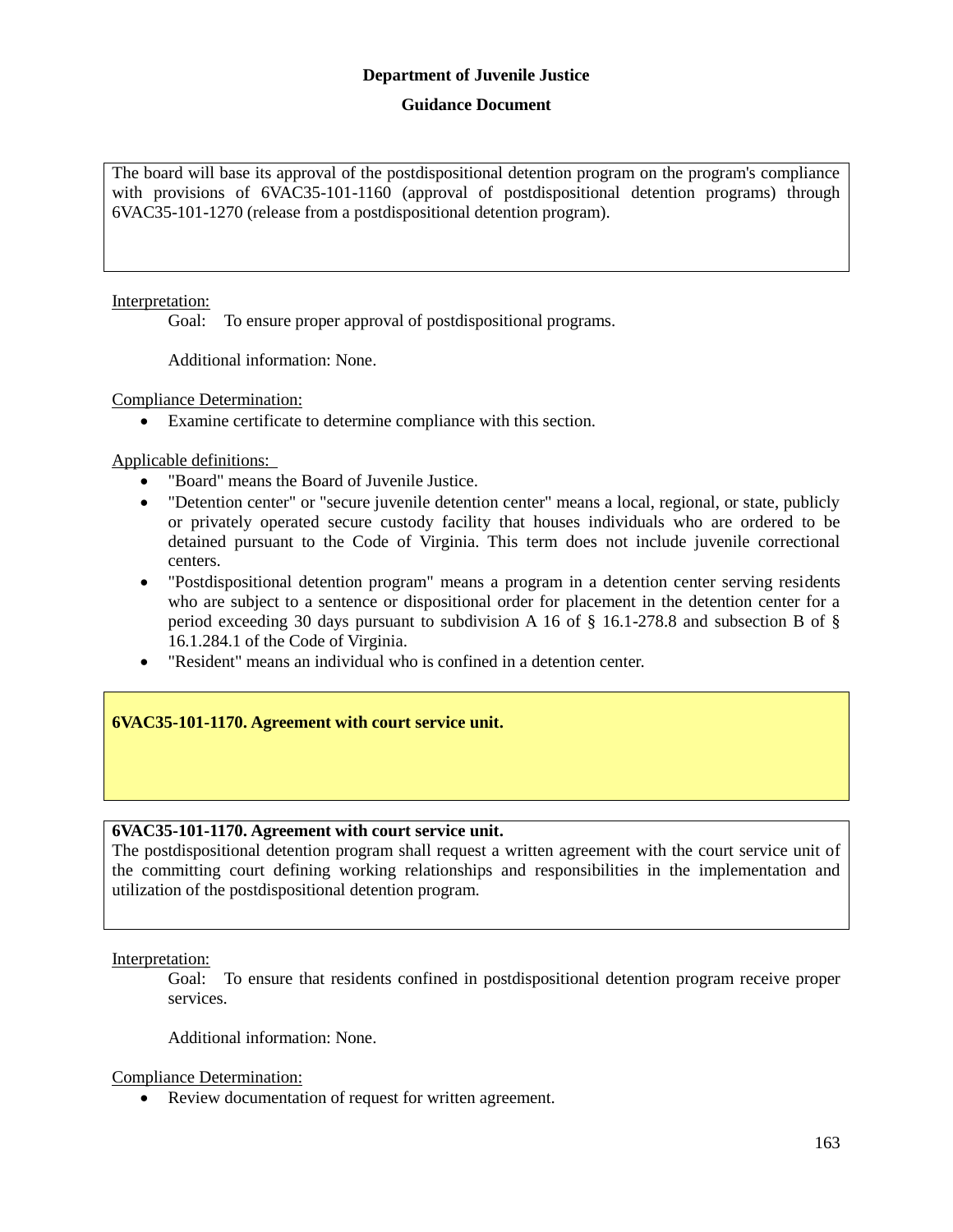Examine agreement to determine compliance with this section.

Applicable definitions:

- "Postdispositional detention program" means a program in a detention center serving residents who are subject to a sentence or dispositional order for placement in the detention center for a period exceeding 30 days pursuant to subdivision A 16 of § 16.1-278.8 and subsection B of § 16.1.284.1 of the Code of Virginia.
- "Written" means the required information is communicated in writing. Such writing may be available in either hard copy or in electronic form.

**6VAC35-101-1180 (A), (B), (C), (D), & (E). Placements in postdispositional detention programs.**

## **6VAC35-101-1180 (A). Placements in postdispositional detention programs.**

A. A detention center that accepts placements in a postdispositional detention program shall have written procedure ensuring reasonable utilization of the detention center for both predispositional detention and the postdispositional detention program. This procedure shall provide for a process to ensure that the postdispositional detention program does not cause the detention center to exceed its rated capacity.

Interpretation:

Goal: To ensure that residents confined in postdispositional detention program receive proper services.

Additional information: None.

Compliance Determination:

Examine procedure to determine compliance with this section.

- "Detention center" or "secure juvenile detention center" means a local, regional, or state, publicly or privately operated secure custody facility that houses individuals who are ordered to be detained pursuant to the Code of Virginia. This term does not include juvenile correctional centers.
- "Postdispositional detention program" means a program in a detention center serving residents who are subject to a sentence or dispositional order for placement in the detention center for a period exceeding 30 days pursuant to subdivision A 16 of § 16.1-278.8 and subsection B of § 16.1.284.1 of the Code of Virginia.
- "Written" means the required information is communicated in writing. Such writing may be available in either hard copy or in electronic form.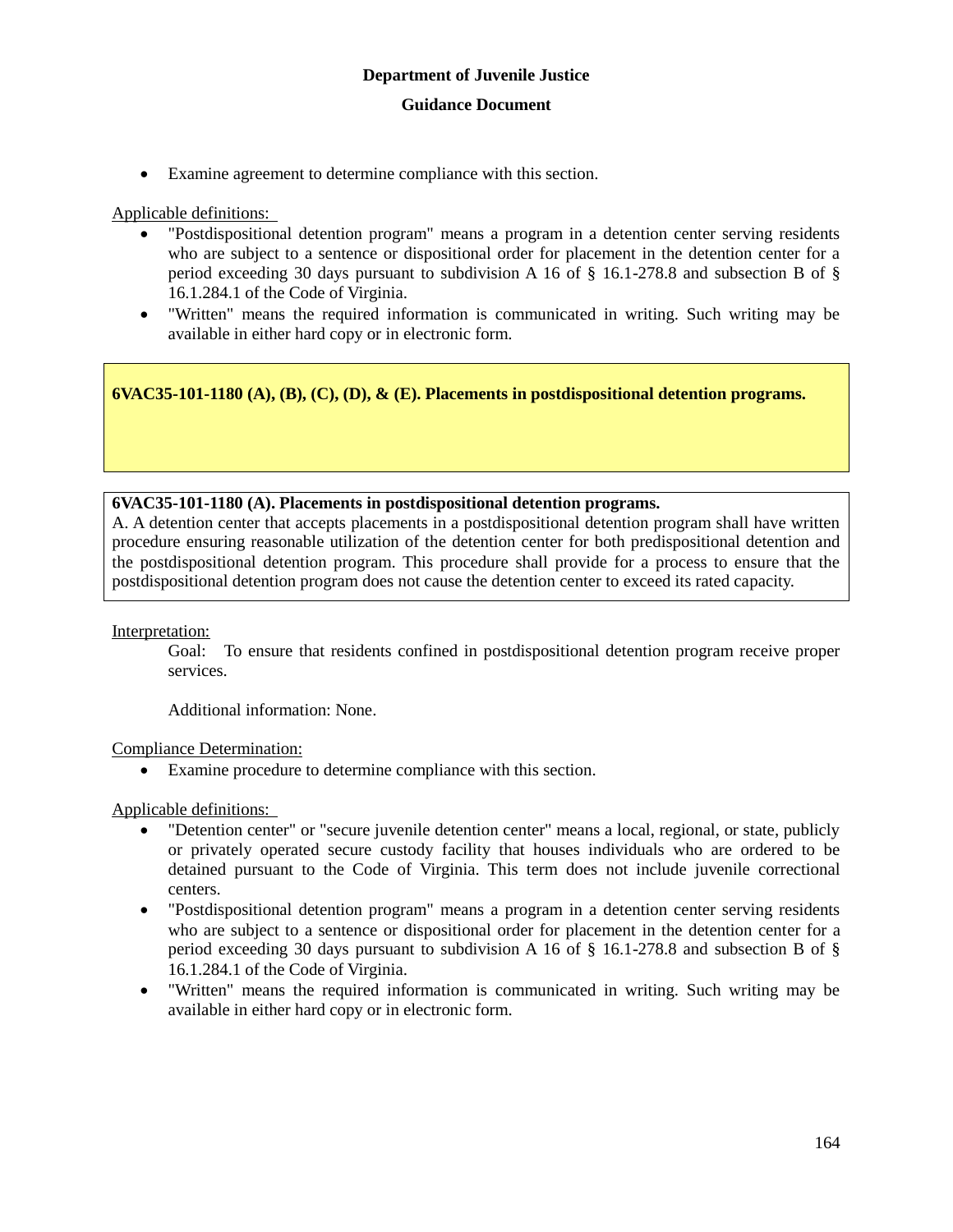## **Guidance Document**

## **6VAC35-101-1180 (B). Placements in postdispositional detention programs.**

B. When a court orders a resident detained in a postdispositional detention program, the detention center shall:

1. Obtain from the court service unit a copy of the court order, the resident's most recent social history, and any other written information considered by the court during the sentencing hearing; and

2. Develop a written plan with the court service unit within five business days to enable such residents to take part in one or more locally available treatment programs appropriate for their rehabilitation that may be provided in the community or at the detention center.

#### Interpretation:

Goal: To ensure that residents confined in postdispositional detention program receive proper services.

Additional information: None.

Compliance Determination:

Review written plans and check compliance for development within five business days.

Applicable definitions:

- "Detention center" or "secure juvenile detention center" means a local, regional, or state, publicly or privately operated secure custody facility that houses individuals who are ordered to be detained pursuant to the Code of Virginia. This term does not include juvenile correctional centers.
- "Postdispositional detention program" means a program in a detention center serving residents who are subject to a sentence or dispositional order for placement in the detention center for a period exceeding 30 days pursuant to subdivision A 16 of  $\S$  16.1-278.8 and subsection B of  $\S$ 16.1.284.1 of the Code of Virginia.
- "Resident" means an individual who is confined in a detention center.
- "Written" means the required information is communicated in writing. Such writing may be available in either hard copy or in electronic form.

#### **6VAC35-101-1180 (C). Placements in postdispositional detention programs.**

C. When a detention center accepts placements in a postdispositional detention program, the detention center shall:

1. Provide programs or services for the residents in the postdispositional detention program that are not routinely available to predispositionally detained residents. This requirement shall not prohibit residents in the postdispositional detention program from participating in predispositional services or any other available programs; and

2. Establish a schedule clearly identifying the times and locations of programs and services available to residents in the postdispositional detention program.

#### Interpretation:

Goal: To ensure that residents confined in postdispositional detention program receive proper services.

Additional information: None.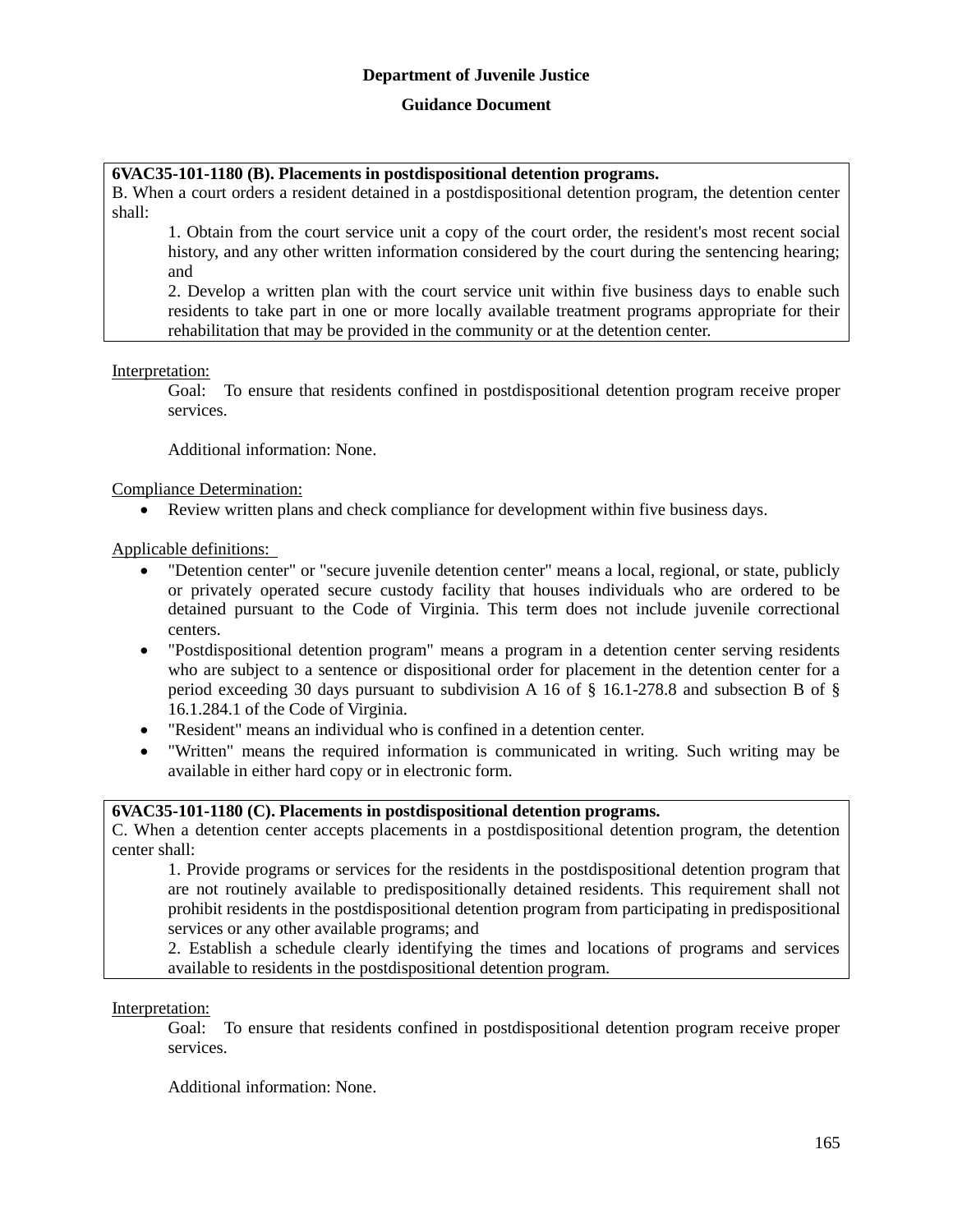Compliance Determination:

- Examine services to determine compliance with this section.
- Review schedule to determine compliance with this section.

Applicable definitions:

- "Detention center" or "secure juvenile detention center" means a local, regional, or state, publicly or privately operated secure custody facility that houses individuals who are ordered to be detained pursuant to the Code of Virginia. This term does not include juvenile correctional centers.
- "Postdispositional detention program" means a program in a detention center serving residents who are subject to a sentence or dispositional order for placement in the detention center for a period exceeding 30 days pursuant to subdivision A 16 of § 16.1-278.8 and subsection B of § 16.1.284.1 of the Code of Virginia.
- "Resident" means an individual who is confined in a detention center.

## **6VAC35-101-1180 (D). Placements in postdispositional detention programs.**

D. Upon the receipt of (i) a referral of the probation officer of a potential resident who meets the prerequisite criteria for placement provided in § 16.1-284.1 of the Code of Virginia or (ii) an order of the court, the detention center shall conduct the statutorily required assessment as to whether a resident is an appropriate candidate for placement in a postdispositional detention program. The assessment shall assess the resident's need for services using a process that is outlined in writing, approved by the department, and agreed to by both the facility administrator and the director of the court service unit. Based on these identified needs, the assessment shall indicate the appropriateness of the postdispositional detention program for the resident's rehabilitation.

Goal: To ensure that residents confined in postdispositional detention program receive proper services.

Additional information: None.

Compliance Determination:

- Examine assessment to determine compliance with this section.
- Examine documentation in a sample of case files.

- "Department" means the Department of Juvenile Justice.
- "Detention center" or "secure juvenile detention center" means a local, regional, or state, publicly or privately operated secure custody facility that houses individuals who are ordered to be detained pursuant to the Code of Virginia. This term does not include juvenile correctional centers.
- "Director" means the Director of the Department of Juvenile Justice.
- "Facility administrator" means the individual who has the responsibility for the on-site management and operation of the detention center on a regular basis.
- "Postdispositional detention program" means a program in a detention center serving residents who are subject to a sentence or dispositional order for placement in the detention center for a period exceeding 30 days pursuant to subdivision A 16 of  $\S$  16.1-278.8 and subsection B of  $\S$ 16.1.284.1 of the Code of Virginia.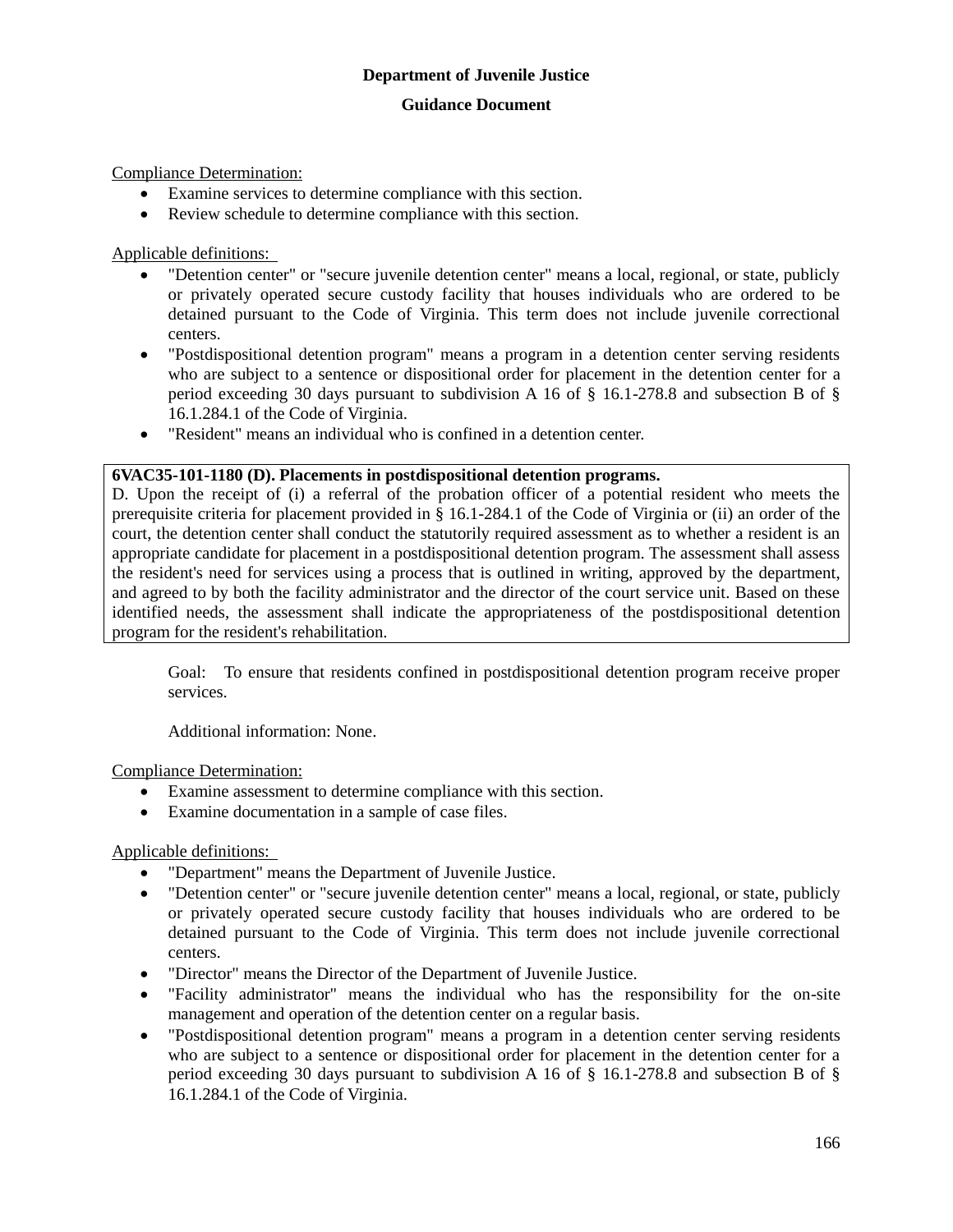"Resident" means an individual who is confined in a detention center.

#### **6VAC35-101-1180 (E). Placements in postdispositional detention programs.**

E. When programs or services are not available in the detention center, a resident in a postdispositional detention program may be considered for temporary release from the detention center to access such programs or services in the community.

1. Prior to any such temporary release, both the detention center and the court service unit shall agree in writing as to the suitability of the resident to be temporarily released for this purpose. 2. Residents who present a significant risk to themselves or others shall not be considered suitable candidates for participation in programs or services outside the detention center or for paid

employment outside the detention center. Such residents may participate in programs or services within the detention center, as applicable, appropriate, and available.

Interpretation:

Goal: To ensure that residents confined in postdispositional detention program receive proper services.

Additional information: None.

Compliance Determination:

 Examine documentation of agreement and provision of services to determine compliance with this section.

Applicable definitions:

- "Detention center" or "secure juvenile detention center" means a local, regional, or state, publicly or privately operated secure custody facility that houses individuals who are ordered to be detained pursuant to the Code of Virginia. This term does not include juvenile correctional centers.
- "Postdispositional detention program" means a program in a detention center serving residents who are subject to a sentence or dispositional order for placement in the detention center for a period exceeding 30 days pursuant to subdivision A 16 of § 16.1-278.8 and subsection B of § 16.1.284.1 of the Code of Virginia.
- "Resident" means an individual who is confined in a detention center.

## **6VAC35-101-1190. Program description.**

## **6VAC35-101-1190. Program description.**

The postdispositional detention program shall have a written statement of its:

- 1. Purpose and philosophy;
- 2. Treatment objectives;
- 3. Criteria and requirements for accepting residents;
- 4. Criteria for measuring a resident's progress;
- 5. General rules of conduct and the behavior management program, with specific expectations for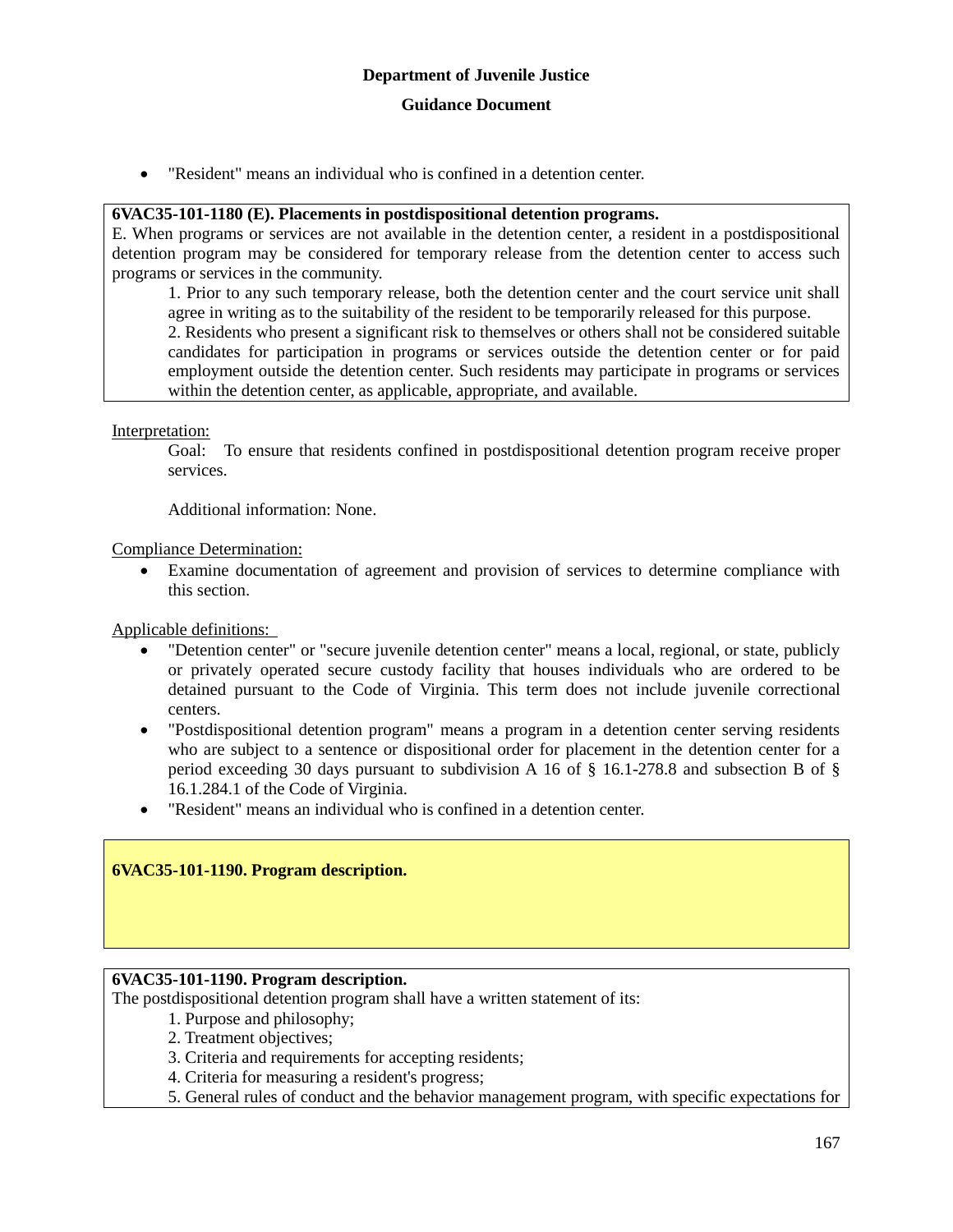#### **Guidance Document**

behavior and appropriate sanctions;

6. Criteria and procedures for terminating services, including terminations prior to the resident's successful completion of the program;

7. Methods and criteria for evaluating program effectiveness; and

8. Provisions for appropriate custody, supervision, and security when programs or services are delivered outside the detention center.

Interpretation:

Goal: To ensure that residents confined in postdispositional detention program receive proper services.

Additional information: None.

Compliance Determination:

Examine program description to determine compliance with this section.

Applicable definitions:

- "Behavior management" means those principles and methods employed to help a resident achieve positive behavior and to address and correct a resident's inappropriate behavior in a constructive and safe manner in accordance with written procedures governing program expectations and resident and employee safety and security.
- "Detention center" or "secure juvenile detention center" means a local, regional, or state, publicly or privately operated secure custody facility that houses individuals who are ordered to be detained pursuant to the Code of Virginia. This term does not include juvenile correctional centers.
- "Postdispositional detention program" means a program in a detention center serving residents who are subject to a sentence or dispositional order for placement in the detention center for a period exceeding 30 days pursuant to subdivision A 16 of § 16.1-278.8 and subsection B of § 16.1.284.1 of the Code of Virginia.
- "Resident" means an individual who is confined in a detention center.
- "Rules of conduct" means a listing of a detention center's rules or regulations that is maintained to inform residents and others of the behavioral expectations of the behavior management program, about behaviors that are not permitted, and about the sanctions that may be applied when impermissible behaviors occur.
- "Written" means the required information is communicated in writing. Such writing may be available in either hard copy or in electronic form.

**6VAC35-101-1200 (A), (B), (C), (D), (E), (F), & (G). Individual service plans in postdispositional detention programs.**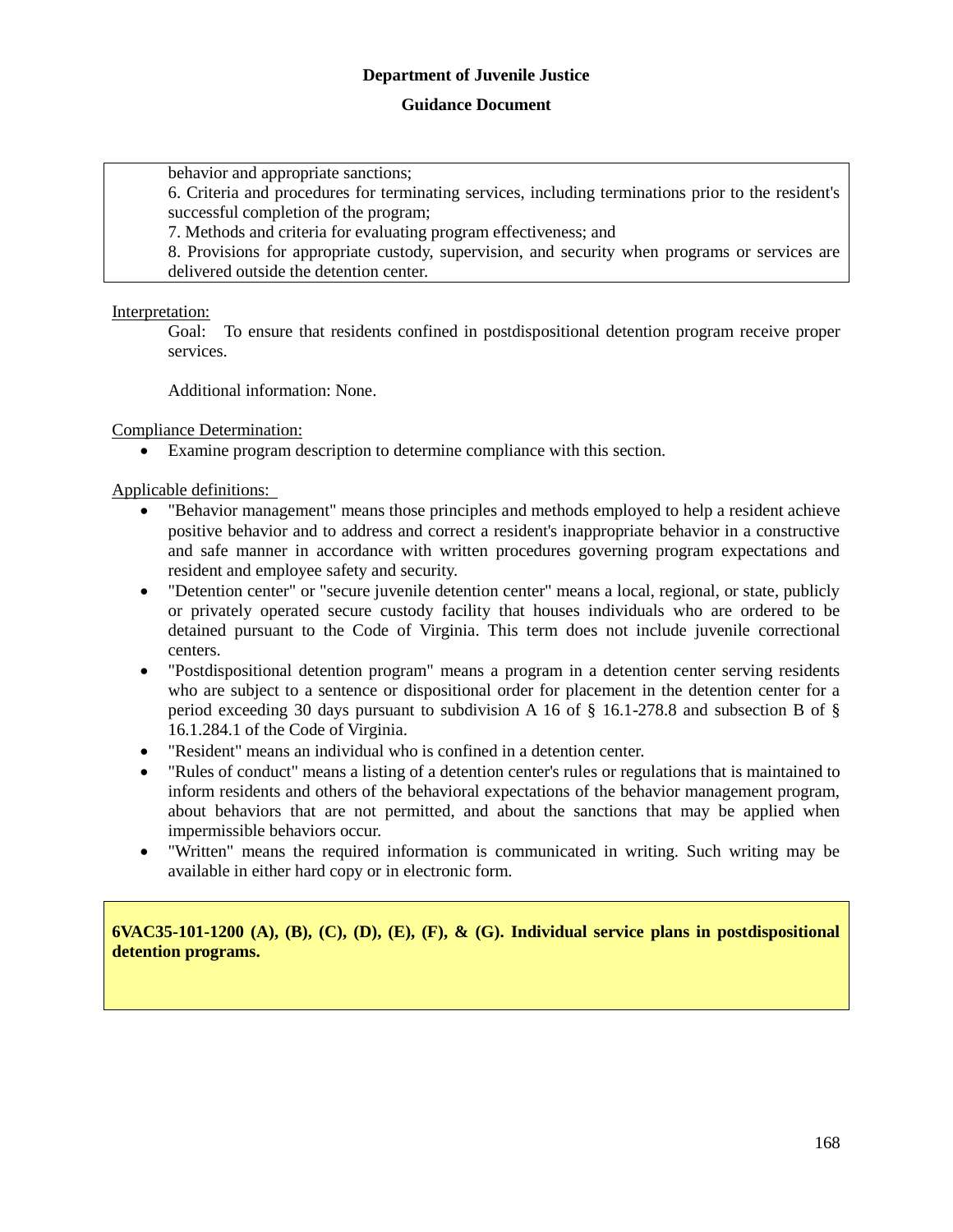## **Guidance Document**

## **6VAC35-101-1200 (A). Individual service plans in postdispositional detention programs.**

A. A written plan of action, the individual service plan, shall be developed and placed in the resident's record within 30 days following admission and implemented immediately thereafter. The individual service plan shall:

1. Be revised as necessary and reviewed at intervals; and

2. Specify (i) measurable short-term and long-term goals; (ii) the objectives, strategies, and time frames for reaching the goals; and (iii) the individuals responsible for carrying out the plan.

Interpretation:

Goal: To ensure that residents confined in postdispositional detention program receive proper services.

Additional information: None.

Compliance Determination:

 Examine documentation of service plans in a sample of case files to determine compliance with this section.

Applicable definitions:

- "Case record" or "record" means written or electronic information relating to one resident and the resident's family, if applicable. This information includes, but is not limited to, social, medical, psychiatric, and psychological records; reports; demographic information; agreements; all correspondence relating to care of the resident; service plans with periodic revisions; aftercare plans and discharge summary; and any other information related to the resident.
- "Individual service plan" or "service plan" means a written plan of action developed, revised as necessary, and reviewed at intervals to meet the needs of a resident. The individual service plan specifies (i) measurable short-term and long-term goals; (ii) the objectives, strategies, and time frames for reaching the goals; and (iii) the individuals responsible for carrying out the plan.
- "Postdispositional detention program" means a program in a detention center serving residents who are subject to a sentence or dispositional order for placement in the detention center for a period exceeding 30 days pursuant to subdivision A 16 of § 16.1-278.8 and subsection B of § 16.1.284.1 of the Code of Virginia.
- "Resident" means an individual who is confined in a detention center.
- "Written" means the required information is communicated in writing. Such writing may be available in either hard copy or in electronic form.

## **6VAC35-101-1200 (B). Individual service plans in postdispositional detention programs.**

B. Individual service plans shall describe in measurable terms the:

1. Strengths and needs of the resident;

- 2. Resident's current level of functioning;
- 3. Goals, objectives, and strategies established for the resident;
- 4. Projected family involvement; and
- 5. Projected date for accomplishing each objective.

Interpretation:

Goal: To ensure that residents confined in postdispositional detention program receive proper services.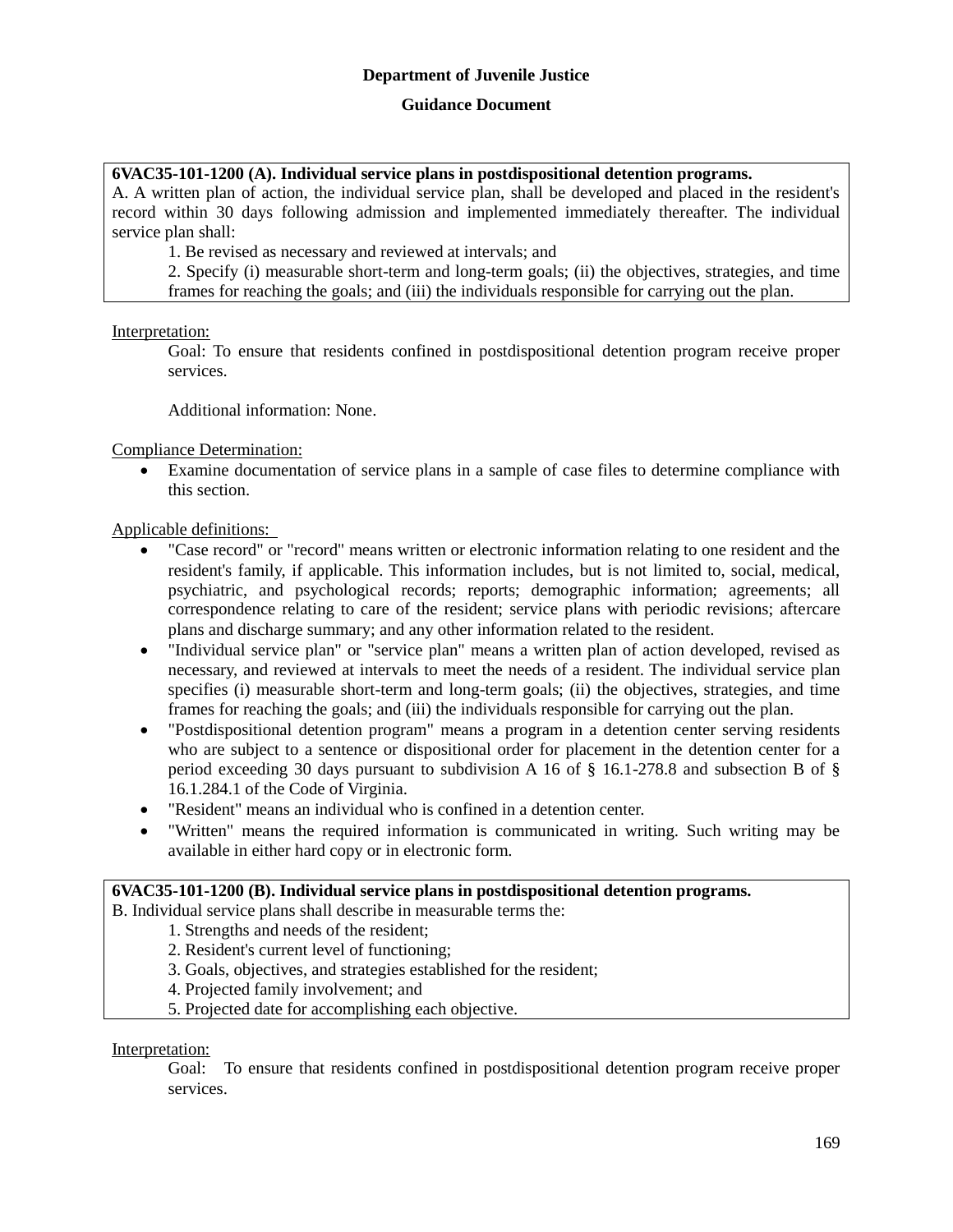Additional information: None.

Compliance Determination:

Examine documentation in a sample of case files to determine compliance with this section.

Applicable definitions:

- "Individual service plan" or "service plan" means a written plan of action developed, revised as necessary, and reviewed at intervals to meet the needs of a resident. The individual service plan specifies (i) measurable short-term and long-term goals; (ii) the objectives, strategies, and time frames for reaching the goals; and (iii) the individuals responsible for carrying out the plan.
- "Postdispositional detention program" means a program in a detention center serving residents who are subject to a sentence or dispositional order for placement in the detention center for a period exceeding 30 days pursuant to subdivision A 16 of § 16.1-278.8 and subsection B of § 16.1.284.1 of the Code of Virginia.
- "Resident" means an individual who is confined in a detention center.

## **6VAC35-101-1200 (C). Individual service plans in postdispositional detention programs.**

C. Each service plan shall include the date it was developed and the signature of the person who developed it.

## Interpretation:

Goal: To ensure the timely development of each plan.

Additional information: None.

Compliance Determination:

Examine documentation in a sample of case files to determine compliance with this section.

Applicable definitions:

- "Individual service plan" or "service plan" means a written plan of action developed, revised as necessary, and reviewed at intervals to meet the needs of a resident. The individual service plan specifies (i) measurable short-term and long-term goals; (ii) the objectives, strategies, and time frames for reaching the goals; and (iii) the individuals responsible for carrying out the plan.
- "Postdispositional detention program" means a program in a detention center serving residents who are subject to a sentence or dispositional order for placement in the detention center for a period exceeding 30 days pursuant to subdivision A 16 of § 16.1-278.8 and subsection B of § 16.1.284.1 of the Code of Virginia.

**6VAC35-101-1200 (D). Individual service plans in postdispositional detention programs.**

D. The resident and facility staff shall participate in the development of the individual service plan.

Interpretation: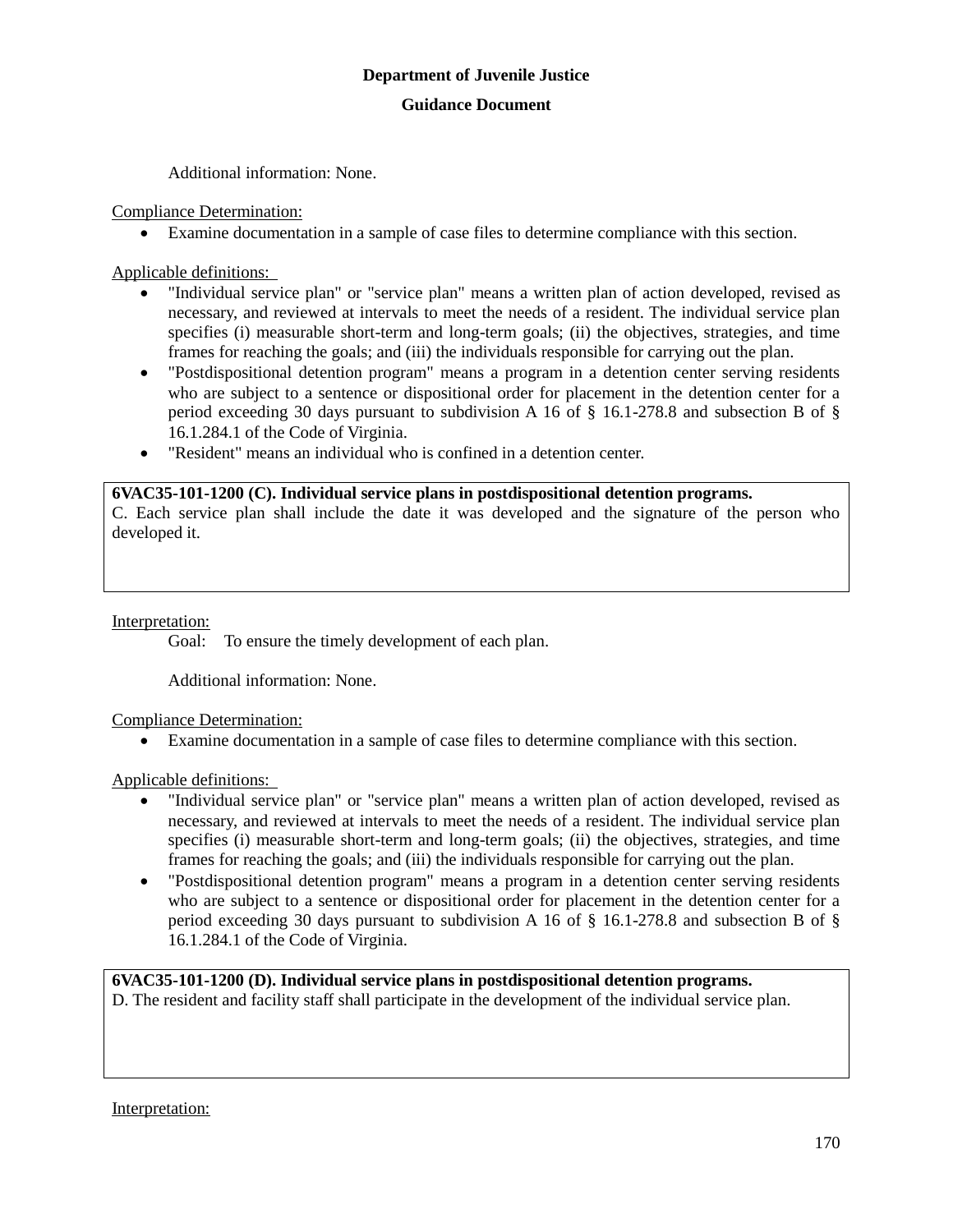## **Guidance Document**

Goal: To ensure that appropriate parties participate in the development of the plan.

Additional information: None.

Compliance Determination:

- Examine documentation in a sample of case files.
- Interview resident and facility staff to determine compliance with this section.

Applicable definitions:

- "Individual service plan" or "service plan" means a written plan of action developed, revised as necessary, and reviewed at intervals to meet the needs of a resident. The individual service plan specifies (i) measurable short-term and long-term goals; (ii) the objectives, strategies, and time frames for reaching the goals; and (iii) the individuals responsible for carrying out the plan.
- "Resident" means an individual who is confined in a detention center.

## **6VAC35-101-1200 (E). Individual service plans in postdispositional detention programs.**

E. The (i) supervising agency and (ii) resident's parents, legal guardian, or legally authorized representative, if appropriate and applicable, shall be given the opportunity to participate in the development of the resident's individual service plan.

## Interpretation:

Goal: To ensure that appropriate parties participate in the development of the plan.

Additional information: None.

Compliance Determination:

- Examine documentation in a sample of case files.
- Interview residents and staff to determine to determine compliance with this section.

- "Individual service plan" or "service plan" means a written plan of action developed, revised as necessary, and reviewed at intervals to meet the needs of a resident. The individual service plan specifies (i) measurable short-term and long-term goals; (ii) the objectives, strategies, and time frames for reaching the goals; and (iii) the individuals responsible for carrying out the plan.
- "Parent" or "legal guardian" means (i) a biological or adoptive parent who has legal custody of a resident, including either parent if custody is shared under a joint decree or agreement; (ii) a biological or adoptive parent with whom a resident regularly resides; (iii) a person judicially appointed as a legal guardian of a resident; or (iv) a person who exercises the rights and responsibilities of legal custody by delegation from a biological or adoptive parent, upon provisional adoption, or otherwise by operation of law.
- "Postdispositional detention program" means a program in a detention center serving residents who are subject to a sentence or dispositional order for placement in the detention center for a period exceeding 30 days pursuant to subdivision A 16 of § 16.1-278.8 and subsection B of § 16.1.284.1 of the Code of Virginia.
- "Resident" means an individual who is confined in a detention center.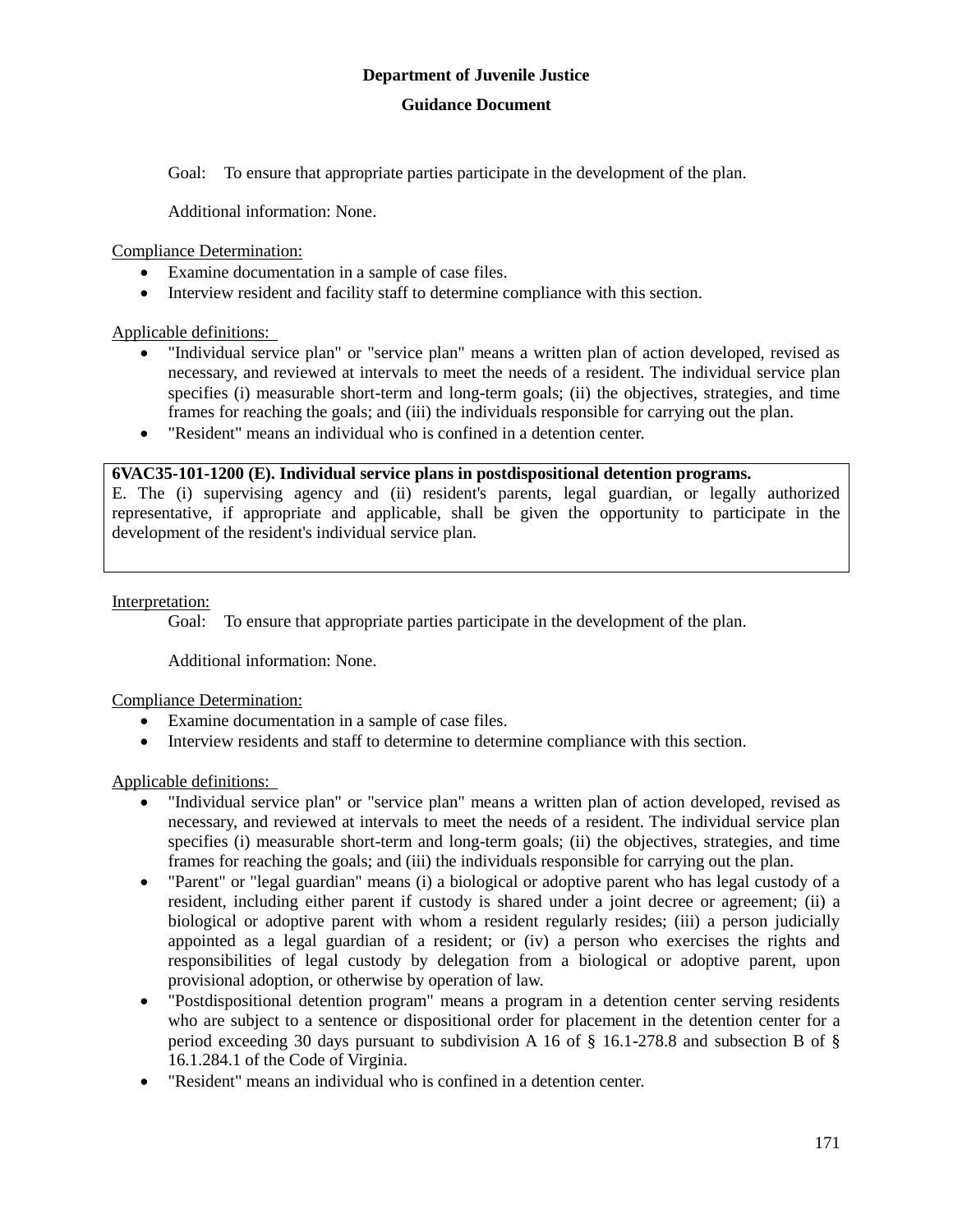#### **Guidance Document**

#### **6VAC35-101-1200 (F). Individual service plans in postdispositional detention programs.**

F. The initial individual service plan shall be distributed to the resident, the resident's parents or legal guardian as appropriate and applicable, and the applicable court service unit.

#### Interpretation:

Goal: To ensure that appropriate parties participate are aware of the services described in the plan.

Additional information: None.

Compliance Determination:

Examine documentation in a sample of case files to determine distribution.

Applicable definitions:

- "Individual service plan" or "service plan" means a written plan of action developed, revised as necessary, and reviewed at intervals to meet the needs of a resident. The individual service plan specifies (i) measurable short-term and long-term goals; (ii) the objectives, strategies, and time frames for reaching the goals; and (iii) the individuals responsible for carrying out the plan.
- "Parent" or "legal guardian" means (i) a biological or adoptive parent who has legal custody of a resident, including either parent if custody is shared under a joint decree or agreement; (ii) a biological or adoptive parent with whom a resident regularly resides; (iii) a person judicially appointed as a legal guardian of a resident; or (iv) a person who exercises the rights and responsibilities of legal custody by delegation from a biological or adoptive parent, upon provisional adoption, or otherwise by operation of law.
- "Postdispositional detention program" means a program in a detention center serving residents who are subject to a sentence or dispositional order for placement in the detention center for a period exceeding 30 days pursuant to subdivision A 16 of § 16.1-278.8 and subsection B of § 16.1.284.1 of the Code of Virginia.
- "Resident" means an individual who is confined in a detention center.

## **6VAC35-101-1200 (G). Individual service plans in postdispositional detention programs.**

G. Staff responsible for daily implementation of the resident's individual service plan shall be able to describe the resident's behavior in terms of the objectives in the plan.

Interpretation:

Goal: To ensure that staff working with the resident understand the components of the plan how it relates to the behavior of the resident.

Additional information: None.

Compliance Determination:

• Interview staff to determine compliance with this section.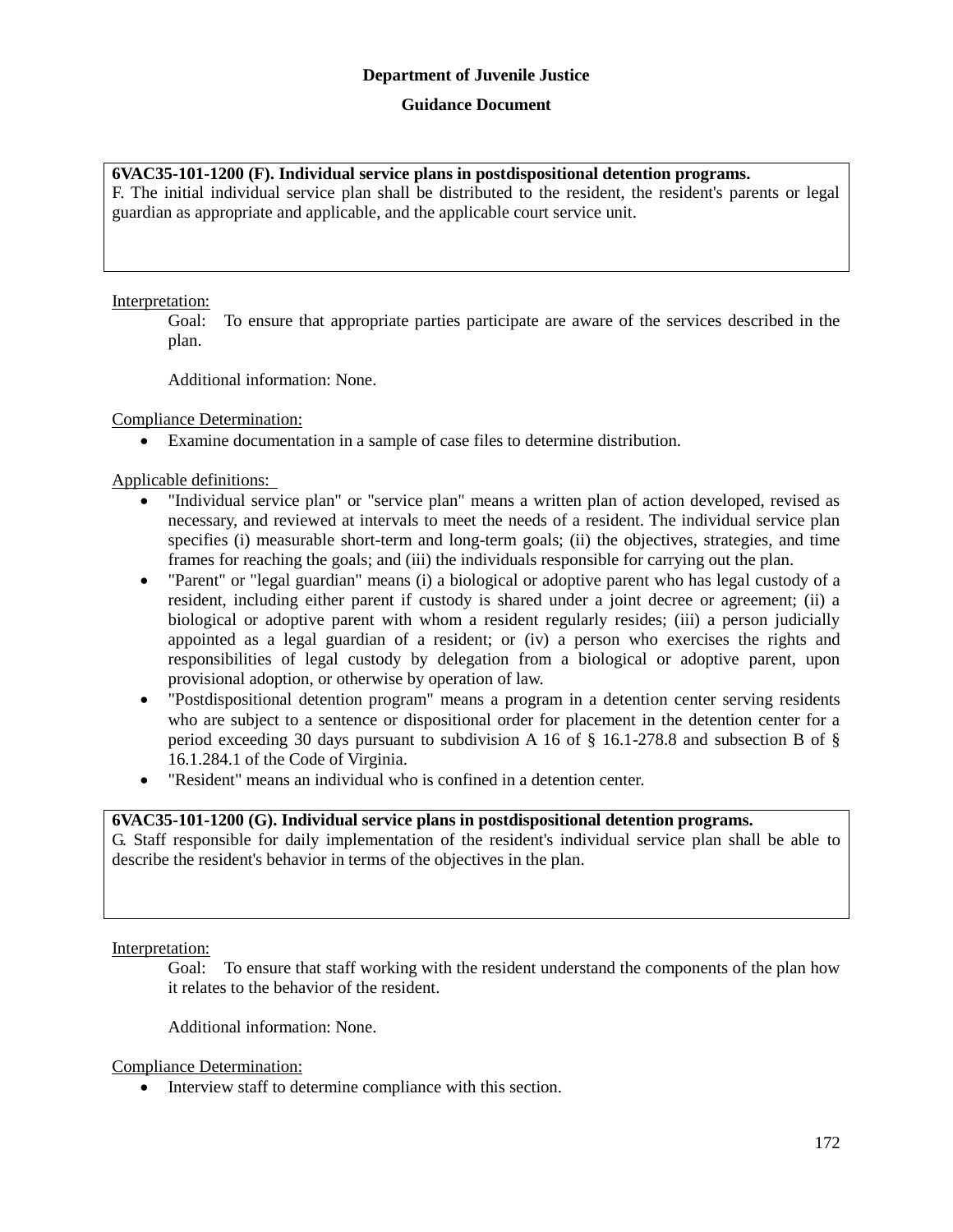Applicable definitions:

- "Individual service plan" or "service plan" means a written plan of action developed, revised as necessary, and reviewed at intervals to meet the needs of a resident. The individual service plan specifies (i) measurable short-term and long-term goals; (ii) the objectives, strategies, and time frames for reaching the goals; and (iii) the individuals responsible for carrying out the plan.
- "Postdispositional detention program" means a program in a detention center serving residents who are subject to a sentence or dispositional order for placement in the detention center for a period exceeding 30 days pursuant to subdivision A 16 of  $\S$  16.1-278.8 and subsection B of  $\S$ 16.1.284.1 of the Code of Virginia.
- "Resident" means an individual who is confined in a detention center.

**6VAC35-101-1210 (A) & (B). Progress reports in postdispositional detention programs.**

## **6VAC35-101-1210 (A). Progress reports in postdispositional detention programs.**

A. There shall be a documented review of each resident's progress in accordance with § 16.1-284.1 of the Code of Virginia. The review shall report the:

- 1. Resident's progress toward meeting the plan's objectives;
- 2. Family's involvement; and
- 3. Continuing needs of the resident.

Interpretation:

Goal: To ensure that the resident's progress is timely and in accordance with the Code.

Additional information: 16.1-284.1 of the Code of Virginia.

## Compliance Determination:

Examine documentation in a sample of case files

Applicable definitions:

- "Postdispositional detention program" means a program in a detention center serving residents who are subject to a sentence or dispositional order for placement in the detention center for a period exceeding 30 days pursuant to subdivision A 16 of § 16.1-278.8 and subsection B of § 16.1.284.1 of the Code of Virginia.
- "Resident" means an individual who is confined in a detention center.

## **6VAC35-101-1210 (B). Progress reports in postdispositional detention programs.**

B. Each progress report shall include (i) the date it was developed and (ii) the signature of the person who developed it.

Interpretation:

Goal: To ensure proper documentation of progress reports.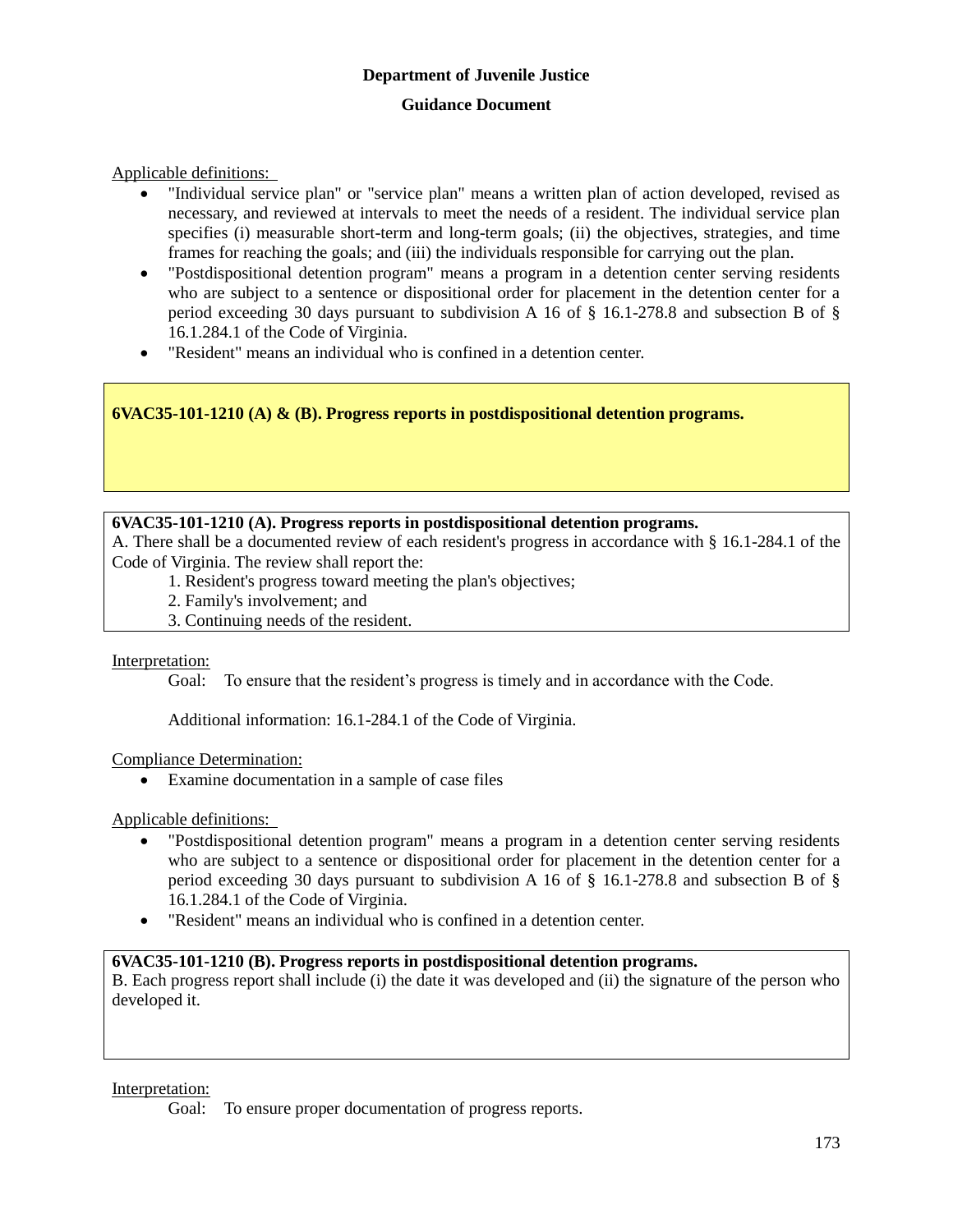Additional information: None.

Compliance Determination:

Examine documentation in a sample of case files to determine compliance with this section.

Applicable definitions:

 "Postdispositional detention program" means a program in a detention center serving residents who are subject to a sentence or dispositional order for placement in the detention center for a period exceeding 30 days pursuant to subdivision A 16 of  $\S$  16.1-278.8 and subsection B of  $\S$ 16.1.284.1 of the Code of Virginia.

**6VAC35-101-1220 (A) & (B). Case management services in postdispositional detention programs.**

#### **6VAC35-101-1220 (A). Case management services in postdispositional detention programs.**

A. The facility shall implement written procedures governing case management services that shall address:

1. Helping the resident and the parents or legal guardian to understand the effects on the resident of separation from the family and the effect of group living;

2. Assisting the resident and the family to maintain their relationships and prepare for the resident's future care;

3. Utilizing appropriate community resources to provide services and maintain contacts with such resources;

4. Helping the resident strengthen his capacity to function productively in interpersonal relationships;

5. Conferring with the child care staff to help them understand the resident's needs in order to promote adjustment to group living; and

6. Working with the resident, the family, or any placing agency that may be involved in planning for the resident's future and in preparing the resident for the return home or to another family, for independent living, or for other residential care.

Interpretation:

Goal: To ensure the proper functioning of the postdispositional program and proper services to the resident.

Additional information: None.

Compliance Determination:

Examine procedure to determine compliance with this section.

Applicable definitions:

 "Parent" or "legal guardian" means (i) a biological or adoptive parent who has legal custody of a resident, including either parent if custody is shared under a joint decree or agreement; (ii) a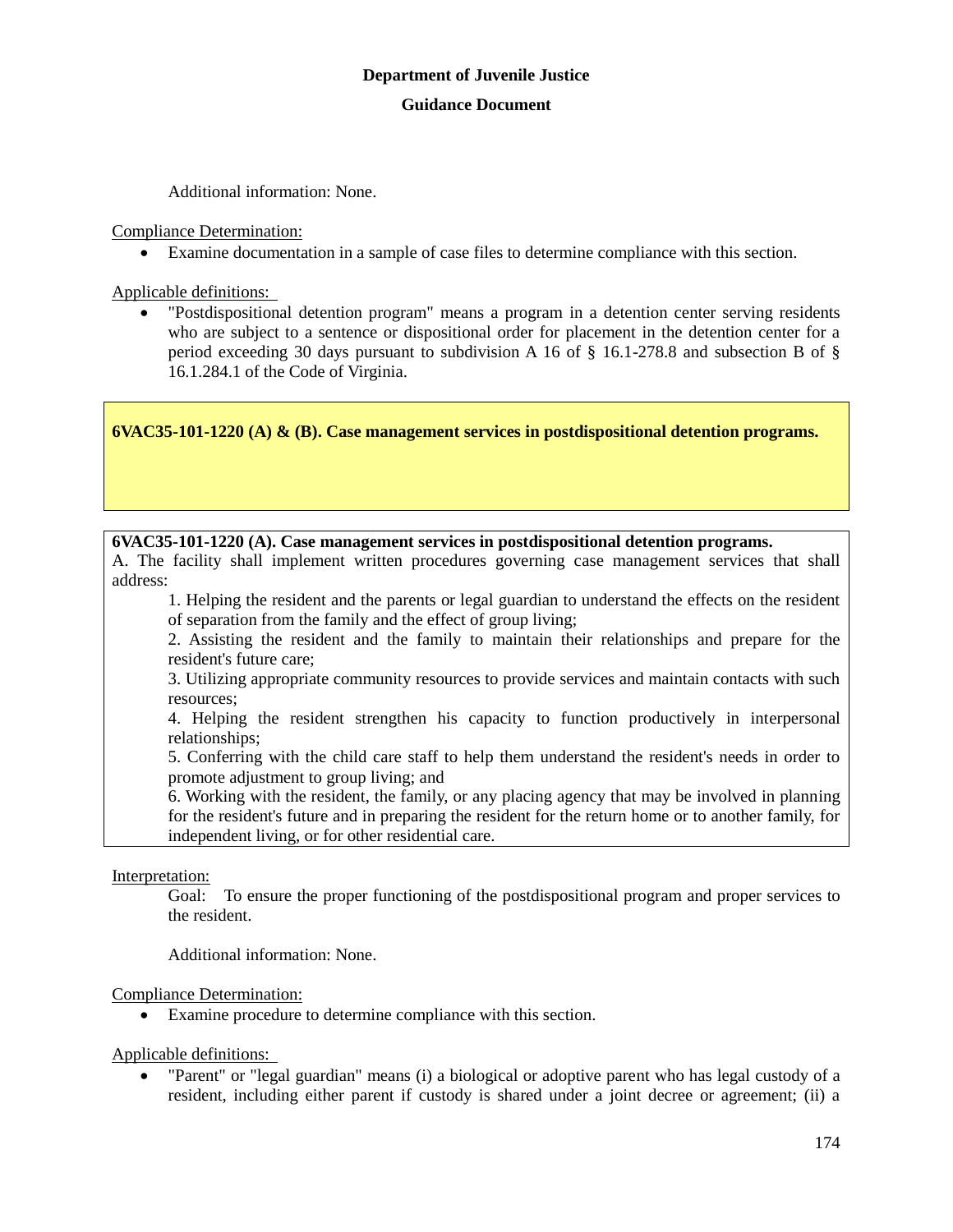## **Guidance Document**

biological or adoptive parent with whom a resident regularly resides; (iii) a person judicially appointed as a legal guardian of a resident; or (iv) a person who exercises the rights and responsibilities of legal custody by delegation from a biological or adoptive parent, upon provisional adoption, or otherwise by operation of law.

- "Postdispositional detention program" means a program in a detention center serving residents who are subject to a sentence or dispositional order for placement in the detention center for a period exceeding 30 days pursuant to subdivision A 16 of § 16.1-278.8 and subsection B of § 16.1.284.1 of the Code of Virginia.
- "Resident" means an individual who is confined in a detention center.
- "Written" means the required information is communicated in writing. Such writing may be available in either hard copy or in electronic form.

**6VAC35-101-1220 (B). Case management services in postdispositional detention programs.**

B. The provision of case management services shall be documented in the case record.

Interpretation:

Goal: To ensure adequate documentation of services.

Additional information: None.

Compliance Determination:

Examine documentation verifying the provision of case management in a sample of case files.

- "Case record" or "record" means written or electronic information relating to one resident and the resident's family, if applicable. This information includes, but is not limited to, social, medical, psychiatric, and psychological records; reports; demographic information; agreements; all correspondence relating to care of the resident; service plans with periodic revisions; aftercare plans and discharge summary; and any other information related to the resident.
- "Parent" or "legal guardian" means (i) a biological or adoptive parent who has legal custody of a resident, including either parent if custody is shared under a joint decree or agreement; (ii) a biological or adoptive parent with whom a resident regularly resides; (iii) a person judicially appointed as a legal guardian of a resident; or (iv) a person who exercises the rights and responsibilities of legal custody by delegation from a biological or adoptive parent, upon provisional adoption, or otherwise by operation of law.
- "Postdispositional detention program" means a program in a detention center serving residents who are subject to a sentence or dispositional order for placement in the detention center for a period exceeding 30 days pursuant to subdivision A 16 of  $\S$  16.1-278.8 and subsection B of  $\S$ 16.1.284.1 of the Code of Virginia.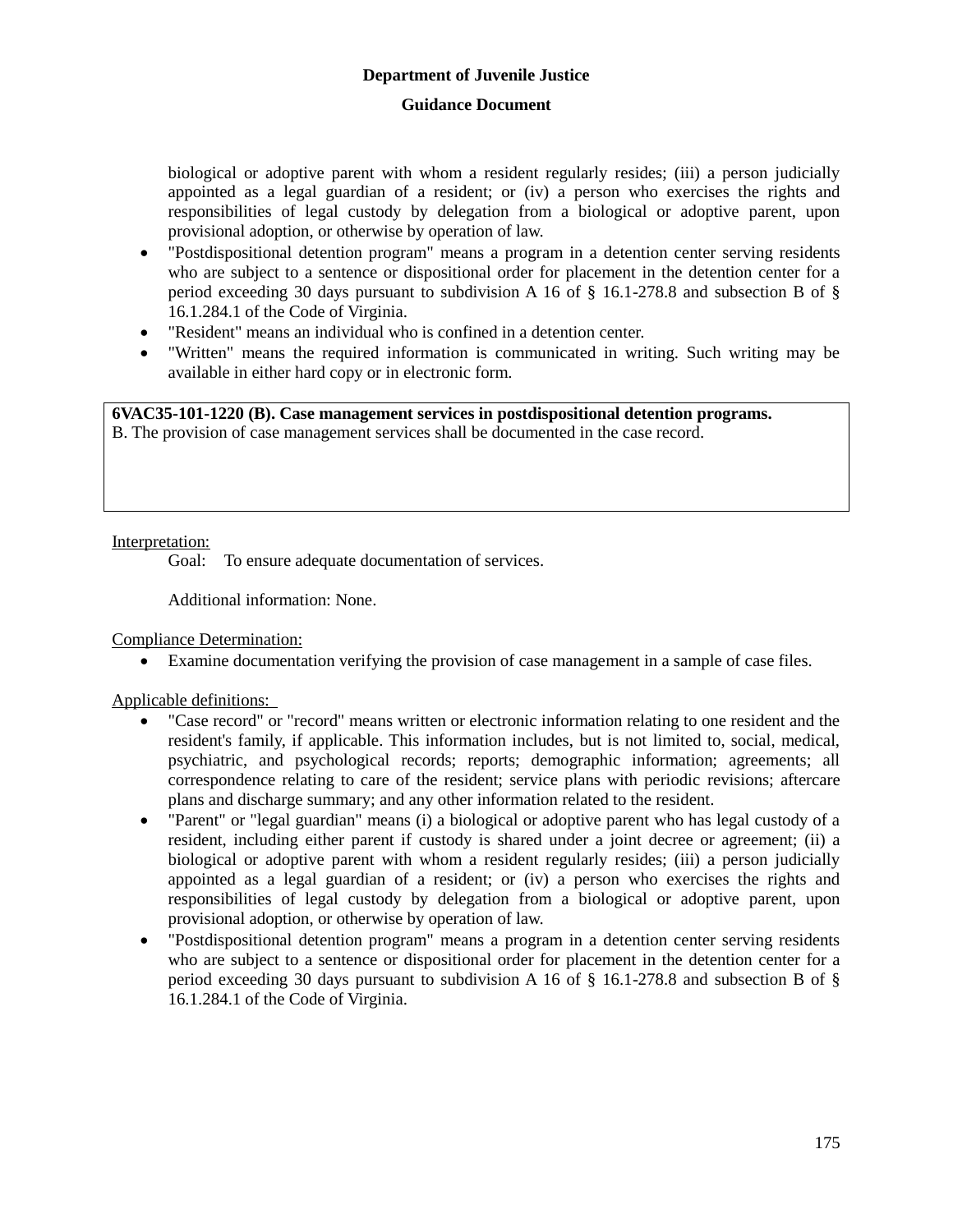**6VAC35-101-1230 (A) & (B). Residents' health care records in postdispositional detention programs.**

## **6VAC35-101-1230 (A). Residents' health care records in postdispositional detention programs.**

A. In addition to the requirements of 6VAC35-101-1030 (residents' health care records), each resident's health record shall include or document all efforts to obtain treatment summaries of ongoing psychiatric or other mental health treatment and reports, if applicable.

## Interpretation:

Goal: To ensure proper documentation of health care records.

Additional information: None.

Compliance Determination:

 Examine health records to verify documentation of efforts to obtain mental health treatment summaries, reports, and records.

Applicable definitions:

- "Case record" or "record" means written or electronic information relating to one resident and the resident's family, if applicable. This information includes, but is not limited to, social, medical, psychiatric, and psychological records; reports; demographic information; agreements; all correspondence relating to care of the resident; service plans with periodic revisions; aftercare plans and discharge summary; and any other information related to the resident.
- "Health care record" means the complete record of medical screening and examination information and ongoing records of medical and ancillary service delivery including, but not limited to, all findings, diagnoses, treatments, dispositions, and prescriptions and their administration.
- "Postdispositional detention program" means a program in a detention center serving residents who are subject to a sentence or dispositional order for placement in the detention center for a period exceeding 30 days pursuant to subdivision A 16 of § 16.1-278.8 and subsection B of § 16.1.284.1 of the Code of Virginia.
- "Resident" means an individual who is confined in a detention center.

## **6VAC35-101-1230 (B). Residents' health care records in postdispositional detention programs.**

B. In addition to the information required by 6VAC35-101-950 (health care procedures), the following information shall be readily accessible to staff who may have to respond to a medical or dental emergency:

1. Medical insurance company name and policy number or Medicaid number; and

2. Written permission for emergency medical care, dental care, and obtaining immunizations or a procedure and contacts for obtaining consent.

Interpretation: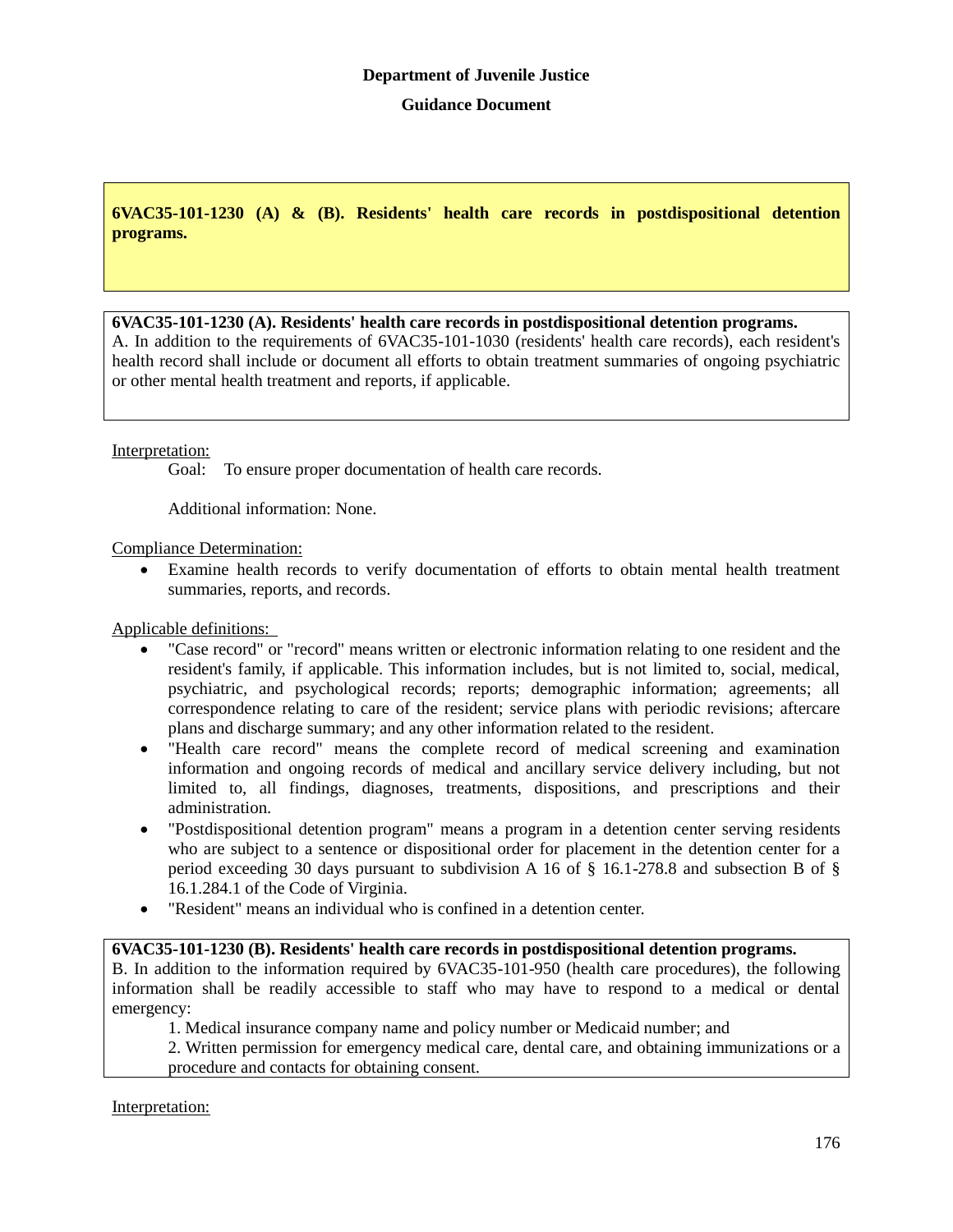Goal: To ensure the prompt provision of emergency healthcare to the resident.

Additional information: None.

Compliance Determination:

- Interview staff to determine accessibility.
- Examine documentation in a sample of health care files.
- Observe location of information to determine compliance with this procedure.

Applicable definitions:

- "Case record" or "record" means written or electronic information relating to one resident and the resident's family, if applicable. This information includes, but is not limited to, social, medical, psychiatric, and psychological records; reports; demographic information; agreements; all correspondence relating to care of the resident; service plans with periodic revisions; aftercare plans and discharge summary; and any other information related to the resident.
- "Emergency" means a sudden, generally unexpected occurrence or set of circumstances demanding immediate action such as a fire, chemical release, loss of utilities, natural disaster, taking of hostages, major disturbances, escape, and bomb threats. Emergency does not include regularly scheduled employee time off or other situations that could be reasonably anticipated.
- "Health care record" means the complete record of medical screening and examination information and ongoing records of medical and ancillary service delivery including, but not limited to, all findings, diagnoses, treatments, dispositions, and prescriptions and their administration.
- "Postdispositional detention program" means a program in a detention center serving residents who are subject to a sentence or dispositional order for placement in the detention center for a period exceeding 30 days pursuant to subdivision A 16 of  $\S$  16.1-278.8 and subsection B of  $\S$ 16.1.284.1 of the Code of Virginia.
- "Resident" means an individual who is confined in a detention center.
- "Written" means the required information is communicated in writing. Such writing may be available in either hard copy or in electronic form.

**6VAC35-101-1240. Services by licensed professionals in postdispositional detention programs.**

## **6VAC35-101-1240. Services by licensed professionals in postdispositional detention programs.**

When a postdispositional detention program refers a resident to a licensed professional in private practice, the program shall check with the appropriate licensing authority's Internet web page or by other appropriate means to verify that the individual is appropriately licensed.

Interpretation:

Goal: To ensure that appropriate licensure of service providers.

Additional information: None.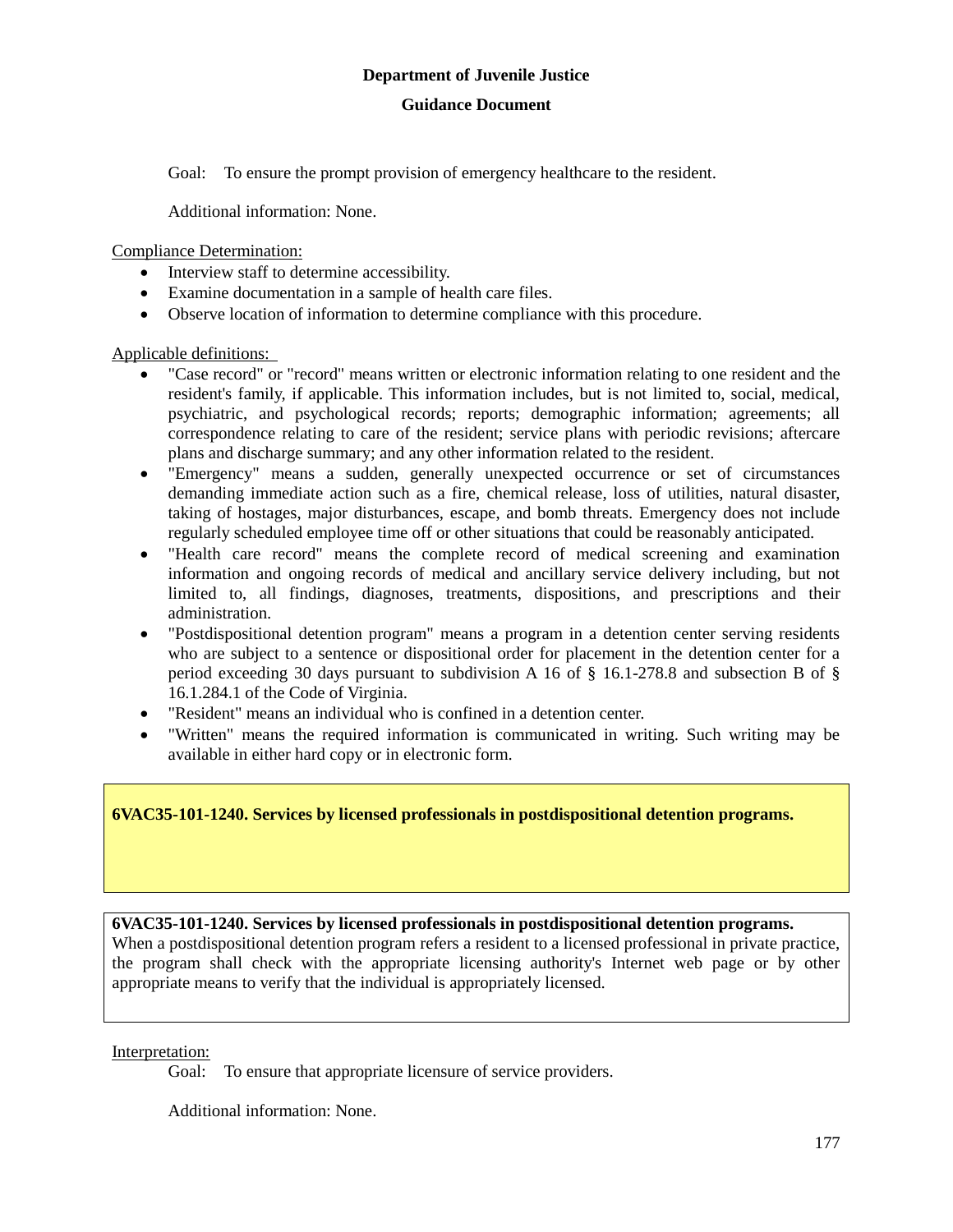Compliance Determination:

- Interview staff to determine compliance with this section.
- Examine documentation to verify licensing requirements are met.

Applicable definitions:

- "Postdispositional detention program" means a program in a detention center serving residents who are subject to a sentence or dispositional order for placement in the detention center for a period exceeding 30 days pursuant to subdivision A 16 of § 16.1-278.8 and subsection B of § 16.1.284.1 of the Code of Virginia.
- "Resident" means an individual who is confined in a detention center.

## **6VAC35-101-1250. Delivery of medication in postdispositional detention programs.**

## **6VAC35-101-1250. Delivery of medication in postdispositional detention programs.**

A detention center that accepts postdispositional placements exceeding 30 consecutive days pursuant to § 16.1-284 of the Code of Virginia shall have and follow written procedures, approved by its health authority, that either permits or prohibits self-medication by postdispositional residents. The procedures may distinguish between residents who receive postdispositional services entirely within the confines of the detention center and those who receive any postdispositional services outside the detention center. The procedures shall conform to the specific requirements of the Drug Control Act (§ 54.1-3400 et seq. of the Code of Virginia).

## Interpretation:

Goal: To ensure the proper administration of medication.

Additional information: Drug Control Act (§ 54.1-3400 et seq. of the Code of Virginia).

Compliance Determination:

- Examine procedure to determine compliance with this section.
- Examine documentation in medical files and review medication administration records.

- "Detention center" or "secure juvenile detention center" means a local, regional, or state, publicly or privately operated secure custody facility that houses individuals who are ordered to be detained pursuant to the Code of Virginia. This term does not include juvenile correctional centers.
- "Postdispositional detention program" means a program in a detention center serving residents who are subject to a sentence or dispositional order for placement in the detention center for a period exceeding 30 days pursuant to subdivision A 16 of § 16.1-278.8 and subsection B of § 16.1.284.1 of the Code of Virginia.
- "Resident" means an individual who is confined in a detention center.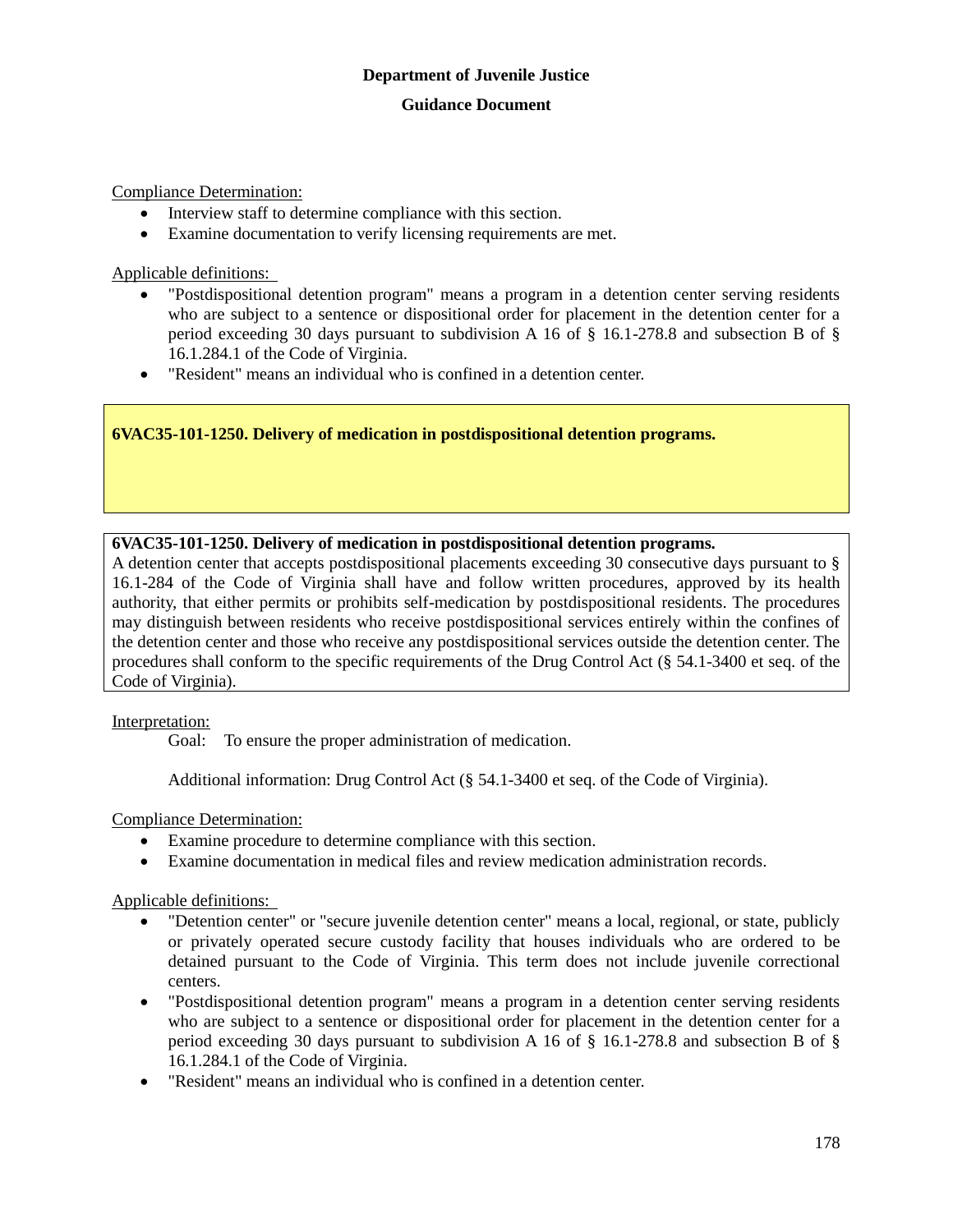"Written" means the required information is communicated in writing. Such writing may be available in either hard copy or in electronic form.

**6VAC35-101-1260 (A) & (B). Residents' paid employment in postdispositional detention programs.**

## **6VAC35-101-1260 (A). Residents' paid employment in postdispositional detention programs.**

A. Paid employment may be part of the rehabilitation and treatment plan for a postdispositional resident. Such work must be in a setting that the facility administrator has determined to be appropriate.

## Interpretation:

Goal: To ensure the facility administrator has approved work placements.

Additional information: None.

Compliance Determination:

Interview administrator to determine compliance with this section.

Applicable definitions:

- "Facility administrator" means the individual who has the responsibility for the on-site management and operation of the detention center on a regular basis.
- "Postdispositional detention program" means a program in a detention center serving residents who are subject to a sentence or dispositional order for placement in the detention center for a period exceeding 30 days pursuant to subdivision A 16 of § 16.1-278.8 and subsection B of § 16.1.284.1 of the Code of Virginia.
- "Resident" means an individual who is confined in a detention center.

## **6VAC35-101-1260 (B). Residents' paid employment in postdispositional detention programs.**

B. Paid employment for any resident participating in a postdispositional detention program must be in accordance with 6VAC35-101-920 (work and employment).

## Interpretation:

Goal: To ensure proper compensation to the resident for work performed.

Additional information: None.

Compliance Determination:

Examine documentation of paid employment in a sample of employed residents.